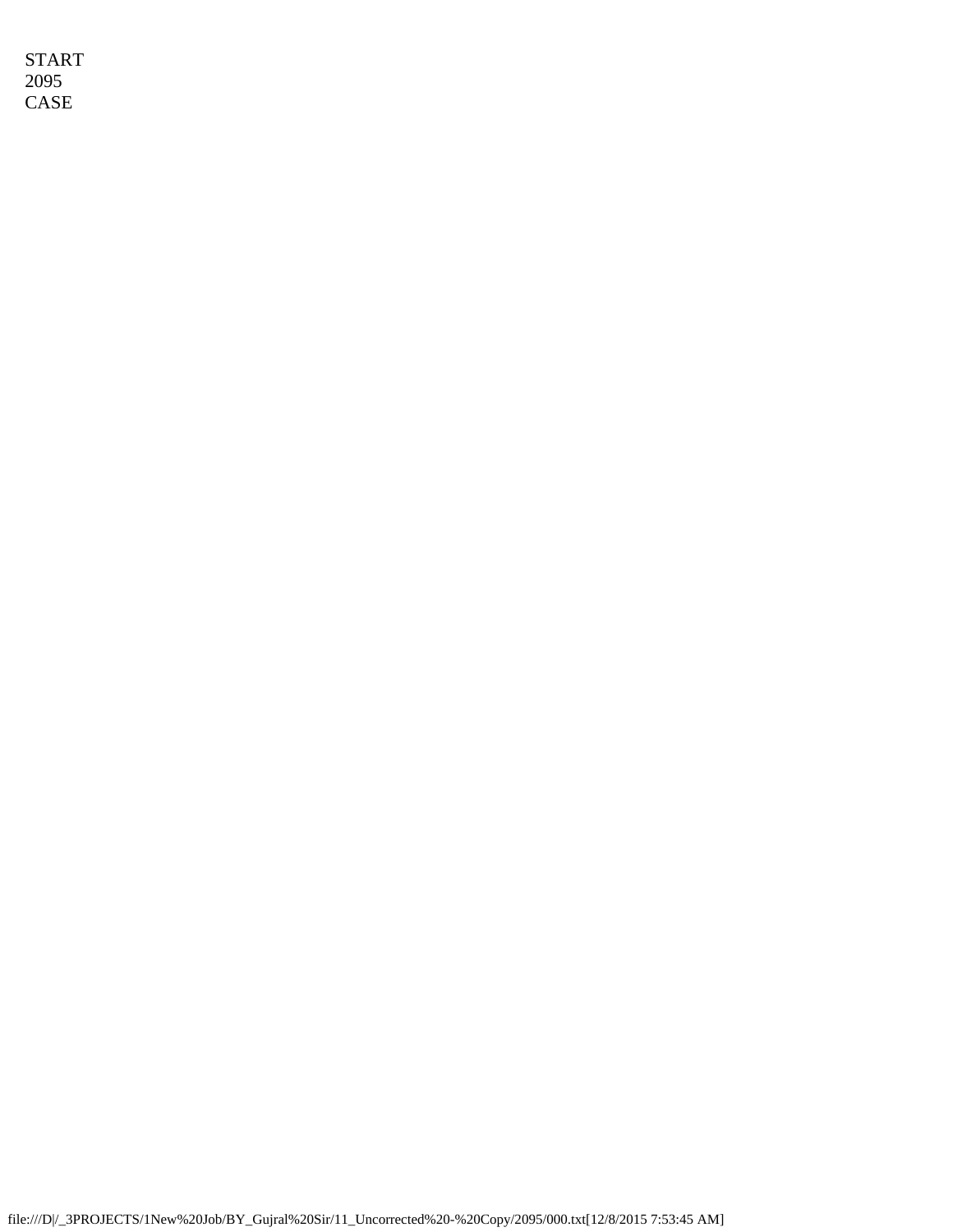THE PEOPLE VS. HENRY GOLDBERG **INDEX**<br>Witnesses Direct Cross Re-Direct Re-Cross John McAllister 9 15<br>Martin Sheehy 19 23 Martin Sheehy 19 23 38 Joseph Berger 28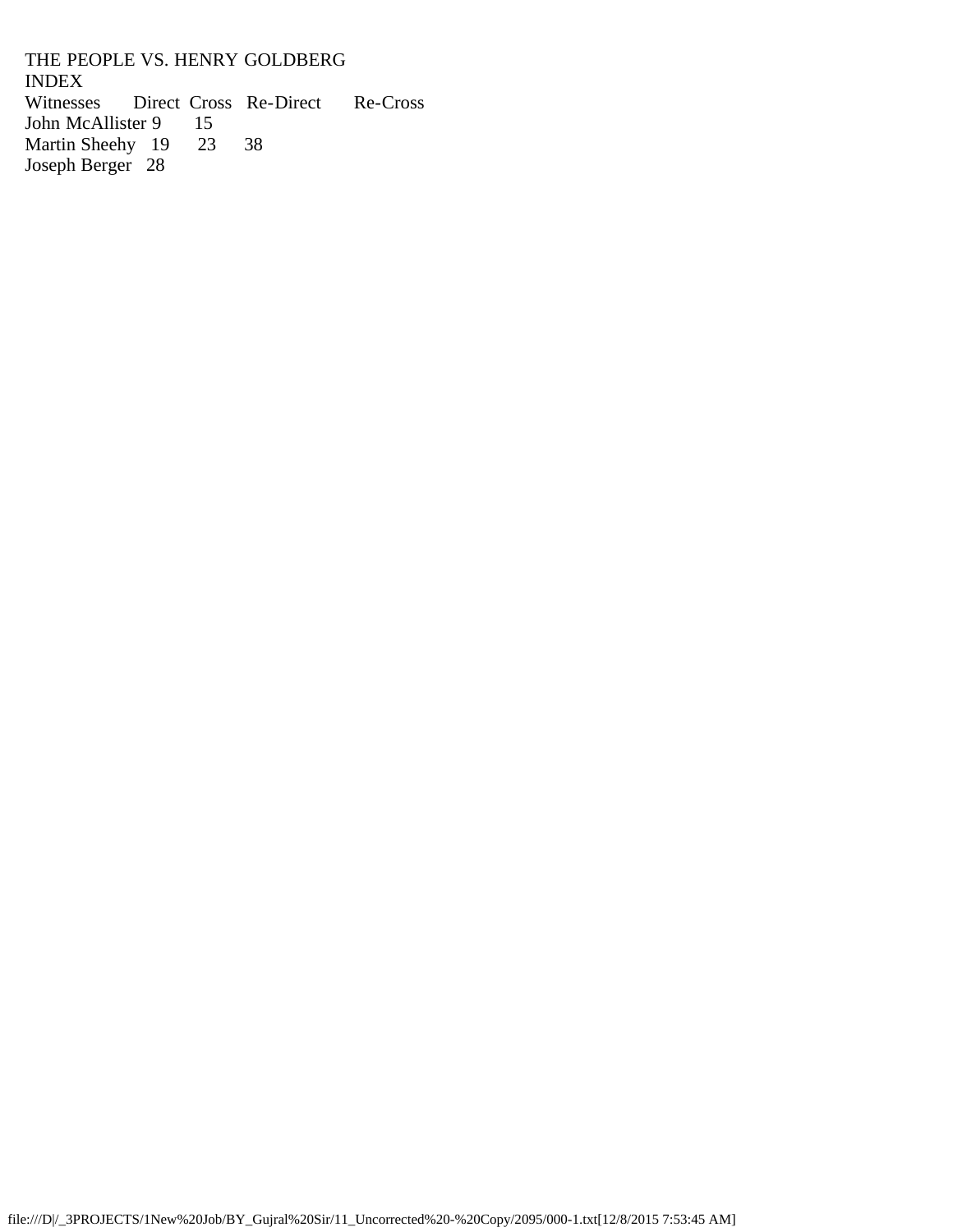THE PEOPLE VS. HENRY GOLDBERG: **INDEX**<br>Witnesses Direct Cross Re-Direct Re-Cross Joseph Berger 57 125 127 Lena Blank 131 136 150 154<br>Rosa Kuttler 156 162 168 168 Rosa Kuttler 156 Barnett Patlin 169 Rosie Kuttler 169 170<br>Barnett Patlin 171 174 Barnett Patlin 171 174 178 183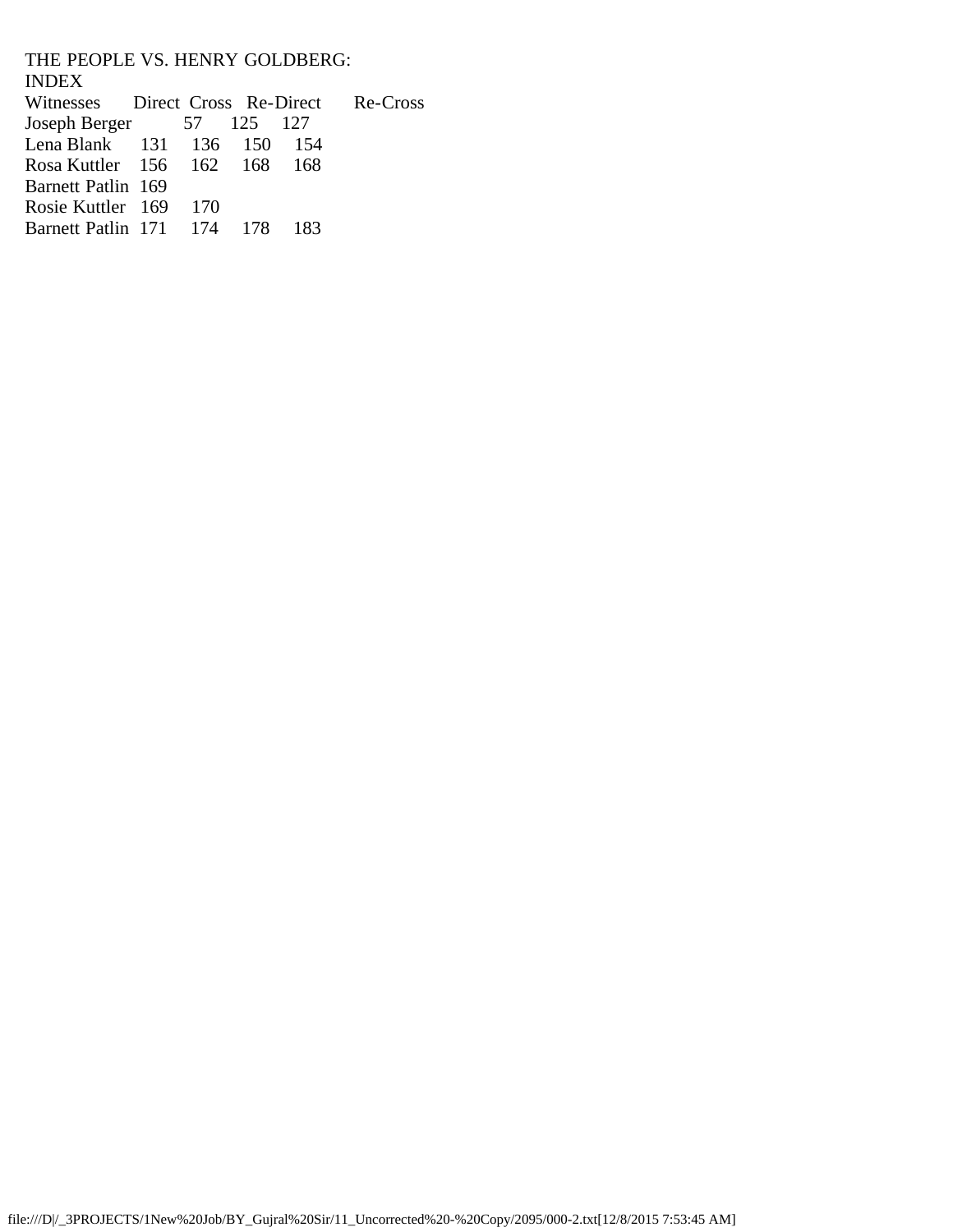COURT OF GENERAL SESSIONS OF THE PEACE. City and County of New York, Part, IV. THE PEOPLE

vs.

HENRY GOLDBERG impleaded with IZZY PRESSER

Before: HON. JOS. F. MULQUEEN, and a Jury.

New York, August 5th, etc., 1915.

Indicted for murder in the first degree: Indictment filed May 11th, 1915.

Appearances:

ASSISTANT DISTRICT ATTORNEY W. H. L. EDWARDS, FOR THE PEOPLE.

MESSRS. FREDERICK A. WARE and FREDERICK R. STODDARD, FOR THE DEFENSE.

TRANSCRIPT OF STENOGRAPHER'S MINUTES.

Frank S. Beard, Official Stenographer.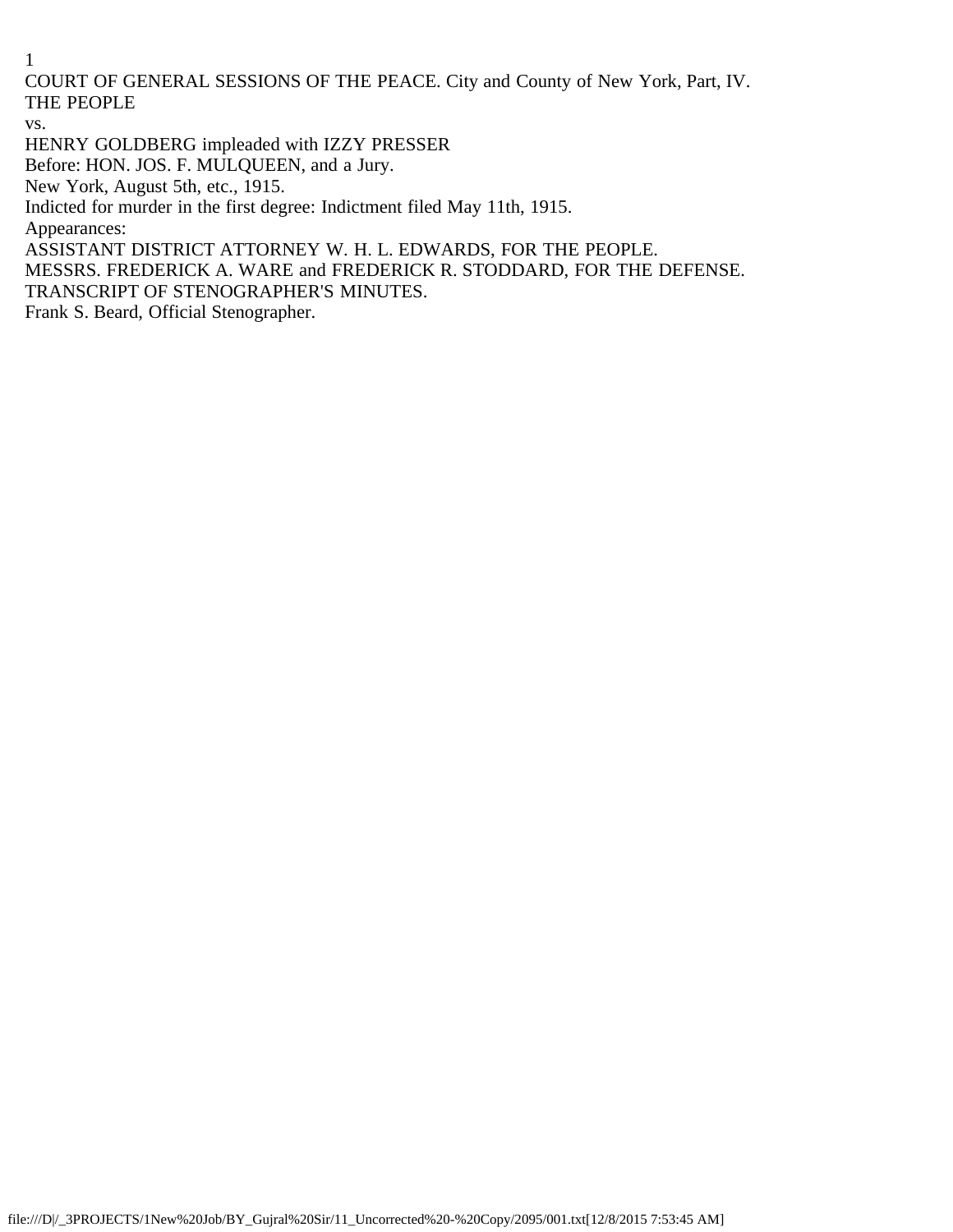New York, August 5th, 1915.

(A jury was empaneled and sworn.)

(The Court admonished the jury in accordance with Section 415 of the Code of Criminal Procedure, and adjourned the further trial of the case to Friday morning, August 6th, 1915, at 10:30 o'clock).

TRIAL RESUMED.

New York, August 6th, 1915.

OPENING ADDRESS FOR THE PEOPLE of ASSISTANT DISTRICT ATTORNEY W. R. L. EDWARDS.

May it please your Honor:

Mr. Foreman and gentlemen:

As you already know, this defendant is charged with the crime of murder in its first degree. He is charged jointly with a man by the name of Izzy Presser. They are charged with acting together in committing this crime.

Under our law, we cannot try two defendants together, unless they are willing to be tried. If they demand a separate trial, as a matter of course, they get it. It was my desire to try the Presser case first, if I had to elect between the two, but Mr. Horowitz is a member of the Constitutional Convention, and they are in session six days a week now, and, therefore, we could not force him to trial, and, therefore, I have had to try the Goldberg case first.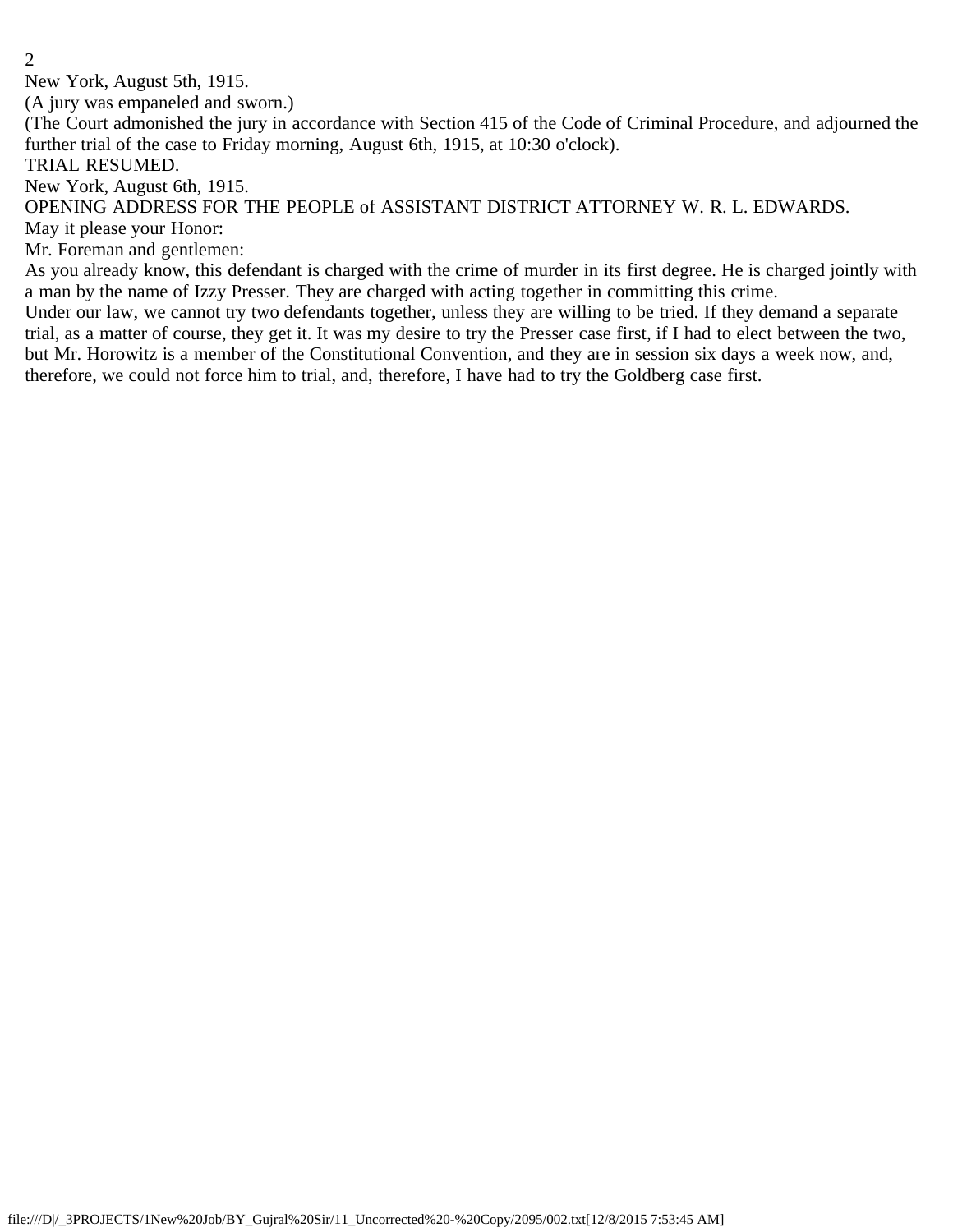THE LAW requires that we prove in a homicide case two branches of the case; first, what we term the corpus delicti, and that must be proved by direct evidence, that is, the death, that the person is dead, and the cause of death, and that we will prove to you by a police officer who found the man's body, by the Coroner's Physician who performed an autopsy upon the body, and extracted from it three pistol bullets. He will tell you where those bullets entered, two of them in the head and one in the body, and will describe to you the course of the bullets, and the effect which they caused, and he will state to you the cause of the man's death. He will state to you, I believe, that either one of the shots was a fatal shot; that either one of them would have produced the man's death.

Now, the second branch of the case is that the violence which caused the deceased's death was violence in which this defendant took a part, and that part of the case, under the law, must be proved beyond a reasonable doubt.

I think we will be able to show you here that the deceased, Morris Rubenstein, a man by the name of Joseph Berger, a man by the name of Barney Ginsberg, also called Barney Louis, Izzy Presser and this defendant, Goldman, belonged to the same crowd on the East Side. They all knew each other, and for a considerable period of time, were all friendly. It will, I think, develop in the course of the trial that, between November and February of last year, Izzy Presser was in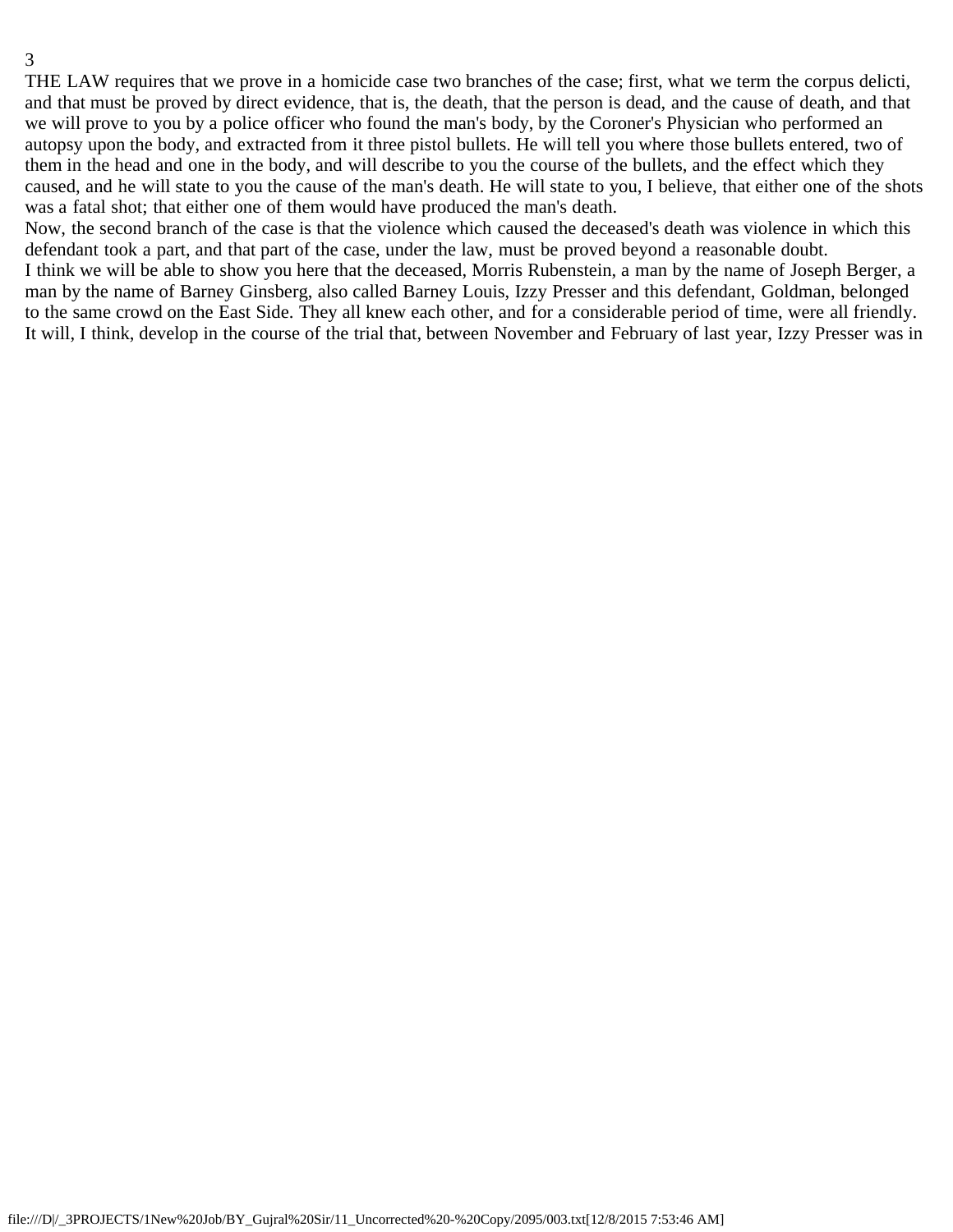the City Prison, awaiting trial. It will develop that Rubenstein---and I want to say right here that Rubenstein was no saint, Rubenstein had a criminal record, just as come witnesses on both sides of the case, as I understand it, have criminal records, and just as the defendant has a criminal record, as his counsel has told you as he selected you as jurors---during that time, from November to February, there were certain---and I don't want to state this part of the case very definitely, because it is not perfectly clear in my own mind how much of the evidence which I shall offer on this phase of the case will be received by the Court---but I think I can safely say this, that it will develop that, while Presser was in the City Prison, certain grounds of controversy arose between him and Rubenstein, whose name was Morris, and who was called "Moiche".

It will develop that after Izzy Presser got out of the City Prison, he had one or two meetings with Rubenstein, and that he told Rubenstein that he was a "rat", and a "squeeler", and ought to be treated accordingly.

It will also develop that Berger was a close friend of Presser's and Goldberg's, and that he was friendly with Presser in his controversies with Rubenstein.

Now, on the day when this shooting of Rubenstein occurred---I think it was the same day, but it may have been the afternoon before, but it is my recollection that it was the same day---March 11th, 1915, Rubenstein took a knife, and slashed Joe Ber-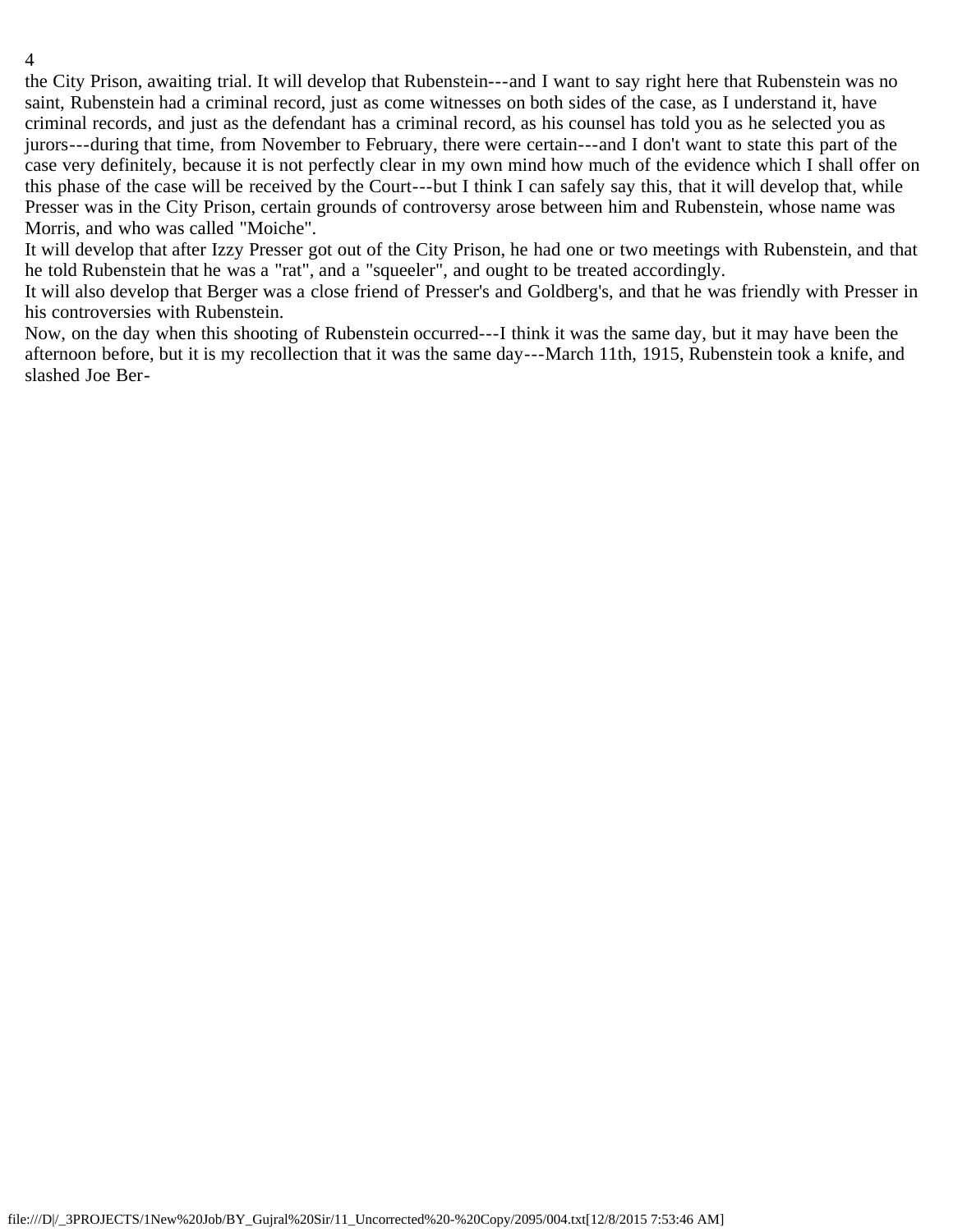ger's face. When Berger takes the stand, you will see the scar, and you can form your own idea of how serious a out it was.

Immediately after that, Berger and the man who was with him at the time it happened, after Berger had had his head treated by a doctor, the cut sewed up and the head bandaged, reported to Presser what Rubenstein had done. And Berger, by the way, as I recollect, refused to make any complaint to the Police about that assault.

Presser then said that he would fix Rubenstein for that, in connection with the other things that he had done, and said to Berger that Berger was responsible for his own injury, because Berger had urged him not to make away with Rubenstein before. He told Berger that he was going to get Rubenstein, and Berger said to him, "Don't do that. I don't want you to, to begin with, and, secondly, if you do, I will be the first person that the Police will arrest, because they will suspect, though I haven't told them, that he is the man who cut me, this afternoon."

Berger did not go home, that night, he went to a friend's house, and the house of a friend who was not only Berger's friend, but Presser's and Goldberg's friend, and he spent the night there.

In the mean time, Presser told Berger that he would not do anything to Rubenstein immediately.

After leaving Berger, that afternoon, Presser and Goid-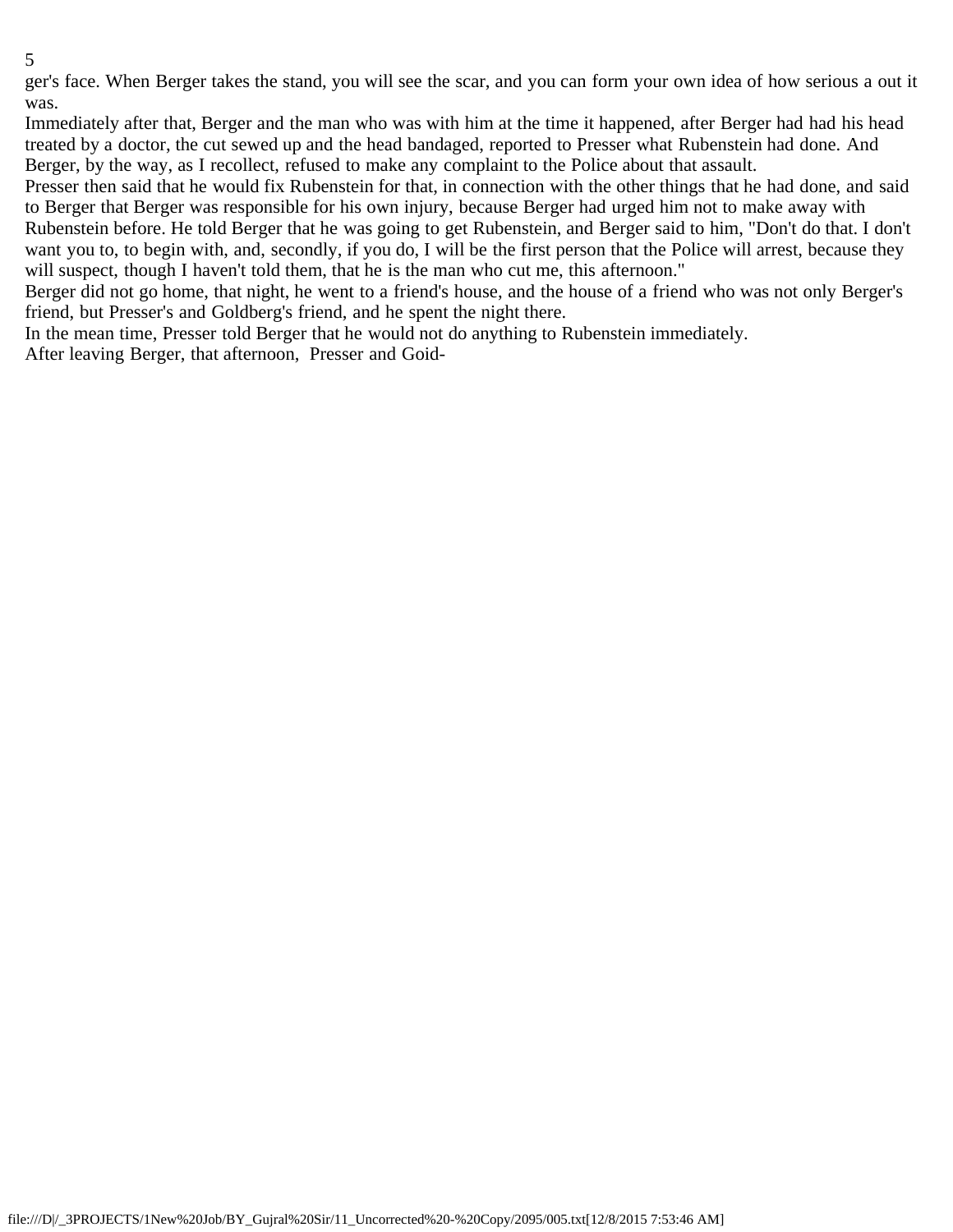berg together wept up to a house which Rubenstein was known to frequent, and asked if Rubenstein had been there or was there, and were told no, that he was not there. Presser said he was looking for him.

He then went out, and along between nine and ten o'clock in the evening, the person to whose house he had come, went out on to Alien Street---it was in front of 185 Allen Street that this killing occurred---and, as she was going to a store right in the neighborhood for something, she saw Rubenstein and Goldberg and Presser together, coming along the street.

She saw Goldberg pull a pistol, and fire at Rubenstein. She saw Rubenstein drop on to the sidewalk. She saw Rubenstein struggle up to his knees, and put up his hands, and say, "That's enough, boys."

Then she saw Presser fire the second shot and saw Rubenstein drop to the ground, and saw Presser lean over and fire the last shot into his head.

You will find that one shot is in the body, and one shot is in the head, and one shot is in the neck.

Now, just as he had anticipated, Berger was the first man arrested in this case. The Police went right out and arrested Berger, whom Rubenstein had cut, that afternoon, and Berger was placed in the City Prison; and this defendant was next arrested; it was some time later, along in May.

Presser was finally arrested down in Bayonne, New Jersey,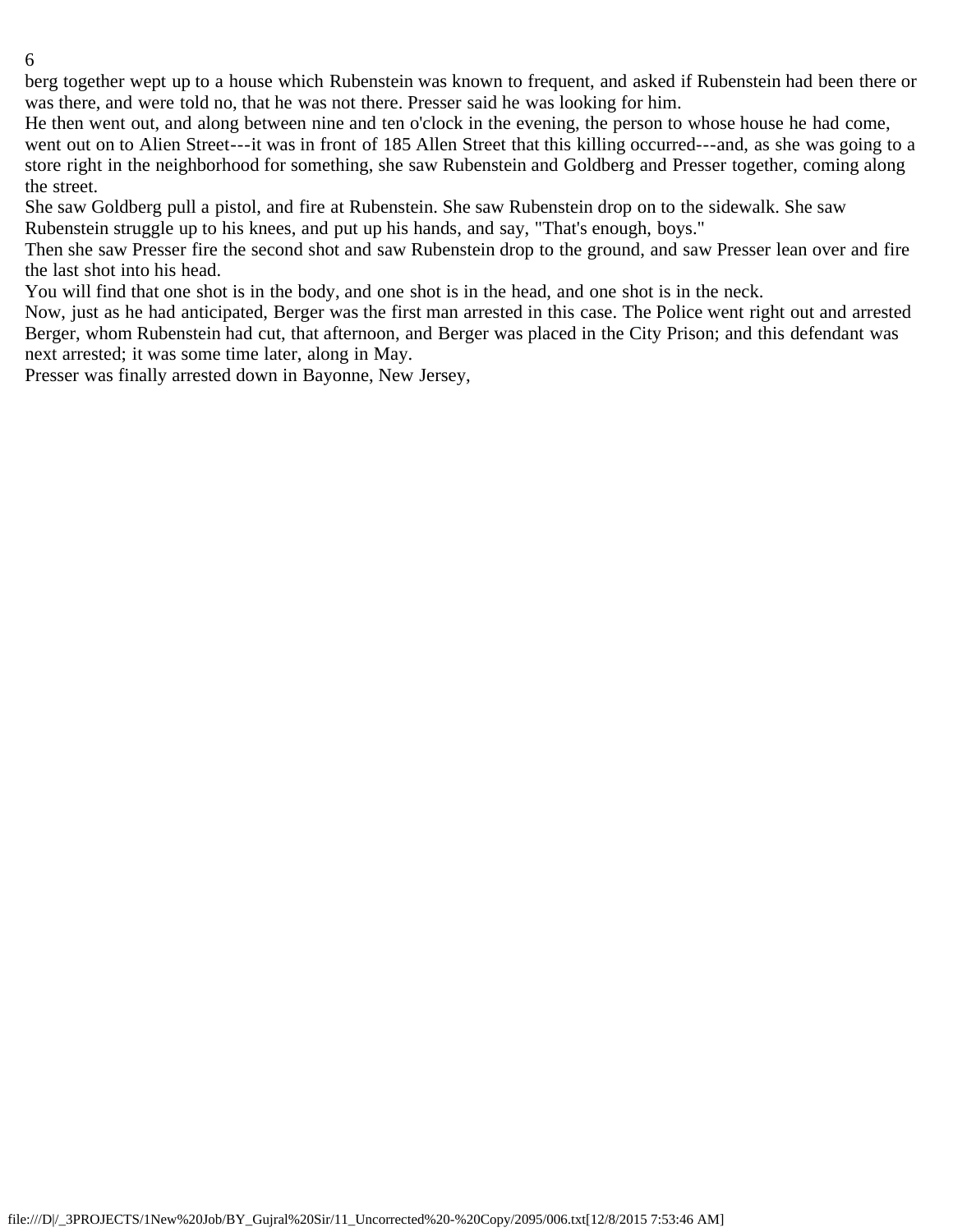by the New Jersey Police, and extradited and brought back to New York.

Now, we have in this State several degrees of homicide. The Court, of course, will instruct you gentlemen in the law, but it is almost always necessary in a case of this character to have in mind the different degrees of homicide as you listen to the proof in the whole case, so that you may appreciate the effect of the evidence as it is given. Now, there are two general subdivisions of homicide, murder and manslaughter. The distinction between the two subdivisions lies in the existence or non-existence of an intent or design to kill. In both degrees of murder that is required; in neither degree of manslaughter does it exist.

First degree murder is killing with a design to kill, after premeditation and deliberation upon that design.

Murder in the second degree is killing with a design to kill, but without premeditation and deliberation.

The two degrees of manslaughter are killing in the heat of passion, without a design to kill.

Now, it is going to be my contention here before you that the proof in this case clearly shows that Presser and Goldberg shot and killed Rubenstein, not only with a design to kill, but with a design which was premeditated and deliberated upon. That, I will claim, is conclusively shown by the talks which were had with Presser, in Goldberg's presence, by their going to look for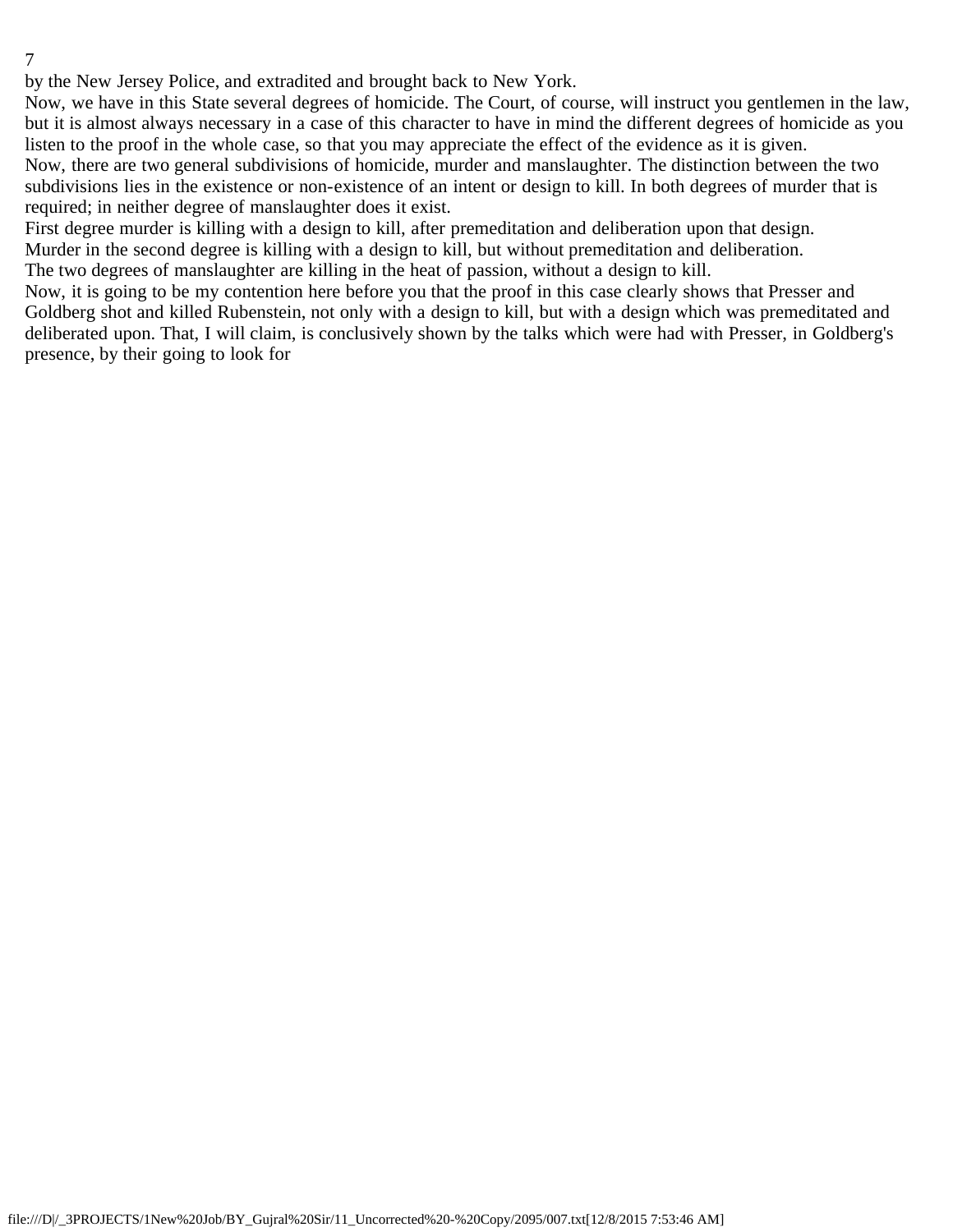Rubenstein on the same afternoon, before they shot him, and by the fact that they were both armed with revolvers when seen with him on the street, and that both of them fired a revolver shot, at least one---this defendant firing one and the other defendant firing two---into vital portions of the body of the deceased man.

Now, of course, 1 have told you right here in my opening that the deceased was a man of bad character. That, of course, does not affect one iota the degree of crime in this case, if a crime was committed. A man of bad character is just as much entitled to the protection of the law as a man of good character, No individual citizen has any right to go out and kill a man, because he is. a man of bad character, no matter how bad his character is. The law provides a method for punishing a bad man, if he commits a criminal act, without recourse to the individual action of some one who has a grievance against him.

So that, as far as that is concerned, I cannot see any possible relevancy of the deceased's character, unless the defense seeks to prove that their act was done in self defense.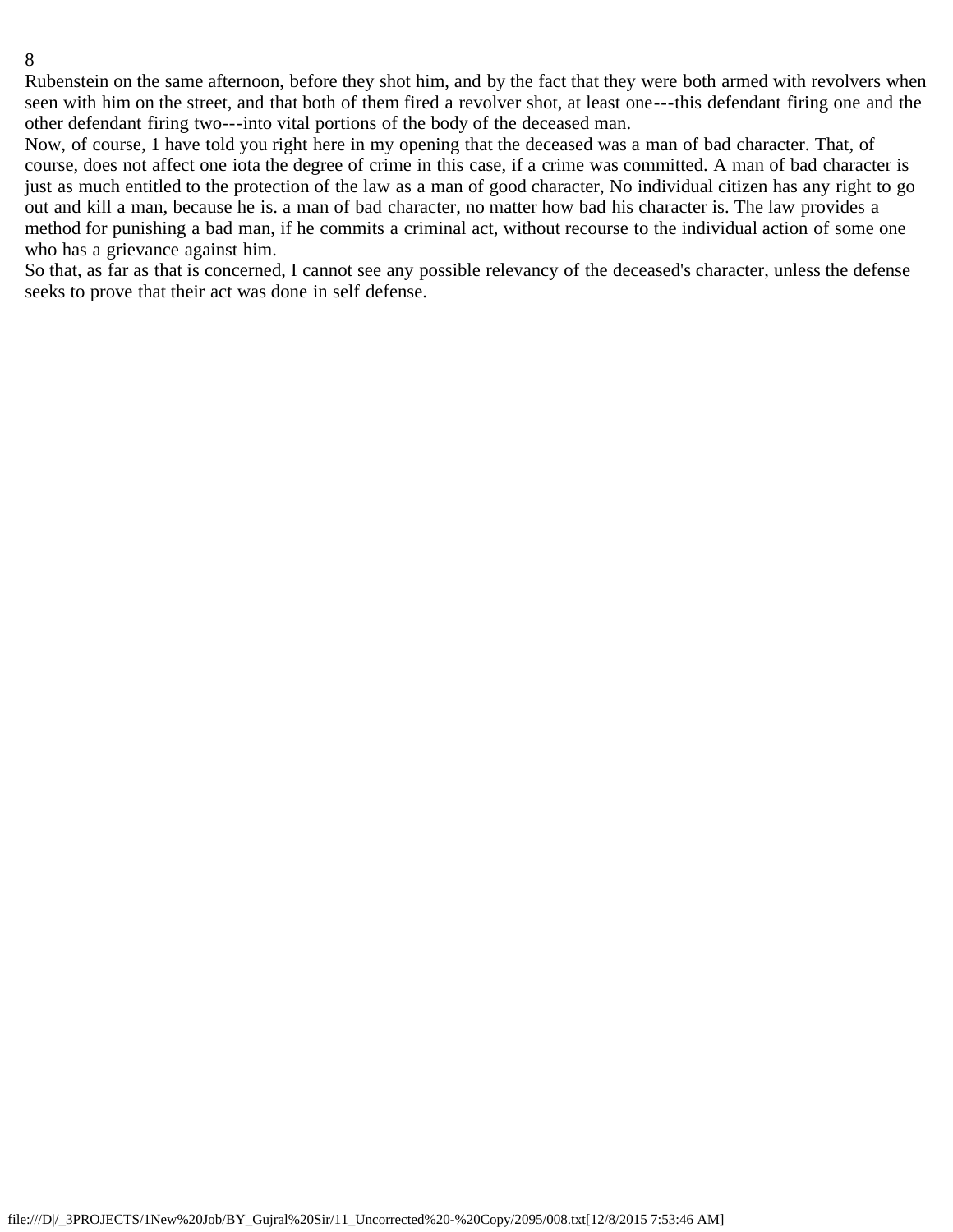THE PEOPLE'S TESTIMONY.

JONE McALLISTER, M. D., of 43 West 48th Street, a witness called on behalf of the People, being duly sworn, testified as follows:

DIRECT EXAMINATION BY MR. EDWARDS:

Q Dr. McAllister, you are a practicing physician and surgeon duly licensed in this State?

A Yes, sir.

Q And you have been for how many years?

A Since 1879.

Q During that time, doctor, and for several years past, you have acted as Coroner's Physician, have you not? A I have.

Q Do you recollect performing an autopsy on the 12th of March, 1915, on the body of one Morris Rubenstein? A I do.

Q Is this paper which I now hand you your notes of that autopsy?

A Yes, sir.

Q Where was that autopsy performed?

A That autopsy was held at the Morgue.

Q And about what hour of the day?

A That autopsy was held probably around eleven or twelve o'clock.

Q Now, doctor, can you tell the jury briefly what experience you have had in the performance of autopsies?

A I have been at the Morgue since about 1895, with the exception of two or three years when I went back to Europe, and I have seen, participated in and held probably every post mortem that has been held in the Morgue.

Q And you have performed a number yourself?

A Yes, an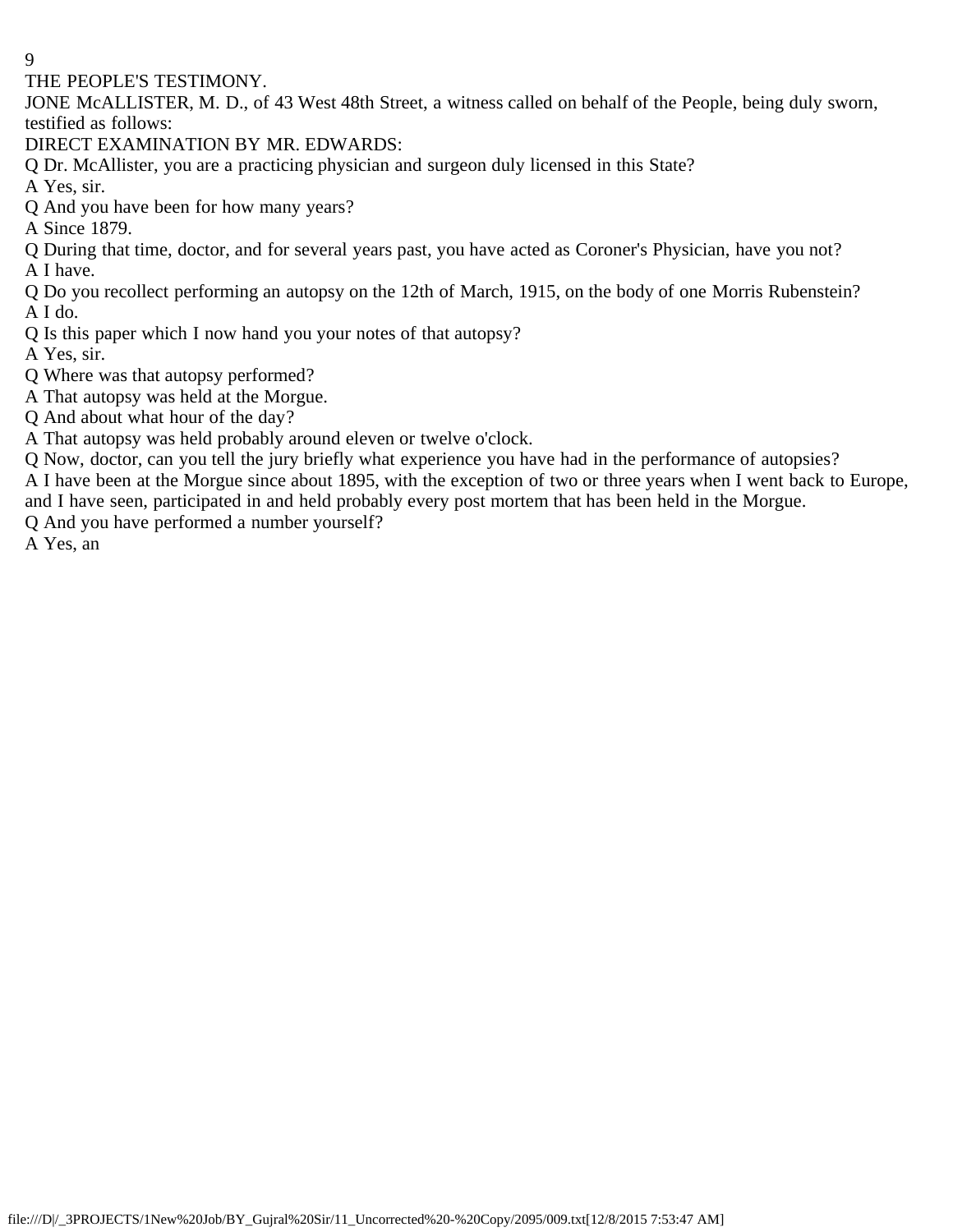immense number.

Q As I recollect it, about two hundred a year, for several years?

A Yes, sir; probably more.

Q Now, will you tell us what the condition of the body---or, first, tell us who identified the body to you as that of Morris Rubenstein?

A I can read this, can I?

Q Yes?

A Officer Sheehy, who is in the anteroom now.

Q That is, Officer Sheehy, of the 15th Precinct, as I recollect it?

A Yes, sir; of the 15th Precinct.

Q Now, Doctor, will you tell us what the condition of this body was as you observed it before you began the autopsy proper.

A Can I read these notes?

Q You may look at them to refresh your recollection.

BY THE COURT:

Q First, you may state the location of the Morgue?

A The Morgue is located at 29th Street and First Avenue.

Q Well, go on now.

A On examination---when I go into the Morgue, the first thing I do is to take a list of the cadavers, and amongst them was this Morris Rubenstein, and then I went downstairs, and inspected the body, and I ordered it to the autopsy table, seeing that an autopsy was necessary; and, after being put on the table---it was already undressed and in the box---I found him to be a well built man, of about twenty one years, gray eyes, good teeth---on examination I found three bullets, three bullet wounds, and I found three bullets.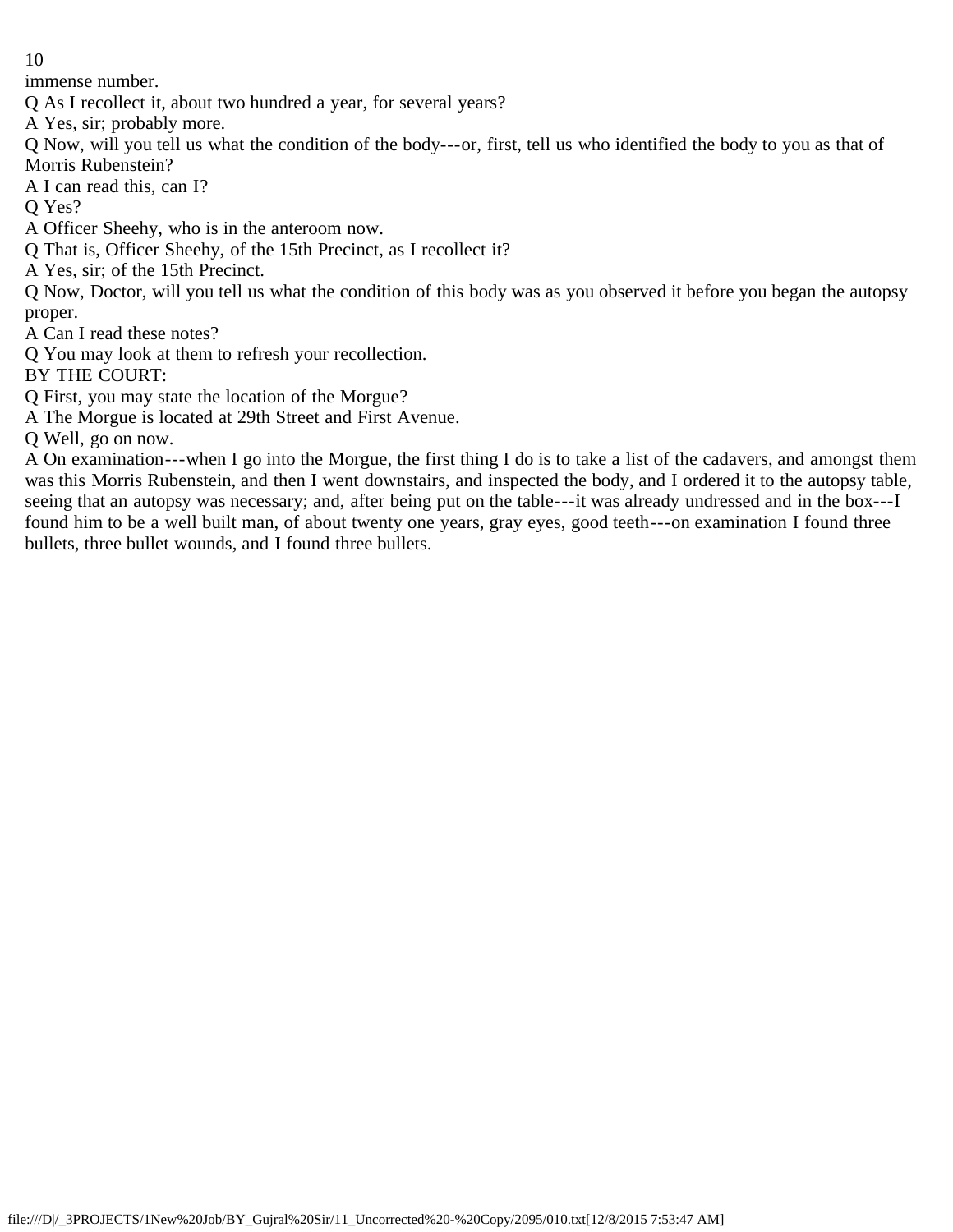BY MR. EDWARDS:

Q First, you say you found three bullet wounds?

A Yes, sir, in the head and body.

Q Did you find external evidences on the body of those wounds?

A Yes.

Q What did you find?

A I found three bullet wounds, the points of entrance and exit.

Q Where were they, doctor?

A One bullet was found in the back of the neck, more to the left side, between the sixth and seventh cervicle vertebrae, right about here. (Indicating).

The bullet was found deep down in the carotid artery, where I removed it, down here, (indicating) The carotid artery runs up from the heart, up the side here (Indicating) and it had nicked a little bit of it away. That bullet is here (Indicating).

THE COURT: Do you wish to have that marked for identification while he has it?

MR. EDWARDS: Yes, sir; as soon as he picks out that one. There are three here.

THE WITNESS: This one. (Indicating).

BY MR. EDWARDS:

Q The one that you now hand me, that is the bullet that you extracted, as you have described?

A Yes, sir.

Q And can you tell us, if you know, doctor, what this substance on it is?

A A little bit of cloth.

Q And that is just as you found it?

A Yes, sir.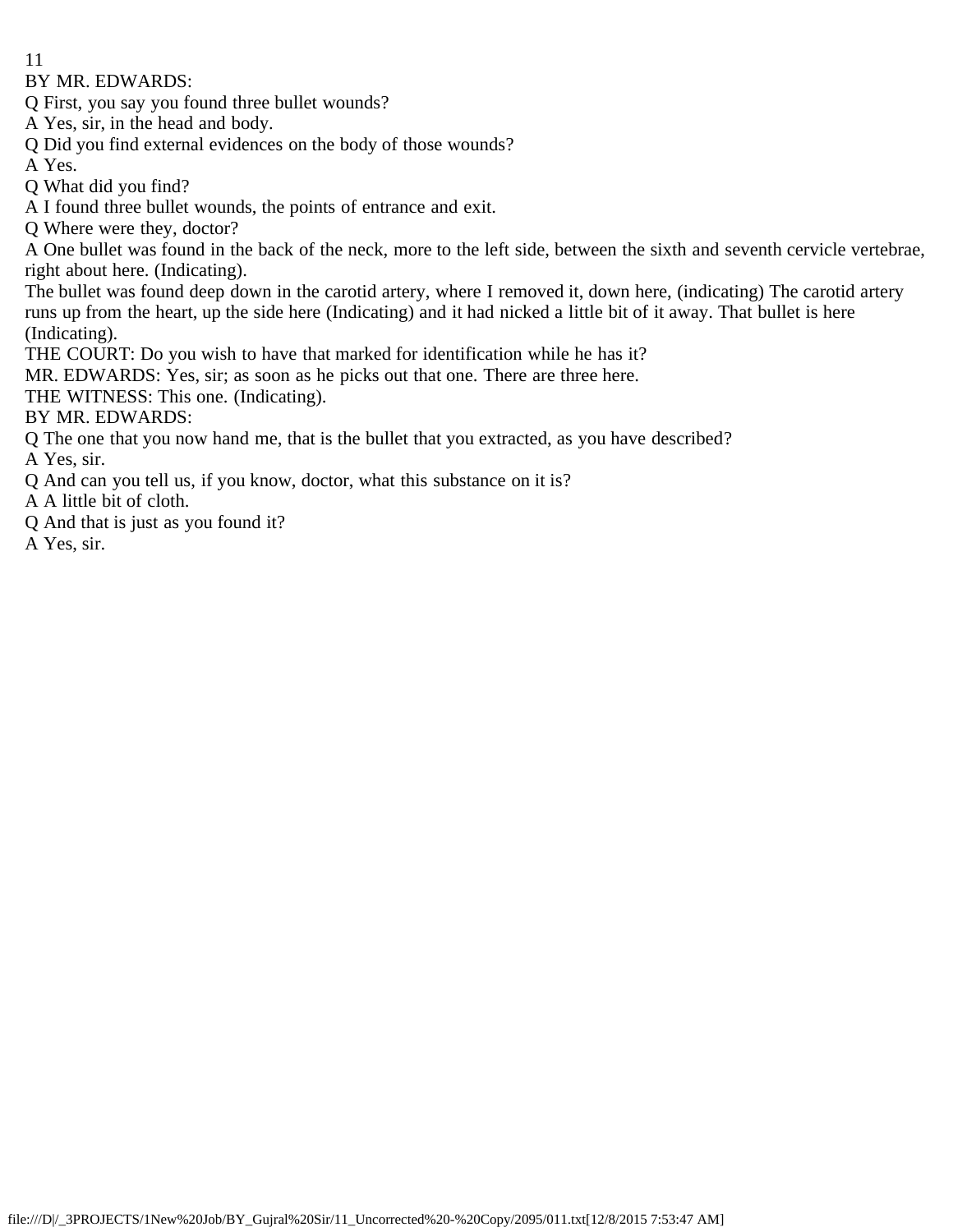(It is marked People's Exhibit 1 for Identification.)

A (Answer continued) Bullet Number 2 was found one inch above and one inch in front of the left ear (Indicating) passing through the skull, shattering the middle fossa of the skull---that is, the base---at the petrous portion of the temporal bone---that is, the hard part of the temporal bone, where the organ of hearing is situated. BY THE COURT:

Q Over what ear did you say that was, Doctor?

A The left ear.

Q An inch above, you said?

A Yes, sir. One inch above and one inch in front, passing through the skull, breaking the skull, on the right side, and was removed from under the skin by a small incision. BY MR. EDWARDS:

Q Now, can you give us an idea of about where that was on the right side when you took it out?

A Just about here. (Indicating), practically above and in front of the ear.

Q Would it be correct to say that it went slightly from front to rear?

A Yes, it would. And it shattered the base of the skull. That is the bullet (Indicating).

Q This bullet which you now hand me?

A Yes, sir.

MR. EDWARDS: I ask to have it marked for identification. (It is marked People's Exhibit 2 for identification). BY MR. EDWARDS:

Q And that bullet is in the same condition as it was when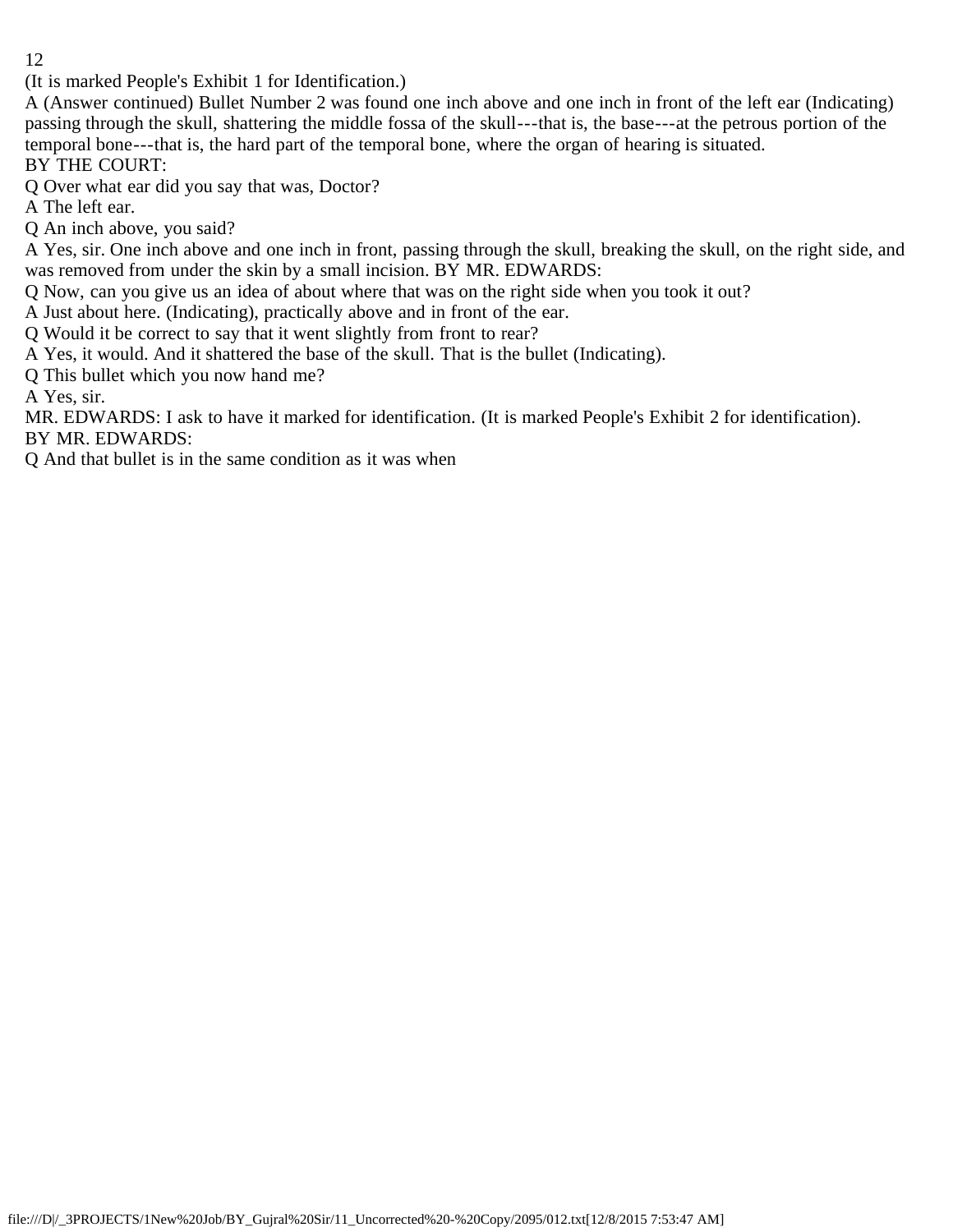you removed it?

A Yes, sir.

Q Now, doctor, how about the third one?

A Bullet Number

3 was found five and three quarter inches below the left nipple, and four and a half inches from the sternum. (Indicating).

It was found right about here. (Indicating).

BY THE COURT:

Q And how many inches from the sternum?

A Four and a half inches from the middle of the sternum.

BY MR. EDWARDS:

Q And five and three quarters inches below the left nipple?

A Yes, sir. It entered between the seventh and eighth costal cartilage.

Q That is the cartilage below the ribs?

A. Yes, that fastens on the ribs. Went through the diaphragm---that is, the large partition which separates the chest and abdomen---entered and passed through the stomach, entered and passed through the first lumbar vartebra, shattered the left side of it, and was removed by an incision over the first lumbar vertebra.

Q Now, doctor, can you indicate on the officer here (Indicating the crier of the Court) about the point where that entered, in front, first? Give us the point of entrance first, if you will?

A It entered about here. (Indicating)

Q Where I have my pencil now? (Indicating)

A Yes, and it ranged downward towards the first lumbar vertebra, and was taken out about here. (Indicating) This was removed by a skin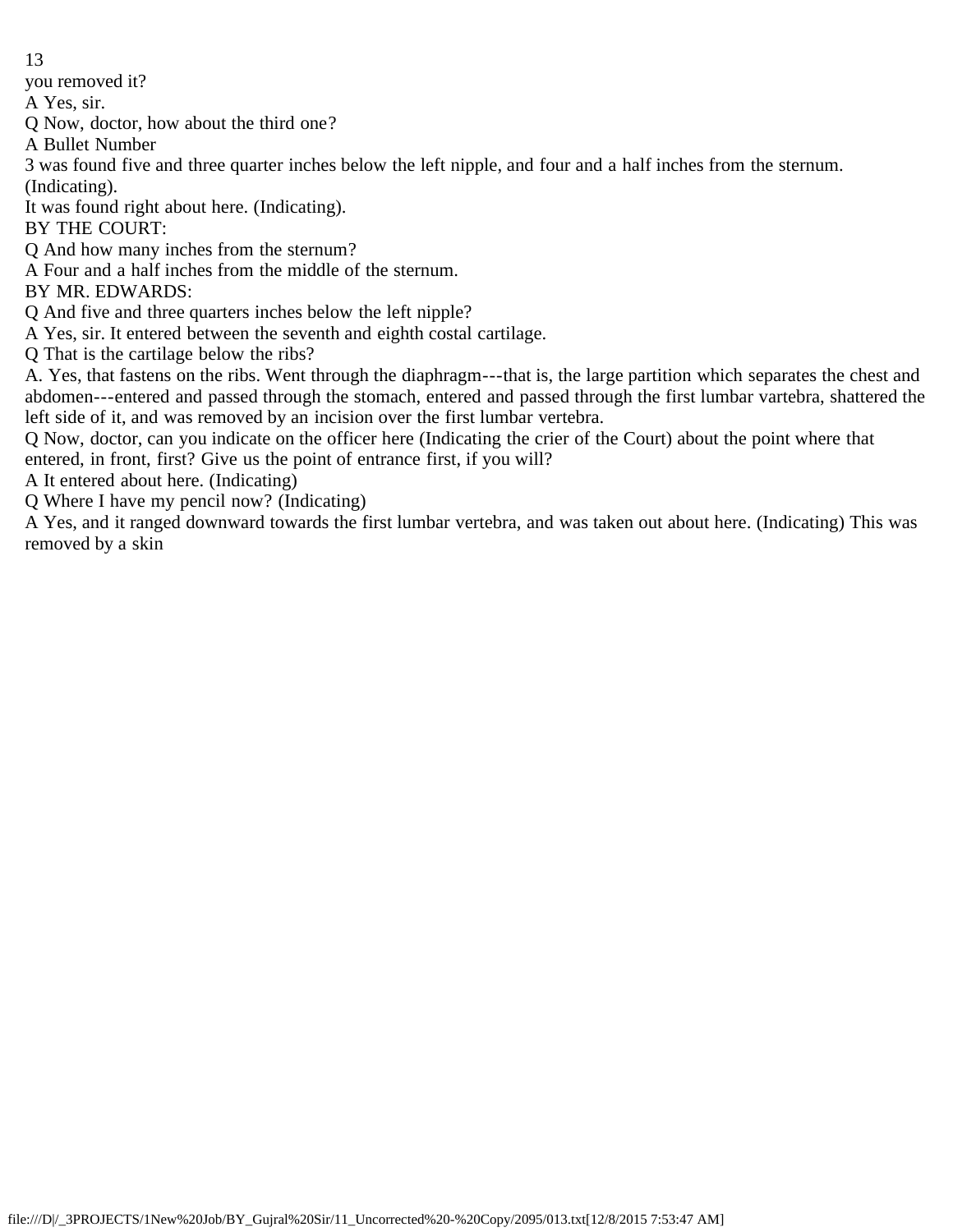incision.

Q Now, have you got that bullet, doctor?

A Yes, sir.

Q This one which you now hand me?

A Yes, sir.

Q And it is in the same condition as when you received it?

A Absolutely.

(It is marked People's Exhibit 3 for Identification).

THE WITNESS: I then---

BY MR. EDWARDS:

Q Just one moment, Doctor.

A I then started a post mortem. I removed the calvareum, out the skin on the top of the skull, and shoved it back and front, and sawed off the skull cap. I found the first bullet had smashed the brain and caused a large hemorrhage, due to laceration of the blood vessels of the brain.

Q Was that the first or second bullet, doctor?

A That was the first bullet.

Q I thought the first bullet was in the neck.

A I am talking now of the bullet that was in the head, the second one, above the ear.

Q Of course, your numbering of them is only for convenience.

A Yes. I just marked them as I took them out.

THE COURT: Then you had better say "the bullet that entered above theear."

A Yes, sir.\_

Q And it shattered the brain, you say?

A Yes, sir; rup-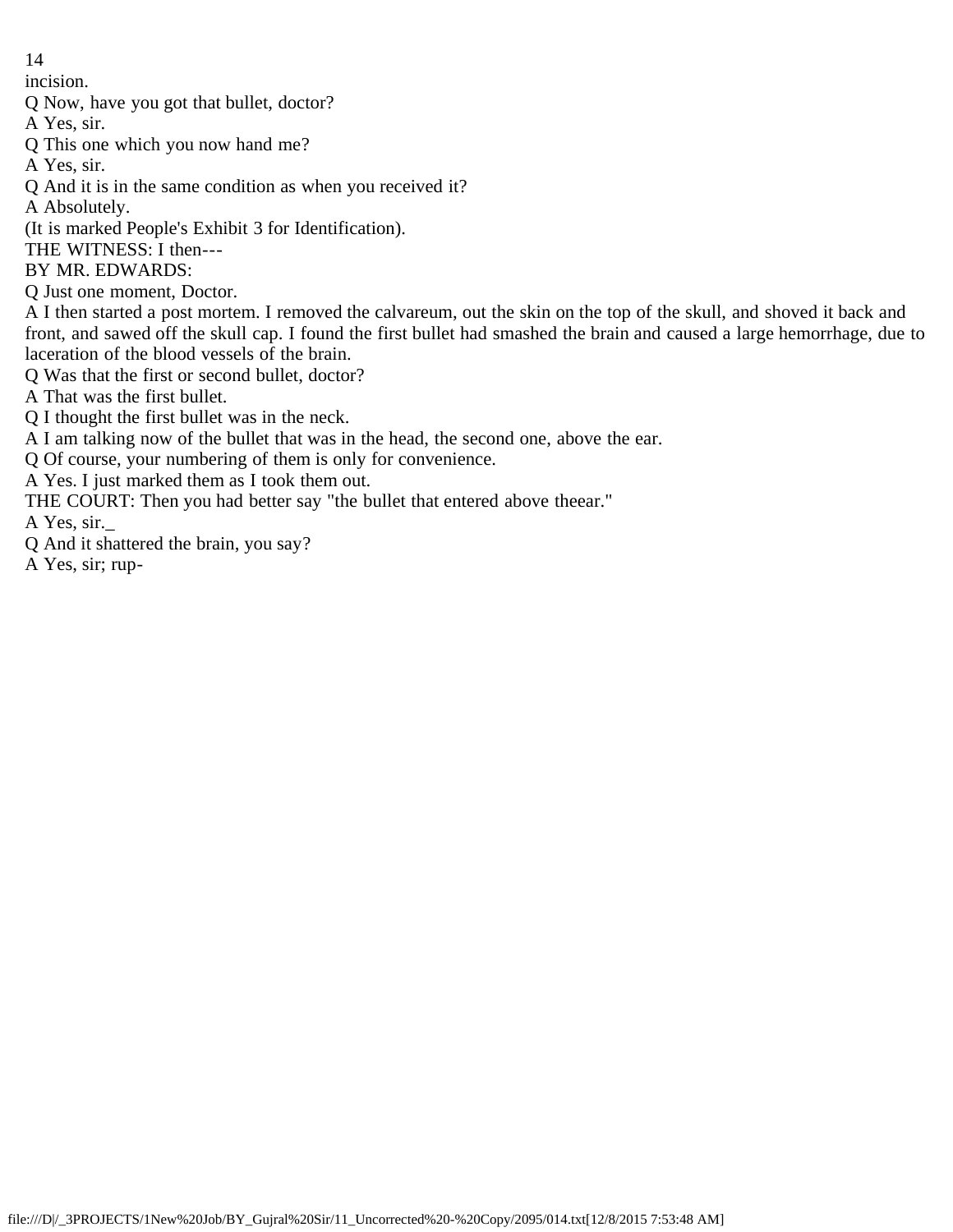turing the blood vessels, and causing a large hemorrhage, which caused his death.

The heart and lungs were normal. The spleen and pancreas end right kidney were normal. There was a large ecchymosis, or large blood clot, occupying the left lumbar region, that is, the region of the kidney.

BY MR. EDWARDS:

Q Was that where you found the third bullet that entered the body?

A Yes. The cause of death was shock and hemorrhage, due to pistol shot wound of the skull. All the wounds were fatal.

Q That is, in your opinion, you can say with reasonable certainty that any one of those wounds would have caused death?

A Any one of those wounds would have killed him.

Q Can you tell us approximately how tall this man was, Doctor?

A I have forgotten that now, how tall he was. I should say he was a medium sized man. I have forgotten that in the multiplicity of my work.

Q You made no note on that?

A No, I did not.

MR. EDWARDS: You may examine.

CROSS EXAMINATION BY MR. WARE:

Q Doctor, of course, there is no means of your telling which would was inflicted first?

A Not the slightest.

Q But either one of the three was fatal?

A Absolutely fatal.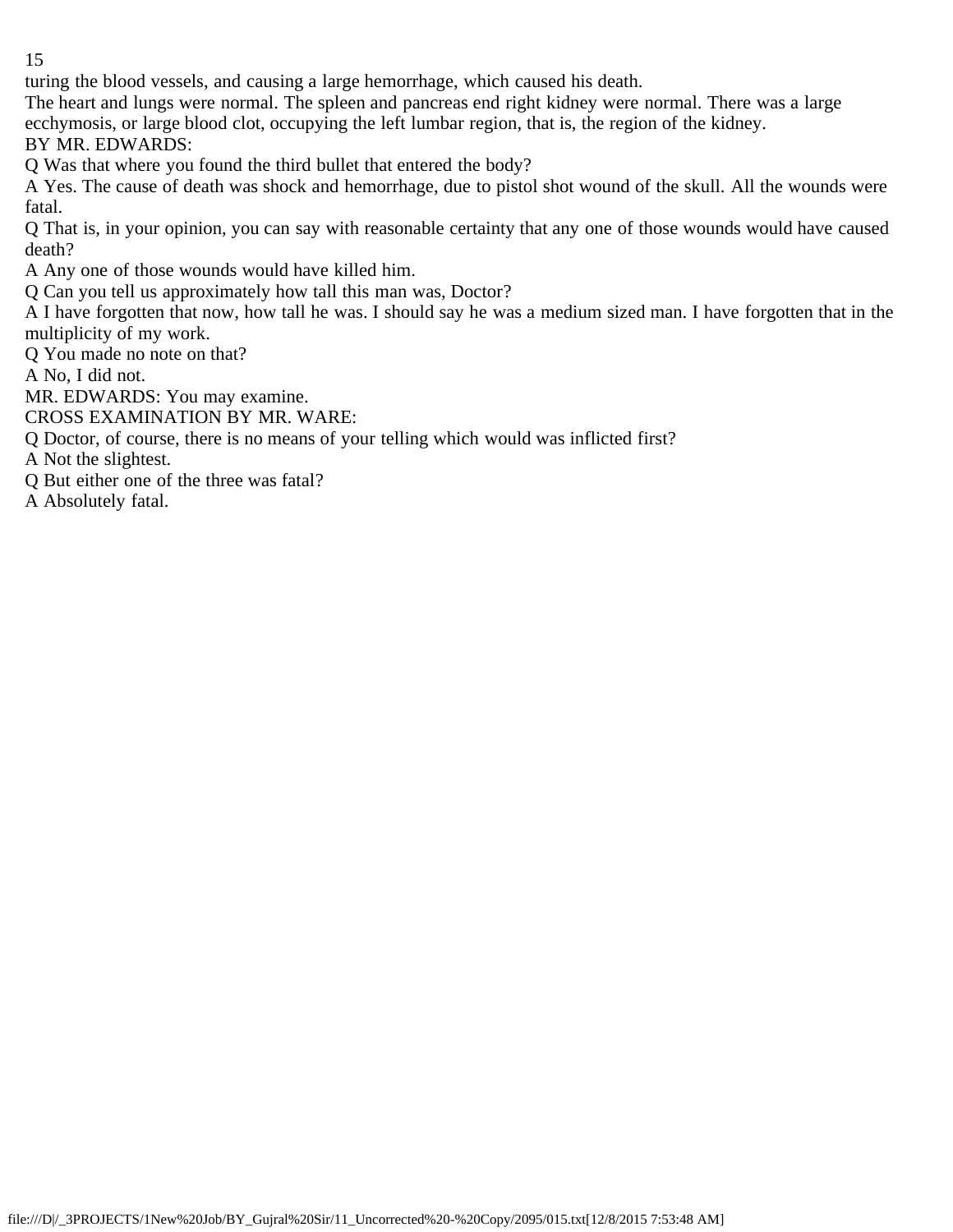Q And two of those wounds were in the head?

A Head and neck.

- Q Did the wound in the neck sever the spinal cord, or touch it?
- A No, it ruptured the carotid artery.

Q Wouldn't either one of the wounds in the head have caused mental paralysis? In other words, wouldn't a person who received such wounds become unconscious immediately?

A If he got hit in the head first, yes.

BY MR. EDWARDS:

Q How about the wound in. the neck?

A I am answering his question now. Just one at a time. The wound in the neck would cause him to bleed to death in probable three to five minutes. It went through the vertebra and did not touch the spinal cord.

BY MR. WARE:

Q Well, would it be possible to sever the vertebra without paralyzing the brain?

A Without paralyzing the brain?

O Yes?

A The moment you touched the spinal cord in that vicinity, it would have been sudden or instantaneous death.

Q Well, did I understand you to say that the bullet wound in the neck severed one of the spinal vertebrae?

A No, it went between the sixth and seventh. As I remember it, it didn't go into the body of the vertebrae. It went between them. There is an alley or wings. The seventh is known as the spinal prominent, from its length. It didn't go in that way. It went obliquely over, and caught, the carotid artery just about the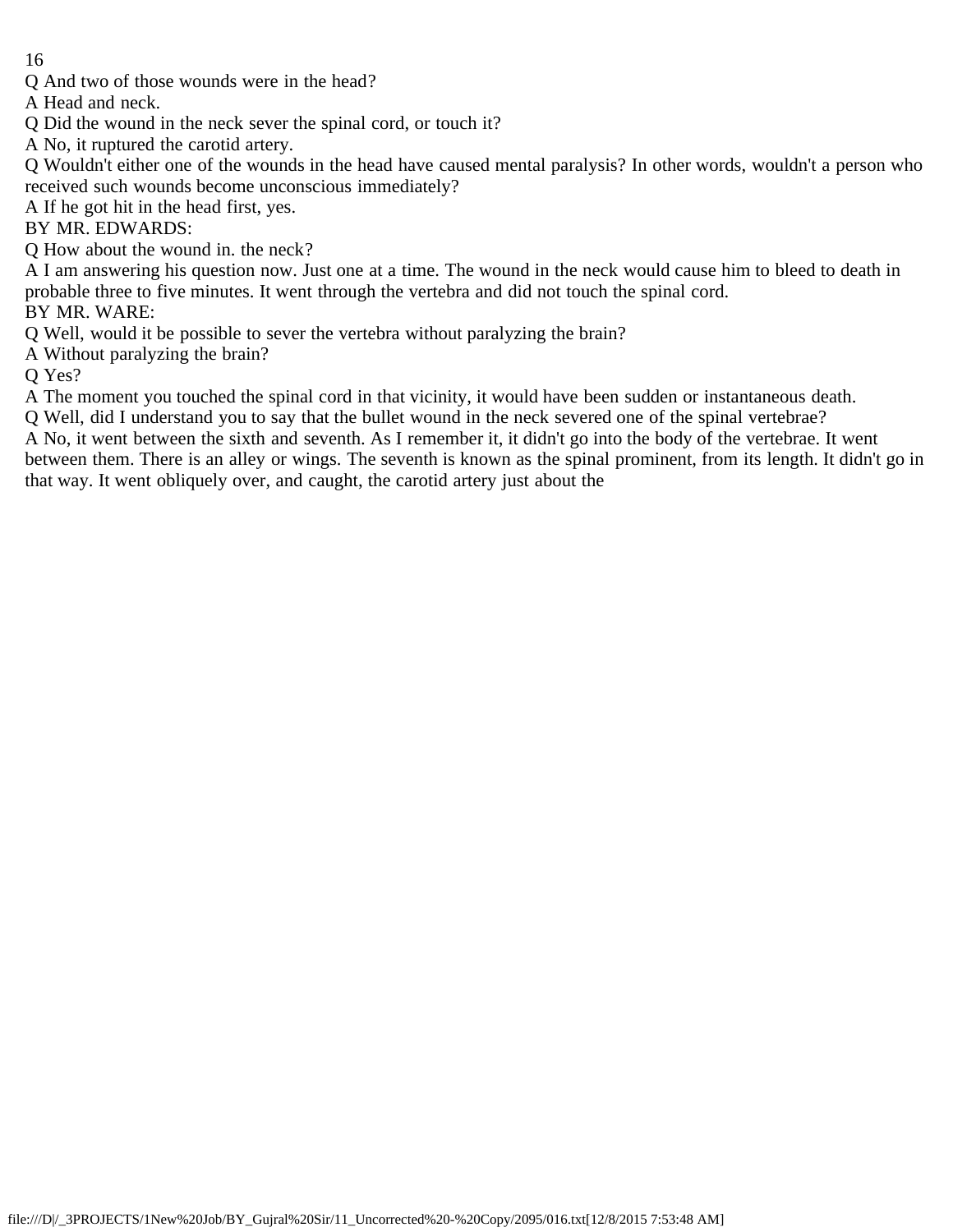side of the vertebrae.

Q Well, don't the vertebrae enclose the spinal cord?

A Only the center. There is a passageway in the center. There is the body, seven processes, and there is the laminae, and the body itself is that size (Illustrating). And it didn't go near the spinal cord; it went at the side of it, ranged in between the two, and then hit the carotid artery. If it had gone directly through, it could not have hit the carotid artery, because it is on the side of the vertebrae. It went through those little parts at the side.

BY THE COURT:

Q It did not hit the spinal cord at all, but it hit the vertebrae?

A Yes, it went through the wings.

BY MR. WARE:

Q Well, if it went between them, it did not hit the vertebrae?

THE WITNESS: Well, your Honor, to understand and answer that question, you must understand a little anatomy. BY THE COURT:

Q You have answered that question as well as you can?

A Yes, sir.

BY MR. WARE:

Q Well, what about the wound in the heart; would that have caused instant death?

A That would not have caused instant death.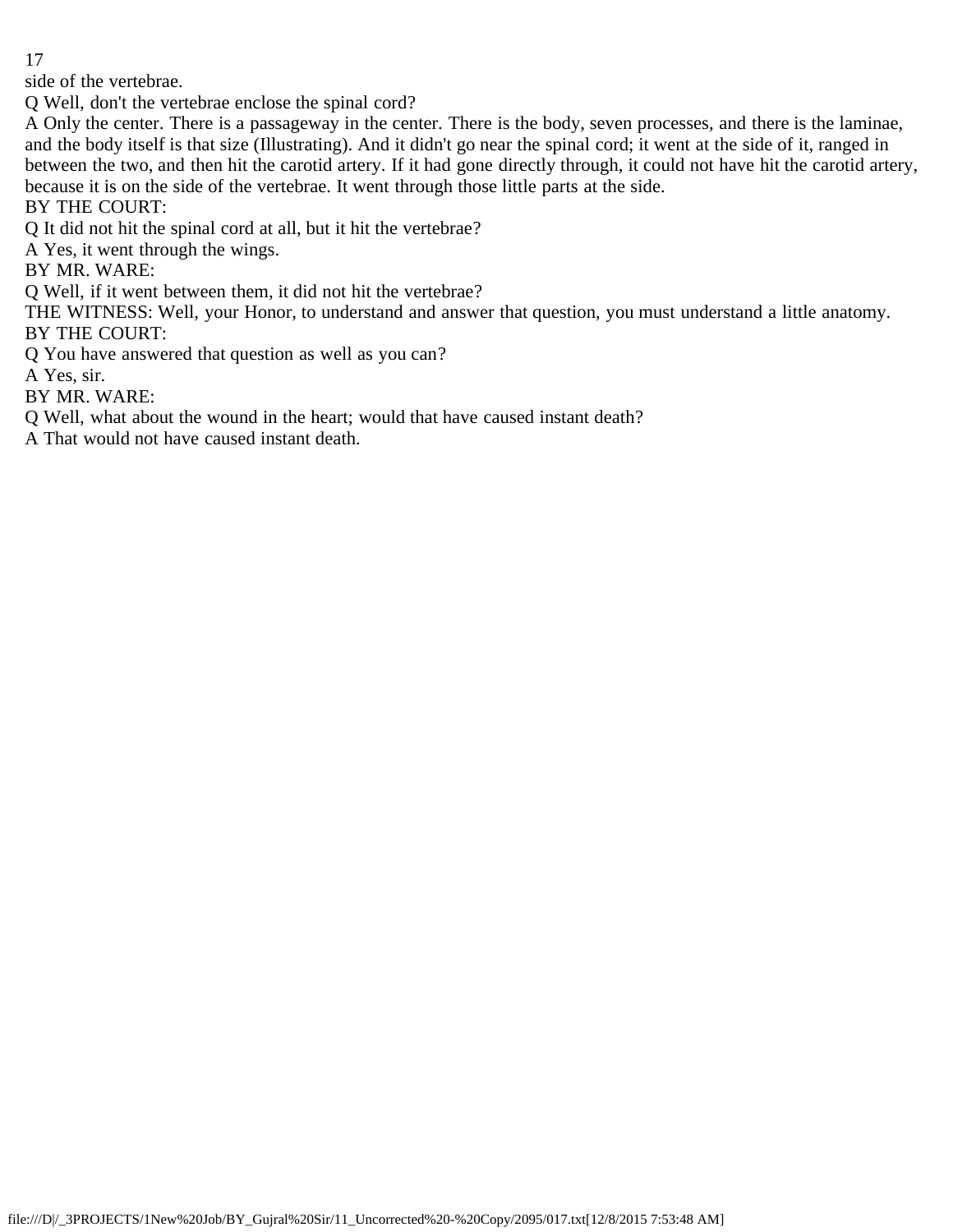Q Well, when you say "instant death", would a person with a bullet through his heart be able to perform conscious acts?

A We have had a man who lived one hour with a bullet through the heart, and we have had them live various times, as shown by the hospital records. A bullet wound through the heart doesn't mean instantaneous death. It may occur in five minutes, or, as we have records, an hour after.

Q But a bullet through the heart would immediately cause hemorrhage, wouldn't it?

A If the wound stayed open, yes, but, owing to the contract ability of the muscle, as we have found out at the morgue, some men have lived for a long time.

Q Did you find anything of that kind occurred in regard to the heart in the case of Rubenstein?

A Can I look at my notes again?

Q Yes, Certainly.

A At no stage of this paper, does it show that it went through the heart. It says the second or third bullet went through the middle of the sternum---was found five and three quarter inches below the nipple and four and a half inches from the middle of the sternum. That is not in the region of the heart. It entered between the seventh and eighth costal cartilages. The cost cartilages are fastened to the ribs, and right here begins the seventh, down here. (Indicating) Went through the diaphragm---that is, the fleshy partition here (Indicating)---and the bullet went through that convexity.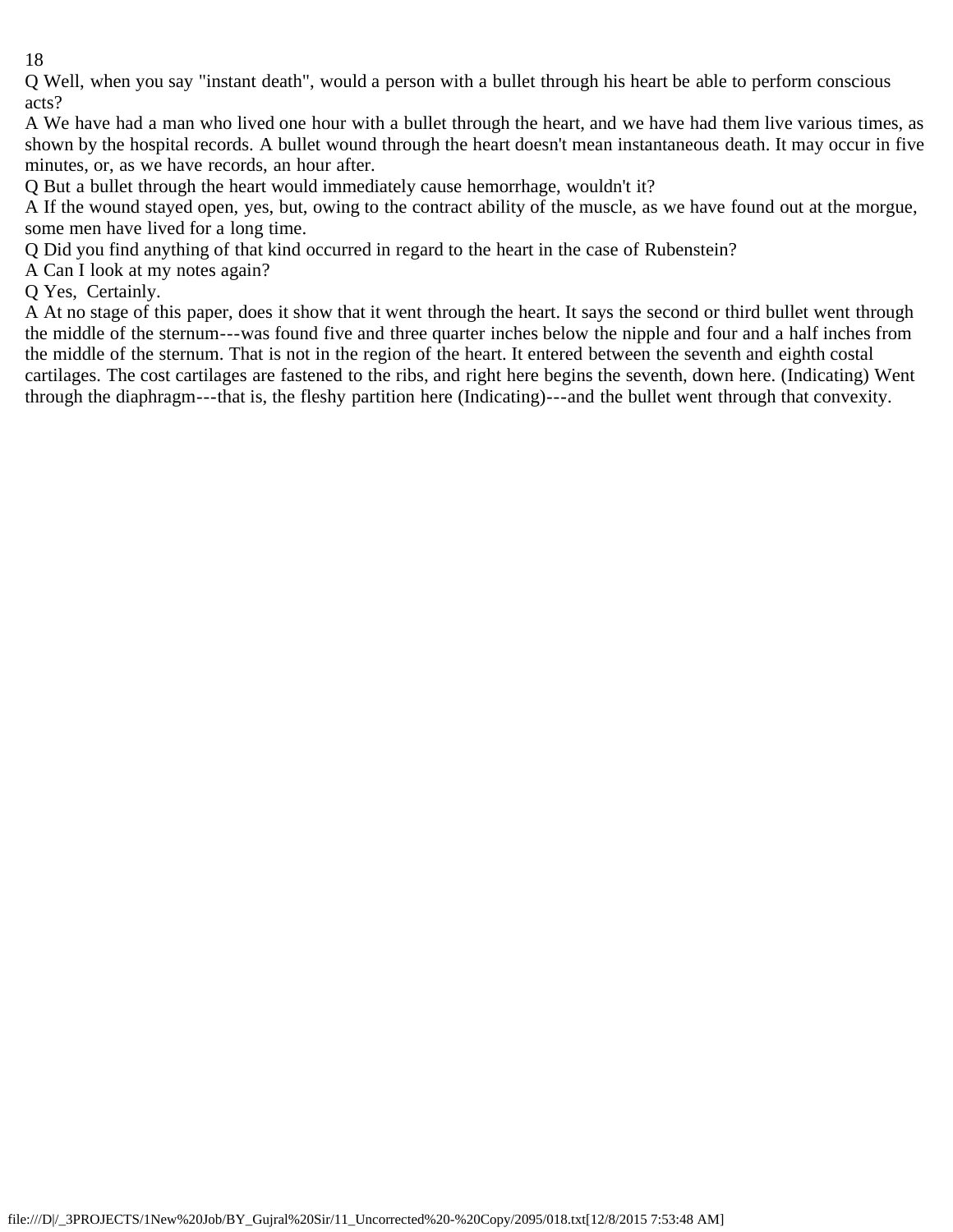Q Well, I am interested only in knowing whether or not it went through the heart?

A It didn't go through the heart.

Q Well, didn't you remember that, outside of reading your notations?

A My dear friend, I have so many post mortems, that I can't keep posted, without refreshing my recollection.

BY THE COURT:

Q How many autopsies have you had, doctor, since this autopsy?

A A great many. I have had five, yesterday.

BY MR. WARE:

Q Now, the bullet that went through the skull, of course there could be no post mortem act on the part of the deceased- --in other words after he was dead he lay there, didn't he?

A Undoubtedly.

MR. WARE: That's all.

MR. EDWARDS: That's all, doctor.

MARTIN SHEEHY, of the 15th Precinct, a witness called on behalf of the People, being duly sworn, testified as follows:

DIRECT EXAMINATION BY MR. EDWARDS:

Q Now, Mr. Sheehy, you are an officer of the Municipal Police Force, are you not?

A Yes, sir.

Q And have been for how long?

A Since 1913.

Q And you are now attached to the 15th Precinct?

A Yes, sir.

Q Were you in the same precinct on the 11th day of March?

A Yes, sir.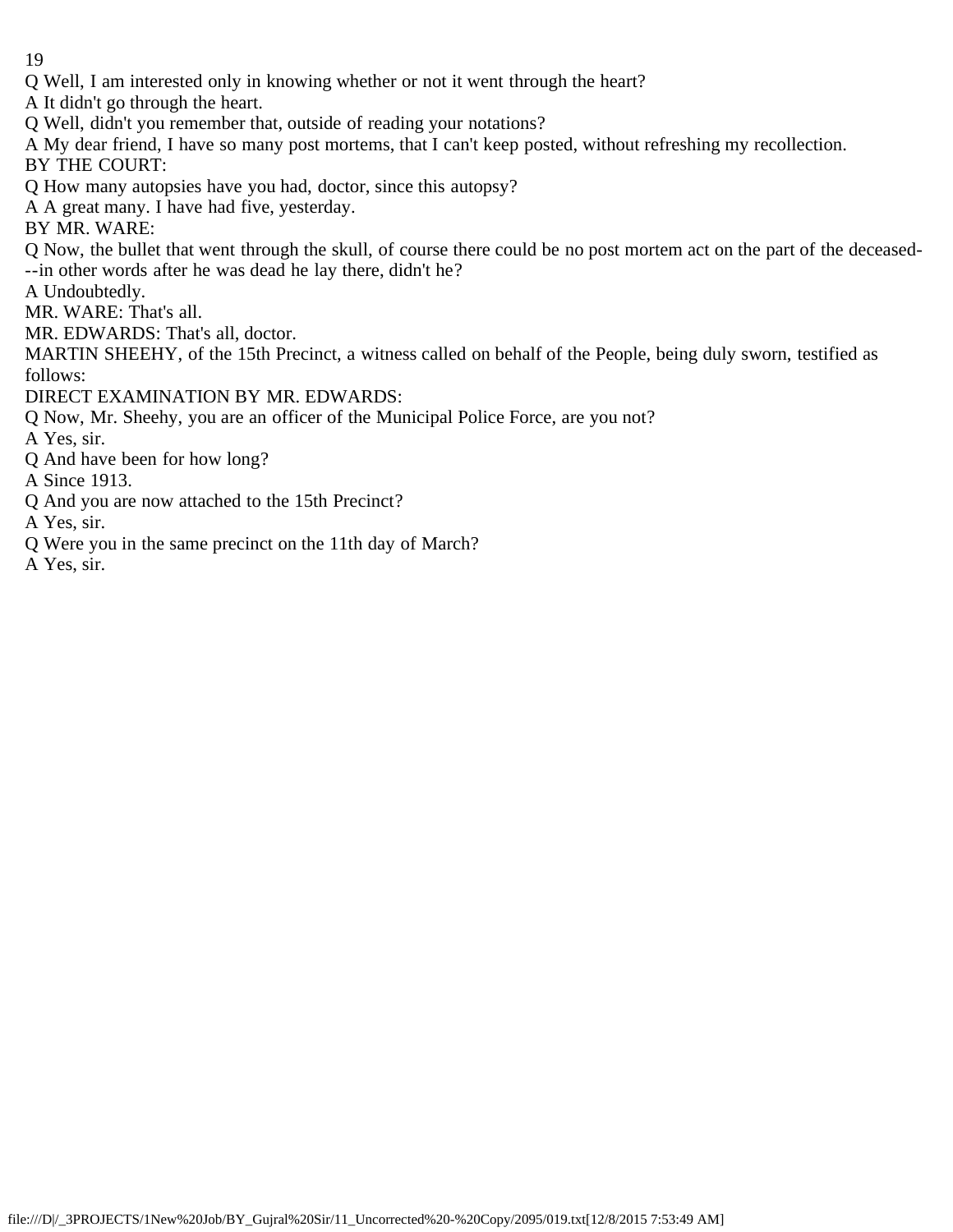Q You. know the location of Allen Street, do you not?

A Yes, sir.

- Q That entire street is in the County of New York, is it not?
- A Yes, sir.
- Q Now, officer, on the evening of the 11th of March last where were you?
- A T was on post on Stanton Street, from Allen Street to the Bowery.
- Q On Stanton?
- A Yes, sir.
- Q Did anything occur on Allen Street that evening that attracted your attention?
- A Yes, sir.

Q What was it? AI had an ambulance case at 235 Eldridge Street, and as the doctor was attending to this injured man, some citizen come up and told me---

Q No. Don't tell me what he said. He said something to you?

A He said---

Q No. You can't tell that. He said something to you?

A Yes sir.

Q And after he had said something to you what did you do?

A I left the injured man, living at 335 Eldridge Street and ran to 185 Allen Street, and I found the deceased, Morris Rubenstein, laying on the sidewalk in front of 185 Allen Street, and there was a large crowd of people around the body when I got there\*\*\*

Q Well, what did you do?

A Well, the doctor that I had in the case at 235 Eldridge Street came around with the ambulance, right after me, and pronounced him dead.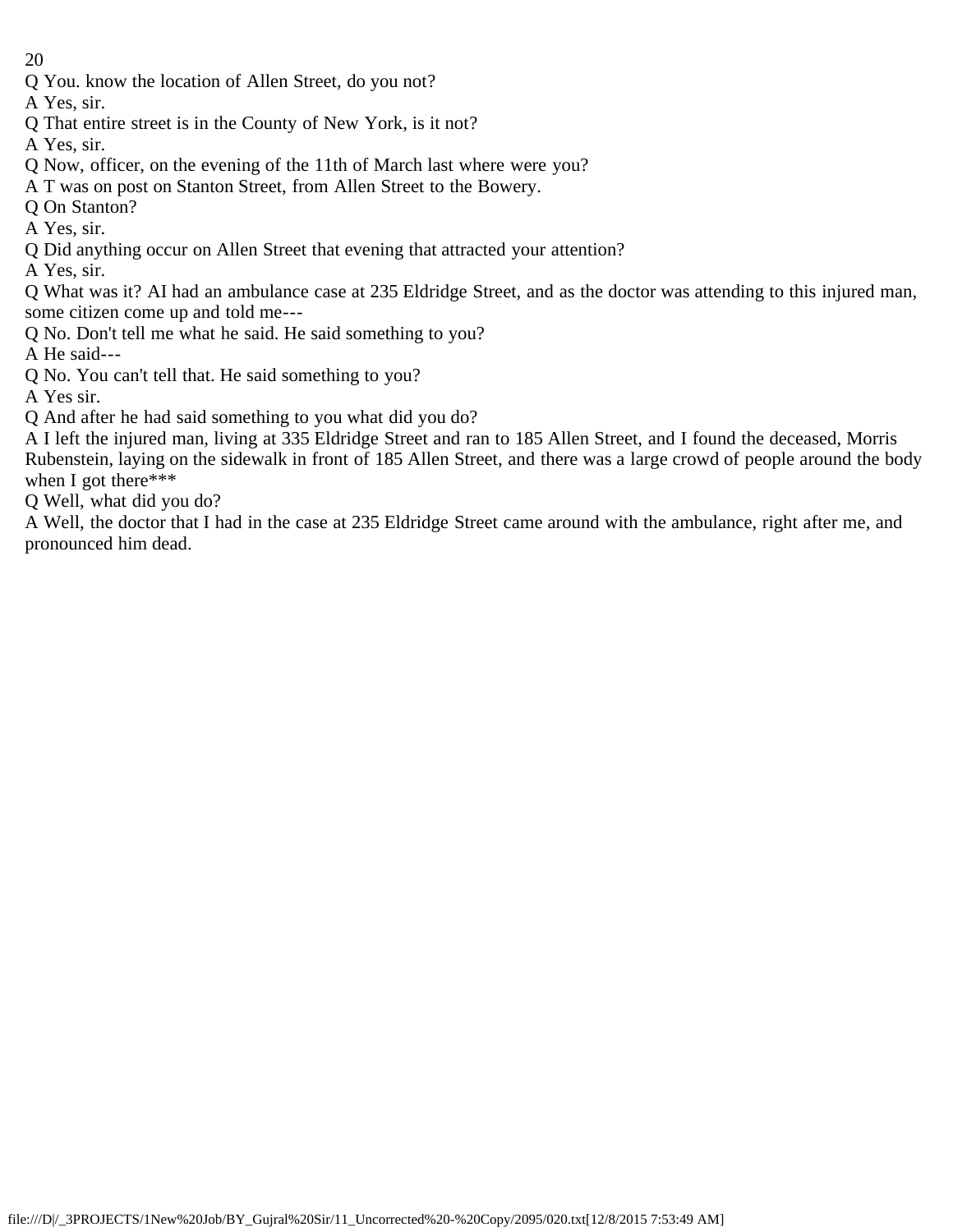- 21
- BY THE COURT:
- Q What time was this?
- A About 9:45 P.M.
- Q About 9:45 P.M.?
- A Yes, sir.
- Q Did you make a note of it in your book?
- A Yes, sir.
- BY MR. EDWARDS:
- Q About a quarter before ten that evening?
- A Yes, sir.
- Q And, officer, did you observe the condition of this dead man's body?
- A Yes, sir.
- Q Any marks on it?
- A Yes, sir.
- Q Where?
- A Right here. (Indicating the temple and over the ear.)
- Q And was there any blood visible?
- A Yes, all over his face.
- Q What did you do with his body?
- A I took the report to the Station House and left the body in charge of Officer Bauer.
- Q At the spot?
- A Yes; and the body come into the station house about an hour afterwards.
- Q They sent the patrol wagon for it, I suppose?
- A Yes, sir.
- Q And did you see the body again after that?
- A Yes, sir.
- Q Where?
- A Up at the Morgue.
- Q Did you see Dr. McAllister there?
- A Yes, sir.
- Q Did you see any part of the autopsy?
- A I identified the body, opposite Dr. McAllister.

Q And that body which you saw at the morgue with Dr. McAllister was the same body which you found at 185 Allen Street?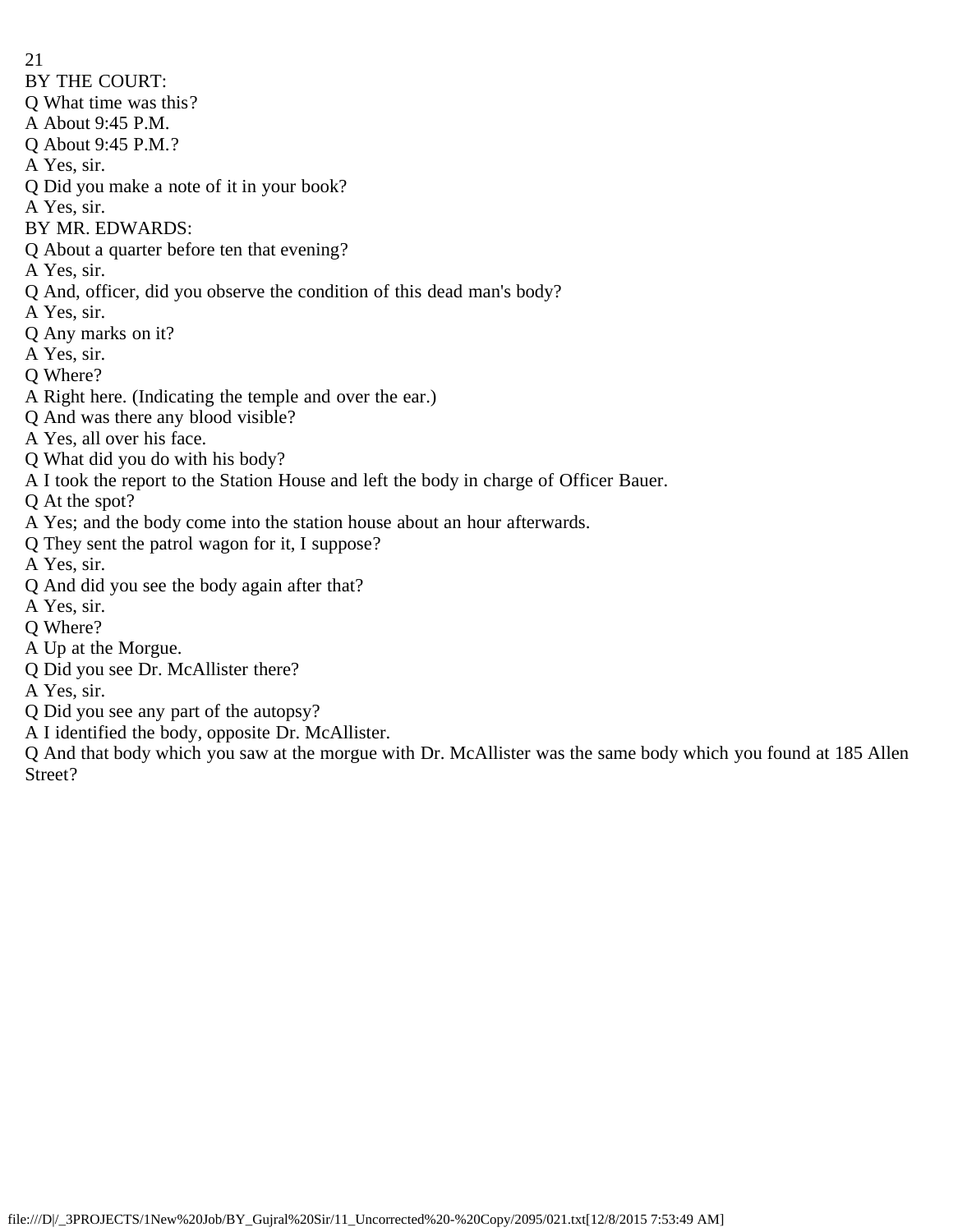A Yes, sir.

BY THE COURT:

Q Did you see the body come into the station house, tool?

A Yes, sir.

MR. EDWARDS: That is all.

CROSS EXAMINATION BY MR. WARE:

Q Officer, when you got there, do you know how long the body had been lying there?

A Well, about a minute.

Q Well, how do you know that?

A At the time that I was told about it, this fellow that ran around and told me, I ran right around to 185 Allen Street.

Q How far did you have to go?

A About a block and a half.

Q Did you hear any pistol shots?

A No, sir.

Q How was the body taken to the station house, or was it taken to the station house?

A It was taken to the Fifth Street Police Station in the Patrol Wagon.

Q In the patrol wagon?

A Yes, sir.

Q And how long afterwards, was it that the patrol wagon got there?

A Well, I should say about an hour afterwards.

BY THE COURT:

Q Well, you were not there when the patrol wagon got there, were you?

A No, sir. I went back to the station house to report, and left the body in charge of Officer Bauer, and the body came to the station house about an hour afterwards.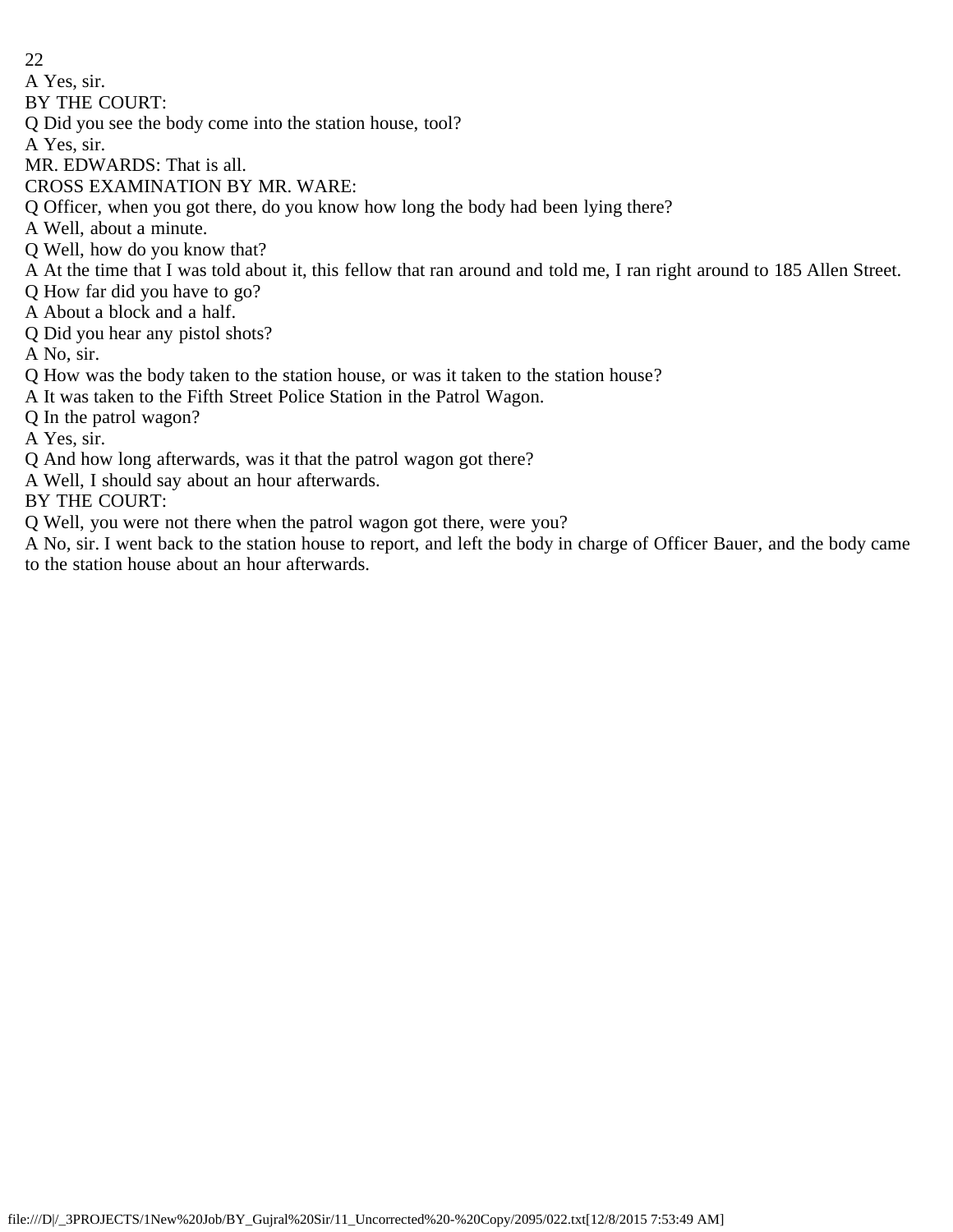## BY MR. WARE:

Q Now, I understood you to say, in answer to the District Attorney, that, when you came up there, and saw the body the first time, that there was a wound here and here (Indicating).

A There was wounds on the temple and it was full of blood.

Q Well, was there more than one wound on the temple?

A Well, now, I couldn't say.

BY THE COURT:

Q You did not examine the body carefully, did you?

A No, sir.

- Q You just saw it there?
- A Yes, sir. I just stooped down, and there was blood on the face.
- Q And the doctor who was there pronounced him dead?
- A Yes, sir; Dr. Miles, of Gouverneur Hospital pronounced him dead.

BY MR. WARE:

Q Was there a crowd there?

A Yes, sir.

- Q Did you recognize any of the crowd?
- A Yes, sir; and I took two witnesses, two material witnesses, to the station house.
- Q Well, who were the witnesses that you took to the station house, officer?
- A The witnesses were Harry Schubert, of 61 East 3rd Street, and Lizzie Gutterman, of 61 East 3rd Street, also. Q And who else?
- A Lizzie Gutterman, of 61 East 3rd Street.
- Q Well, when you say two witnesses, you don't know whether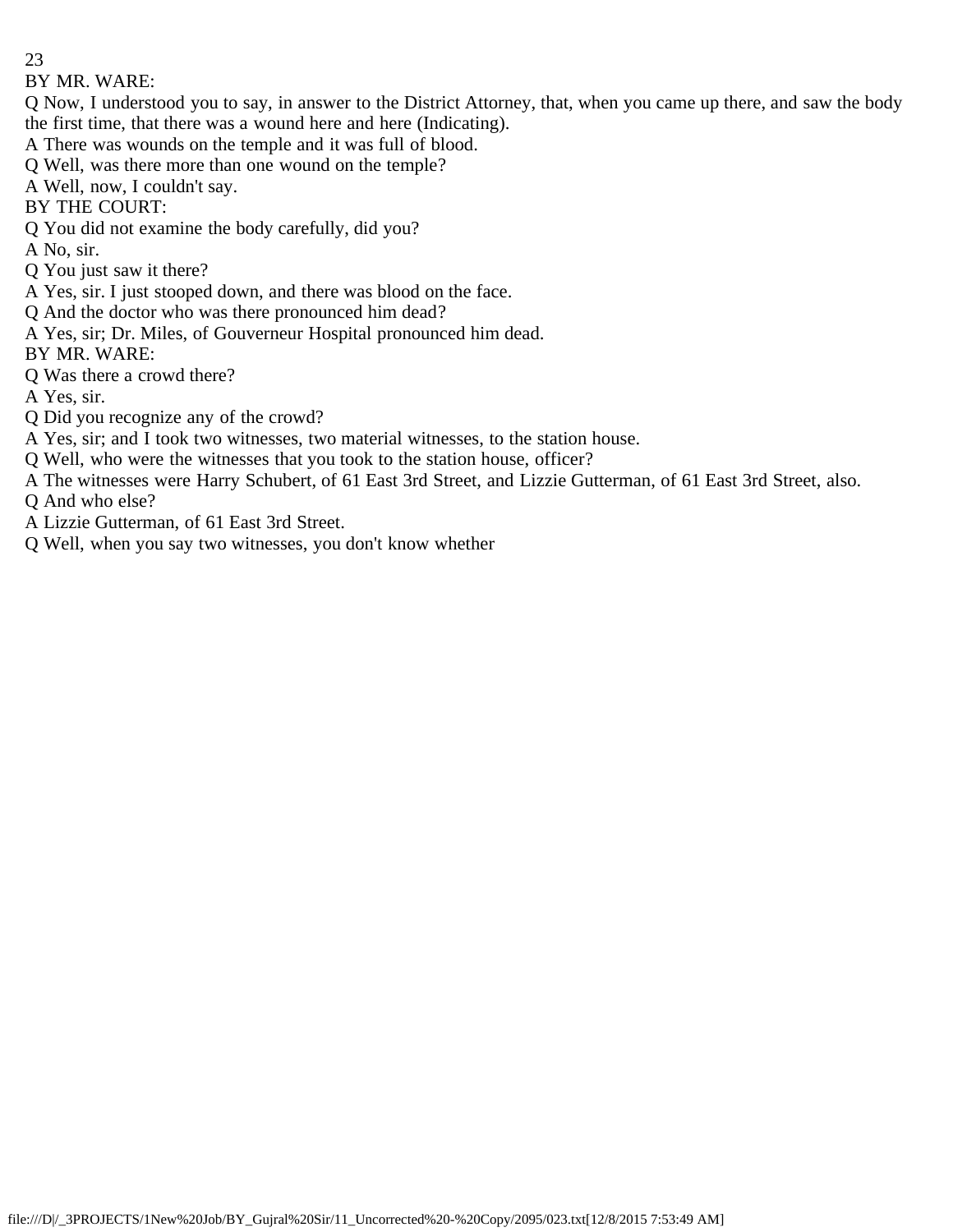they were witnesses or not?

A Well, they told me they were.

THE COURT: Well, why do you ask him that question, Mr. Ware? He says he was told of the shooting and ran around there. He did not say that he saw the shooting, or knew anything about it, and he took the people that he thought were witnesses to the station house. That is all that testimony means. Why waste time on that?

BY MR. WARE:

- Q Well, you don't know whether they were witnesses or not?
- A Well, Harry Schubert told me he was close by.
- Q Never mind what he told you.
- BY THE COURT:
- Q You acted on information that you gathered at the place?
- A Yes, sir.
- BY MR. WARE:
- Q Do you recollect anybody else that you saw in the crowd at the time you got there?
- A No, sir.
- Q Did you make any effort to get any other names of people who were in the crowd at the time you arrived? A Yes, sir.
- Q Did you succeed?
- A No.
- Q You are familiar with that neighborhood, are you not?
- A Yes, sir.
- BY THE COURT:
- Q Was this on your post, officer?
- A Yes, sir.
- BY MR. WARE: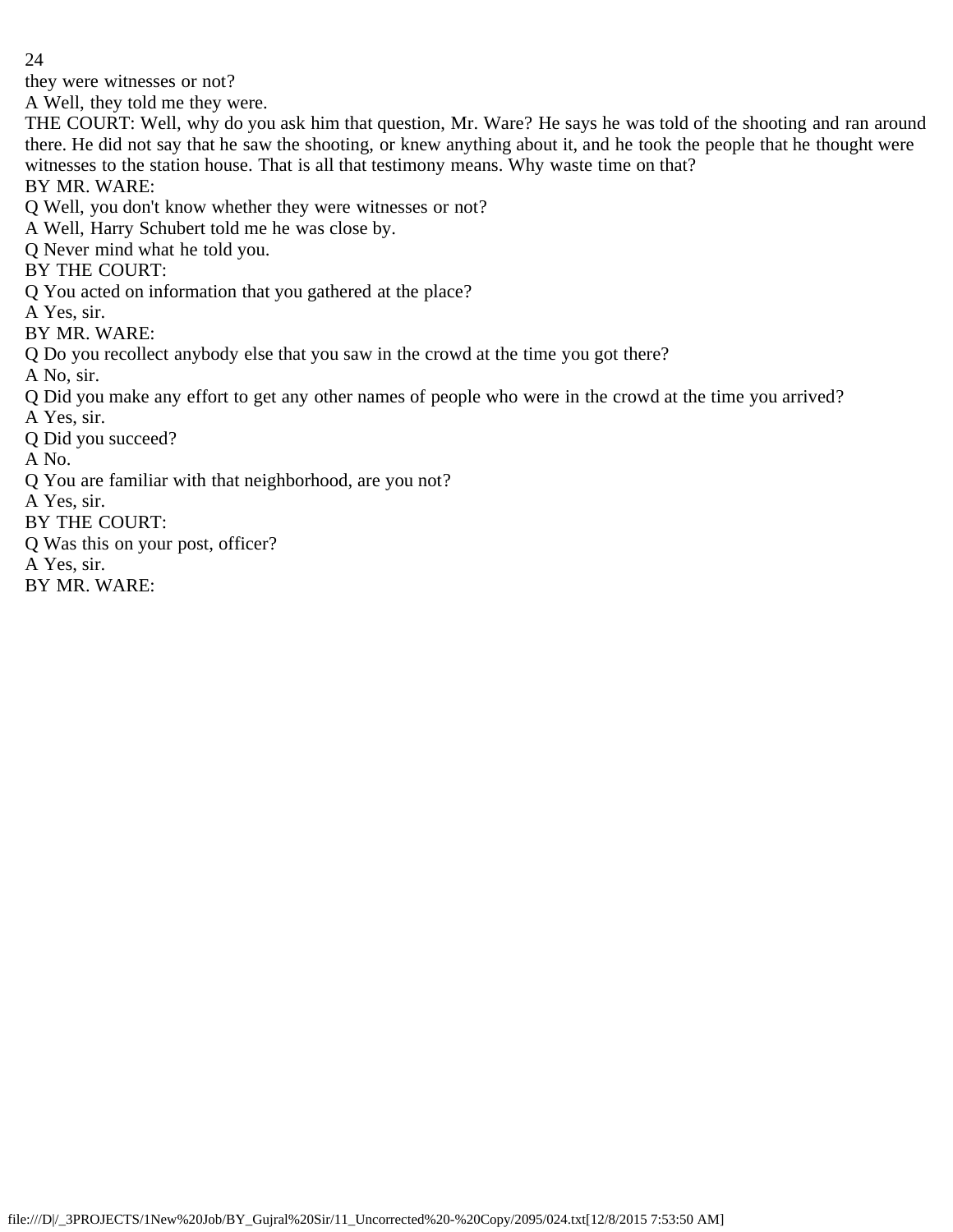- Q Was that on your post?
- A Yes, sir; it was on my post. 'I had Stanton Street, and I take in half a block either side.
- Q How long had you been on that post?
- A I have been on that poet since 1913.
- Q What date, about?
- A It must be about December, 1913.
- Q 1913?
- A Yes, sir.
- Q Please talk a little more distinctly, officer. I can't understand you.
- THE COURT: Now, the officer is talking very distinctly.
- MR. WARE: Well, I can't understand him. I thought he said 1915.
- BY MR. WARE:
- Q Therefore you are pretty familiar with the people who live in that neighborhood, axe you not?
- A Yes, sir.
- Q And there must have been sever an hundred people in the crowd at the time you got there, were there not? A Yes, sir.
- Q In all those several hundred people you recognized none that you knew?
- A Yes, there were several there.
- Q Now, tell us who they were?
- A Well, I can't just remember them now.
- BY THE COURT:
- Q You made no note of them because you thought that they knew nothing about the case, is that it? A Yes, sir.
- THE COURT: Now, the officer's statement is very clear, My. Ware.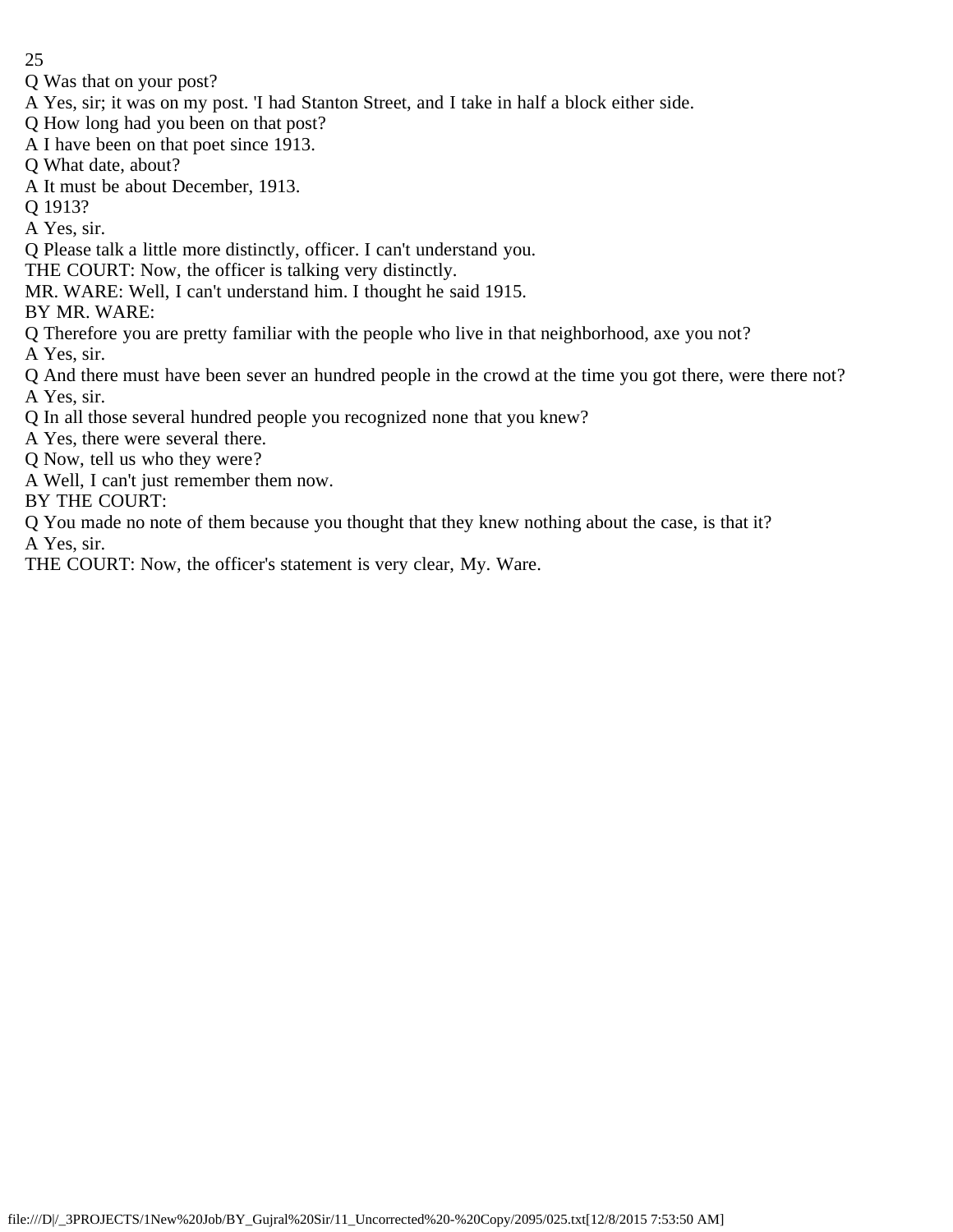MR. WARE: This is a very serious case for the defendant, your Honor, and we want to try and learn what the officer did and didn't do.

THE COURT: Well, he has told you.

BY MR. WARE:

Q Now, officer, do you know Mrs. Blank?

A Yes.

Q You have known her a long time, haven't you?

A Yes, sir.

Q And she is one of the witnesses in this case?

A I don't know.

BY THE COURT:

Q Well, do you know whether she is a witness or not?

A I don't know.

THE COURT: The District Attorney has charge of the witnesses not the office.

BY MR. WARE:

Q And do you know the Banks?

A I just know them, that's all.

Q Do you know Joe Berger?

A Yes, I know Joe Berger.

Q Are you friendly with him?

A No, sir; not friendly with anybody.

Q Did you talk to Mrs. Blank when you saw her there? I withdraw that. Did you see Mrs. Blank in the crowd when you arrived there that evening?

A No, but she could be there, and I might not see her. There was a big crowd.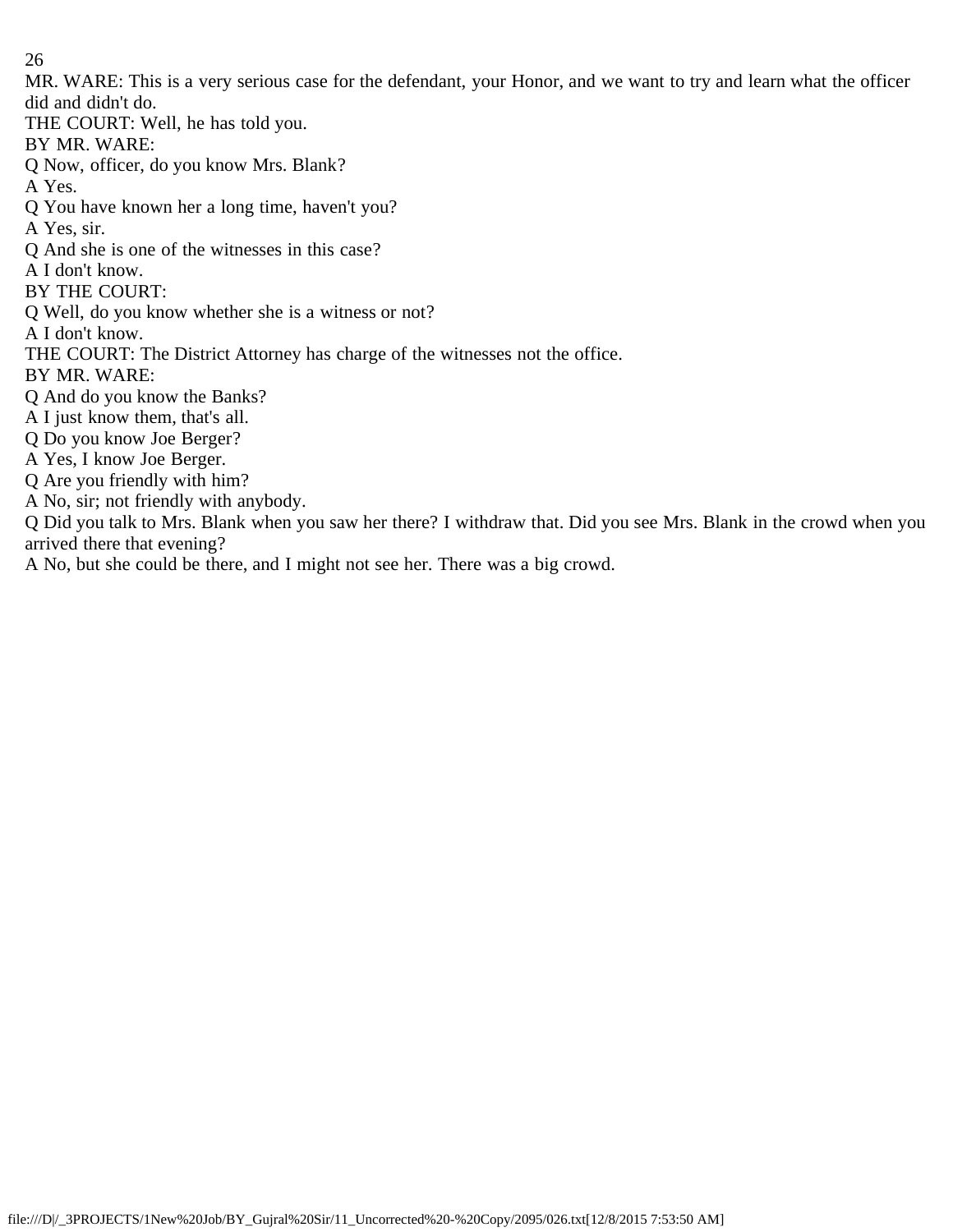- 27
- Q But you didn't see her?
- A No, sir.
- Q And, of course, then you didn't speak to her?
- A No, sir.
- Q Did you speak to her at all about the case, that evening?
- A No, sir.
- Q Or she to you?
- A No, sir.
- Q Did anybody else speak to you about the case, that evening there, at the time you arrived, or later?
- A No, sir.
- Q Do I understand you to say that you never talked to Mrs. Blank about the case?
- A No, sir.
- Q Haven't you ever talked to any one since that night about this case?
- A Only when the case was in the Coroner's Court and before the Grand Jury, that's all I know about the case.
- Q And who did you talk to there?
- A I talked before the District Attorney and the Grand Jury.
- Q Didn't you talk to any one who was among the witnesses there?
- A No, sir.
- Q Haven't you talked with any of your fellow officers about this case?
- A No, sir.
- Q In other words, you haven't said a word to anybody about this case since the night you arrived and saw Rubenstein lying on the ground?
- A That's all, sir.
- MR. EDWARDS: That is objected to. He said that he talked to the Grand Jury and the District Attorney and in the Coroner's Court.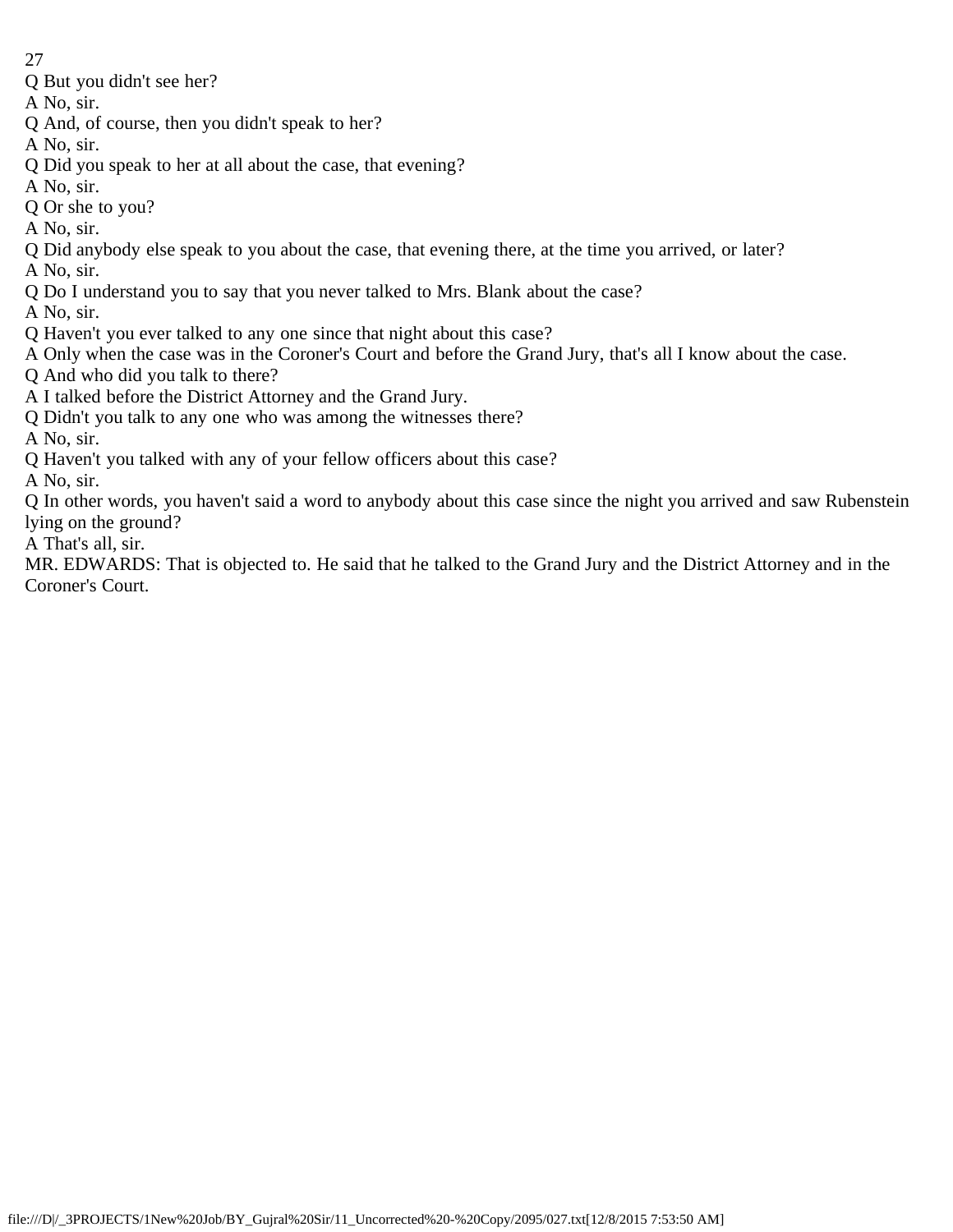BY MR. WARE:

Q But with those exceptions?

A Yes.

Q But with no other officer or any person who you supposed might be a witness?

A No, sir.

MR. WARE: That's all.

RE-DIRECT EXAMINATION BY MR. EDWARDS:

Q Now, when you turned in your report at the station house do you know what detectives were assigned to the case? A I don't know, sir.

THE COURT: Well, how is that important?

MR. EDWARDS: I just wanted to show that these cases do not remain with the patrolman, but go to the detectives. BY MR. EDWARDS

Q Did you have anything more to do with the case after you turned in your report?

A No, sir.

MR. EDWARDS: That's all.

JOSEPH BERGER, of 325 East 120th Street, a witness called on behalf of the People, being duly sworn, testified as follows:

DIRECT EXAMINATION BY MR. EDWARDS:

Q Now, I want you to talk as loud as you can, Berger, because the noise in the street is hard to overcome, and you must almost shout to make the last gentleman hear you, and then all of us will hear you. You have been in the House of Detention how long?

A About eighty-seven days.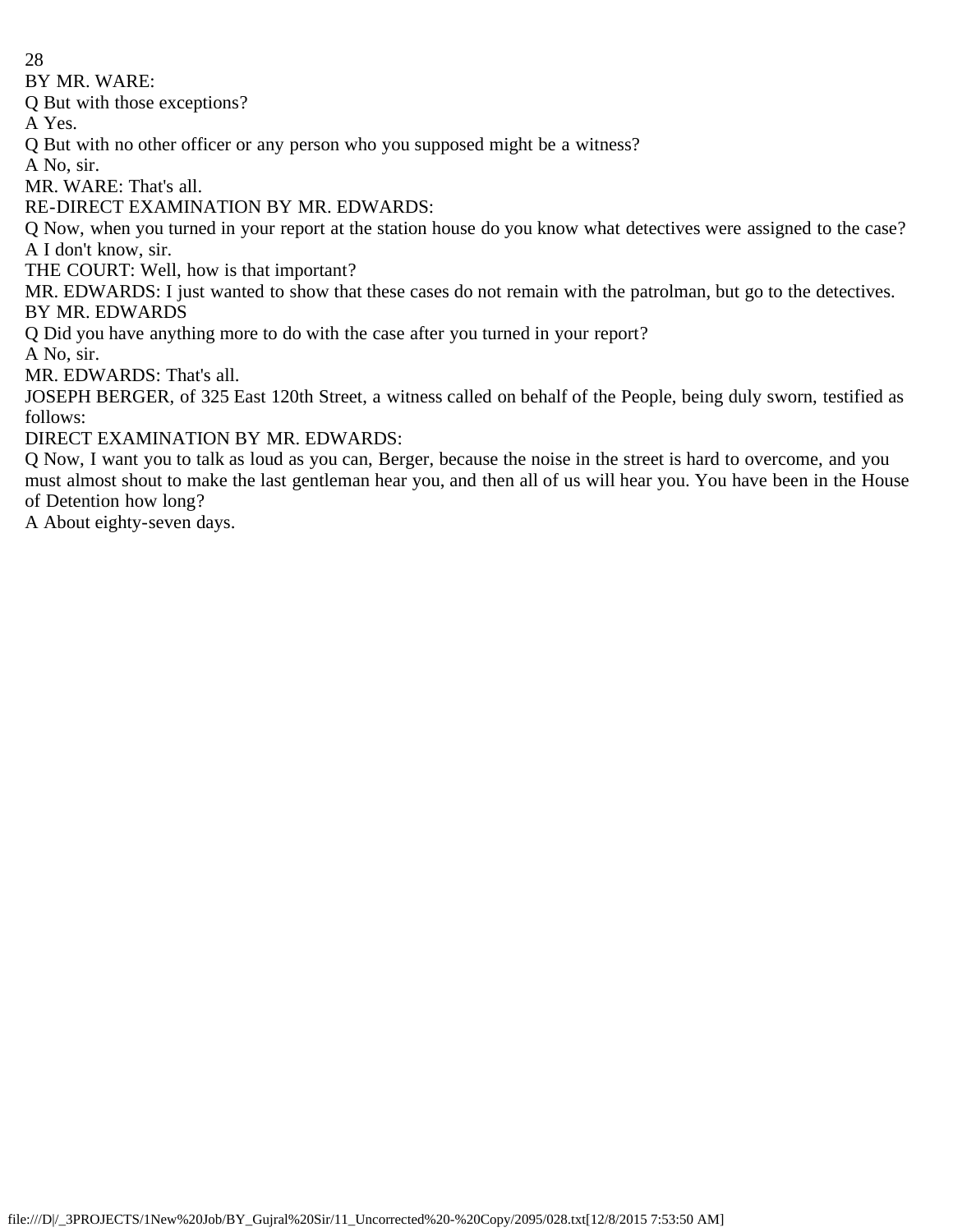Q And you were committed there by the Court, were you not?

A Yes, sir.

- Q What did you do for a living before you went into the House of Detention in this case?
- A I was in business with my father.

Q In what line?

- A Delicatessen business.
- Q And where?

A We had a place on the East Side for ten years, and, during the last six years, we have a summer place over in Rock away Beach.

BY THE COURT:

Q That is, you had two places in the summer, or did you shut up the East Side place in the summer, and go to Rock away Beach?

- A Well, the last two. years we shut up the place on the East Side, and sold it.
- Q Now, Mr. Edwards asked you what you were doing right before you went to the House of Detention?
- A I was in business with my people.
- BY MR. EDWARDS:
- Q Where?
- A On the East Side.
- Q Where on the East Side?
- A 187 Orchard Street, and at Rock away Beach, also.
- Q Now, do you know this defendant?
- A Yes, sir.
- Q How long have you known him?
- A Oh, quite a number of years.
- Q Can you give us an idea of about how many?
- A About eig\*\*\*l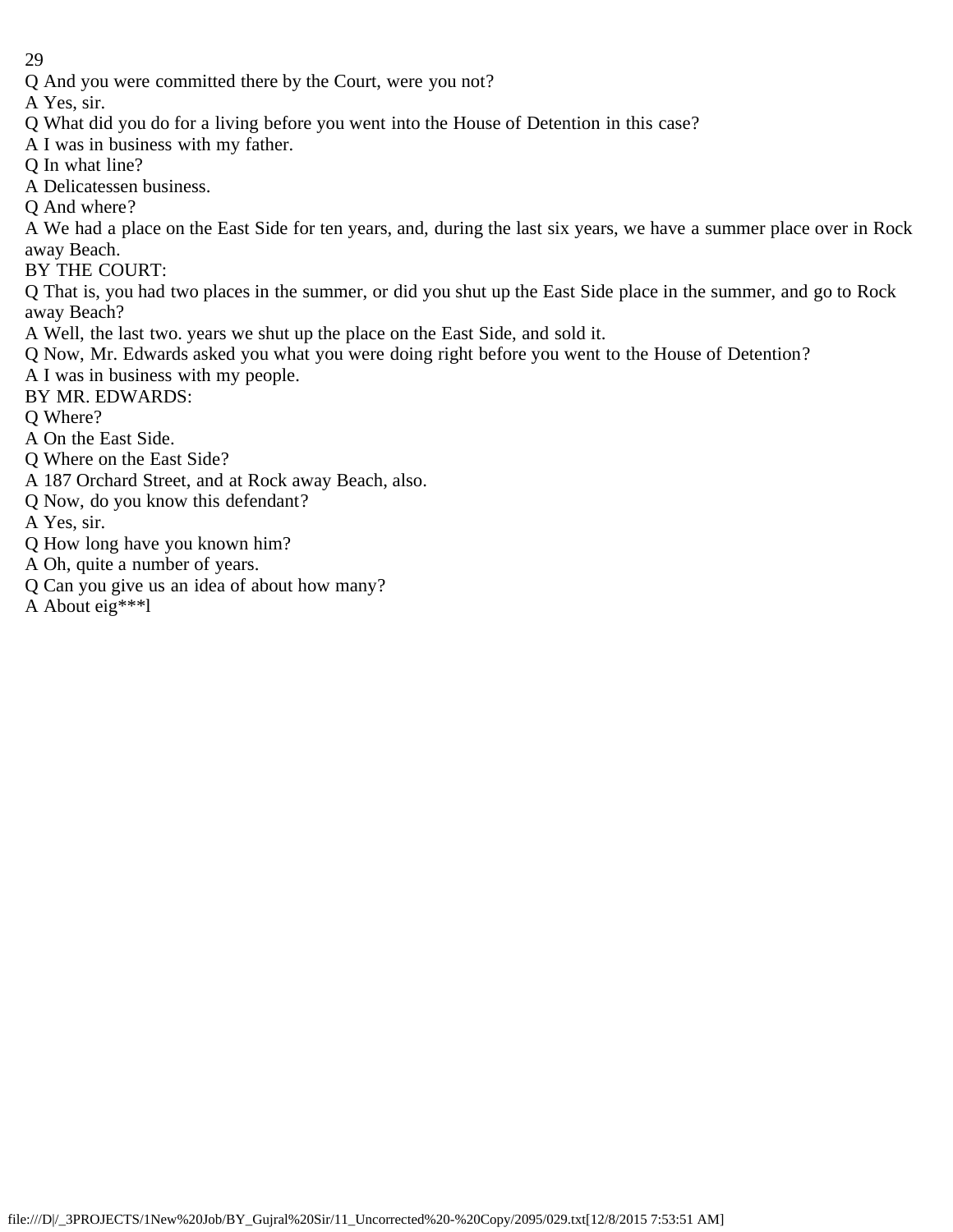- 30
- or ten years.
- Q And do you know Izzy Presser?
- A Yes, sir.
- Q And how long have you known him?
- A Since last September.
- Q And did you know Morris Rubenstein?
- A Yes.
- Q And how long had you known him?
- A Since last October.
- Q And Barney Ginsberg, did you know him?
- A Yes, sir.
- Q How long had you known him?
- A About two years.
- Q Now, did all of you young men live in the same neighborhood?
- A Yes, sir.
- Q Whereabouts?
- A Around the East Side, on Endridge Street.
- Q And you lived there up to what time?
- A I lived there until about last year, the summer of last year.
- Q And then where did you move to?
- A We moved to Harlem.
- Q And did all these other men, Presser, Goldberg, Rubenstein and the others, remain on the East Side?
- A Yes, we all hung out together on Eldridge Street.
- Q But last summer you and your family moved up to Harlem to live?
- A Yes, sir.
- Q And where was your home at the time you were committed in this case?
- A 335 East 120th Street.
- Q And who did you live with there?
- A My parents.
- Q Now, did you go to Public School here in New York?
- A Yes, sir.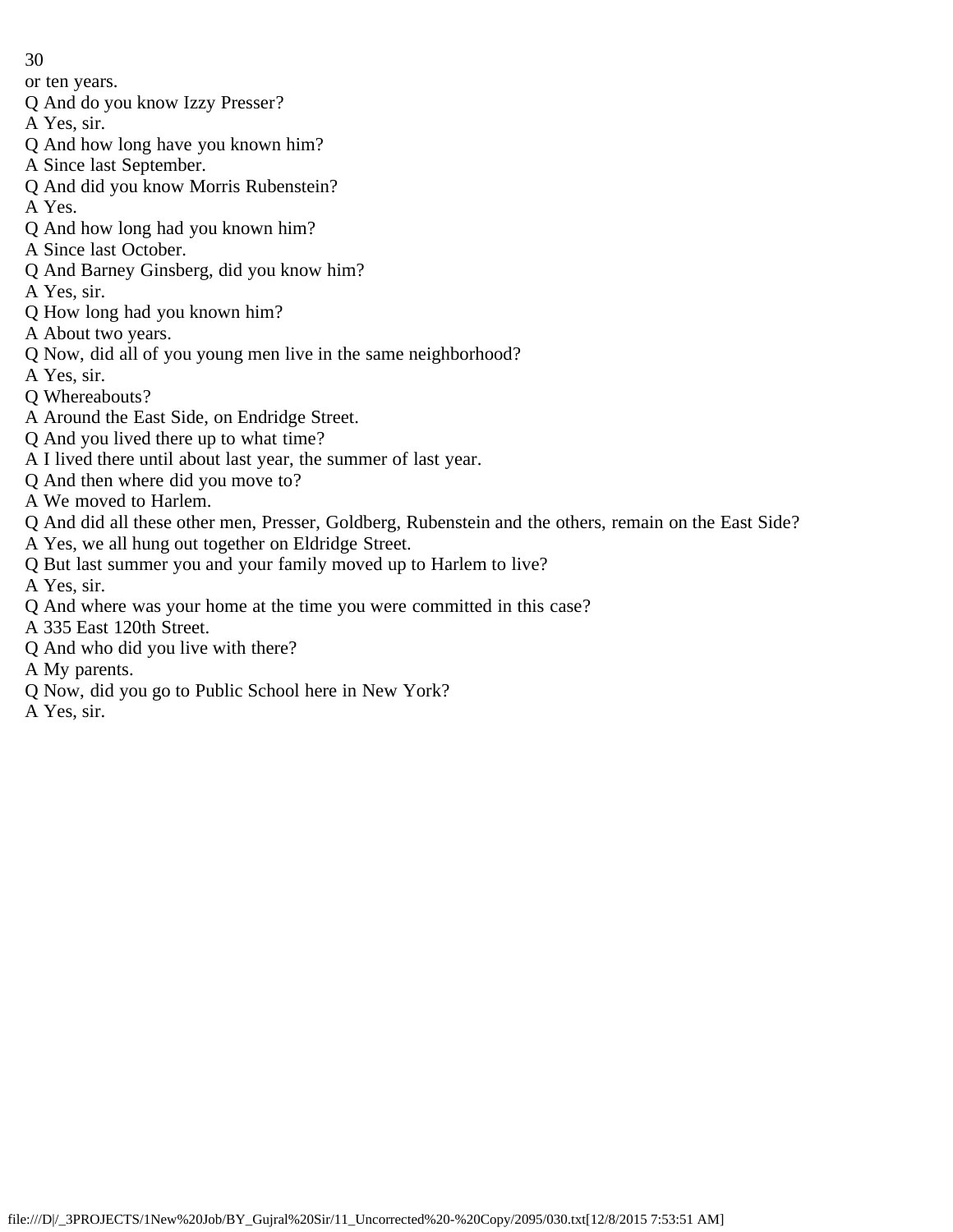- 31
- Q For how many years?
- A I graduated from Public School. Until the graduating class in the public school.
- Q Yes. And what age were you then? How old were you when you graduated?
- A About fourteen and a half years.
- Q And how oldare you now?
- A Twenty-two. I'll be twenty-two the twentieth of this month.
- Q Now, have you ever been convicted of any crime?
- A Never.
- Q Do you remember the 11th day of March, 1915?
- A I do.
- Q The 11th of last March?
- A I do.
- Q Did you see Rubenstein, that day?
- A I did.
- Q When was the last time you saw him on that day?
- A Around between three and three thirty P:M.
- Q And where?
- A On the corner of Eldridge and Stanton Street.
- Q Who was with you?
- A A fellow by the name of Barney Lewis, and a fellow they call Lela.
- Q Has Barney Lewis any other name?
- A We know him as Barney Lewis, but his right name is Barney Gineberg.
- Q And when you speak of Barney Lewis, you refer to the same man as Barney Ginsberg?
- A Yes, sir.
- Q And was any one with Rubenstein when you met him that time?
- A No, sir.
- Q He was alone?
- A Yes, sir.
- Q Well, were you talking to Rubenstein then?
- A No, sir.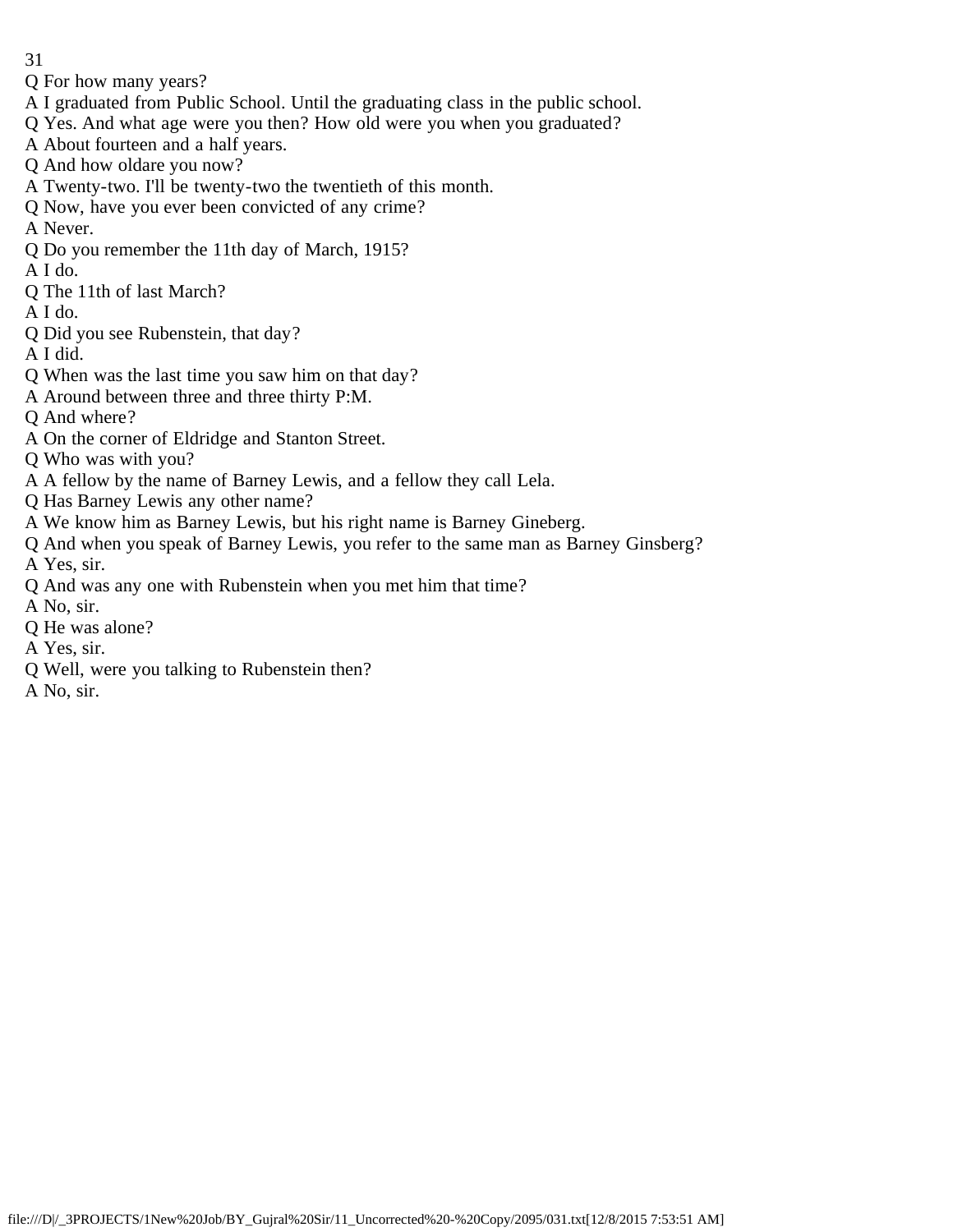Q Well, just tell us what happened at that time?

A Barney Lewis and I come down from the Turkish Bath. We slept there the night before last.

At First Avenue and First Street---we had dinner at Houston Street, and we come down to Eldridge and Stanton.

At that time we were supposed to run a racket for a fellow named Sam Ripetein, and we met this "Lela" and he is a hacker, he has his own automobile, and rents it out.

Q Now, don't tell what was said there, but what was done.

A We were standing on the corner, the three of us, when somebody came running from the back, and struck me, and I turned and Saw the deceased running away.

Q Do you mean Rutenstein by the deceased?

A Yes, sir.

And I saw that I was cut.

Q And is that scar on your right cheek the scar of the cut that you got then?

A Yes, sir.

Q Turn around and let the jury see it. Now, what did you do after that?

A After that Barney Lewis took me into the drug store, right on the corner.

Q Do you go to a doctor and have it fixed up?

A Yes, the doctor lives two houses north of the drug store, and he took me up there.

Q And was your head bandaged up, your face and head, were they?

A Yes, sir; my face was bandaged.

Q Well, then, what did you do after that?

A Why, after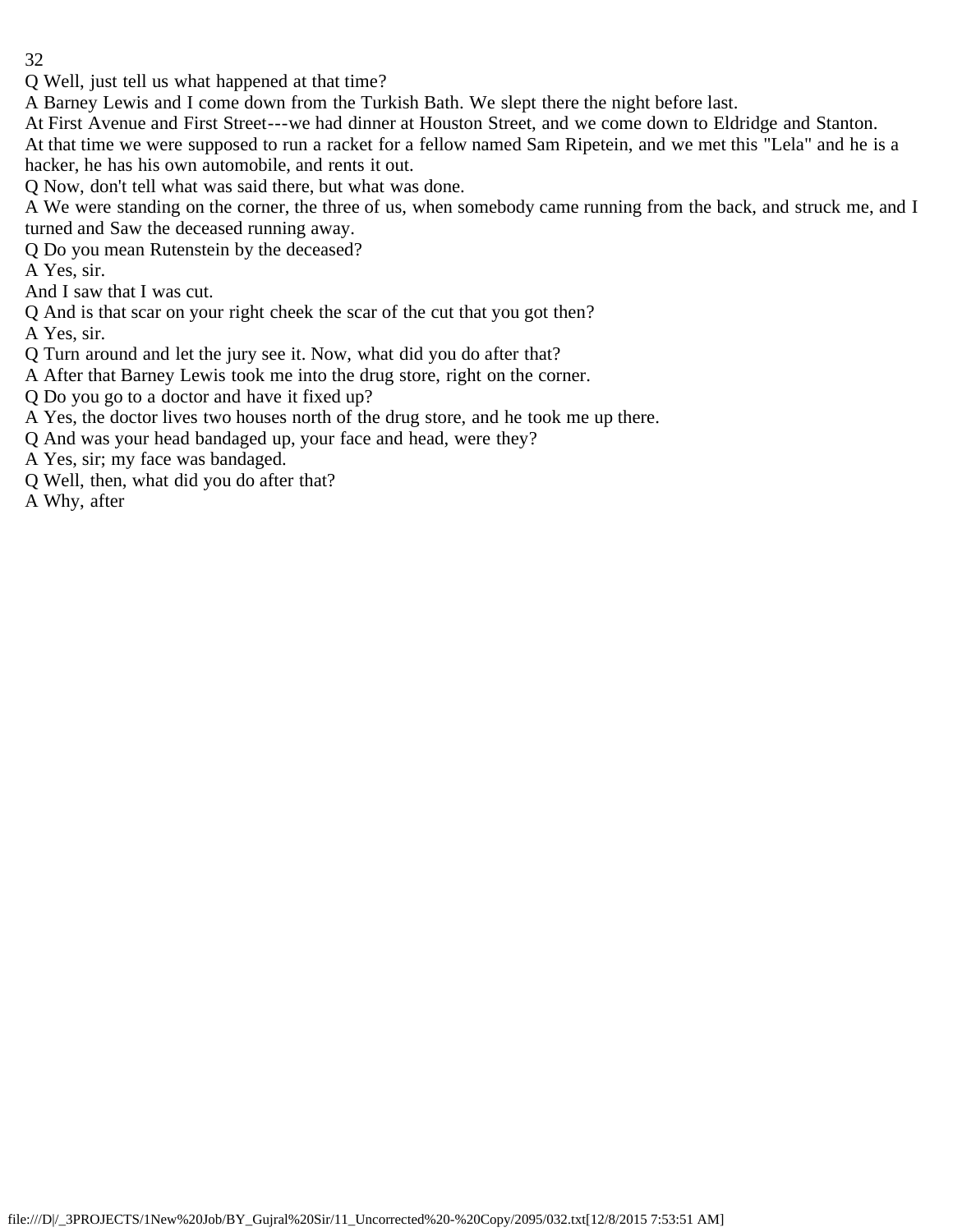that we come down, and. I was---after the stitches were put in, we went up to a barber shop, at 208 Eldridge Street. Q Whose shop is that?

- A There is two partners, by the name of Harry Brillberg and another man---I don't remember his name.
- Q Were you and Barney Lewis alone then?
- A Yes. "Lela" went away.
- Q And did you find any one at the barber shop?

A No, sir.

- Q Did you see either Presser or Goldberg, later, that day?
- A After that the defendant now come up.
- Q That is, the defendant here?
- A Yes, sir; Mr. Goldberg.
- Q What time was that?
- A About four or four thirty it was.
- Q What was the name you boys called Goldberg?
- A "Dutch".
- Q "Dutch"?
- A Yes, sir.
- Q Now, where was Goldberg when you saw him after you were cut?
- A Goldberg was---he came in the barber shop later.
- Q And did you have any talk with him then?
- A He says to me he was just in the moving pictures, and somebody told him they cut a fat fellow, on Eldridge Street, and he came out of the pictures, and come up to the barber shop, and saw I was cut.
- Q And who did you say cut you?
- A I said, ""Moiche" cut me."
- Q That was the nick name you boys all called Rubenstein,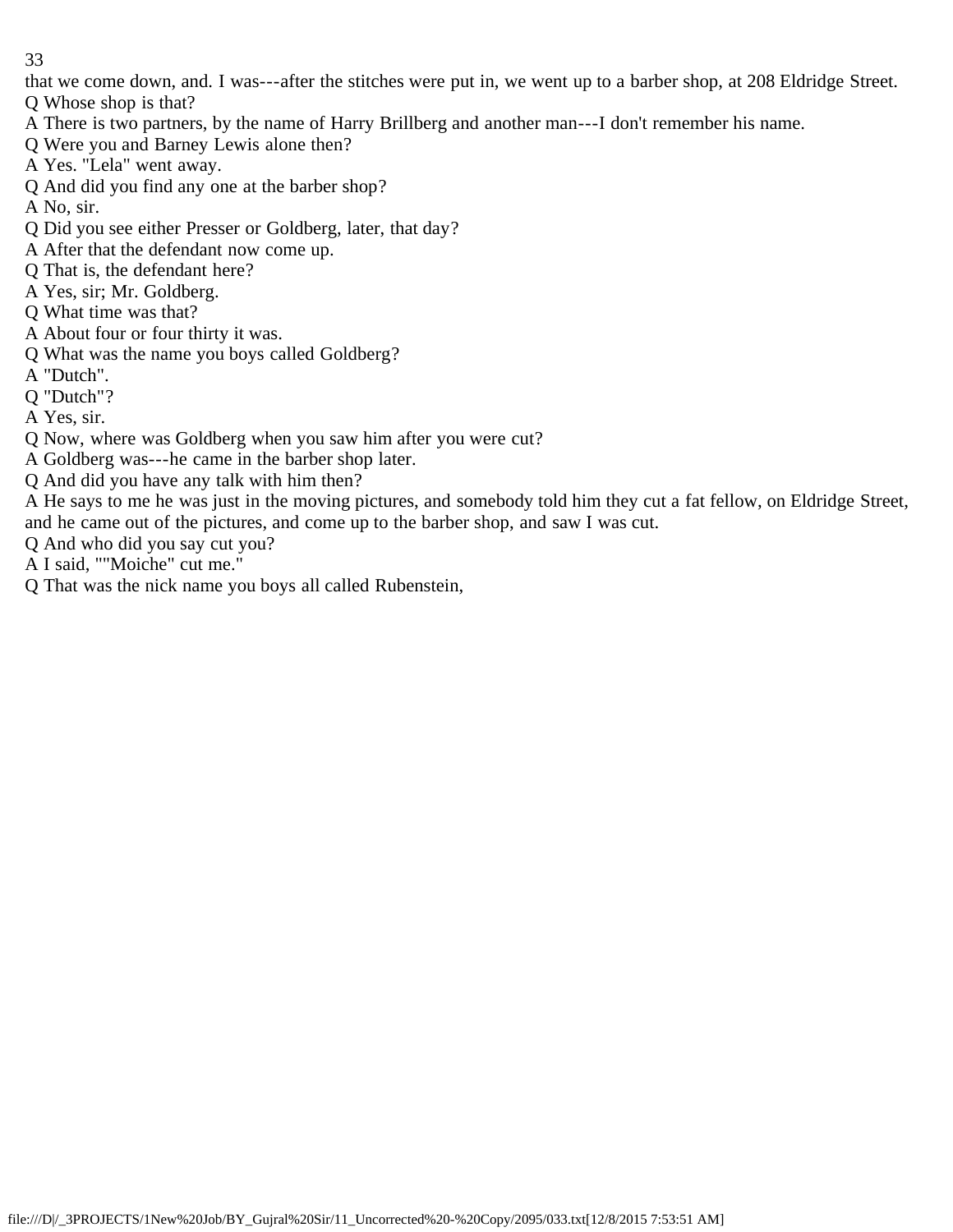was it not?

A Yes, sir.

Q Now, where did you and the defendant go after that?

A Mr. Goldberg, Barney Lewis and Goldberg's brother was there. He come up, a little later after his brother.

Q What is his name?

A I don't know his name. I knew it was his brother. And the four of us went to the Winter Garden, some moving picture place on Houston and Christie Streets.

Q Yes, and who did you see there?

A We saw Moving Pictures there.

Q Did you see any one that you knew while you were there?

A No. We left word with the barber, Mr. Harry Prillberg that, in case Goldberg or "Katzy" came, to let them know we were in the moving pictures.

About six o'clock, Izzy Presser came there.

Q And this defendant was there then with you?

A Yes, sir; sitting in the pictures with me.

Q Now, what did you and Presser and Goldberg do then?

A Izzy Presser called us down.

Q That is, he sent word into the moving pictures for you to come out?

A No, he come himself and called us down. And when we come down, "Katzy" and his wife were downstairs, and Mrs. Hirshkowitz and her son Abie were downstairs, and we all walked towards Stanton Street. That was about six P:M.

Q Now, did you have any talk with Presser in the presence of the defendant at that time?

A It was about six P.M. when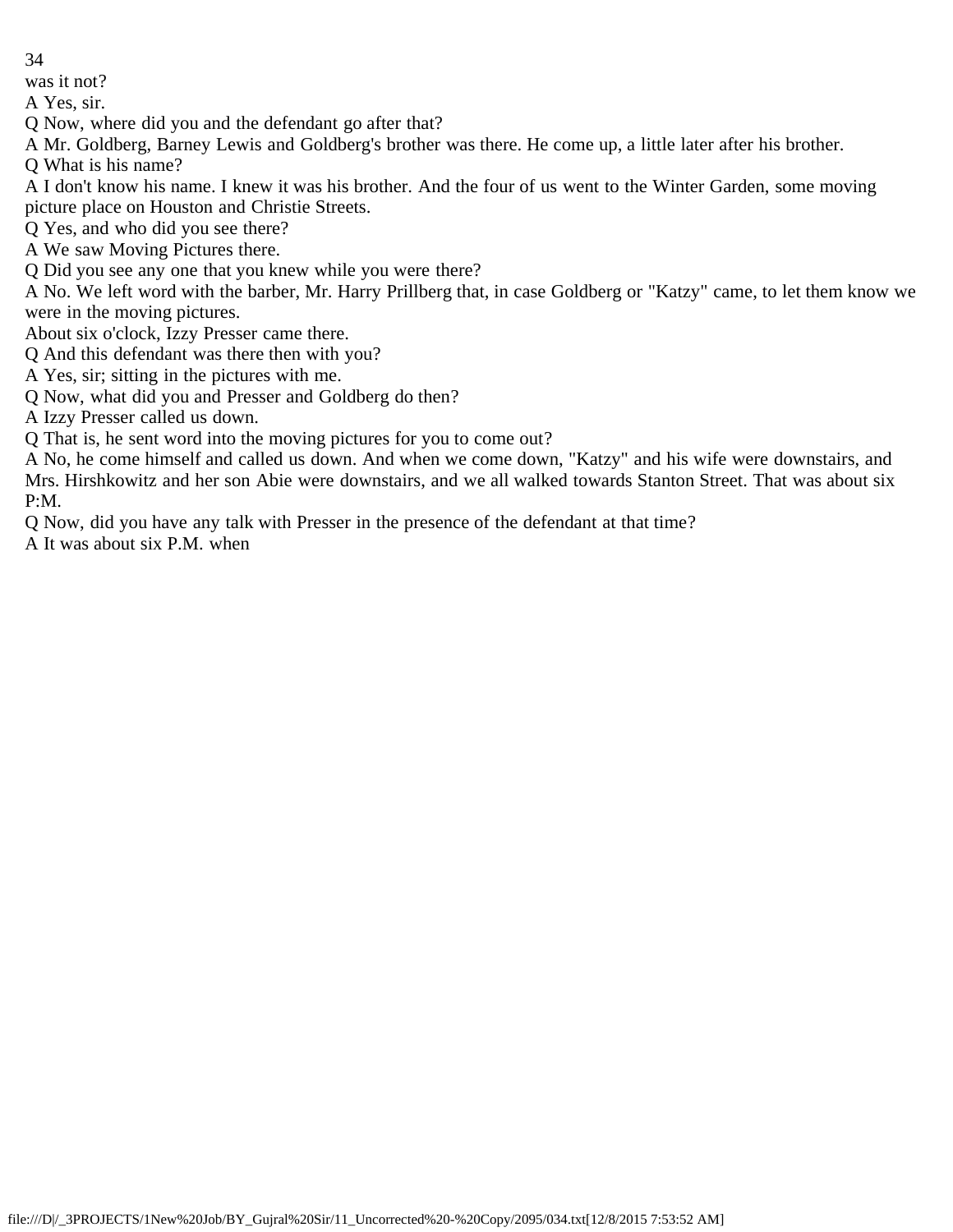we were all standing on the corner, when suddenly the deceased happened to pass, and laughed at the whole crowd of us.

Q That is, Rubenstein, you mean?

A Yes. And when he passed, so Izzy says, "There goes that cock-sucking rat now. I've got to kill him."

And Mrs. Hirschkowitz says, "What are you going to do, Izzy? Think of your wife. She has got to come out of the workhouse only on Sunday."

And then she walked away, with her son.

Q That was Mrs. Hirschkowitz and Abie?

A Yes, sir; and then he says to me---

Q Now, who is "He"?

A Izzy Presser says, "In one way, I'm tickled to death that you were cut, because, if it wasn't for you, I would have croaked him long ago, and you would never have been cut, to-day.

Q Well, now, where was Goldberg when that was said?

A Right there.

Q Well, now, what else was said, if anything, and what did you do?

A After that I walked up to the barber shop, as I was ashamed to stand around with that bandage on my face. Q Yes.

A And I left the mall downstairs, they were all on the corner. I left them all.

Q Now, was your head much tied up?

A It was tied up this way and around here and here. (Illustrating).

Q What was it covered with, sticking plaster?

A Sticking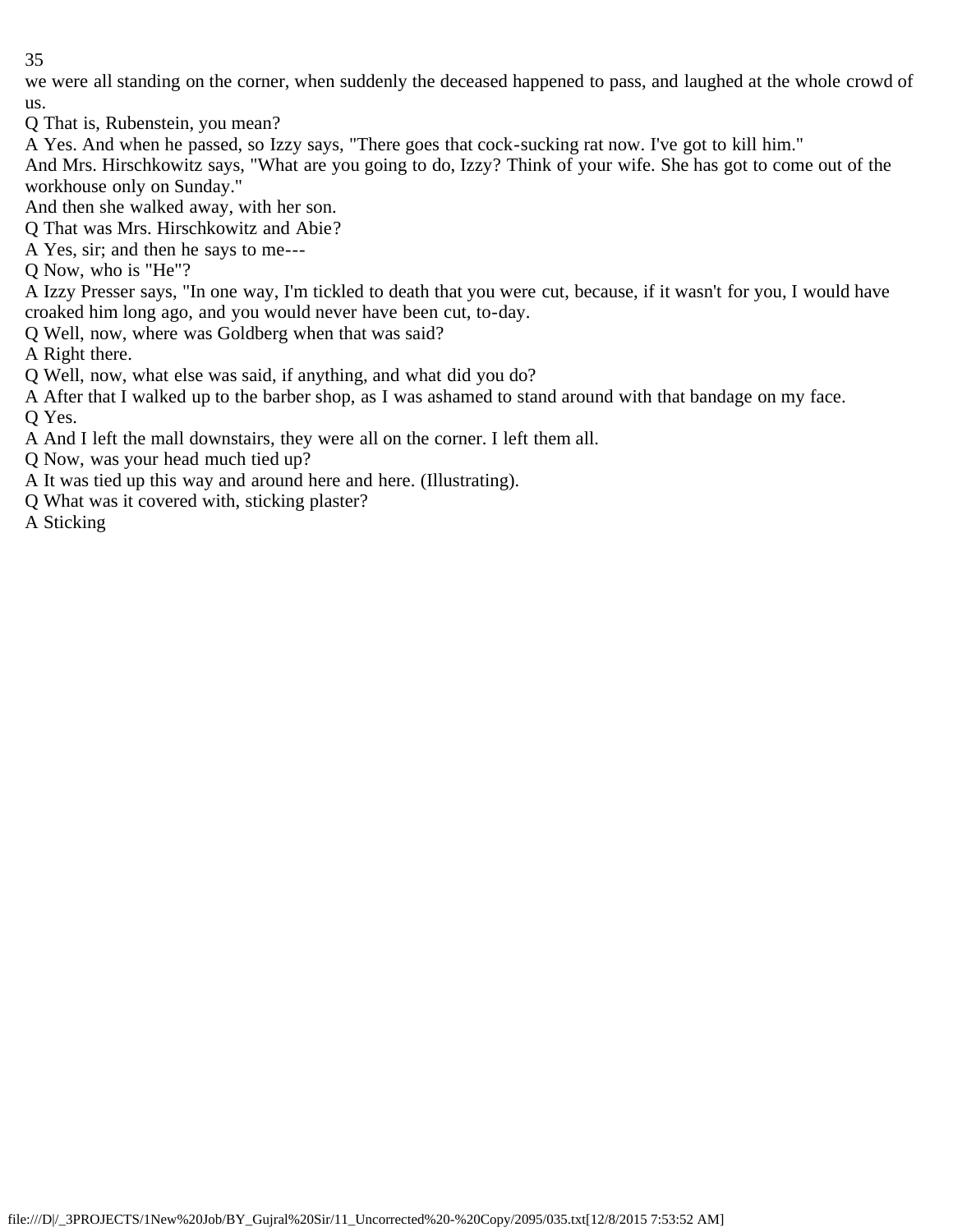piaster here. (Indicating) But bandaged here, and I put a handkerchief around my head so that they couldn't notice the bandage.

- Q Did it go over the right eye?
- A Yes, sir. When I put the handkerchief over my head, it did.
- Q So that you could only see with one eye?
- A Yes, sir.
- Q And that was your left, one?
- A Yes, sir.
- Q Well, now, did you see Presser again that night?
- A Yes,
- sir.
- Q And did you see the defendant Goldberg again that night?
- A Yes, sir.
- Q Were they together when you saw them?
- A Yes, sir.
- Q When was that?
- A That was about eight or eight thirty P.M. Barney Lewis and "Katzy" come up and asked me if I am going up home to sleep.
- Q Where were you then?
- A And I was still in the barber shop, and they come up to see if I am going to go home.
- MR. WARE: I object to that as not in the presence of the defendant.
- BY MR. EDWARDS:
- Q Who spoke to you? Were both Presser and Goldberg there at that time?
- A No, sir; not in the barber shop. I saw them in the street together, but not in the barber shop.
- Q Now, who was there With you in that shop?
- A With me?
- Q Yes?
- A The whole crowd. Mr. Goldberg, Mr. Presser, a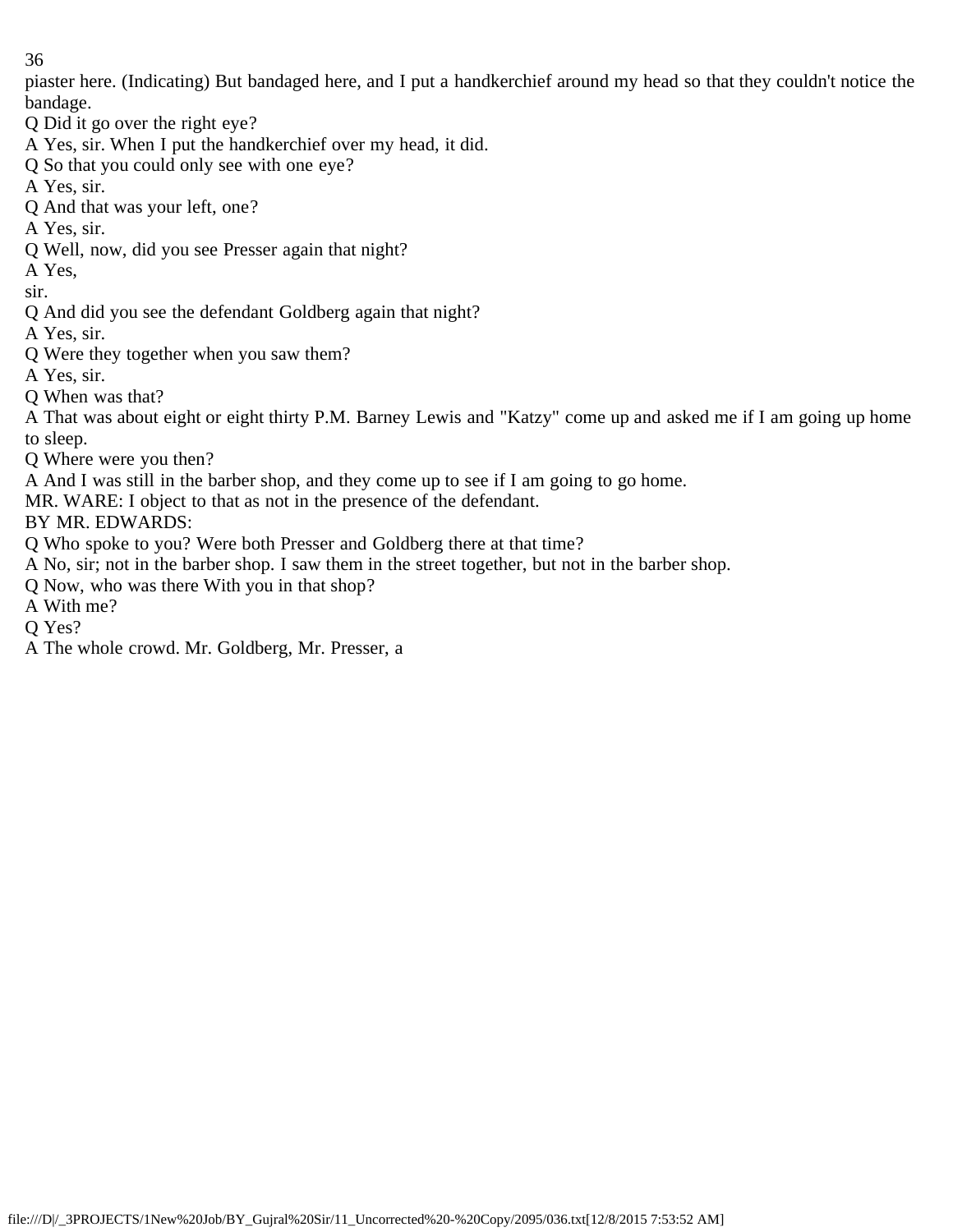man by the name of Barney Pettier, "Katzy" and myself.

Q And where was Henry Goldberg? Was he there?

A Yes, sir.

Q And what did "Katzy" stand for? What is his real name?

A Herman Katz.

Q And you call him "Katzy"?

A Yes, sir.

Q Now, when you saw the defendant and Presser on the street between eight and eight thirty, was anything said? A Yes, sir.

Q What was said?

A Izzy Presser asked me if I am going home to sleep, and I says no.

MR. WARE: I object to that, unless Goldberg was there also.

THE WITNESS: Goldberg was there at the time, too.

BY MR. EDWARDS:

Q Go on, please.

A Izzy Presser asked me if I am going home to sleep, and I told him no.

THE COURT: One minute. This testimony would not be binding on the defendant Goldberg, unless it is shown that there was a concerted plan between Goldberg and Presser to kill Rubenstein.

MR. EDWARDS: We will show that as we go on, sir.

BY MR. EDWARDS:

Q When Presser said that to you, how far from you was Goldberg?

A We were all grouped around.

THE COURT: Well, it is not admitted on that theory at all.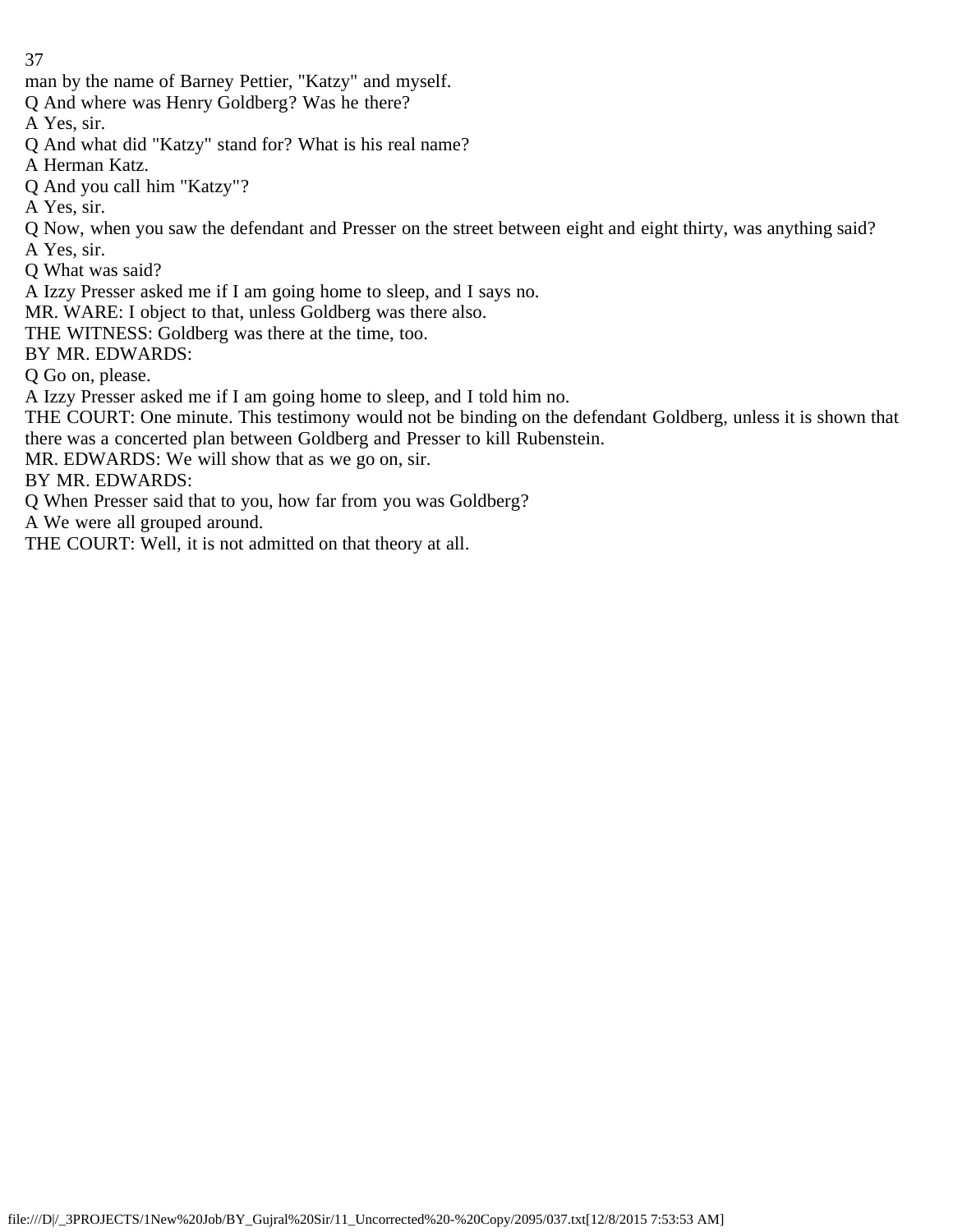MR. EDWARDS: No, sir; but I want to show knowledge on the part of the defendant of this talk, which will become very material.

THE COURT: No. The defendant is responsible only for his own acts, unless it be shown that he was acting in concert with Presser.

MR. EDWARDS: And we will show that, sir.

THE COURT: And he is not responsible for any act or declaration of any one else, unless that be proved. You understand that, Mr. Ware?

MR. WARE: Yes. And it. is understood that that evidence is being admitted on those conditions.

THE COURT: Yes. And it is very dangerous evidence for the People to seek to get in, because it will be reversible error, if that is not shown.

MR. EDWARDS: And I expect to show that concert of action during the case, your Honor.

BY MR. EDWARDS:

Q Now, go on, Berger.

A He asked me if I was going home to sleep, and I said "No," that my mother would fall in hysterics if she should see me in this way.

And I said to "Katzy", "You take me home to sleep with you". He had a flat on seventeenth Street, and I was to go up there with "Katzy" to sleep.

Q Well, did you go up there?

A Yes.

Q Now, before you went up, did you have any further talk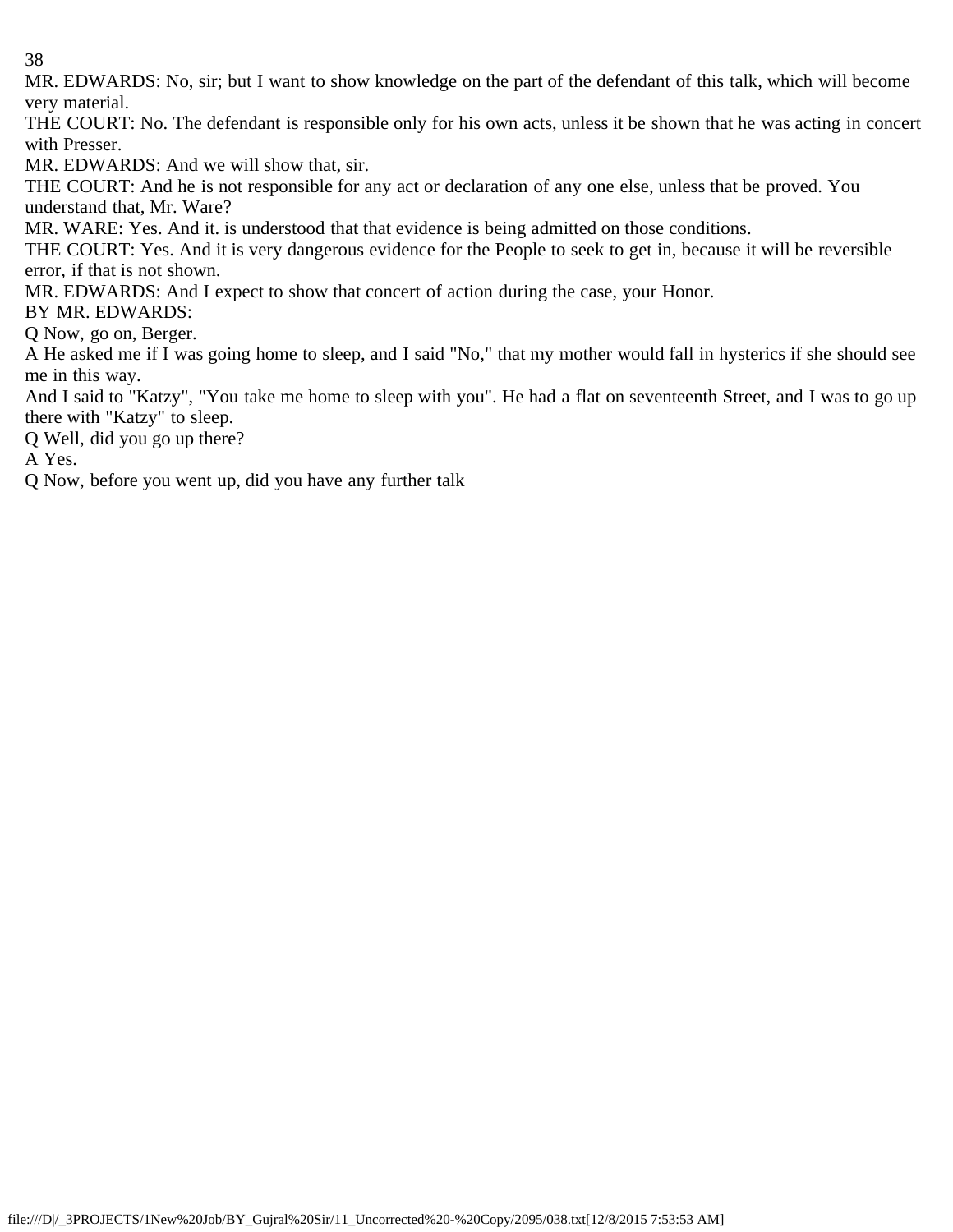at which Goldberg was present, about Rubenstein?

A Yes, sir.

- Q What was that?
- A Izzy---I told Izzy Presser, "Now, don't forget, I don't want you to harm "Moiche", tonight."
- MR. WARE: It is understood that this is taken under the same objection?
- THE COURT: Yes.
- BY MR. WARE:
- Q And was Goldberg there?
- THE COURT: He says that Goldberg was there, and that he said something to Presser in the presence of Goldberg. Go on.
- BY THE COURT:
- Q Where were you when you made the statement that you are repeating now?
- A On the opposite side of the barber shop.
- Q And where was Presser?
- A Right there.
- Q And where was Goldberg?
- A Right there. We were grouped around together.
- Q And was there a general talk?
- A Yes, sir.
- Q All right. Go on.
- A And I told Izzy not to harm Moiche tonight because everybody in the neighborhood knows that I am cut, and if anything happens, the suspicion would be on me.
- Q Well, now, did you say that in a loud tone or did you whisper that to Izzy?
- A I can't recollect.
- Q And where was the defendant at that time?
- A He was right there at the time.
- Q Did he say anything at all?
- A No, sir.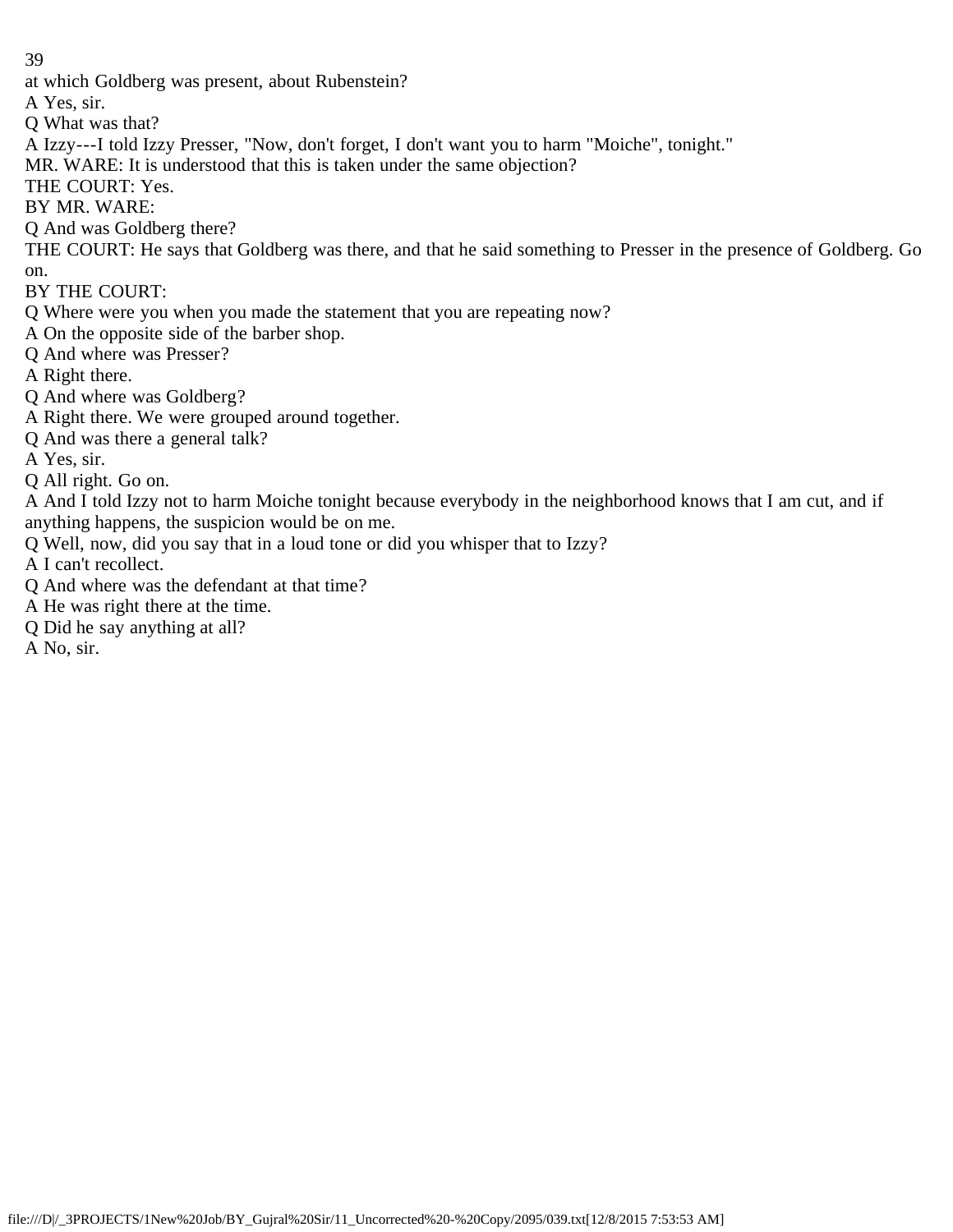40 BY MR. EDWARDS: Q Now, go on. A And then he says--- BY THE COURT: Q Who said? A Izzy. Izzy said, "I told you before I ain't going to do nothing tonight, and, besides, 'Dutch' and I has got to go on a job uptown." BY MR. EDWARDS: Q You mean by that, by "Dutch", this defendant? A Yes, sir. Q And did the defendant, did "Dutch" say anything? A No, sir. Q And did you up to Katz's flat after that? A Yes, sir. Q And did you spend the night there? A Yes, sir. Q Where was that flat? A On Seventeenth Street, west of Third Avenue, I don't know the number. BY THE COURT: Q And what time did you go to Katz's house? A About 8:30 P. M. BY MR. EDWARDS: Q And who else was there besides you?

A "Katzy" and his wife were along with us, and Barney Pettier went up with us and left us at Second Avenue and Houston Street, while we walked over to Third Avenue and took a Third Avenue car up to 17th Street.

Q And when was it after that---did you go out again that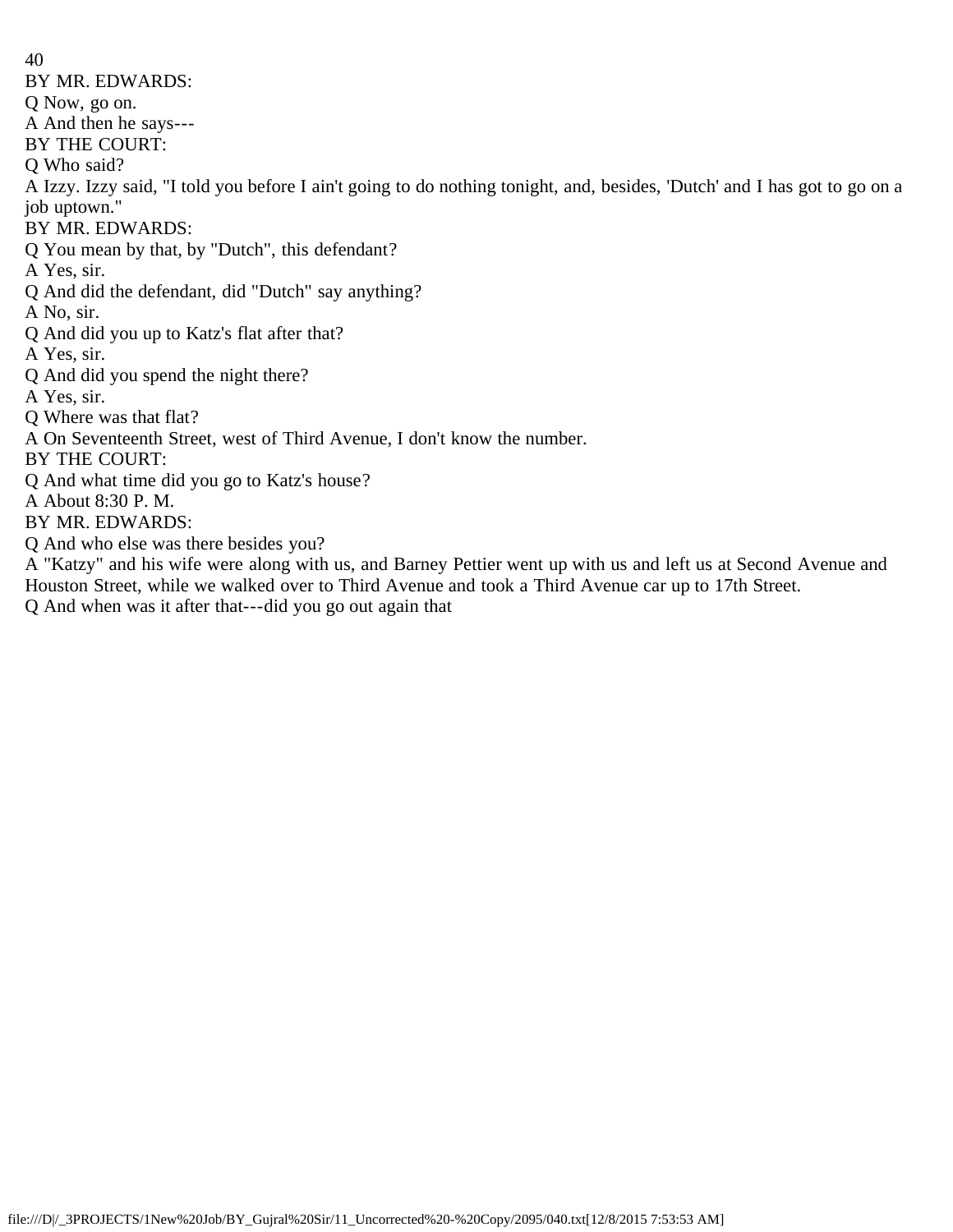- 41
- evening?
- A No, sir.
- Q Did you go to bed there?
- A Yes, sir.
- Q And sleep?
- A Yes, sir.
- Q And when was the next time that you saw this defendant or Presser?
- A About ten or ten thirty P.M.
- Q That night?
- A Yes.
- Q Which one did you see first?
- A None of the defendants. Barney Lewis came up first.
- Q (Question repeated)
- A I saw Lewis first, and then Presser after.
- Q And when did Barney Lewis come up there?
- A Around ten or ten thirty P.M.
- Q And how long after he got there did Presser come there?
- A About ten minutes later.
- Q How long after that did you see the defendant?
- A About ten minutes later, after Izzy.
- Q And when the defendant came in there, did he say anything?
- A The defendant now?
- Q Yes, Goldberg?

A When he come in, so Izzy Presser says to him, "Why didn't you fire when I told you? Why didn't you shoot when I told you?" And he says, "I couldn't. The gun wouldn't work." So Izzy said, "Mine didn't work neither. That's why I told you to fire."

## BY MR. EDWARDS:

- Q Was anything more said?
- A That's all that this defendant said.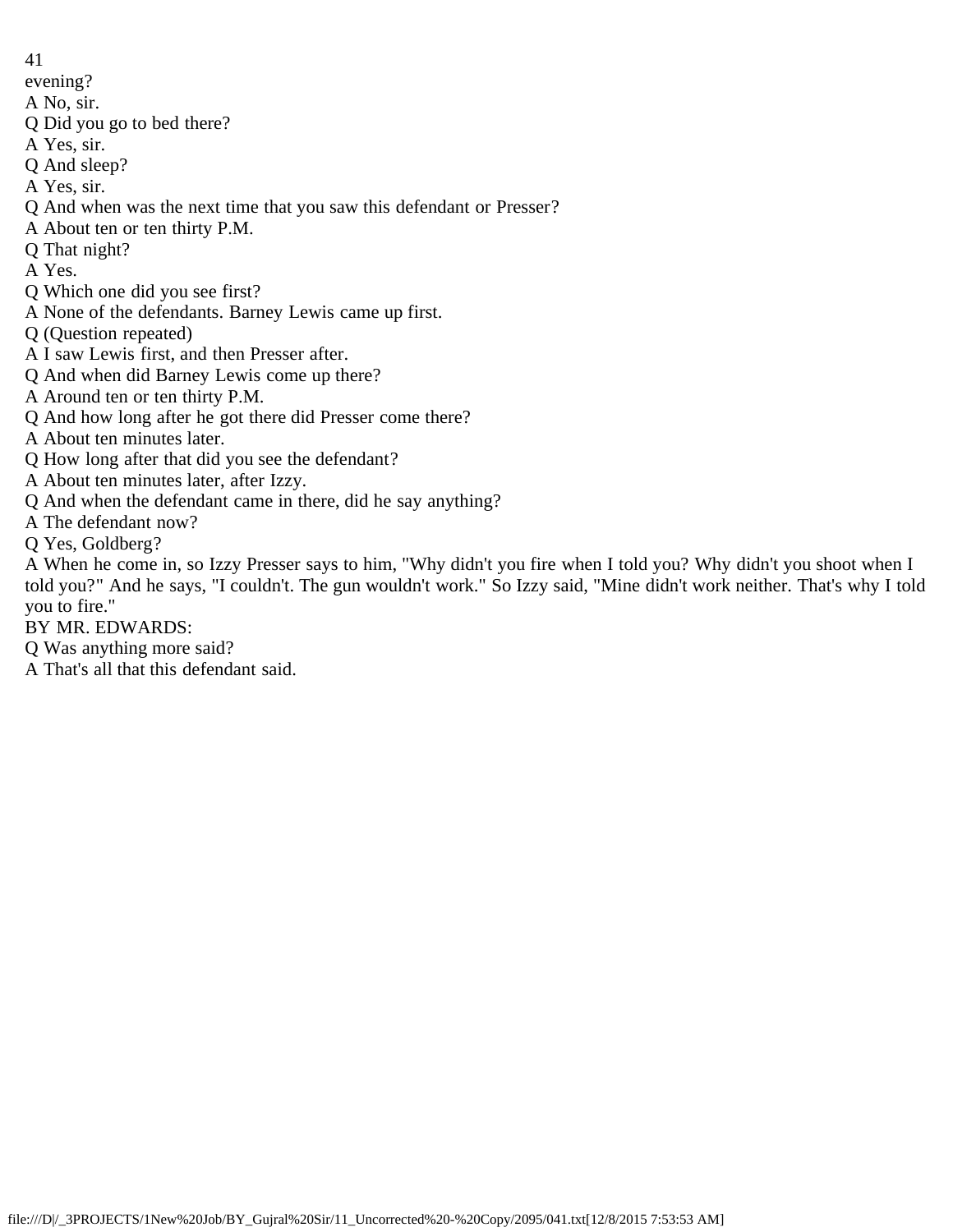- 42
- Q, That is all he said?
- A Yes, and all that Izzy said to him then.
- Q Now, after the defendant was there, what was said further, if anything?
- A After that---so Izzy come up first and "Dutch" was away, and so Izzy sent "Katzy" down to see whether "Dutch" got away or not.
- MR. WARE: I object to that and move to strike it out.
- THE COURT: Motion granted, strike it out.
- BY MR. EDWARDS:
- Q Izzy said something to Katz, before the defendant came in?
- A Yes, sir.
- Q And, after he said some thing to Katz, did Katz stay there?
- A No, he went away.
- Q And how long was he gone?
- A For about half an hour. But during the time he was away, the defendant came up.
- Q The defendant came in without him?
- A Yes, sir.
- Q And that's the time that this conversation that you have just repeated took place between Presser and this defendant? A Yes, sir.
- Q Now, was there anything else said by the defendant in this conversation in which he took part, after he got there? A Yes, sir.
- Q What was that?
- A So Presser said while he was there that, in case anything happened, or in case he gets picked up---there was another couple there all the time by the name of Mr.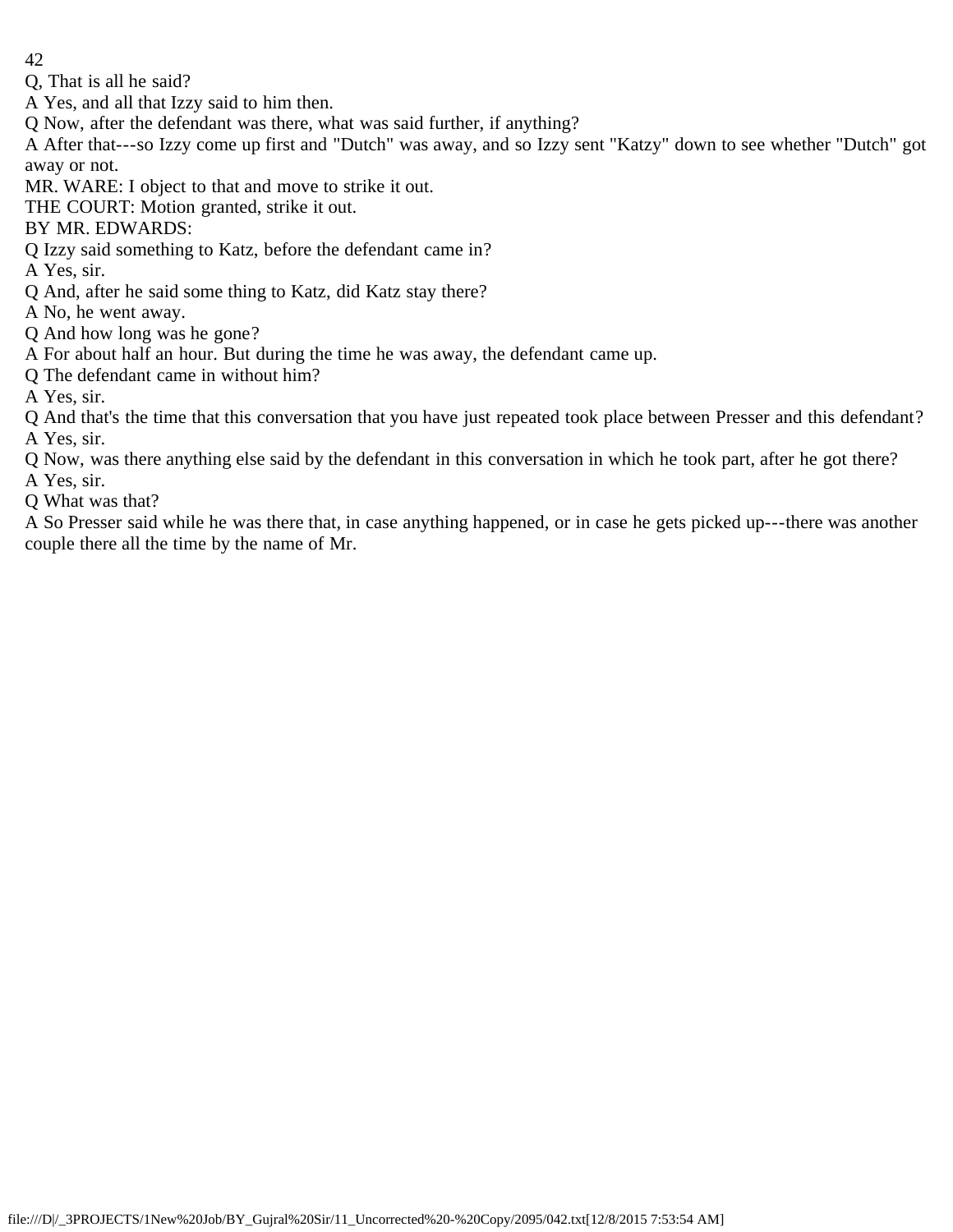and Mrs. Gordon---they shared the flat with Mr. Katz and his wife---and he said to this Mrs. Gordon---

BY THE COURT:

Q Who said that?

A Presser.

BY MR. EDWARDS:

Q And was the defendant there then?

A Yes, sir. And he sail, "In case he gets picked up, or anything," don't forget that I was playing dominoes with you from 8:30".

MR. WARE: Now, we must object to this conversation, and to any other conversations in which, according to the witness, the defendant took no part whatever, and as far as we know, didn't hear what was said, and didn't know what they were talking about.

THE COURT: Well, unless it appears that he took part in the conversation I shall sustain the objection and strike out the testimony.

MR. EDWARDS: He has already testified to what the defendant said first in this conversation, your Honor.

THE COURT: Well, you must make it clearer. Now, Mr. Stenographer, repeat the testimony as to the conversation.) (It is repeated by the stenographer).

BY THE COURT:

Q Now, where was the defendant when he spoke to Pressor?

A At what time?

Q Well, when he first came into the room?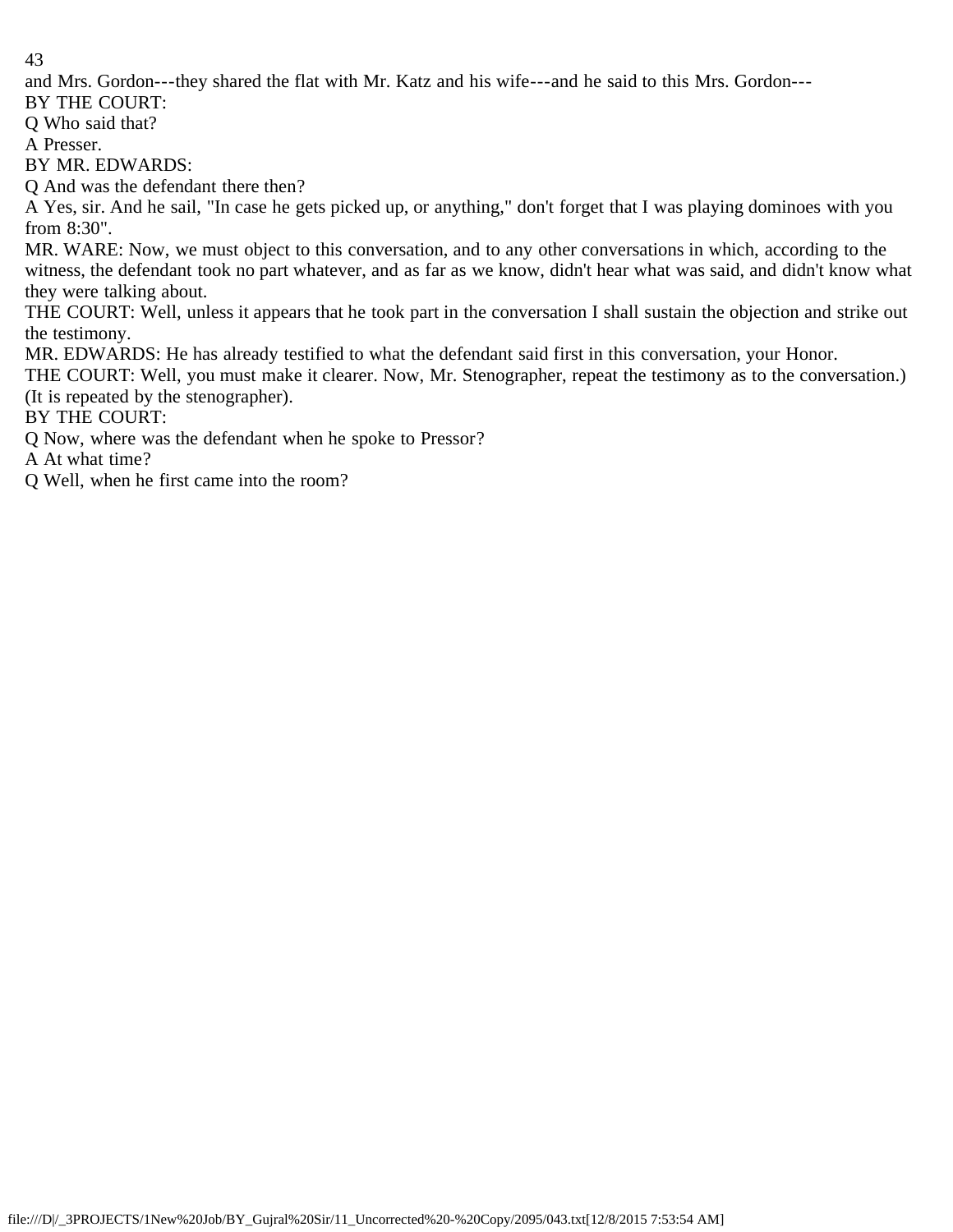- 44
- BY MR. EDWARDS:
- Q When you say he and Presser were talking about the shooting.
- BY THE COURT:
- Q Now, describe the room?
- A We were in the front room.
- Q How many rooms are there in that apartment?
- A Three rooms.
- Q What were they?
- A There was a front room and a bed room and a wash room.
- Q No kitchen?
- A No kitchen. It was a furnished apartment house.
- Q A furnished apartment house?
- A Yes, sir.
- Q And what room did Goldberg come into when he came up there, as you say?
- A The hall door leads right into the parlor and we were all in that room.
- Q Now, who was in the parlor when he came in?
- A There was Mr. and Mrs. Cohen, Mr. and Mrs. Katz, Barney Lewis, Izzy Presser, the defendant and myself.
- Q Didn't you say that Katz was out When he came in?
- A I said that he was out when he come in, but when Katz came back we were all there.
- Q No. I asked you who was there when he came in. Goldberg came into that room, did he?
- A Yes, sir.
- Q And you were there, were you?
- A Yes, sir.
- Q And Presser was there?
- A Yes, sir.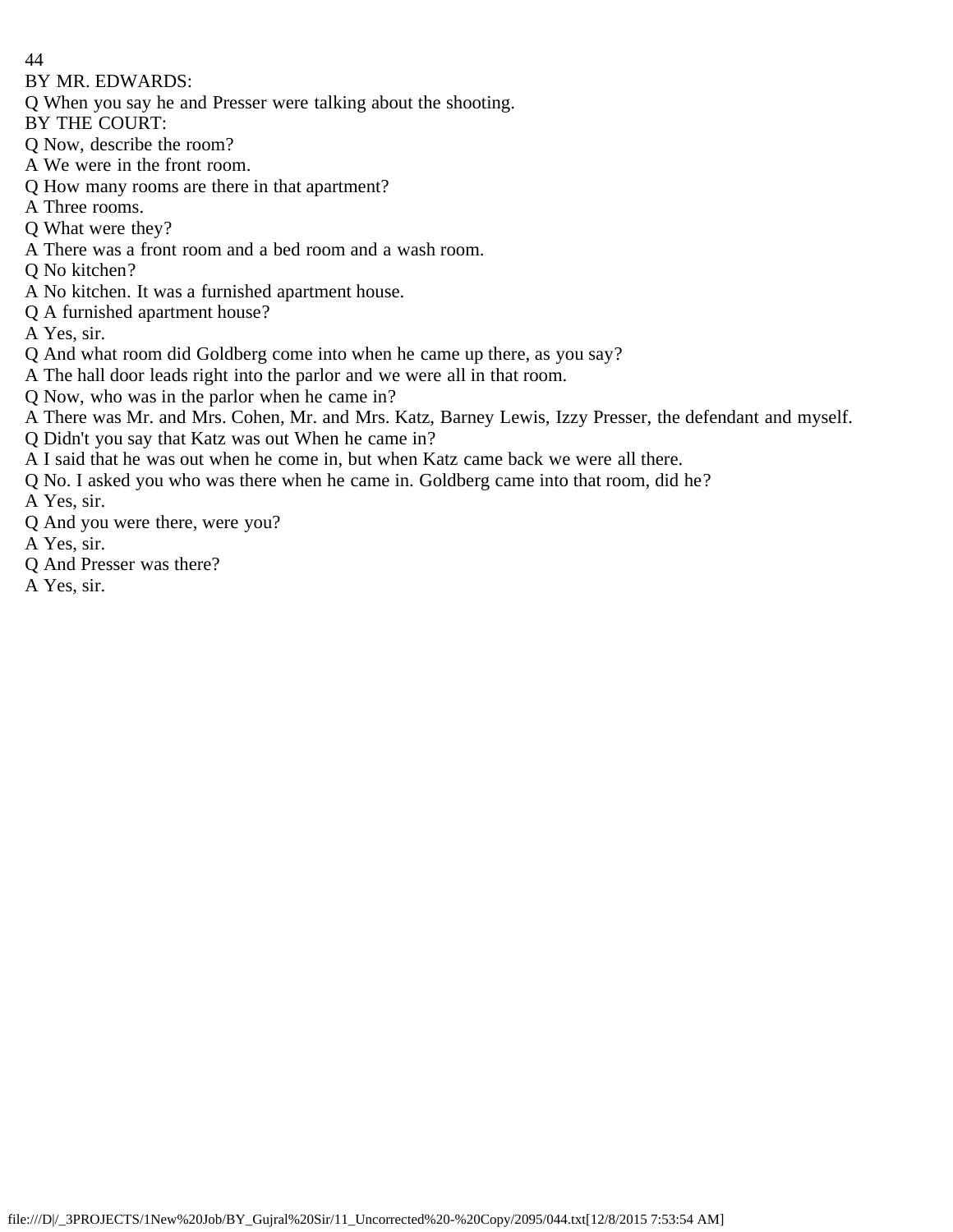Q In the parlor?

A Yes, sir.

Q Anybody else there?

A Mr. and Mrs. Gordon.

Q Yes?

A Katz's wife and Barney Lewis.

Q Now, when Goldberg came in, you say that Presser spoke to him?

A Yes, sir. And Izzy said to him, "Why didn't you shoot when I told you?"

Q Yes. And what did he say to that?

A He said, "I couldn't. My gun wouldn't off." And so Izzy said, "My gun wouldn't go off either. That's why I told you to fire."

Q Go on.

A And then we started in talking about an alibi, in case anybody gets picked up. "Izzy told this Mrs. Gordon that, in case he gets picked up, she shouldn't forget that he was supposed to be playing dominoes with her since about 8:30 P.M., and Katzy and his wife and I come up after that.

Q Yes, go on. And what did the defendant say?

A This "Dutch" says---Izzy put "Dutch's "name in it, that "Dutch" should make that alibi that he was there, too, and "Dutch" said, "No, right after I shot, I met two girls on Houston Street, and I told them, 'In case anything happens to me, you shouldn't forget to say that I was in the Houston Street Hippodrome with you, at a moving picture show.'" Q At what time? Can you fix the time?

A I can't recollect what time he says.

BY MR. EDWARDS:

Q Now, was there anything more said in that conversation?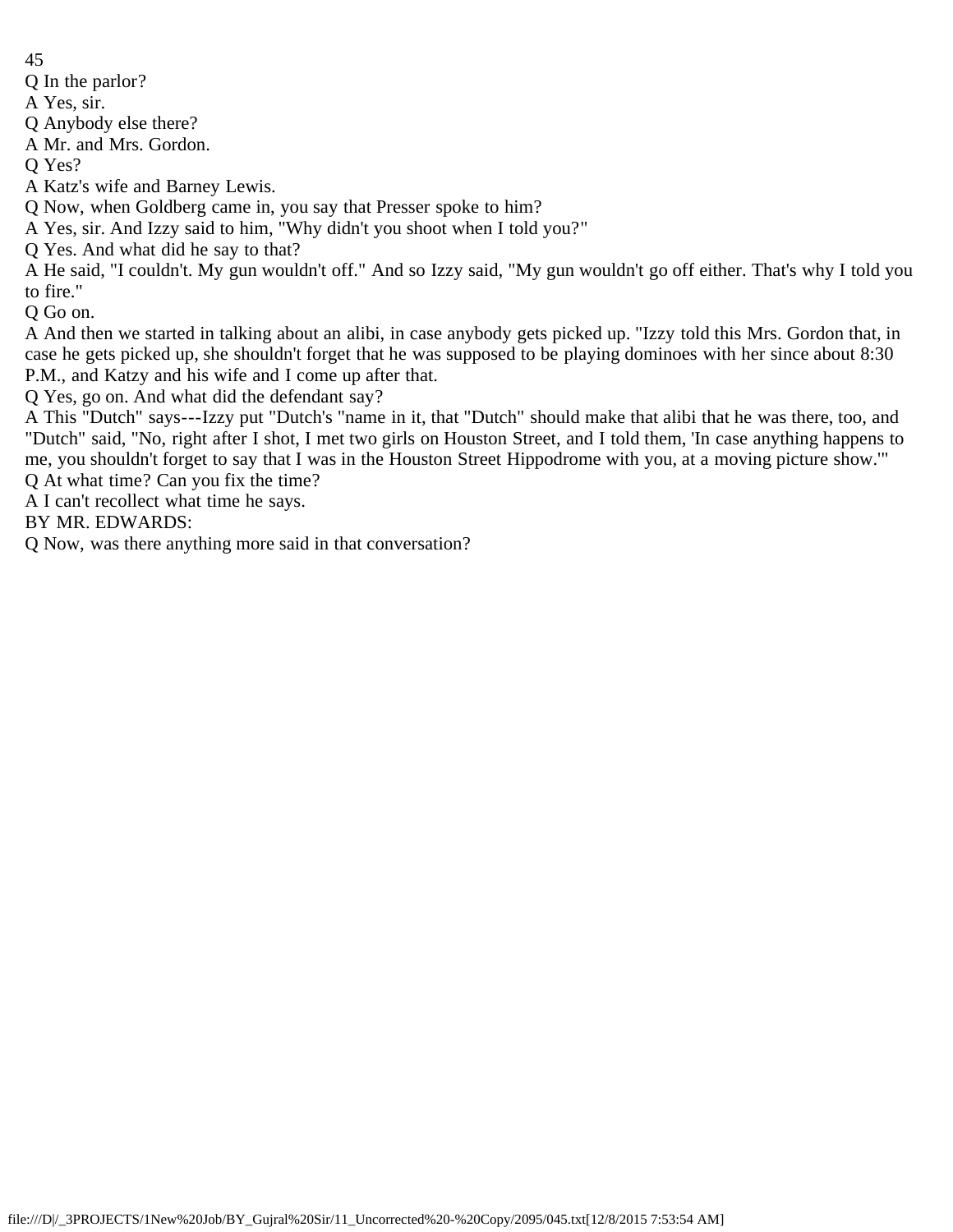A No, sir.

BY THE COURT:

Q Well, how long did you remain there?

A How long did I remain?

Q Well, all of you? How long did Goldberg remain there?

A Until about eleven thirty he remained there.

Q And did he go away with any one or alone?

A He went away with Izzy Presser.

Q And you do not recall anything else at this time that was said by Goldberg or Presser, in Goldberg's presence, or by any one else there in his hearing or presence, in a general conversation?

A Goldberg and Izzy Presser exchanged overcoats and "Dutch" was wearing a cap, and he took "Katzy's" derby hat and left "Katzy" his cap.

Q You mean that "Dutch" was wearing a cap at the time that he care into the apartment?

A Yes, sir; and when he went home, he took "Katzy's" derby hat.

Q When he left that apartment?

A Yes, sir. He went home with the derby and Izzy Presser's overcoat.

BY MR. EDWARDS

Q Now, did Izzy Presser make any change of clothing?

A He put "Dutch's" overcoat on.

Q Now, Was anything more said at any time by the defendant Goldberg, with respect to the shooting? You have told us about their saying that the irrespective guns would not work. Was any-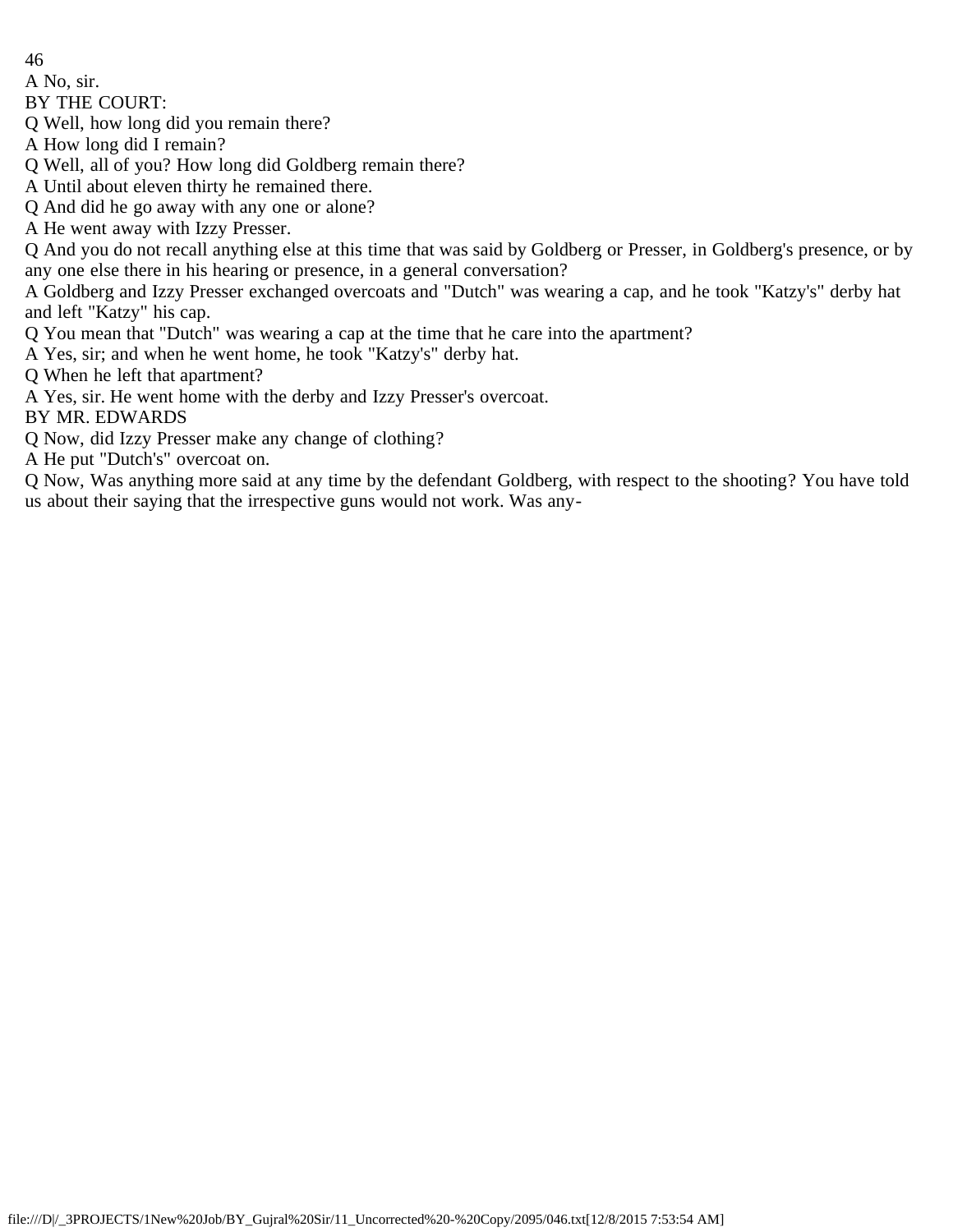thing more said besides that?

A Yes.

Q What was that?

A "Dutch" said he fired the first shot and threw his gun in the street, and ran towards Houston Street, and, while running, he picked up the gun and put it in his pocket and Izzy Presser said, "After he fell, he was yellow, and he was s<sup>\*\*\*</sup>queeling, and he asked me to leave up on him, and, when I saw that he had a little life left in him, I bent over and give him another shot. And I was going to put "Rat" on his forehead, before I got away, but I didn't have no time." And then Izzy Presser said that he run up into some house, he said.

MR. WARE: Now, I object to this.

THE COURT: Now, I will allow a conversation in which Goldberg took part, but not a conversation in the presence of Goldberg, unless he participated in it.

MR. EDWARDS: But, if your Honor please, I submit that this is a general conversation in which he has already given what Goldberg said.

THE COURT: Now, that is the legal principle, Mr. Edwards. I am laying down the proposition of law. This defendant is not responsible for anything said or lone by Pressor, after the shooting. Anything said or done by either of them before the shooting, in the performance or carrying out of a plan to shoot the deceased, is admissible, as I have said, but the mere fact that he was present and heard things said, if he did not take part in the conversation, does not make it admissible.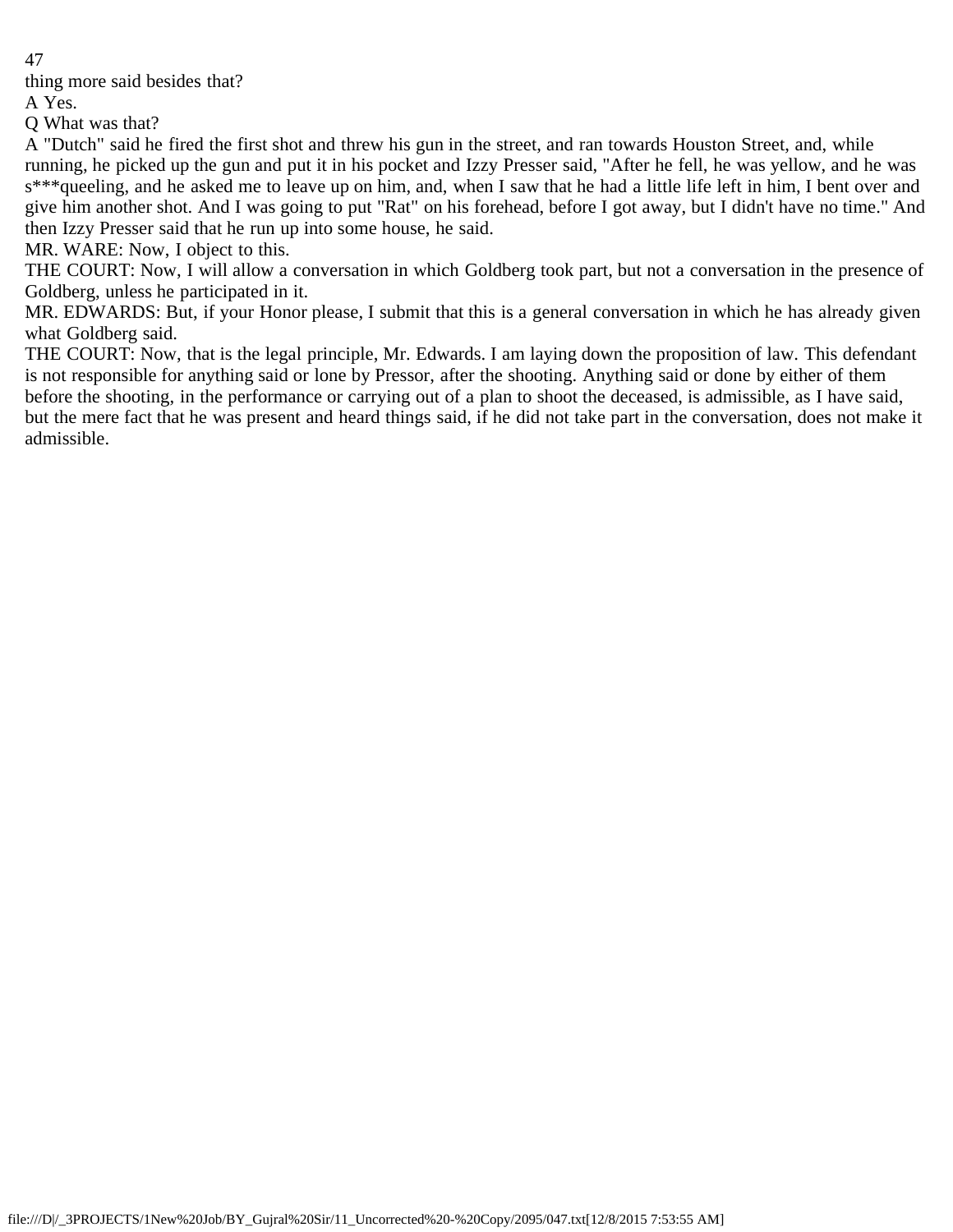MR. EDWARDS: I was just calling attention to the fact that he did take part in the conversation.

THE COURT: Well, let us get it right. Do not let us have any objection that is well founded in the record, if we can avoid it.

BY THE COURT:

Q Now, this was a talk between Goldberg and Presser?

A Yes, and between the whole crowd that was in the apartment at the time.

THE COURT: Well, now, that is admissible.

MR. WARE: Well, now, your Honor, in this last answer, it doesn't appear that Goldberg participated either by saying anything, or answering.

THE COURT: Why, he says Goldberg had made the declaration; that they were having a general conversation in which Goldberg took part, and, therefore, it is admissible.

MR. WARE: And, for the purpose of the record, I ask that the whole answer be stricken out.

THE COURT: I will deny the motion on the ground that this was a general conversation in which Goldberg and Presser took part.

MR. WARE: But it was subsequent to the shooting.

THE COURT: Why, yes. It would not be binding On Goldberg, if he had not taken part in the conversation. The mere fact of his presence is not enough. That is not the point.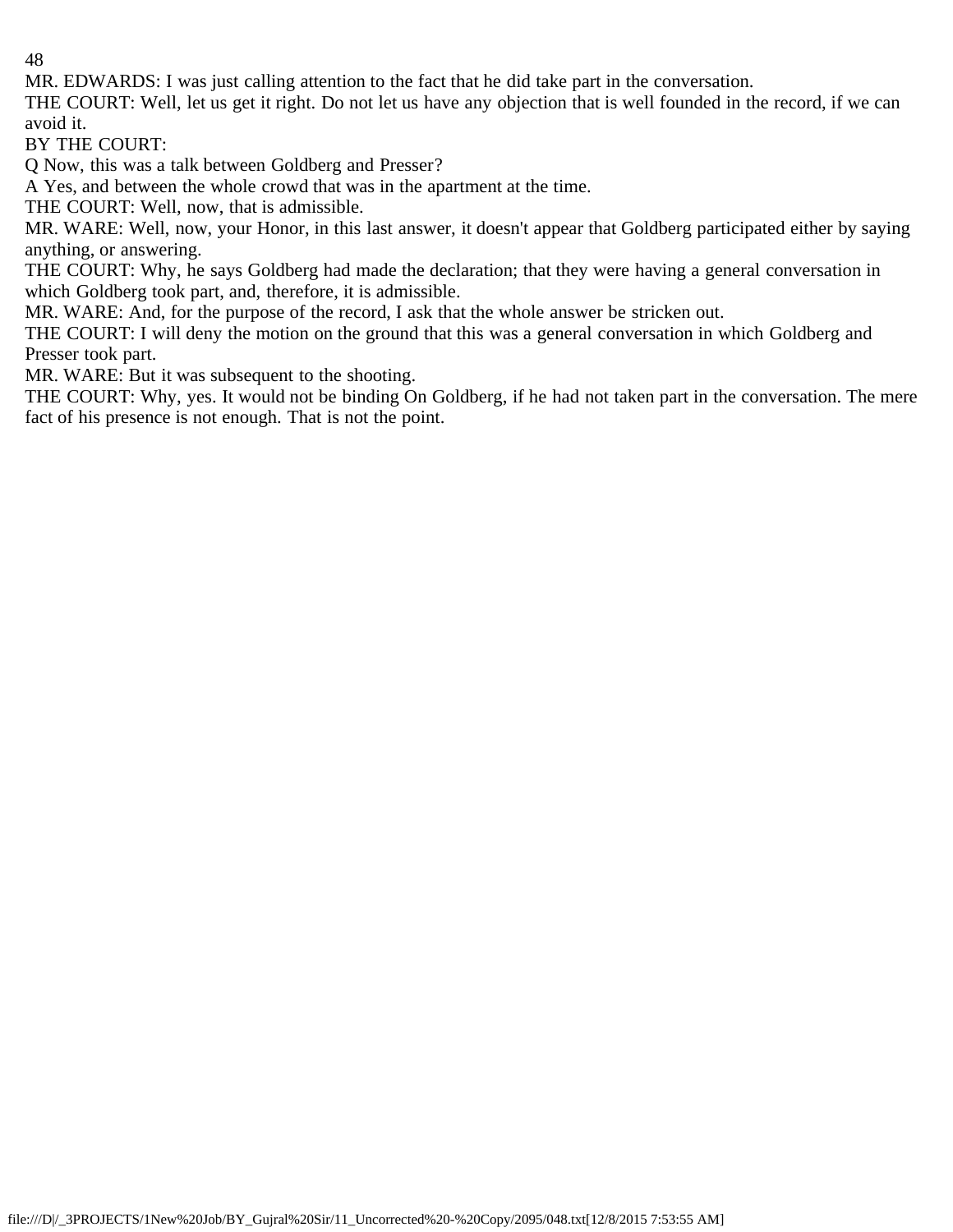MR. WARE: Exception.

BY MR. EDWARDS:

Q Now, was anything else said by Goldberg that you recollect?

A Not that I recollect.

Q Now, after that---well, how late did they remain there?

A Until about 11:30 P.M., something like that.

Q And did they leave together or separately?

A No.

BY THE COURT:

Q When you say "they" you mean Goldberg and Presser?

A Yes, sir. They sail they were going home to sleep.

BY MR. EDWARDS:

Q And did Barney Lewis remain there later than that?

A He slept there with us.

Q He slept there?

A Yes, sir.

Q And who else slept there in the apartment, that night, besides you and Barney Lewis?

A Mr. and Mrs. Gordon, and Mr. and Mrs. Katz.

Q And how were you distributed for the night; in what rooms did you sleep?

A In the front room, Mr. and Mrs. Katz and Barney Lewis slept, and in the bed room Mr. and Mrs. Gordon and I slept.

Q Now, what time did you get up, the next morning?

A I got up about twelve o'clock.

Q And did you see this defendant again that day?

A Yes, sir.

BY THE COURT: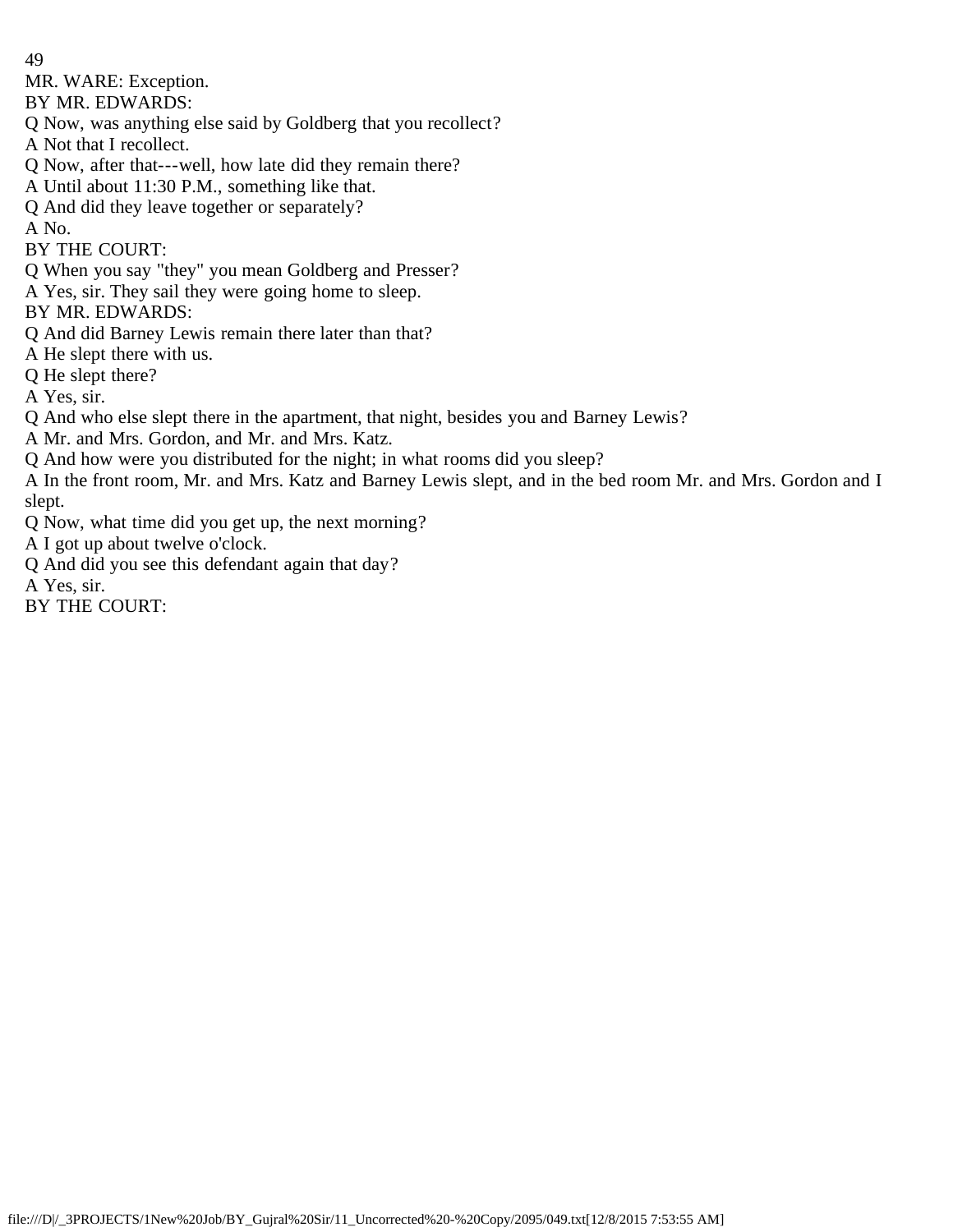- Q You mean the next day after you got up?
- A Yes, sir.
- BY MR. EDWARDS:
- Q Where?
- A In his room.
- Q About what time?
- A About half past twelve or one o'clock in the afternoon.
- Q Did you go up to his room?
- A Yes, sir.
- Q Where was his room?
- A 215 Forsyth Street.
- Q Now, before you went to his room, had you seen Presser?
- A Yes, sir.
- Q Did you have a talk with him?
- A Yes, sir.
- Q Did you go up to Goldberg's room alone, or with Presser?
- A Alone.
- Q And did you have a talk with Goldberg while you were in his room?
- A Yes, sir.
- Q And was any one else there?
- A When I come up, I found him in bed.
- Q Alone?
- A Alone.
- Q And did you have a talk with him, alone, there?
- A Yes, sir.
- Q And what conversation did you have with him there? Anything about this shooting?
- A Pertaining to the case?
- Q Yes?
- A Yes.
- Q Tell me what you said to him and what he said to you?
- A I told him I just saw Izzy Presser, and Izzy Presser told me there is an alarm out for my arrest, and I was kind of nervous, and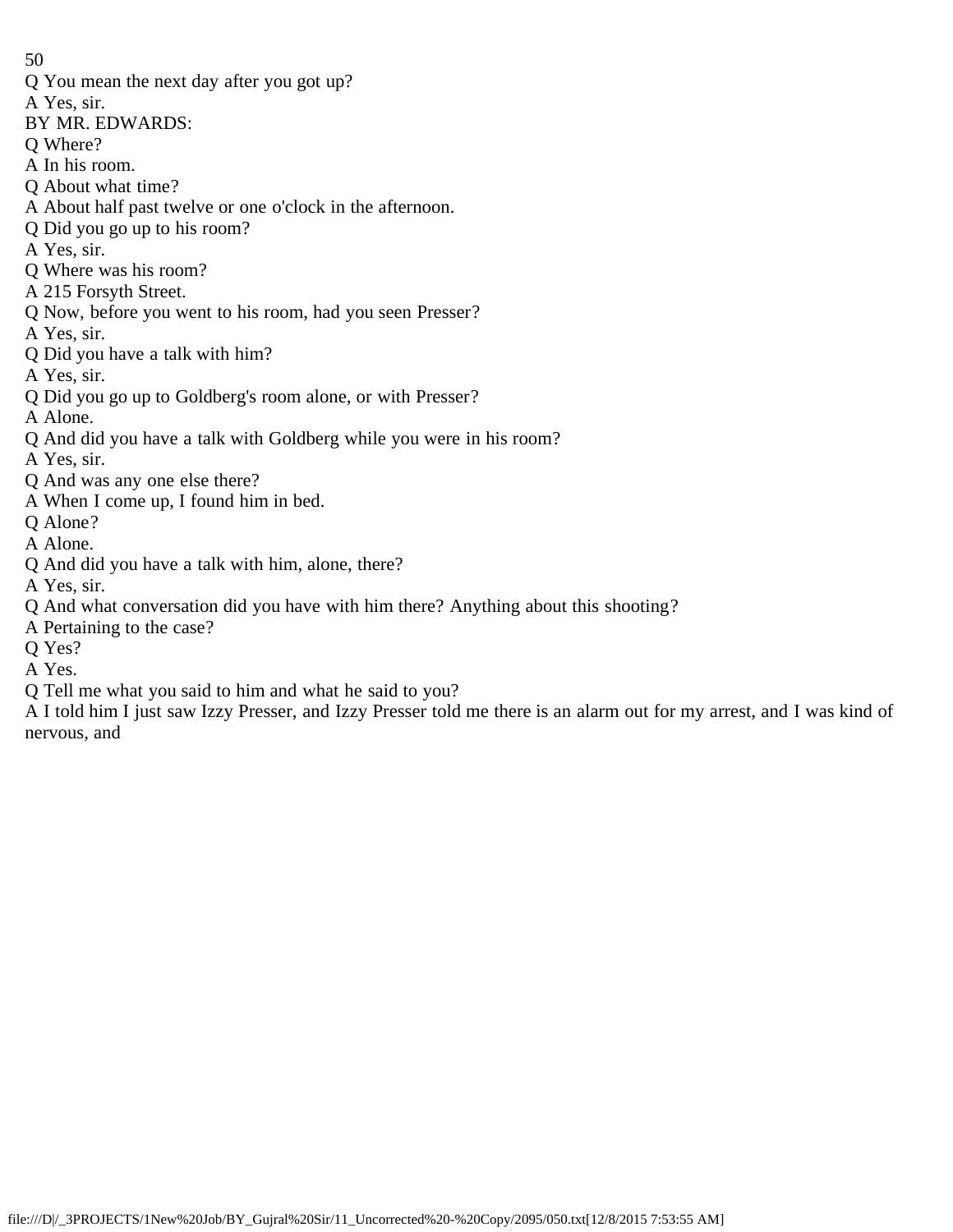Izzy told me to go up to his room until he tells me what to do, and that's how I come to go up to the room.

Q And what did he say to that?

A Nothing.

Q Did you have any further talk at all?

A After that, Izzy Presser and Barney Lewis come up.

Q Yes. How long afterwards?

A About half an hour or an hour later.

Q Was anything said by the defendant, or was there any conversation in which he took part, respecting the shooting, then?

A Yes, sir.

Q What was said?

A Izzy Presser said to me that two detectives named Kemp and Rafael, were around looking for me.

Q Did Goldberg say anything in that conversation?

A Well, in fact, he is a very quiet man. He never says much. He heard all of it, but I can't recollect whether he said anything or not.

MR. WARE: And I object to that and move to strike it out, your Honor.

THE COURT: Objection sustained. Strike it out.

THE WITNESS: Well, the majority of the talking was done by Izzy Presser.

BY MR. EDWARDS:

Q Well, as a result of what was said there at that time, where did you go?

A After that?

Q Yes?

A I sent "Dutch" down. I told him---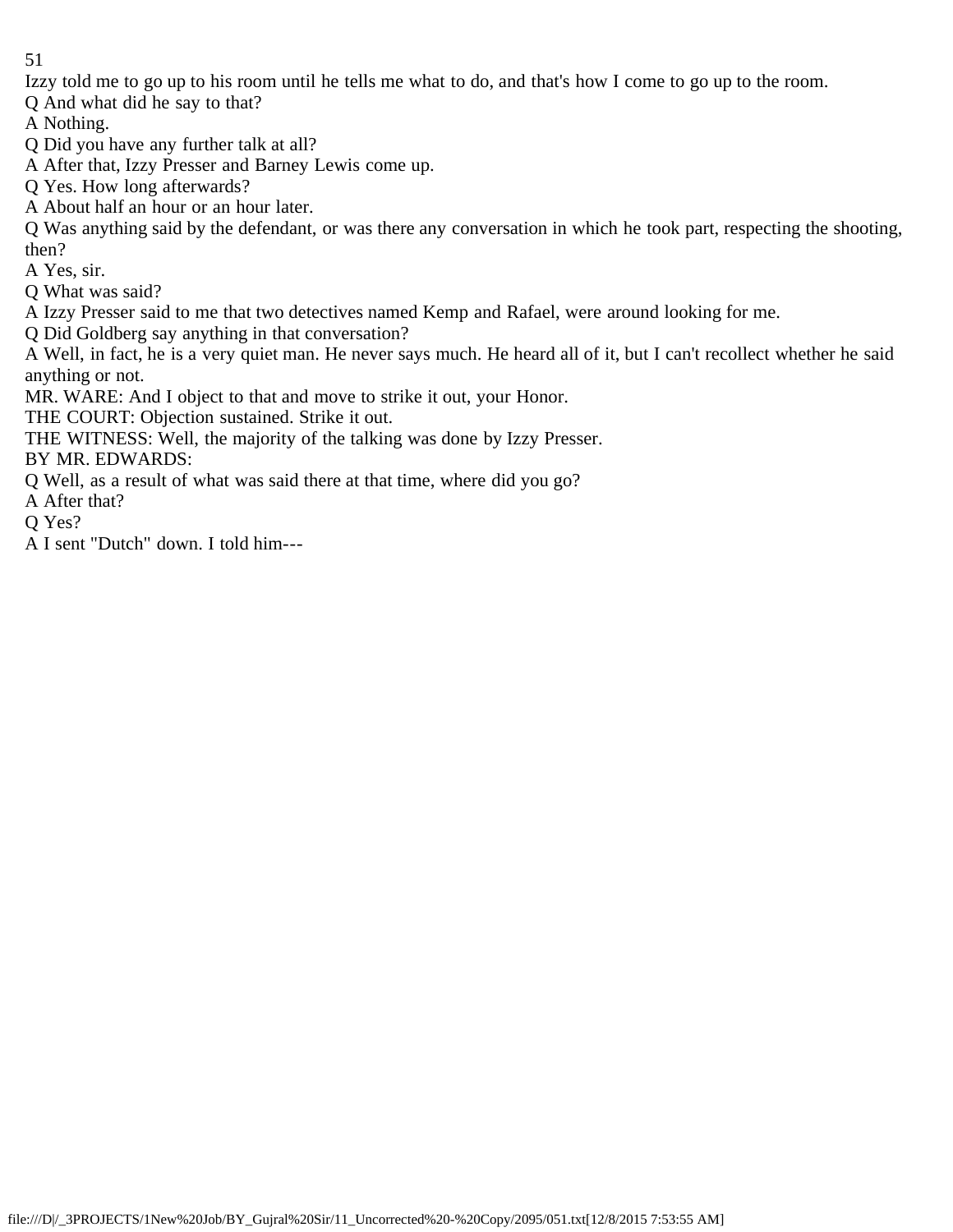BY THE COURT:

Q That is, the defendant?

A Yes, sir. I told him to go over to Walter Friedlander, the lawyer, who's got an office at First Street and Second Avenue, and tell him that I wanted to see him, and that he should come up to his room.

And the defendant went over with Izzy Presser, and told this lawyer---

MR. WARE: I object to that, and move to strike that out. He wasn't there.

THE COURT: Objection sustained. Strike that out.

BY THE COURT:

Q You asked him to go to Walter Friedlander?

A Yes, sir.

Q And did he leave the room?

A Yes, sir.

Q And did he return?

A Yes, sir.

BY MR. EDWARDS

Q Who went with him?

A Izzy Presser.

Q And did you see Friedlander after that?

A Yes, sir; up in the room.

Q And was the defendant with him?

A Yes, sir. And Izzy Presser and Barney Lewis. And, in the mean time, Izzy Presser told me to telephone home to my people while be was there.

THE COURT: No. Never mind that, strike that out.

BY MR. EDWARDS:

Q Unless Goldberg took part in the conversation, do not give it. Goldberg did take part in this conversation.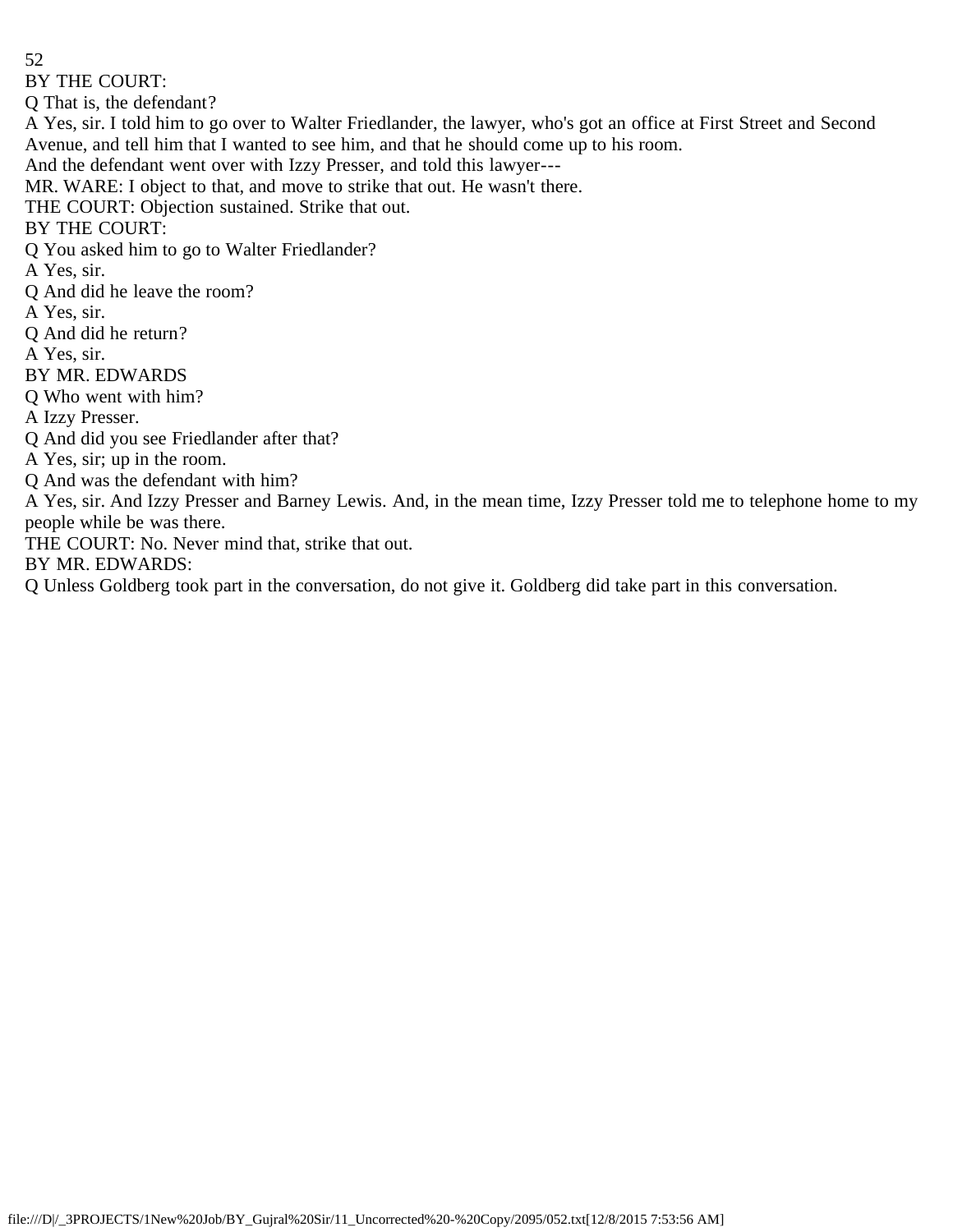BY THE COURT:

Q Now, I understood you to say that Goldberg left, for Friedlander's Office?

A Yes, sir.

Q And did he go alone?

A No, he went with Izzy Presser and Barney Lewis, and I remained alone in the room. And, in the mean time, Izzy Presser told me to telephone to my people. While we were all in the room, he said that.

Q Did you have a telephone in the room?

A No, sir.

Q Well, then don't say anything about what he did when you were not present?

A I was present.

Q Well, he did not telephone in your presence, did he?

A You said they left you alone in the room?

A No, sir; I was in the room with the three of them at the time, and Izzy Presser suggested that now that they are looking for me, and I will have a bum alibi, being that these people that we were sleeping with were prostitutes and pimps, that I should have the alibi that I slept home, and have my people take the stand for me, if I got arrested; to make an alibi that I slept home at the time of the shooting. And then Izzy suggested to "Dutch" that he telephone home to my people, and he asked me if he can get the people on the telephone.

MR. WARE: I object to that.

THE COURT: Yes, strike it out.

BY THE COURT:

Q Now, you say Presser told Goldberg to telephone to your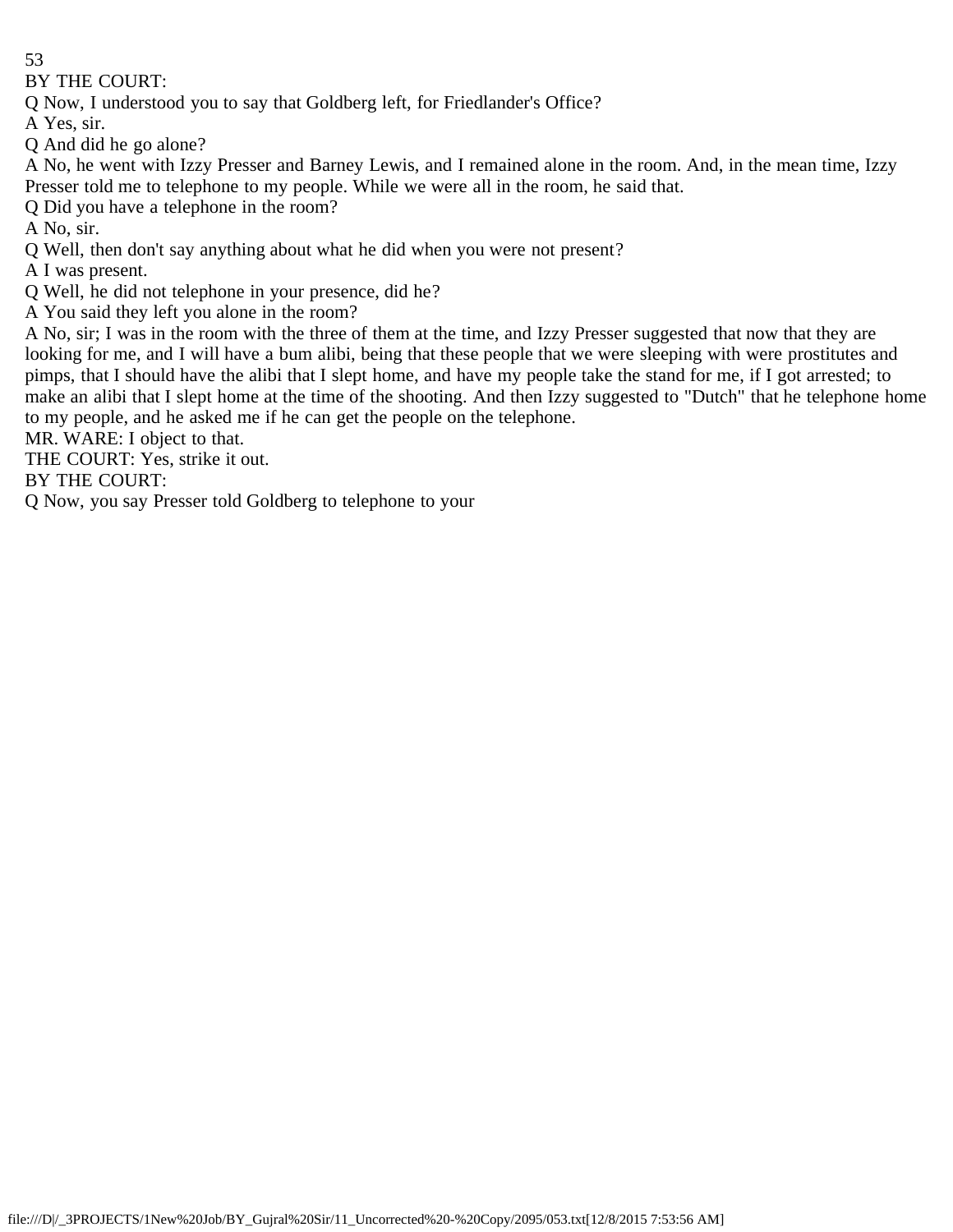house?

A Yes, sir; and with my consent also.

BY MR. EDWARDS:

Q And what did Goldberg say about it?

A He went down to telephone.

Q Did he tell you that when he came back?

A Yes, sir; that he telephoned home, and he told me he was talking to my brother on the telephone, then my brother come down, with my father, but my father didn't want to go up in the room.

THE COURT: Strike that out, about the father.

THE WITNESS: Then my brother come up in the room.

BY MR. EDWARDS:

Q Did you see your father downstairs after wards?

MR. WARE: That is objected to as leading.

THE COURT: Objection sustained.

BY MR. EDWARDS:

Q Now, go on.

THE COURT: Strike out all reference to the father.

BY MR. EDWARDS:

Q Was "Dutch" there when your brother came up?

A Yes, sir.

Q Well, did "Dutch" say anything to any of you then?

A He told me that he told my brother, on the telephone, that I was in a little trouble, and he should come down, and he come down and come up to the room; and, when he come up to the room, he found "Dutch" there, Izzy Presser, Barney Lewis, myself and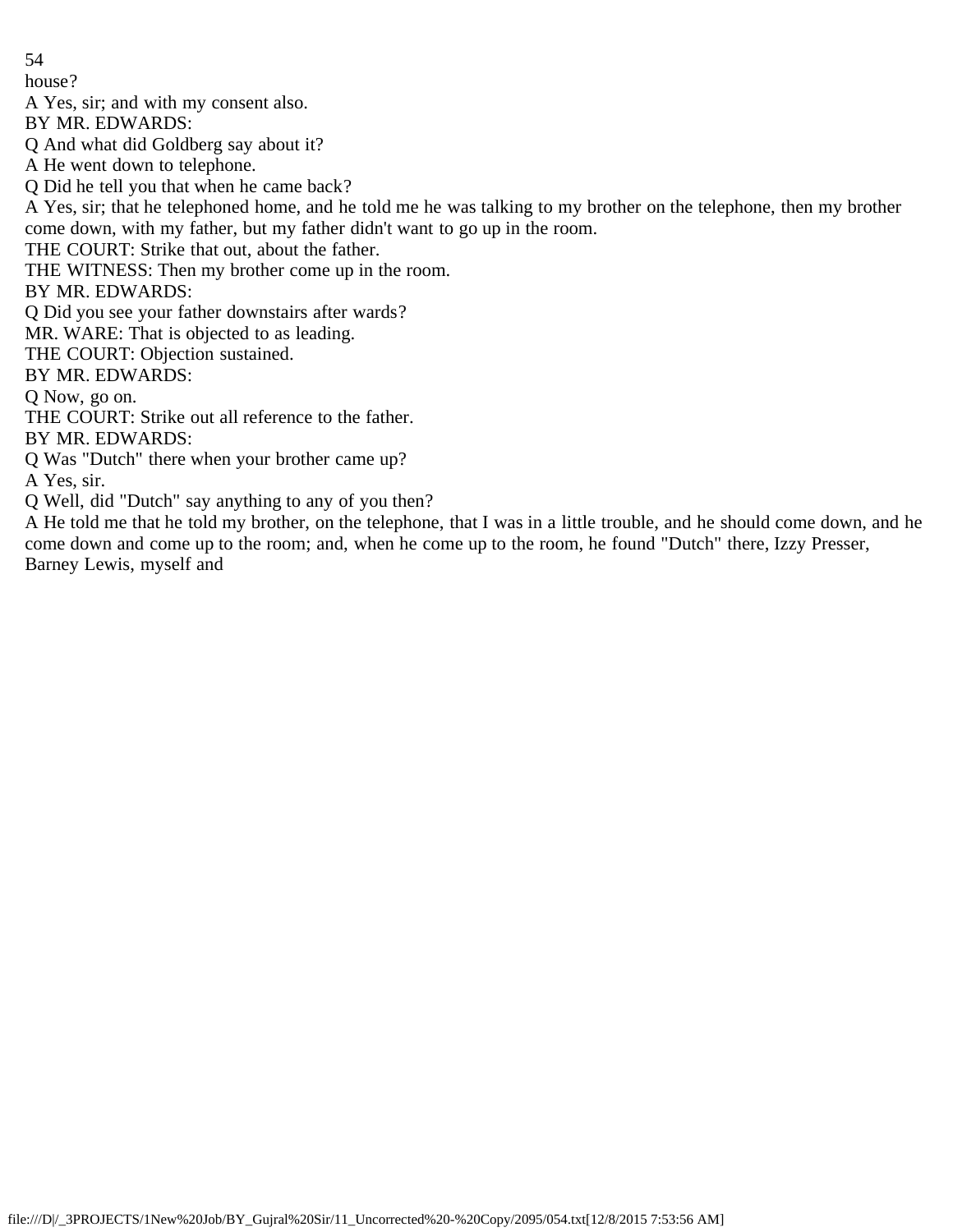some other fellow that was boarding there at the time, by the name of "Gersh".

Q And was there any conversation at that time in which Goldberg or "Dutch" as you call him, took part?

A Yes, sir.

Q What was that?

A He told my brother that there was an alarm out for my arrest, and the cops think I killed "Moiche", and the best thing for me to do is to say that I slept in Kate's house, but it ain't a good alibi, and he should take me home, and have the alibi that I slept home. Well, he didn't tell me this part that I was going to say now, but Izzy Presser was there. Q Well, don't tell that then. Where did you go. after that?

A There is a Forsyth Street car going north---there is a 2nd Avenue car going north on Forsyth Street, and that passed right in front of the house where we were, and "Dutch" was downstairs, and so Presser and Barney Lewis were downstairs, laying out that no police shall be around while me and my brother jumps on a Second Avenue car, and rides home. I live on 120th Street, right near Second Avenue.

Q And when were you arrested?

A The same night.

Q And by whom?

A Detectives Kemp and Rafael.

Q Where?

A At my home.

Q And since that time---at the time of your arrest you were taken to the City Prison?

A Yes, sir.

Q And after that you were transferred to the House of De-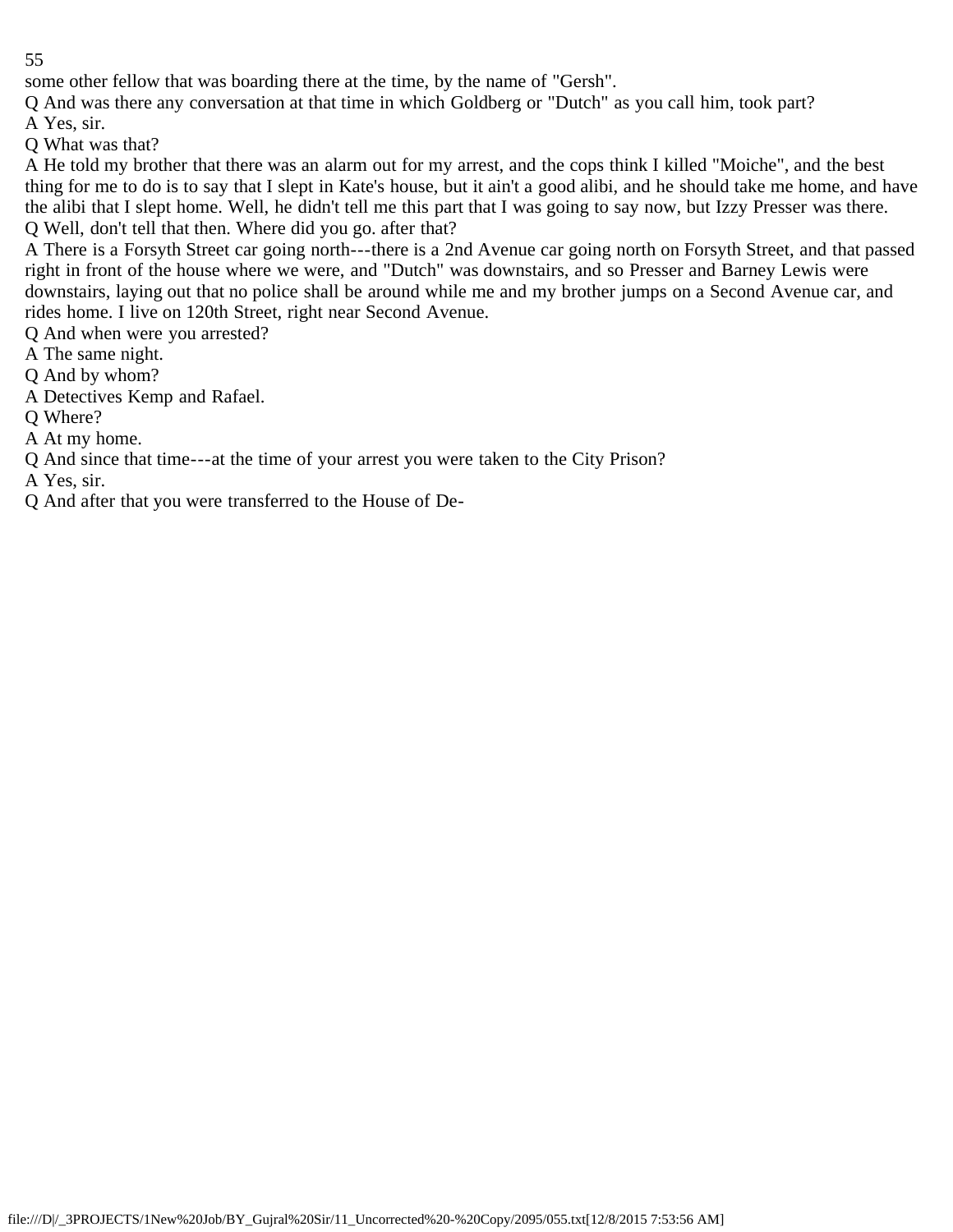tention?

A Yes, sir.

Q And have been there ever since?

A Yes, sir.

MR. EDWARDS: That is all.

THE COURT: How long will your cross examination take, Mr. Ware?

MR. WARE: It will probably last at least until one o'clock and, if that is the adjournment hour, can it not go over until Monday morning?

MR. EDWARDS: Would it not be better to let the whole cross examination go over until Monday morning, so as not to have it interrupted?

MR. WARE: I would much prefer that, sir, because it would give me an opportunity of consultation with my associate as to the matter of cross examination.

THE COURT: Very well, then. I think, Mr. Edwards, that we might, in the end, gain time.

MR. EDWARDS: I don't think we would lose any, sir.

THE COURT: By having all the cross examination on Monday. And, next week, we can sit as late as you wish to dispose of the case, and try to finish it up as soon as possible.

Now, gentlemen of the jury, the Court will take a recess until Monday morning at half past ten o'clock.

(The Court admonished the jury in accordance with Section 415 of the Code of Criminal Procedure, and adjourned the further trial of the case until Monday morning, August 9th, 1915, at 10:30 o'clock.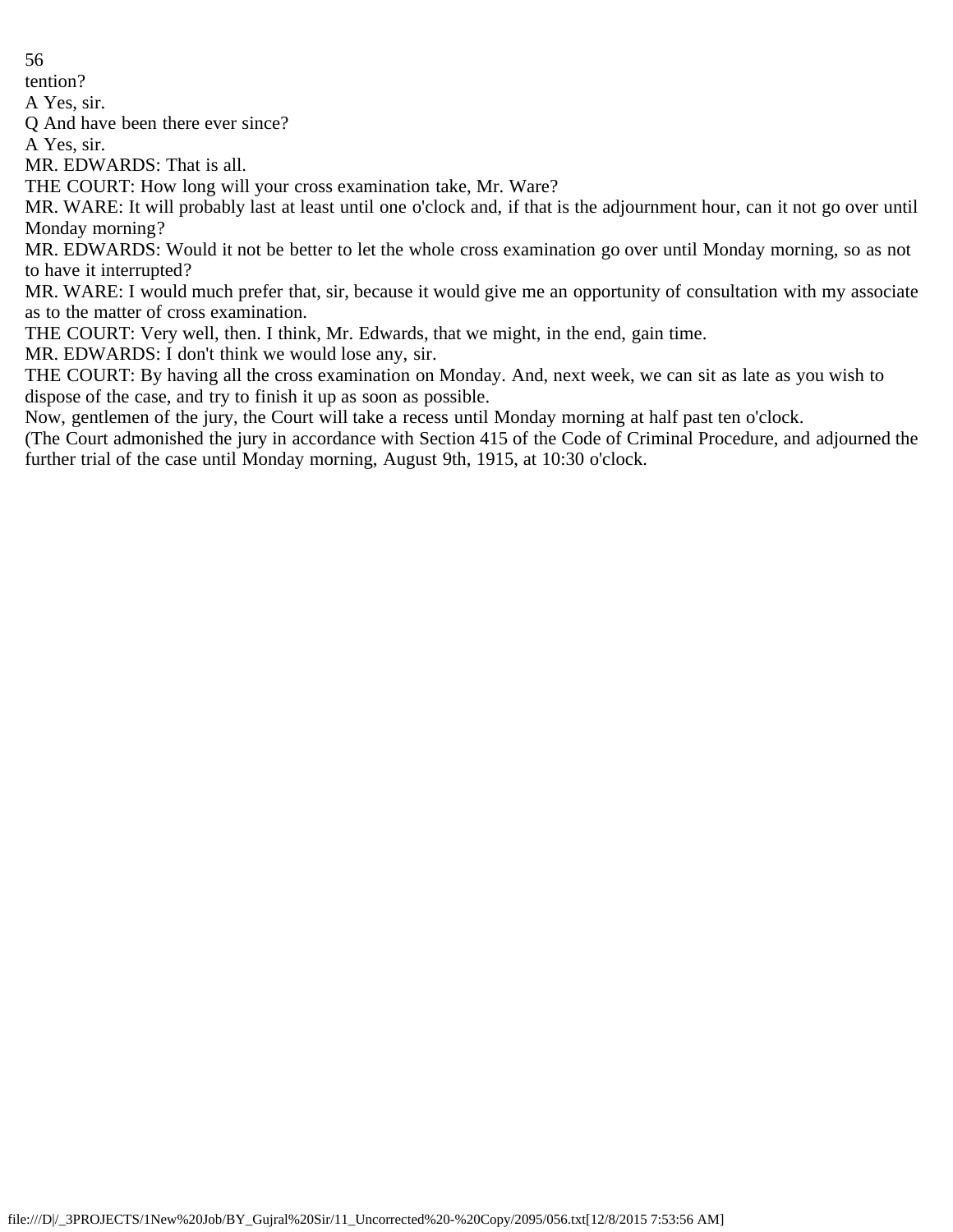57 THE PEOPLE VS. HENRY GOLDBERG. TRIAL RESUMED. New York, August 9th, 1915. JOSEPH BERGER, being cross examined, testified as follows: CROSS EXAMINATION BY MR. WARE: Q Your name is Joseph Berger? A Yes, sir. Q How old are you, Joseph? A Twenty-two. Q And you say you work for your father? A Yes, sir. Q Is your father's business at Coney Island now? A No, sir; at Rockaway Beach. Q And that is his only business there? A Yes, sir. Q And what is that business? A Delicatessen. Q Delicatessen? A Yes, sir. Q How long is it since you have been to Rockaway? A Sir? Q How long is it, how many days is it since you have been to Rockaway Beach?

- A I have been out there Saturday.
- Q Last Saturday?
- A Yes, sir.
- Q And how long before Saturday did you go out there?
- A About a week before.
- Q You were not at Rockaway Beach last week?
- A Sir?
- Q You were not at Rockaway Beach all of last week, were you?
- A No, I was out there one day.
- Q Well, what are your duties at your father's establishment that allow you to work there one day a week?
- A I don't work there.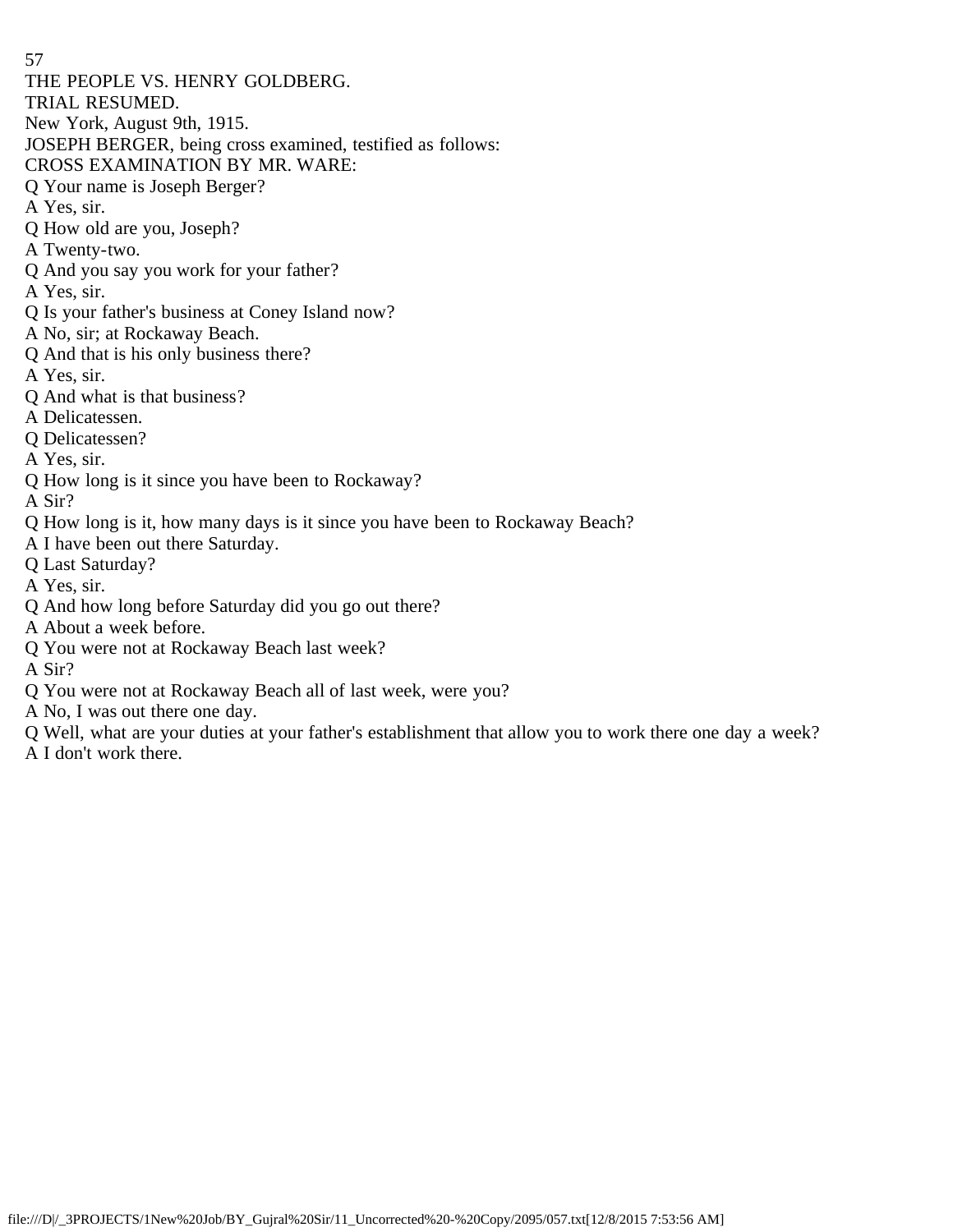- Q Where do you work, then?
- A You asked me if I was out at Rockaway Beach last week.
- Q Just answer my question. Where do you work?
- A Now?
- Q Yes?
- A I am not working at all, now. I am in the House of Detention.
- Q How long have you been in the House of Detention?
- A About ninety days.
- Q Well, you say you went to Rockaway, Beach last Saturday?
- A Yes, sir.
- Q Well, how did you get out of the House of Detention?
- A The Detective took me out there.
- Q And what was the name of the Detective?
- A Mr. McManus.
- Q And you stayed at the Beach over Sunday?
- A No, sir.
- Q Did you come back the same day?
- A Yes, sir.
- Q With the. Detective?
- A Yes, sir.
- Q And you went back to the House of Detention?
- A Yes, sir.
- Q And what did you go to Rockaway Beach for? To see your father?
- A No, sir; I was looking for a couple of witnesses in the case, and the detective said he got information that they were out there, and we went out there looking for them.
- Q You are very much interested in seeing this defendant convicted, are you not?
- A No, sir.
- Q Why, you remember the hearing before the Coroner's Jury, don't you?
- A Yes, sir.
- Q You were accused of this crime, weren't you?
- A I don't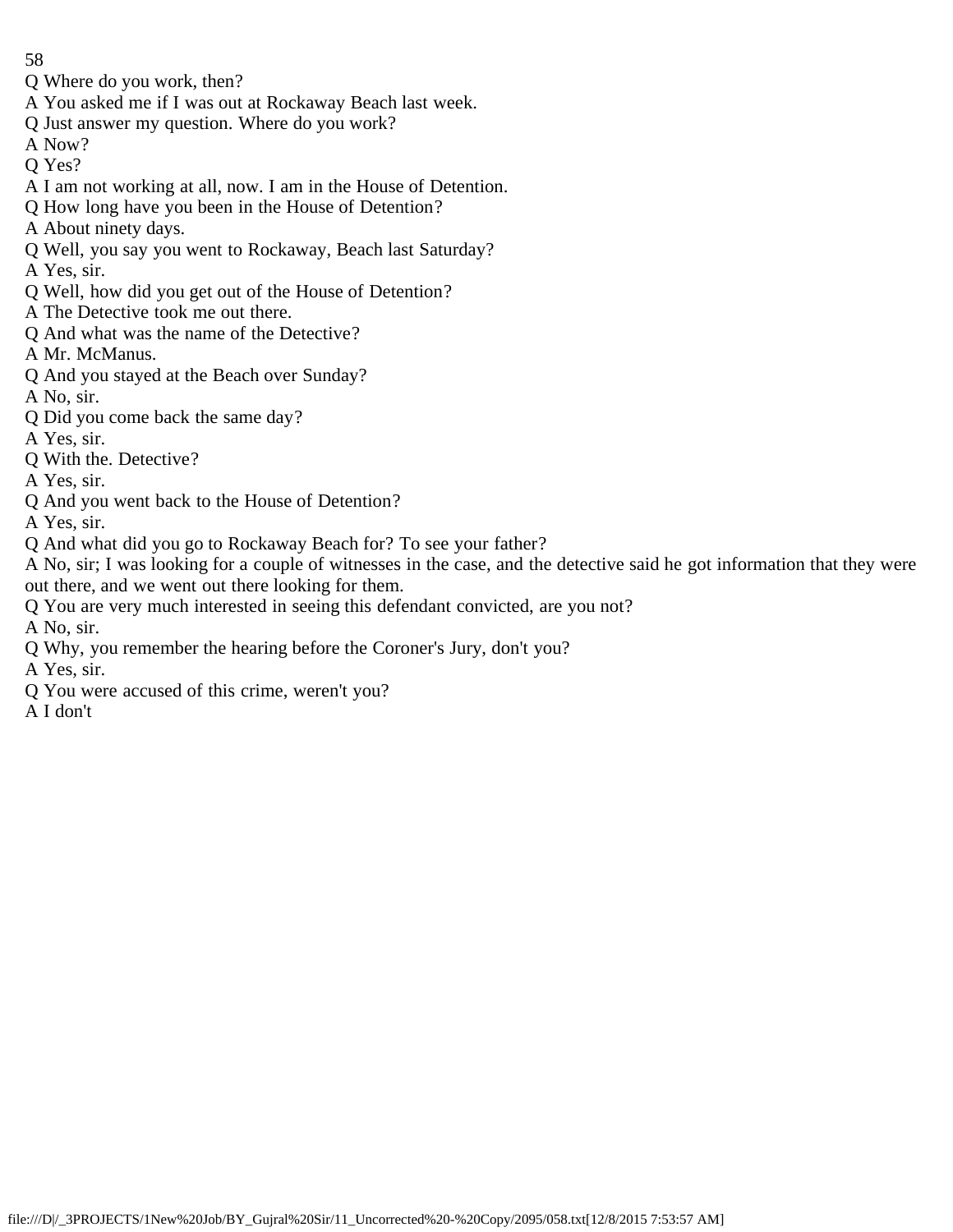know.

- Q You don't know that you were held by the Coroner's Jury for this---for killing Rubenstein?
- A I was held by the Coroner's Jury for the action of the Grand Jury.
- Q Now, before you went to the House of Detention, you say you worked for your father?
- A Yes, sir.
- Q What did you do for him?
- A I was in business with him.
- Q Well, what did you do, what part of the work, if any, did you do?
- A All around work; tended behind the counter, went out with orders, and went out to get orders, and whatever there was to do, I took part in doing.
- Q And was this at Rockaway Beach?
- A Both places, in New York and at Rockaway Beach.
- Q When did he start his business at Rockaway Beach, his Rockaway Beach establishment?
- A About May 15th, he starts it.
- Q And were you in the House of Detention on May 15th?
- A I was.
- Q Then you didn't work at Rockaway Beach, did you?
- A I couldn't have, no, sir.
- Q Well, you didn't?
- A No, sir.
- BY THE COURT:
- Q Well, in other years, did you work at Rockaway Beach?
- A Yes, sir.
- Q That is what he means?
- A Yes, sir.
- BY MR. WARE: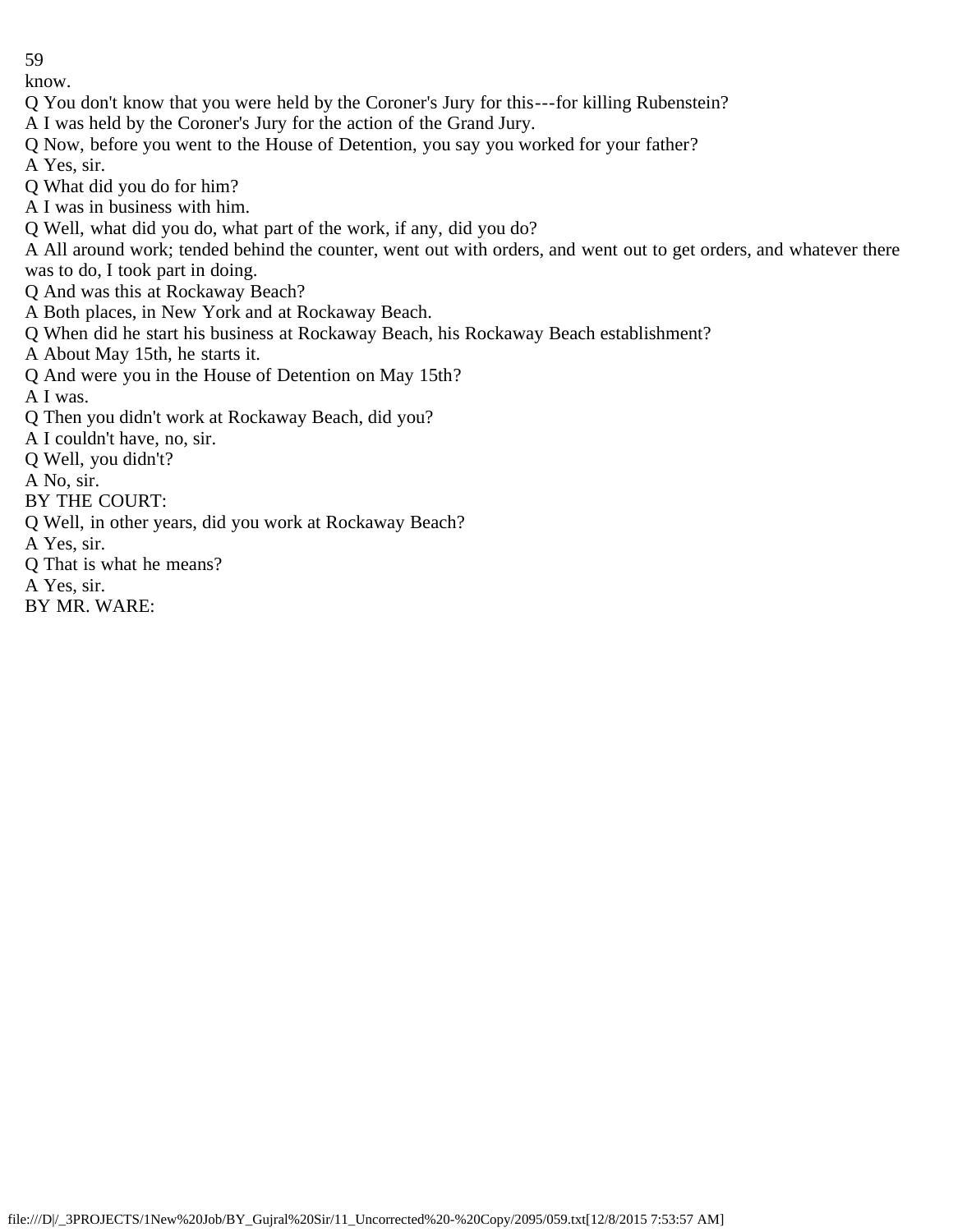Q What did you ever do at Rockaway Beach or at the New York place either?

THE COURT: Why, he has told you, Mr. Ware. I think he has given a sufficient answer on that subject.

MR. WARE: Yes, if it is the fact.

BY MR. WARE:

Q And do you mean to say that you ever tended regularly behind the counters, in your father's delicatessen stores? A Yes, sir.

Q Have you ever gone by any other name than Berger?

A No, sir.

Q Didn't you live at 271 South Fifth Street?

A No, sir.

BY THE COURT:

Q That is, Brooklyn?

A No, sir.

BY MR. WARE:

Q Brooklyn?

A No, sir.

Q Didn't you ever live there with a girl as Mr. and Mrs. Baker?

A No, sir.

Q Haven't you ever lived with any girl?

A No, sir.

Q Haven't you lived on the earnings of a girl who called her self Mrs. Baker?

A No, sir.

Q Do you remember a girl whose first name was Bertha?

A Yes, sir.

Q Who is she? What was her other name?

A Grossman.

Q Where did you live with her?

A I didn't live with her.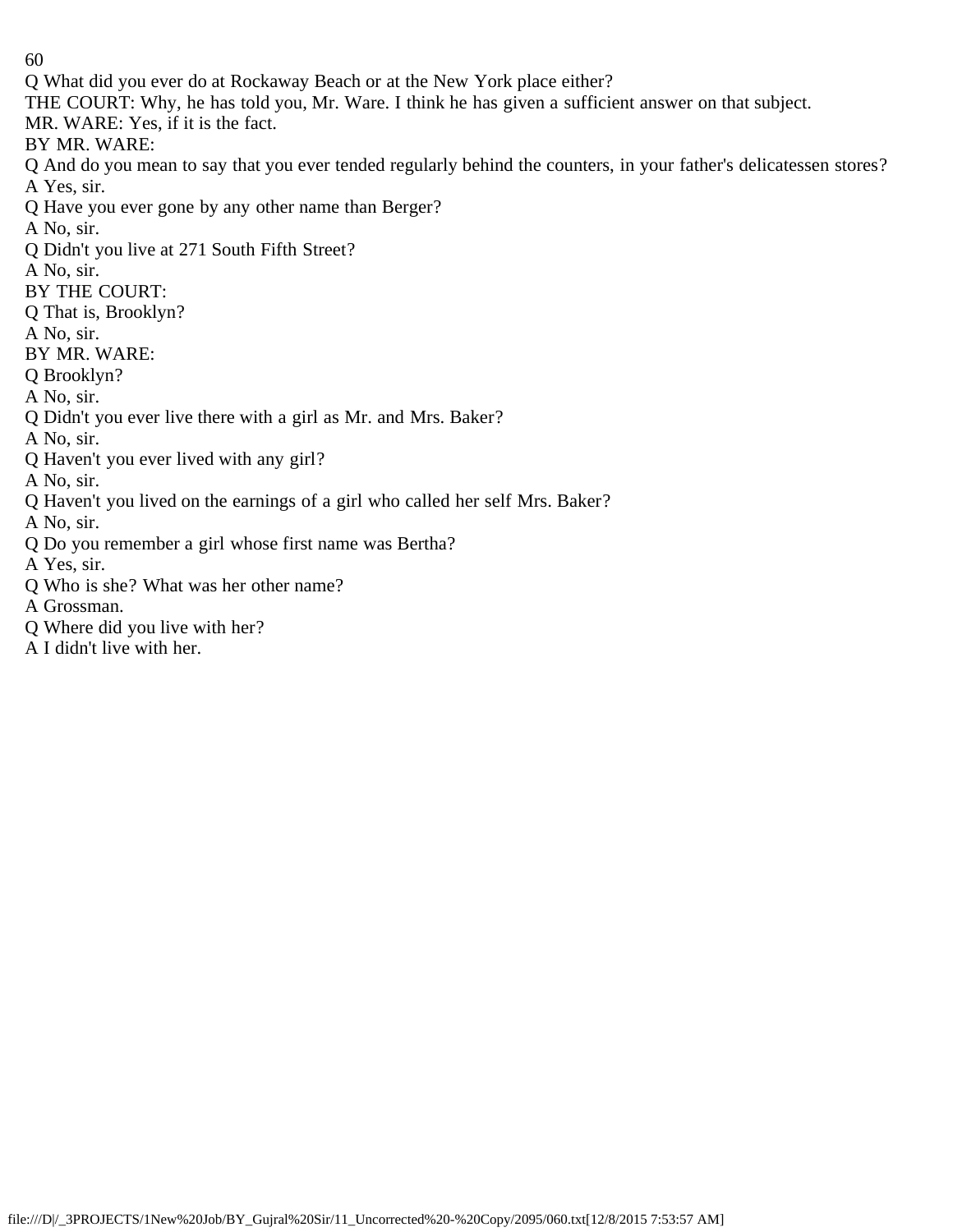- Q Where did she live?
- A Third Street.
- Q New York or Brooklyn?
- A New York City.
- Q And what was her occupation? Do you know?
- A Embroidery; she works at embroidery.
- Q Where? Do you Know?
- A No, sir.
- Q Isn't she a prostitute?
- A No, sir.
- Q You have lived with her, haven't you?
- A No, sir.
- Q You never went with any woman in your life, or at least you never lived with any woman?
- A Never lived with any woman.
- Q Now, you remember a man named Ripstein, don't you?
- A Yes, sir.
- Q When did you first meet Ripstein, about?
- A About?
- Q Yes?
- A I know him for quite a number of years, though living on Orchard Street.
- BY THE COURT:
- Q He lived on Orchard Street?
- A Yes, sir; years ago.
- BY MR. WARE:
- Q Well, did you ever commit any burglary with Ripstein?
- A No, sir.
- Q Do you remember that he was arrested?
- A Yes, sir.
- THE COURT: Well, I will exclude that, as immaterial.
- BY MR. WARE:
- Q Well, you remember that he was convicted, don't you?
- MR. EDWARDS: Well, I object to that, as immaterial.
- THE COURT: Well, what has that got to do with him. He says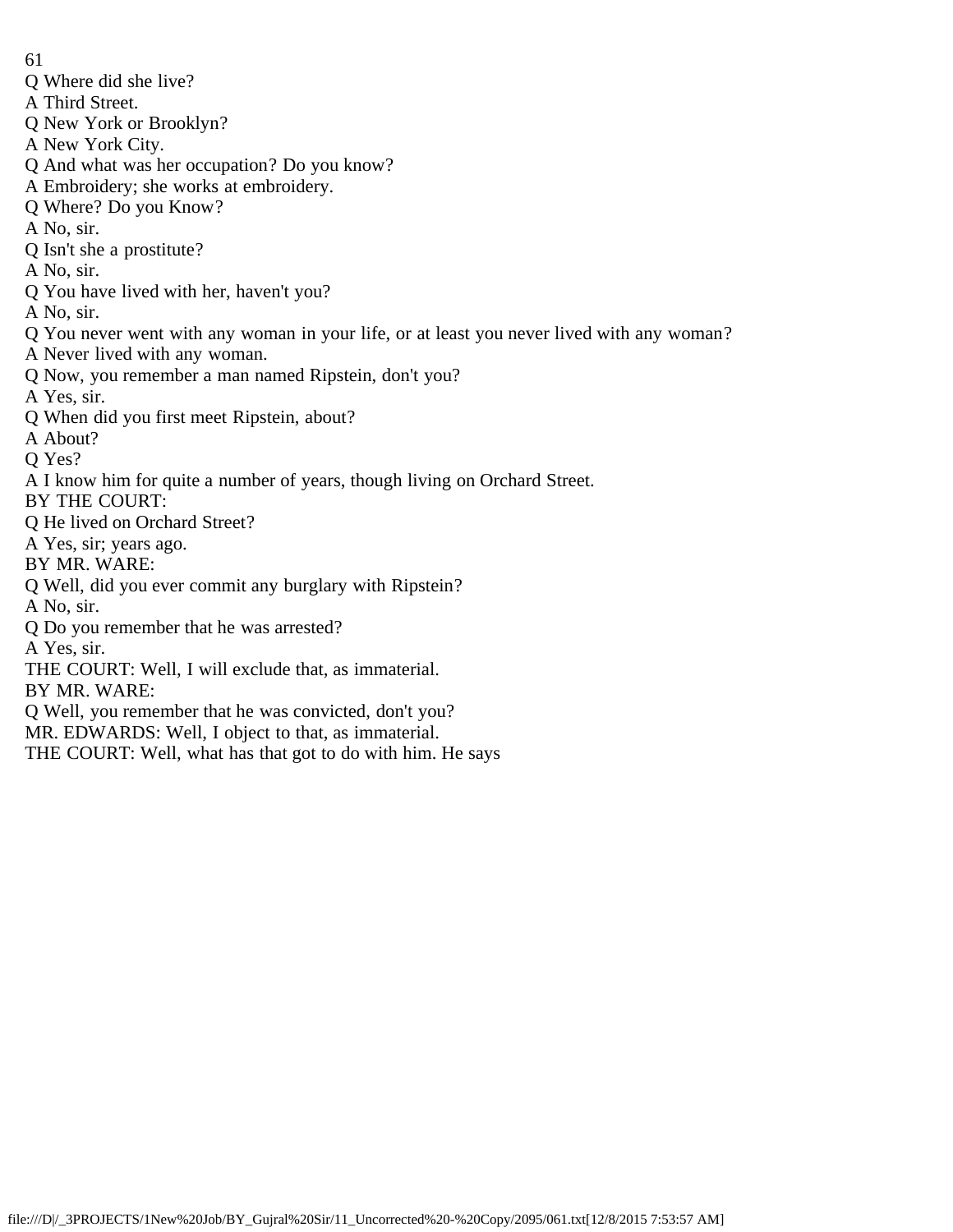he was never associated with him, that he never committed any crime jointly with him. He says he used to. live in that neighborhood, that he lived in the same street, but that he never committed any crime with him. That is as far as you can go on that line. If you have any particular crime in mind, you may ask about it.

BY MR. EDWARDS:

Q Do you know a man named Hymie Kornblatt?

A Yes.

Q Now, did you and Kornblatt---did you, Joseph Berger, have any business transaction of any kind with Hymie Kornblatt?

A Yes, sir.

Q Well, now, just tell us what it was.

THE WITNESS: It ain't pertaining to this case, your Honor.

MR. EDWARDS: May we have the time fixed?

THE COURT: You may inquire about any crime that he may have committed with him, you may refer to any particular crime.

BY MR. WARE

Q Did you tell Kornblatt that you had any stolen goods, outside of New York City, that you wanted to sell him? A No, sir.

Q Did Kornblatt give you thirty-five dollars in cash, and pawn his watch so as to give you the balance of fifty dollars, so that you could go and get these goods?

A No, sir.

Q Did you know Kornblatt as a burglar and a fence?

A Yes, sir.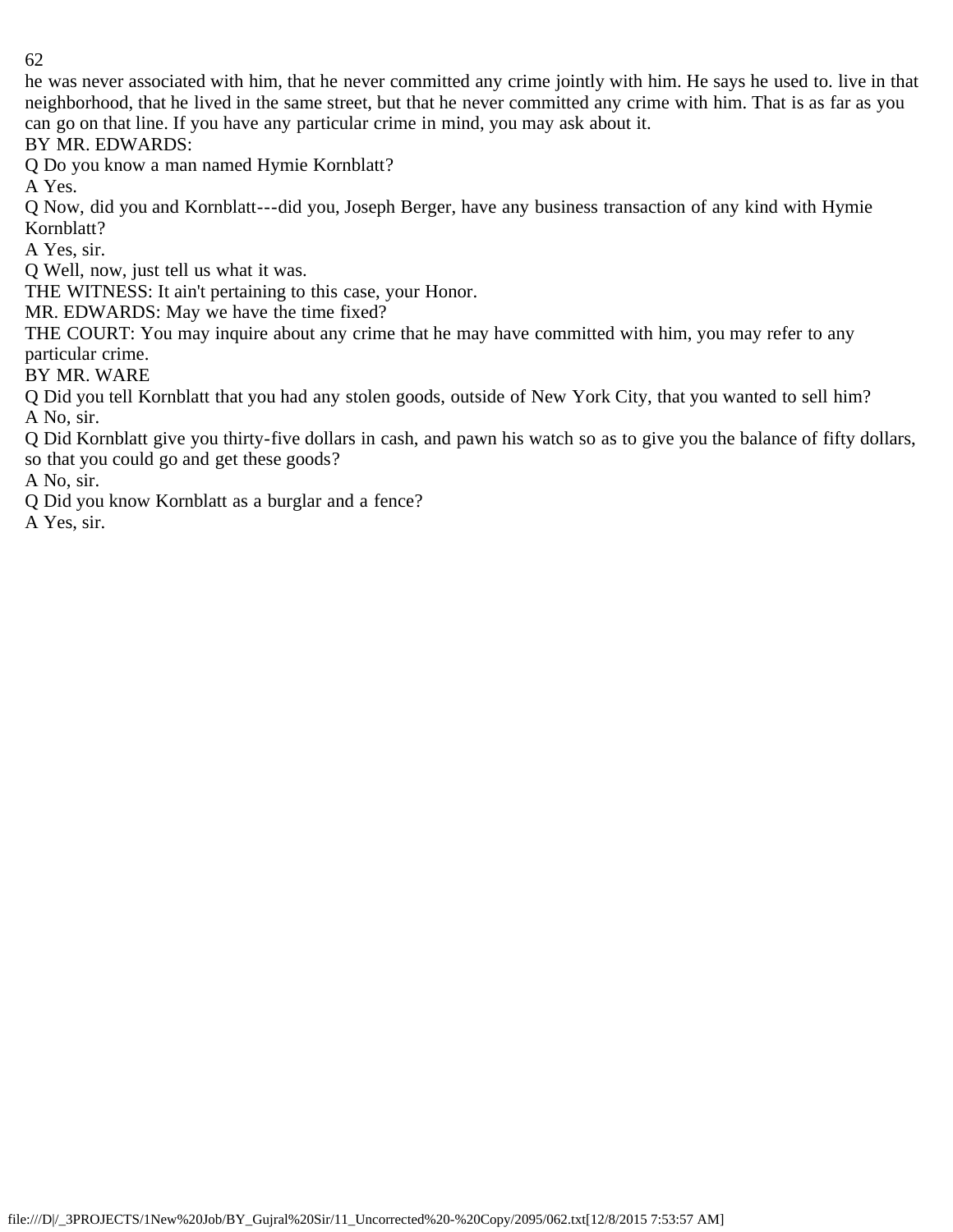Q How is it that you, a business man, working behind the counter for your father, know and associate with fences and burglars, and general crooks?

MR. EDWARDS: I object to that.

THE COURT: I sustain the objection to that. There is no evidence that he associated with him. He said he knew him. BY MR. WARE:

Q Well, you know Kornblatt, don't you?

A Yes, sir.

Q And you know Ripstein, don't you?

A Yes.

Q That's two. You have known Goldberg how many years?

A About eight or ten years.

Q That's three. You know Izzy Presser, don't you?

A Yes, sir.

Q How long have you known him?

A Since September.

Q Now, that's four.

MR. EDWARDS: Four what, Mr. Ware?

MR. WARE: Four men.

BY MR. WARE:

Q You know that all those men have been convicted of crime, don't you?

A Yes.

Q And you have contributed to their defense, haven't you?

A Whose defense?

Q Well, Ripstein's?

A I have.

Q You have?

A Yes, sir.

Q You called on Mr. Horowitz frequently, every day, in re-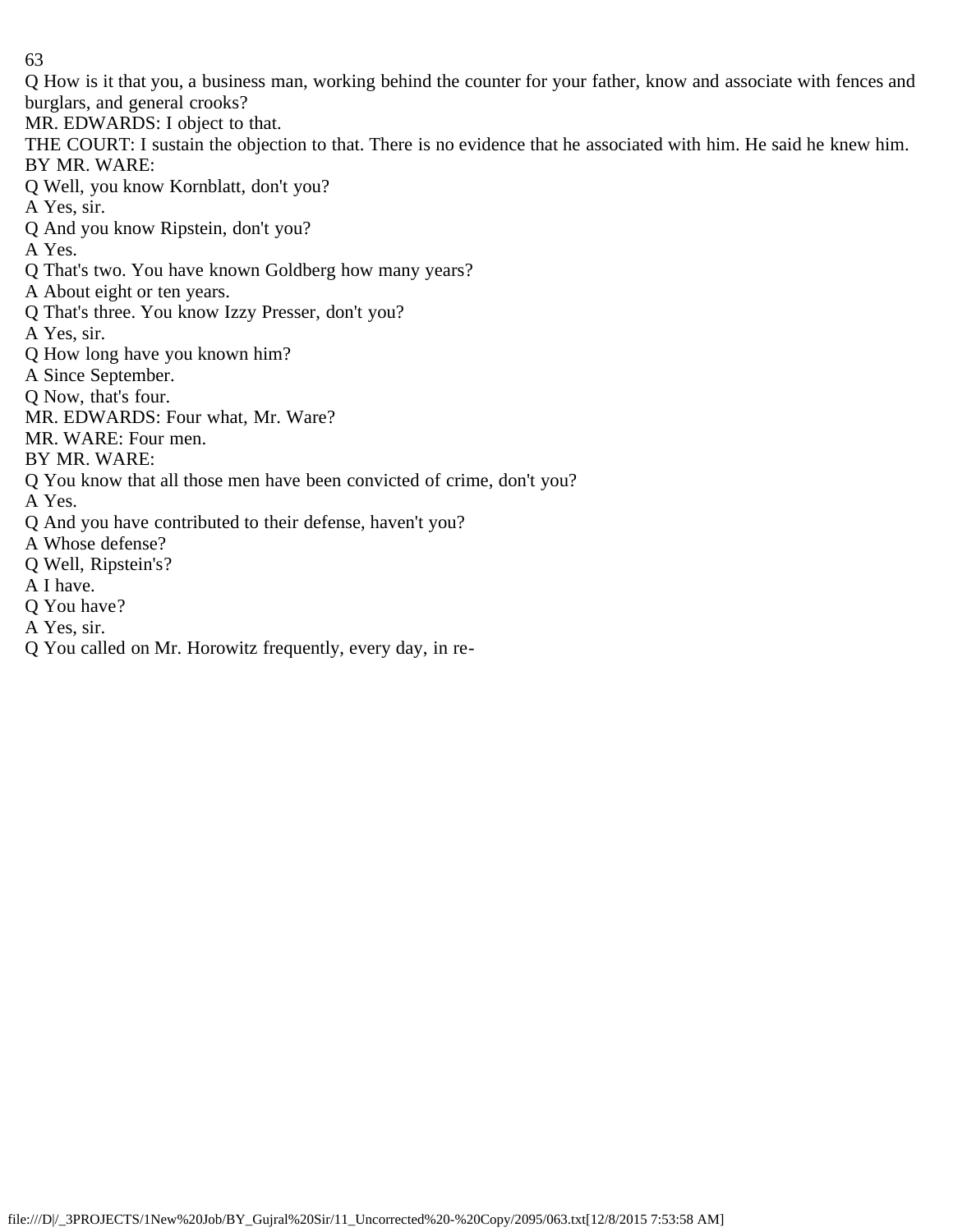- gard to Ripstein's defense, didn't you?
- A No, sir, in regard to Presser's defense.
- Q In regard to Presser's defense?
- A Yes, sir.
- Q You contributed money towards Presser's defense, didn't you?
- MR. EDWARDS: You don't mean in this case?
- MR. WARE: No.
- A No, sir. I did in the last case, the stick-up case.
- BY MR. WARE:
- Q Didn't you have anything to do with the stick-up case?
- A No, sir; I had absolutely nothing to do with it.
- Q And you don't refer now to the Kornblatt case now, do you?
- A What do you mean by the Kornblatt case?
- Q I have just asked you whether Kornblatt gave you fifty dollars or less, some wheres from thirty-five to fifty dollars? A I have answered that question.
- Q And was Ripstein with you at the time you had the conversation with Kornblatt, if you had one? A No, sir.
- Q Now, Berger, why did Rubenstein cut you?
- MR. EDWARDS: Now, that is objected to as calling for the operation of Rubenstein's mind.
- THE COURT: I will sustain the objection to that. How can he know?
- MR. WARE: Well, I think he does know very well.
- THE COURT: Well, he may have his opinion about it. You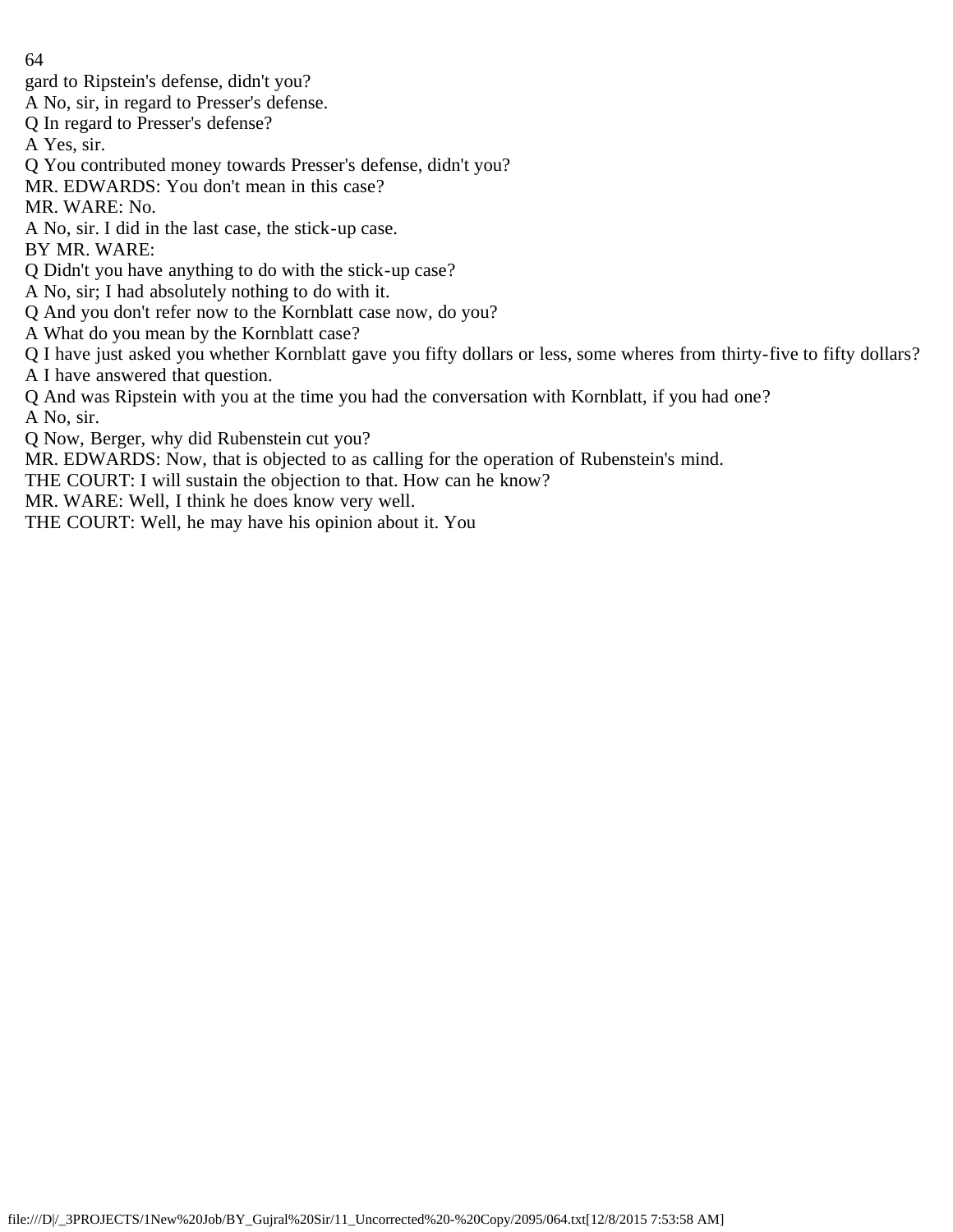may inquire into his relations with Rubenstein, if you like.

BY MR. WARE:

Q You have known Rubenstein, or did know him, how long?

A Since October.

Q I can't hear you?

A Since October.

BY THE COURT:

Q Of last year?

A Yes, sir.

BY MR. WARE:

Q Of 1916?

A Yes, sir.

Q Keep your voice up, please, because we would all like to hear what you have to say. And how did you come to meet Rubenstein?

A Through Izzy Presser.

Q Did you ever do any jobs with Rubenstein of a criminal nature?

A No, sir.

Q Well, what was your acquaintance with Rubenstein about? Where did you meet him? And what did you know him about?

A Izzy Presser, Barney Lewis and a fellow named Benny Geld---he's dead now, God rest his soul in peace---and I, the four of us, were getting up a collection for Ripstein, in the stick-up case, and we met Rubenstein. That's how I met him.

BY THE COURT:

Q Do you mean that you went to him to help along the collection?

A No, sir; we were walking around, making the collection, and on our way we met Rubenstein.

Q And Presser introduced you to him?

A Yes, sir.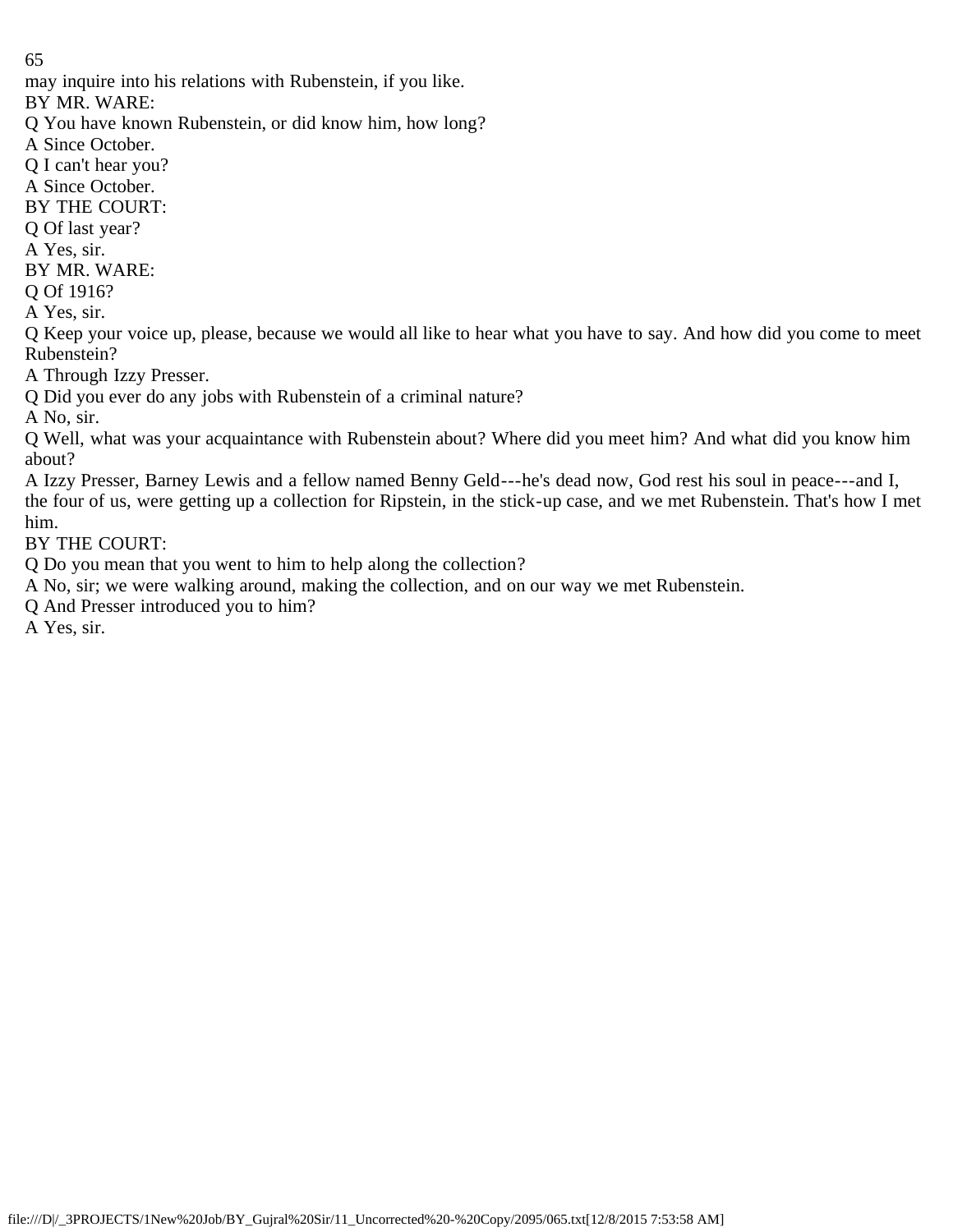Q And was Rubenstein interested in making this collection?

THE COURT: Well, how is that material, whether he was or not?

MR. WARE: Well, Rubenstein is the dead man. We want to show the motive.

THE COURT: Well, that was last October, when he says that he met him, and that Izzy Presser introduced him to the witness.

THE WITNESS: Yes, sir; and he knew Ripstein, and Izzy Presser said that Ripstein was arrested, and he went along with us and helped to make the collection.

BY MR. WARE:

Q Well, why were you interested in making the collection for Presser?

A It wasn't for Presser. It was for Ripstein.

Q Did you ever make a collection for Presser?

A No, sir; for Ripstein.

Q Well, wasn't it Rubenstein that told you that as you had got Ripstein in trouble, it was up to you to raise the money for his defense?

A No, sir; I never saw Rubenstein in my life before that.

THE COURT: No. The question is did Rubenstein tell you that.

A No, sir; he didn't.

BY MR. WARE:

Q Well, why did you---why were you interested in making a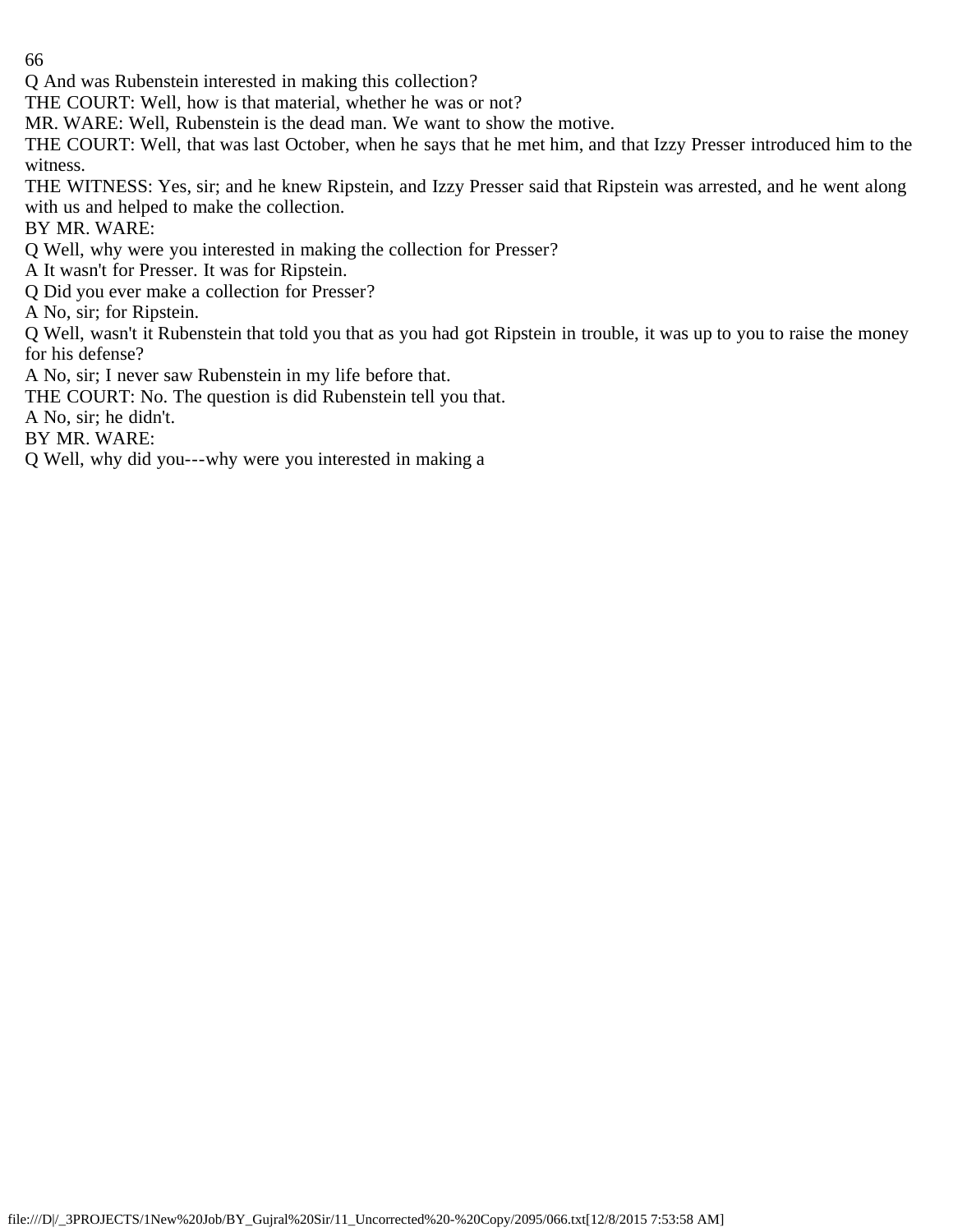collection for Ripstein?

A Because I bought the stolen goods of Izzy Presser and Sam Ripstein, the goods that they got on the job they done, I bought the stolen goods from them. I bought a ring and a pin and a chain from them, and that's why I'm in this case to-day, and that's why I was cut, through me buying that stuff.

Q Cut by Rubenstein?

A Yes.

- Q And he is the man that was murdered, Rubenstein?
- A Yes, six.
- BY THE COURT:
- Q Did you know that the goods were stolen when you bought them?
- A No, sir.
- Q Yes or no?
- A No, sir.
- BY MR. WARE:
- Q From whom did you buy those goods?
- A From Sam Ripstein and then Izzy Presser come over and said---
- Q Never mind that. Didn't you know that Ripstein had been convicted of crime?
- A No, sir; not before I bought them.
- Q Well, after you bought them, you found out pretty quick?
- A Yes, after Sam Ripstein was arrested.
- Q What did you buy?
- A A ring, a pin and a chain.
- BY THE COURT:
- Q That was last October, was it?
- A Yes, sir.
- BY MR. WARE:
- Q And do you mean to say that you bought this ring, pin and chain, thinking that it was Ripstein's property?
- A Thinking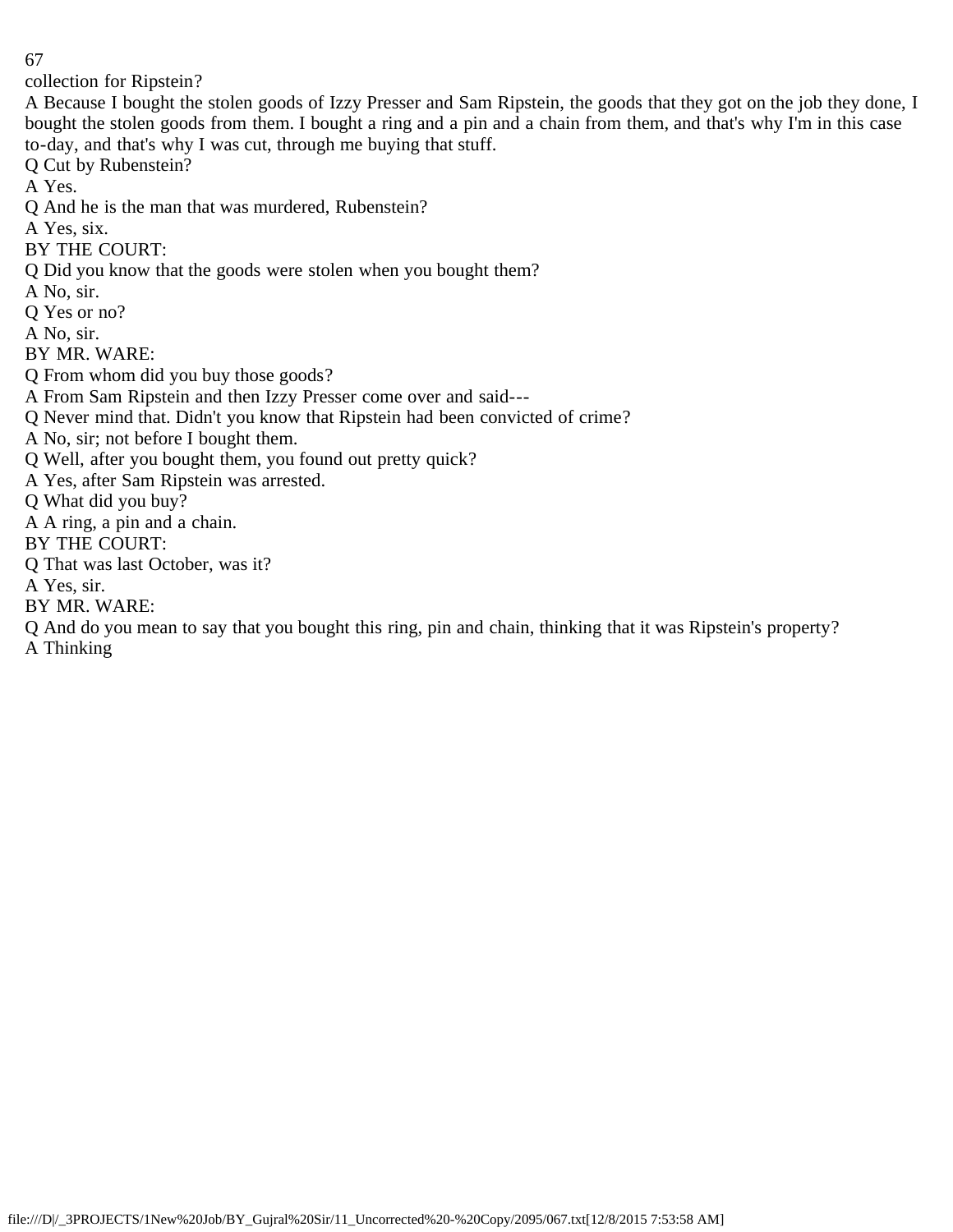it was Presser's property.

Q Thinking it was Presser's property?

A Yes, sir.

Q And how long had you known him?

A Since September.

Q Didn't you know that he had been convicted of crime?

A Yes, sir.

Q Well, why did you buy property supposing that it belonged to a man that you knew had been convicted of crime, jewelry?

A Because Izzy Presser swam away from the Workhouse, and he just got away from the Workhouse, and he is broke, and that's why I bought the stolen property.

Q How much did you pay for it?

A Thirty-five or forty dollars, I just can't remember.

Q And what did you do with the stolen property?

A I kept it.

Q Well, that has nothing, however, to do with the charge that Kornblatt made against you, has it?

A He didn't make any charge against me that I know of.

Q Didn't he say that he had given you between thirty-five and fifty dollars?

A No, sir; I answered that question once before.

Q Didn't he?

A No, sir.

Q And didn't he accuse you of having swindled him, flim-flammed him out of that money?

MR. EDWARDS: I object to that, what he was accused of.

THE COURT: No, that is not any evidence, Mr. Ware, an ac-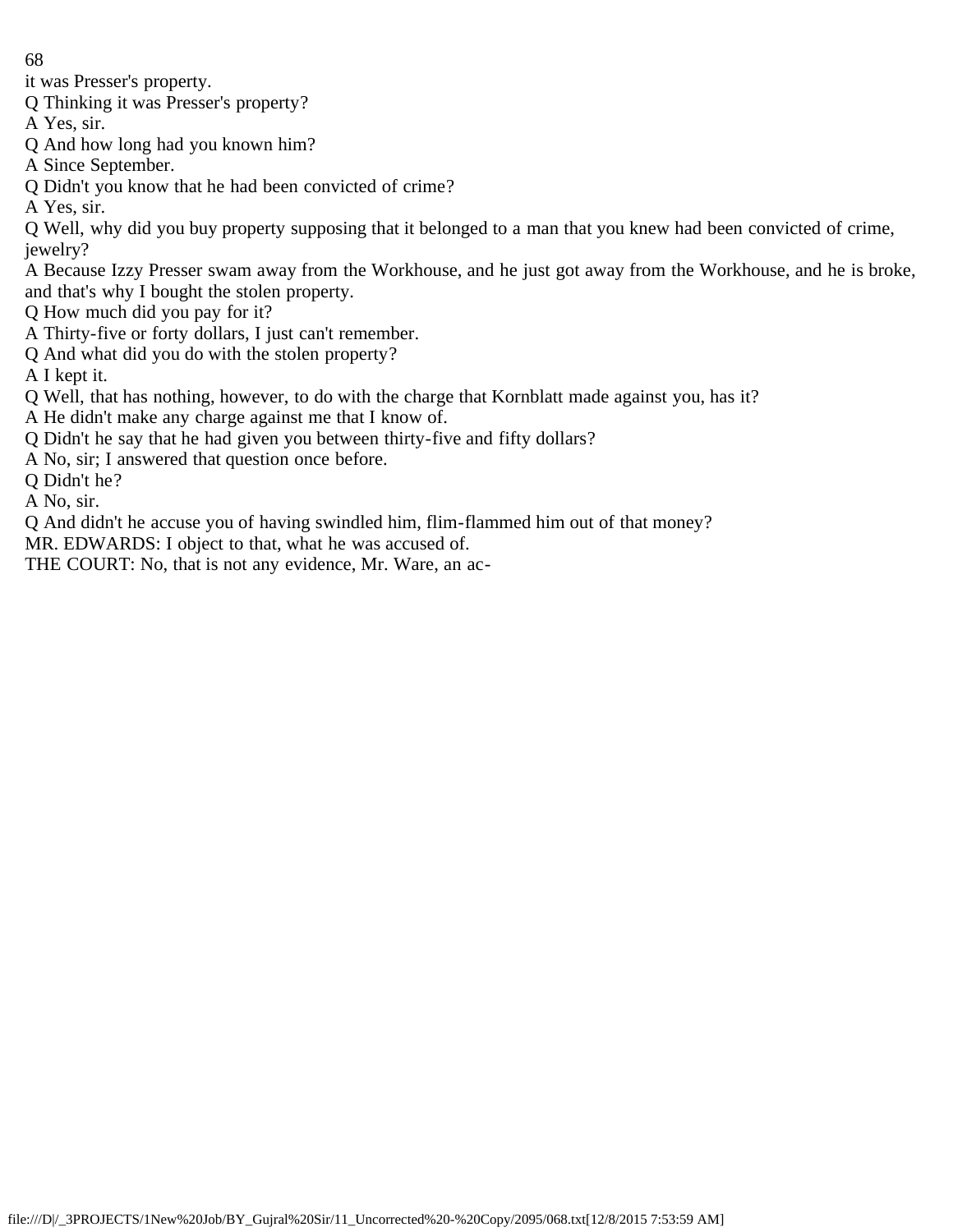cusation.

BY MR. WARE:

Q Well, didn't you take any money from him?

THE COURT: Why, you have gone all over that Kornblatt matter. He says he had nothing to do with him.

BY THE COURT

Q Isn't that so?

A Yes. I have answered that half a dozen times, your Honor.

BY MR. WARE:

Q Now, were you standing with another man, talking about an advertisement, or talking about any conversation, or having any conversation at the time Rubenstein cut you?

A Yes.

Q And who was the other man?

A There was two men there, Barney Lewis and a fellow by the name of "Lela".

Q You have written letters to Barney Lewis since you have been in the House of Detention, haven't you? A Never.

BY THE COURT

Q Yes or no?

A No, sir.

BY MR. WARE:

Q Haven't you written letters to anybody since you have been in the House of Detention?

A Yes.

Q Do you enjoy rather friendly relations with any of the Police Officers on the East Side, where you live? A None whatsoever.

Q Your father is rather a wealthy man, isn't he, as money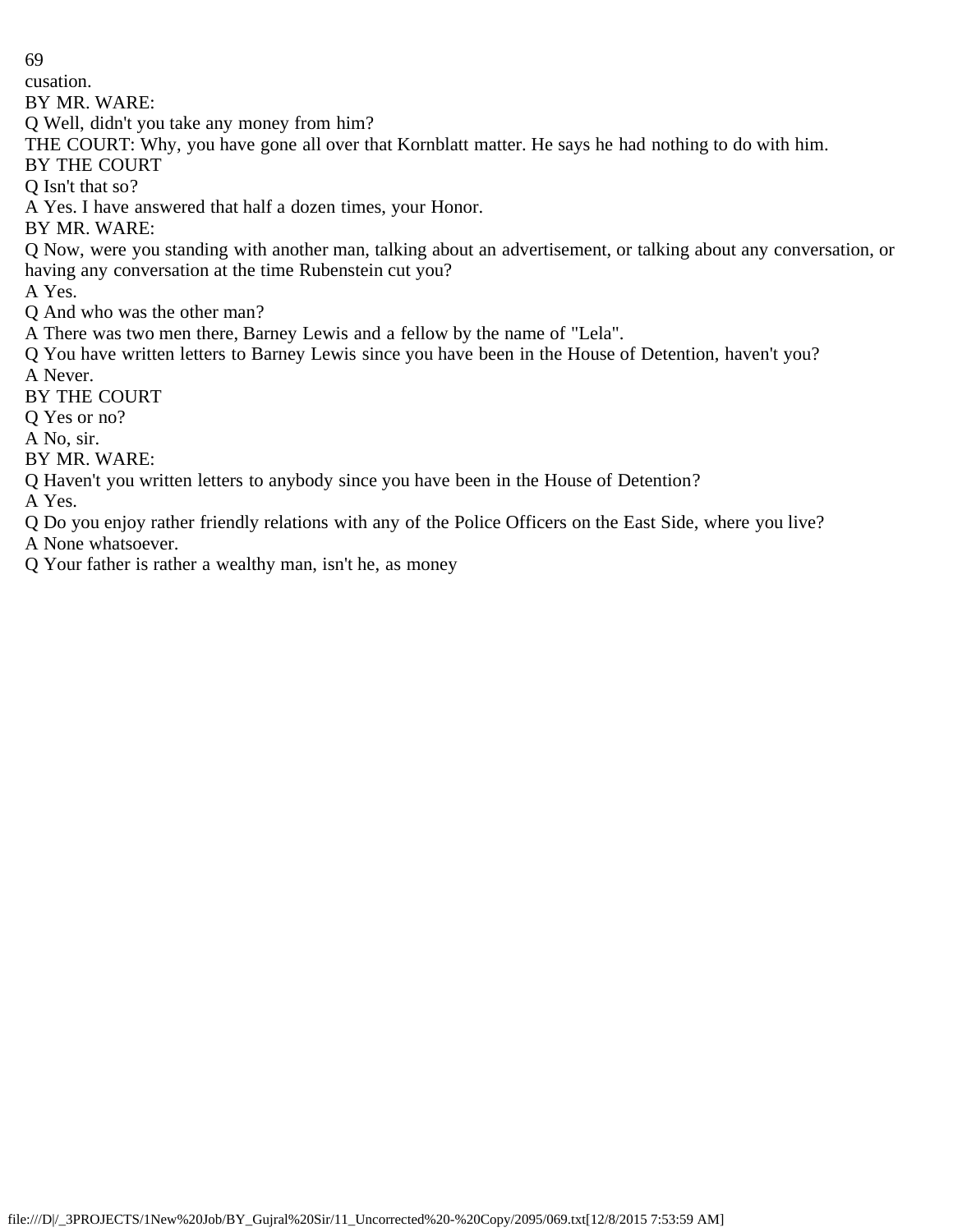70 goes over there? A No, sir. Q Do you know any reason why you have never been convicted of crime? MR. EDWARDS: I object to that, if your Honor please. BY MR. WARE: Q In connection with them? MR. EDWARDS: I object to that. THE COURT: I will sustain the objection. BY MR. WARE: Q Do you know Mr. Deuel? A I do. Q I can't hear you? A I do. Q Well, why don't you say it. Why don't you speak out. A I said it. Q And where did you meet him? A Up at the District Attorney's Office. Q In his office? A Yes, sir. Q And have you been promised that you would not be indicted, if you testified in this case? That you would not be indicted for the murder of Rubenstein? A I wasn't promised anything whatsoever. Q Were you told to say that you were not promised anything at all?

A No, sir.

Q Do you know why it is, after you were held by the Coroner's Jury for the murder of Rubenstein, that you are now sitting here as complaining witness against this boy, this defendant? A No,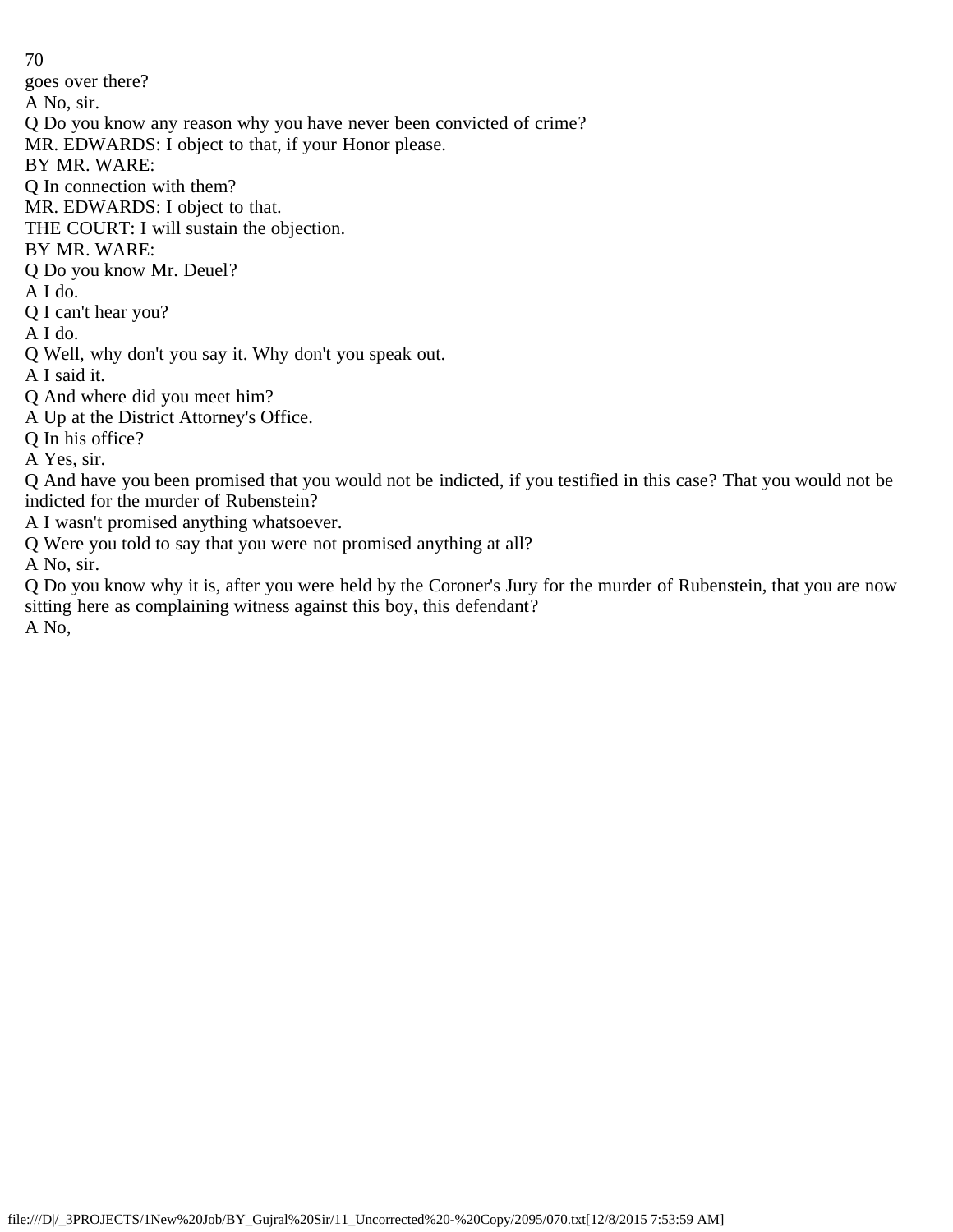sir.

MR. EDWARDS: And I object to that question, which calls him the complaining witness. He is not. The complaining witness, or, rather, the man who would have been the complaining witness in the assault case is dead. THE COURT: Well, he is a witness.

MR. EDWARDS: Yes, a witness simply.

THE COURT: The question is technically wrong; that's all. Go on. It has been answered. BY MR. WARE:

Q Were you running a racket for anybody about the time that you were cut by Rubenstein? A Yes. Not I personally. The whole crowd, the gang.

THE COURT: Well, what do you mean by a racket? The jury may not understand it.

MR. WARE: Oh, I think they understand it. Any way, he does.

BY MR. WARE:

Q Well, a benefit?

A A benefit and a ball.

Q Well, where was that going to be held?

A The progress Casino, 28 Avenue A.

Q And who was the benefit for, or the racket? You know what I mean by a racket.

THE COURT: Well, the jury does not, perhaps. He says that it was a ball Go on.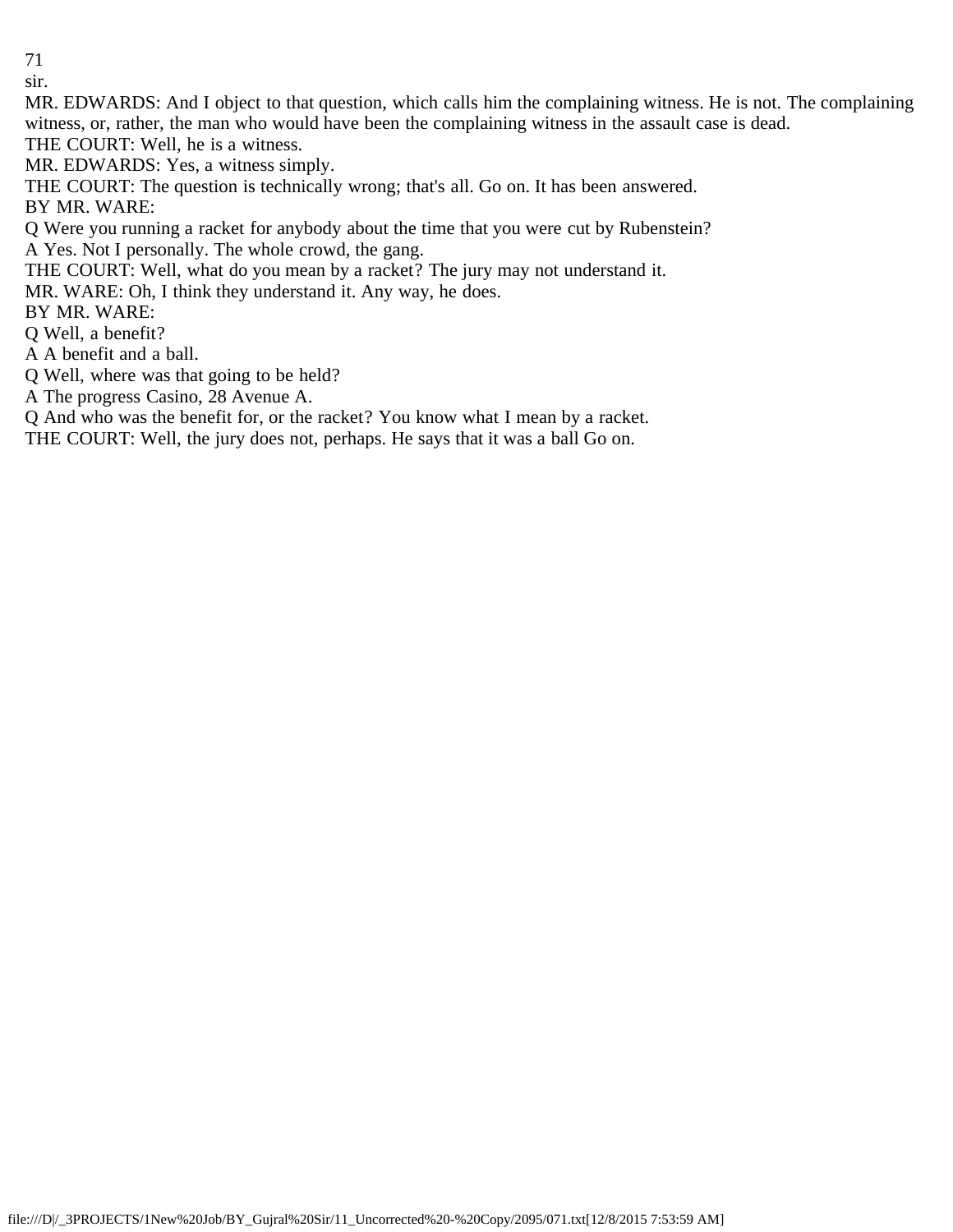BY MR. WARE:

Q Who was it for?

A Sam Ripstein.

- Q And an effort was being made to appeal his case, wasn't it?
- A Yes, sir.

Q Yes, is that right?

A Yes sir.

Q Speak up. And you were interested in having his case appealed, weren't you? A I was.

Q Now, was that benefit ever held?

A No, sir.

Q Is that why Rubenstein cut you, because you didn't contribute to that appeal? A No, sir.

Q Do you know why he cut you, then?

MR. EDWARDS: I object to that.

THE COURT: It is only an expression of his opinion. How can he know?

THE WITNESS: Your Honor, I would like to answer that question.

THE COURT: Well, he says he would like to answer it, but it is only speculative. BY MR. EDWARDS:

Q Go ahead, Berger, and tell us all about it.

THE COURT: He may have his opinion about it.

THE WITNESS: Can I answer that question, your Honor?

THE COURT: Yes. The District Attorney says you may. He does not object.

A There, was a crowd all together, Izzy Presser, "Dutch", "Katzy",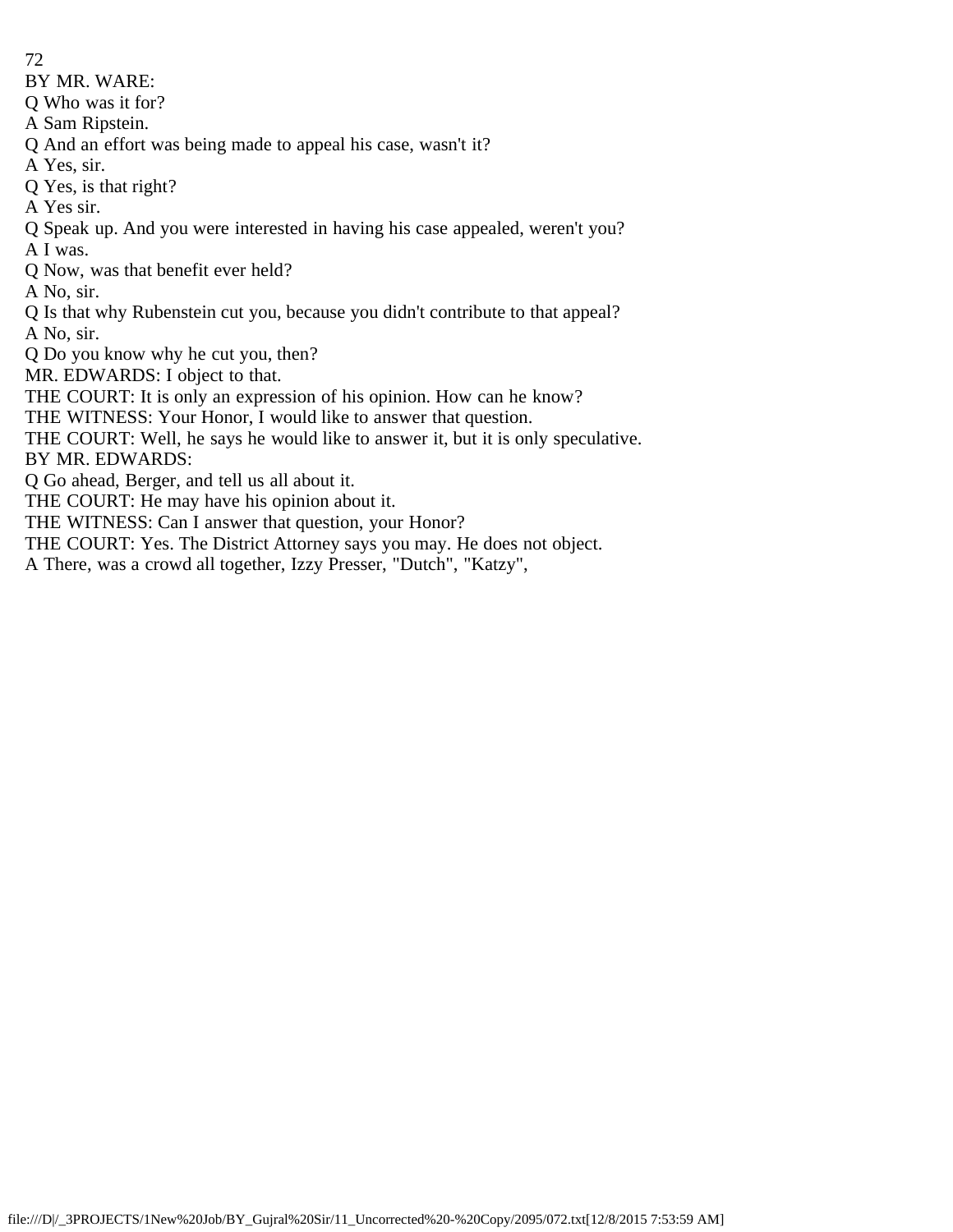73 Barney Lewis and myself. BY MR. WARE:

Q Yes, the gang?

A Yes, sir.

Q Of which you were a member?

A Yes. Izzy Presser was most interested in it, because Sam Ripstein stuck to Izzy Presser and didn't squeal on him, and was convicted, and took a bit from ten to nineteen years, and that's why Izzy wanted to run the benefit for him. And, when Sam Ripstein was convicted, he told us to accuse Morris Rubenstein of being a rat and a squealer; and he said that he told Charlie Landers his whole pedigree, and he took the stand against Sam Ripstein at the time of the trial; and that's why none of us talked to him, and had him down for a squeeler, He out me because I didn't have the. reputation and name like "Dutch" and Izzy Presser, or any of the rest of them had. I was known as a working man all my life, and he started with me, and threatened to go up the ladder, and give it to the whole of the crowd. That's why I was cut.

BY MR. WARE:

Q Didn't you have the tickets printed at a place on Eldridge Street?

A We all had them printed. Izzy Presser and the whole crowd ordered them as well as I did.

Q You don't mean to say that the whole crowd went into the printing office together?

A Yes, I do.

Q And where is that place?

A On Forsy the Street.

Q You visited him and ordered those-tickets, didn't you?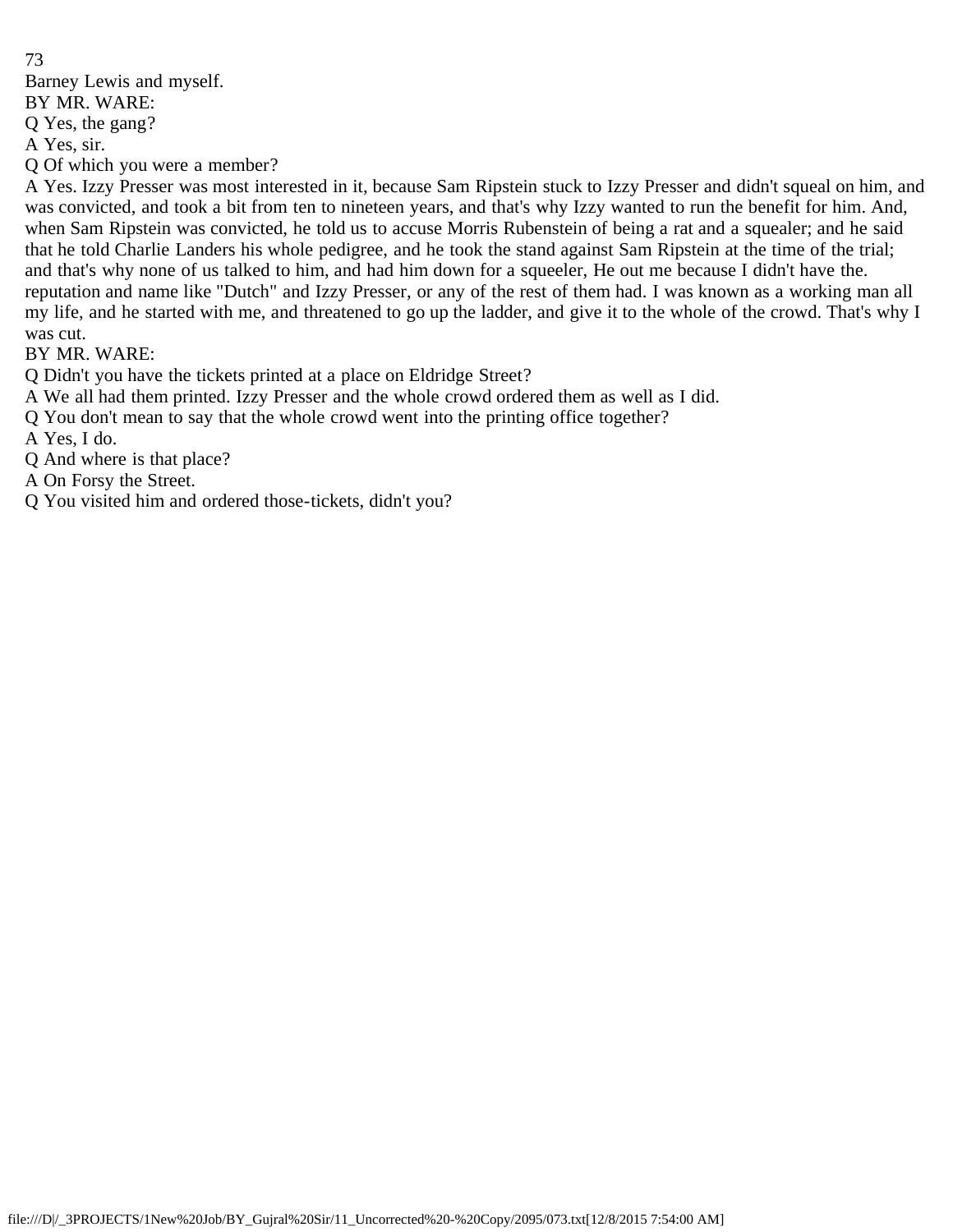A We all did; we all visited him. I answered that question before.

Q Well, just you answer the questions, and don't make any comments.

MR. EDWARDS: Well, let the Court admonish the witness, Mr. Ware.

BY MR. WARE:

Q Who hired the hall?

A I did.

Q You were running the whole proceeding, weren't you?

A I was not.

Q And do you mean to say that you believe that Rubenstein out you because the rest of you were crooks and you were a respectable working boy?

A That's what I mean to say.

Q Why did you travel with these people, and get up benefits for them when they got in trouble?

A Why I travelled with them?

Q Well, you travelled with them when you went to the printer's, didn't you?

A Yes; last winter my father didn't have any store, and I wasn't working last Winter. When I come downtown them

people was always out of work, and I met them every day, and that's how I come to travel with them.

Q And when did your father give up his store?

A About last year, a year and a half ago. He gave up the store in New York City and sold it.

Q So that you haven't worked anywhere then for the last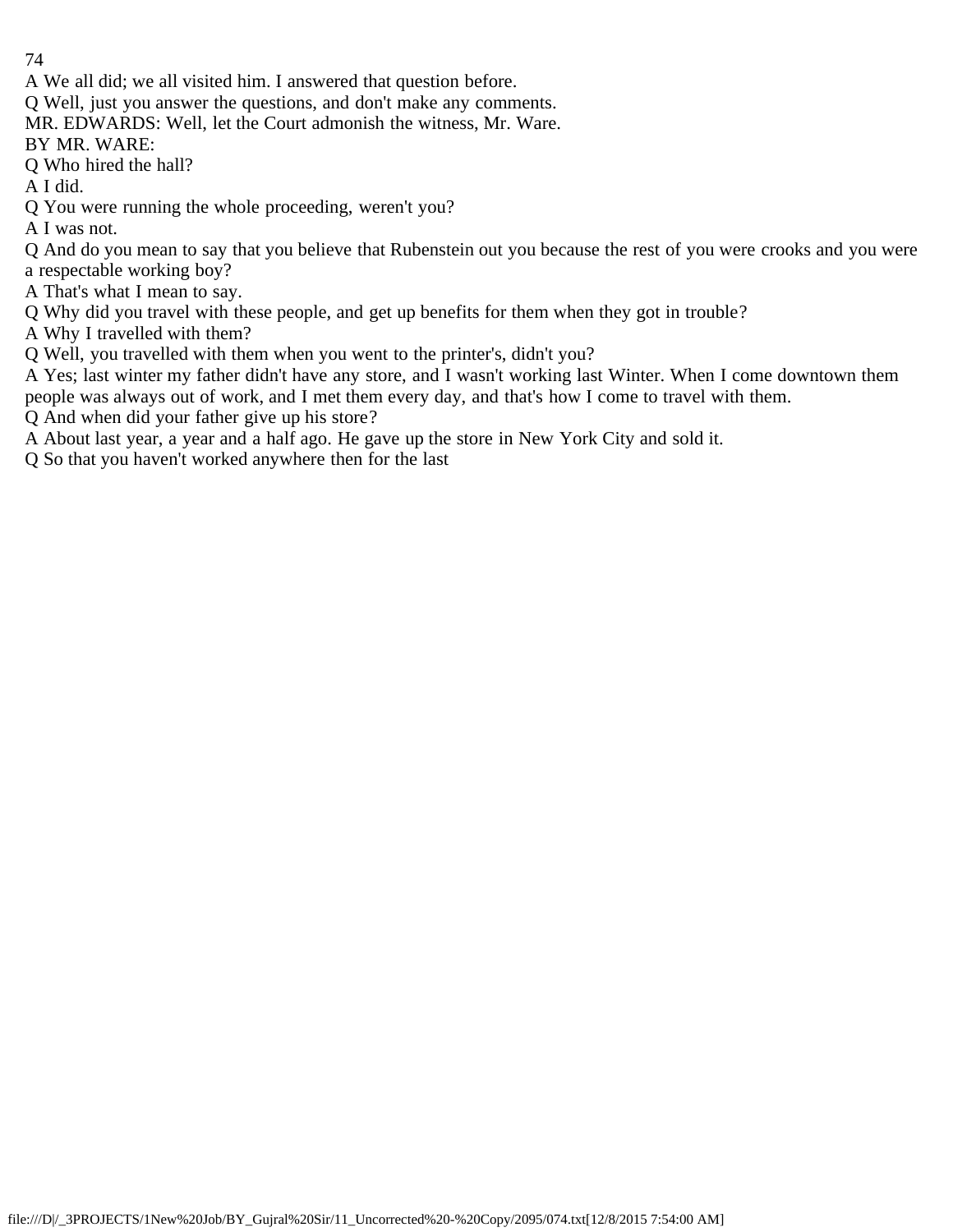year, have you? A That's right. Q Eh? A Yes. Q Where have you worked? A I said I hadn't. I answered that I didn't work the last year. Q Therefore, what you said about working for your father in the winter in New York, and working for him in the summer at Rockaway, isn't correct, for the last year and a half, is it? A It's correct for the last winter; I told you I wasn't working. It's correct until we closed up, last season, in Rockaway Beach. Q When did you close the season in Rockaway Beach? A In September, after Labor Day. Q And you haven't been working since then, have you? A That's right. Q Now, how about your gambling places? Did you have any? THE COURT: What do you mean? That he conducted a gambling house? MR. WARE: Yes, sir. BY MR. WARE: Q Did you run a gambling house or room? A I did. Q Where? A On Eldridge Street. THE COURT: I simply wanted to make it clear to the jury. MR. WARE: Your Honor, he knows what I mean.

75

THE COURT: Now, I want to try to get along as rapidly as possible, and I want to give you all the time you require, but the questions must be so phrased that they will be intelligible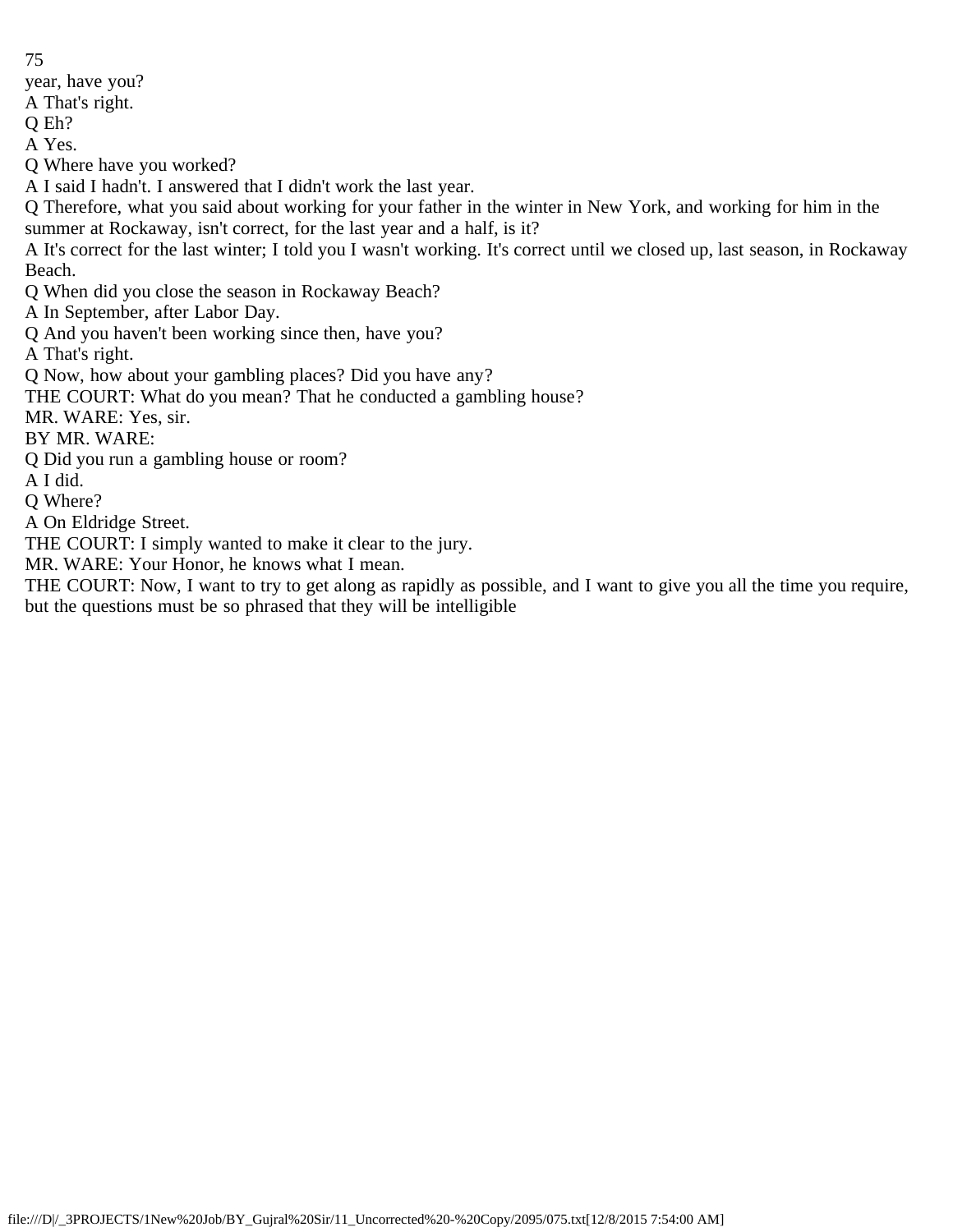to all.

- MR. WARE: And I would like to frame the questions so that they are intelligible to the witness.
- THE COURT: Now, you asked him if he conducted a gambling house, and he said yes. Please go on. BY MR. WARE:
- Q Where is that gambling house?
- A In Eldridge Street.
- BY THE COURT:
- Q What number?
- A I don't remember the number now
- BY MR. WARE:
- Q What kind of gambling did you carry on there?
- A All kinds of gambling.
- Q I think you said all kinds of gambling,. didn't you?
- A That's what I said.
- Q I couldn't hear you. Speak up. For how long?
- A About two weeks.
- Q And when you say all kinds of gambling, do you mean stuss and craps?
- A No, sir.
- Q Not craps?
- A No, sir; just cards.
- Q Didn't you have any roulette wheel or faro bank?
- A No, sir.
- Q Did you have a pool room there, did you bet on the races?
- A No, sir.
- Q Who was your partner, if you had any, in that gambling house?
- A A fellow by the name of Louie Greenberg.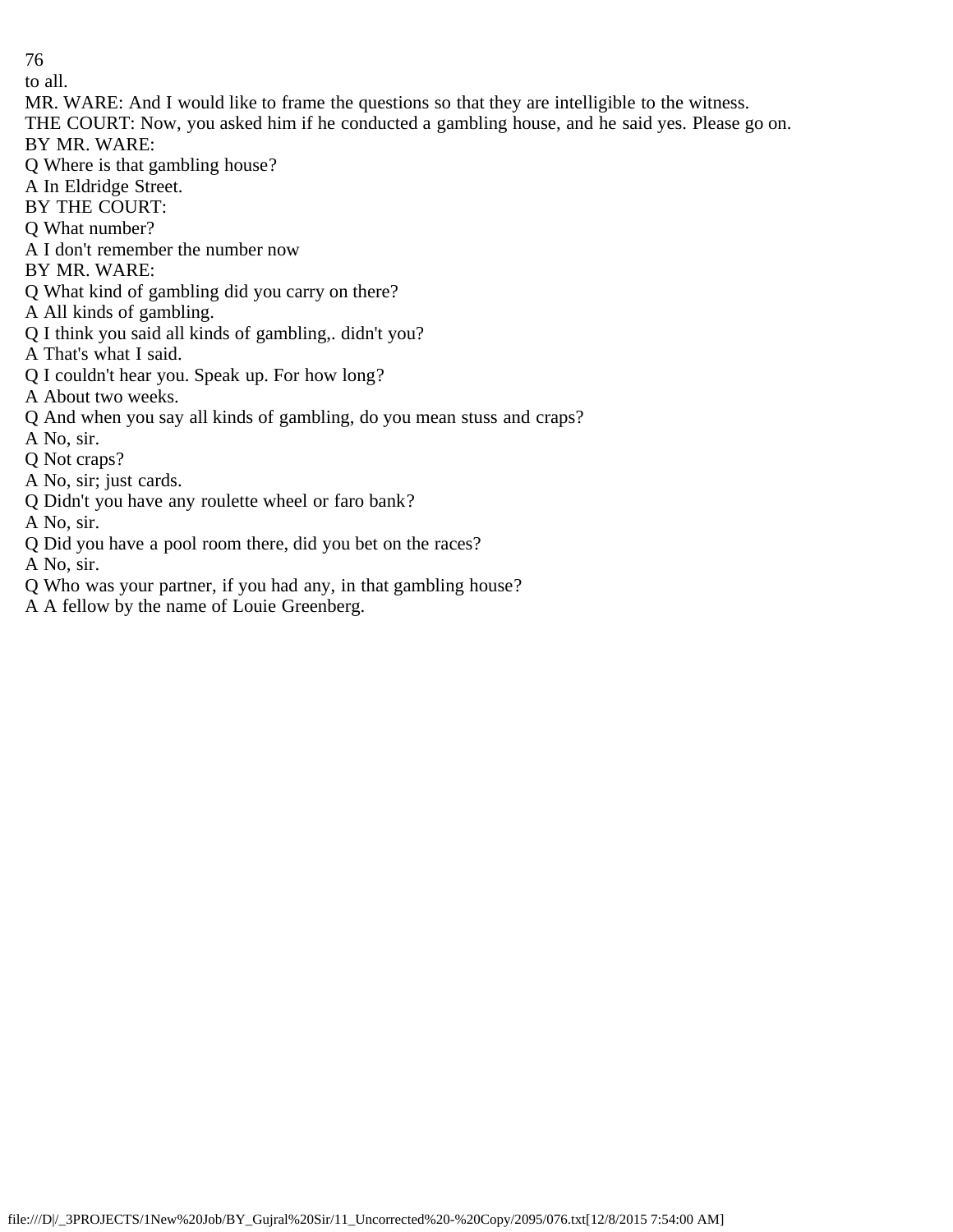- Q And what month were those two weeks in?
- A I can't remember.
- Q I can't hear you, but I presumed you answered.
- A I said I couldn't remember.
- Q Well, was it September, October, November or December, 1914?
- A I don't remember.
- Q Do you mean to say that you ran a gambling room for two weeks, and you don't remember whether it was 1914 or 1915?
- A It wasn't exactly a garbling room, it was a candy store.
- Q Was this man whose name you have just told us known commonly as "Zabo"?
- A No, sir.
- Q Well, do you know "Zabo" a gunman and a gangster?
- A Yes, sir.
- Q And wasn't he in partnership with you in any gambling rooms?
- A No, sir.
- Q Tell, when this place was close---you remember that it was closed, don't you?
- A Yes.
- Q And who closed it?
- A The detectives.
- Q And do you know what detectives?
- A No, sir.
- Q You don't know the name of the detective that closed it?
- A No, sir; and, in fact, the detectives didn't close it. The detectives come in there, and, after they went out, my partner took a chair, and threw the mantel down, and busted the place up himself.
- BY THE COURT: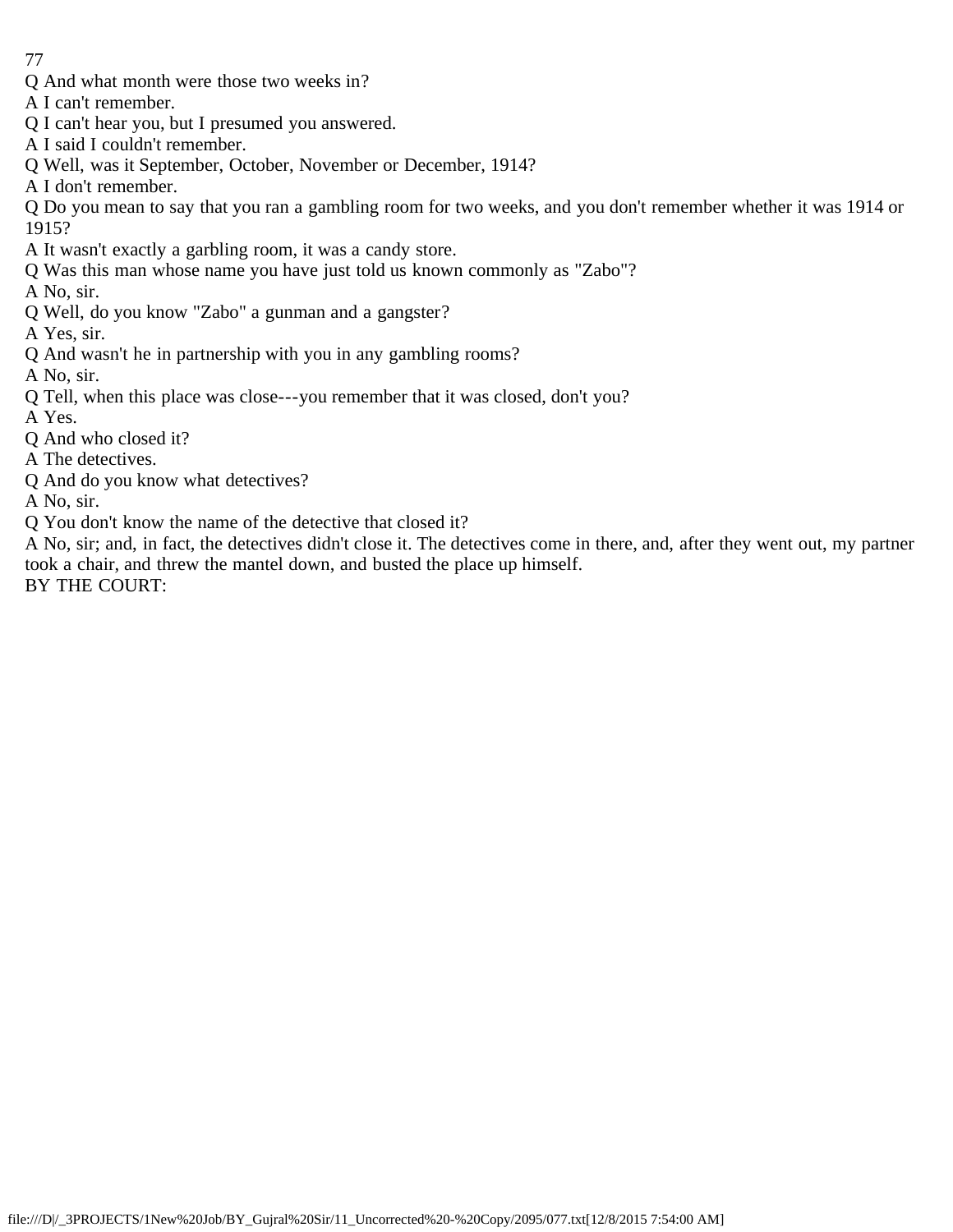Q You mean the visit of the detectives discouraged you, without any raid?

A Yes, sir.

- Q You were not there when they came in?
- A Yes, sir.
- Q You were there?
- A Yes, sir.
- BY MR. WARE:
- Q And you don't know who they are?
- A No, sir.
- BY THE COURT:
- Q Well, would you have let them in if you had known who they were?
- A Yes, sir; I would.
- Q You would have allowed officers in, if you knew them?

A Yes, sir.

- THE COURT: Well, I do not see what difference it makes whether he knew them or not, Mr. Ware.
- MR. WARE: It would make a difference, if they were interested in this present prosecution.
- BY THE COURT:
- Q Was that before the death or after the death of Rubenstein?
- A It was even before I knew Rubenstein.

BY MR. WARE:

- Q Well, how do you know it was before you know him, when you don't remember what month it was last year?
- A Because it wasn't last year.
- Q Well, how many years ago was it?
- A It two winters ago.
- Q Oh, while you were working for your father?

A Yes.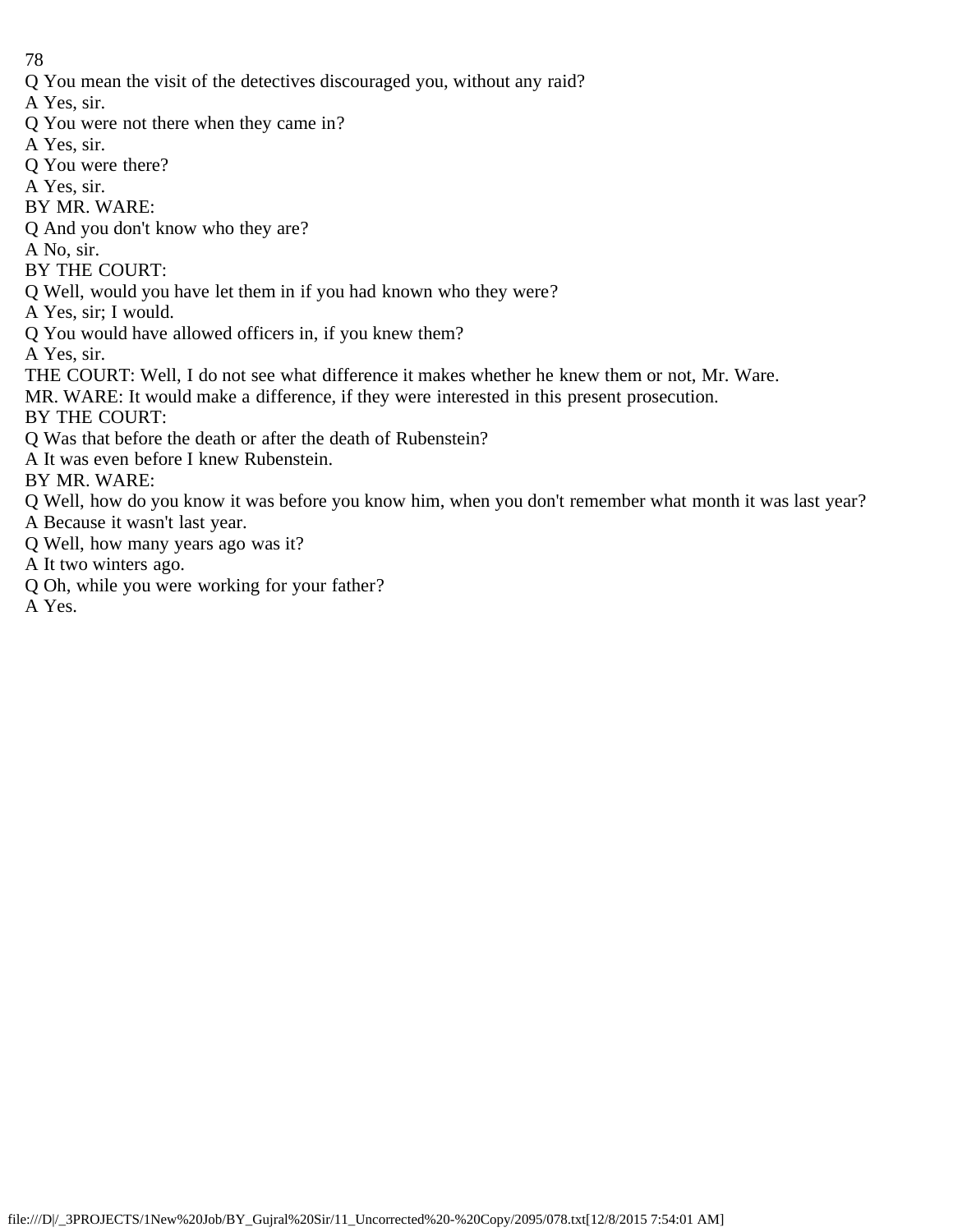Q Now, let us come to the time that you were not working, from September last, 1914. How did you support yourself then?

- A I was living home with my people.
- Q You didn't do any work at all?
- A I received a check from my father, at the end of the season.
- Q Well, don't you get a regular salary?
- A No, sir.
- Q Well, then, how do you pay your expenses while you are not working?
- A Anything I need, I ask my father, and he always gives me.
- Q You never got a regular salary, did you?
- A No, sir.
- Q What was the amount of the check that you received from your father?
- A Fifty dollars.
- Q And how long did that keep you?
- A I can't exactly just remember.
- Q You didn't run any gambling place then?
- A No, sir.
- Q Didn't you run a gambling place last fall?
- A No, sir.
- Q You didn't do anything at all last fall then?
- A I had a pool room.
- Q Well, then, you did do something?
- A It was no gambling place.
- Q Where was the pool room?
- A Stanton and Allen Streets.
- BY THE COURT:
- Q What do you mean by a pool room? A place where they play pool?
- A Yes, sir; pool and billiards.
- Q Not a place where they bet on the races?
- A No, sir.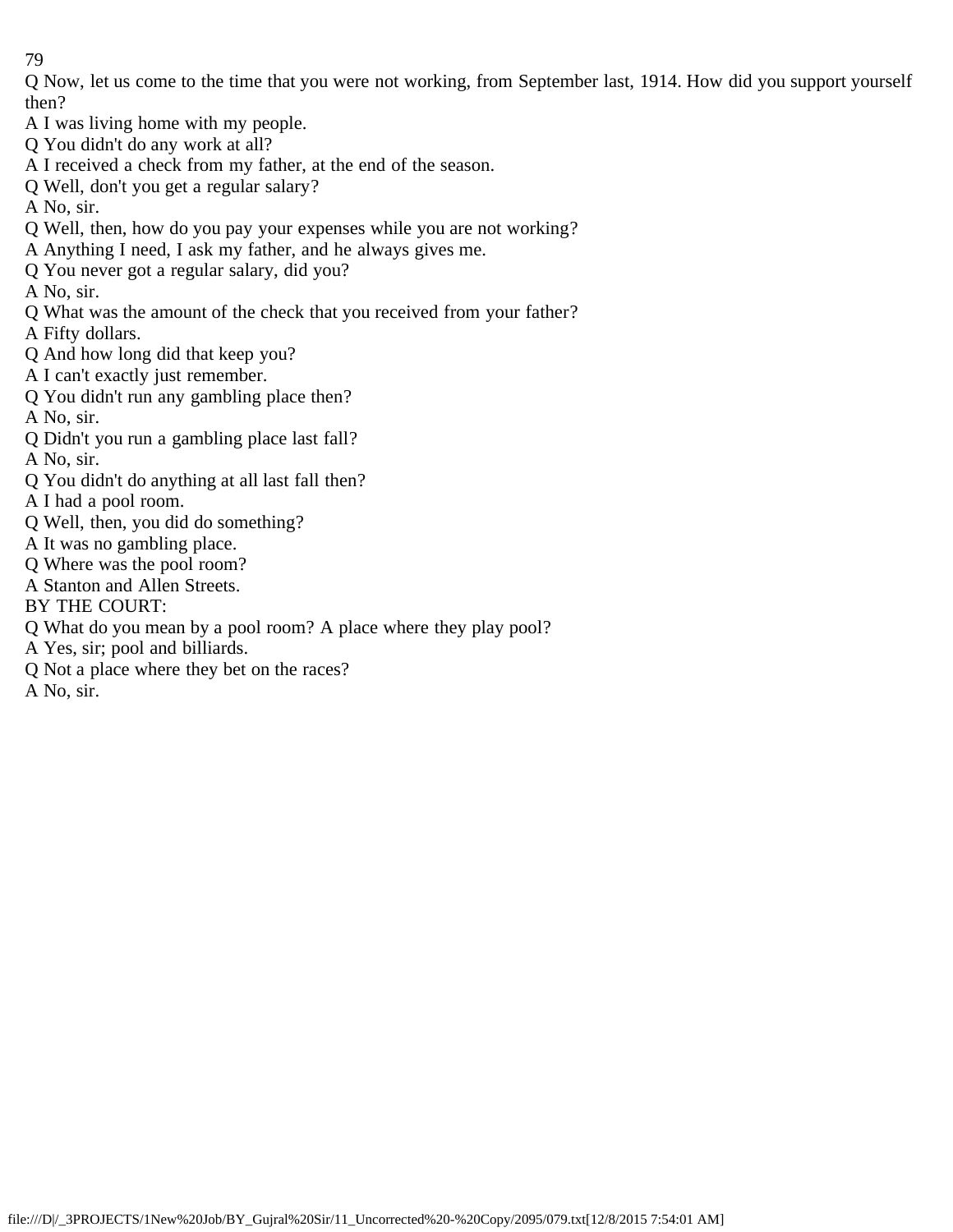- 80
- Q A pool parlor?
- A Yes, sir.
- BY MR. WARE:
- Q You wouldn't bet on the races, would you?
- A Yes, I would, but I didn't.
- Q Well, what did you do in the pool room?
- A Owned the pool room.
- Q And how many pool tables did you have?
- A Five.
- Q And who was your partner in that?
- A Nobody.
- Q Well, why was that place closed up?
- A Because we couldn't get our license, we couldn't get the license. It was revoked.
- Q The license for what?
- A The license for the pool room. It was up, the license went out.
- Q Well, what license was up?
- A The license for the pool room.
- THE COURT: Well, if you don't know it, Mr. Ware, there is an ordinance requiring pool parlors to have a license, and he told you that he couldn't get the license renewed and closed the place.
- BY MR. WARE:
- Q Do you know Policeman Kemp?
- A Yes.
- Q Didn't he close that place up?
- A I don't know who closed it up. There was a few detectives down to investigate the place, and he was one of them.
- Q And you closed up, as you did the year before?
- A What do you mean?
- Q Well, don't you remember a gambling place that you told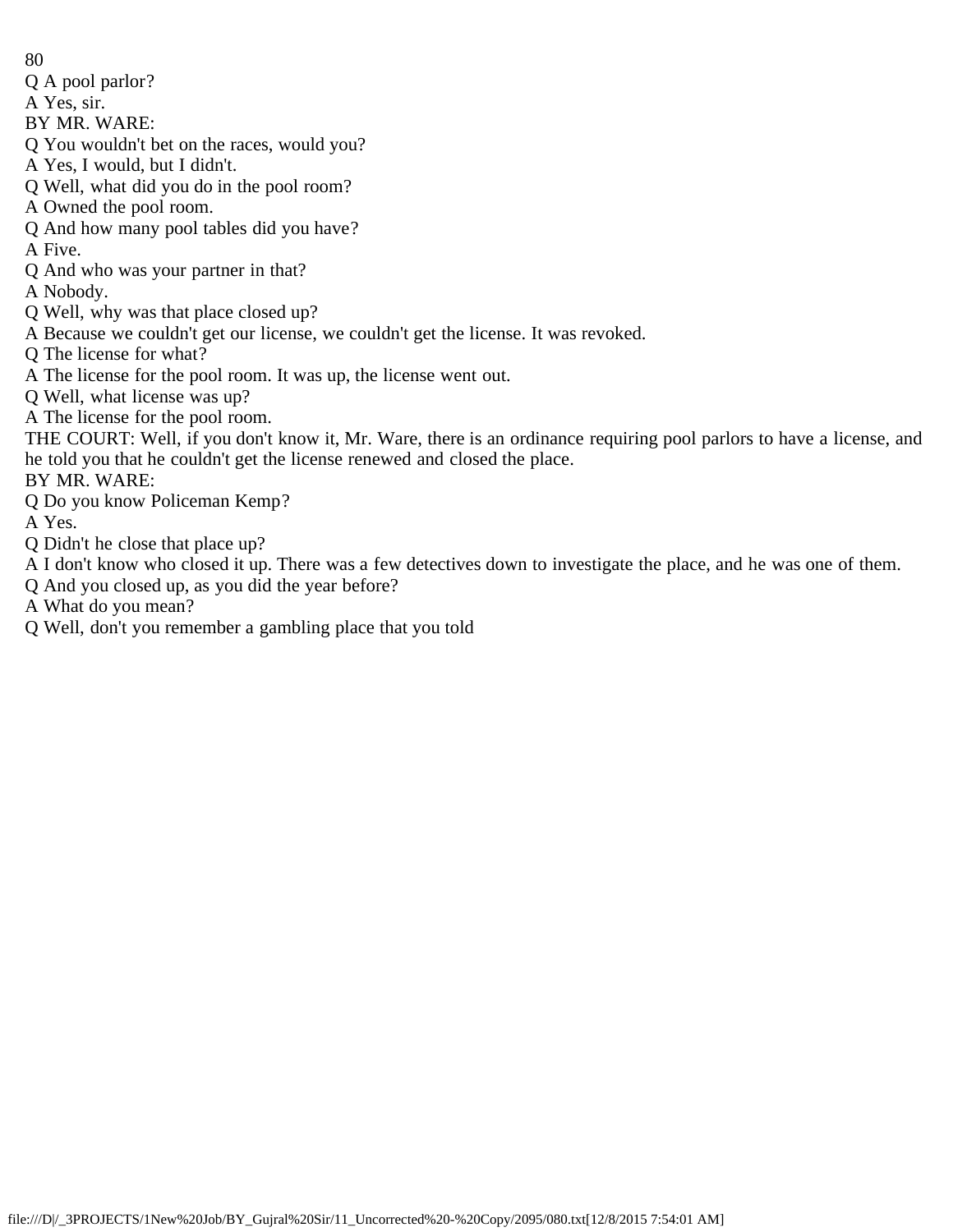us about, that, as soon as the detectives came there, you closed up right after they came?

A Yes, I remember that.

Q And as soon as the detectives came to the pool room, you closed it up, didn't you?

A Well, as I said, I closed the same way.

Q Well, you closed it up because the detectives came there?

A Yes, but I didn't close it the same way. It wasn't broken up, because the pool tables didn't belong to me, and there was a mortgage on them.

Q Is it not a fact that the detectives stopped that so-called pool room, because they claimed it was a resort for gun men and crooks?

MR. EDWARDS: That is objected to as immaterial, irrelevant and incompetent, what the detectives thought.

THE COURT: I will sustain the objection. I will allow you to ask him whether it was a resort for gunmen and crooks. MR. WARE: Well, I don't care to ask him that.

BY MR. WARE:

Q Didn't the police officers, the detectives, tell you that that was why you would have to close up.

MR. EDWARDS: I object to that as immaterial, irrelevant and incompetent.

THE COURT: I will exclude that. He said he could not get a license from the regular authorities. BY MR. WARE: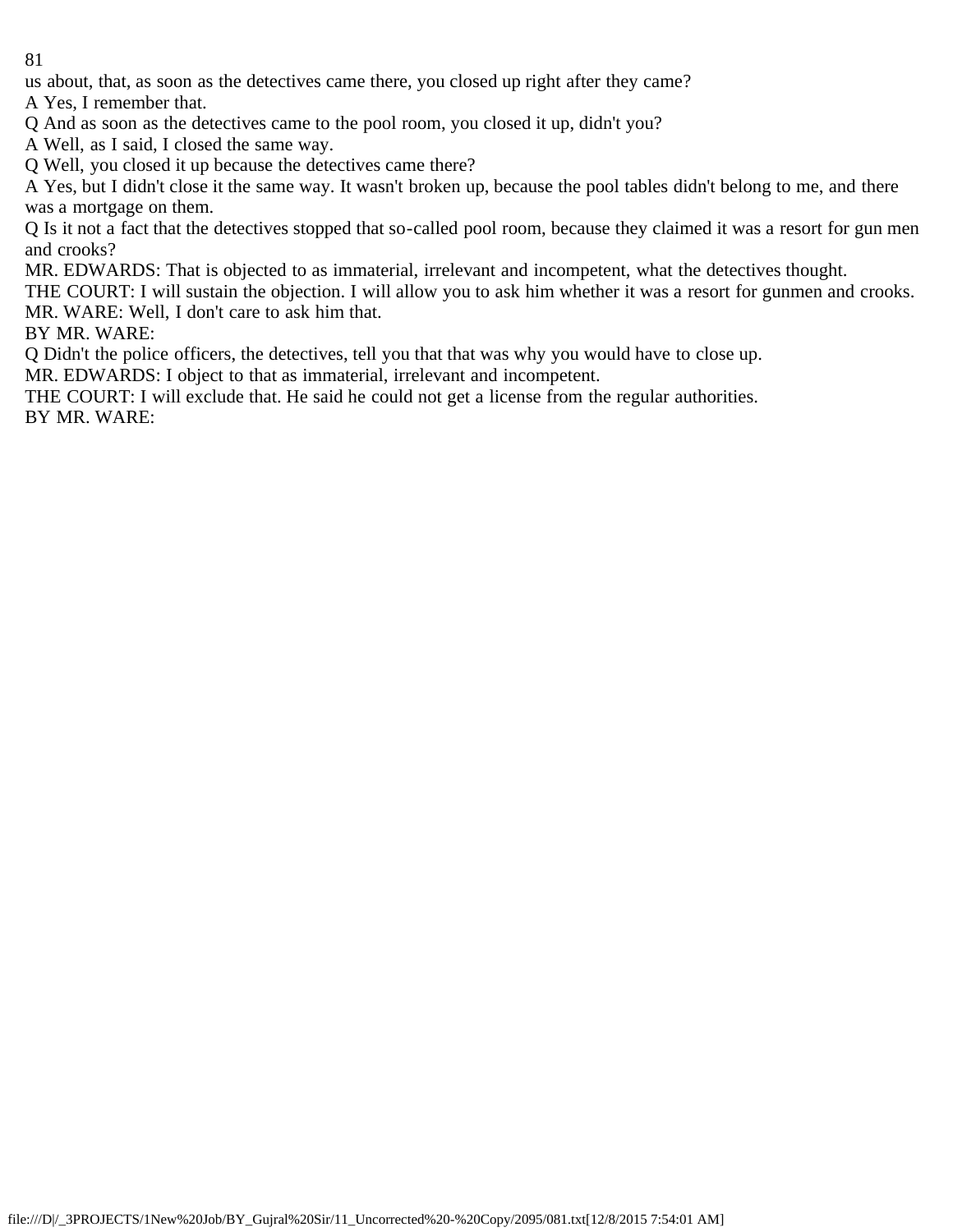- Q You never got a license in your life, did you?
- A I never tried to get that license, either, in my own name.
- Q (Question repeated)
- A Well, I want to explain.
- MR. WARE: Well, if your Honor please, I ask for a categorical answer. It doesn't require any explanation.
- THE COURT: The testimony is given by the answer, not only by the question. Now, please go on.
- BY MR. WARE:
- Q Now, go on and answer, then.
- A Before I bought this place from this man, he wanted to, get rid of the place, and I give him a deposit of twenty-five dollars, and I wanted to get the license out in my own name, and he says he has a pull with the Commissioner of Licenses, and he would get the license much easier than I would. And ha says, "Then, after you are there a year, you can have it changed to your own name", which I consented to.
- BY THE COURT:
- Q How long did you conduct the place?
- A About three weeks.
- Q And the license was up then, and you could not get it renewed?
- A No, sir.
- Q And you went out of business?
- A Yes, sir.
- Q And you didn't own the property there?
- A No, sir; it was mortgaged.
- BY MR. WARE:
- Q You say you never went under any other name than Joseph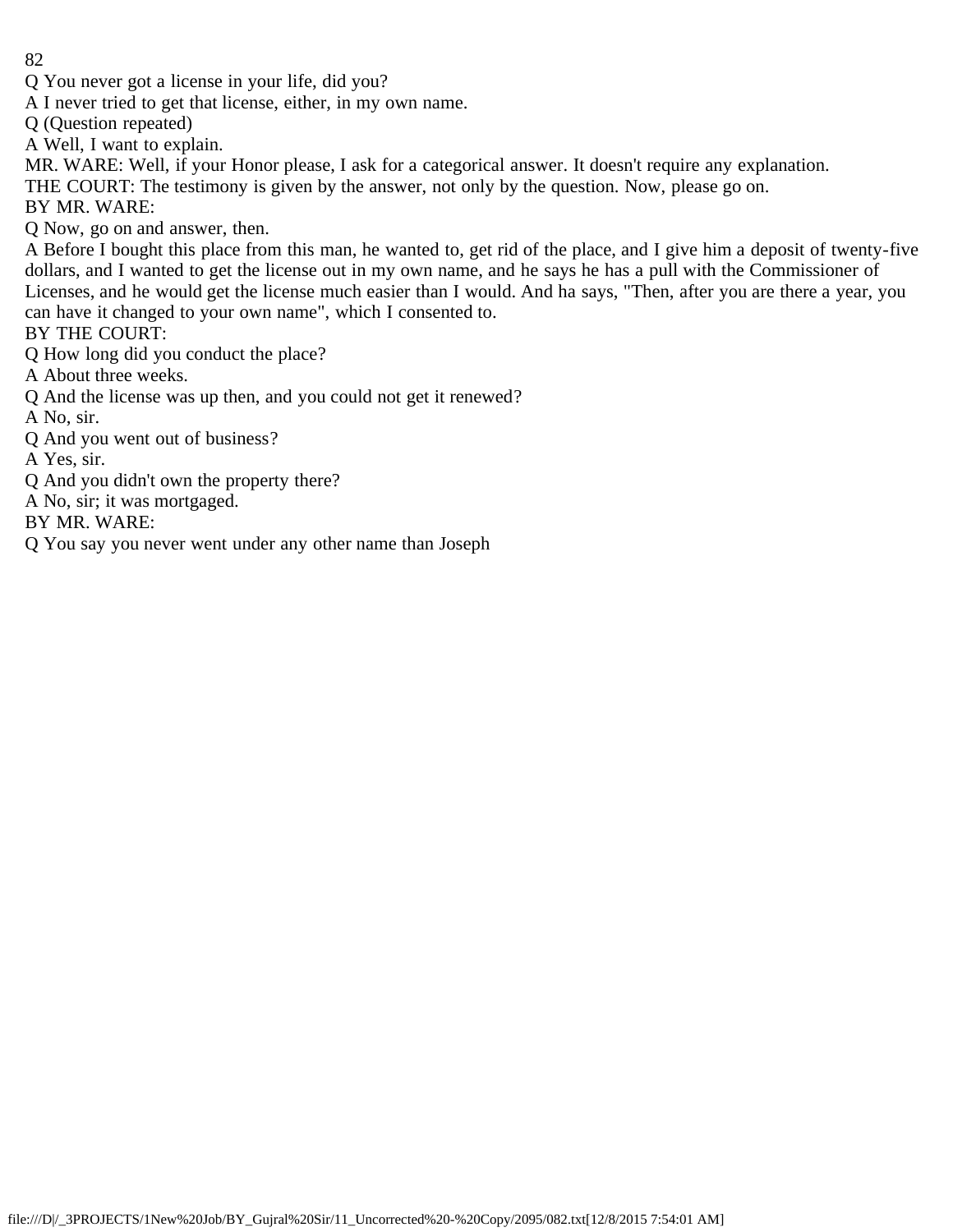berger?

A Yes, sir.

Q Well, I suppose you said. something then, because I saw you shake your head.

A I said, "No, sir."

Q And did you ever go under the name of Joseph Turnbull?

A No, sir.

Q In regard to your pool room, do you know how long it ran there under the name of the person who had it before you did?

A No, sir.

- Q Who did you get it from?
- A The pool room?

Q Yes?

- A I bought it from---
- Q Yes, or took it from?

A Mr. Berman.

Q And how long had he run it, do you know?

A About a year I think.

Q And how long did you have it?

A About three weeks.

Q Don't you know that, as soon as the detectives found that you had it, that that is the reason they closed it up, because you were in charge?

THE COURT: I will exclude the question. The detectives may have been entirely wrong. We are not calling for the operation of their minds.

MR. WARE: I think this is one of the few instances where they are always right.

THE COURT: Yes, but there is no evidence of it.

BY MR. WARE:

Q Can you explain why it was, when the detectives found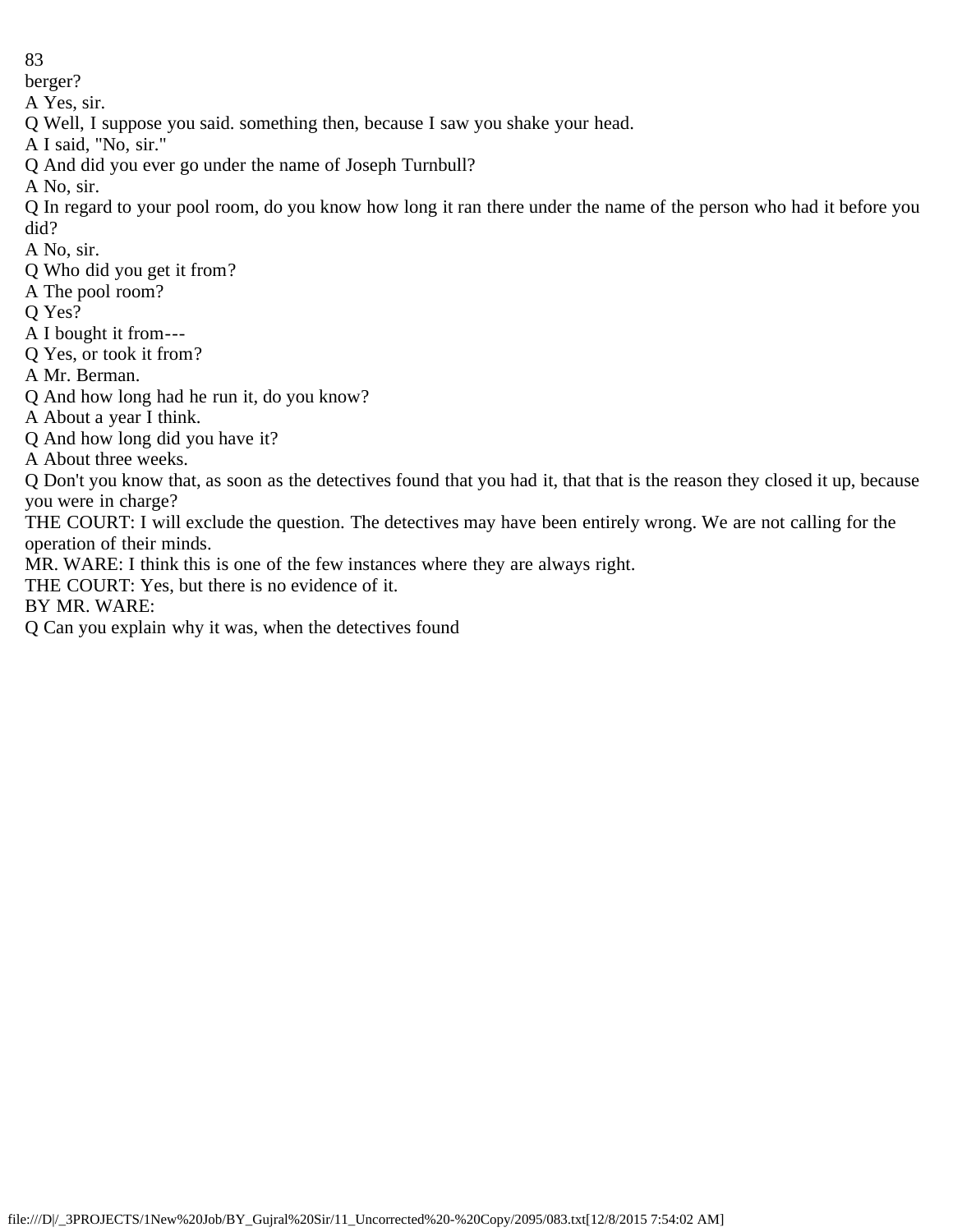you were running the pool room, they visited it, and told you to close it up.

THE COURT: I will exclude that, as immaterial.

BY MR. WARE:

Q Do you know why they came to your pool room?

MR. EDWARDS: Objected to.

THE COURT: I will exclude that, as immaterial.

BY MR. WARE:

Q Was that pool room a resort for crooks?

A It was open for business, for anybody that wanted to come down and play pool there.

Q Anybody?

A Yes, anybody.

Q And those who did come there and make it their headquarters were Rubenstein---eh?

A Yes, he used to come down there, yes.

Q Do you know a boy named "Yook"?

A Yes.

Q You know him?

A Yes.

Q And he used to hang out there, didn't he?

A No, not hang out there. He used to come down there occasionally.

Q Do you remember anybody who came in there at all, who didn't make their living by means of stealing or crime? A Everybody that come down there, I always thought was honest, and worked for their living, that I knew.

Q Why, didn't you know that Rubenstein had been convicted of crime?

A Yes, but it wasn't my business at all. I didn't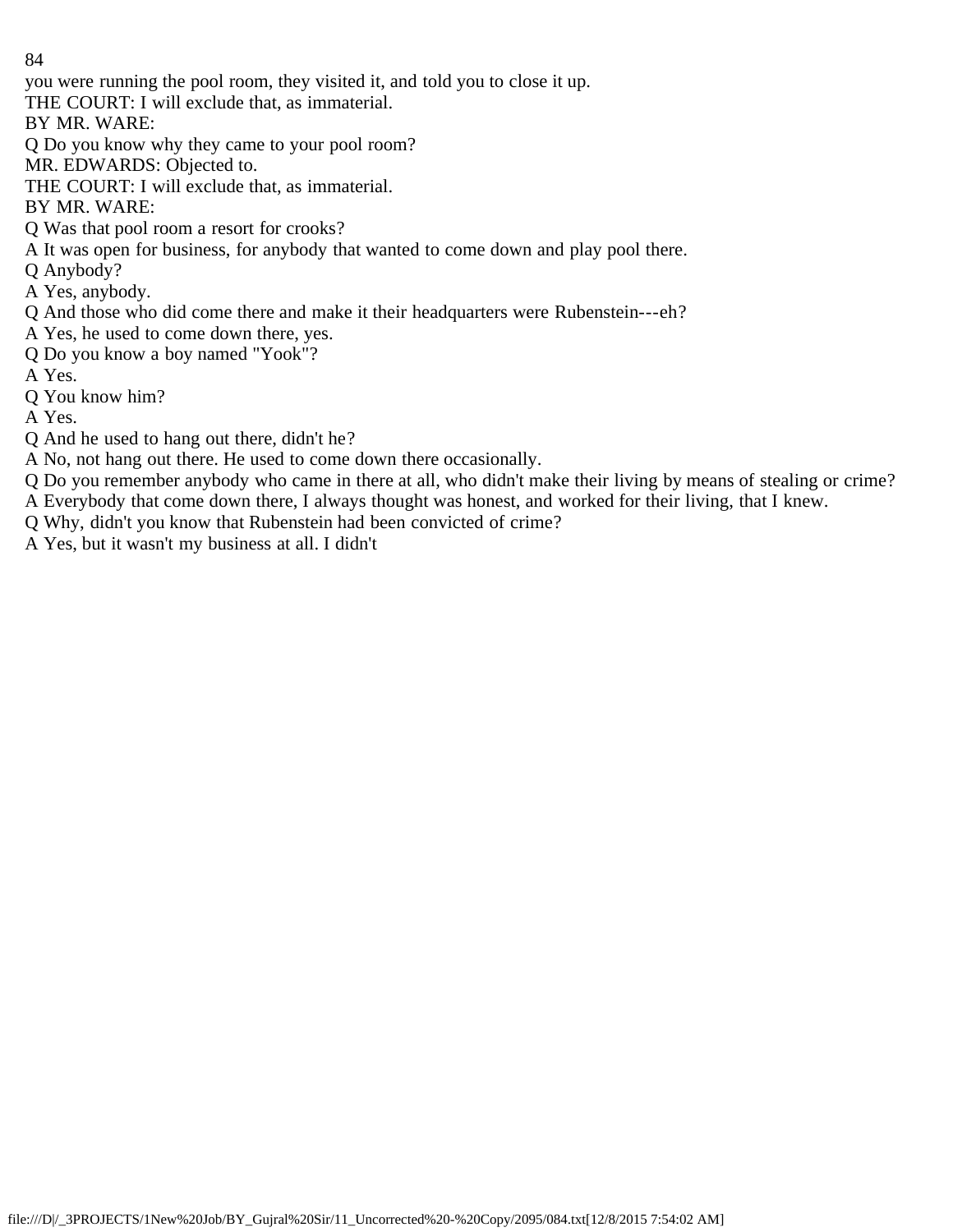care whether he was or not. It wasn't none of my business.

Q As long as he came in your place?

A Yes, sir; and spent his money and acted like a gentlemen in the place.

Q Now, do you remember---was Bertha over to the workhouse?

MR. EDWARDS: I object to that as entirely immaterial.

THE COURT: I will exclude that, as immaterial.

BY MR. WARE:

Q Did you ever visit any women at the workhouse?

A Yes, sir.

THE COURT: I will exclude that, as immaterial, whether he did or not. Missionaries go over there every day.

MR. WARE: Well, I don't claim that he is a missionary.

THE COURT: Well, you see, you open up a number of collateral issues.

MR. WARE: I'll take a chance of anything good being ever shown as to this witness.

BY MR. WARE:

Q Now, did you ever get any cards printed with the name, "Joseph Turnbull, Vancouver," on them?

A Do you mean Harry Turnbull?

Q Yes, did you have those cards printed?

A Izzy Presser's wife was over at the workhouse, and she got a visit one month there, and he wanted to get another visit in the same month, and he couldn't do it, and he wrote her a letter asking her to find out some girl there that don't get any visits. She wrote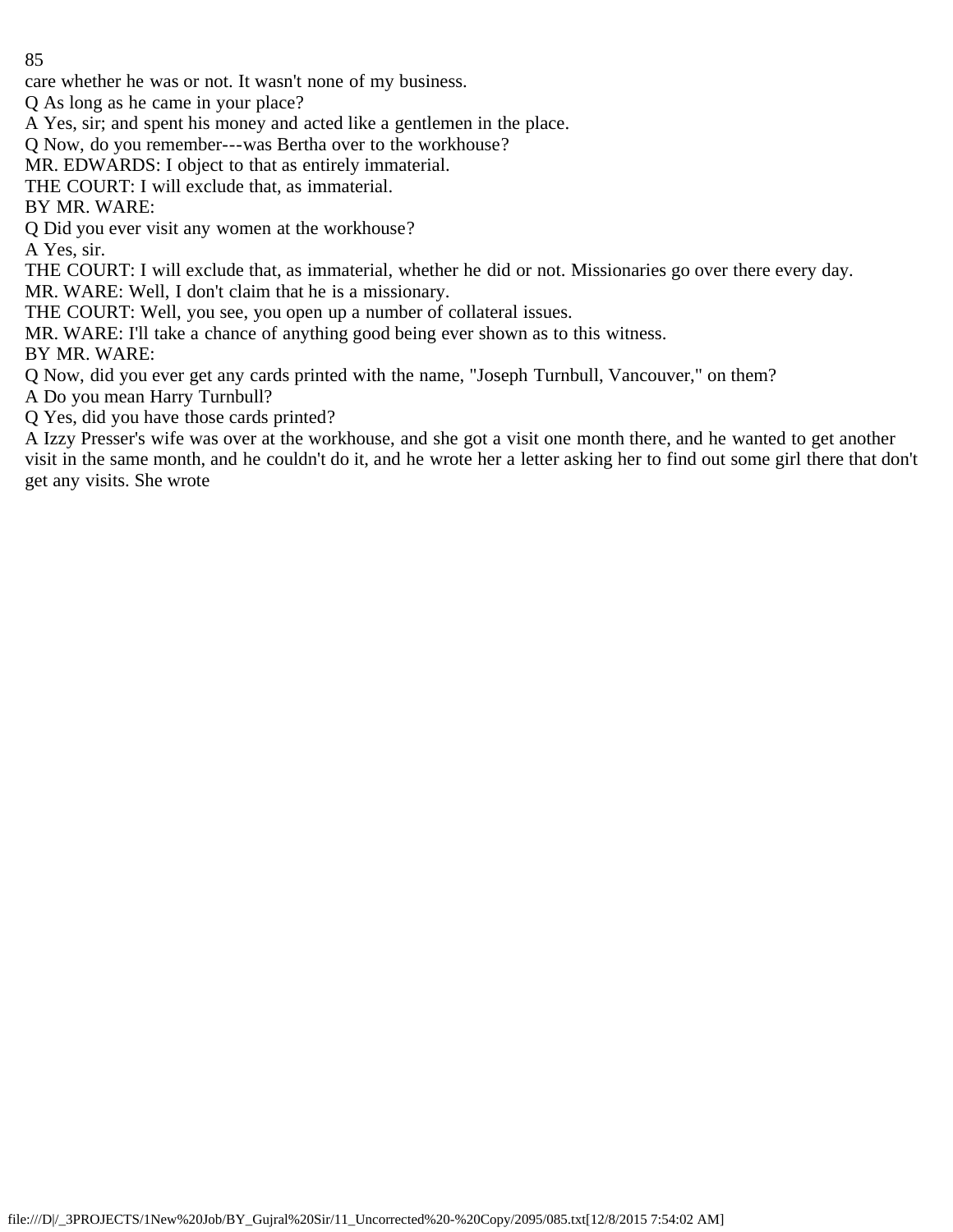him back that there is a girl up there by the name of Turn-bull, that don't get any visits. And they wouldn't let him go up to the workhouse to visit her, because he was an ex-inmate, and so he asked me to get the cards printed, and to visit this Turnbull woman, so that she would give a bundle to Izzy Presser's wife, that I took up.

Q So that you went over there and presented the card, "Harry Turnbull," did you?

A I. did not.

Q Well, what did you get it printed for?

A A friend of ours went there, with the printed card. I didn't want to go down to the Bureau of Passes, and he went there, as Harry Turnbull, and got the pass, and then I went over there as Harry Turnbull.

Q And Turnbull wasn't your real name, was it?

A No, sir.

Q Well, why did you tell me that you never went under any other name than Eurger?

A Well, I didn't.

Q Didn't you go by the name of Turnbull to the workhouse?

A I went there with the pass.

Q Well, do you mean to say that, when you went to the Island, you were not known as Harry Turnbull?

THE COURT: I will exclude that, as immaterial. He said that he went there on that visit with that pass, and he has explained how he came to go there.

MR. WARE: May I ask your Honor a question?

THE COURT: No, don't ask me any questions at all. You may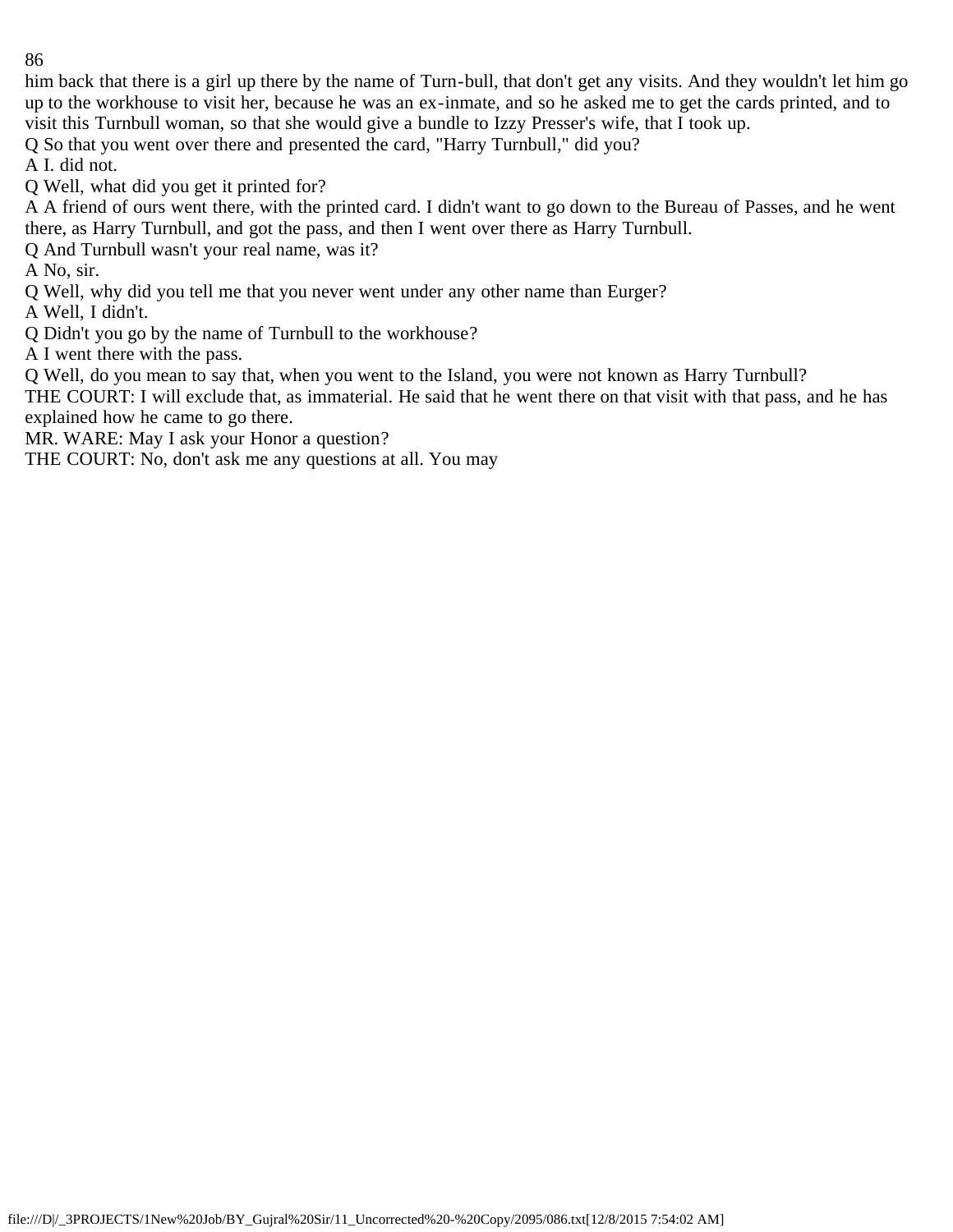object, and I will rule, and you may take an exception.

MR. WARE: But I would like to ask your Honor a question at this point.

THE COURT: Now, one moment. If you have any objection to make, you may make it. I have given you a great deal of latitude already. These are all matters collateral, as to his credibility. Now, just proceed with the case in a proper legal way. You may have all the time you want, but we cannot afford to have the time frittered away. Now, he made that explanation. You may ask him whether he went under that name on any other occasion, or if that was the only time.

## BY THE COURT

Q Now, did you ever go under the name of Harry Turnbull on any other occasion?

A No, sir.

Q Just on that occasion?

A Yes, sir.

THE COURT: Now, go on, please.

MR. WARE: Now, may I speak? I didn't want to interrupt your Honor.

THE COURT: No, it is not necessary. Proceed.

MR. WARE: Now, if your Honor please, I respectfully except to all the remarks your Honor has made in regard to me, and my mode of questioning, and putting in questions which I may have asked, and I ask your Honor to instruct the jury that they are absolutely to disregard any inference, or any idea that they may have inferred from your Honor's remarks to me, as to your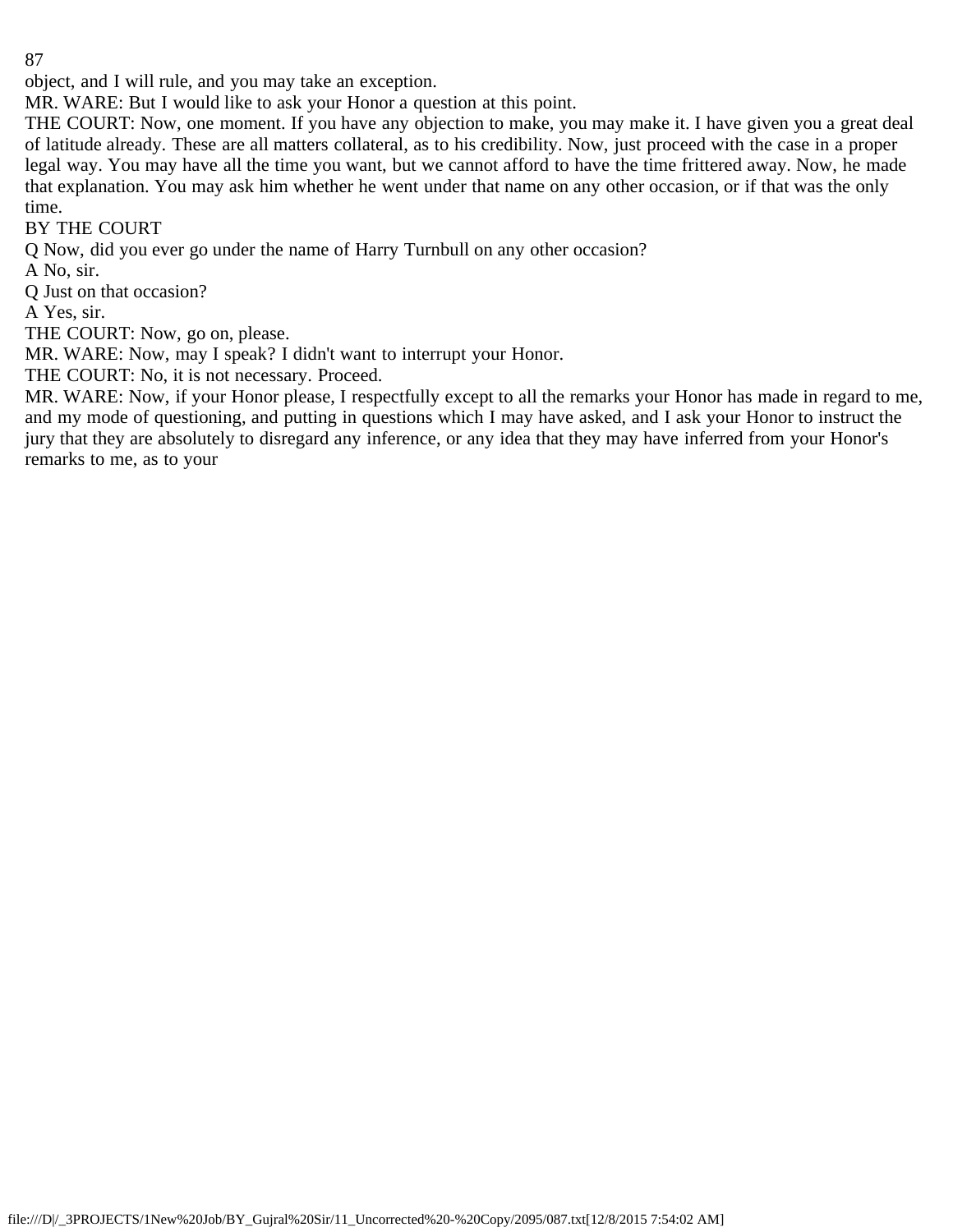belief in the guilt or innocence of this defendant on trial here.

THE COURT: Why, I have not expressed the slightest opinion as to the guilt or innocence of the defendant on trial. Nothing is further from my mind. I merely wish you to go on and not repeat unnecessarily.

And the jury understands that they must decide this case on the evidence of the witnesses produced before them. It is simply my duty to see that the defendant has a fair trial, and to instruct the jury on the law.

Of the facts, gentlemen of the jury, you are the sole and supreme judges. No one else has any right to infer any facts from the testimony but you, and your inferences must be drawn from the testimony of the witnesses.

MR. WARE: I respectfully except to the remarks of your Honor prior to the remarks which you have just addressed to the jury.

THE COURT: Well, your exception is noted. And now, if there is any further instruction you would like to have given to the jury, I will give it to them.

## BY MR. WARE:

Q Have you a cousin called "Checkers"?

A No, sir.

Q Or "Check as"?

A No, sir.

Q Do you remember telling any one that, if Izzy Presser hadn't told the officers where Berger lived, where you lived,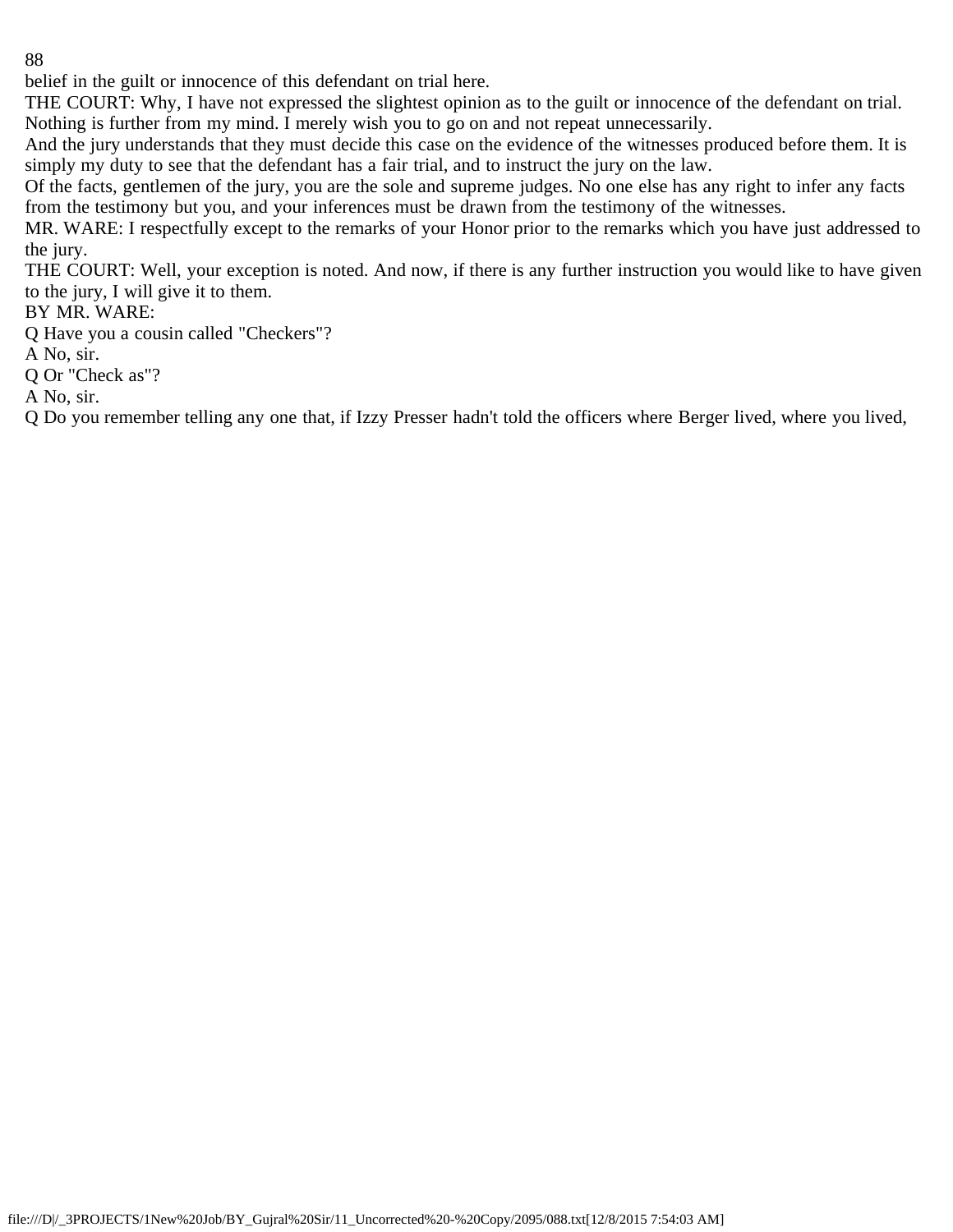after the shooting, that neither Izzy Presser nor Harry Goldberg would have had any trouble whatever?

A No, sir.

Q You didn't say that?

A No, sir.

Q To anybody?

A No, sir.

Q You have testified in regard to a gambling house on Forsythe Street, or Eldridge Street?

A Eldridge Street.

Q And about the pool room---where was that located?

A Stanton and Allen Street.

Q Did you have any place where criminals congregated, that you called either a pool room or gambling room, at Stanton and Rivington Streets?

A No, sir.

THE COURT: Those are parallel streets.

BY MR. WARE:

Q Well, either on Stanton or Rivington Streets?

A No, sir, I did not.

BY THE COURT:

Q Didn't you say that the pool room was at Stanton and Allen?

A Yes, sir; but he said different.

BY MR. WARE:

Q Well, tell us whether you had any other place at any time?

A No, sir; I didn't have any other place.

Q Do you know a hardware store on Norfolk Street, between Rivington and Stanton?

A No, sir.

Q Do you remember committing a burglary there, on the night of the Jewish New Year, last Fall?

A I don't remember anything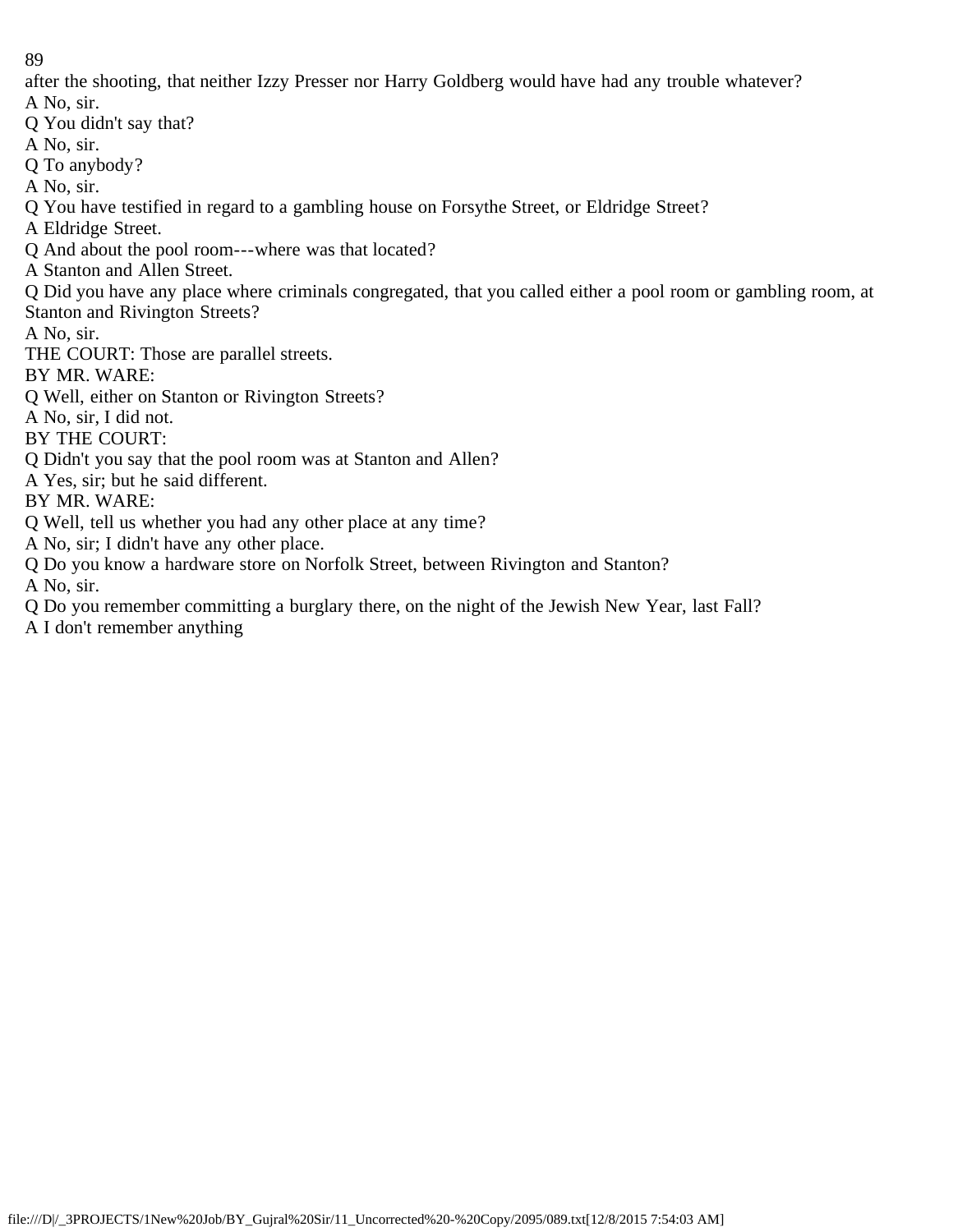of the sort.

Q Eh? A No, sir.

Q You didn't go to that hardware store with Joe Berger and Izzy Presser --- I mean with Presser and Hymie Kornblatt? A No, sir.

Q You never heard of a hardware store at that place?

A I heard of it. And Izzy Presser's defense was that he and Kornblatt robbed that place, and now he is trying to put up the defense that I robbed it with him.

Q Weren't you ever with Izzy Presser and Hyman Kornblatt; didn't you ever have a meeting together?

A Once.

Q And what was the object of that meeting?

A Izzy Presser was going to kill Hymie Kornblatt, if he testified against Ripstein, and I was with him at the time.

Q Well, what were you doing with him at the time?

A He asked me to take a walk with him, and I did.

Q Well, you knew all about it, didn't you?

A Yes.

Q And you knew how Ripstein had come to be convicted, didn't you?

A Yes, sir.

Q And you have contributed towards Ripstein's defense, haven't you?

MR. EDWARDS: Objected to as immaterial, irrelevant and incompetent, and as repetition.

THE COURT: I will exclude it, as repetition. It has been, all gone over.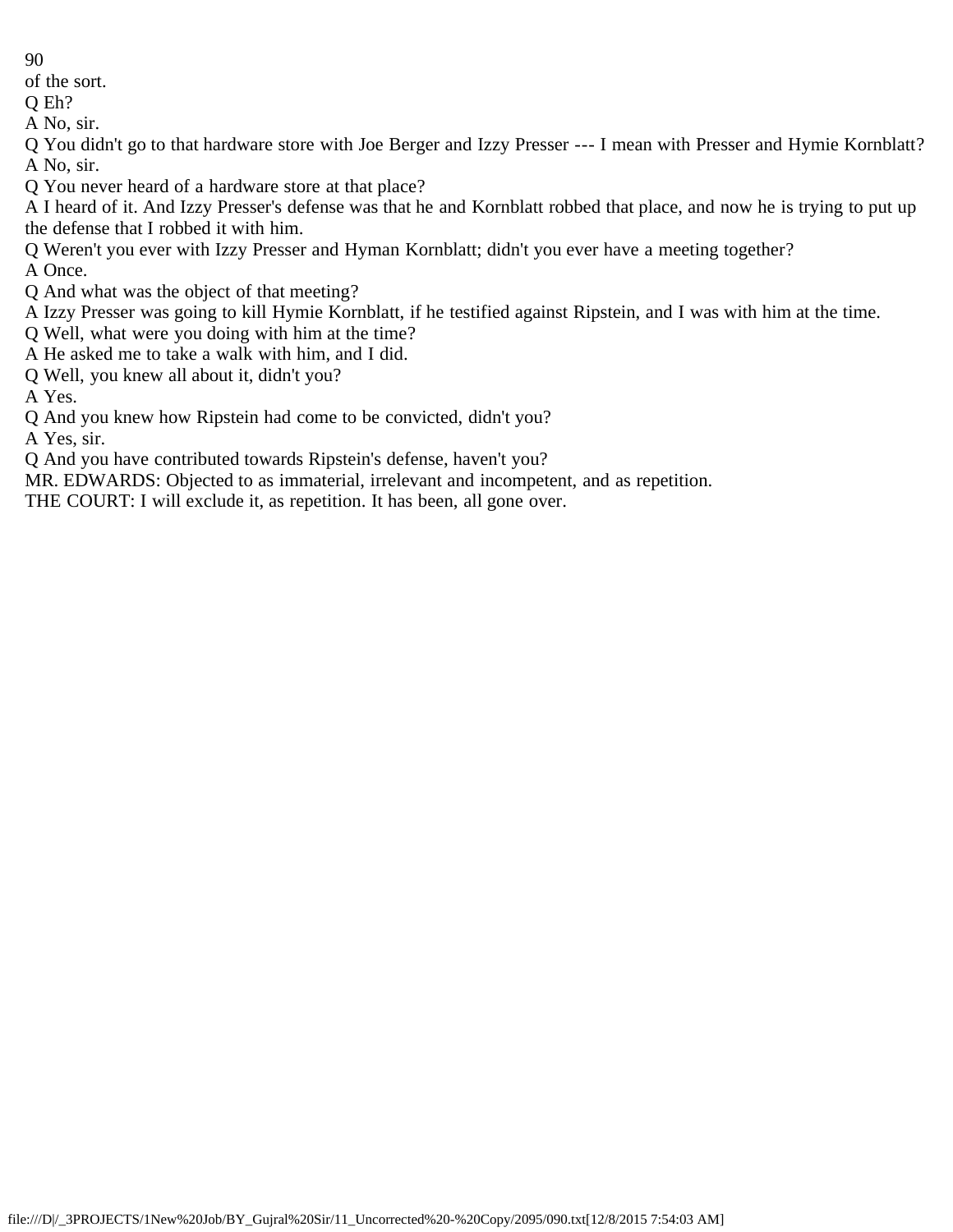- 91
- BY MR. WARE:
- Q Did Rubenstein know anything about that meeting?
- A I don't remember.
- Q He wasn't present, was he?
- A No, sir.
- Q Do you know Officer Otto Rafael?
- A I do.
- Q Now, do you remember seeing Otto Rafael on the day of the shooting of Rubenstein?
- A Yes, sir.
- Q Where did you see him if you remember?
- A He arrested me.
- Q Where did you see him before he arrested you?
- A He passed Eldridge Street.
- Q About what time?
- A About four o'clock.
- Q In the afternoon?
- A Yes, sir.
- Q You had been cut about 3:30?
- A Yes, sir.
- Q Why didn't you speak to Officer Rafael about the cutting?
- A I didn't know that he was an officer until I was arrested. He told me that he saw me on Eldridge and Stanton Street, cut. When he passed, I didn't know he was an officer.
- Q About what time of the day were you cut?
- A About 3:30 in the afternoon.
- Q And where was the location you were cut?
- A On Stanton and Eldridge Street.
- Q That was a very populous part of the East Side? People going up and down all the time?
- A Yes, sir.
- Q Is there an officer there on fixed post?
- A No, sir.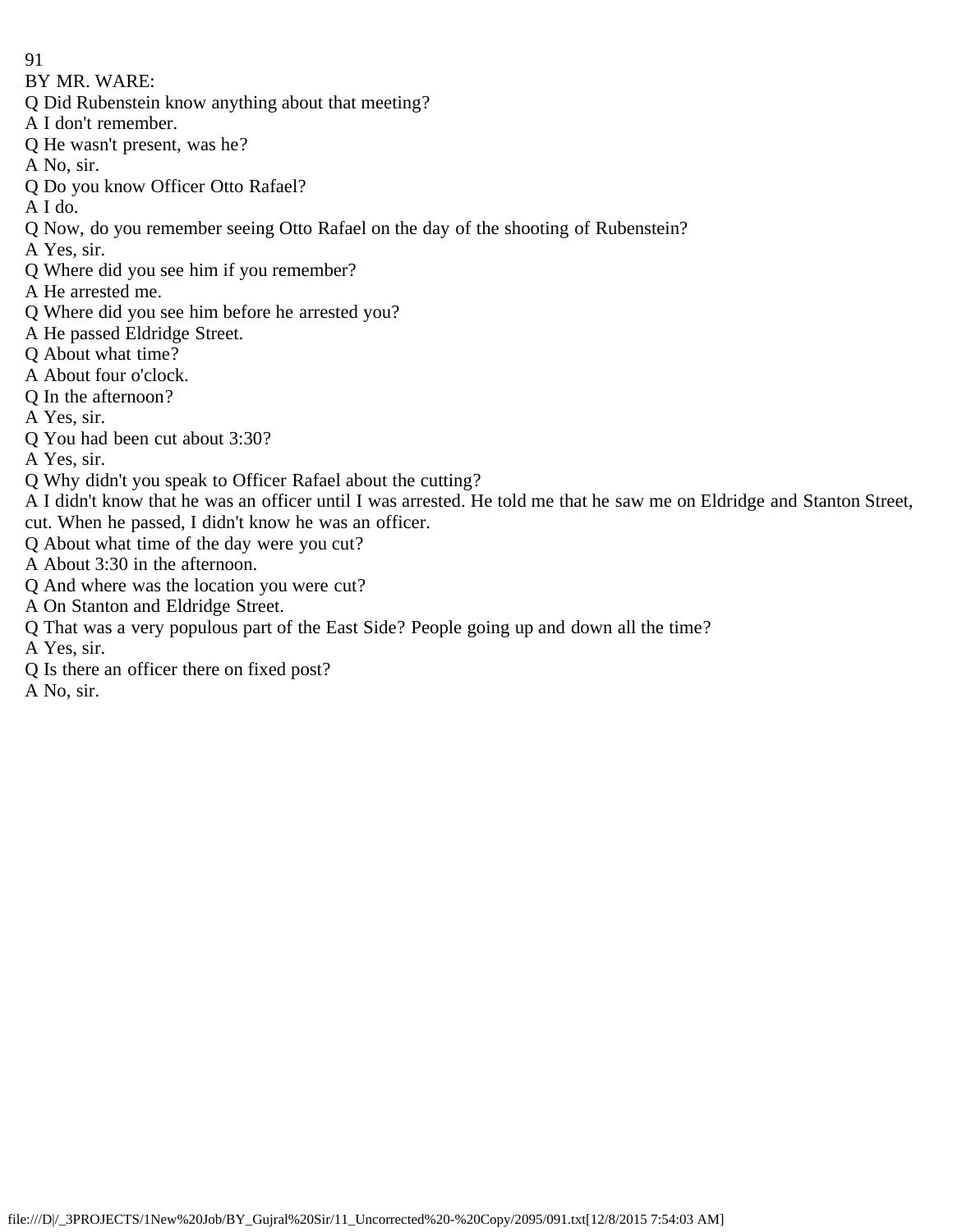Q Was there any officer in sight at the time you were out?

A No, sir.

- Q And what time were you arrested, charged with the killing of Rubenstein?
- A About ten or ten thirty P.M.
- Q That same night?
- A The following night.
- BY THE COURT:
- Q That is, the night after the killing, you mean?
- A Yes, sir.
- BY MR. WARE:
- Q The night after the killing, is that right?
- A Yes, sir.
- Q Were you present at the killing, at the time Rubenstein was killed?
- A No, sir.
- Q Where were you?
- A Up in "Katzy's" flat.
- Q Who do you mean by "Katzy"?
- A One of the fellows from the crowd, "Katzy" we called him.
- Q He is married, isn't he?
- A I don't know. I know he is living with a woman.
- Q "Katzy" was one of the gang?
- A Yes, that's right.
- Q He was known as "Katzy"?
- A Yes, sir.

Q Did you ever speak to any police officer between the time that you were out by Rubenstein and the time you were arrested, about Rubenstein having cut you with a knife?

- A No, sir.
- Q Eh?
- A No, sir.
- Q You believe in getting even yourself in those matters,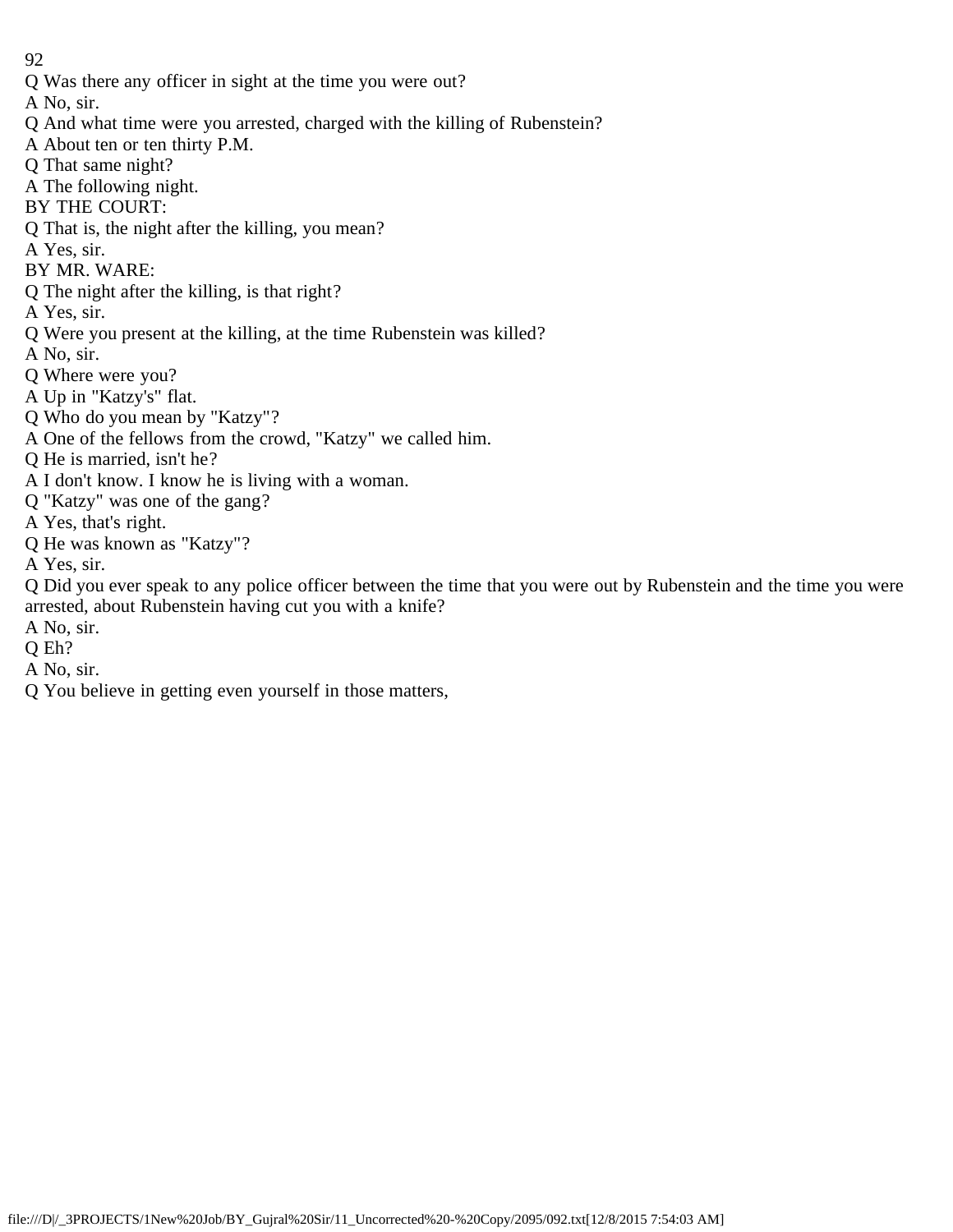if you have been assaulted by anybody, don't you?

A No, sir.

Q Well, what other fight, if any, had you ever had with Rubenstein?

A I had a fight once, up in Mack's Grosser's barber shop, at 67 Stanton Street.

Q And that was about two or three weeks before Rubenstein was killed?

A It was more than that, it was about five or six weeks.

Q And what was that fight about?

A Morris Rubenstein come there to me, and says to me that he just got the complainant who was the complainant against Izzy Presser, and he told me the complainant wants seventy-five dollars to go to Buenos Ayres, and he asks me to put up about twenty-five dollars, and a fellow named "Yarde" to put up twenty-five dollars, and we will get back twenty five dollars off Mr. Horowitz, the lawyer, and he won't have to fight the case. And I went up, the following night, and asked Mr. Horowitz for the twenty-five dollars, and I told this Morris Rubenstein that my father ain't keeping a store just now, and I ain't doing nothing, and it will be hard for me to get the twenty-five dollars, and he says I will have to get it, and he was going to cut me, and people in the place stopped him.

Q Well, how is it that you contributed these sums for the defense of these different people, if you had nothing to do with them, and if you don't travel with them and have nothing to do with the crimes committed by them? A I did travel with them at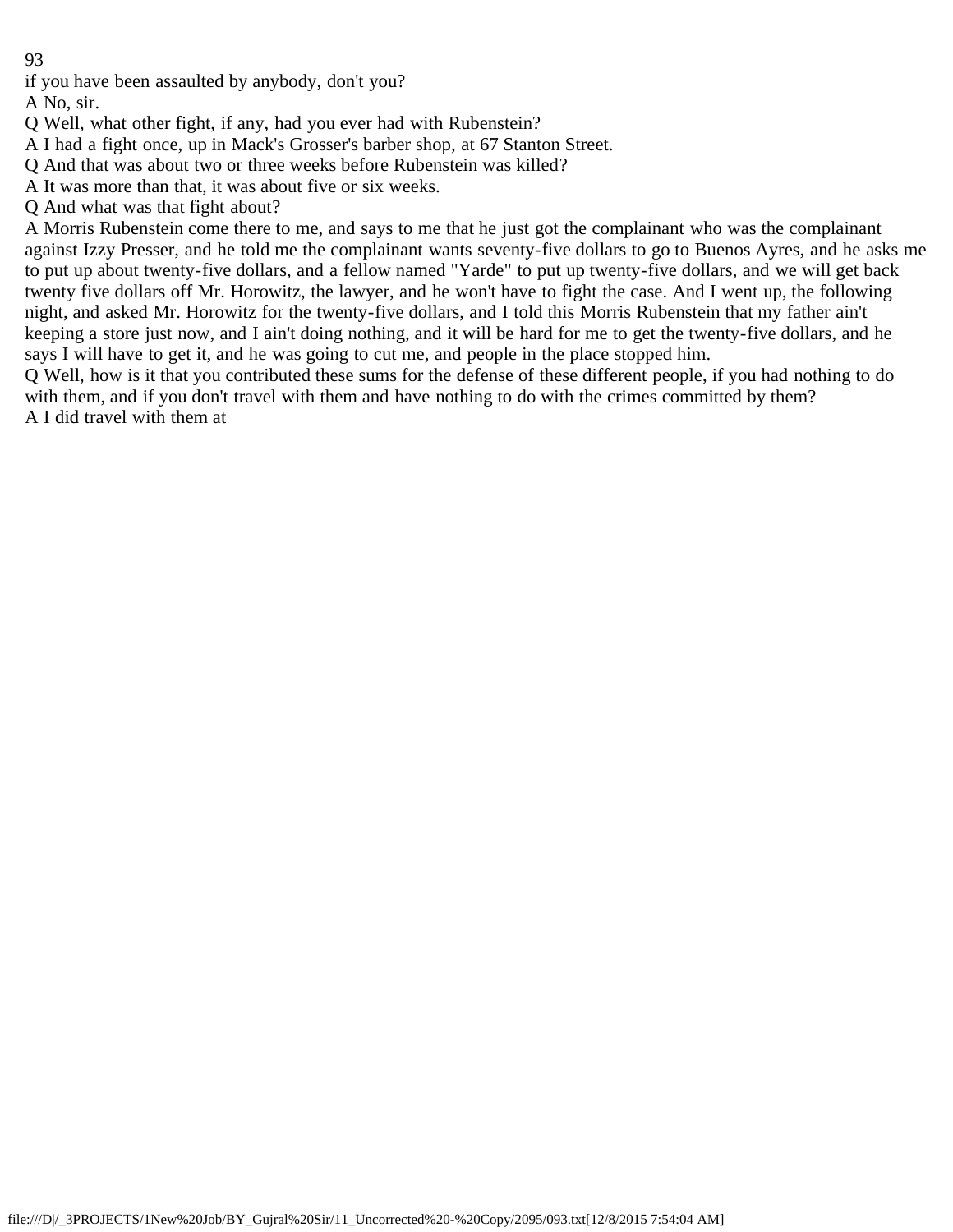time.

- Q And you have been travelling with them for a year, haven't you?
- A Since last September.
- Q Yes, about a year?
- A Yes.
- Q It wasn't until last September that you went with those men?
- A No, sir.
- Q You say you have known Goldberg for eight or ten years; how long?
- A Eight or ten years, but never palled with him until then.
- Q Well, didn't you know that Goldberg, had always worked hard for a living?
- A No, sir
- Q What?
- A No, sir.
- Q Don't you know that he used to work for a laundry, and delivered laundry regularly?
- A That was while he was on parole. He had just come out of Elmira Reformatory, and was working then while he was on parole.
- Q You didn't have anything to do about sending him to Elmira, did you?
- A No, sir.
- Q Don't you know, before he went to Elmira, to Elmira Reformatory, he had worked hard for a living, regularly? A No, sir.
- Q You had known him for eight or ten years, you say?
- A Yes, sir.
- Q Who was this Charles Landers you have spoken of?
- A A detective in the New York Police Department.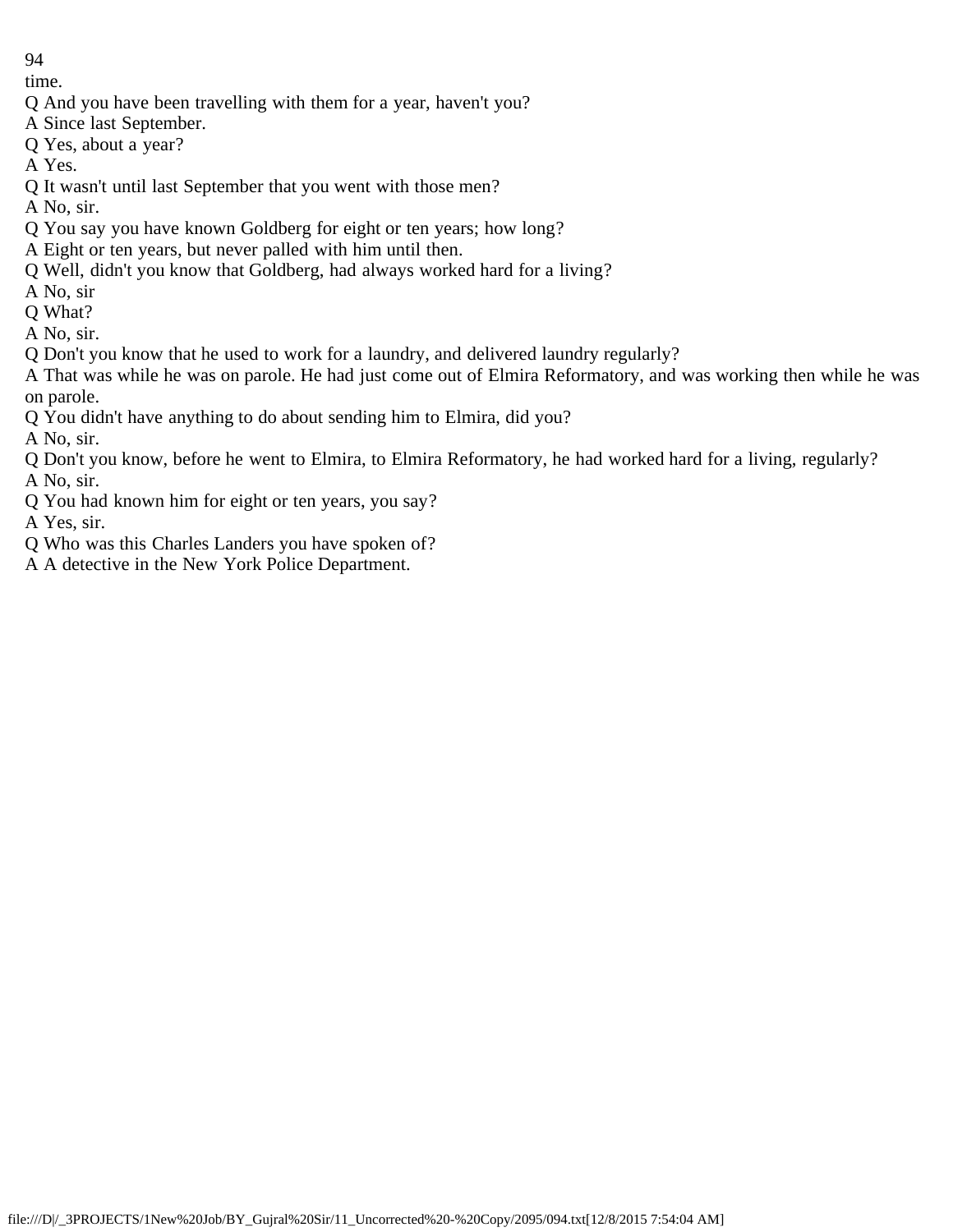Q You know him, don't you?

A Yes.

- Q Did you see him arrest Izzy Presser, on November 5th, 191\* while he was walking with Rubenstein on Eldridge Street? Between Rivington and Stanton?
- A I didn't see him, but afterwards, after he was arrested, I was told he was arrested by Charlie Landers.
- Q And you went with Izzy Presser to Police Headquarters, didn't you?
- A No, sir. Morris Rubenstein went with him. That's what I heard. I heard that they went along with Detective Landers, Charlie Landers.
- Q And you saw Landers that same day?
- A No, sir.
- Q When was it that you gave Landers five dollars to give to Presser?
- A I give five dollars?
- Q Yes. Why, you frequently give to people that need the money, don't you?
- A No, sir.
- BY THF COURT:
- Q Did you give Landers five dollars for Presser?
- A No, sir.
- BY MR. WARE:
- Q Do you know Mike Muldoon?
- A Mike Muldoon?
- Q Yes, Did you ever hear of him?
- A No, sir.
- Q Were you present when Rubenstein gave five dollars to Landers?
- A No, sir.
- Q For Presser?
- A No, sir.
- Q Don't you know that Rubenstein and Presser and Goldberg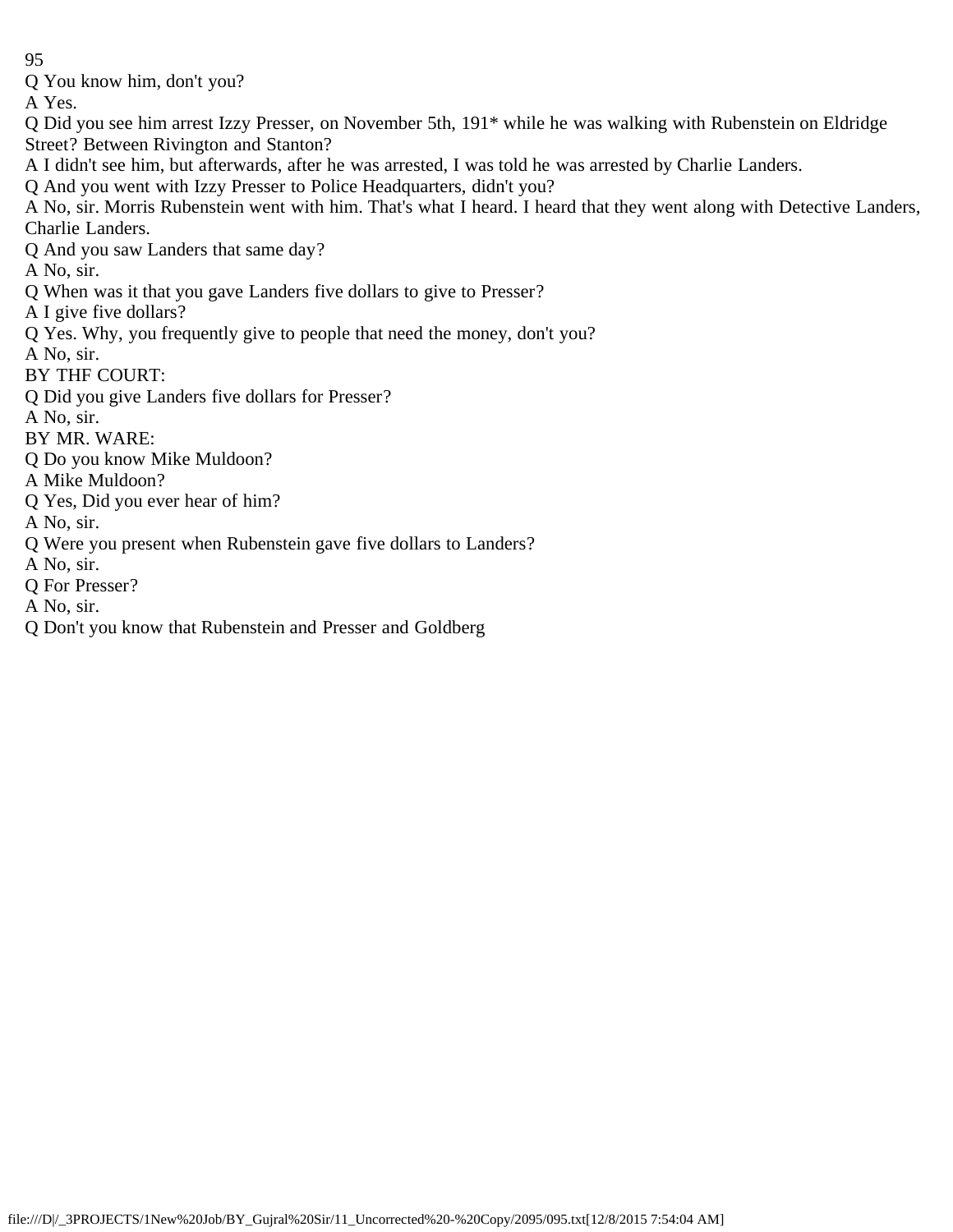have been friends right along, ever since you have known them?

A Until the break came, yes. We were all the best of friends.

Q Well, what do you mean by the break? The shooting of Rubenstein?

A No, sir. Until they found out that Rubenstein was a "rat" and that he made a play for Izzy Presser's woman.

Q Do you know that Morris Rubenstein made a play for Izzy Presser's woman?

A I heard it.

MR. WARE: Now, I ask that that be stricken out.

THE COURT: The motion is denied. The question is answered. Now, put another question. It is immaterial whether he did or not. You are bound by his answer on these collateral questions.

MR. WARE: Well, that isn't an answer. He said that he heard it.

THE COURT: Well, the sources of knowledge are such that we cannot consider that now. That is a metaphysical question. That is the great trouble about questions of this kind that you ask him. You ask for his opinion. Probably he may have his opinion about things, but it is not legal evidence.

BY MR. WARE:

Q Now, of course, you remember when Ripstein was in the Tombs, don't you?

A Yes.

Q You sent him seventy-five dollars at one time, didn't you?

A Where am I going to get all that money to send?

MR. WARE: Now, I ask that he be directed to answer the question.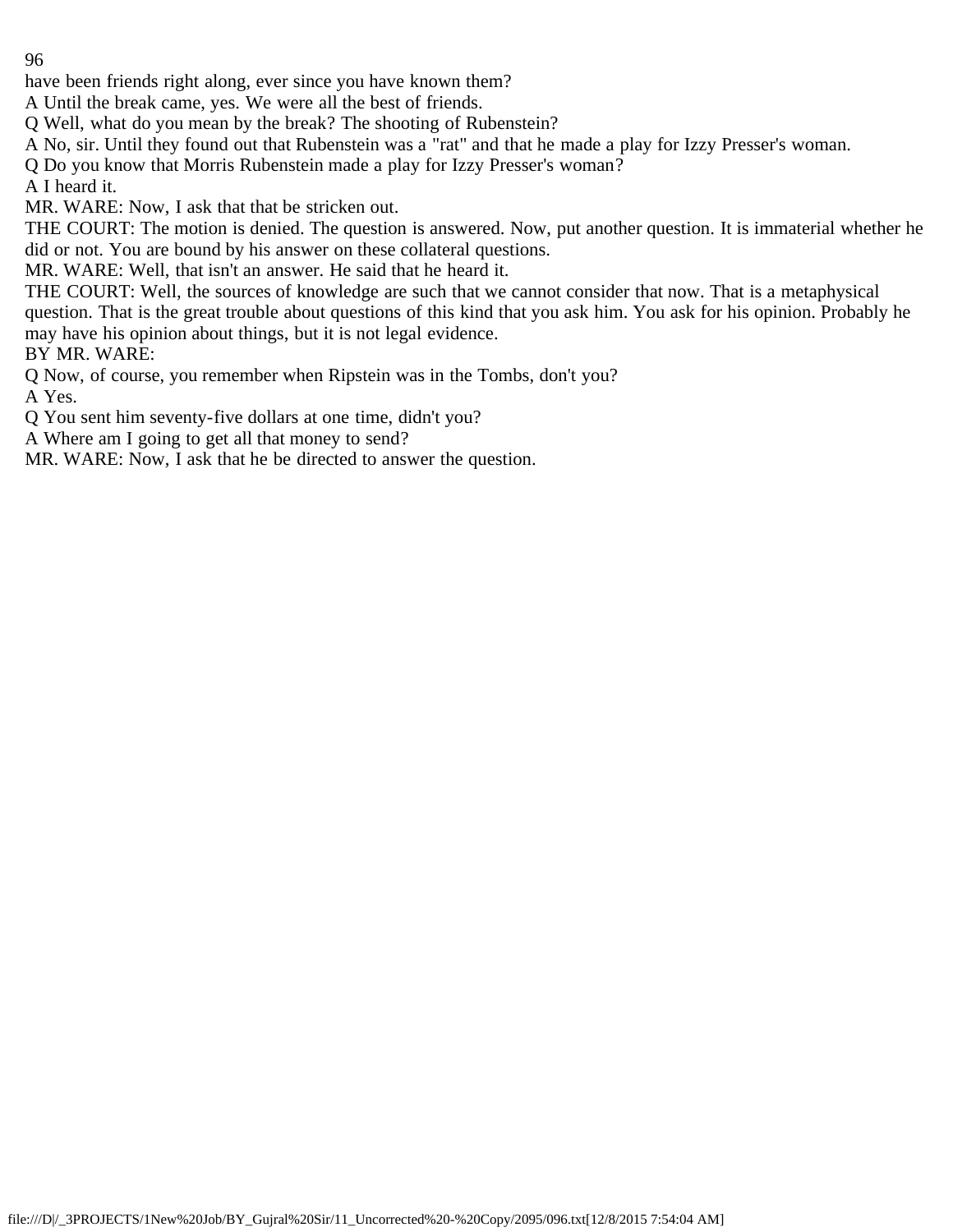THE COURT: Just answer the question.

BY THE COURT:

Q Did you send Ripstein seventy-five dollars?

A No, sir. This is ridiculous.

Q Yes or no?

A No, sir; I didn't.

BY MR. WARE:

Q Now, you say you never sent Ripstein any money in the Tombs?

A That's what I said.

Q But you did send Money to Mr. Horowitz, or bring it to him?

A I did.

Q Then why is it ridiculous when I ask you if you sent it to him in the Tombs.

MR. EDWARDS: I object.

THE COURT: I will exclude it.

BY MR. WARE:

Q You collected money for Ripstein, didn't you?

A Yes, sir.

MR. EDWARD: I object to that, as repetition.

THE COURT: I will allow him to ask it again, if it has been asked, and I think it has.

BY MR. WARE:

Q You know Walter Friedlander, the lawyer, don't you?

A Yes, sir.

Q And you retained him to defend Ripstein, didn't you?

A Yes.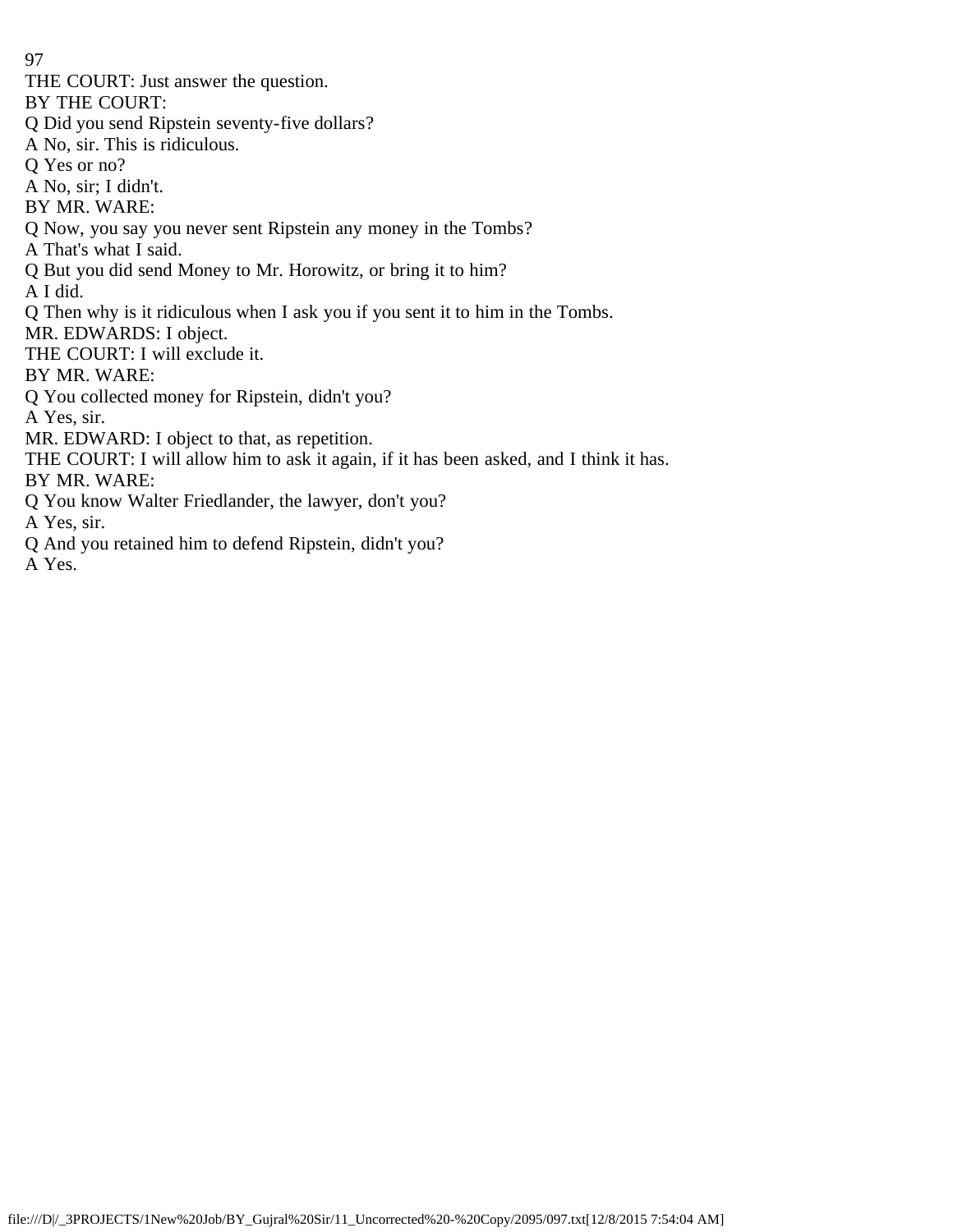Q Was that in connection with the same case? The case we have been just talking about, where I asked you whether you sent seventy-five dollars to Ripstein in the Tombs?

A In connection with the same case, but in the Magistrates' Court.

Q Do you remember a conversation between yourself, Barnett Patlin, "Katzy" and others, and Presser, that you said to Presser not to ham Rubenstein?

A What's that?

Q Did you say to Presser not to harm Rubenstein?

A Yes, sir.

Q When was that conversation?

A After I was cut.

Q And where was it?

A On Eldridge Street.

Q You said that Henry Goldberg, this defendant, took no part in that conversation?

A Sir?

Q You told the District Attorney that Goldberg took no part in that conversation, or any other conversation, except in one or two minor instances; is that correct?

A He took part in that conversation. He was there. He was on the opposite side from the barber shop at 208 Eldridge Street, when I told Izzy Presser not to harm Rubenstein, and that I was cut, that day.

Q Was that in Grosser's barber shop?

A No; I said it was 208 Eldridge Street, on the opposite side of the street.

Q Was there anybody in front of that place at that time? When that conversation was had? Any police officer? A No, sir.

Q Are you sure of that?

A Yes, sir.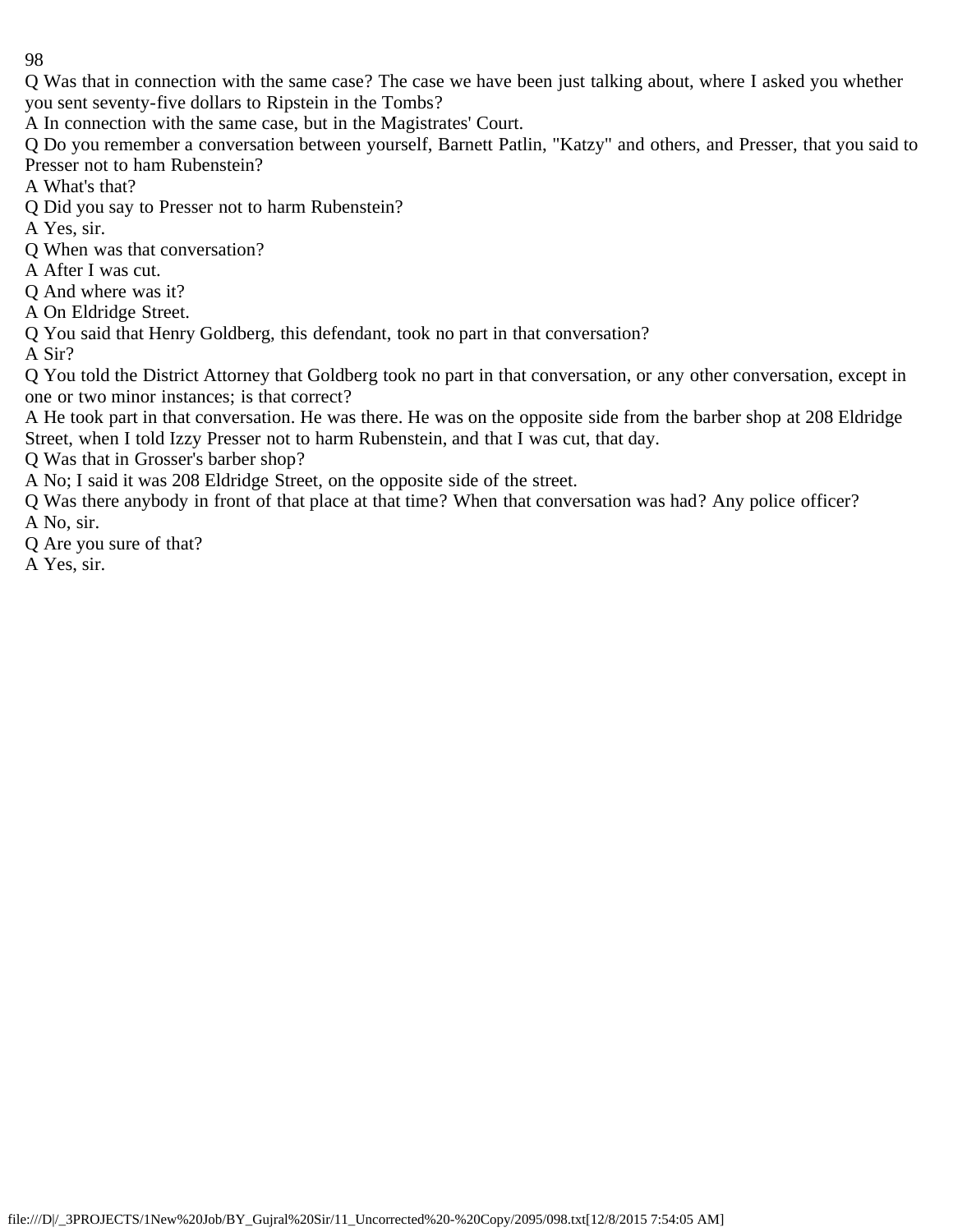BY THE COURT:

Q Where was the conversation had?

A It was on the street, opposite the barber shop, in front of a tenement house.

Q And who was present at the conversation, do you say?

A Izzy Presser, "Dutch", "Katzy" and his wife, myself, and I think Barney Patlin was also there.

Q All standing on the street?

A Yes, sir.

BY MR. WARE:

Q Was Barney Lewis there?

A Yes, sir; Barney Lewis.

Q Did Presser come there and was Goldberg there with Lewis?

A Yes.

Q Did you ever carry a gun?

A Never.

Q You have seen guns, I suppose? Among your customers in the pool room?

A No, I have seen them amongst "Dutch" and Izzy Presser and Barney Lewis.

Q Certainly.

A But never handled them myself, though.

Q Well, where were you when you saw these guns?

A We were up at the barber shop. They went over to Brooklyn to do some stick-up job then, and that's the time I saw them.

Q At the very time of this conversation you have told us about?

A No, that was before Morris Rubenstein was killed.

Q And you never carried one?

A No, sir.

Q But you belonged to the gang, didn't you?

A I did.

Q And do you know how you came to be arrested, why you were arrested, in connection with this case? A Yes, sir.

10

1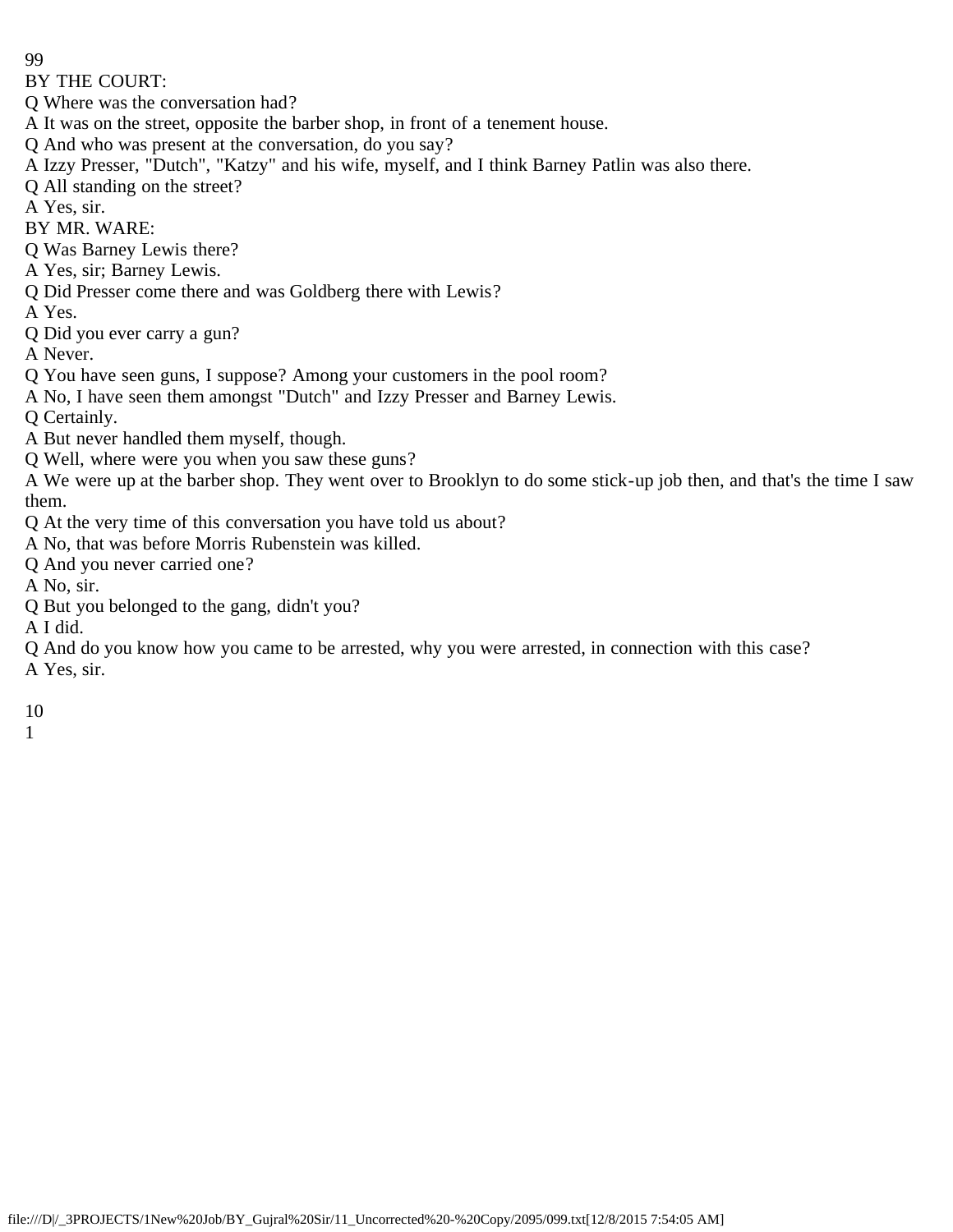Q Well, tell us.

THE COURT: Well, that is only his opinion, Mr. Ware, of why he was arrested.

MR. WARE: I'll take it, sir.

- A Then Izzy Presser told me that there was a couple of detectives around looking for me, and the cops believed I killed "Moiche", and then, that night, I was arrested by the detectives.
- Q In your father's house?
- A Yes, sir.
- Q Where did you first hear that Rubenstein was killed?
- A Up in Katzy's flat.
- Q When?
- A Between 10 and 10:30 P.M.
- Q On the night that it happened?

A Yes.

- Q And that was the same day that your face had been cut?
- A Yes.
- Q Who was present at the time you heard it?
- A There was Mr. and Mrs. Katz, Mr. and Mrs. Gorden, Barney Lewis, "Dutch" myself and Izzy Presser.
- Q Was Goldberg there?

A Yes.

Q And when you say "Dutch" you mean Goldberg, is that right?

A Yes, sir.

Q And you knew, of course, that you would be accused of committing the crime, of doing the shooting, didn't you? A I don't understand.

Q Well, you knew that you would be accused of shooting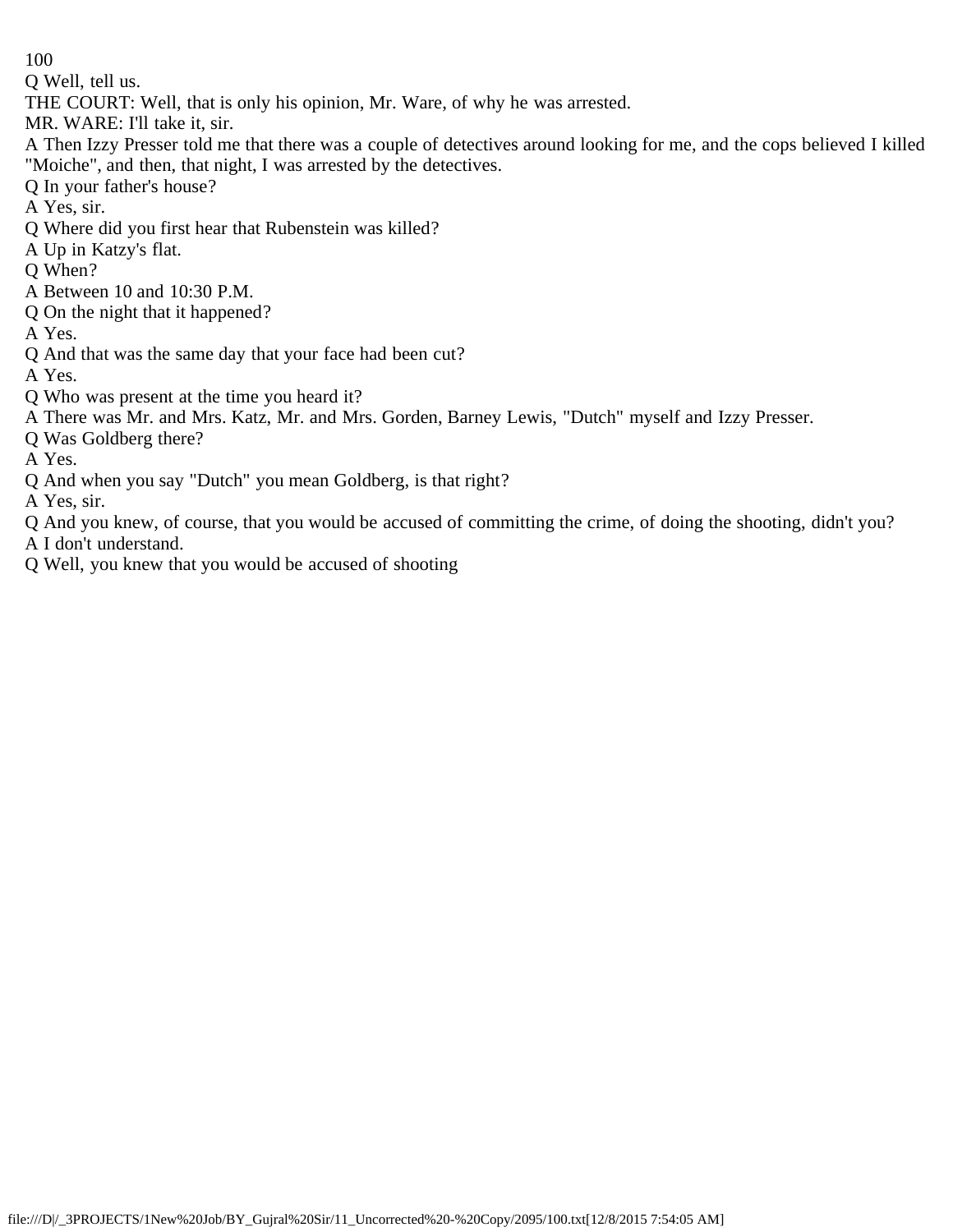Rubenstein, didn't you?

A I knew I would be accused?

- Q Yes?
- A Why, no, how did I know?
- Q Well, you knew that be had cut your face, that afternoon?
- A Yes, sir .
- Q And you knew that was a pretty good reason for shooting him, did you?
- A No, sir.
- Q Did you know, who shot him, of your own knowledge?
- A I knew, after they told me up in the flat who shot him.
- Q Are you sure that they told you at the flat?
- A Positively sure.
- Q Do you say that you went with Goldberg, that night, after you left that flat?
- A No, sir.
- Q Who did you go with, and where and when?
- A I slept that night, in that flat, and didn't go down from that flat.
- Q Who did you sleep with?
- A I slept with Mr. and Mrs. Katz, in the bed room --- with Mr. and Mrs. Gordon, at least.
- Q Well, which is it? Are they the same person?
- A Mr. and Mrs. Gordon.
- Q Well, who are Mr. and Mrs. Gordon?
- A They shared the flat with Mr. and Mrs. Katz.
- Q And were they there that night?
- A Yes, sir.
- Q And at what time did Goldberg & and Presser leave that flat that night, according to your statement?
- A About eleven thirty

Q And there were others there besides Mr. and Mrs. Katz and Mr. and Mrs. Gordon, Presser, Goldberg and yourself, weren't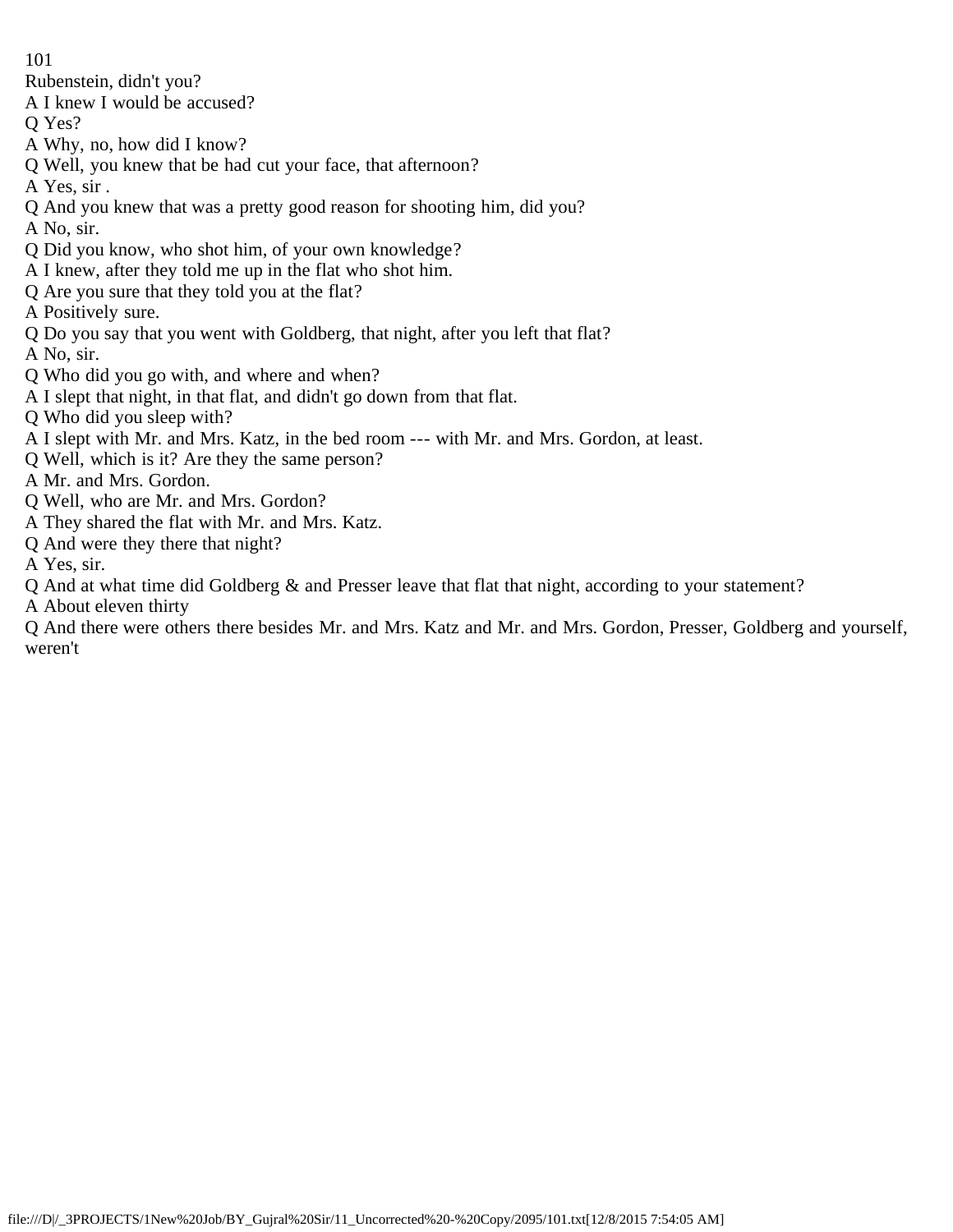- there? Who else was there?
- A Barney Lewis.
- Q What time did he leave, if at all?
- A He slept there all night, with Mr. and Mrs. Katz.
- Q Nobody else there at the time of the conversation?
- A No, sir.
- Q Did you sleep there that night?
- A Yes, sir.
- Q What did you do, the next morning?
- A Got up and dressed myself.
- Q Well, what else did you do, besides that, after that?

A Barney Lewis and I went down to Third Avenue and down the Bowery and through Rivington Street to the barber shop at 308 Eldridge Street.

- Q And who did you see there, if anybody?
- A Mr. Pullberg, the boss.
- Q What is 208 Eldridge Street?
- A That's where the barber shop is.
- Q It is a barber shop?
- A Yes, sir.
- Q Where, is Max Grouser's barber shop?
- A 67 Stanton Street.
- Q Now, what time was this you got to 208 Eldridge Street?
- A About twelve or one o'clock in the day time.
- Q Well, what did you do? Did you stay there any length of time?
- A I come up there, and he says to me that Izzy Presser---
- Q Who said that?
- A Harry Pullberg said that. He said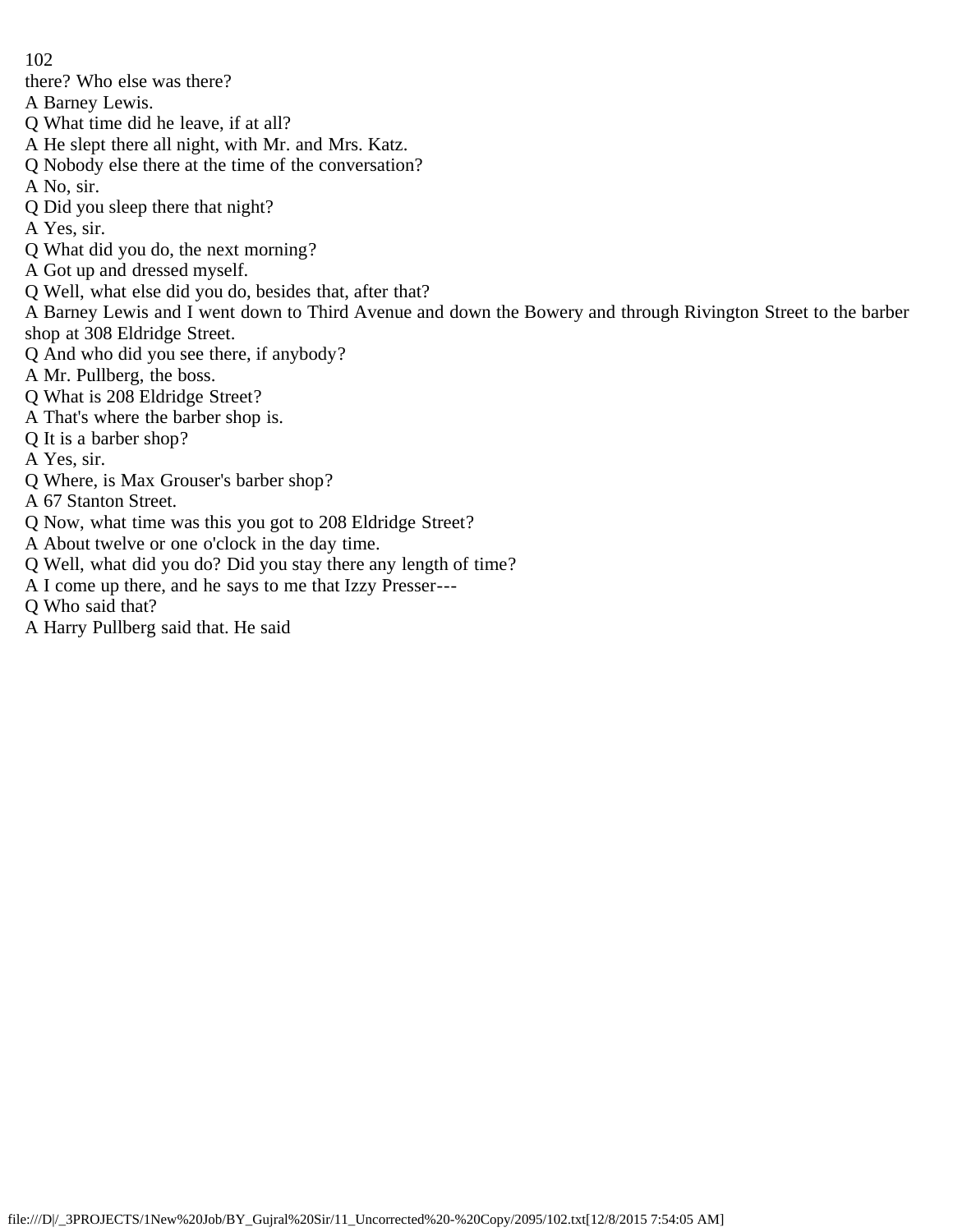that Izzy Presser was Just there, and he told the boss, Harry Pullberg, that, in case I come up there, that he should tell me that he wants to see me, and he will be on the corner of Houston

and Eldridge Street.

Q Well, did you go there?

A Yes.

Q And what happened then?

A Izzy Presser asked me where I lived, and I told him, and he said, "There was a couple of detectives looking for you".

Q Where did you live?

A 325 East 120th Street.

Q With your father?

A With my parent's.

Q And how long was it since you had been there, to what address?

A Sir?

Q How long before this had you been at that address to sleep?

A To sleep?

Q Yes?

A Well, the night that this murder happened, I slept in Katzy's flat And the night before I slept in the Turkish Eath in First Avenue and the night before that I slept home.

Q At home?

A Yes, sir.

Q Had Goldberg or Presser ever been at your home at 120th Street?

A, Never.

Q At your home?

A Never.

Q Didn't they know where you lived, at home?

A No, sir.

Q Or where your lather lived?

A No, sir; they knew I lived in Harlem, but the address and street they didn't know.

Q Well, you had spent practically your whole time down on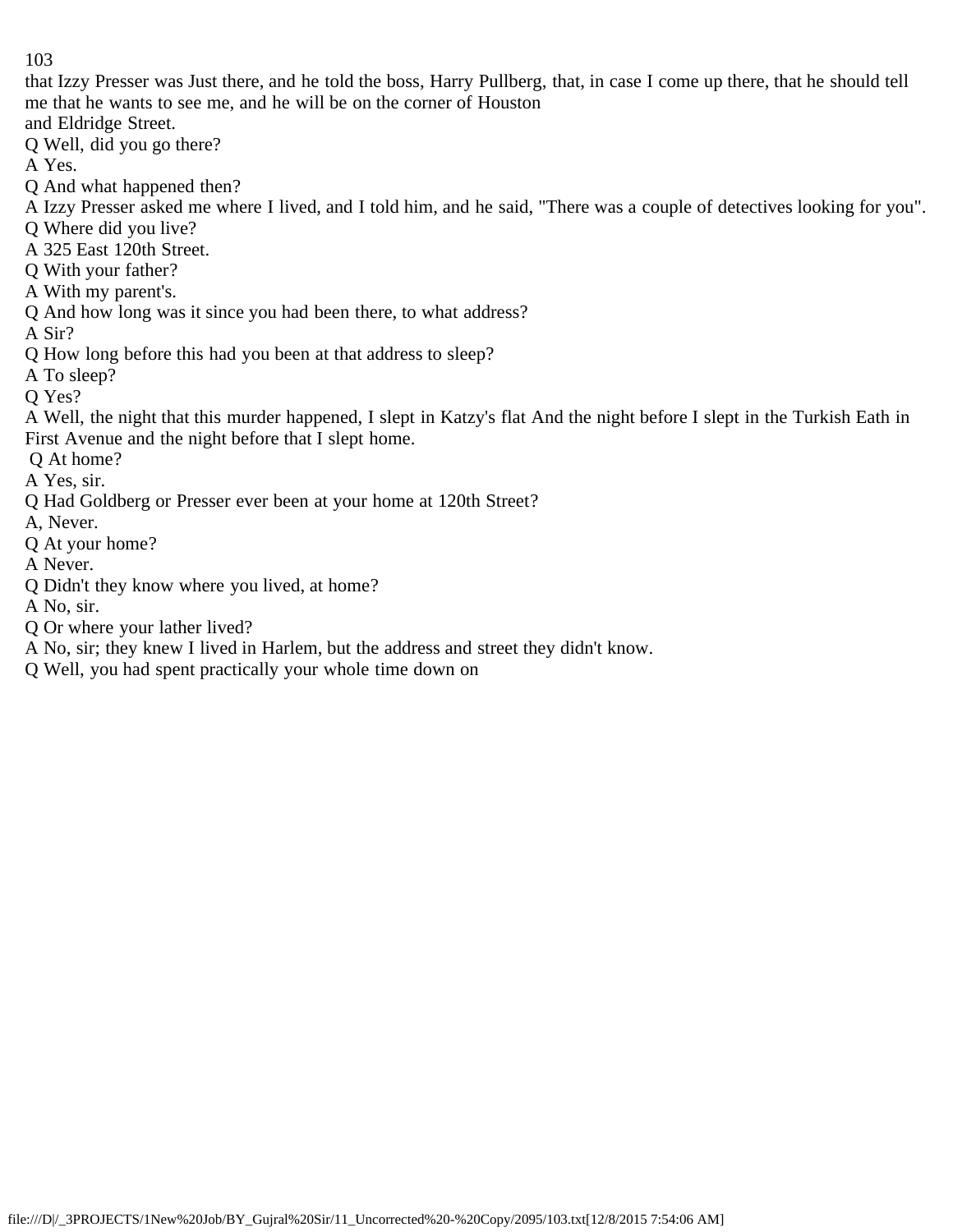the lower East Side, with the rest of the gang, for the eight or nine months prior to that, hadn't you? A Yes, sir.

Q And nobody knew --- none of those people knew where you

lived in Harlem, or where your father lived?

A Barney Lewis knew, because I used to go home with him, because he lived on 119th and I on 120th Street.

Q Did you go to see Presser, that day after the shooting?

A Yes, I went where the barber sent me, and I---

Q Where was Goldberg when you got there? Was he there?

A He sent me up to Goldberg's room in Forsyth Street, and I

met Goldberg, sleeping, up there in bed.

Q What was the number?

A 215.

Q 215 Forsyth Street?

A Yes, sir.

Q Do you mean to say he lived there?

A Yes.

Q Had you ever been there before?

A Yes.

Q When?

A A few times before that day. He shared that room with a fellow by the name of "Beak", and I was up there a few times before that.

Q Now, how long did you stay at Goldberg's room, as you say, that afternoon?

A I stayed there until my brother come down and then we took the car together and went home, the Second Avenue car.

Q What time was that?

A That was about four or half past three --- between half past three and four --- something like that.

A In the afternoon?

A In the afternoon.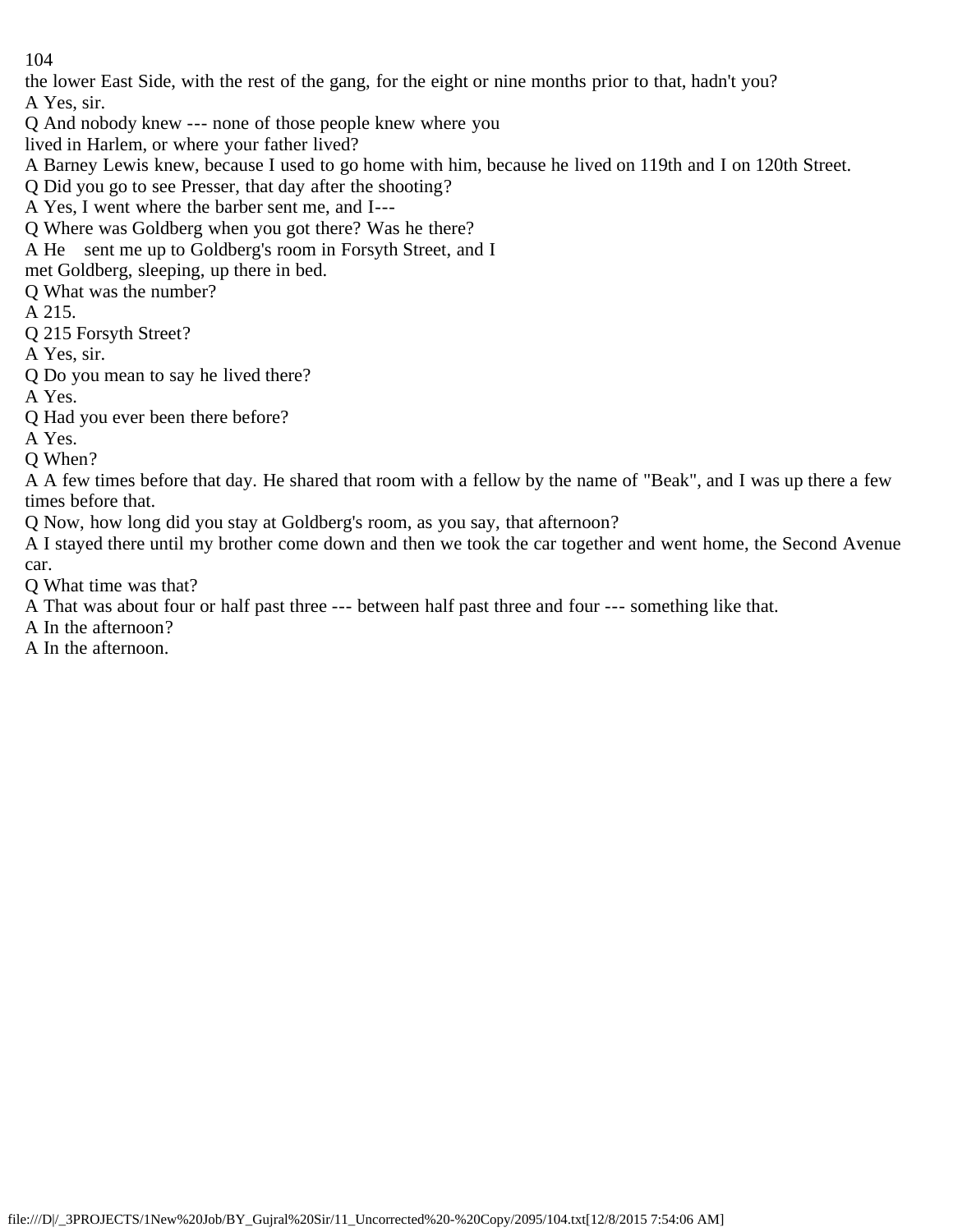- Q Was your face in bandages?
- A It was.
- Q From the cuts?
- A Yes.
- Q Where did you have that cut dressed?
- THE COURT: Which time? The first time, do you mean? It might have been dressed more than once.
- BY MR. WARE:
- Q Where you have it dressed first?
- A I got it dressed at Dr. Yaeger's.
- BY THE COURT:
- Q When you were cut, in the afternoon, you had it dressed by that doctor?
- A Yes, sir.
- BY MR. WARE:
- Q Where is his place?
- A On Eldridge Street, near Stanton, I don't know the number.
- Q Did he ask you who cut you?
- A Yes.
- Q Did you tell him?
- A No, sir.
- Q Did you tell him that you got it in any other way than that Rubenstein had cut you?
- A I told him I didn't know who cut me.
- Q But you did know who cut you, didn't you?
- A Yes.
- Q You didn't feel very friendly towards the man that cut you, did you?
- A No, sir.
- Q Did you get your wound dressed again by anybody, after you left Dr. Yaeger?
- A In the Tombs, by the Tombs! physician.
- Q When was that? Two days later?
- A I can't remember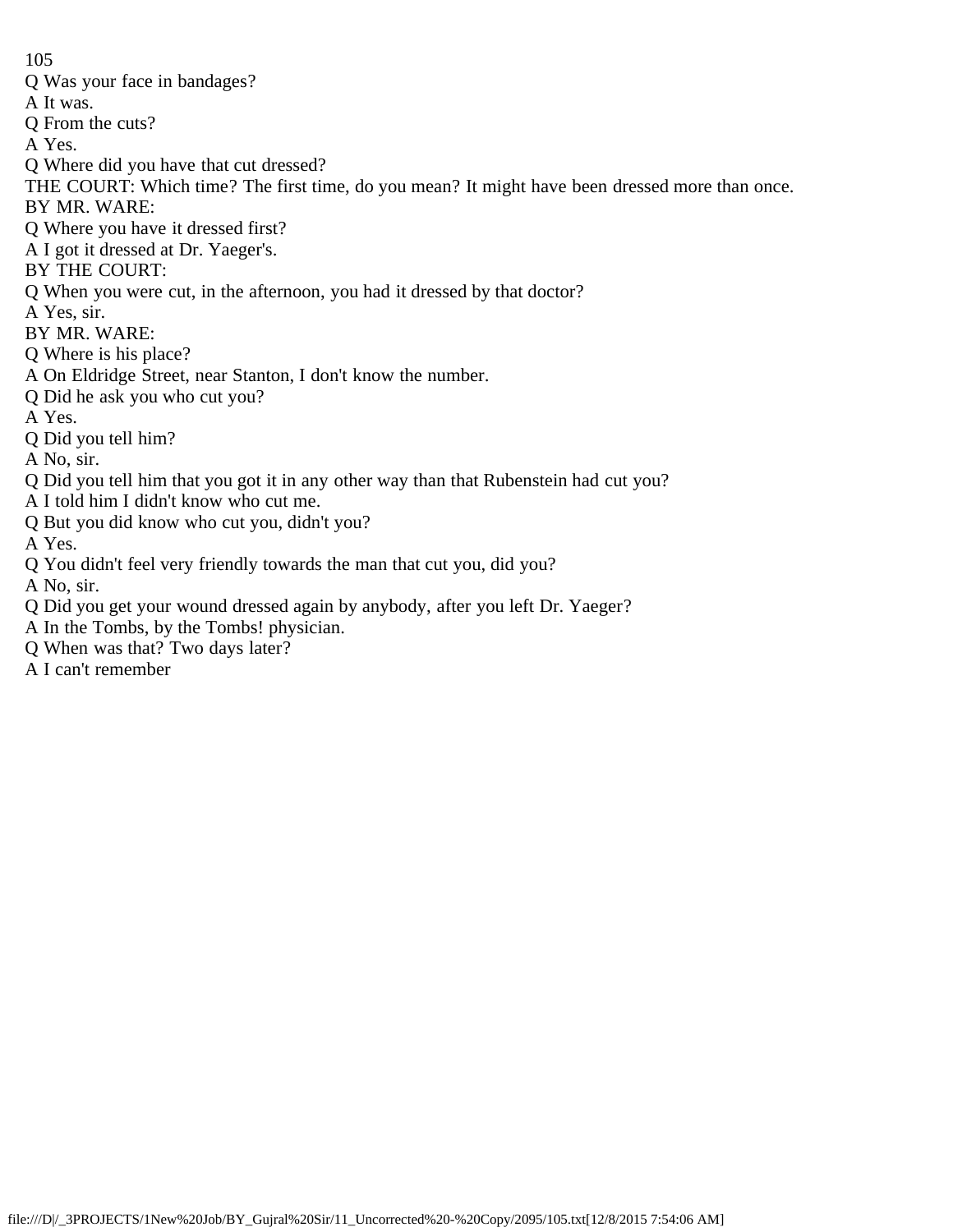- exactly. It was in that week that I was arrested.
- Q As soon as you got to the Tombs?
- A Yes, sir.
- BY THE COURT:
- Q After you were arrested?
- A Yes, sir; about that week, some time or another. I just can't remember.
- BY MR. WARE:
- Q Well, how long did you remain in the Tombs?
- A About seven or eight weeks.
- Q Do you know what you were there for?
- A Yes.
- Q What were you there for?
- A On a charge of murder.
- Q And you know Mr. Blank, don't you?
- A I do.
- Q About how long after you were taken to the Tombs did she identify you?
- MR. EDWARDS: I object to that.
- THE COURT: Sustained.
- MR. WARE: It is cross examination, if your Honor please.
- THE COURT: I know.
- MR. WARE: I respectfully except.
- BY MR. WARE:
- Q Were you identified while you were at the Tombs? Or were
- you taken, for the purpose of being identified ---
- THE COURT: Well, now, which question are you going to put?
- Put one question at a time.
- BY MR. WARE:
- Q Were you identified by any one while you were at the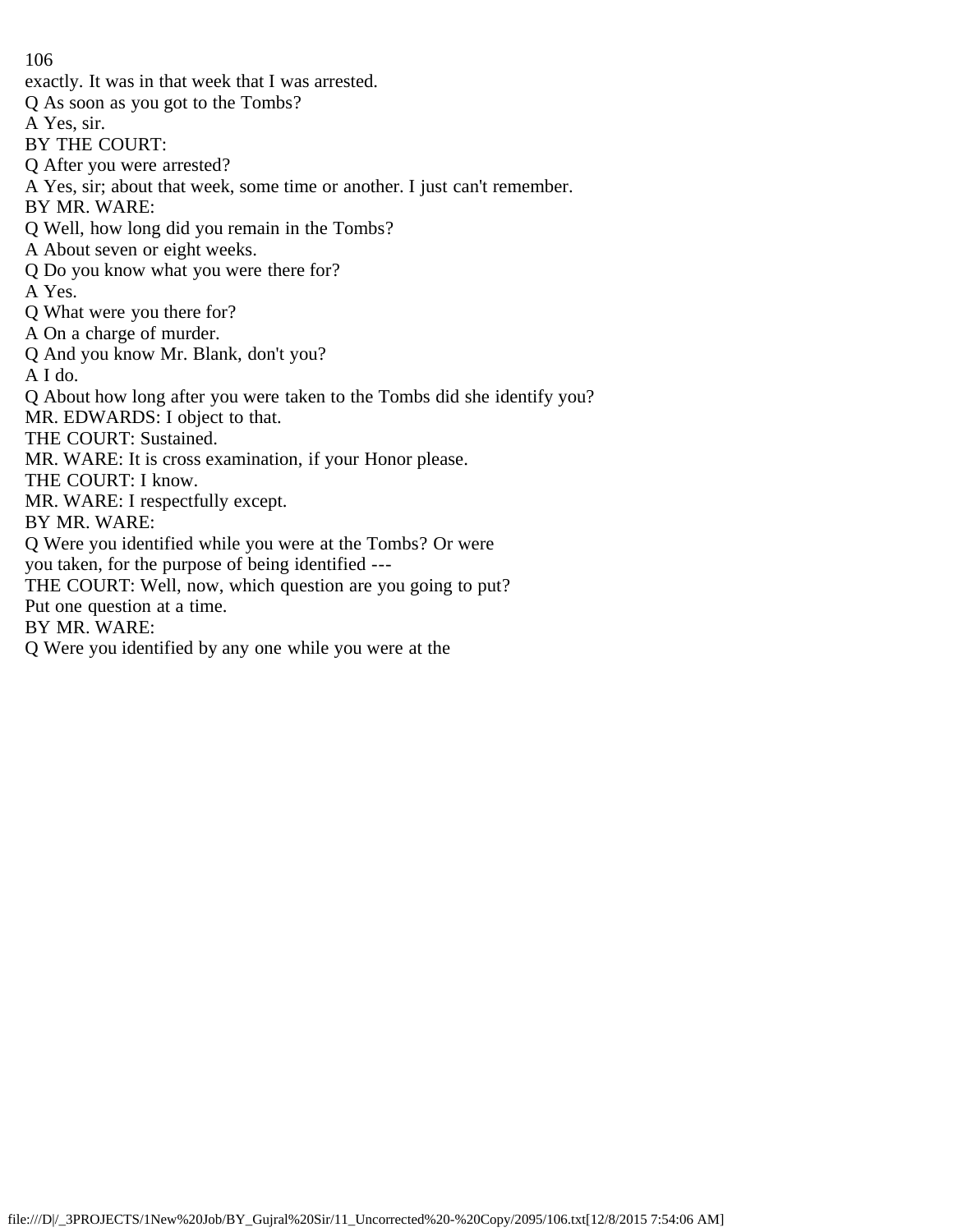Tombs as the person who shot "Moiche" Rubenstein?

MR. EDWARDS: I object to that.

THE COURT: I will exclude that, as an improper question.

MR. WARE: Exception.

BY MR.WARE:

Q Were you taken any where out of the Tombs, or out on the corridor of the tier, in which your cell was, to be identified by anybody for any purpose?

A Yes.

Q You know what I mean by being identified, do you?

A Yes, sir.

Q Well, tell us what was done?

A There was about fifteen fellows put in a row and I was amongst them.

Q Where was the row?

A On the tier.

Q On the tier?

A Yes. There was about fifteen men put in a row, and I was amongst them, and Mrs. Blank identified me.

BY THE COURT:

Well, what did she do?

THE COURT: That is why I exclude the question, because it was a conclusion.

BY MR. WARE:

Q Yes, what did she do?

A She identified me.

BY THE COURT:

Q No. What did she do?

A She put her hand on me.

Q Well, what was said

A She just put her hand on me.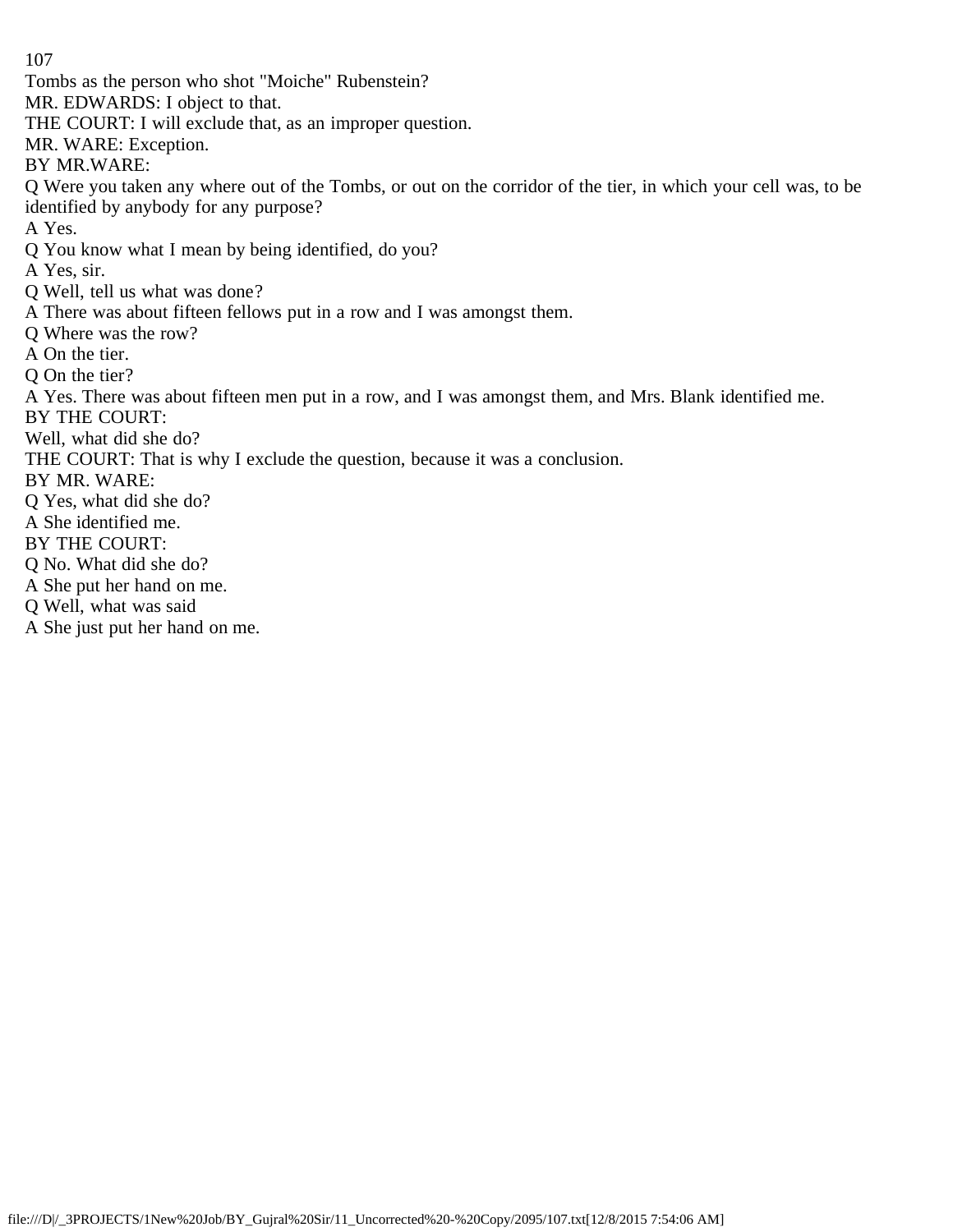- Q Well, was anything said?
- A She just put her hand on me.
- Q But was anything said there by any keeper or anybody else?
- A I think the Assistant Warden was there, and he just hollered, "Identified".
- Q Did he use the word "Identified"?
- A Yes, sir.
- Q And she put her hand on you?
- A Yes, sir.
- BY MR. WARE:
- Q Well, there were three keepers there, the Deputy Warden and two other keepers, were there not?
- A I don't remember. I know the Deputy Warden was there.
- Q And you were one of the fifteen or so on line, were you not?

A Yes, sir.

Q And Mrs. Blank came right over and picked you out, didn't she?

A She did.

- Q Did you hear what was said to her, if anything, by the Deputy Warden or any one else?
- A No, sir.
- Q Did you hear anything that she said to the Deputy Warden or anybody else there?

A No, sir.

- Q She put her hand on you, did she?
- A Yes, sir.
- Q And what did she say then?
- A She didn't say anything. But, when she put her hand on me, I started crying..

Q Why?

A Because she identified me, and I didn't know for what, and I knew I was innocent of anything that she could identify me for.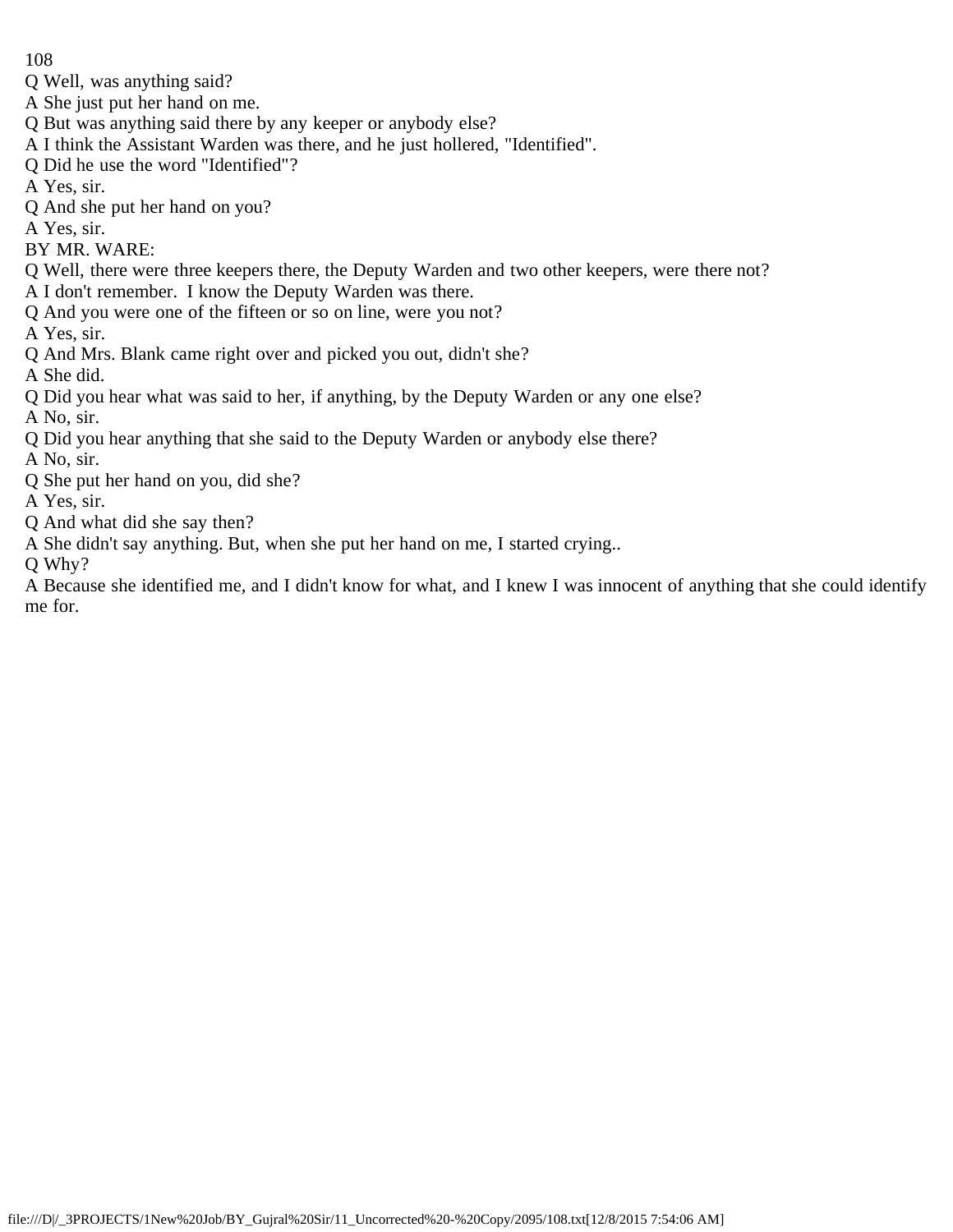Q Don't you know that she identified you as the man that she saw fire the shot into Rubenstein?

A I had my suspicions, but I didn't know.

Q Well, why did you suspect?

A Because she put her hand on me, and I knew, if anybody come up and identified me, it wouldn't be for anything else.

Q You knew that you were there, charged with the murder of Rubenstein?

A Yes.

Q And, if anybody picked you out, it was because they accused you of having murdered Rubenstein?

A That's what I thought.

Q Yes, that's right. And did you see Mrs. Blank on the night of the shooting?

A No, sir.

Q When had you seen her last?

A Oh, I don't remember when I saw her last; may be months ago.

THE COURT: Do you mean prior to the shooting?

MR. WARE: Yes, sir.

A May be months ago; I don't remember exactly.

BY MR. WARE:

Q Do you know members of the Blank family?

A Yes.

Q Are they members of the gang?

A They were.

Q Have you seen them lately?

A No, sir.

Q Eh?

A No, sir.

Q Didn't you see them Saturday?

THE COURT: Which Saturday?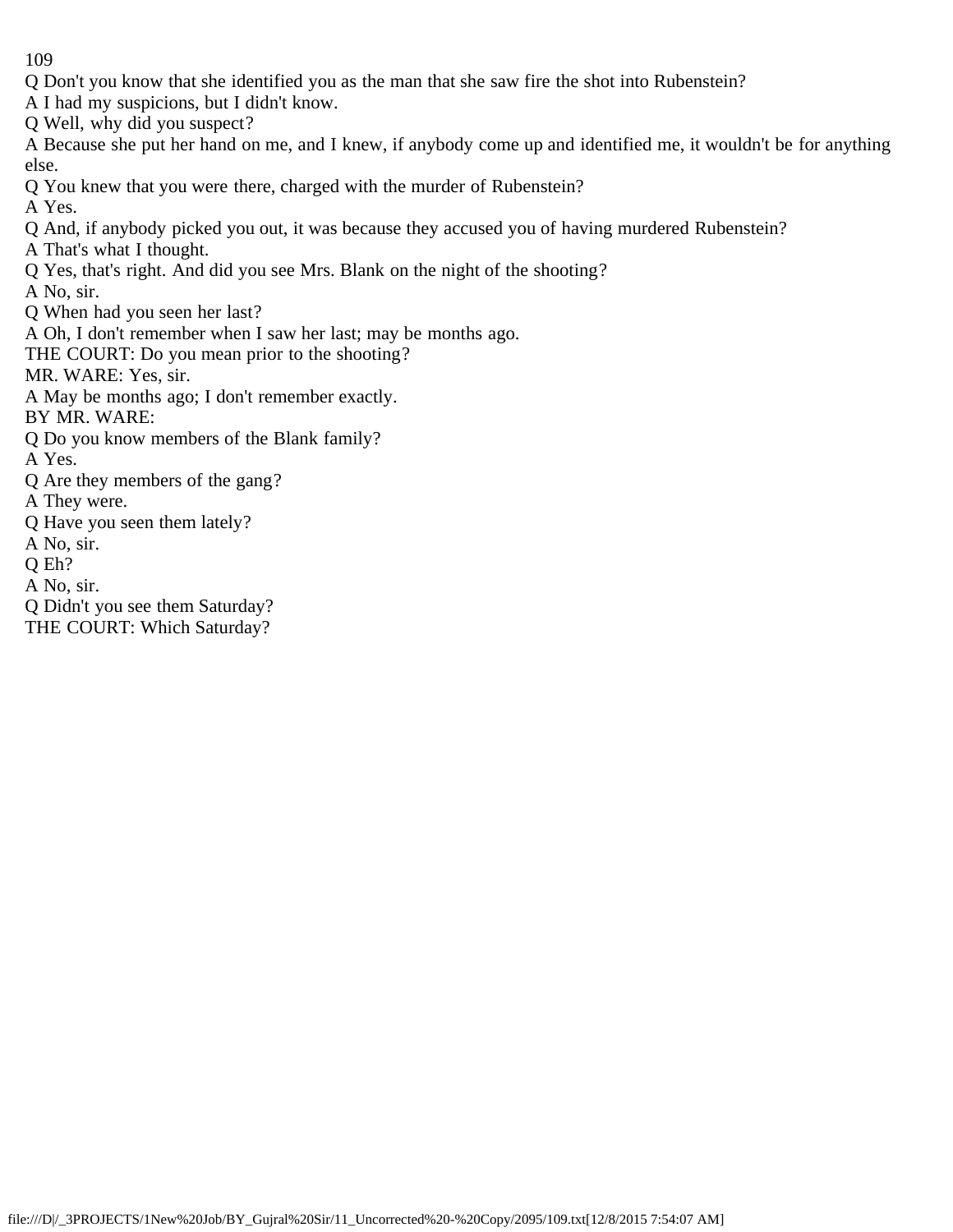MR. WARE: Saturday last.

BY MR. WARE:

Q Day before yesterday, Saturday last?

A No, sir; I saw them up here in the corridor on Friday, one of the Blanks and Mrs. Blank.

Q And did you talk with them?

A And I saw them up here, to-day. .

Q And you talked with them?

A I talked to Mrs. Blank.

Q And you know that she is using to be a witness for the prosecution, don't you?

A I heard she was.

Q Do you know why she came to change her mind, since the time she picked you out in the Tombs?

MR. EDWARDS: I object to that, as calling for the conclusion of the witness.

THE COURT: I sustain the objection. There is no evidence that she has changed her mind.

MR. WARE: Not yet.

THE COURT: Besides, it would be speculative, and calling for the operation of somebody else's mind. BY MR. WARE:

Q Did you see any one of the Blanks at Mr. Deuel's office, or the District Attorney's Office, in this building, at any time?

A I saw Morris Blank up in Room 8, last week, some day.

Q Who was there besides Morris Blank?

A Just him and I and my father was sitting there, talking.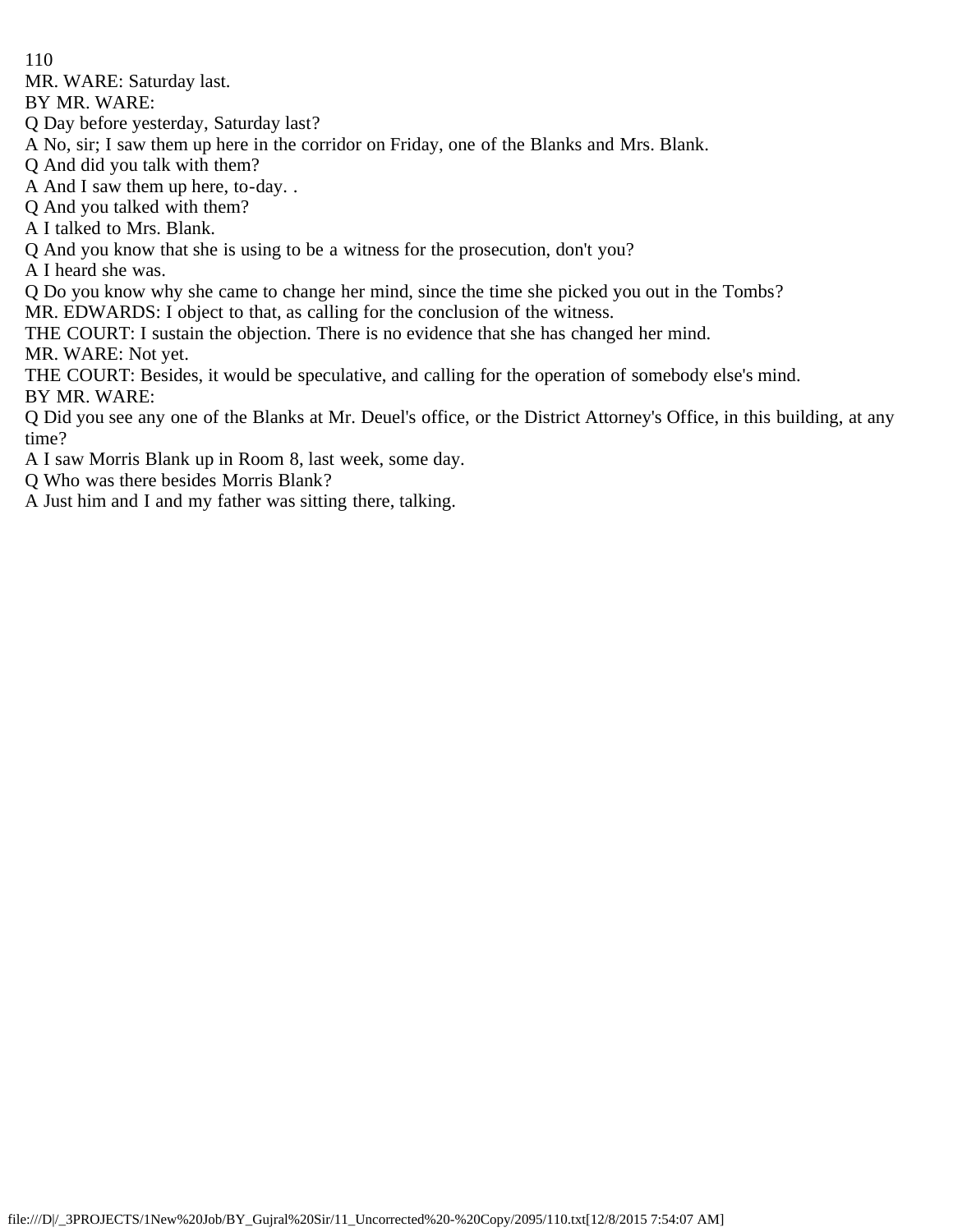Q Waiting to talk to one of the District Attorneys?

A No, sir.

- Q What were you waiting for?
- A To come down and testify.

Q Had you ever had any conversations with any members of the District Attorney's Office, before the time that you have told us about, when Mrs. Blank came to the Tombs and picked you out, put her hand on you when there were fifteen men in line. Had you ever been to the District Attorney's Office before that?

A No, sir.

BY THE COURT:

Q Well, when was that?

BY MR. WARE:

Q When was that, do you know?

A When was what?

Q The identification you claim took place, or the picking out of you by Mrs. Blank at the Tombs?

A It was during that week that I was arrested; the first week that I was arrested.

BY THE COURT:

Q Well, when was that? Do you remember the day that you were arrested?

A It was on a Friday night that I was arrested.

Q I don't mean the day of the week but of the month?

A It was about March 12th that I was arrested.

BY MR. WARE:

Q Well, it was on about March 13th.

MR. EDWARDS: It was the night between the 12th and 13th,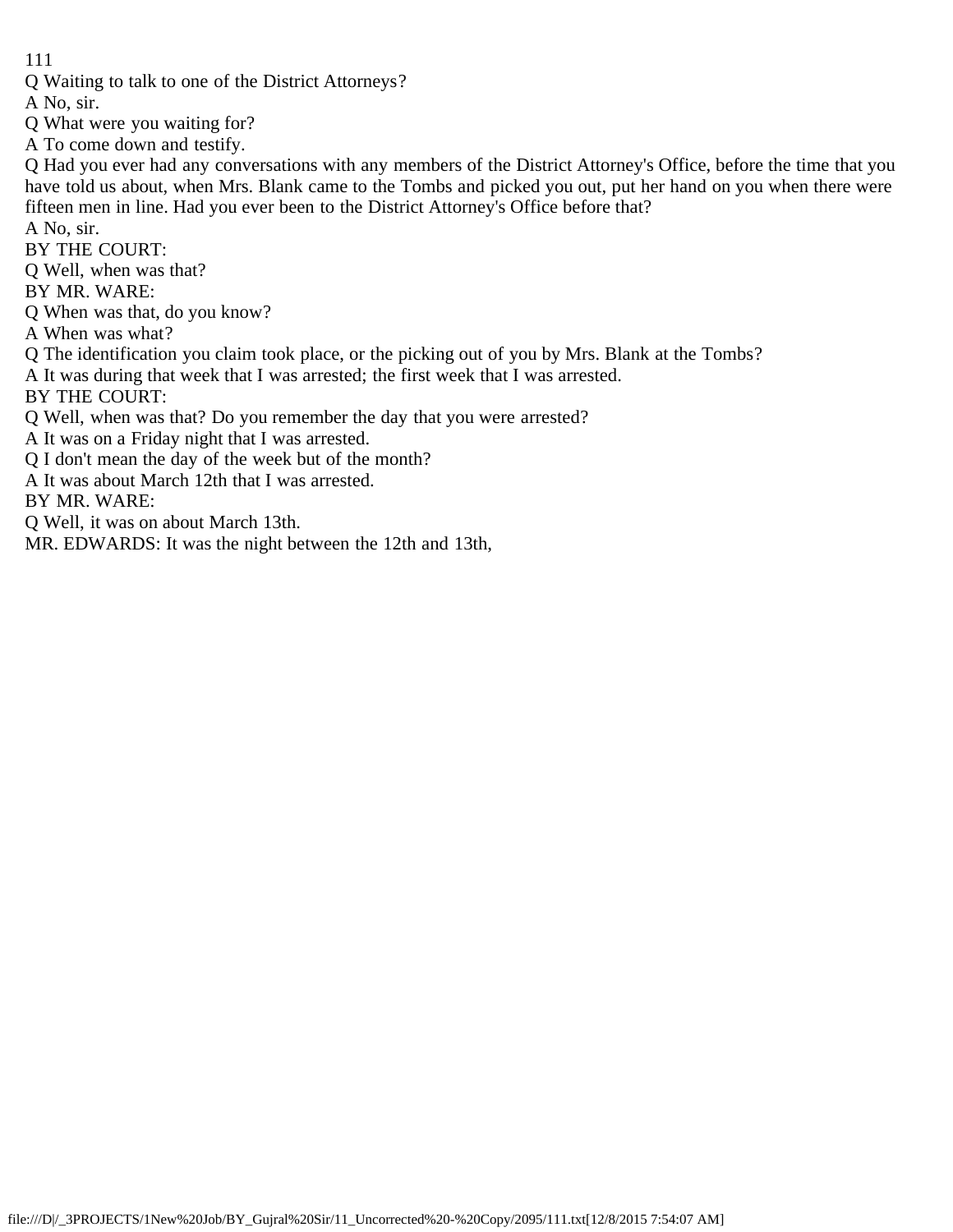I think.

BY MR. WARE:

Q Well, it was the same night that you saw Mr. Deuel at Police Headquarters, that you were identified, as you say, by Mrs. Blank at the Tombs?

A The same day?

Q That is, you saw Mr. Deuel at Headquarters?

A I don't, remember. I know it was some day that week, a few days after I was arrested.

Q Did you have any conversation with Mr. Deuel?

A Yes, he asked me for a statement.

Q Did you have any conversation with him?

A Yes, sir.

THE COURT: Now, you can have the conversation if you want it.

MR. WARE: I air not asking for it. Mr. Deuel will probably supply that.

BY MR. WARE:

Q Don't you know that it was the same day, in the day time, that you were picked out by Mrs. Blank, the same day that, at 1:30, you had had a conversation with Mr. Deuel at Headquarters?

A I couldn't say for sure. It might have been that day of a day or two later.

BY THE COURT:

Q Well, which came first?

A I saw Mr. Deuel first, and then, a day or two later, Mrs. Blank came and identified me.

BY MR. WARE: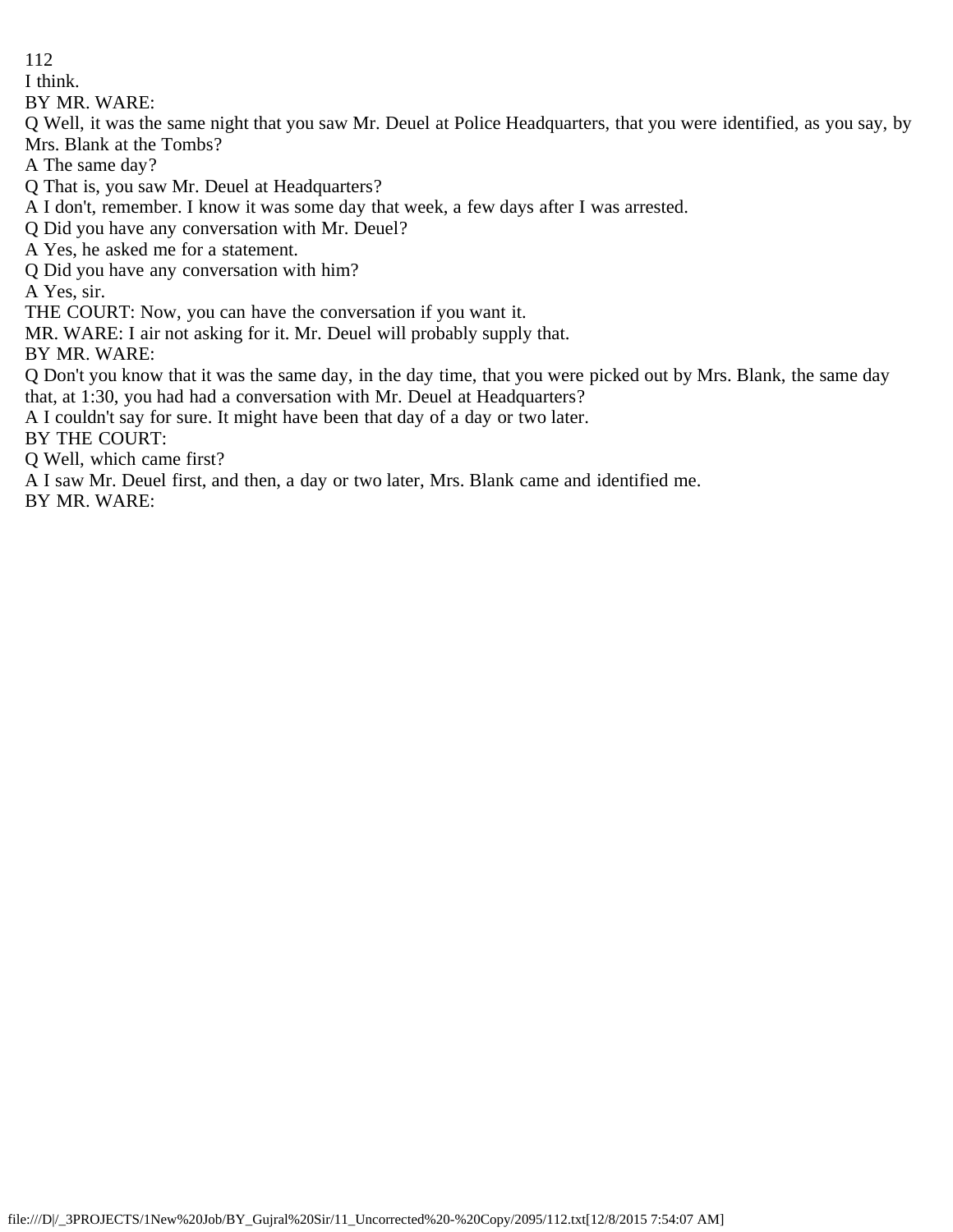Q Well, after she had picked you out at the Tombs, did you communicate with the District Attorney?

A Yes, sir.

Q What did you do? Write a letter to him?

A Yes, sir.

Q And did you come over here, to this building, to see the District Attorney?

A Yes.

- Q And you saw Mr. Deuel in his office?
- A No, sir.
- Q Whom did you see?
- A Mr. Breckenridge.
- Q Mr. Breckenridge?
- A Yes, sir.
- Q And you had one or more conversations, if you remember, with MR. Breckenridge?

A Quite a few.

- Q About how many did you have with him, before you saw Mr. Deuel?
- A About three or four.

BY THE COUFT:

Q Now, those were on different days, were they not?

MR. WARE: Well, I mean that.

BY THE COURT:

- Q You came to the District Attorney's office, on different days, didn't you?
- A Yes, sir.
- BY MR. WARE:
- Q On different days, wasn't it?

A Yes, sir.

Q And in the mean time you were staying at the Tombs eight or nine weeks?

A Yes.

Q Do you remember anybody coming to see you at the Tombs in regard to this case?

A Yes.

- Q Who were they?
- A Katzy was up once, and Abie Hersch-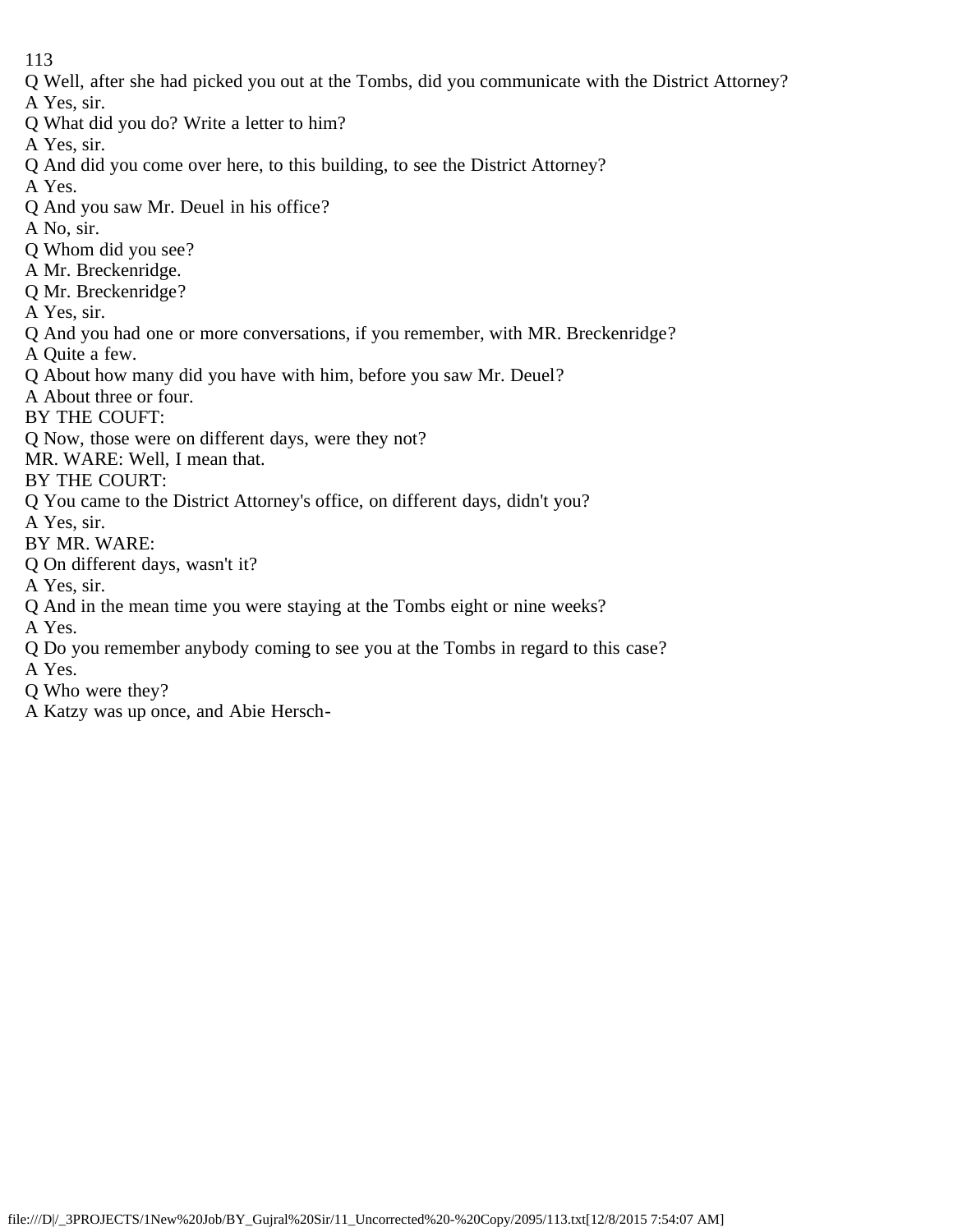kowitz was up once.

Q Do you remember any conversation you had with Herschkowitz in regard to this case?

A Yes, sir.

Q Do you know a man who was in the Tombs next to your cell named Herschkowitz?

A Herschkowitz?

Q Yes. Named Muldoon, I mean?

THE COURT: You mean in the next cell to him in the Tombs?

MR. WARE: Yes, sir.

A No, sir.

BY THE COURT:

Q What was the number of your cell?

A 204.

Q Anybody in that cell with you?

A Yes, sir; Benny Schneider was in there with me.

BY MR. FARE;

Q That is, on the second tier?

A Yes, sir.

Q Schneider who was in your cell with you is known as "Benny Nigger"?

A Yes, sir.

Q Well, he is the man ---

MR. EDWARDS: I object to that, if your Honor please, as immaterial, anything about his cell mate.

THE COURT: I don't think that the association was voluntary, Mr.

Ware.

Mr. WARE: Oh, not at all.

THE COURT: And, besides, it was after the killing, and Schneider could not be charged with complicity in it, could he?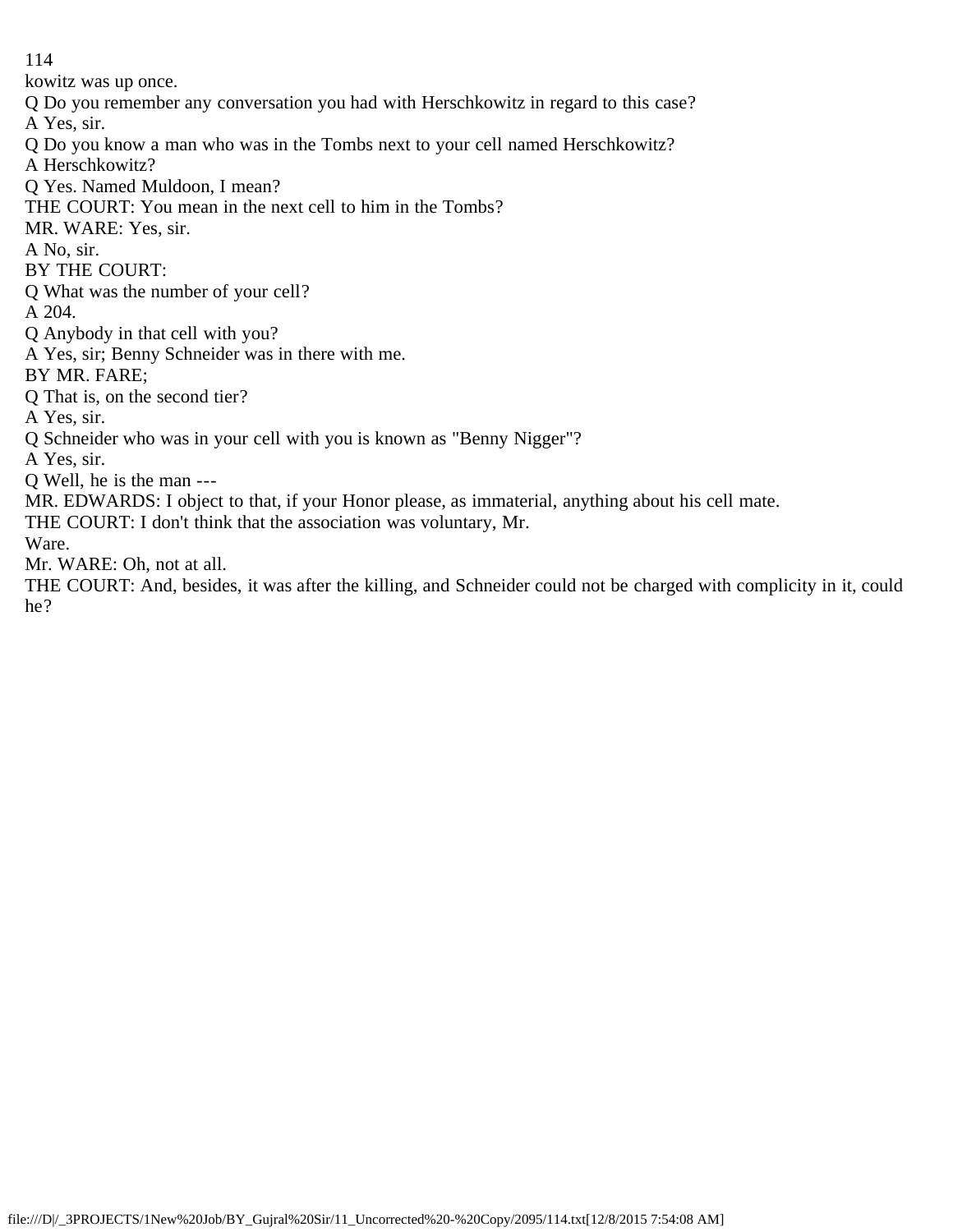115 MR. WARE: Oh, no, sir. BY MR. WARE: Q You don't know who was in the cell next to you, do you? A There are so many there, I can't recall. BY THE COURT: Q Then you don't recall? A No, sir. BY MR. WARE: Q Now, do you know Barney Lewis? A Yes. Q Do you remember writing a letter to him? A No, sir. Q Do you mean to say you didn't write a letter to him? A That's what I mean to say. Q You never wrote a letter to him? A No, sir.

Q Did you ever tell Barney Lewis --- did you ever write a letter to Barney Lewis, which contained this statement --- MR. EDWARDS: Now, I object to this being read. I submit it should be shown to the witness.

THE COURT: Well, he has the right to ask him the question. He says he never wrote any letter to Barney Lewis, but may be this will refresh his recollection. I will allow it for that purpose.

Mr. EDWARDS: But he may show him the writing, to do that.

BY MR. WARE:

Q This is what I want you to say, and alibi me, and corroborate me in my story, as my people will stick to you. So, Barney, listen. This is what I want you to say, and this is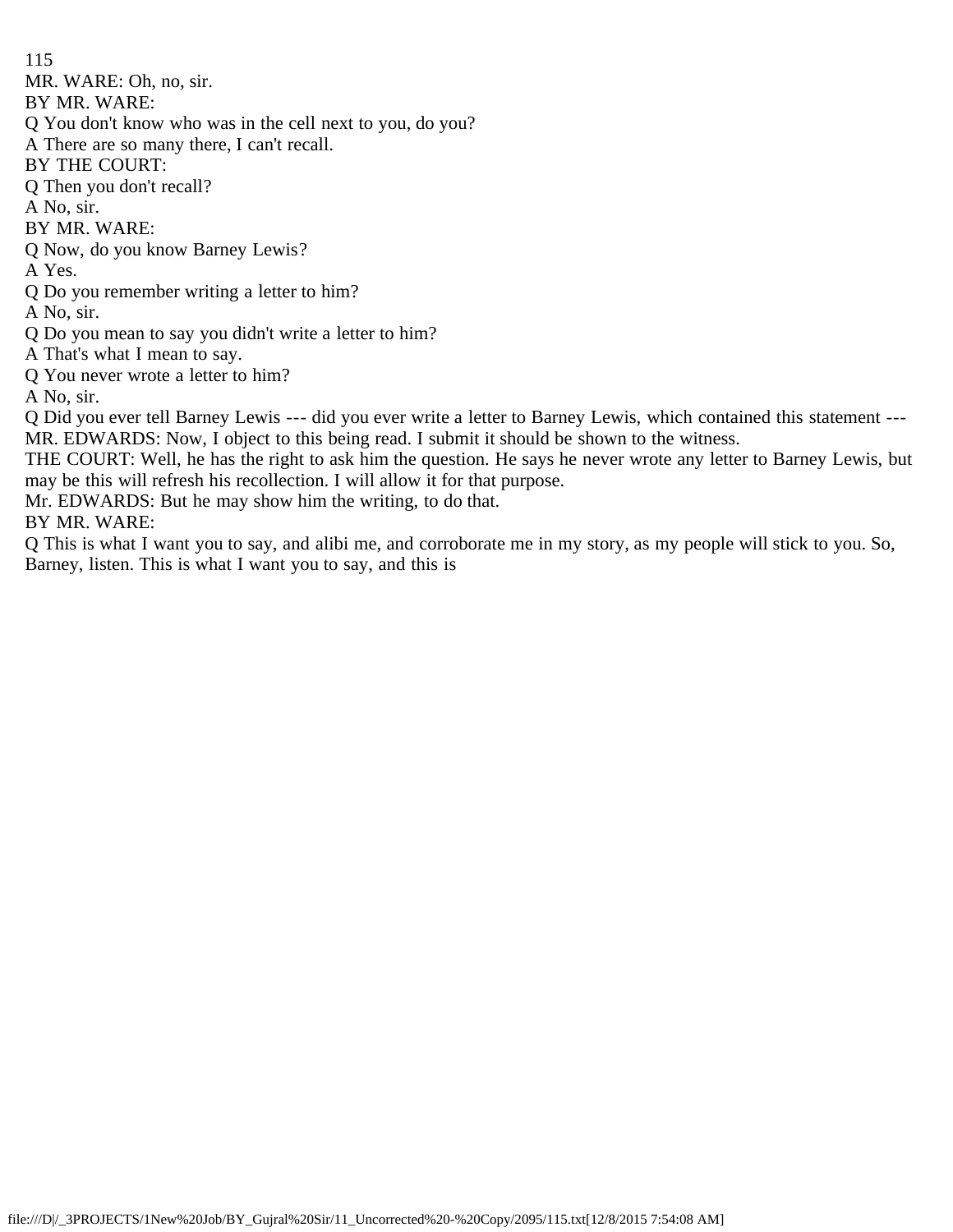the statement I made in Police Headquarters." By the way, do you know whether or not Barney Lewis was in Police Headquarters?

A I don't know.

Q You were; weren't you?

A Yes.

Q "When you are called in my case as a witness, this is the statement I made in Police Headquarters. I was coming from the barber shop, going north, when I met you on the northwest corner of Eldridge Street, and I stopped you, and we were in a conversation about five or ten minutes, when the drug store man called you, and you were leaving me, and were going to the drug store, and I hollered, 'Barney, I'm cut' and I fell in your arms, and you took ire to the drug store on the northwest corner of Eldridge Street, and you told the drug store man to ring up for an ambulance, and he told you to go to Dr. Yaeger, just two doors from the drug store, and you went to call Dr. Yaeger to the drug store, but he told you to bring re up to his office. He treated my face, and gave me fifteen stitches. After I was bandaged up, the time was then about Four o'clock in the afternoon. We walked over to Stanton and Eldridge Street. We stood there about five or ten minutes, trying to get information who cut me. As we didn't get any information, we went to the barber shop at 208 Eldridge Street, and we stood there until about five o'clock, and from there we went to a moving picture show on Christie and Houston Street, which they call the Winter Garden. We regained there until seven o'clock in the evening, and from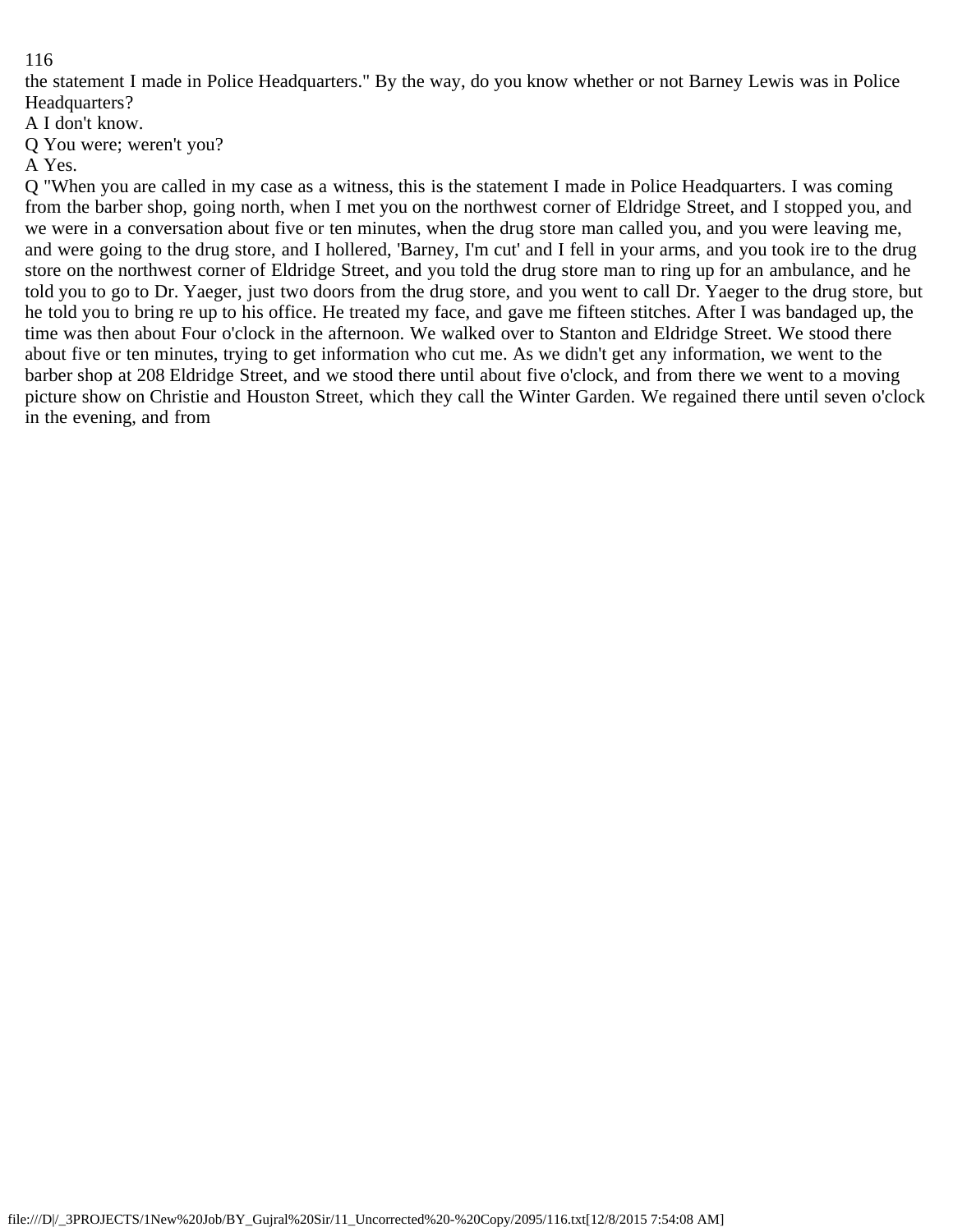there we walked straight down Houston Street over to First Street Station, and took Second Avenue train for home. Got off at 121st Street and Second, Avenue and walked right up to my house. When we got home, the time was twenty minutes to eight in the evening. When you came home with me you found my father and mother and three sisters home. As soon as my mother seen the bandage on my face, she fainted. And you sat down and told my parents how it happened, by telling them, "It isn't as bad as they make out." So we sat talking until about half past ten, and I asked you to sleep with me, to cheer up my parents, and you consented. You and I slept in one room until the following morning. We got up about ten o'clock in the morning, and we took a Second Avenue elevator train for downtown. As I got off at First Street Station, we walked right over to Houston Street. I started to feel bad. So I went to Ratner's Restaurant, for a hot glass of milk, and you left me there, and went to the barber shop."

THE WITNESS: Can I look at that letter, please, your Ho nor?

# BY THE COURT:

Q Well, does the reading of it refresh your recollection?

A It refreshes my recollection the way I never wrote that letter, or never wrote any letter whatever, but that was my 'phoney' alibi before I told the District Attorney the truth.

MR. EDWARDS: May we have the paper marked for identification? So that there may be no contusion about it hereafter?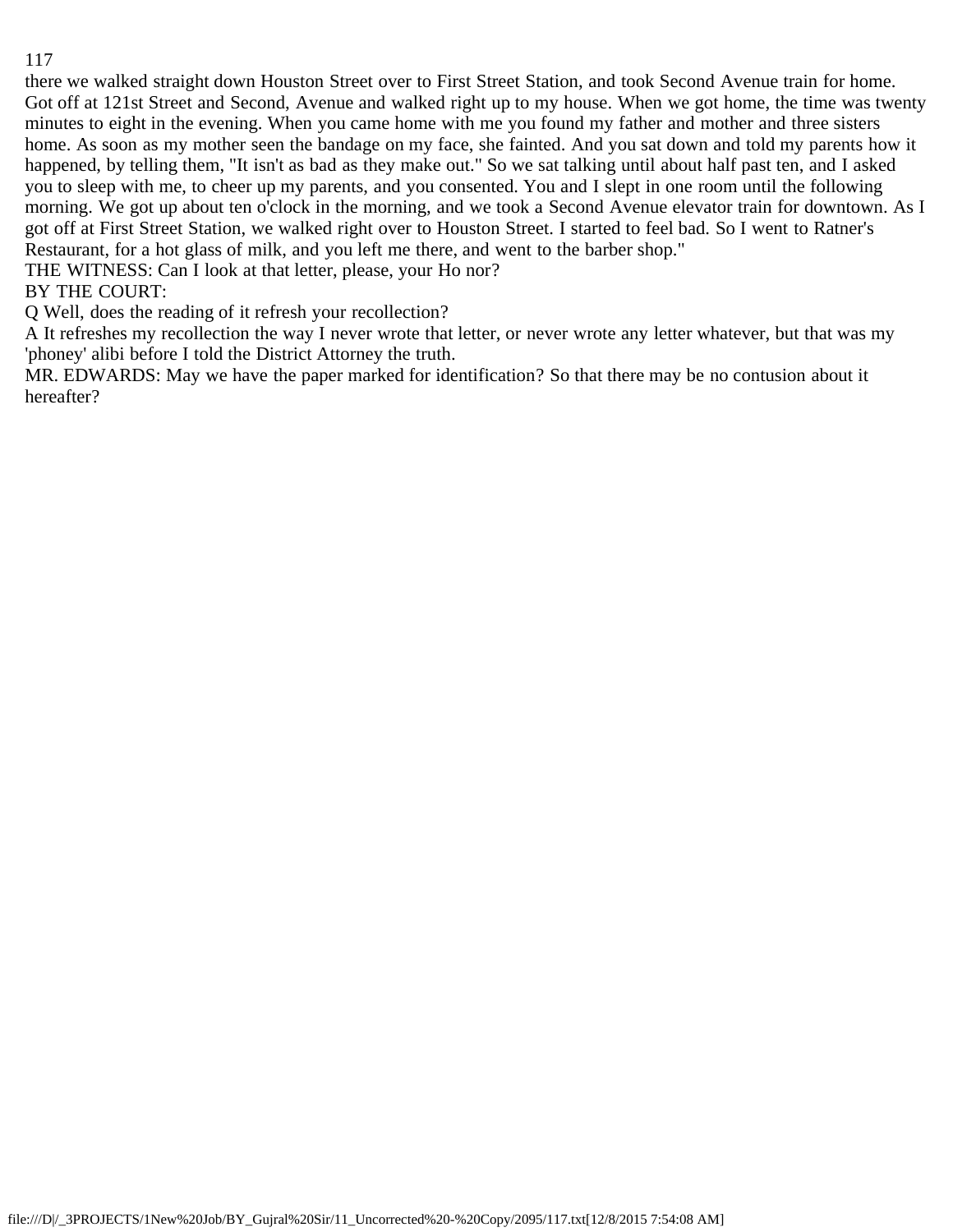THE COURT: Yes.

(It is marked Defendant's Exhibit A for Identification).

THE COURT: Now, if you wish to show him the letter, and ask him whether he wrote it or riot, you may do so.

MR. WARE: Well, that's what I wanted to speak to your Honor about.

THE COURT: Well, I don't want to be consulted about anything. I'm only telling you your rights. He says that he did not write any letter, but that he made those statements, but not in a letter.

BY MR. WARE:

Q Barney Lewis and Barney Ginsberg are one and the same person, aren't they?

A Yes, sir.

Q When did you see him last?

A I saw him up at the District Attorney's Office, a few weeks ago.

Q He knew about this phoney alibi, didn't he?

A Yes.

Q You told him about it?

A Yes, sir.

Q Well, now, why did you invent what you call a phoney alibi, if you had nothing to do with shooting Rubenstein? A Because I didn't want to see them be convicted through any testimony of mine.

- Q Why, don't you know that the best and the proper thing was to tell the truth?
- A Well, that's what I'm doing now. With the advice of my father, I done that.
- Q And so that you didn't tell the truth until you thought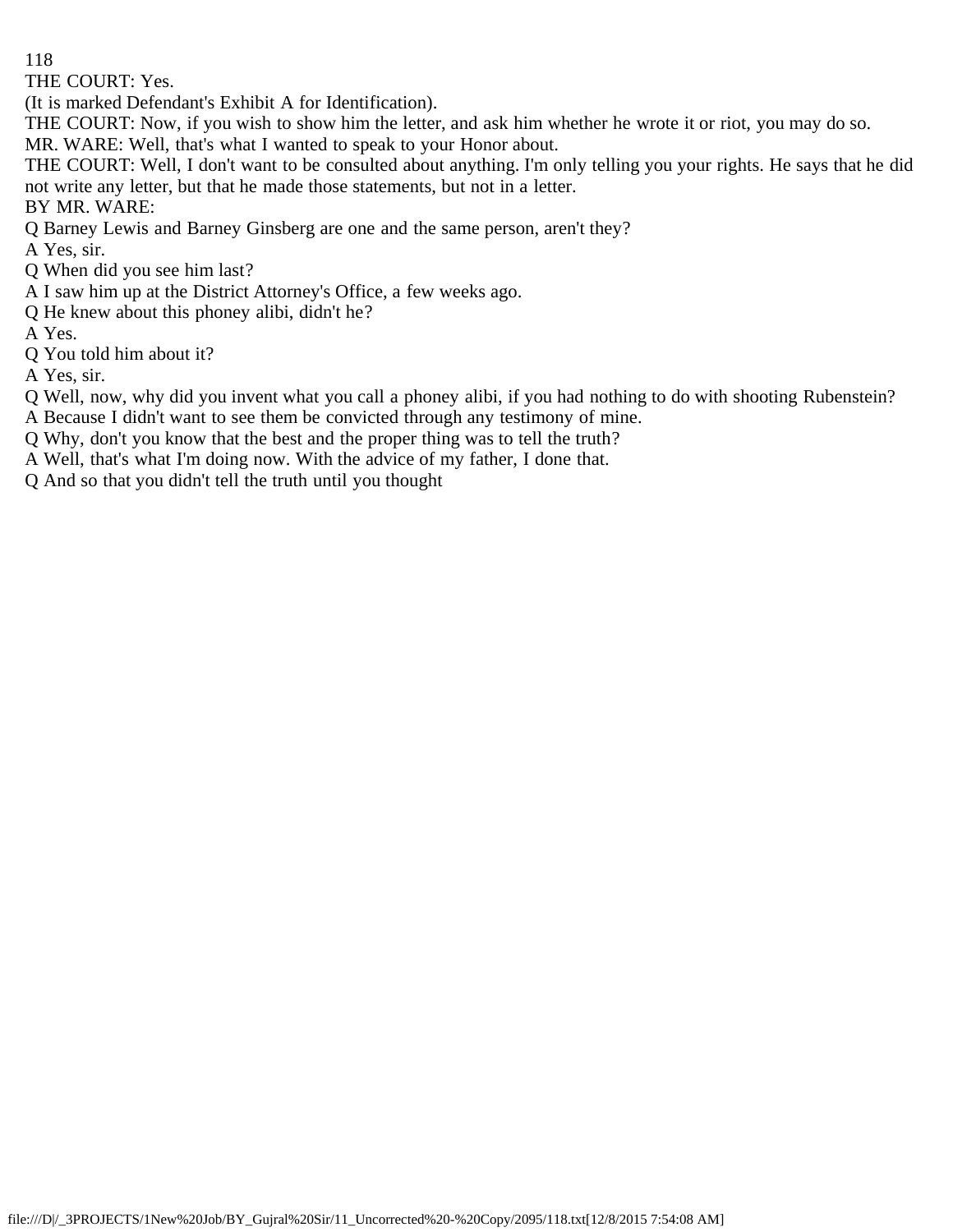it was to your benefit to do so?

A I told the truth with the advice of my father, and, if my father wouldn't tell me, I wouldn't tell the truth yet.

Q At the time you were cut by Rubenstein, that afternoon, why didn't you go home to your father and mother, where you lived?

- A Because I was ashamed to go home with that bandage on my face.
- Q You didn't know but what it might be a serious wound, did you?
- A Sir?
- Q (Question repeated). Or might be fatal?
- A What do you mean by fatal? It was ill sewed up.
- Q Weil, but you might die from it?
- A Well, it was all sewed up at that time.
- Q Well, you know that a mere wound or cut may be infected and may result in the death of the person cut, don't you?
- A Well, this didn't seem that way, but not far from it, though.
- Q Well, when did you tell your father and mother about being cut?
- A The following night, when I went home.
- Q When you went home?
- A Yes, certainly.
- Q When did you go home?
- A The following night.
- Q When were you arrested?
- A At my home, the following day.
- Q The following night, you were arrested?
- A I was arrested the following night. I went home the following day.
- Q And how long were you home when you were arrested?

A I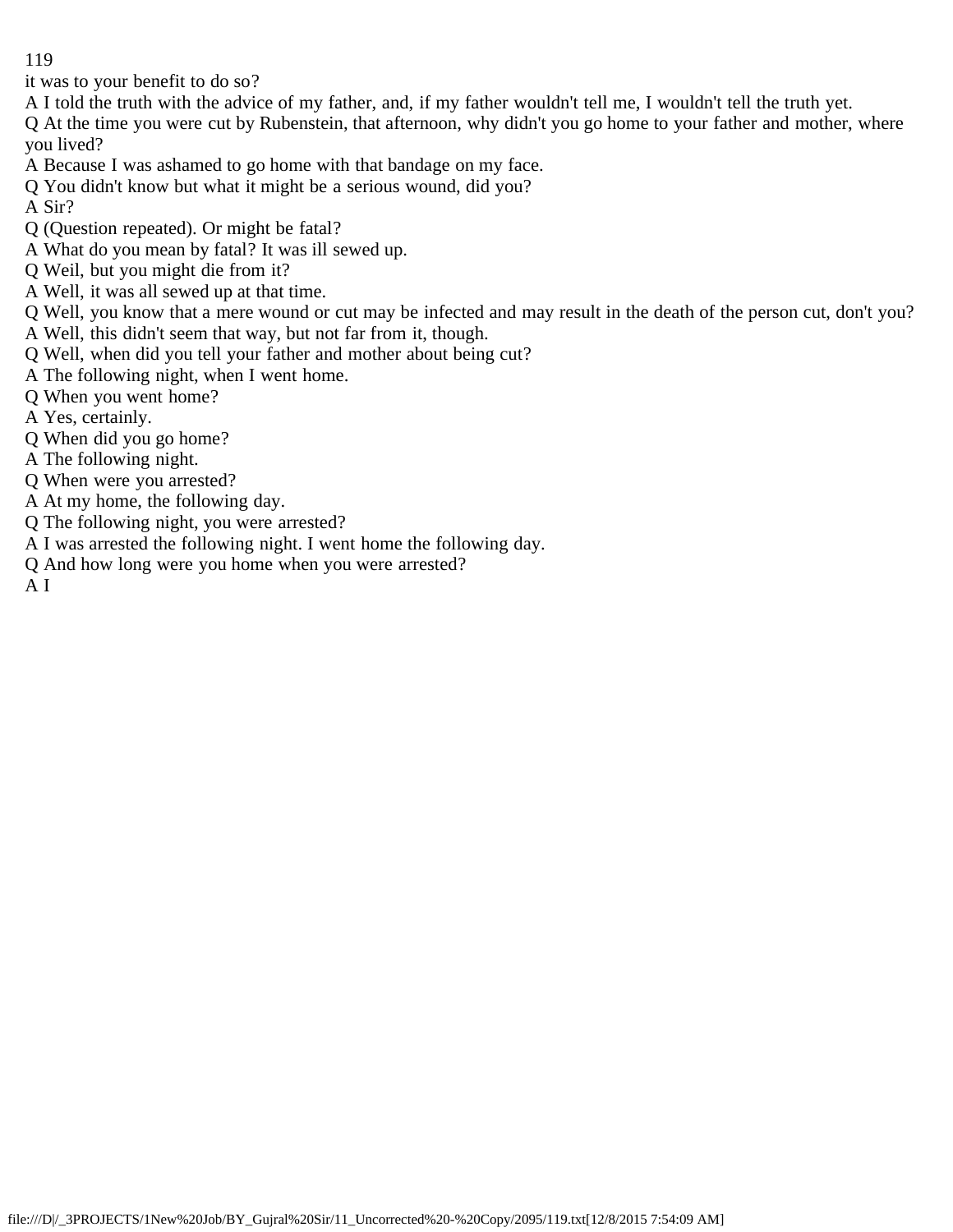was at home from half past five, and I was arrested about ten thirty.

Q For how many weeks was it that this phoney alibi, as you call it, was going to be your defense, at the Tombs, if you came to trial?

A I couldn't say exactly; from about two to four weeks.

Q So that, if you were put on trial for the murder of Rubenstein, the story which I have just read was going to be the story which you were going to tell the jury, was it not?

A Yes, sir.

Q And you were going on the stand, just as you are now, and swear to that story?

A Yes, sir.

Q Which story is true; that story which you were going to swear to, or this story which you are now swearing to?

A The one I'm swearing to now.

Q It is greatly to your benefit, if this jury believes the story that you are telling now, is it not?

A What benefit is it to me?

Q Why, it will save you from the chair?

- A What are they going to give me the chair for?
- Q For shooting Rubenstein?

A No, they don't give anybody the chair that is innocent, in New York State or in the United States.

Q Well, if you are guilty, you are to be convicted?

A Yes, anybody that is guilty of anything, I believe, should be con-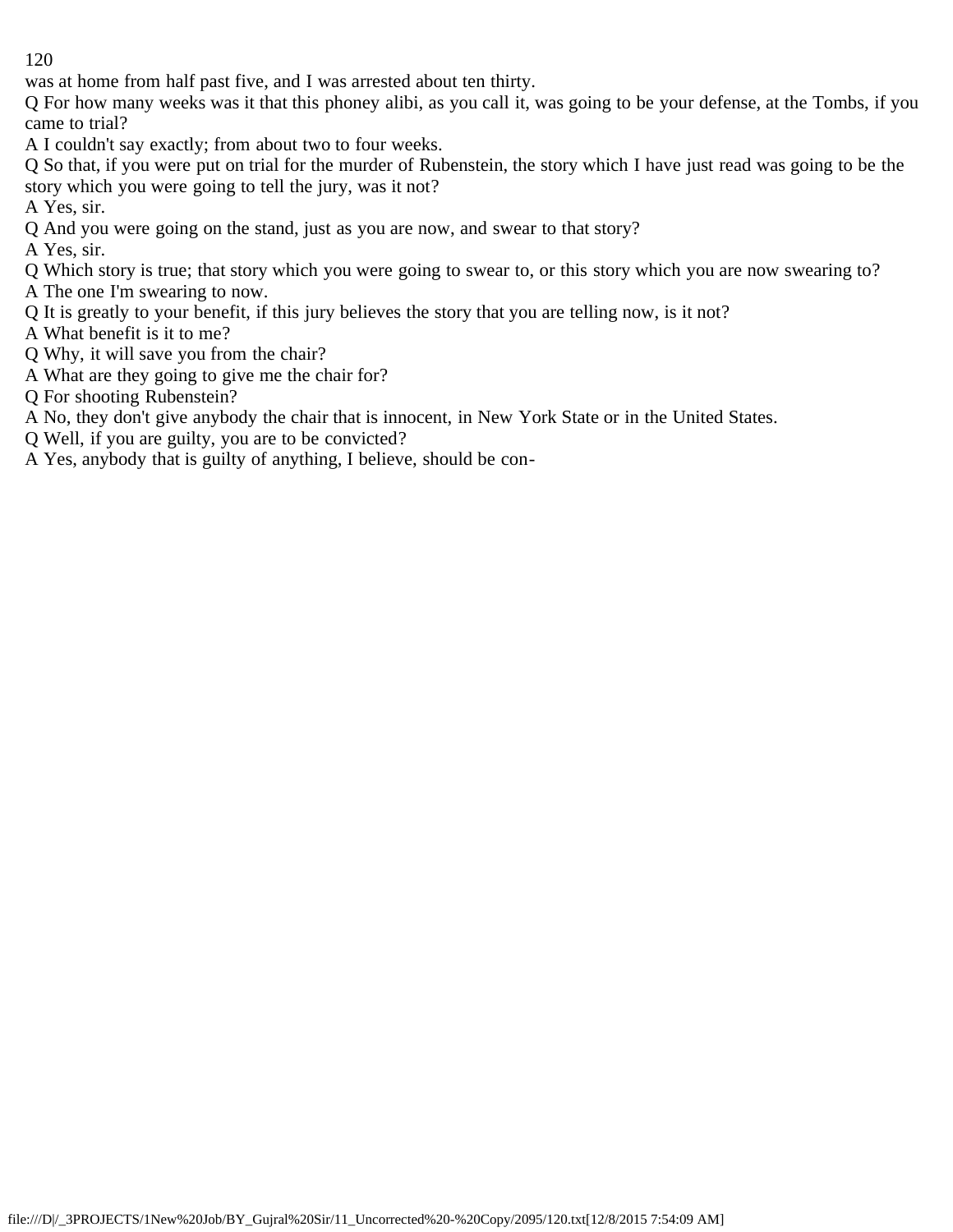victed.

- Q How many people did you tell this Phoney alibi to?
- A The whole crowd knew it.
- Q They all knew that that was the story that you were going to tell?
- A Yes; and, in fact, Izzy Presser gave me the alibi, the story I was to tell, so and so.
- Q Well, he invented that, did he?

A Yes.

- Q And who invented the story that you are telling now?
- A Who invented it?

Q Yes?

- A Nobody. It's natural.
- Q It's as natural as the first one, is it not?
- A Just as natural as everything that I am telling now; everything is natural that I am telling now.

BY THE COURT:

- Q Well, by "natural" you mean that it is true, do you?
- A Yes, I am telling, everything that happened, everything that is true. I am telling the truth.

BY MR. WARE :

- Q How long have you been in the House of Detention?
- A About ninety days.

Q About ninety days?

A Yes, sir.

Q And how much a day are you getting paid for the time that you are staying there?

A Three dollars a day.

Q And at the time you were cut by Rubenstein, at about 3:30 on the day that he was killed, did you try to borrow a gun from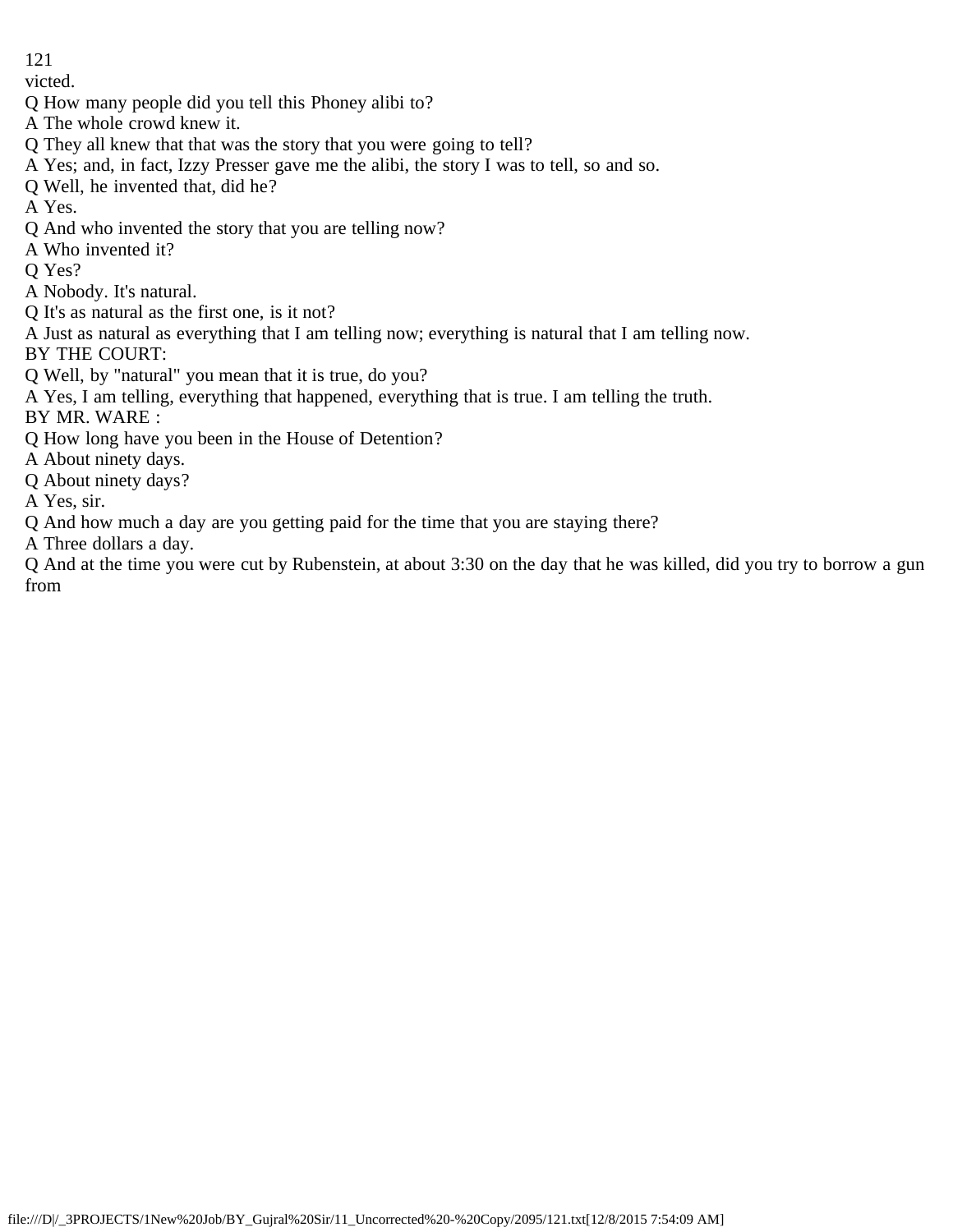122 anybody? A No, sir. Q Right away afterwards? A No, sir. Q Didn't you ask anybody for a gun, so that you might get square with that fellow? A No, sir. Q Didn't you actually borrow a gun? A No, sir. Q You didn't feel very friendly towards him, as you say, did you? A No, I don't think anybody would, after anybody cut them like that. Q No. I agree with you there. And you know Sam Cohen, don't you? A Sam Cohen? Q Isn't it Sam Cohen? Don't you know anybody named Sam Cohen? A Sam Cohen? Q Yes? A No, sir. Q Well, do you know any Cohen? A I know some Cohens, yes, sir. Q There are a few over there, are there not A Yes, sir; quite a few. Q Now, do you know Sam? A No, sir. Q Sure? A Unless--- BY MR. WARE: Q Do you know Barnett Patlin, don't you? A Yes, I know him.

THE COURT: Well, why drop Cohen? Why not find out about Cohen? He says he isn't sure, as I understand It, whether he knows him or not.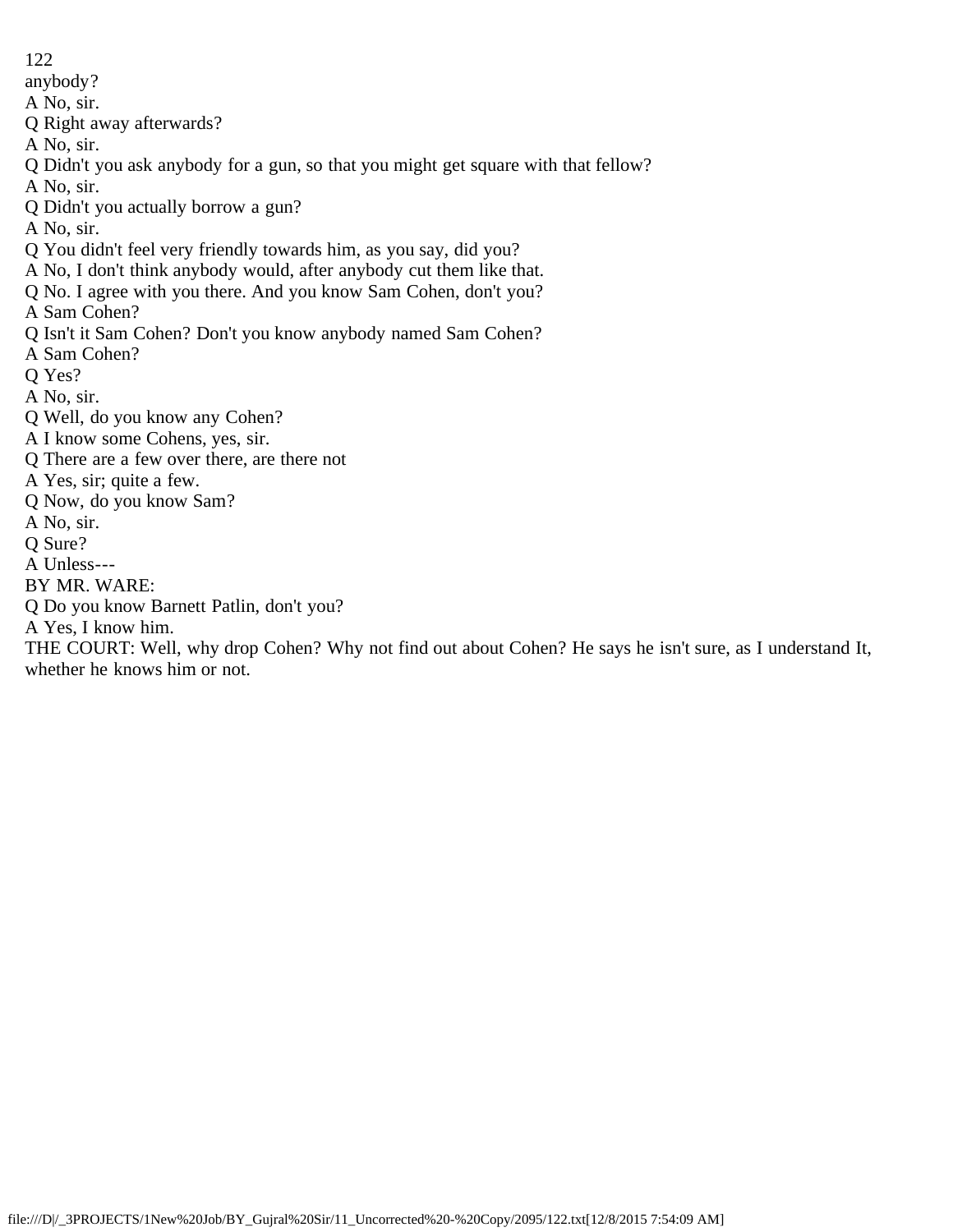MR. WARE: Well, I will go further, then.

BY MR WARE:

Q Are you acquainted with anybody named Sam Cohen, who has been in the Tombs for the last two months? A Could you describe him?

THE COURT: He has been out of the Tombs for three months, this witness, he says.

MR. WARE: Yes, sir; that's right. I forgot about that.

BY MR.WARE:

Q And you don't remember just now any Sam Cohen?

A No, sir.

Q Do you know anybody named Barney Patlin?

A Yes.

Q And you have known him for how long?

A Not very long. I know him since he used to come up to Max Grosser's, and I used to see him there and I met him there, since about last year.

Q Was he present at the time, in Max Grosser's, at the time of your fight with Rubenstein?

A He was.

Q Was he present when Rubenstein cut you, that afternoon?

A No, sir; but in the evening, I saw him.

Q What time?

A I went down from the barber shop about 8:30, and, when I come down he was on the opposite side, with Izzy Presser, "Dutch" and Katzy and his wife, and Barney Lewis.

Q About what time?

A Between eight and eight thirty P. M., I think it was.

Q And was that before Rubenstein was killed?

A It was.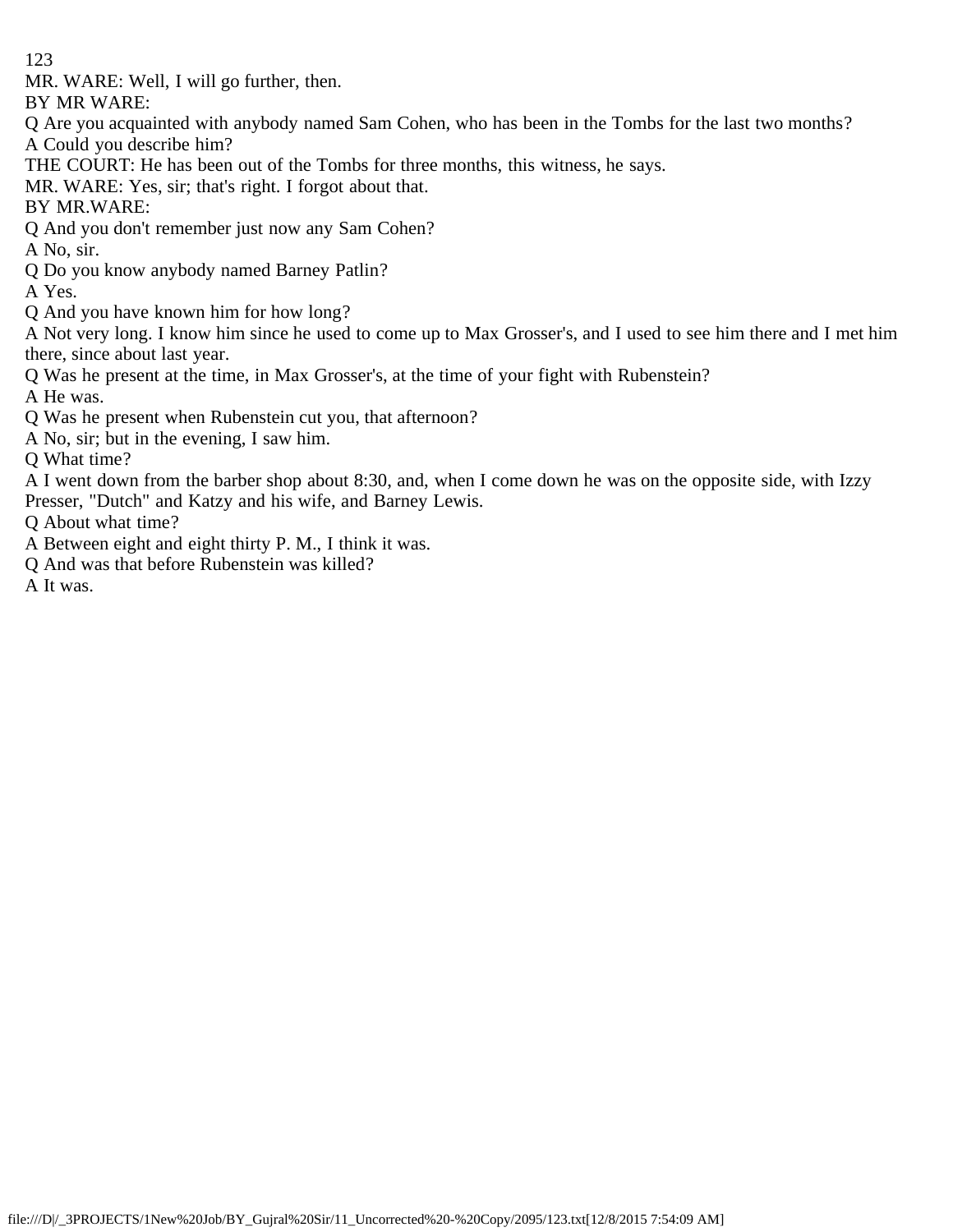- Q How do you know that?
- A Because I found out later, after I went to Katzy's flat.
- Q And where were you standing?
- A On the opposite side of 208 Eldridge Street, in the street.
- Q In the street?
- A On the sidewalk.
- Q On the sidewalk?
- A Yes, sir.
- Q On the opposite sidewalk?
- A Yes, on the opposite sidewalk.
- Q And there was quite a crowd of you there, was there?
- A Yes, sir.
- Q And your face was all bandaged, was it not?
- A Yes, sir.
- Q And you told them, of course, how you came to get out, didn't you?
- A They knew it.
- Q They knew it?
- A Yes.
- Q Did you tell them prior to this meeting, or how did they know it, if you can tell?
- A I told them prior, and they knew it from conversations heard.
- Q It was known all over that neighborhood, wasn't it?
- A It was common gossip on that street.
- Q That Rubenstein had cut you?
- A Yes.
- Q And that you were looking for Rubenstein?
- A No, not that I was looking for him, but that he cut me. It was common gossip that he had out me. MR. WARE: That's all.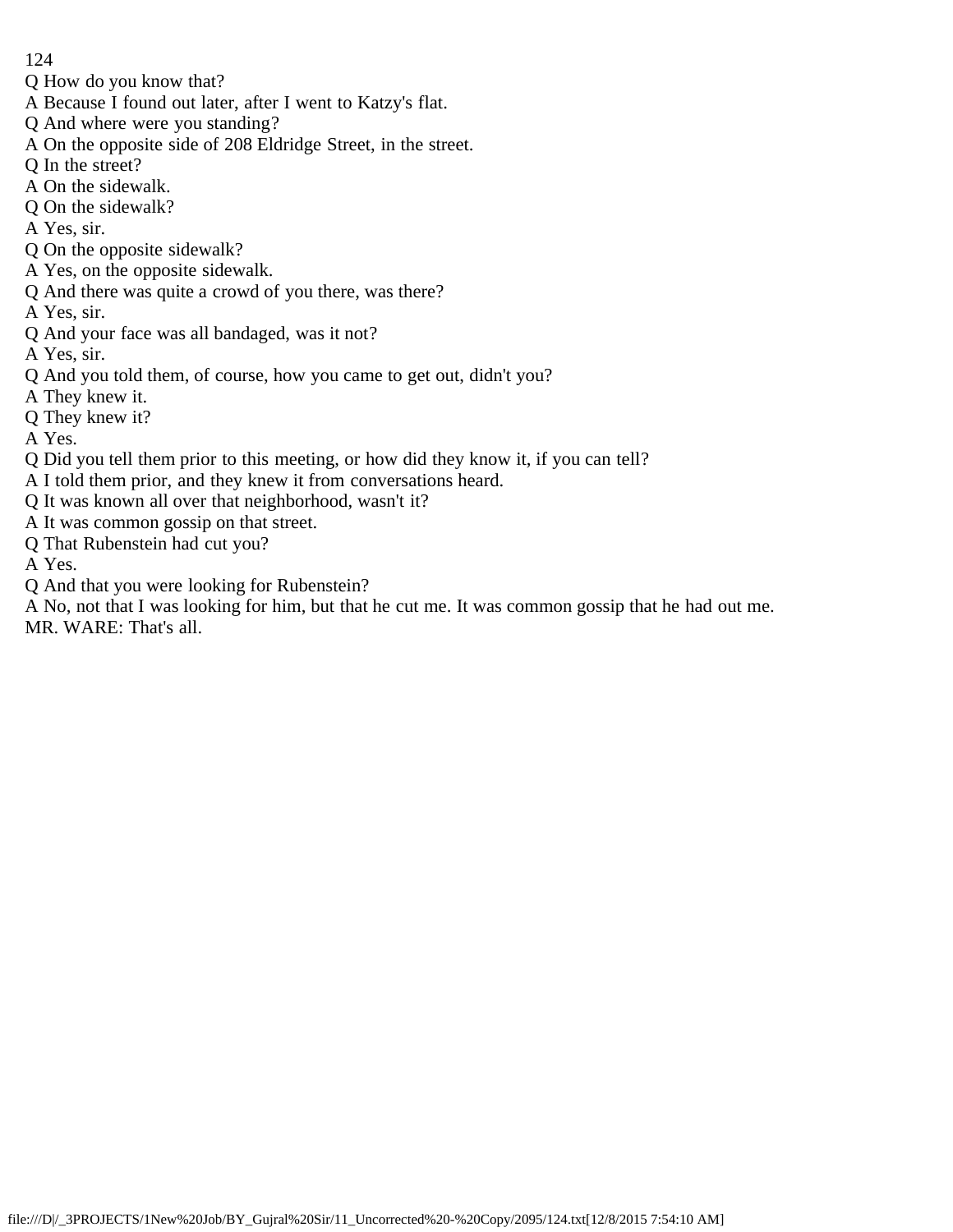RE-DIRECT EXAMINATION BY MR.EDWARDS:

Q Now, Berger, you were held for the action of the Grand Jury, as you told us, weren't you?

A Yes, sir.

Q And the Grand Jury turned you out, didn't they?

A Yes, sir.

MR. WARE: I object to that, if your Honor please, to the expression, "turned you out". I don't believe the grand Jury turns anybody out. They may fail to indict.

MR. EDWARDS: We call them Grand Jury discharges, and, some times we call them "turn outs". BY THE COURT:

Q Were you arraigned in Court and discharged?

A Yes, sir; by Judge Wadhams.

Q Well, the Grand Jury failed to indict?

A Yes, sir.

THENCOURT: Well, the regular procedure is, if the Grand Jury fails to find an indictment on a complaint, the socalled defendant is brought into Court, and identified, and allowed to go.

MR. EDWARDS: Yes, sir; and that was all done in this case.

MR. WARE: But I object to the language, "turned him out".

THE COURT: Yes, strike that out, and substitute---

MR. EDWARDS: The statement that we have now made?

THE COURT: Yes.

BY MR. EDWARDS:

Q Now, I show you this paper, Berger--- before you testified in that case you signed this paper, did you not?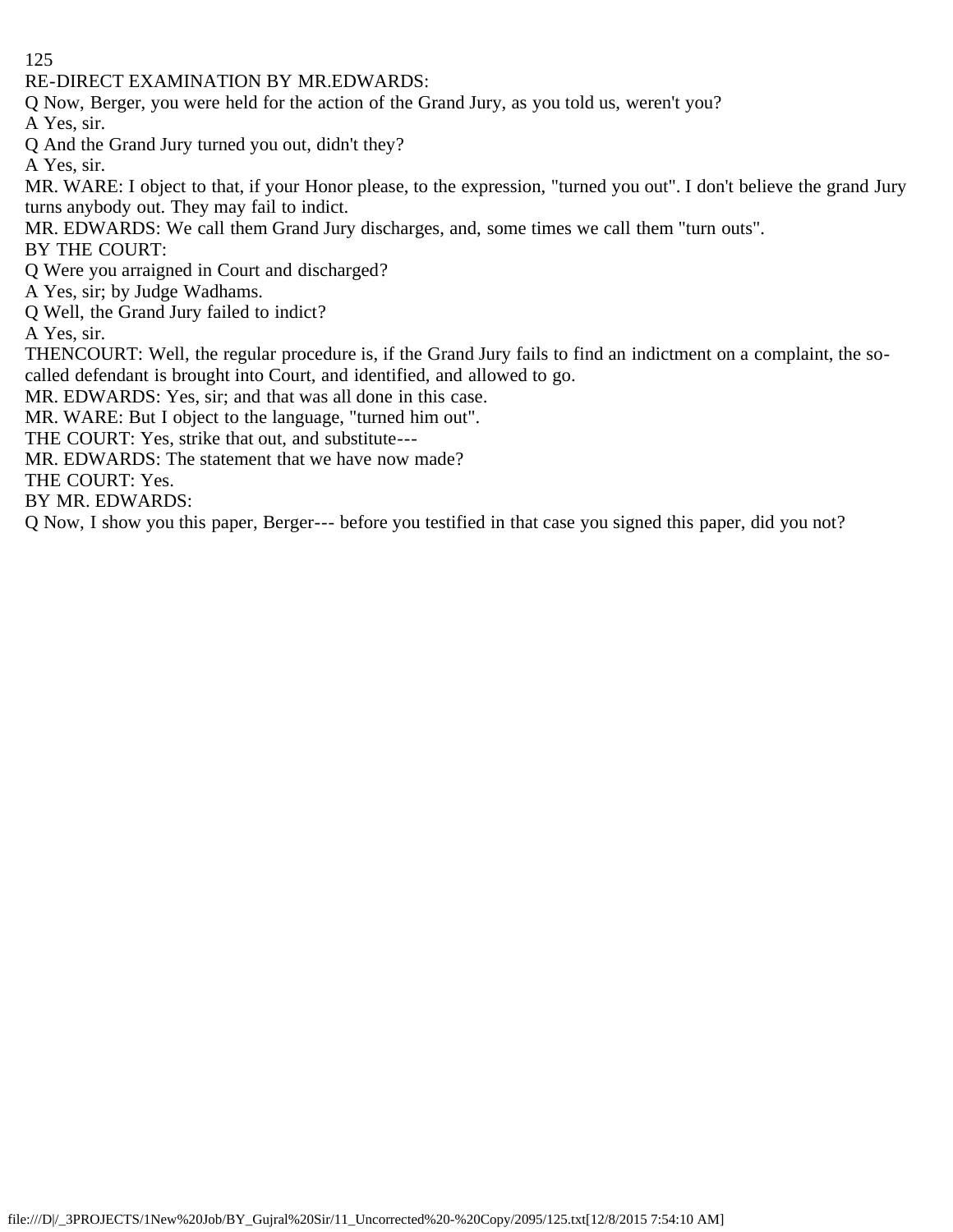A Yes.

Q And was it sworn to before a Notary?

A Yes, sir.

MR. EDWARDS: I offer this paper in evidences. It is a waiver of immunity.

MR. WARE: If your Honor please, we object to the introduction of this document, because this is what is known practically as a waiver of immunity, and is a private agreement between the District Attorney and the witness.

THE COURT: Well, you inquired about the matter, did you not?

MR. WARE: No, sir; I don't think so. We object to it as entirely extraneous to the case against Goldberg, and merely a private agreement between the District Attorney and the witness.

MR. EDWARDS: No, sir; it is not. It is a waiver on the part of this witness of immunity from prosecution, so that we are able to prosecute him to-day, just as we have been all along, if we think it best.

## BY MR. EDWARDS:

Q Did you waive immunity?

A Yes.

Q And did you understand that, if you waived immunity, you could be prosecute any time for any crime? A Yes, sir.

THE COURT: You asked him, 'Mr. Ware, on cross examination, if he had not received from the District Attorney some promise or inducement to testify, and that is why I allow this.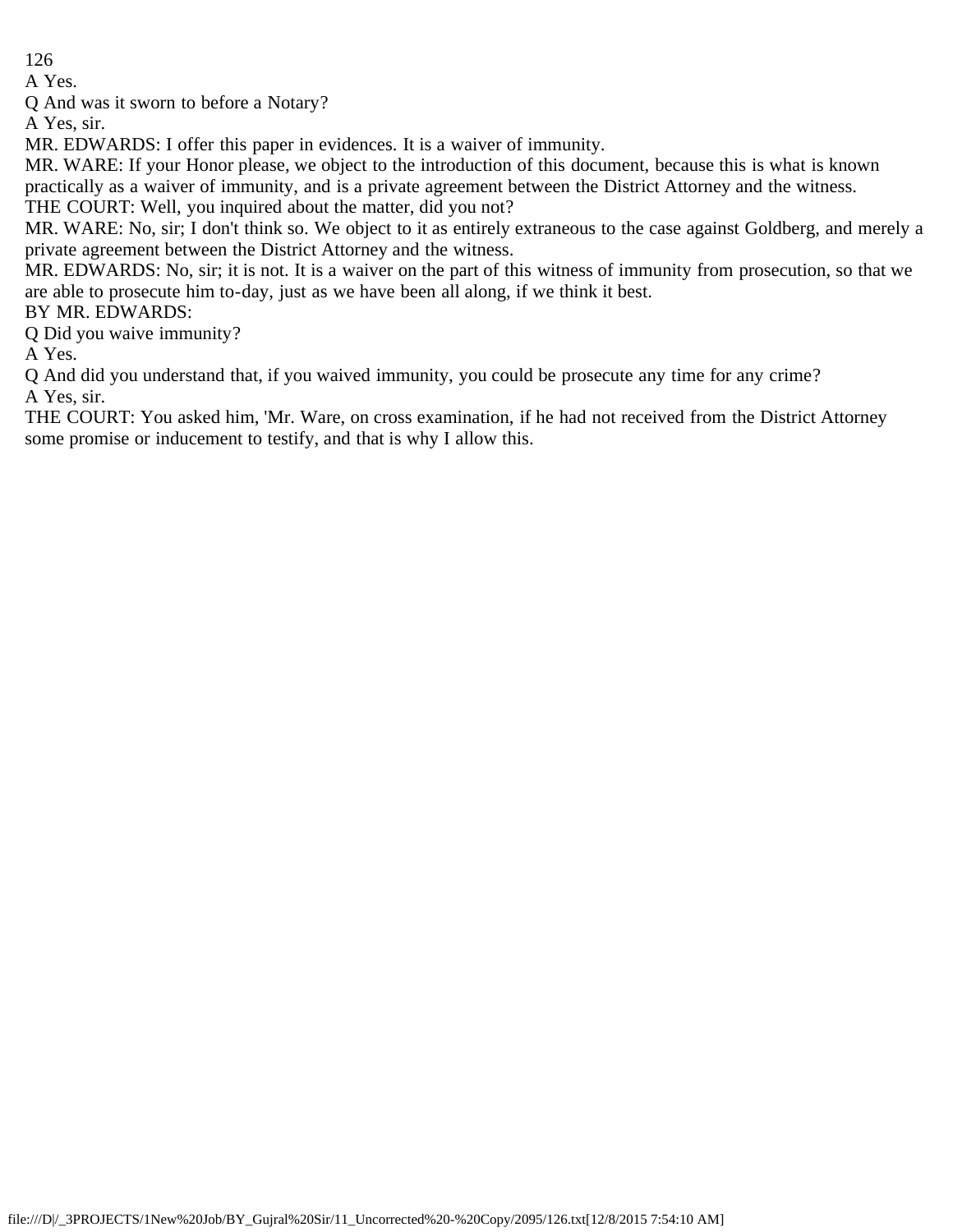MR. WARE: We except to its introduction, we object, at least.

MR. EDWARDS: Then may it be marked for identification your Honor?

THE COURT: Yes.

(It is marked for identification People's Exhibit 4).

BY MR. EDWARDS:

Q When Mrs. Blank, at the Tombs, put her hand on you at the Tombs, did she say anything to you that you now recollect?

A No, sir.

Q Now, how long have you Known Mrs. Blank?

A She used to be a customer in our store. I know her for quite a number of years.

Q Yes, she used to be a customer in your father's store?

A Yes, sir.

Q Now, you stated, in answer to Mr. Ware's question, that you were getting three dollars a day for the time you have been in the House of Detention?

A Yes, sir.

Q What Judge committed you?

A Judge Wadhams.

Q And did he fix the rate of compensation at the time he committed you?

A Yes, sir.

MR. EDWARDS: That is all.

RE-CROSS EXAMINATION BY MR. WARE:

Q You say that Judge Wadhams fixed your compensation at three dollars a day?

A Yes, sir.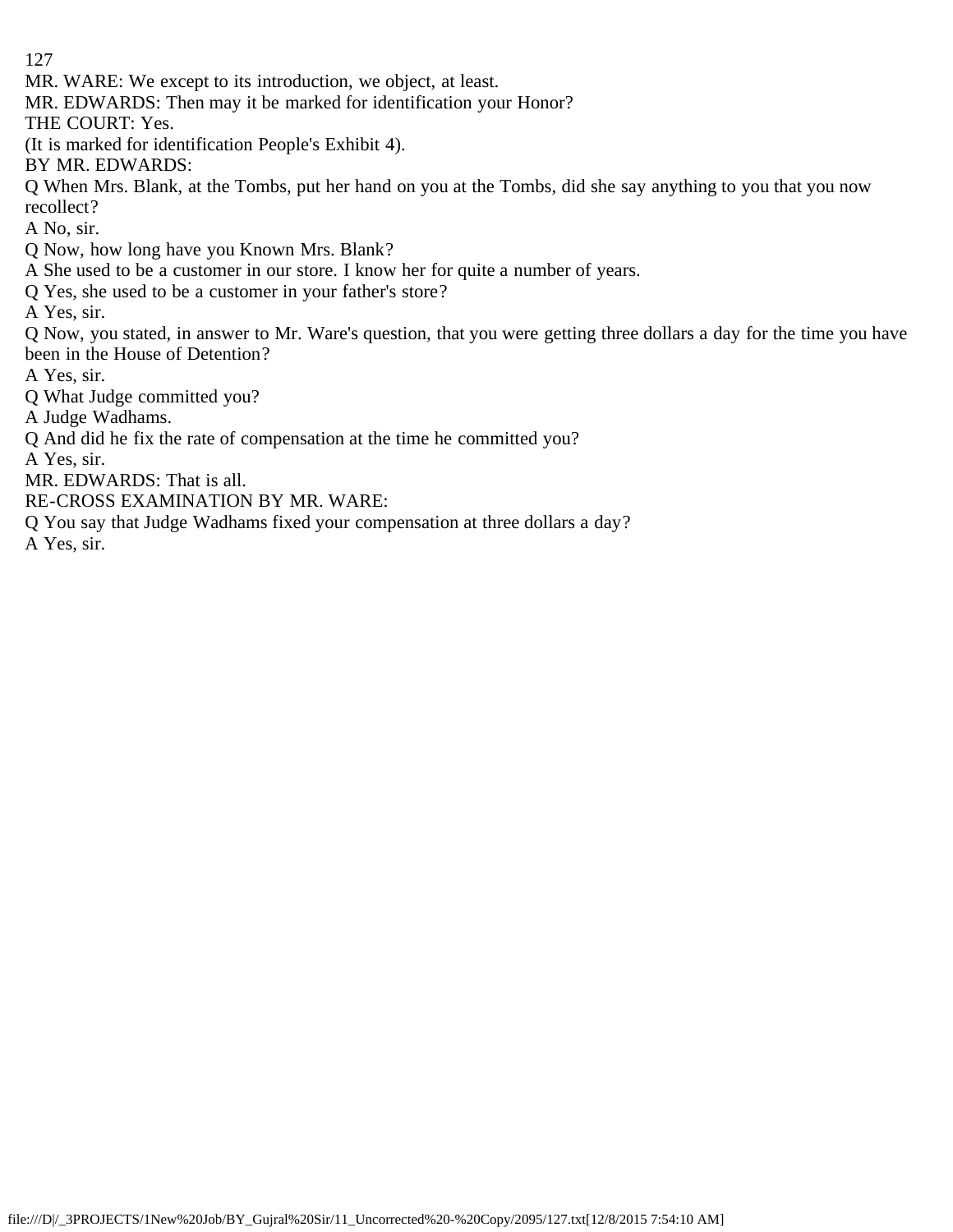Q Did he ask you whether you worked for a living?

A Yes, sir.

Q And you told him you were working for your father?

A Yes, sir.

Q And that you made, --- that you received a salary of about three dollars a day from your father; is that right? A Yes, sir.

- Q You haven't received any such salary, have you?
- A It is worth to my father ten dollars a day to have me with him.
- Q But your father isn't in business, is he?

A Why ain't he?

Q Well, he wasn't during the past nine months?

THE COURT: Yes, but he has not been in the House of Detention for nine months: He says his father has a place of business in Rockaway, and he sold his New York Place, but he has had the Rockaway place.

BY THE COURT:

Q Now, when did he open the Rockaway place, this year? That is a summer resort, is it not?

- A Yes, the early part of April.
- BY MR. WARE:
- Q Well, you didn't work for him there?
- A No, sir; not at that time I wasn't working.
- Q You were in the Tombs?
- A Yes, I was in the Tombs.
- Q Therefore you didn't work for your father since last September, did you?
- A Exactly.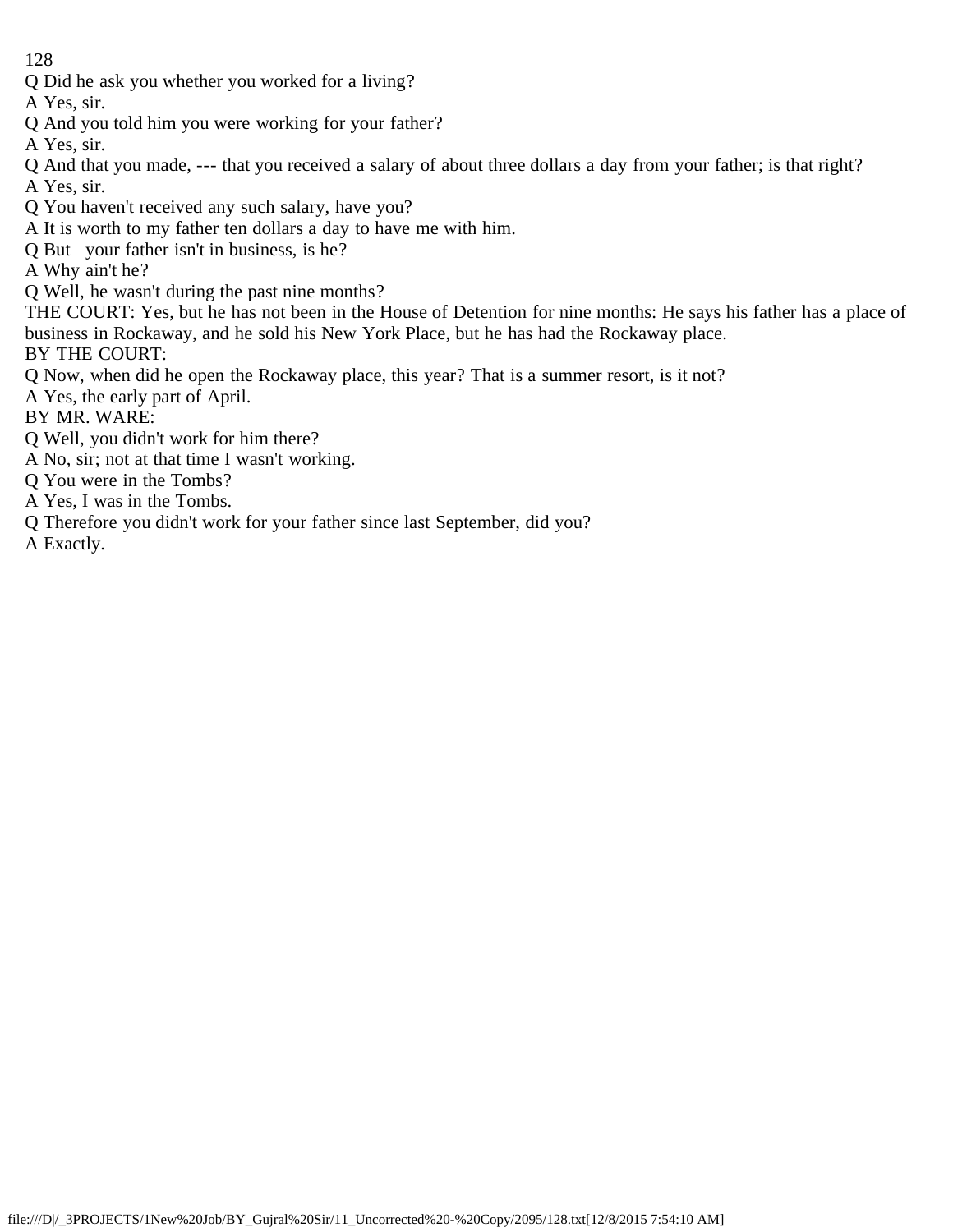Q But you told Judge Wadhams that you had been making three dollars a day; wasn't that so?

A While I was working I was. I would make, some days a dollar a day and some times ten or fifteen dollars a day. Q Now, I thought your father paid you by a check at the end of the season?

A Well, that's all right, I don't want no wages from my father. Whatever he made, I made, or just the other way. Q Did you ever do any other work for anybody?

A Yes, for the Honest Ballot Association, at the Primaries. I worked as an "Honest Ballot" clerk. I worked at the Primaries and at the election.

Q When was that?

A Last year. And it was my first vote and I voted for them and worked for them.

Q Did you ever get three dollars a day in your life through anybody?

THE COURT: I think you have gone fully into that. His answer is that he did not get any wages, but that is his estimate of his worth to his father.

MR. WARE: That's all.

BY MR. EDWARDS:

Q And you were committed to the House of Detention after your father's business was opened?

A Yes, sir.

BY MR. WARE:

Q And prior to that time you had been in the Tombs?

A Yes, for two months.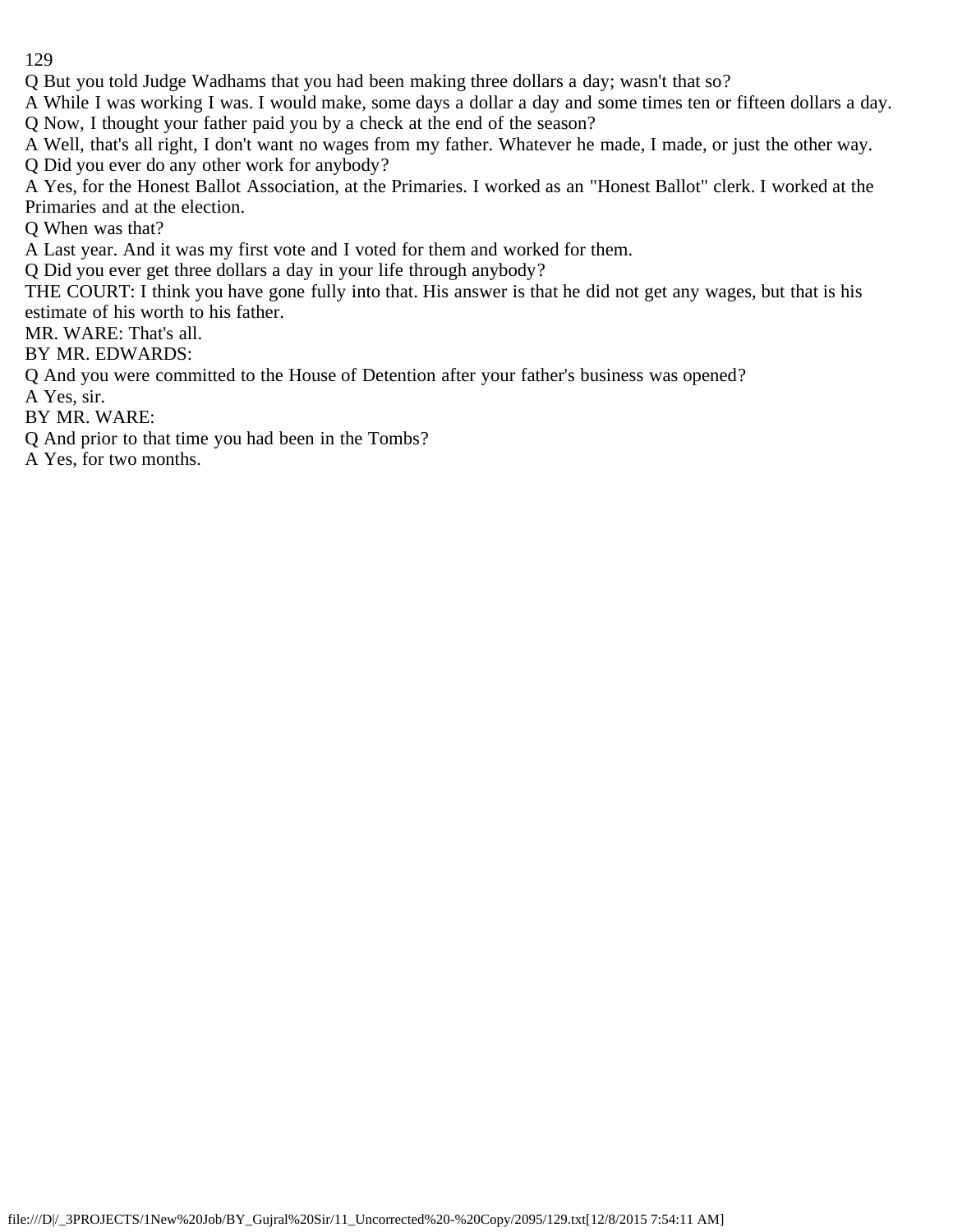Q And did you tell Judge Wadhams, at the time he asked you, at the time he fixed your compensation at three dollars a day --- what did you tell him in regard to your earnings?

A I didn't even talk to Judge Wadhims. I told the Clerk of the Court that I was working for my father, and the Clerk of the Court told his Honor, Mr. Wadhams.

THE COURT: Well, now, if Judge Wadhams was very liberal, how can this witness be blamed for taking the money? MR. WARE: Yes, I think the point is well taken. I think he would take anything. That's all.

(The Court admonished the jury in accordance with Section 415 of the Code of Criminal Procedure, and took a recess until two o'clock.)

---oooOooo---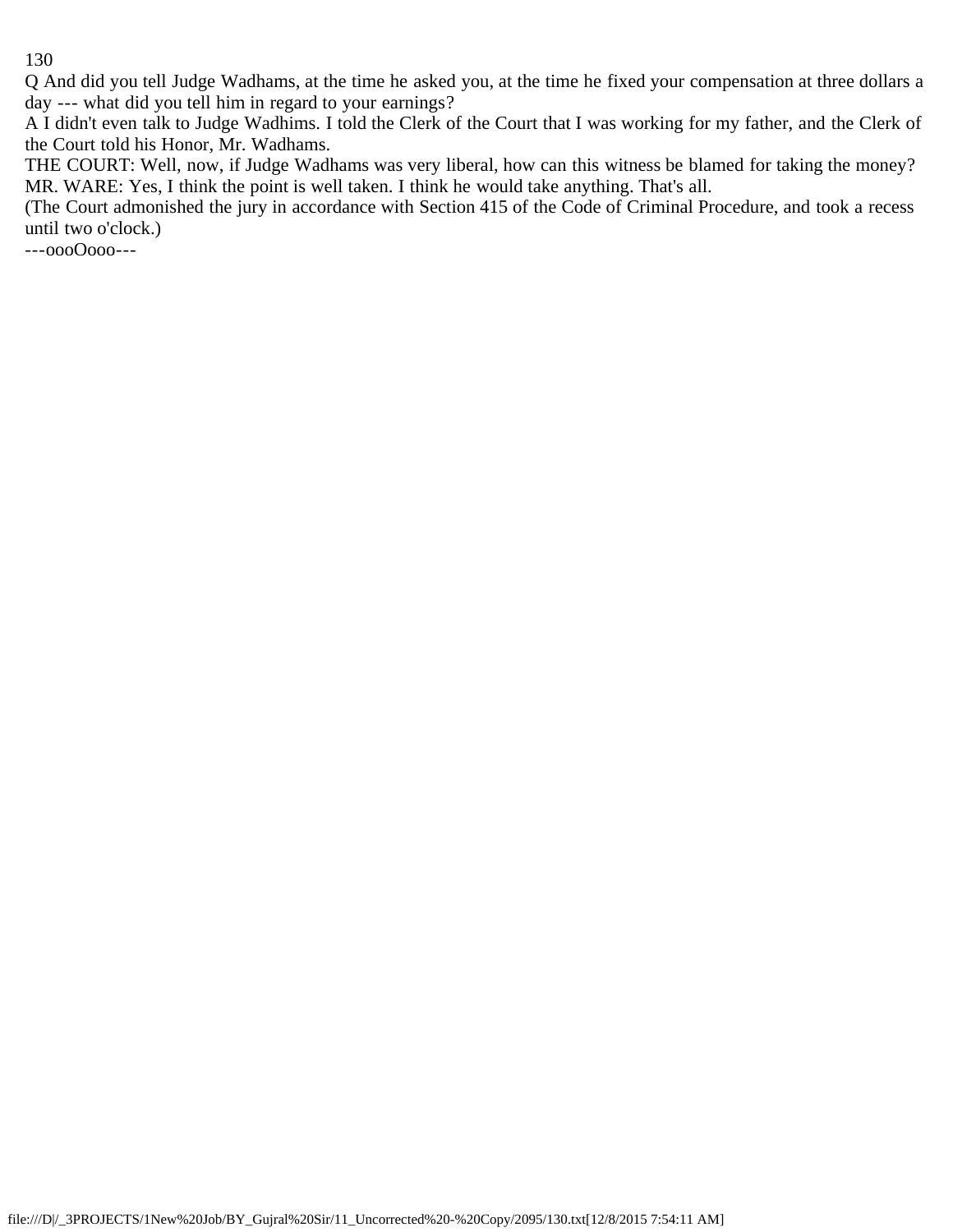AFTER RECESS.

LENA BLANK, of 183 Allen Street, a witness called on behalf of the People, being duly sworn and examined though the Official Interpreter, Mr. Fischer, testified as follows:

DIRECT EXAMINATION BY MR. EDWARDS:

Q Mrs. Blank, did you live at 183 Allen Street the day that Morris Rubenstein was shot?

A Yes, sir.

Q On that evening, did you have occasion to go out on the street?

A Yes, sir.

Q Did you see Rubenstein while you were on the street?

A Rubenstein came from Houston Street, and I came from my house.

Q Who was with Rubenstein when you saw him?

A Mr. Goldberg and Mr. Izzy Presser.

Q And anybody else?

A There was another man but I can't tell who he was.

Q Well, now, tell us just what you saw happen, when you saw those three men on the street?

A It was this way. It was on a Thursday evening. I and my daughter in law, we were sitting upstairs, and this Goldberg, this boy over there (Indicating the defendant) came in with Izzy Presser, and said, "Is 'Moiche' Rubenstein here?"

Q Yes. Now, go on from there.

A And my daughter in law said, "Why do you look Rubenstein?" Because he was angry at Rubenstein.

MR. WARE: I object to that, if your Honor please.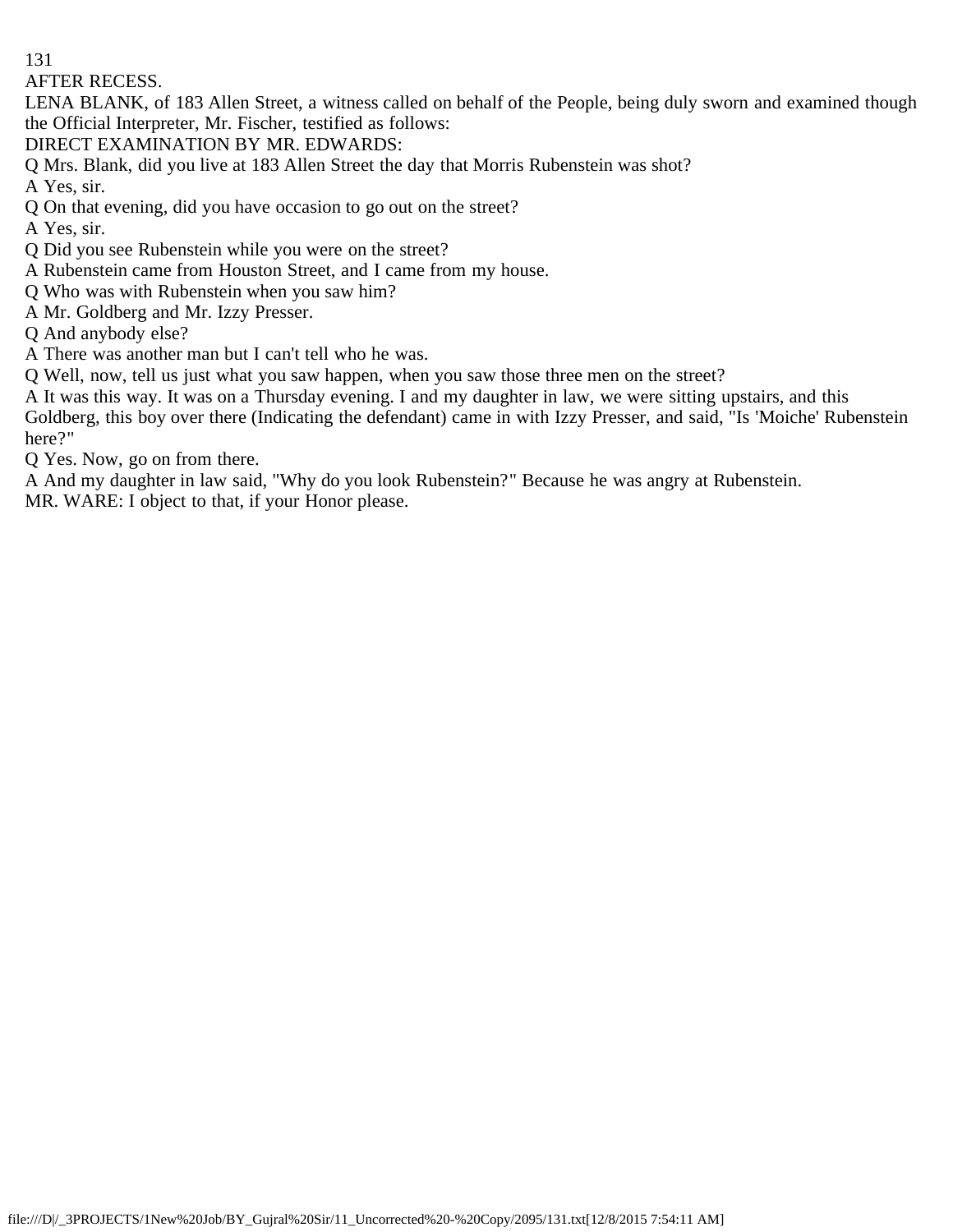THE COURT: Strike that out.

BY MR. EDWARDS:

Q Well, is that what he said?

BY THE COURT:

Q What did your daughter in law say?

A My daughter in law said, "Why do you look for Rubenstein? You are angry with him." And then Izzy Presser said, "No, no." And then I saw Izzy Presser had a pistol in his pocket and I immediately followed him. I said, "Why do you look for Rubenstein?" And this defendant had no patience to stand there; he left before lazy, and to that Izzy Presser I talked a little.

Q Now, don't tell us what you said, to Izzy Presser. Now, after Izzy Presser and the defendant left your apartment, what did you do?

A After they both had left, then came "Moiche" Rubenstein. He came in my house.

Q Now, one moment. Did you have a talk with him then? Just yes or no?

A Yes.

Q Now, don't tell us what you said to him. But, later on in the evening, what did you do?

A He came in to me and I related to him ---

BY THE COURT:

Q Who came in to you?

A Rubenstein. And I told him two men had been looking for him.

MR. WARE: I object to that and move to strike that out.

MR. EDWARDS: I consent.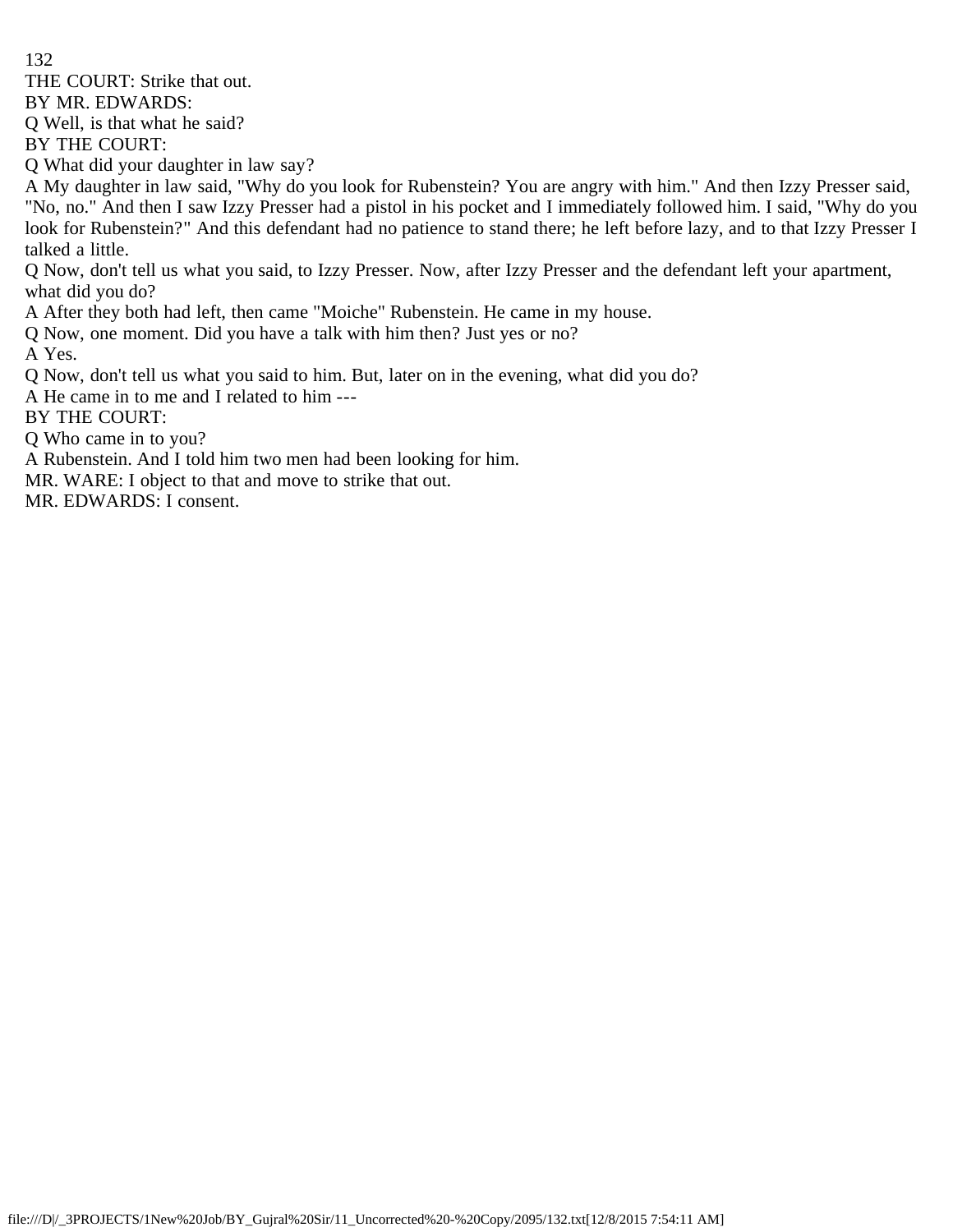THE COURT: Strike that out.

BY MR. EDWARDS:

Q Well, what did you do next?

A Then I went downstairs to see what would happen downstairs.

MR. WARE: I ask to have that stricken out.

THE COURT: Yes, strike that out.

MR. EDWARDS: It stands that she went downstairs, only?

THE COURT: Yes.

BY MR.EDWARDS:

Q What time of the evening did you go downstairs?

A It might have been nine or half past nine.

Q Now, where did you go when you wert downstairs?

A I went in Houston Street, in a delicatessen store, to buy something for a child.

Q Yes, and where did you go from there?

A I couldn't buy it even; I couldn't buy it, no.

Q Well, what did you see on the street, if anything?

A I stood still, and I saw the defendant get hold of Rubenstein by the hand (Illustrating). This defendant, he was the one who shot the first shot.

Q And then what happened?

Mr. WARE: I object that, if your Honor please. Let her state what happened.

THE COURT: Well, strike it out for the present.

BY MR. EDWARDS: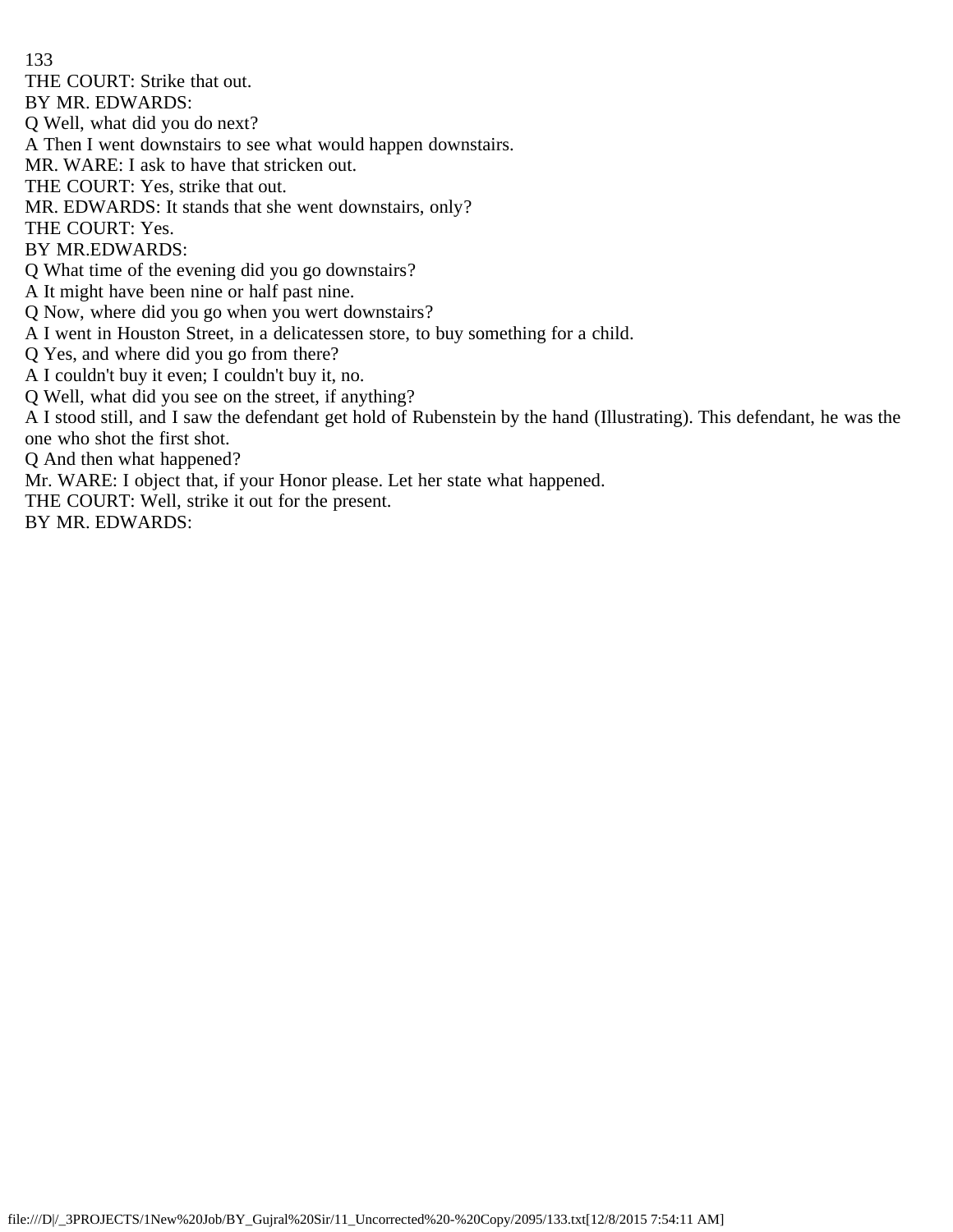Q Did you see him fire that shot?

A Yes.

- Q What did he have in his hand, if anything, when he fired?
- A He had a pistol in his hand.
- Q And then what happened to Rubenstein after he fired the shot?
- A He fell on the ground.
- Q Yes. Then what happened next?
- A "Moiche" was a very strong man, and he was trying to get up again, but he couldn't do any more than go on his knees (Illustrating), and then Izzy Presser came there, and gave him two blows.
- Q What do you mean by two blows?
- A Twice more he shot. You could have torn the building apart with it.
- THE COURT: Strike out the last part.
- BY MR. EDWARDS:
- Q Did you hear anything said by anybody?
- A First, the defendant spoke to him.
- Q What did he say?
- A I don't understand no English. You know that I can't speak English, you see it. This boy here, this is the murderer, you see him there. (Indicating the defendant).
- MR. WARE: I object to that, and move to strike that out, the word "murderer".
- THE COURT: Yes, strike it out.
- BY MR. EDWARDS:
- Q Go on. A When this boy fell on his knees, he said, "That's enough."
- Q When who fell on his knees?
- A "Moiche" Rubenstein.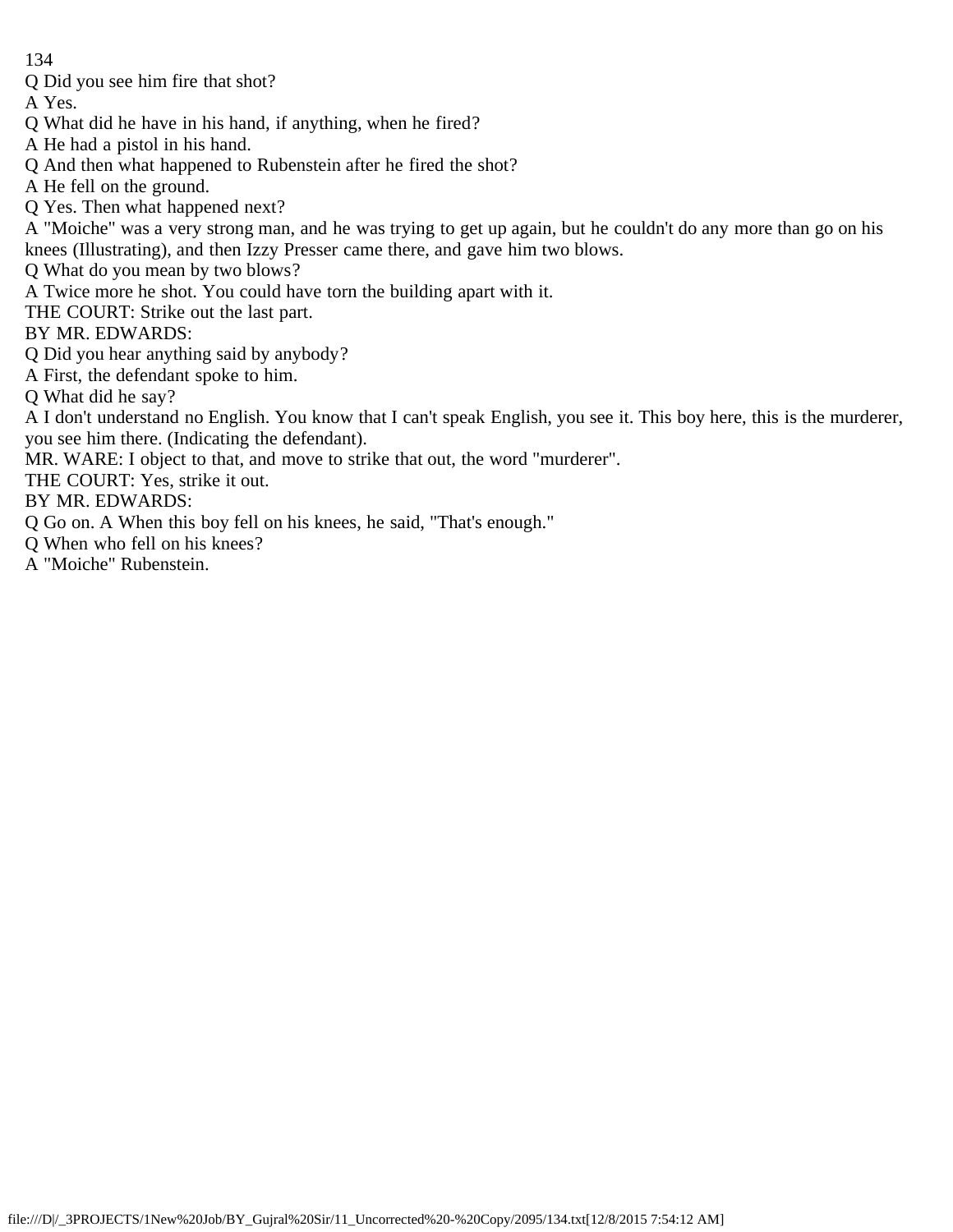- Q And where was the defendant Goldberg then?
- A With Izzy Presser there.
- Q Now, when Izzy Presser fired the next two shots, what did the defendant do?
- A He went in the hall in 185 Alien , Street, and Izzy Presser went across the way.
- Q Now, let us go back for a moment to the time when Rubenstein was on his knees. You say that Presser fired two more shots. What happened to Rubenstein?
- A He fell down like a dog, after being shot.
- Q Now, where was he when Presser fired the last shot?
- A He fell to the ground.
- Q Can you show us how Presser fired that last shot?
- A The defendant first shot him in the stomach, and the other two shots I was really too much excited.
- Q Well, which one ran away first, this defendant or Presser?
- A The defendant.
- Q And then what did you do after that?
- A I went upstairs, and I was shaking.
- Q Now, how long have you known this defendant Goldberg?
- A About a year.
- Q How long have you known Presser?
- A Presser I know long, about two years.
- Q Are you perfectly sure that this defendant and Presser were the two men that you saw shoot Rubenstein? A I swear by God.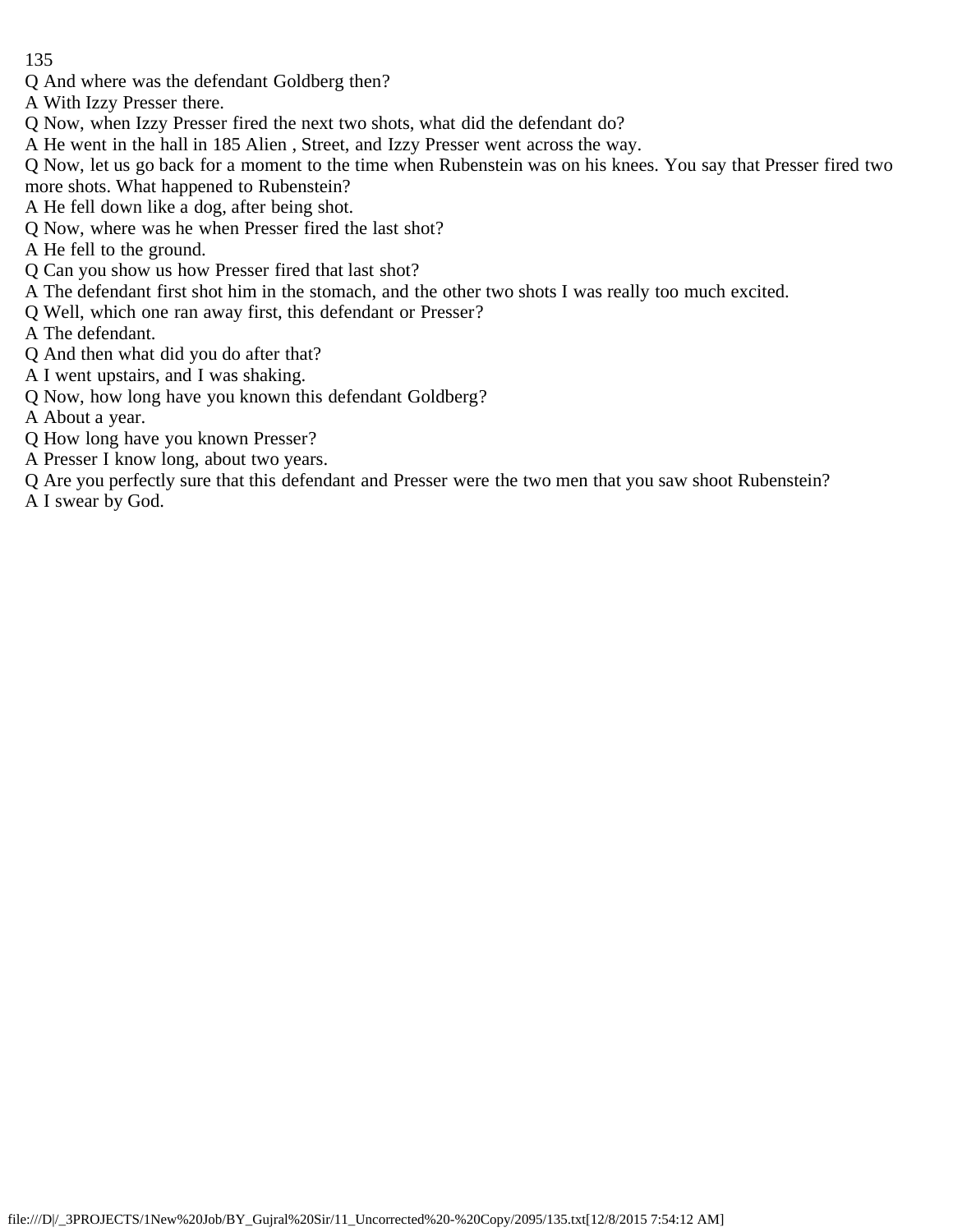- Q Was there any one else there who fixed any shots at all?
- A There was another man there, but he didn't do anything.
- Q Did you know him?
- A I didn't know him.
- MR. EDWARDS: That's all.
- CROSS EXAMINATION BY MR. WARE:
- Q Do you know the father and mother of Joe Berger?
- A Yes, sir.
- Q How long ago did you see them last?
- A When they used to sit in Orchard Street I saw them, but lately I haven't seen them.
- Q Haven't you seen them up in the District Attorney's office?
- A Since this trial began I saw them, but not before that.
- THE COURT: Do you mean the parents of the defendant?
- MR. WARE: No, the father and mother of Joe Berger.
- BY MR. WARE:
- Q Now, how long ago did you see them? Was it last week?
- A I saw him in Court since the trial has begun.
- Q The father of Joe Berger, or Joe Berger?
- A Old Joe Berger, I saw.
- Q The father?
- A Yes, sir.
- Q And have you been down to Rockaway Beach to see him?
- A No, sir.
- Q And has he been to your house?
- A No, he has nothing to do with my house.
- Q Where have you seen him, outside of seeing him here in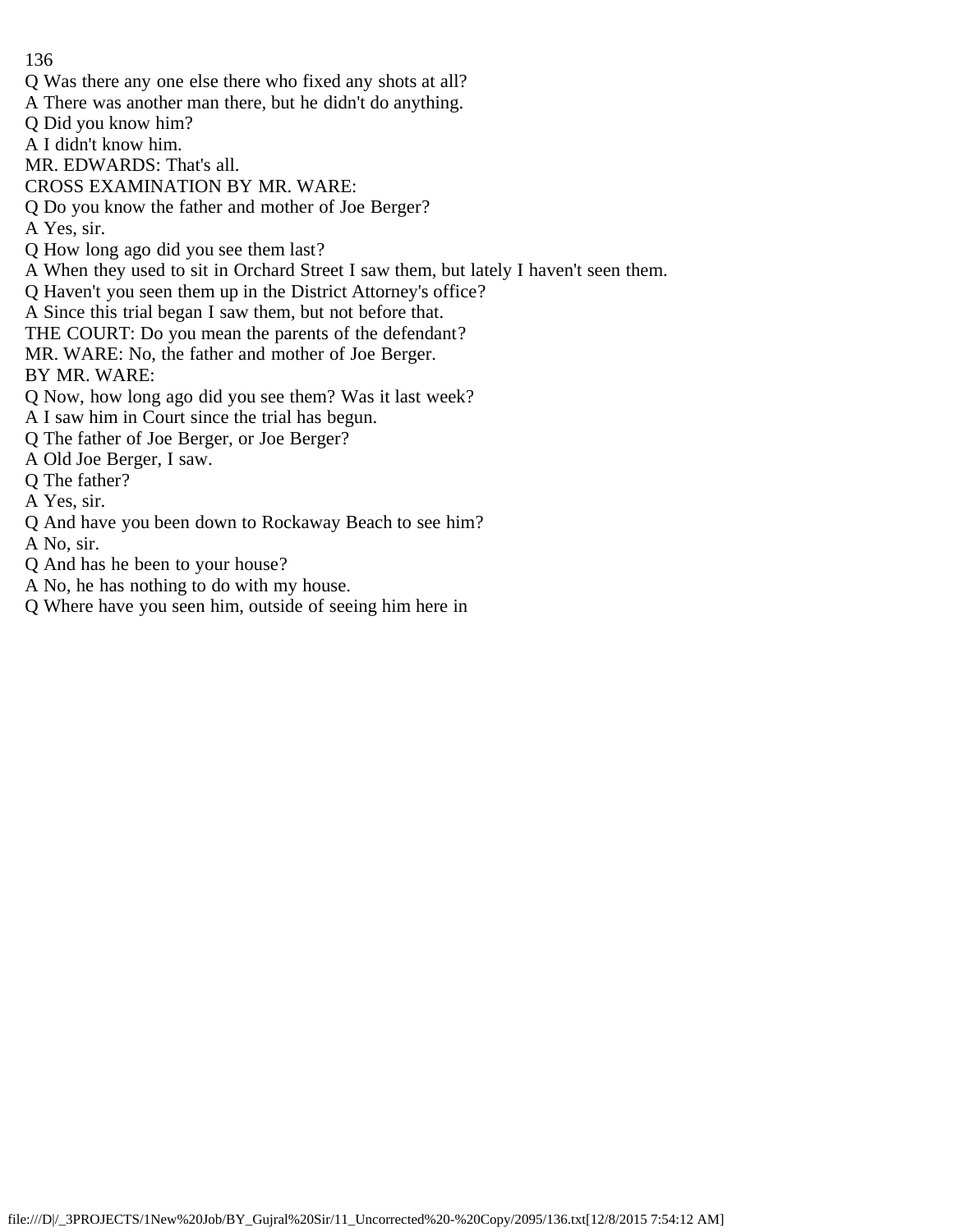Court?

- A Nowhere else.
- Q You haven't seen him in the District Attorney's Office?
- Q Mrs. Blank, you know Joe Berger pretty well, don't you?
- A Yes, I know him.
- BY THE COURT:
- Q The young Joe Berger?
- A Yes, sir.
- BY MR. WARE:
- Q Yes, the young Joe Berger?
- A Yes.
- Q And you saw him at the Tombs the day after the shooting?
- A I should worry. I did see him, yes.
- Q Mrs. Blank, you went there to point out the man who shot Rubenstein, did you, at the Tombs?
- A No, I didn't do that. But I said, "If you know who shot him you ought to say who shot him."
- BY THE COURT:
- Q Well, to whom did you say that?
- A To everybody.
- BY MR. WARE:
- Q As a matter of fact you wasn't present at all when Rubenstein was shot, were you?
- A Yes, I was there.
- Q Haven't you told friends of yours that you were up in your own room at the time of the shooting?
- A You tell the counsel that I am just as smart as he is. I can swear twenty times that what I am telling here is the truth.
- Q Yes, you would swear to anything that you felt like swearing to, wouldn't you?
- A No, sir. I want to swear that I stood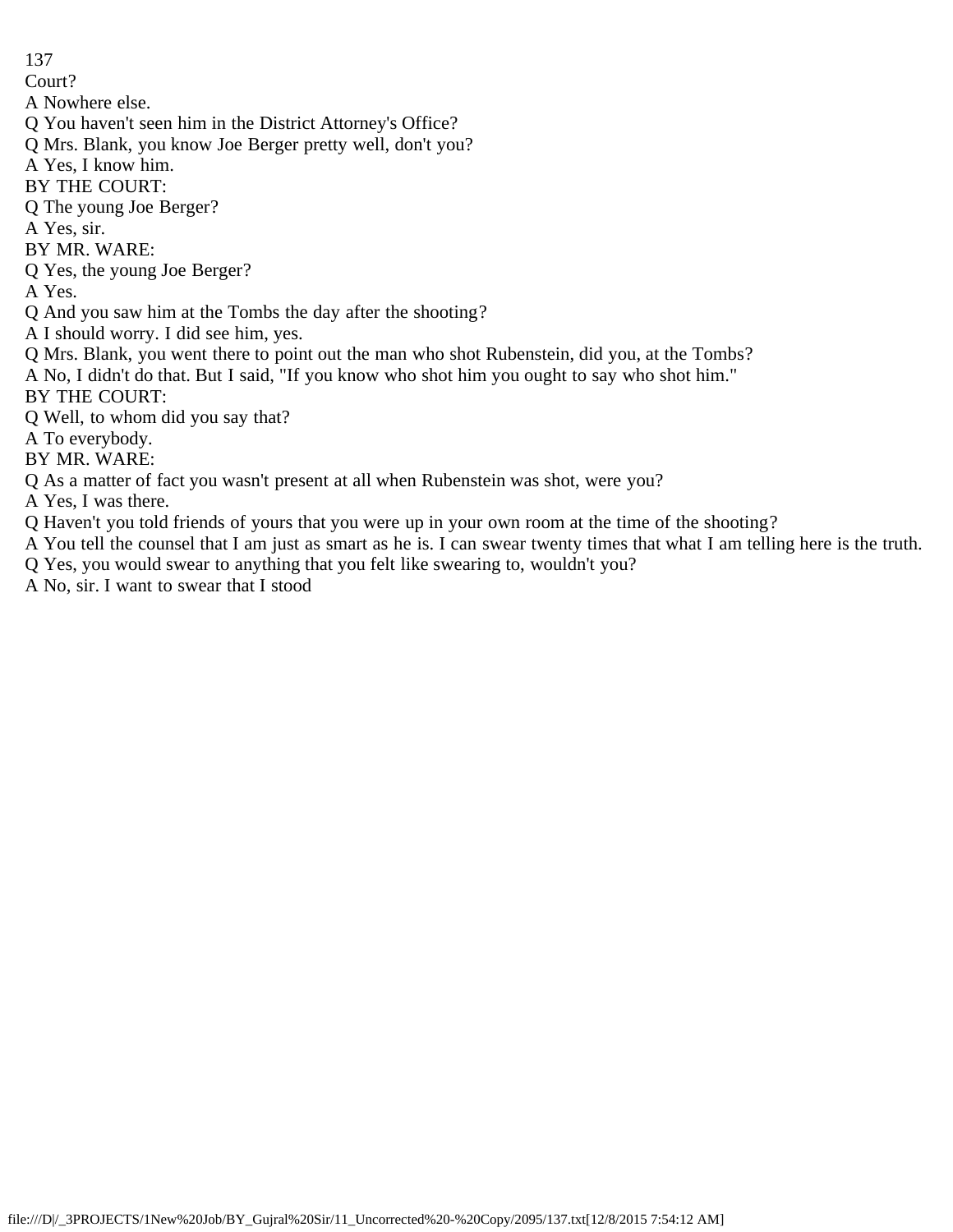there.

THE COURT: Now, one minute, please. Tell her to listen to the questions, and answer them.

BY MR. WARE:

Q You remember going to the Coroner's Court at the time that there was an inquest as to who killed "Moiche" Rubenstein, don't you?

A Yes.

Q Do you remember what you testified to there?

A Yes, sir.

Q Do you remember being asked this question --- do you know Mr. Deuel?

A Yes, sir.

Q You have been up in his office a good many times, haven't you?

A Yes.

Q Do you remember at the Coroner's Inquest Mr. Deuel asking you this question:

"Q Which way were you walking? Up or down?" And your making this answer:

"A I Was going along Allen Street in a northerly direction towards Houston Street." Is that right?

A Yes, I went towards Houston.

Q Did you testify to this?

A I went towards Houston Street, and the boy came towards me.

Q "Q By Mr. Deuel: What did you see? A I saw three men come up to "Moiche".

THE COURT: Now, the only use you can make of the testimony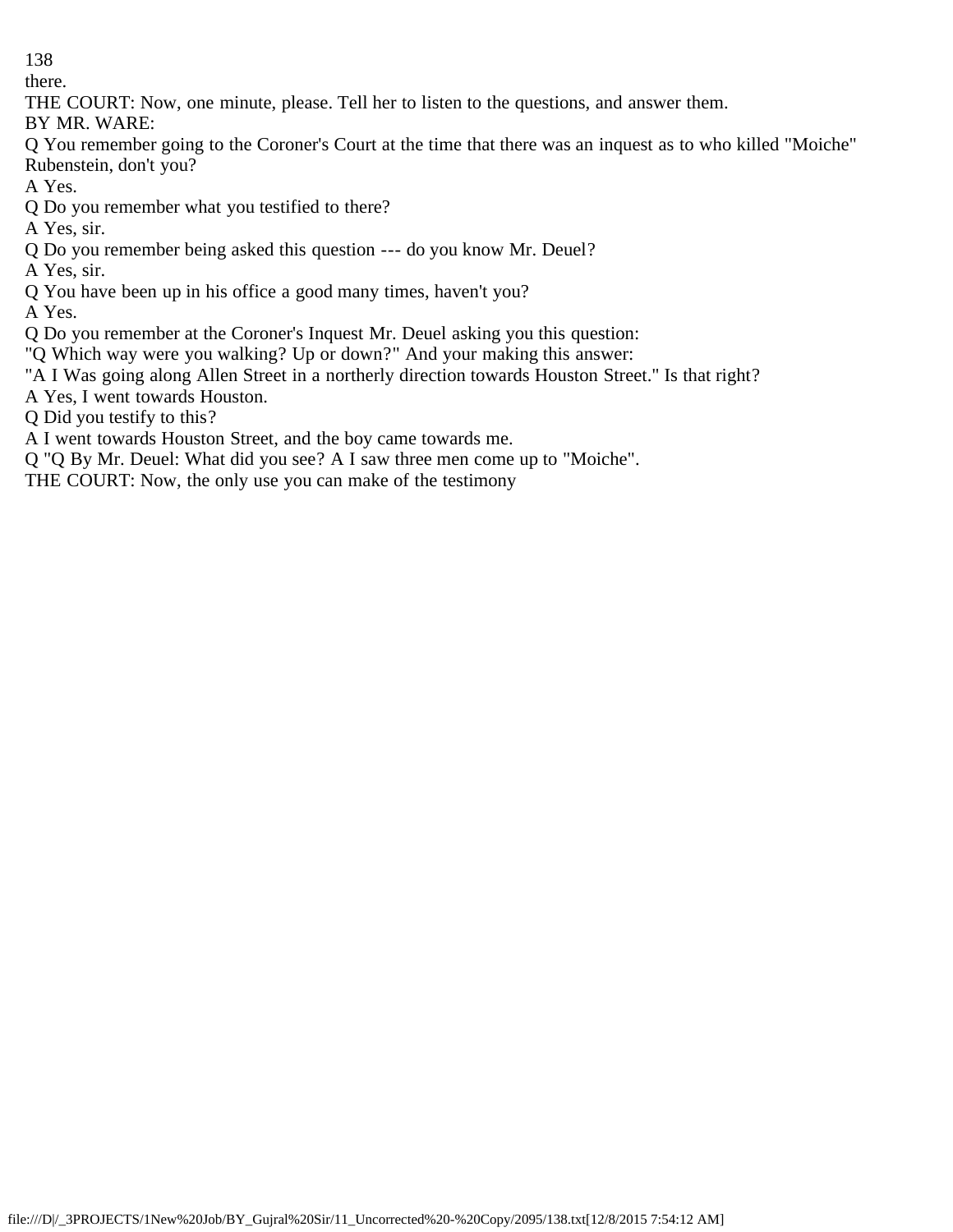she gave there is to show that it differs from the testimony given here, and don't read all her testimony. So far there is no contradiction.

MR. WARE: Very well, then, I will skip that.

BY MR. WARE:

Q Do you remember this question? You had testified that you saw three men:

"Q Do you know who those three men were? -- that question wasn't answered --- "Do you know those? (Indicating three men)

A Yes.

"Q What are their names?

A One is Joe Berger, one is Izzy Presser and one is "Dutch", they call him.

Q That is his name?

A The only name I know is 'Dutch'?"

A I said that because I was afraid. They were outside.

Q Well, I haven't asked you any questions.

BY THE COURT:

Q Well, did she say it or not? Yes or no?

A Yes.

BY MR. WARE:

Q So, Mrs. Blank, did you tell the truth that time or not?

A Yes.

Q And those, were the three men that you saw?

MR. EDWARDS: No. I object to that. That doesn't appear in the testimony, either as he read it, or as it actually appears on the record.

THE COURT: No. One minute now. You can ask her if those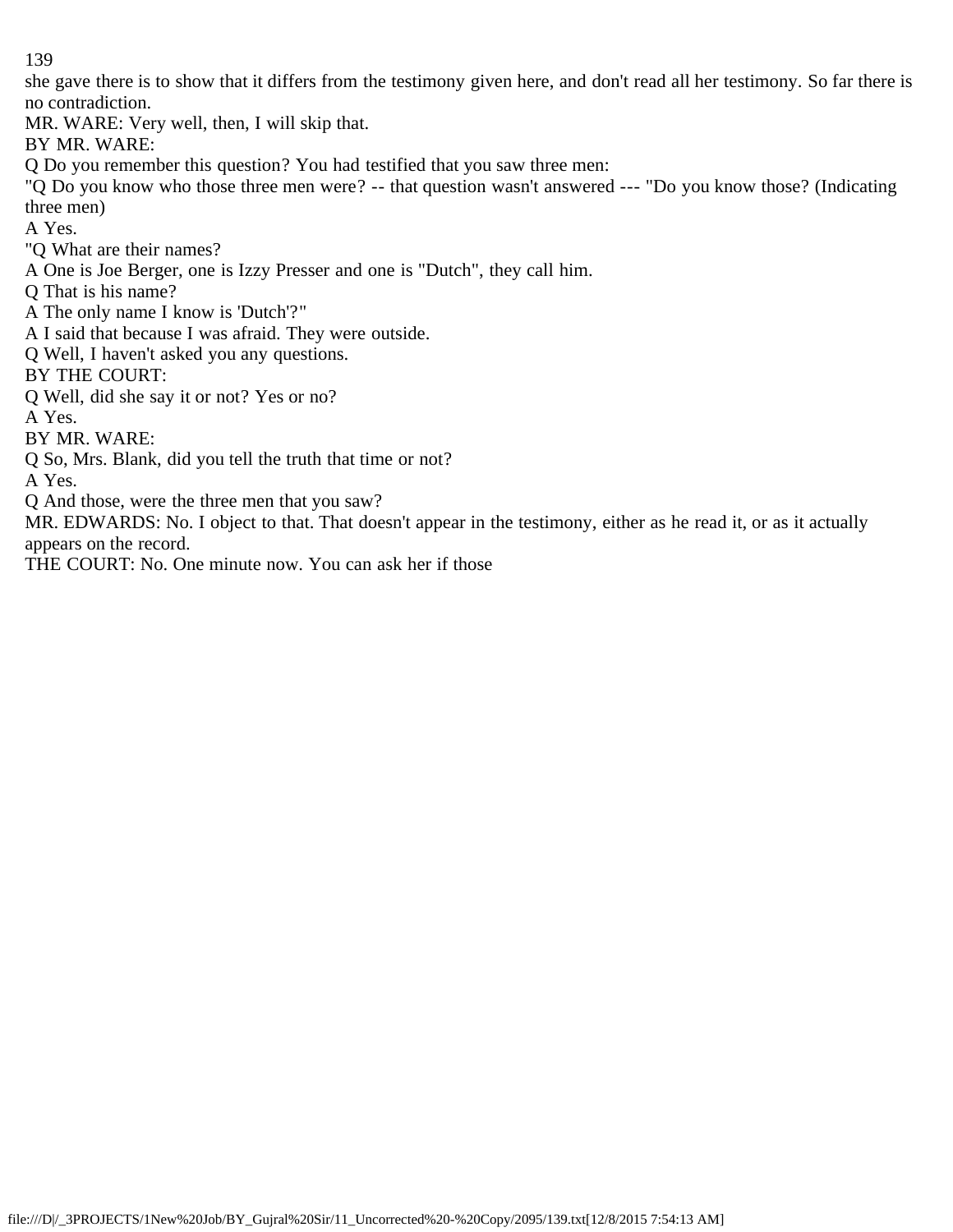were the three men that she saw.

BY MR. WARE:

Q Were those the three men that you saw on the street, as you have described?

A This defendant and Izzy Presser and the other one I couldn't recognize.

THE COURT: Now, so far as I understand the Coroner's testimony there --- I haven't read it --- there is no statement that she said that she saw one of the three men on the street, but that there were three men in the Court Room there, indicating them, that she knew them. If there is any statement that Goldberg was there, let her say so.

MR. WARE: No, sir; he wasn't a defendant then at all, I understand, if your Honor please, and was not in the Court Room.

THE COURT: Then you will have to get the record straight. Any one who heard her testify may give testimony. MR. WARE: The defendant wasn't there at all.

BY MR. WARE:

Q Who was present at the Coroner's Court?

THE COURT: If she knows.

A Joe Berger was there. The other one hadn't been arrested yet.

BY MR. WARE:

Q Were these three men in Court on trial?

A No, I didn't see. I don't know.

Q You saw Joe Berger though, didn't you?

THE COURT: In the Coroner's Court?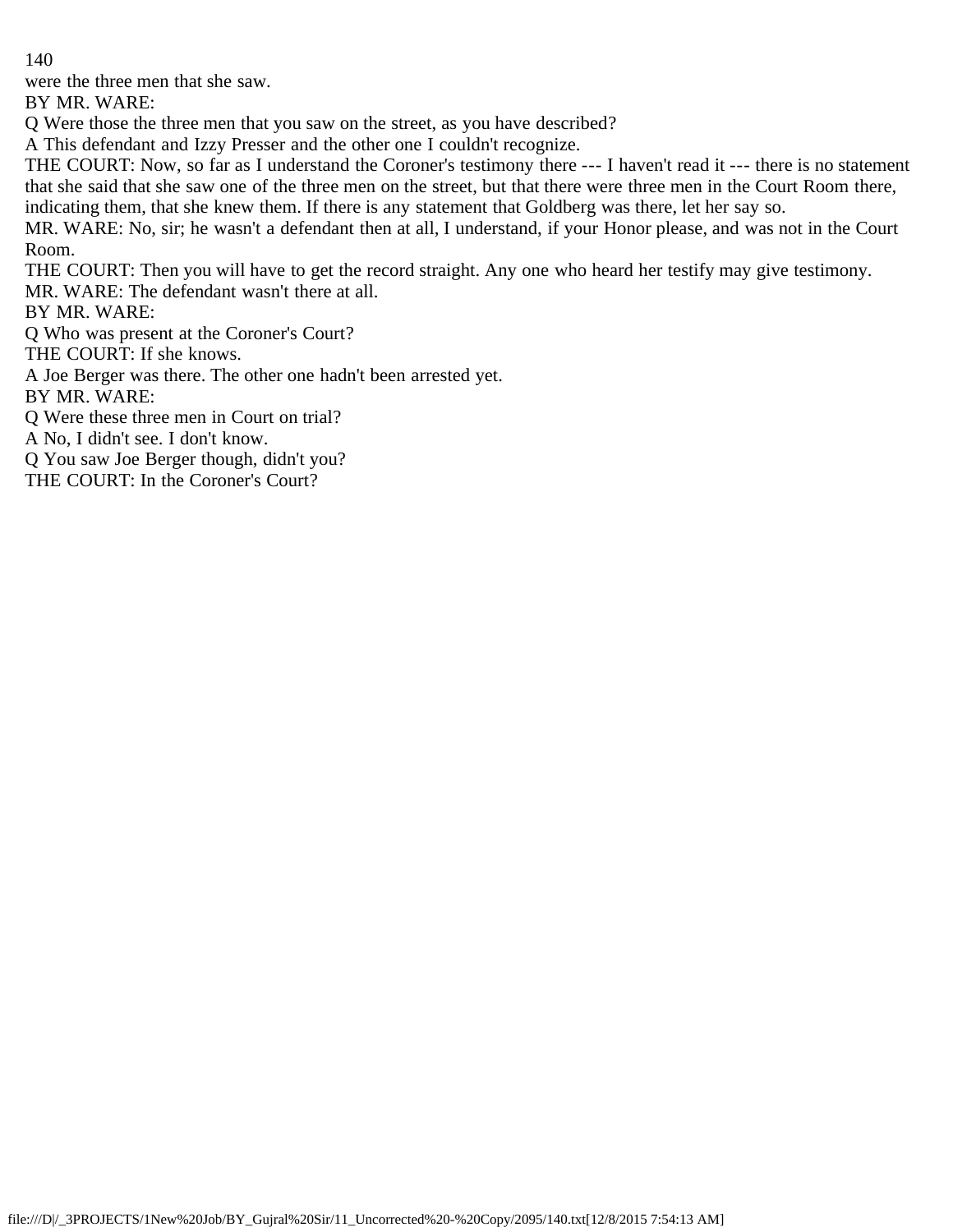MR. WARE: In the Coroner's Court.

A Yes, sir.

BY MR. WARE:

Q Was Presser there?

A No, sir.

Q And Goldberg wasn't there either, was he?

A No, sir.

Q So, when you answered, One is Joe Berger, One is Izzy Presser and one is 'Dutch', you meant those were the three men that you saw on the night of the shooting?

A I tell you why I said that, because I was afraid of them.

Q And are you saying what you say now, because you are afraid of the District Attorney, or anybody else?

A No. Now they are in jail and I have no more fear for them.

Q Well, the District Attorney isn't in jail?

A I have no fear of the District Attorney.

Q Have you been paid by anybody to testify here the way you are doing now?

A No, I don't care for money.

Q You did testify, however, that of the three men that you saw that night, Joe Berger was one; is that true or not?

A I said it because I was afraid.

MR. WARE: I ask that the latter part of the answer be stricken out.

THE COURT: Strike it out.

BY MR. WARE:

Q You did so testify, didn't you?

A Yes.

Q Was it true or not?

A (No answer) :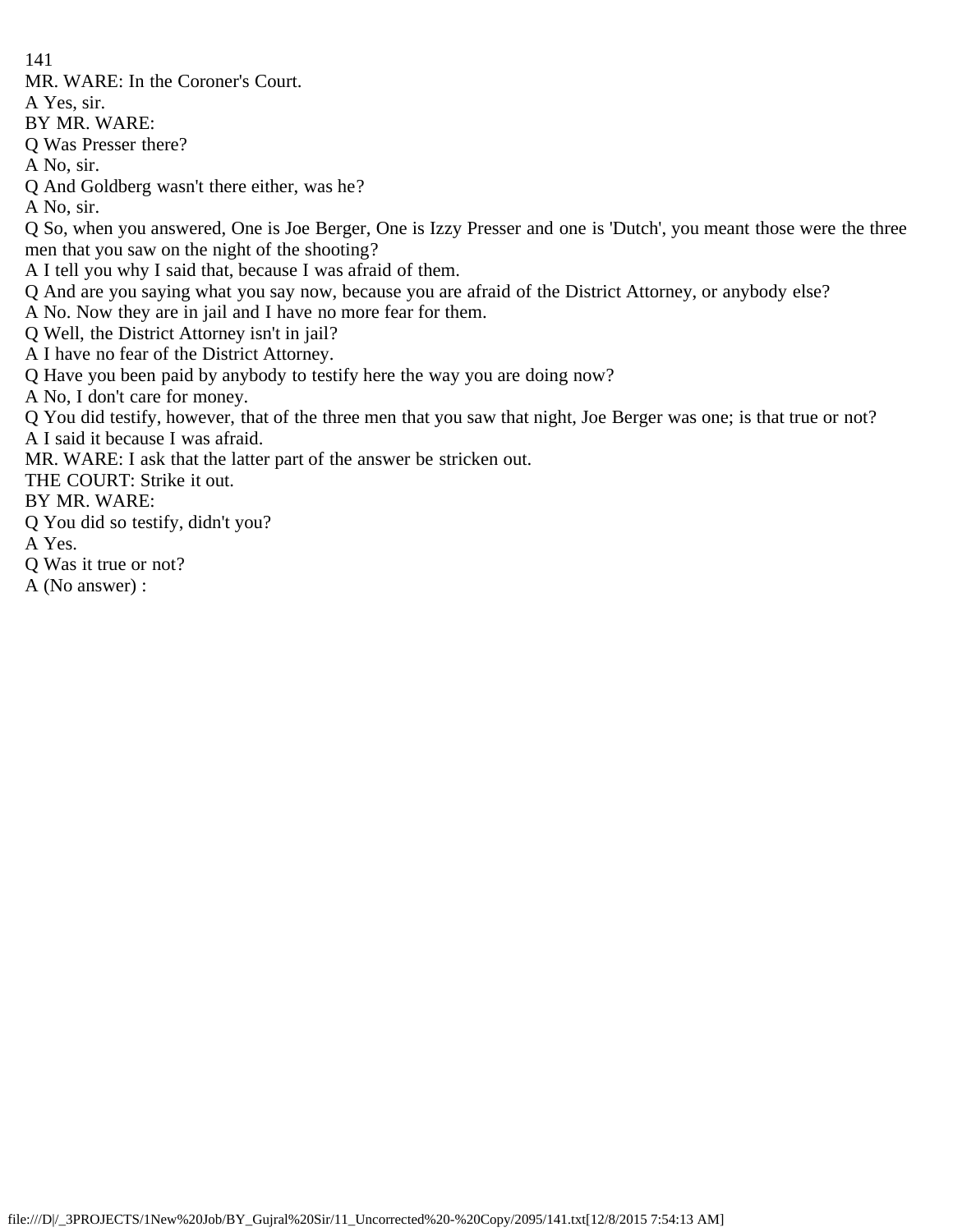BY THE COURT:

Q Was it true or not? Just answer the question.

- A I don't know whether it was Joe Berger, or anybody else, but I know those two done the shooting.
- Q Well, was it true that Joe Berger was there or not? That is what he asks you?
- A I thought it was Joe Berger, but it was somebody else.

BY MR. WARE:

- Q When did you discover that it was somebody else?
- A I found out when they got the other one in Bayonne.
- Q Whom did they catch in Bayonne?
- A Izzy Presser.
- Q Well, you knew Izzy Presser, didn't you?

A Yes.

- Q And you knew Henry Goldberg, didn't you?
- A Yes.
- Q Before Bayonne?

A Yes.

- Q Well, then, how about the third man? If he wasn't Joe Berger, who was he?
- A I don't know him; I don't know. Why should I look for the third man?
- Q You are very anxious to convict the two, aren't you, Izzy Presser and Henry Coldberg?
- A Because they did it, therefore I look to them. The other one didn't do it.
- MR. WARE: I ask that the first part of the answer be stricken out as not responsive.
- THE COURT: Well, all of the answer is irresponsive. None of it is responsive. I will strike it all out. BY MR. WARE:
- Q Now, will you tell me why you have changed your mind since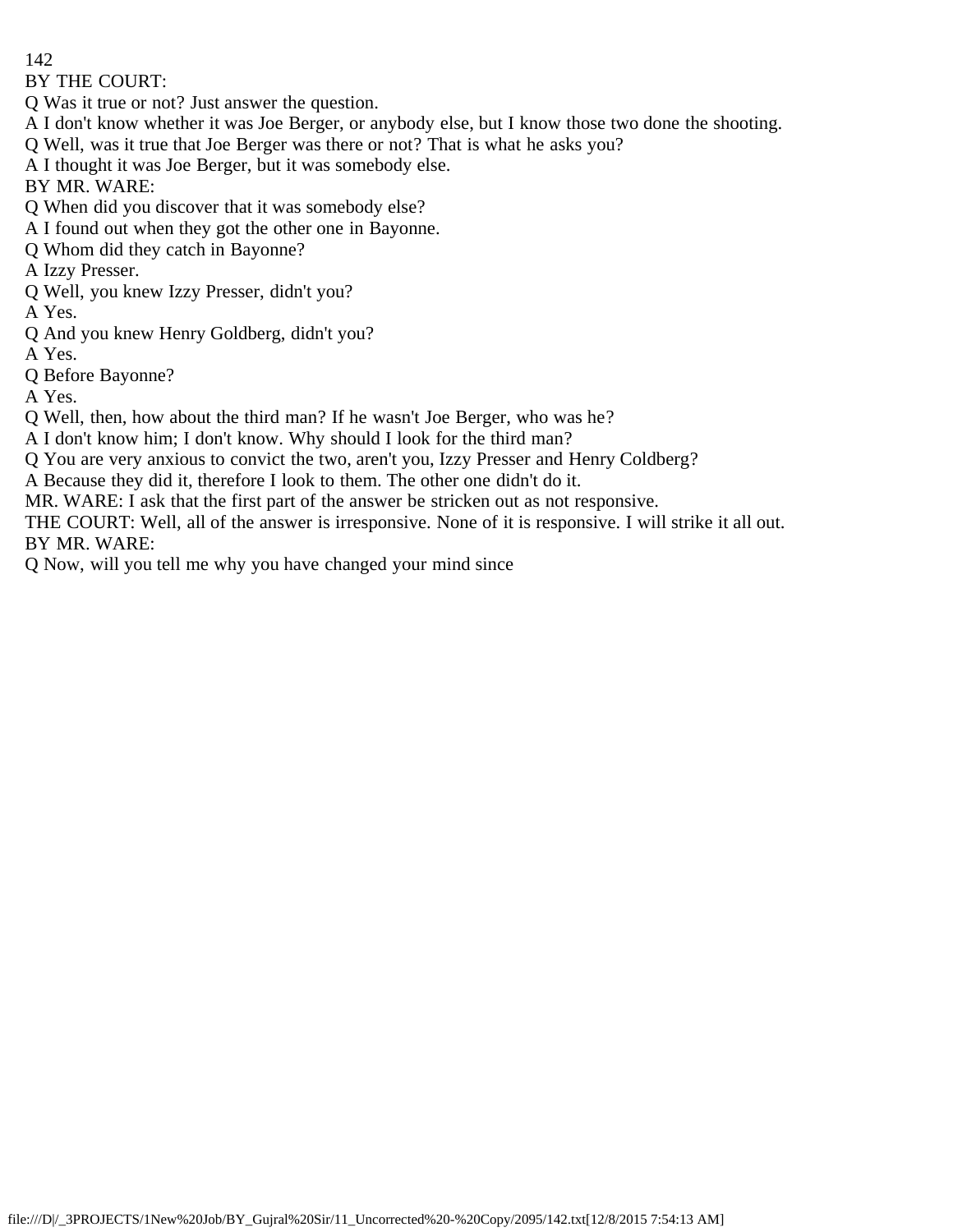the Coroner's Inquest about Joe Berger being one of the three?

A Am I to watch a lot of people? I am to watch only those that done the shooting.

Q Then at the Coroner's inquest, when they asked you the names of the three men, the first name you mentioned was Joe Berger, wasn't it?

A Because I was afraid. I said so. That's all.

Q You said Joe Berger because you was afraid of what?

A I wanted that Joe Berger should be a witness in the case; that's all.

Q So that you said that he was one of the three men that did the shooting, or was together with them at the time of the shooting?

A Because, as long as he hadn't done the shooting, he would surely say that they did the shooting.

Q Well, you knew that Joe Berger was before the Coroner, charged with the murder of Ruberstein, didn't you?

A (No answer).

THE COURT: Yes or no, tell her.

A No, I didn't know.

BY MR. WARE:

Q Well, Berger was there on trial, wasn't he?

THE COURT: Well, now, you have brought that out, that he was the only one there, and the others were not there. A Yes.

BY MR. WARE: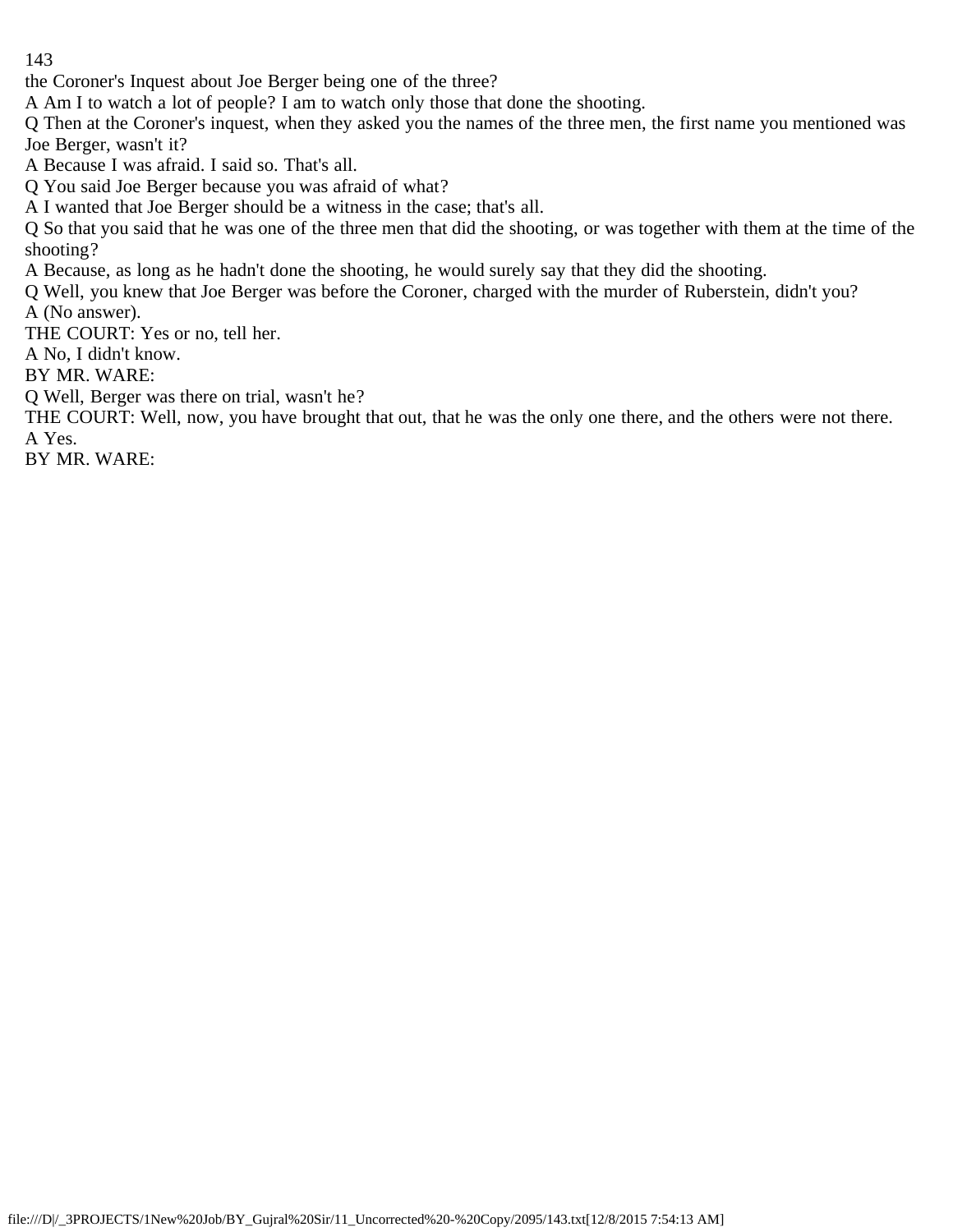Q Do you remember going to the Tombs, as you have testified?

A Yes, sir.

Q Do you remember --- or did you go up and point your finger at Joe Berger while he was standing on the line with fourteen or fifteen others?

A (No answer).

THE COURT: Yes or no?

A Yes.

BY MR. WARE:

Q And didn't you do that to point out the murderer of Moiche Rubenstein?

A I said that he was with them. I don't know whether it was him or anybody else.

BY THE COURT:

Q You mean that he was the third man, is that it?

A Yes, I meant that he was the third man.

BY MR. WARE:

Q You know Izzy Presser's mother and sister, don't you?

A Yes, sir.

Q Didn't you tell them that you saw Joe Berger shoot Moiche Rubenstein?

A (No answer).

THE COURT: Yes or no.

A No.

BY MR. WARE:

Q And, since you changed your mind, didn't you tell Mrs. Presser that now you were going to send her son to the electric chair instead of Joe Berger, or words of that same meaning?

A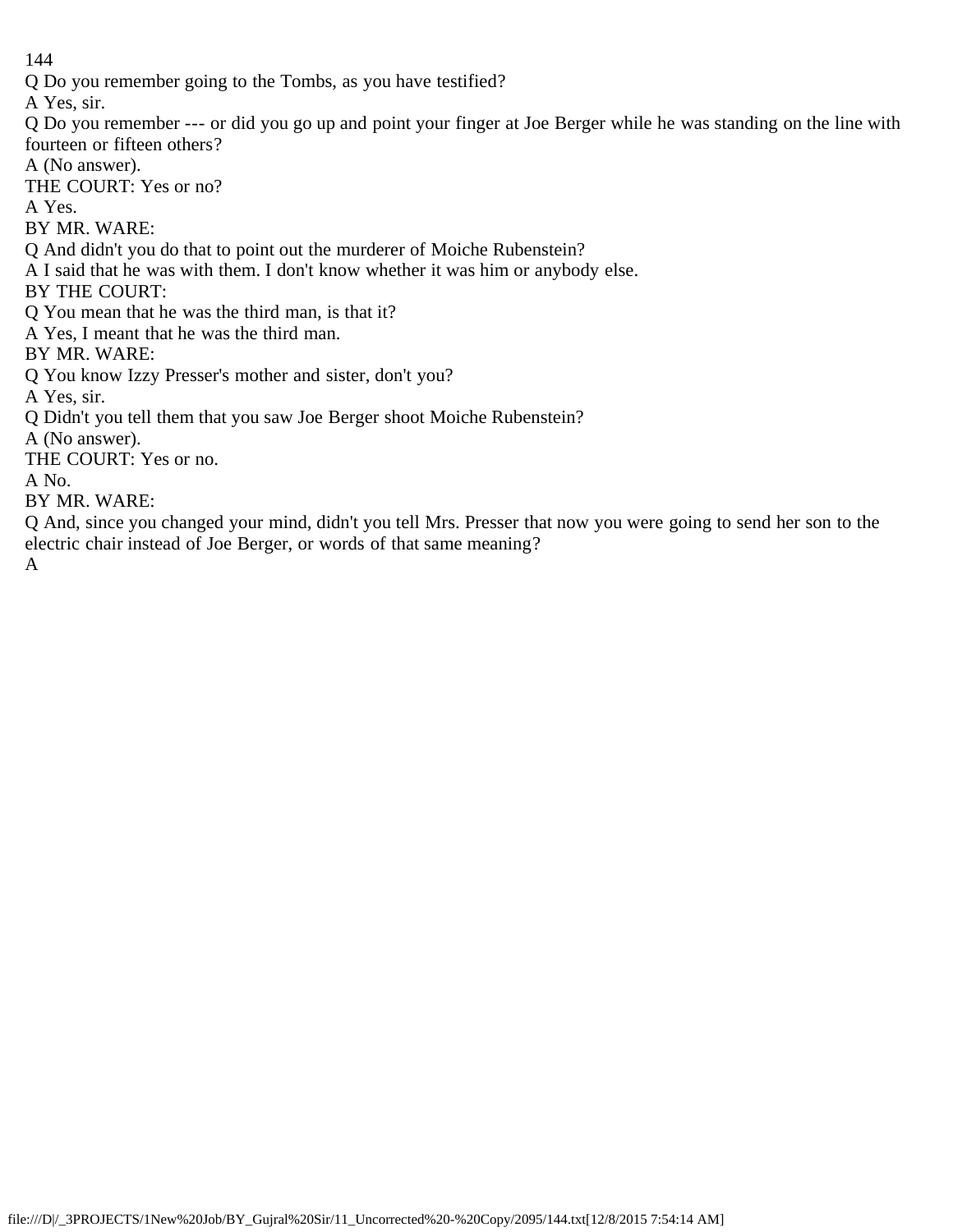No, that is not my business.

- Q How many sons have you got, Mrs. Blank?
- A Six.
- Q Six?
- A Yes, sir.
- Q Now, how long did you say you had known Joe Berger?
- A I know him since his childhood.
- Q Do you know his father and mother?
- A Yes, sir.
- Q Did they live near you at any time?
- A No, sir.
- BY THE COURT:
- Q Did they ever live near you?
- A No.
- BY MR. WARE:
- Q Well, where do you live?
- A 183 Allen Street.
- Q Well, where did they live when they lived downtown?
- A I don't know.
- BY THE COURT:
- Q Well, where were you accustomed to meet them?
- A She used to come up to me, upstairs.
- BY MR. WARE:
- Q Then you have known Joe Berger since he was a little boy, but you didn't know where he lived? A At that time they used to live in Orchard Street. Now they live in Rockaway Beach.
- BY THE COURT:
- Q What floor do you live on?
- A First floor.
- Q In the front or the rear of the house?
- A In the front of the house.
- Q How many rooms have you there?
- A Three.
- Q Who lives with you there?
- A Nobody. Myself and my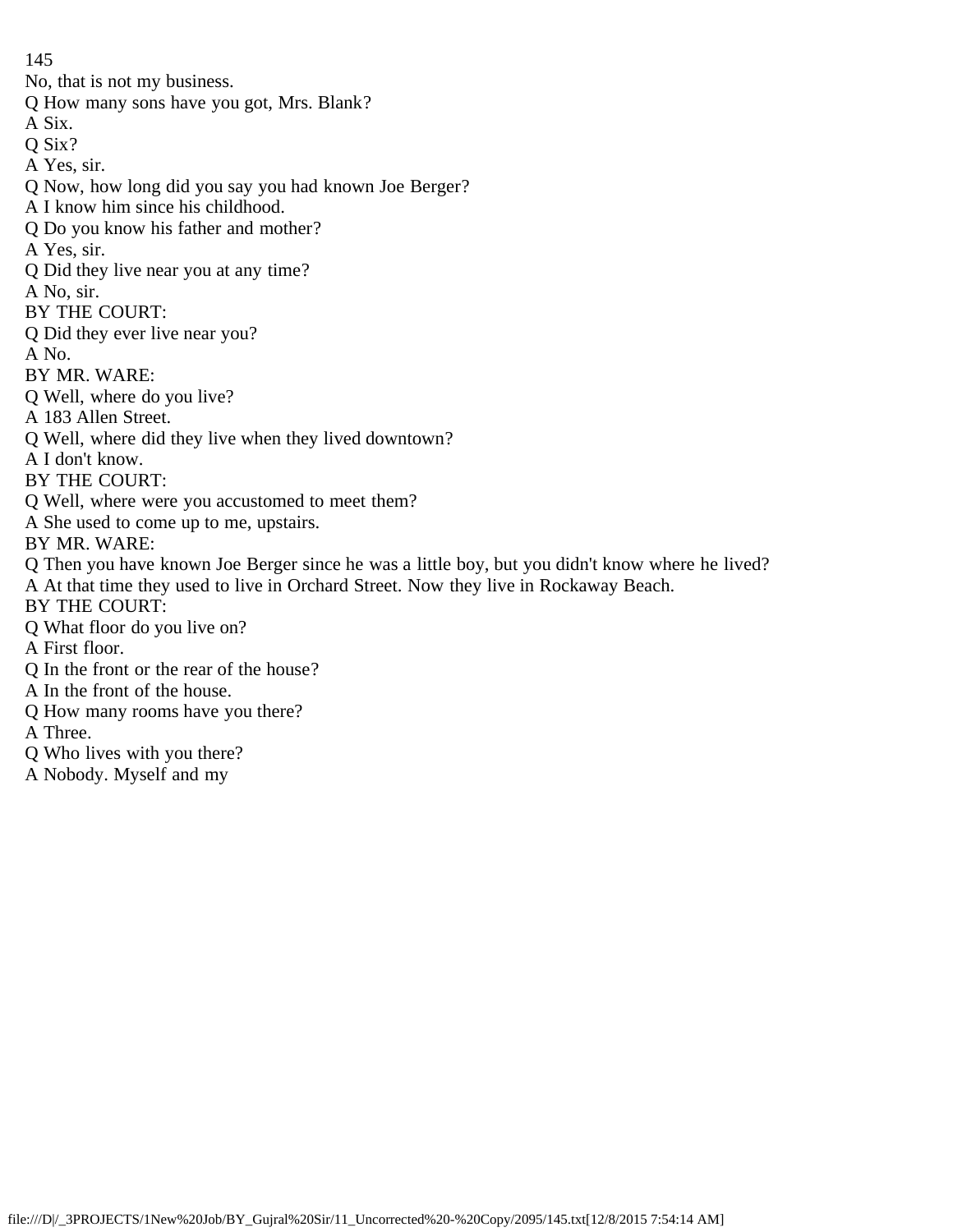children.

Q Did "Moiche" Rubenstein live with you?

A No.

Q Well, didn't you say that Presser and Goldberg, came into your rooms looking for Rubenstein? A Yes.

Q And that then you went downstairs?

A Yes, sir.

Q You mean you live one flight up from the street, is that it?

A One step, one flight up.

Q Yes, after you get into the house one flight up you live?

A Yes, sir.

Q What is on the street floor, a store?

A Storekeepers.

BY MR. WARE:

Q Do you know why Presser and Goldberg came up to your room looking for Rubenstein?

A Yes. I saw the pistol in his pocket. They were looking for "Moiche".

THE COURT: Strike that out.

BY THE COURT:

Q Just ask her whether Rubenstein was in the habit of coming to her house?

A Yes, he came to the house.

Q Often?

A Yes.

Q What brought him to your house?

A Because he went with my boy, Joe.

Q And where did Rubenstein live?

A I don't know.

BY MR. WARE:

Q Do you know where Berger lived?

A No.

Q Did you know what business Berger was in?

A No.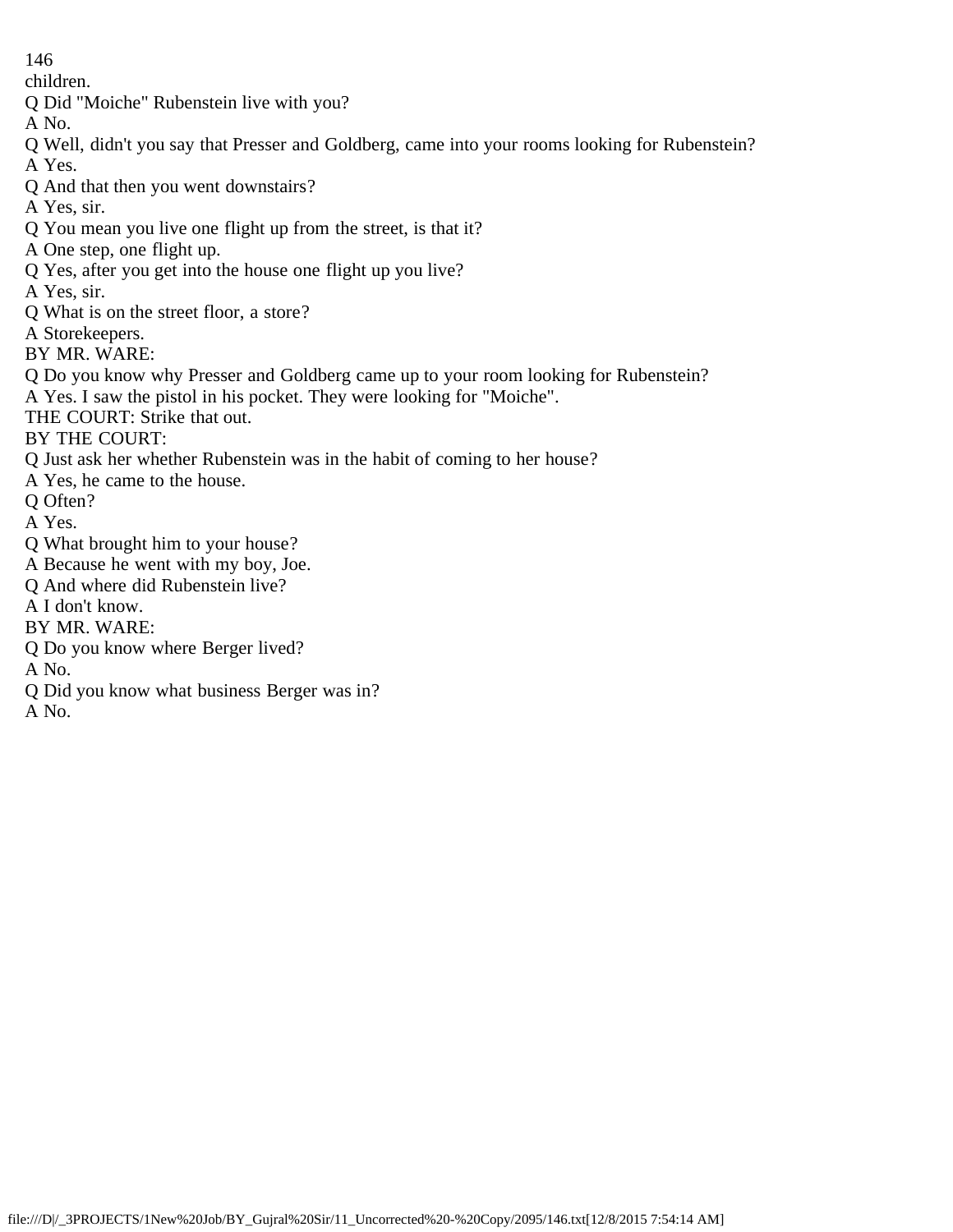- Q Did you ever hear of him being In any business?
- A I didn't hear. I don't know. That isn't my business.
- Q You say you were in the street at the time that Rubenstein was shot?

A Yes, sir.

- Q What side of the street were you on, and what street?
- A I can't state it to you, I can't paint the scene to you. I don't know how to do it.
- Q Well, you can tell me the street you were on?
- A On the side he was found shot. That's the street I was on.
- BY THE COURT:
- Q Well, what street was that?
- A Allen Street.
- BY MR. WARE:
- Q And about what part of Allen street was that? Near what street?
- A Between Houston --- in the middle of the block in Allen Street between Houston and --- BY THE COURT:
- Q Above or below Houston Street?
- A The other side of Houston Street.

BY MR. WARE:

- Q You have lived down in that neighborhood for a good many years, haven't you?
- A I lived there ten years in that house.
- Q Now, did you say this side or the other side of Houston Street?
- A It was towards Stanton Street.
- Q Houston and Stanton?
- A Yes, Houston and Stanton.
- Q What were you doing down on the street?
- A I wanted to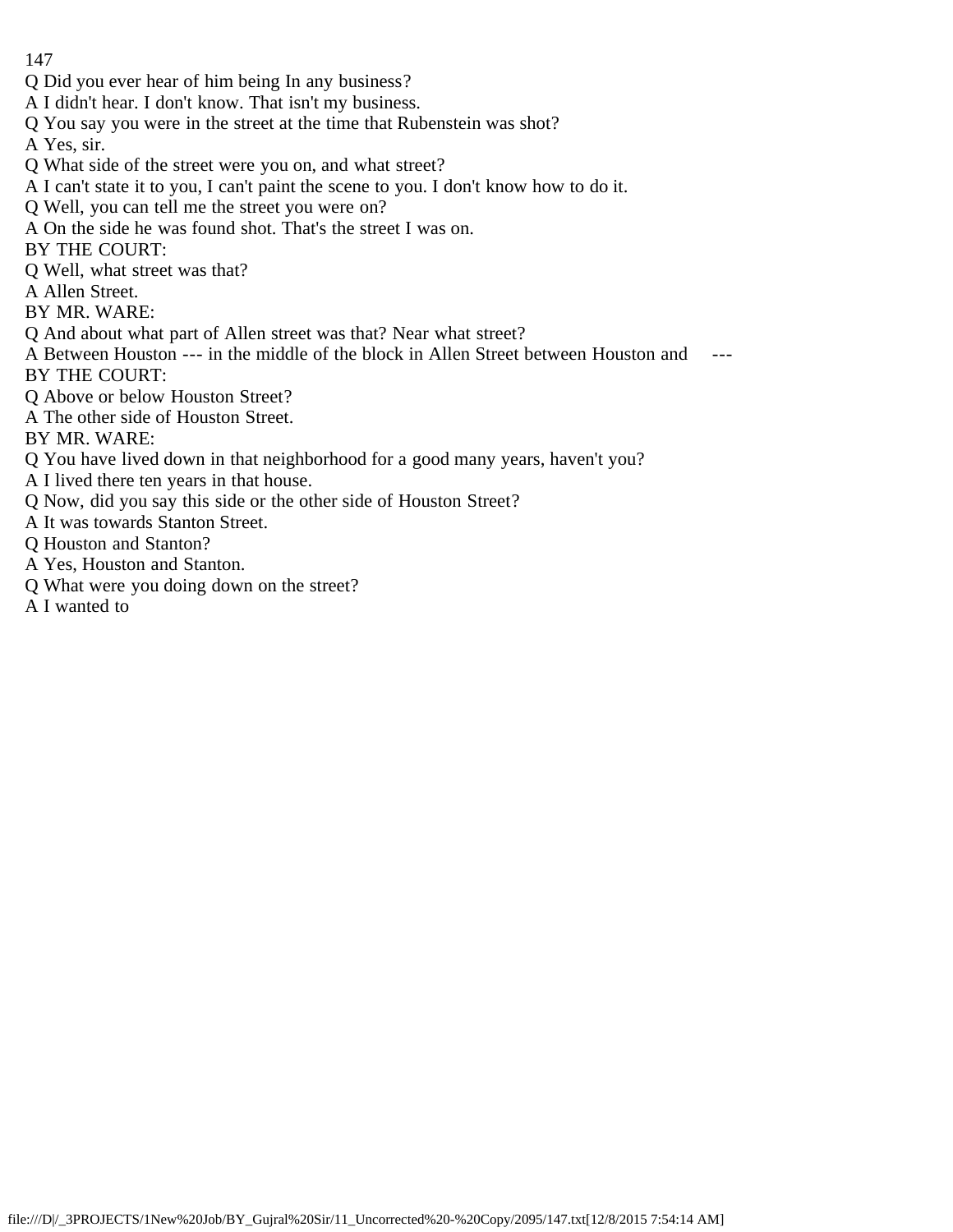buy some fruit for a child.

Q Had you had your supper?

A Yes.

- Q Who was upstairs in your room when you left it?
- A My daughter in law.
- Q Anybody else?
- A There was a strange boy there, but I don't know him.
- Q Was your son Joe there?

A No.

Q Well, you say there was a strange boy, you don't have strange people in your house, people that you don't know, do you?

A No.

- Q And when you went down, you say, to buy something, you say you left your daughter in law, didn't you?
- A Yes.
- Q And what were you going to buy?
- A Sausage.
- Q And where were you going?
- A Houston Street.
- Q Were?
- A I wanted to buy from a man who sells bolognas there.
- Q Where in Houston Street?
- A Corner of Houston there is a bologna store.
- Q Houston and what?
- A Houston and Allen.
- Q And where was your house?
- A 183 Allen Street.
- Q Allen?
- A Yes, sir.
- Q And you wanted to go to Houston and Stanton?
- A Houston and Allen.
- Q Houston and Allen?
- A Yes.
- Q And how far is that away from where you lived?

A A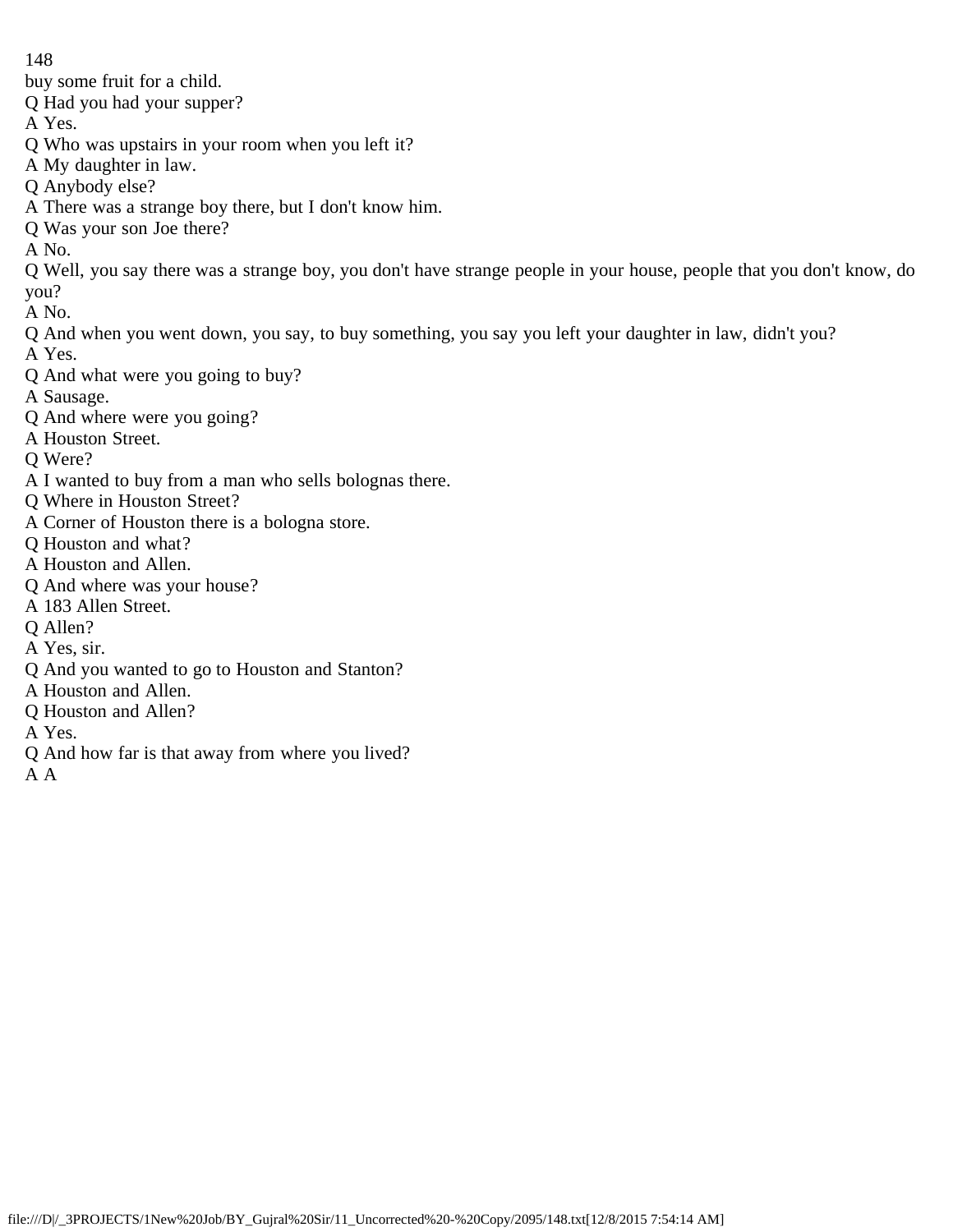short block.

- Q Now, you say you saw Rubenstein and three men with him?
- A Rubenstein came from Houston Street and they went towards him.
- Q And about what time of the night was this?
- A About ten o'clock in the evening.
- Q When did you first hear, that day, that "Moiche" Rubenstein had cut up Joe Berger.
- A In the day time they were talking about it.
- Q Everybody was talking about it in the street?
- A In my house. My son came up and said, "Rubenstein had a fight with Berger."
- Did Berger come to your house, that afternoon, to see your son?
- A No, sir.

Q Didn't he --- don't you know and didn't you say that Berger was around trying to borrow a gun to go after Rubenstein with?

THE COURT: Well, now, I will sustain an objection to that. If she heard Berger make any such request, she may testify.

MR. WARE: No, she wouldn't.

THE COURT: But what she had heard others say wouldn't be evidence in the case.

- BY THE COURT:
- Q Did you see Berger that day?

A No.

- Q Did you hear him ask any one for a gun?
- A No.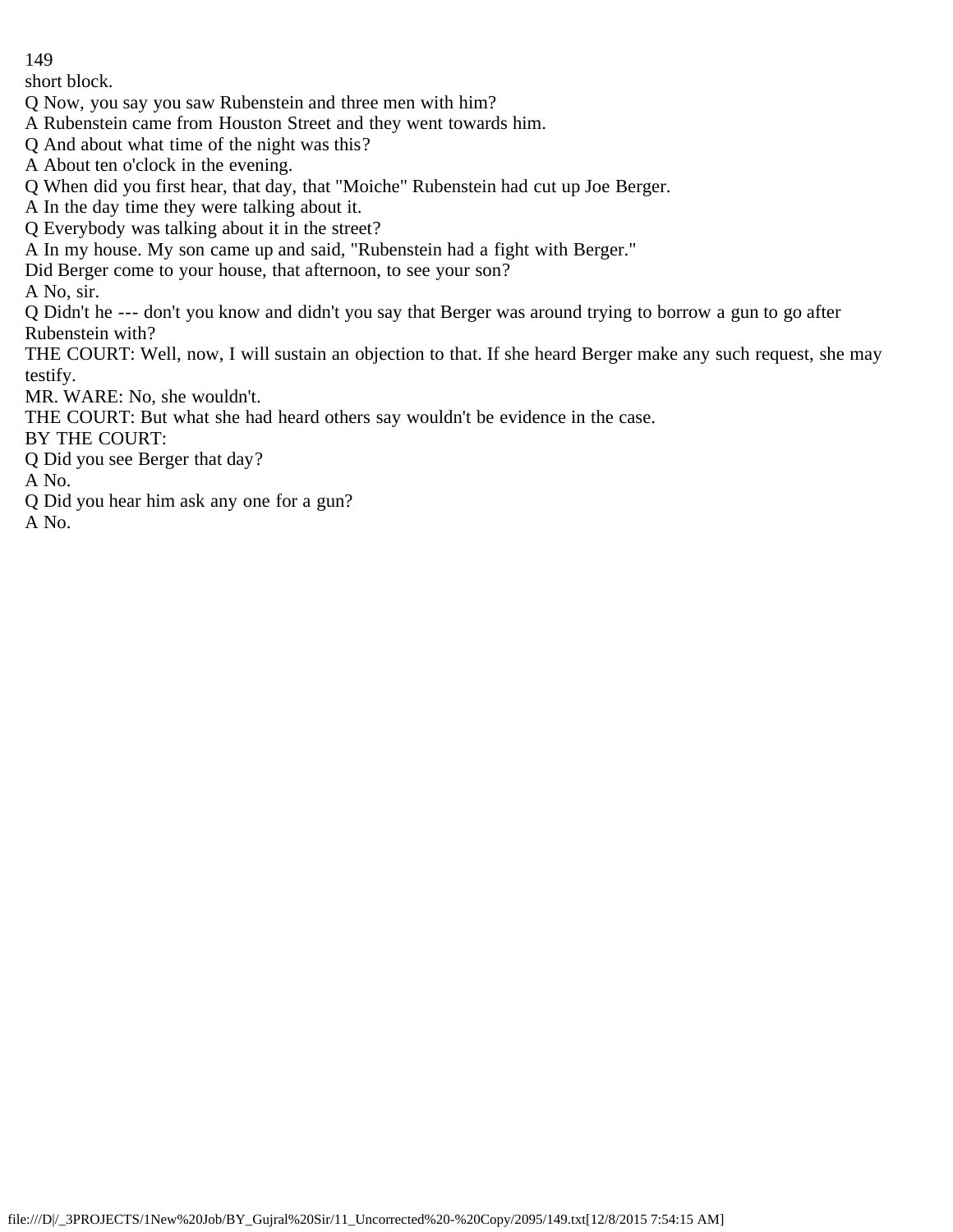BY MR. WARE:

Q But you did hear that he had had a fight with Rubenstein, is that right?

A That's all.

Q And that Rubenstein had cut his face, Berger's face?

A (No answer).

THE COURT: There is no dispute about that, you know.

A Yes.

BY MR. WARE:

Q And that Berger was looking for Rubenstein to get even; did you hear that?

MR. EDWARDS: Now, I object to any more hearsay, if your Honor please.

THE COURT: Yes, I sustain the objection. The other is harmless, because Berger has testified to it. There is no, dispute about that.

MR. WARE: That's all.

RE-DIRECT EXAMINATION BY MR. EDWARDS:

Q Now, Mrs. Blank, when you saw Berger in a line of fourteen or fifteen men over the Tombs, what did you understand that you were there for?

MR. WARE: I object to that, if your Honor please.

THE COURT: Well, I will allow it.

MR. WARE: Exception.

THE COURT: She has a right to explain her statement?

A I was brought there so that I could recognize them, but I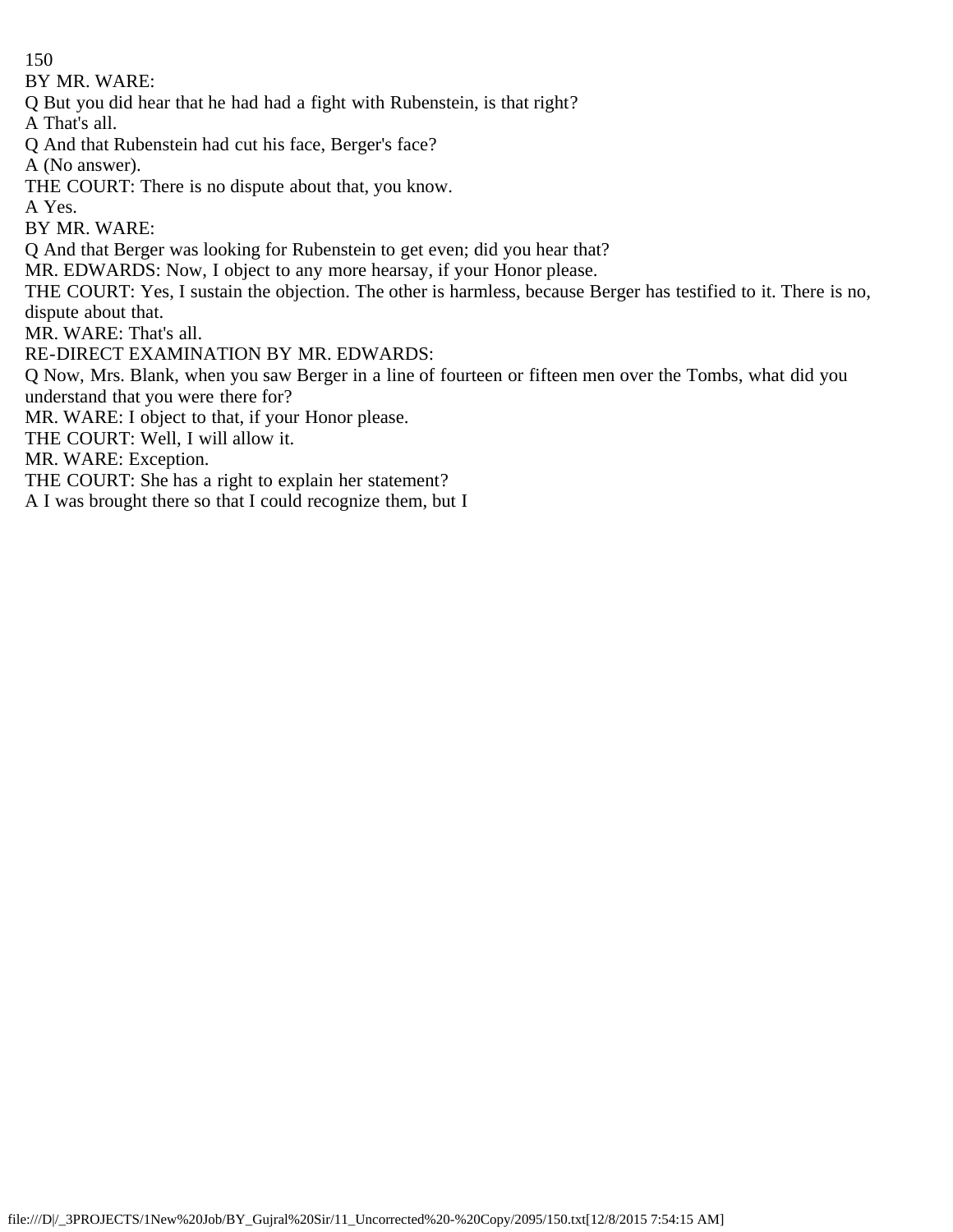knew them, anyway.

BY THE COURT:

Q Recognize whom?

A I wanted to see whether those two that did the shooting were there.

Q Well, why did you pick out Berger? That's the question?

A Because I wanted Berger to be a witness with me.

Q But who told you?

A I did it on my own account.

Q Well, why didn't you pick out some one else to be a witness?

A Because I knew he was mixed up in the case.

BY MR. EDWARDS:

Q Now, did you say anything at the time you picked Berger out, to anybody?

A I didn't say anything. I can't talk to anybody I can't speak English.

BY THE COURT:

Q Well, who spoke to you before you went to the Tombs?

A A detective brought me there.

Q Now, before you picked out Berger, or before you went into that corridor to pick out any one, what did the detective say to you?

A Nothing.

BY MR. EDWARDS:

Q Didn't the detective speak Jewish?

A He couldn't talk. Jewish and I couldn't talk English.

BY THE COURT:

Q Well, but somebody spoke to you in Jewish?

A No. I did it on my own account. I insulted Joe Berber. I said, "You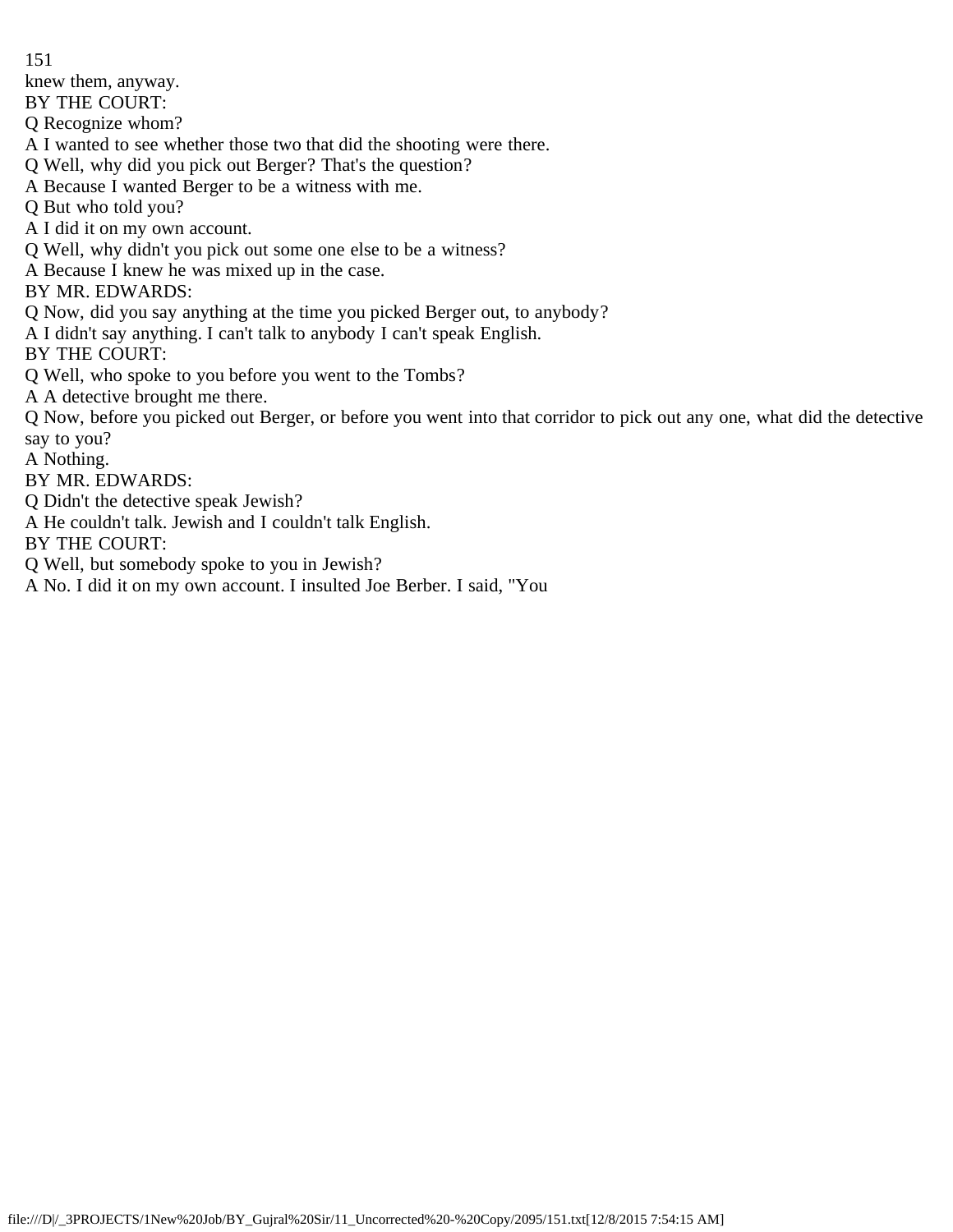are a murderer. Why don't you tell who done that? You know who done the shooting."

Q When did you tell him that?

A When I was in the Tombs.

BY MR. EDWARDS:

Q Will you tell me whom you saw before you went over to the Tombs?

A I wanted to go on my own account, but detectives brought me there.

Q Well, who did you ask to take you there?

A I told my son --- he is outside in the hall --- and I told him those two had done the shooting.

THE COURT: Well, strike that out, what she told the son.

BY THE COURT:

Q But didn't you tell the District Attorney, to MR. Deuel, or some one else, before you went to the Tombs --- didn't you speak to him?

A No.

BY MR. EDWARDS:

Q Did you go over to the District Attorney's office before you went to the Tombs?

MR. WARE: I object to that, as immaterial.

THE COURT: Allowed.

MR. WARE: Exception.

A Not before, but after.

BY THE COURT:

Q Well, but how did you get into the Tombs? That is the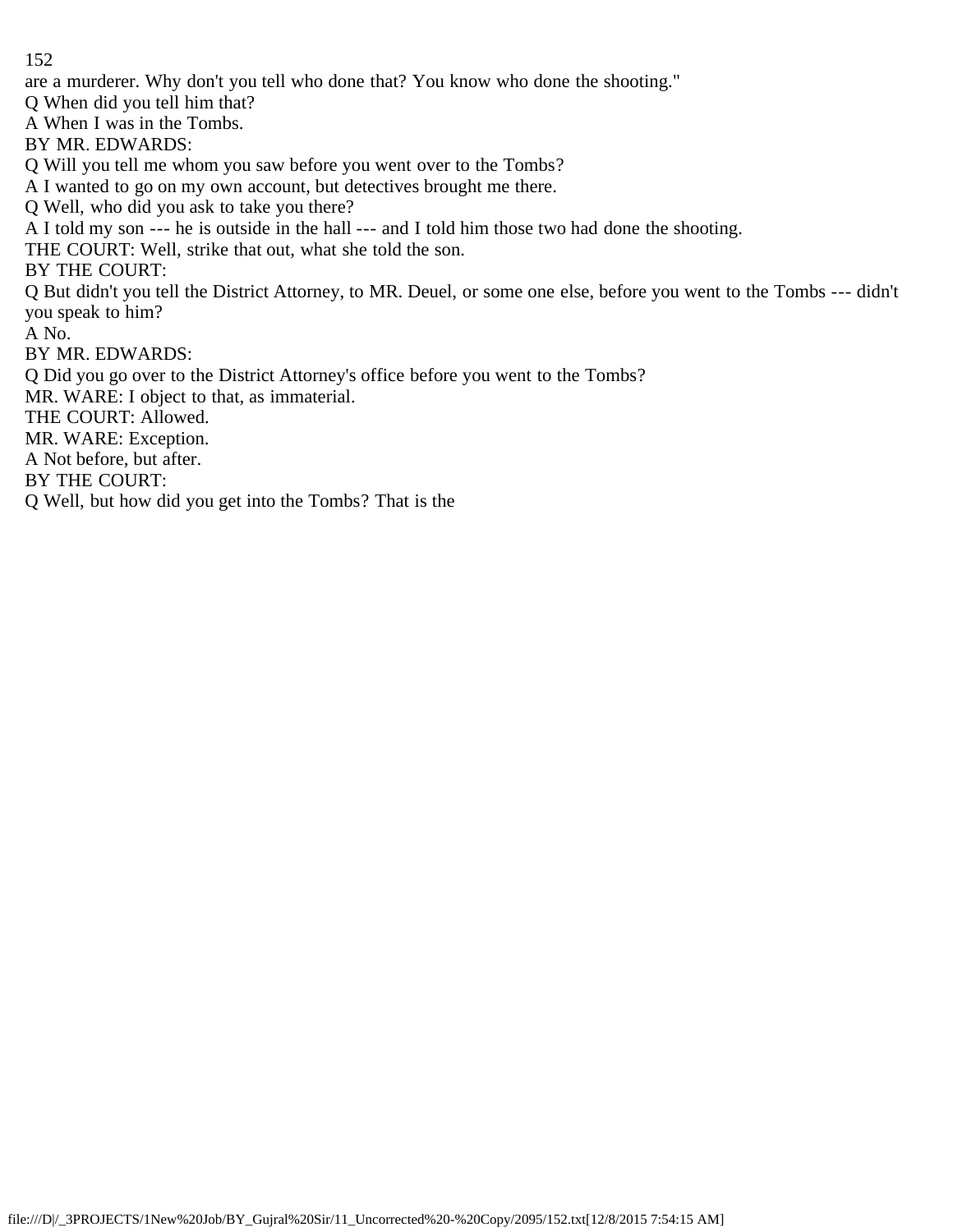point?

A I went with a detective.

BY MR. EDWARDS:

Q Well, now, will you explain to us how you talked with the detective, if you couldn't talk English and he couldn't talk Yiddish or Jewish?

- A My son was there.
- Q And your son interpreted for you, did he?

A Yes, sir.

- Q Well, now, tell us what instructions, if any, the detective gave you, through your son as interpreter?
- A He told me to be a witness, and I wanted to be a witness on my own account. I wanted to be a witness.
- Q Well, what did he tell you about the Tombs, and about picking out any one in the Tombs?
- A I wanted to see whether they were there, and then I found out that the defendant was there.
- Q Yes, well, now, when did you first see the defendant after the shooting?

A I only saw the defendant the very night the shooting took place.

BY THE COURT:

- Q Well, when was the next time you saw him after that?
- A I didn't see him any more.

BY MR. EDWARDS:

- Q Until you saw him in Court?
- A I saw Joe Berger in Court, but not those other two.
- Q But I mean in Court, to-day?
- A Yes, now I see him.
- Q And this is the first time you have seen him since the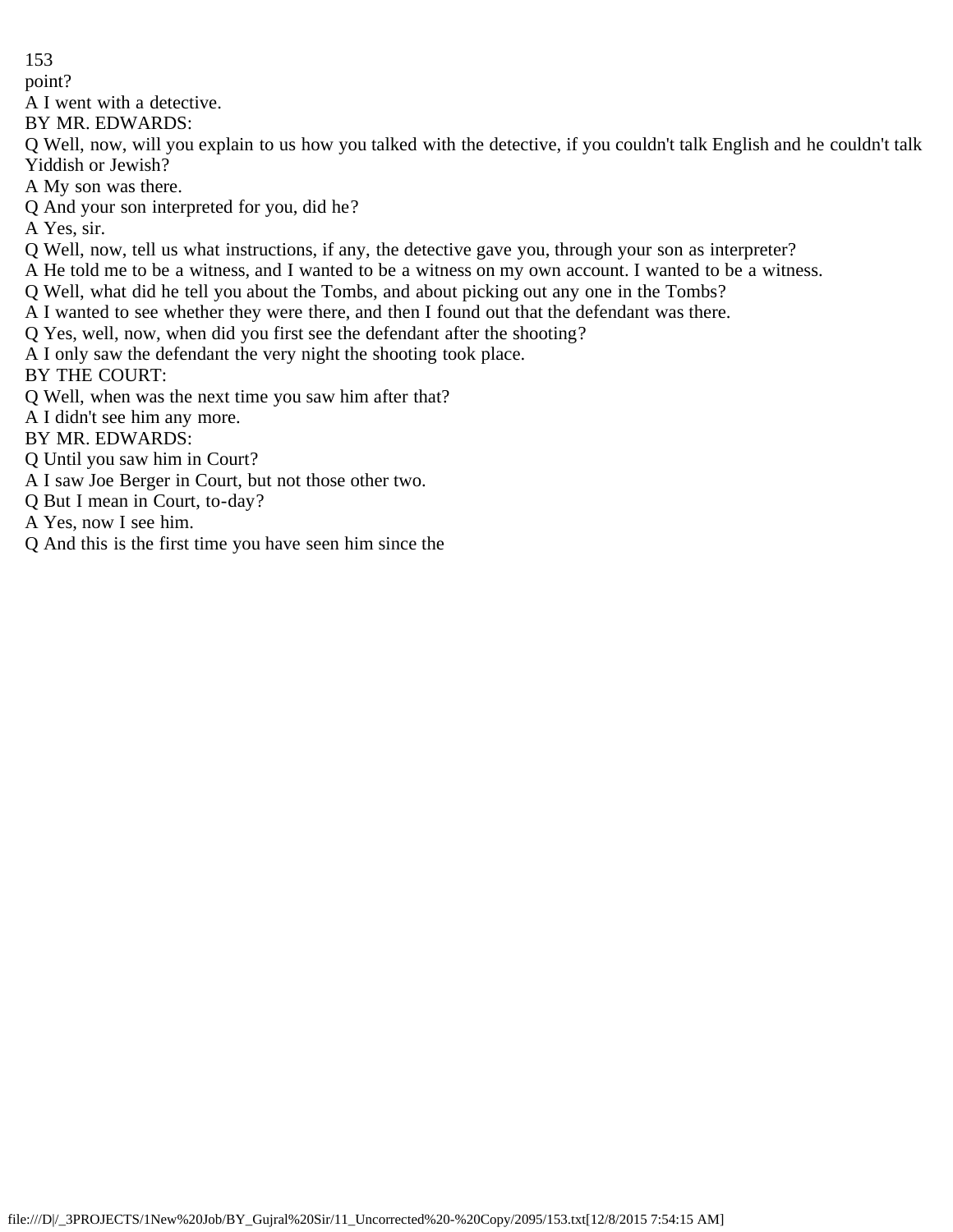154 shooting? A Yes, sir. MR. EDWARDS: That's all. RE-CROSS EXAMINATION BY MR. WARE: Q Did you see Joe Berger at the time of the shooting? A No, sir. Q Then what did you pick him out for a witness for? A Because I wanted him to be a witness. Q Well, if he wasn't there, how could he be a witness? A I knew that, if I would tell on him, he would be a witness. Q If you would tell what on him? A Because he knows, Joe Berger knows who done the shooting. Q How does he know, if he wasn't there? MR. EDWARDS: That is objected to as argumentative, and calling for the mental operation of the witness. THE COURT: I will allow it. A They have told him. They told Joe Berger. He knew all about it. BY MR. WARE: Q Have you seen Joe Berger lately? A No. Q Eh? A No. Q Just one more question. At the Tombs, you insulted Joe Berger, didn't you? You said, "You are the murderer, didn't

you?

A Yes, yes. I told him, "You are a murderer, if you are not going to tell who done the shooting."

Q Well, why should he be a murderer, if he didn't tell who did the shooting?

A They told him, on the night they did the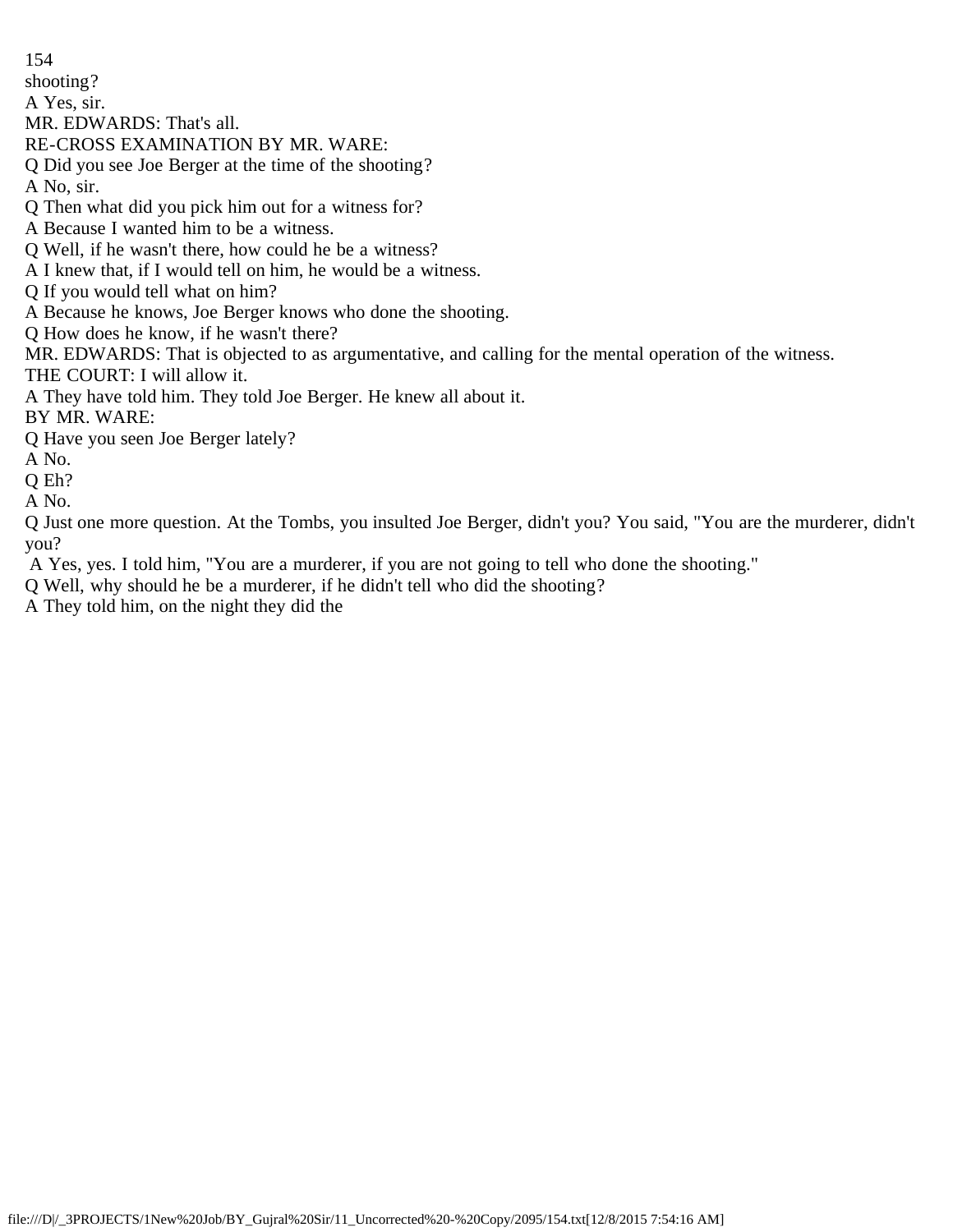shooting, that they did the shooting, and if he don't tell, he would be a murderer.

Q How do you know that?

A Because Joe Berger was with Katz, and he had his cheek all cut.

Q Did you see Joe Berger from the time that he was arrested until the time you pointed him out in the Tombs? A No.

Q Then you didn't know whether he had said anything to anybody, or whether anybody had said anything to him, did you?

A A Joe Berger, and then you will hear.

Q Yes. You picked him out the afternoon of the day following the night that Rubenstein was shot; the next day you picked him out?

MR. EDWARDS: Now, I submit that that is not a proper question, and doesn't state the facts as they exist. He was not arrested until the night following the night of the shooting, and nit was the next Saturday that she picked him out. A I didn't pick him out. I only said, "If you don't tell, then you are a murderer."

BY MR. WARE:

Q If you don't tell what?

A I told him to tell; he should say that the night they did the shooting that they were to see him, Berger, and told him who did the shooting.

Q And all this conversation, all this statement was made when you saw him in the Tombs, and picked him out of the fifteen men? Yes or no?

A In the Tombs, I told him, "You are a mur-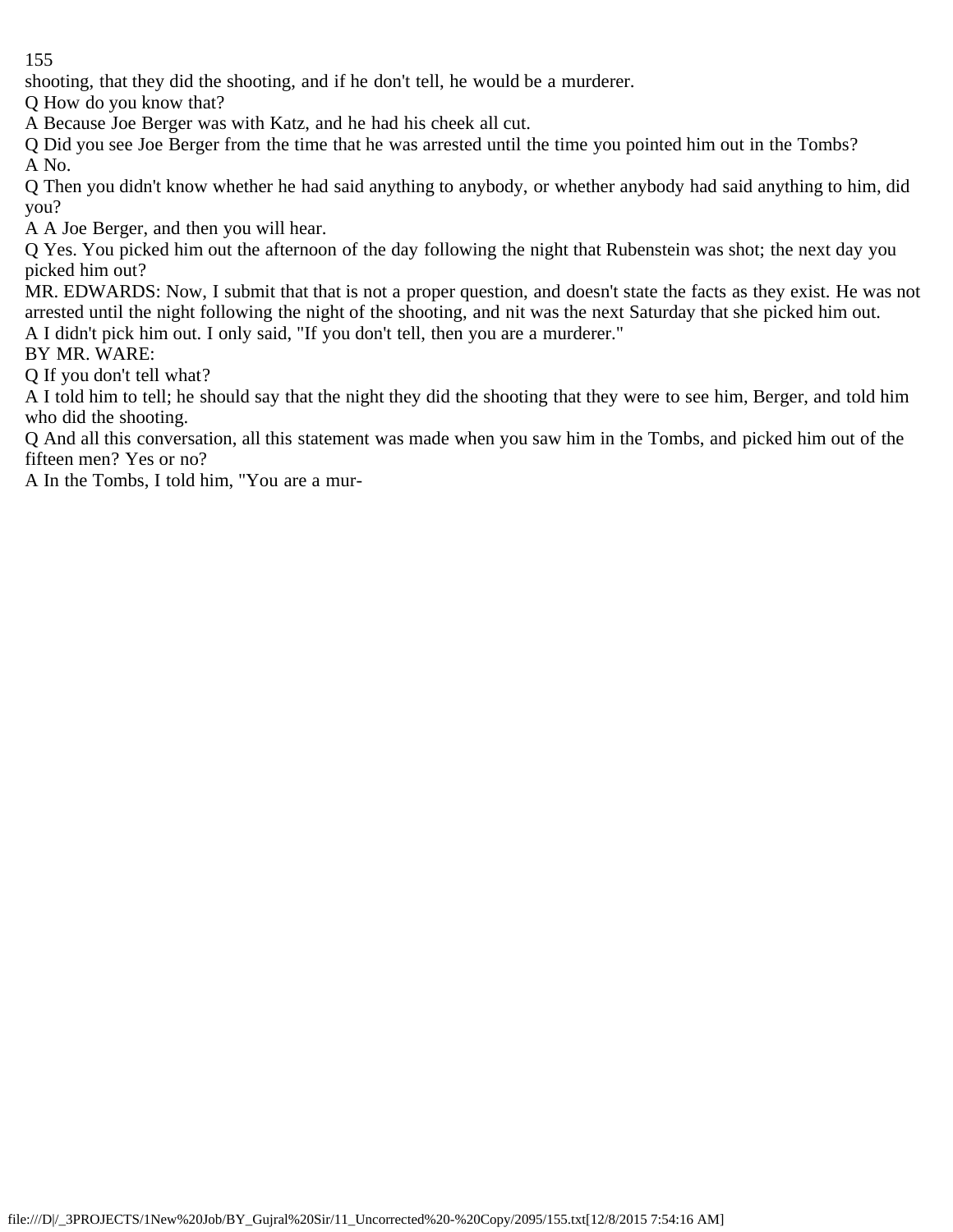derer, if you don't tell who done the shooting." Q In the presence of the Deputy Warden and the keepers and the fifteen men on the line? A Yes. Q And berger heard you say that to him, did he? A Yes, sir. MR. WARE: That's all. BY MR. EDWARDS: Q And what did Berger do or say? Anything? A Berger said, "I will tell." Q Now, was there anybody there besides you and Berger who understood Jewish? A How do I know? Q Had any one there spoken Jewish to you? A No. MR. EDWARDS: That's all. ROSA KUTTLER, a witness called on behalf of the people being duly sworn and examined, through the same official interpreter, testified as follows: DIRECT EXAMINATION BY MR. EDWARDS: Q Mrs. Kutler, where were you living on the eleventh of March last? A By Myrl Herschkowitz. Q And where did she live? A In the same house with me. Q Well, where was that house, what street? A 20 Pitt Street. Q Do you know Izzy Presser? A Yes, sir. Q How long have you known him?

A Several months, a couple of months.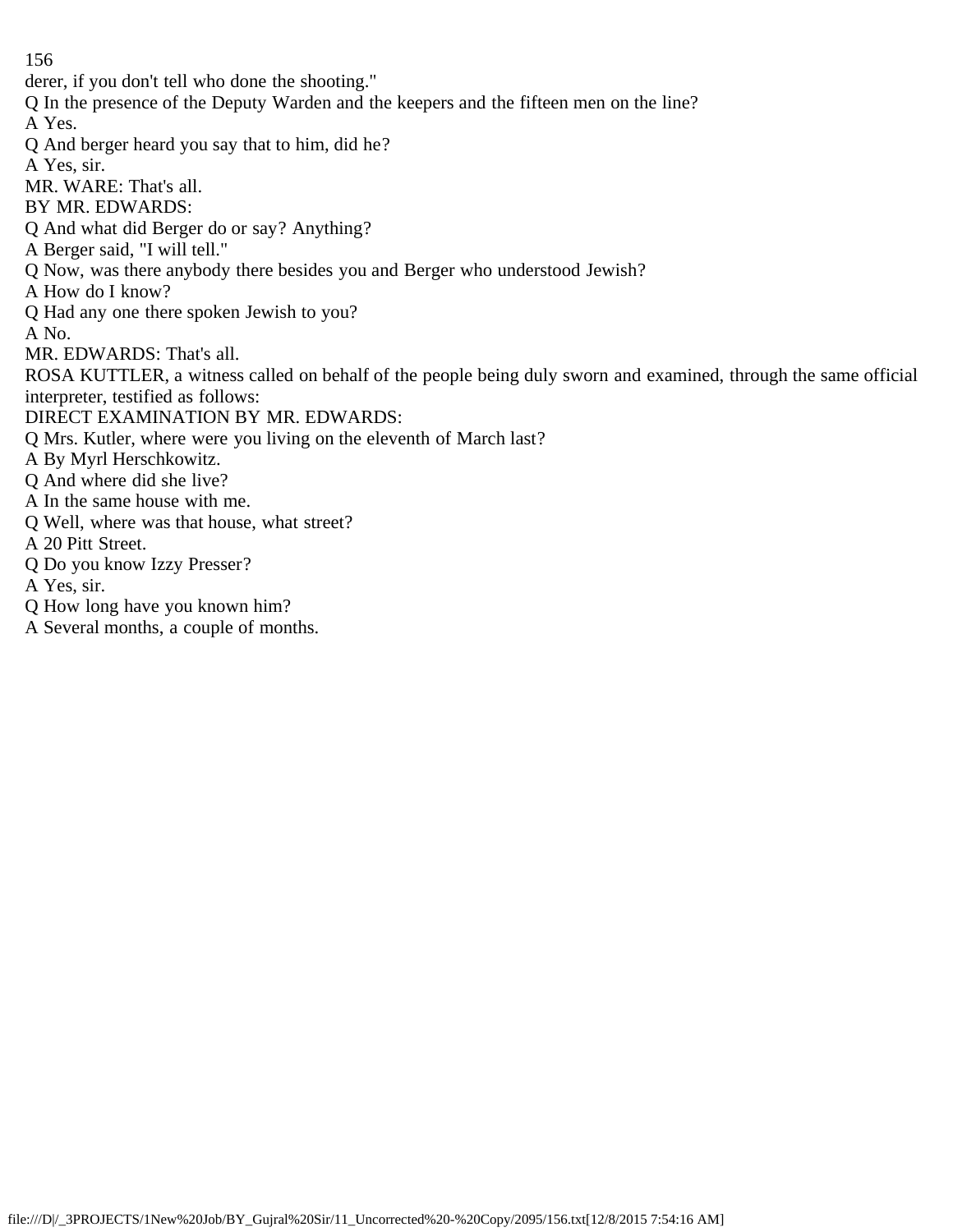- Q And where did you used to see him?
- A I saw him in Myrl Herschkowitz's house.
- Q And did he come there often?
- A Every day.
- Q Now, do you remember the 11th of March, the day when "Moiche" Rubenstein was shot?
- A Yes, sir.
- Q Did you know him?
- A Yes, sir.
- Q Now, I want you to come down to the evening of that day. Where did you go that evening?
- A I went to buy some powder.
- Q Where?
- A Alien and Stanton, in the drug store.
- Q And was that drug store on the corner or in the middle of the block?
- A On the corner.
- Q Which side of the street, as you go uptown?
- A Towards Houston Street.
- Q Now, what I want to find out is whether it is on your right or left hand as you go uptown?
- A As I go from Rutgers Street, it's just on the corner, on the left side. (Illustrating).
- BY THE COURT:
- A Stanton and Allen, is it?
- A Yes, Stanton and Allen.
- BY MR. EDWARDS:
- Q Do you know which is the north, south, east of west corner?
- A It's uptown, towards 14th Street.
- Q Yes. That's what I wanted to make clear. What happened while you were in the drug store?
- A Well, I was buying the powder in the drug store, and I heard a shot.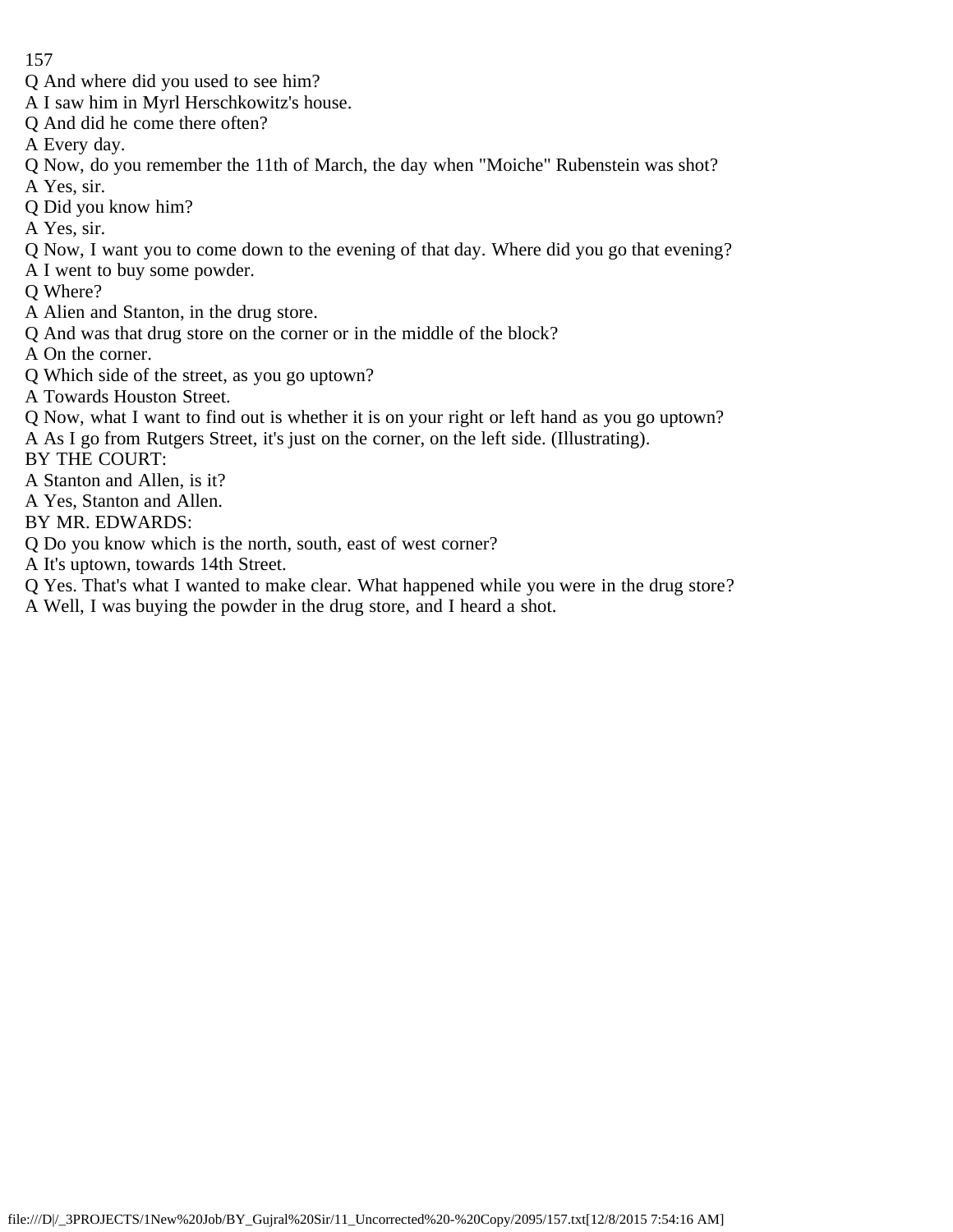- Q Well, when you heard a shot, from what direction did the sound come?
- A It came from Stanton Street.
- Q And what did you do when you heard it?
- A I started to shout, "What are you doing, Izzy?"
- BY THE COURT:
- Q Did you remain in the drug store when you heard the shot?
- A No, I went outside.
- Q Well, where did you go?
- A (No answer).
- BY MR. EDWARDS:
- Q When you got outside, what did you see?
- A I saw Moiche Rubenstein on his knees, and he said, "Please, Izzy, don't kill me."
- Q Well, who else did you see there besides Rubenstein, if any one?
- A I didn't see nobody.
- Q Well, tell us again just whom you did see?
- A I saw Moiche Rubenstein, and I see a woman on the stand, that's all.
- Q Now, when you first got to the door of the drug store, ---
- A The elevated railroad passed by there at that time.
- Q Well, when you first got to the door you say you saw Moiche Rubenstein on his knees? A Yes.
- Q Was there anybody else with him?
- A No, I didn't see nobody.
- Q Well, who was he speaking to? Any one?
- A Rubenstein said to Izzy, "Please don't shoot me."
- Q Well, who is Izzy?
- A Izzy Presser.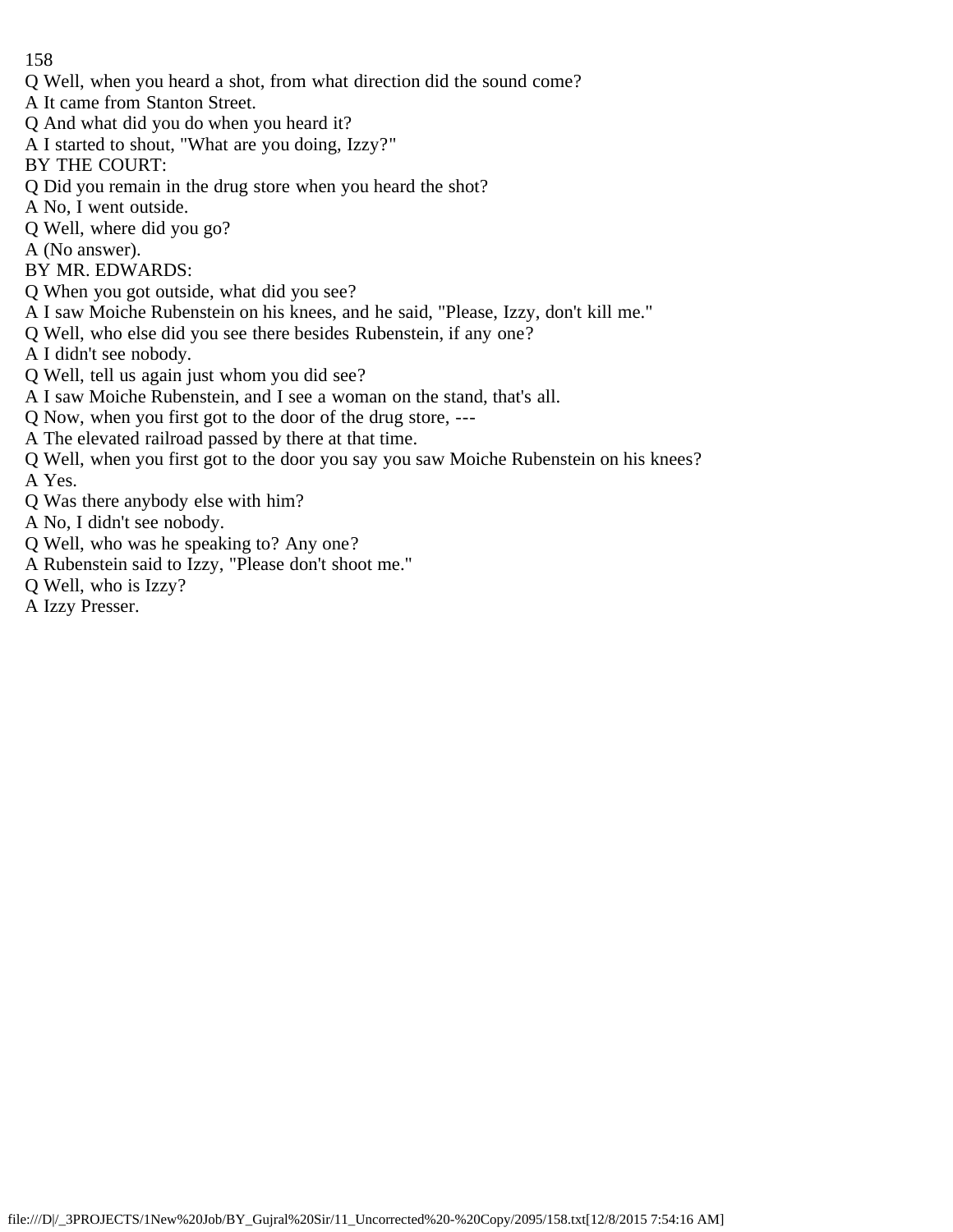Q Well, where was he?

A He stood next to him.

Q Well, what did you see him do?

A I saw him shoot. He shot him.

Q Well, what did he shoot with?

A With a gun.

Q Well, now, what happened then?

BY THE COURT:

Q How many times did Izzy shoot, if you remember?

A I heard two shots and then I fainted.

BY MR. EDWARDS:

Q Two shots were all you heard?

A Yes. The third shot I heard, I had already fainted, and it seemed to me like a dream.

BY THE COURT:

Q Do you mean that you heard one shot in the drug store and one in the street?

A Yes, sir.

Q Or two on the street?

A No, one in the drug store and one in the street.

BY MR. EDWARDS:

Q What was this third shot that you spoke of?

A I didn't hear the third shot, because they took ne home immediately.

MR. WARE: I object to that, on the ground that she don't I know whether there is a third shot or not.

THE COURT: Strike it out.

BY MR. EDWARDS:

Q What did you mean, when you said, a moment ago that you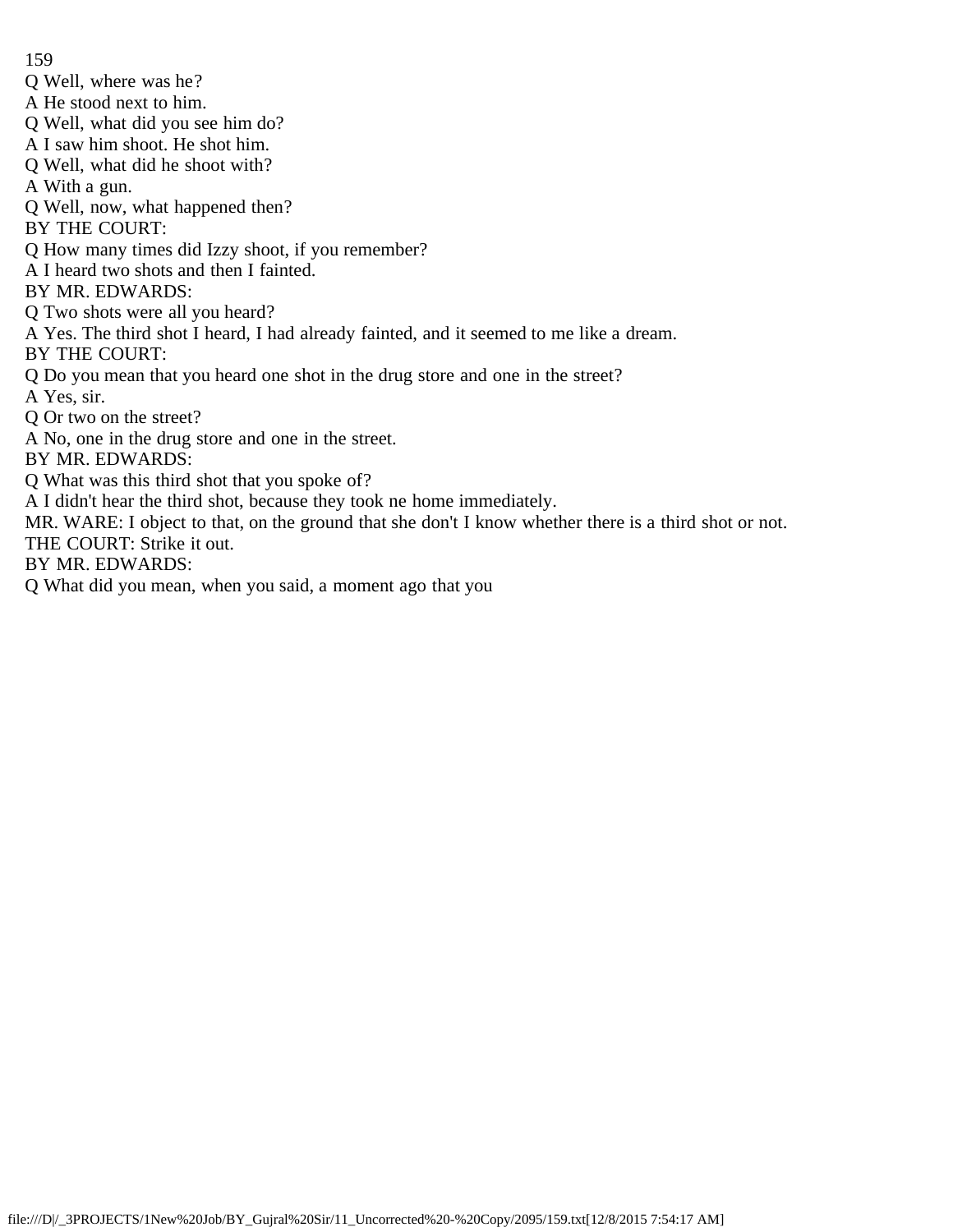heard a third shot, as if in a dream?

- A I mean that I couldn't see it; my eyes were shut and I couldn't see. It was like dream.
- Q Well, did you hear a third shot?
- A I heard a third shot but I couldn't see it, because I was dizzy.
- Q How long after you heard the first shot in the drug store was it before you got out on to the street?
- A Two minutes. That's all.
- Q And did you see any one else with any pistols excepting Izzy Presser?
- A There was nobody, only Izzy Presser.
- Q Now, where did you go after that?
- A Myrl Herschkowitz took me around to her house.
- Q Is that a man or a woman?
- A Yes, a woman.
- Q Now, did you see Izzy Presser again that night?
- A At twelve o'clock at night.
- Q Was anybody with him?
- A No.
- BY THE COURT:
- Q Well, what time was the shooting that you saw?
- A Nine or half past nine.
- BY MR. EDWARDS:
- Q At the time when you saw Presser, at twelve o'clock midnight, about, was anybody with him? A Nobody.
- Q And where did you see him?
- A In the house of Myrl Herschkowitz.
- Q Now, had you seen Presser, that night, before the shoot-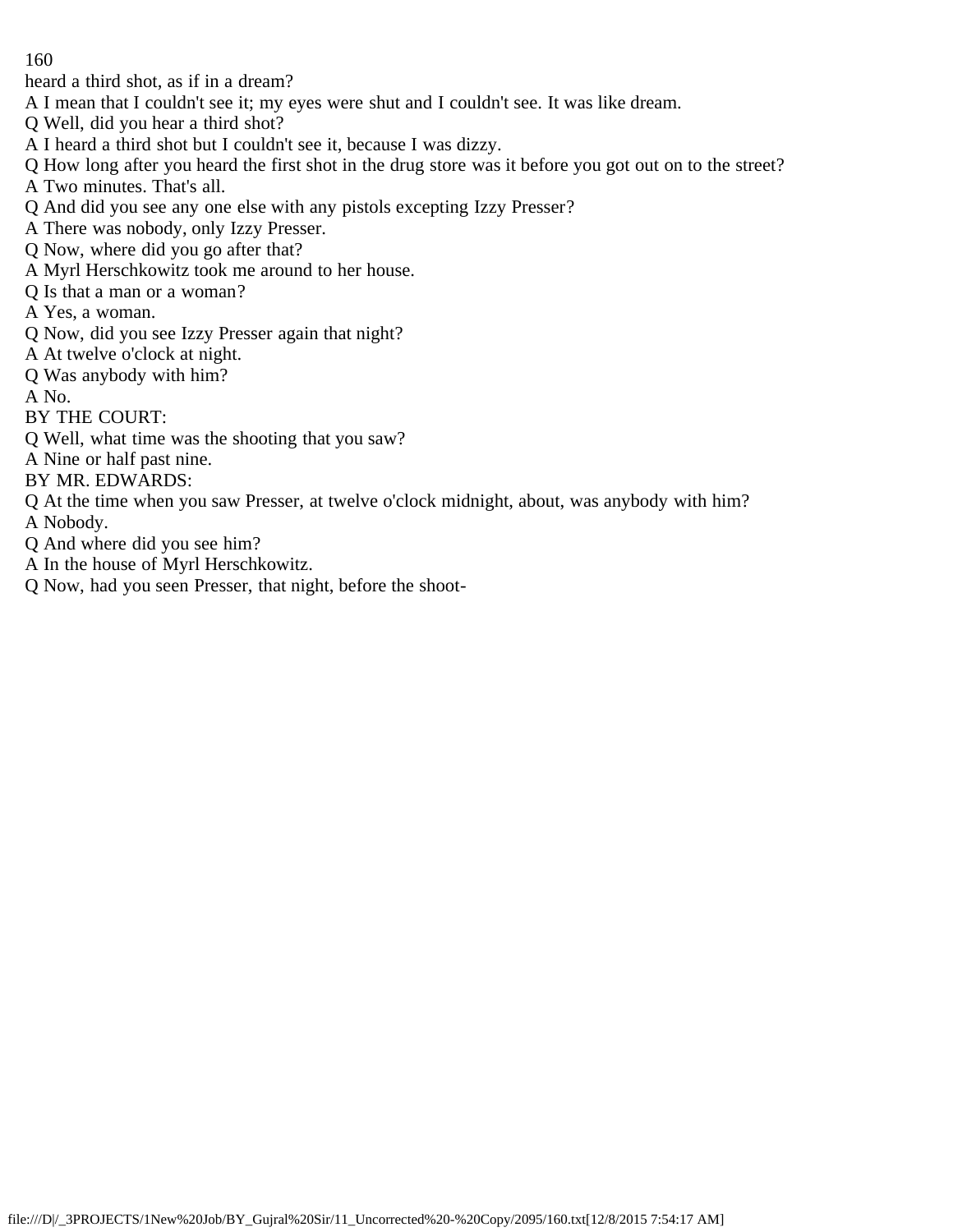- 161
- ing?
- A Yes.

Q About what time?

A About six or seven o'clock.

Q And where did you see him?

A At Myrl's house.

Q Was that the only time that day you saw him before the shooting?

A I saw him several times, a couple of times.

Q And where else did you see him besides at Mrs. Herschkowitz's house?

A He was in Myrl's house a couple of times that day.

Q Did he come there often while you lived there?

A Oh, Yes, all the time.

Q And did you hear any conversation between Izzy Presser that afternoon, before the shooting, with Mrs. Herschkowitz?

A After or before the shooting?

Q Before the shooting?

A Before the shooting I didn't hear, because she called him to her room and talked to him there.

Q Well, did you hear any talk between Mrs. Herschkowitz and Izzy Presser at any time before the shooting took place, that afternoon?

A No, not that day. But two weeks previous I heard something.

Q No. That's too remote. Did you see Izzy Presser take anything out of the house on that afternoon, the afternoon of the shooting?

A At seven o'clock in the evening, I saw Myrl take out the gun from the ice box, and give it to him.

Q Where was that?

A In the house of Myrl.

Q Well, what did he do with the gun when she gave it to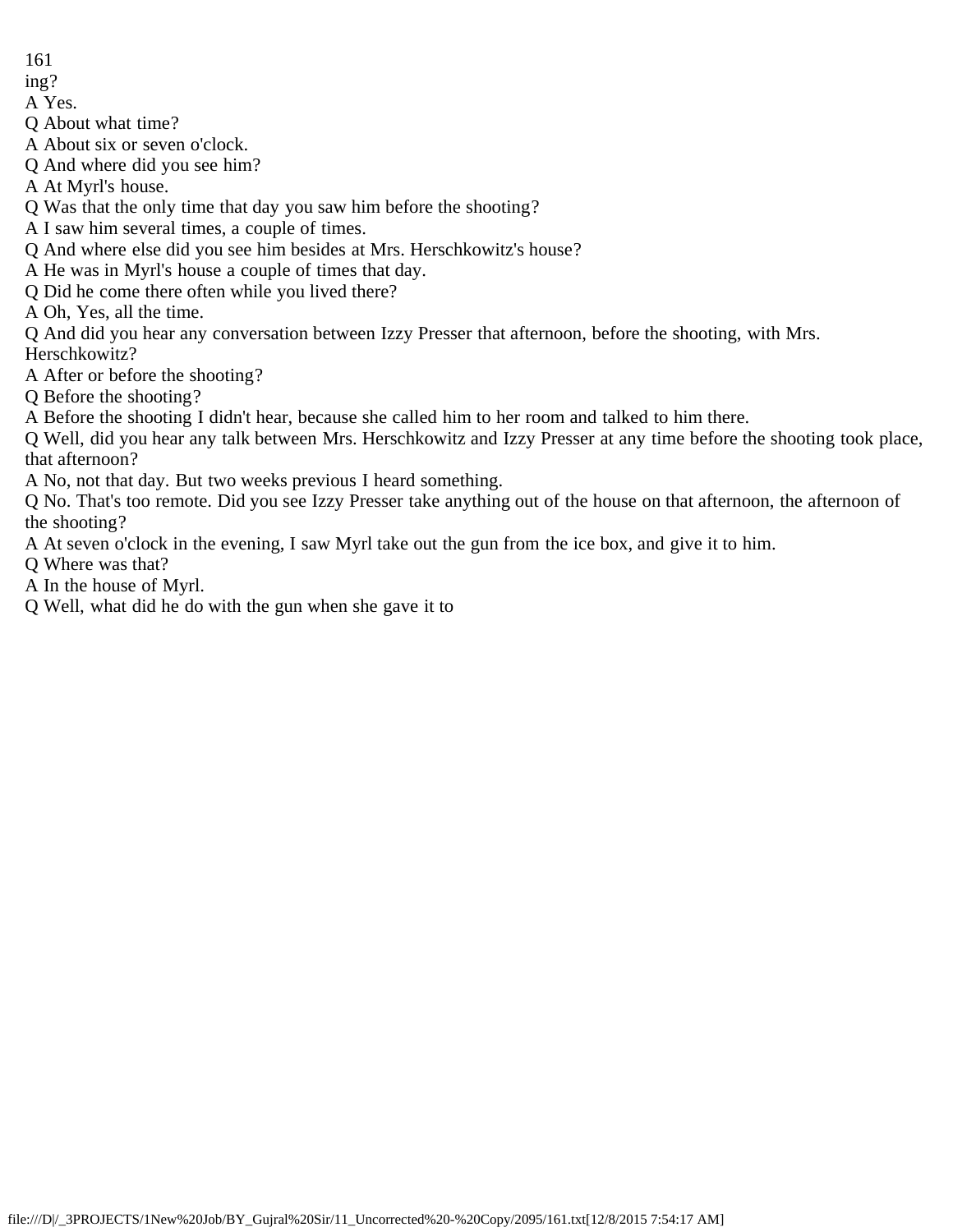him? A He went to the window, and something above the window he took down, and put it in the gun. Q Did you see what it was? A No. MR. WARE: I ask to have that stricken out, if your Honor please. THE COURT: Strike it out. MR. EDWARDS: May I not ask her that? It is the act of a co-conspirator, after we have shown concerted action. THE COURT: Well, she says she doesn't know what it was that he put in the gun. Strike that out. BY MR. EDWARDS: Q Did you hear anything said by Presser to Mrs. Herschkowitz with respect to the gun? A No. I asked Myrl Herschkowitz, "Why did you give him the gun?" THE COURT: No. Strike that out. BY THE COURT: Q Are you related to Mrs. Blank? A No, sir. Q You are not her daughter in law? A Oh, never. I have a husband. MR. EDWARDS: That's all. CROSS EXAMINATION BY MR. WARE: Q Who is Myrl? The man that you saw giving Izzy Presser the gun? A No, it isn't a man. It's a woman. Q Oh, a woman? A Yes. Q Is that your apartment? A I live there. While my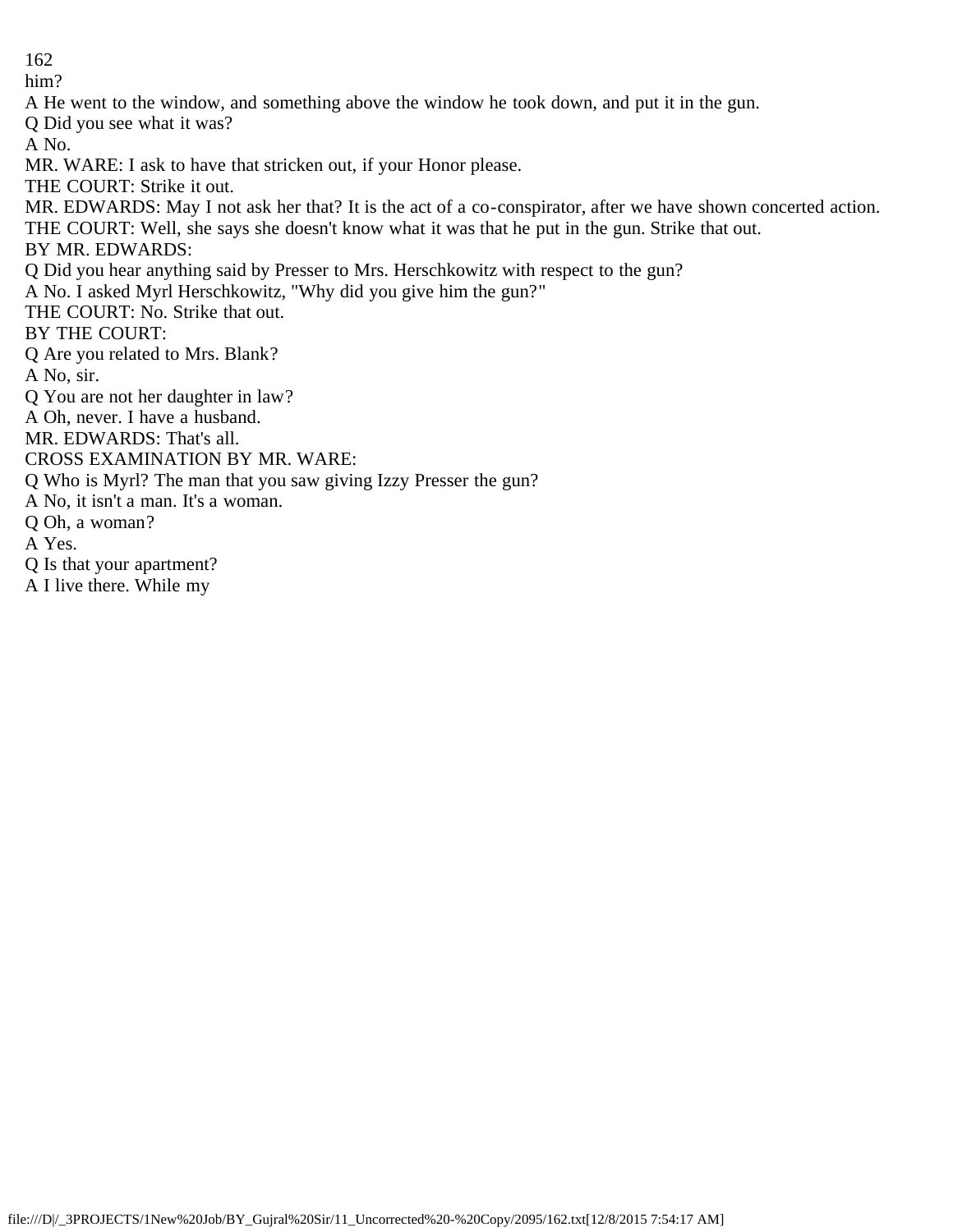husband was in jail I was there.

Q Well, was anybody in the apartment, any man who wasn't in jail?

A No, nobody, only me.

BY THE COURT:

Q Well, did Izzy live there?

A He used to come there and sleep there sometimes, not all the time.

BY MR. WARE:

Q Did Joe Berger use to come there too?

A No, sir; I never saw Joe Berger in the house.

Q Who owned this gun who did it belong to?

A I couldn't tell. All I heard was Izzy Presser came in, and said to Myrl, "Where's my gun?"

Q Well, you used the ice box sometimes, didn't you?

A I never use it. I work in a shop, and I used to get my board and eating from her.

Q Do you mean to say that you never went to the ice box?

A I never went to the ice box. Sometimes I went there to get a little water, but I didn't see anything in the Ice Box.

Q Well, don't all your friends down there carry guns, the male portion of the community? A No.

Q This drug store that you say you were in, was on the corner of Eldridge and Stanton, was it?

A Yes.

BY THE COURT:

Q Or was it Eldridge and Allen?

A I can show you the drug store, but I don't know where it is.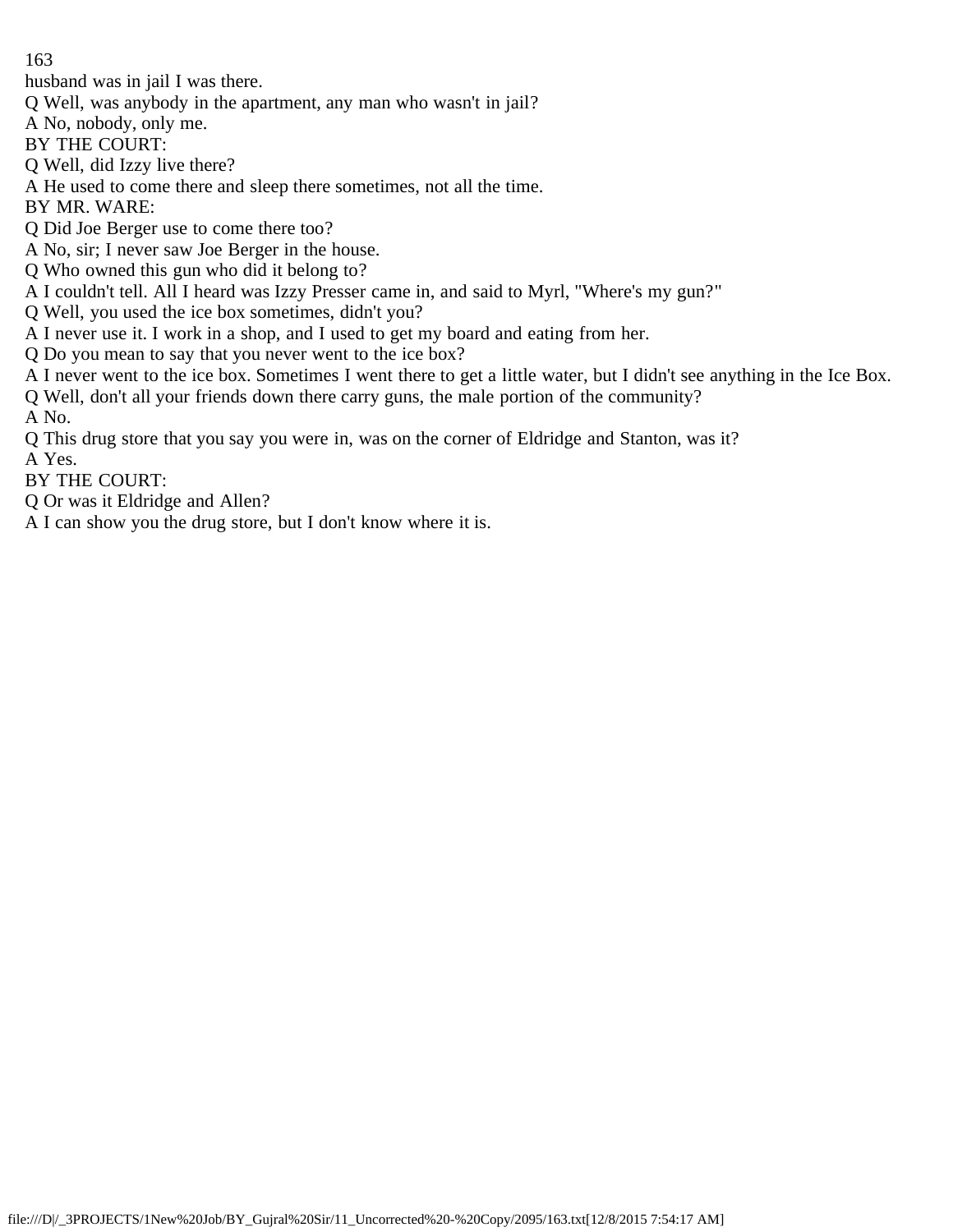BY MR. WARE:

Q Don't you know what street it is on? You told us before?

A Allen and Stanton. As I go from Ludlow Street, it is right on the corner of Allen and Stanton Street, towards West 14th Street.

Q Are you sure?

A Yes, that's true.

Q Now, don't Allen and Stanton run parallel like Broadway and this street here in front of the Court House?

THE COURT: Oh, no, they do not.

BY MR. WARE:

Q Didn't I ask you whether Allen and Eldridge Street ran in the same direction?

THE COURT: No, you did not say anything about Eldridge Street.

MR. WARE: Then I withdraw that question and ask you this question.

BY MR. WARE:

Q Is it not a fact that Eldridge and Allen Street run in the same direction?

THE COURT: Well, what has that got to do with this case, Mr. Ware?

MR. WARE: Everything, because, if they do, there's no such place on the corner.

THE COURT: One minute. She said Allen and Stanton.

MR. WARE: Allen and Stanton?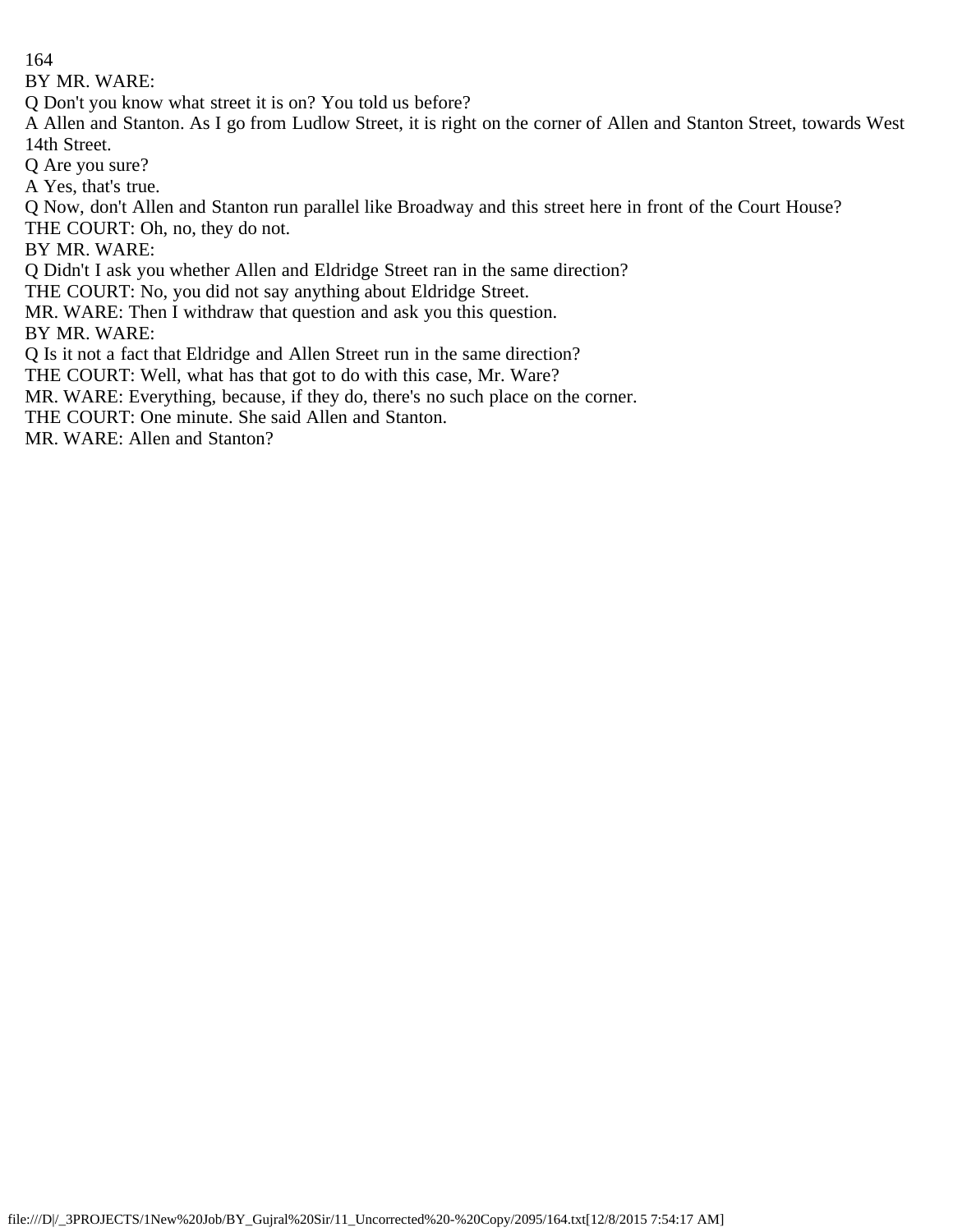THE COURT: Yes. What is the use of wasting time?

BY THE COURT:

- Q How long have you been in this country?
- A Ten years.
- Q And you have lived over there all the time?
- A Oh, no.
- Q Well, how long have you lived over there?
- A About seven weeks.
- Q You were living in Pitt Street in March, you said?
- A At the time that my husband was arrested, I lived in Pitt Street.
- Q Well, where were you living this night that you went into the drug store?
- A By Myrl Herschkowitz.
- Q And where did she live?
- A 28 Pitt Street.
- Q Near what street is that?
- A Where the cars run, near Delancey, near the Bridge.
- BY MR. WARE:
- Q Well, is that anywheres near the drug store that you say you were in at the time you heard the shots?
- A About two or three houses away from there.

Q Houses?

A Near Mrs. Blank's house. Two or three houses away from Mrs. Blank's house.

BY THE COURT:

- Q Well, never mind Mrs. Blank's house. How far away from your house, from Myrl's house?
- A Six or seven blocks, I, believe.
- BY MR. WARE:
- Q Am there are six or seven drug stores between the house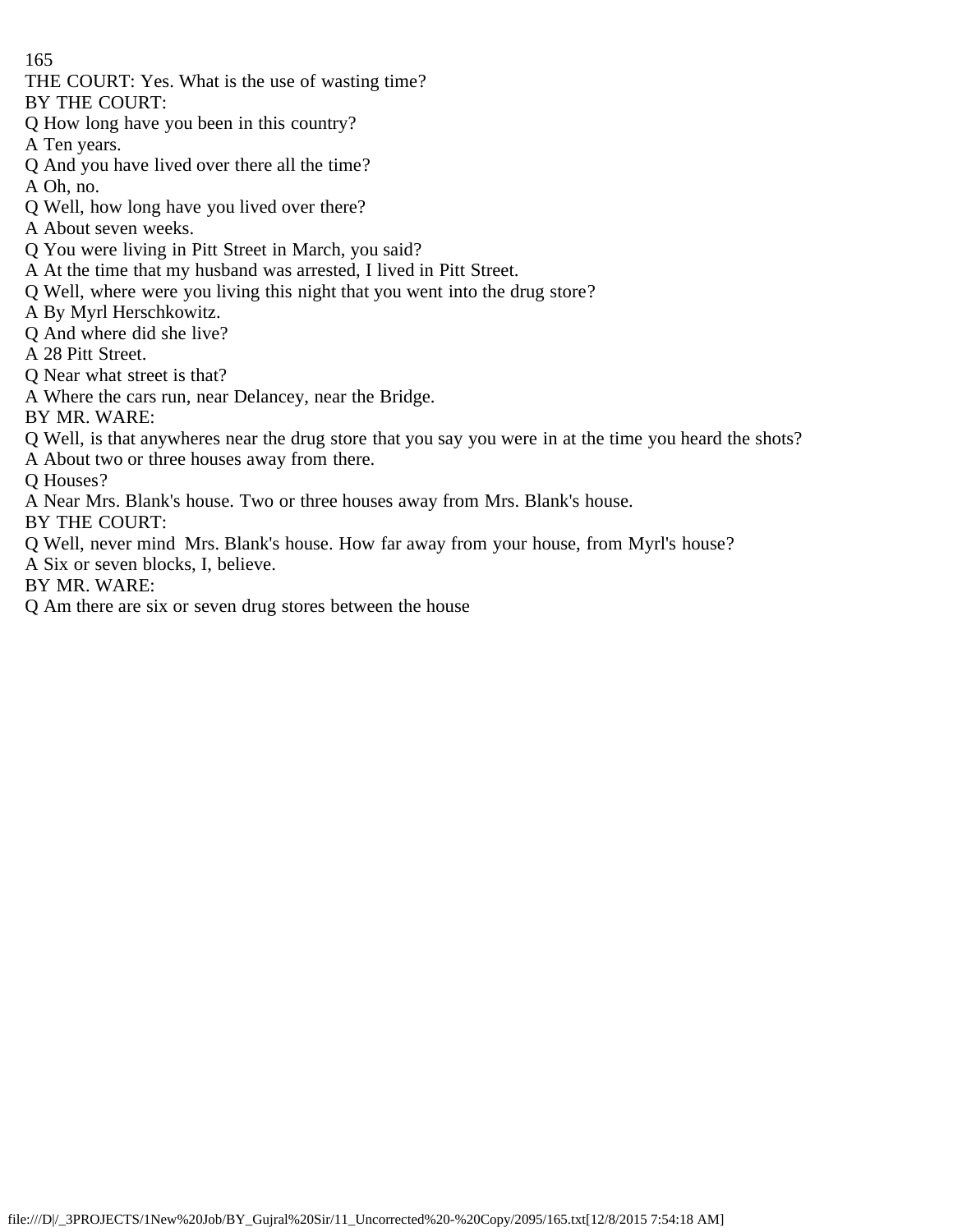where you say you were living at the time, and this particular drug store, are there not?

A I used to go to that drug store, because they always give me a present. I had a card, and every time I bought something, they punched it.

Q Now, don't you know that it is twelve blocks from the address that you have given as in Pitt Street, to this drug store at Stanton and Allen?

- A That doesn't make any difference. No matter how many blocks it is, as long as I get a present, I went there.
- Q Do you know the Blanks?
- A When Moiche was shot, I saw Mrs. Blank do all she could for him.

MR. WARE: I didn't ask her that, and I ask that that be stricken out.

THE COURT Strike that out.

BY THE COURT:

Q Well, did you ever see Mrs. Blank before the night of the shooting?

A No, sir.

BY MR. WARE:

- Q And you didn't know the Bergers either?
- A I know Joe Berber, because he had a pool room in Stanton Street.
- Q You didn't go to the pool room?
- A No; but my husband used to go there, once in a while.
- Q And you have known Joe Berger how many years?
- A About eight or nine months.
- Q And he was a friend of your husband's?
- A No, I don't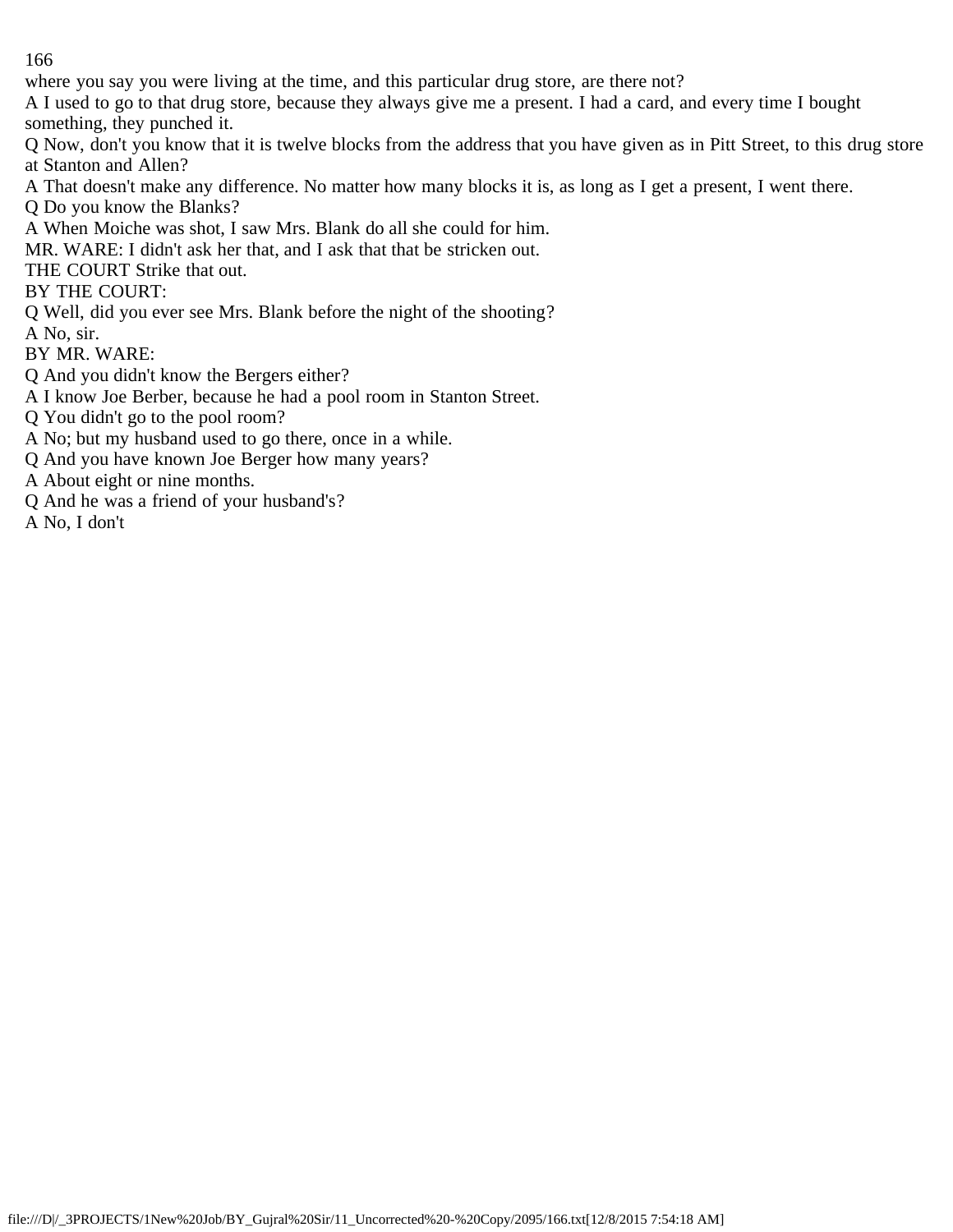Know.

Q Well, how do you know that your husband knew him in the pool room then?

A I used to go in there and I used to see him in there, see him go in there, I used to see my husband go in there.

Q Do you know that your husband and Izzy Presser had trouble about eight or nine months before this affair with Rubenstein, don't you?

A Never.

BY THE COURT:

Q Well, do you know? Yes or no?

A No, I don't know. They never had any trouble.

THE COURT: Well, strike out the last part of the answer.

MR. WARE: Yes, sir; I was just about to move to strike it out.

BY MR. WARE:

Q Do you know that there is a drug store at the corner of Eldridge and Stanton Street, one block from the one that you were at?

MR. EDWARDS: If your Honor please, I don't think that is material.

THE COURT: Well, let her answer it.

MR. EDWARDS: It makes no difference whether she did or not.

A Yes, I think there is.

BY MR. WARE:

Q But that is not the one you were at?

A The drug store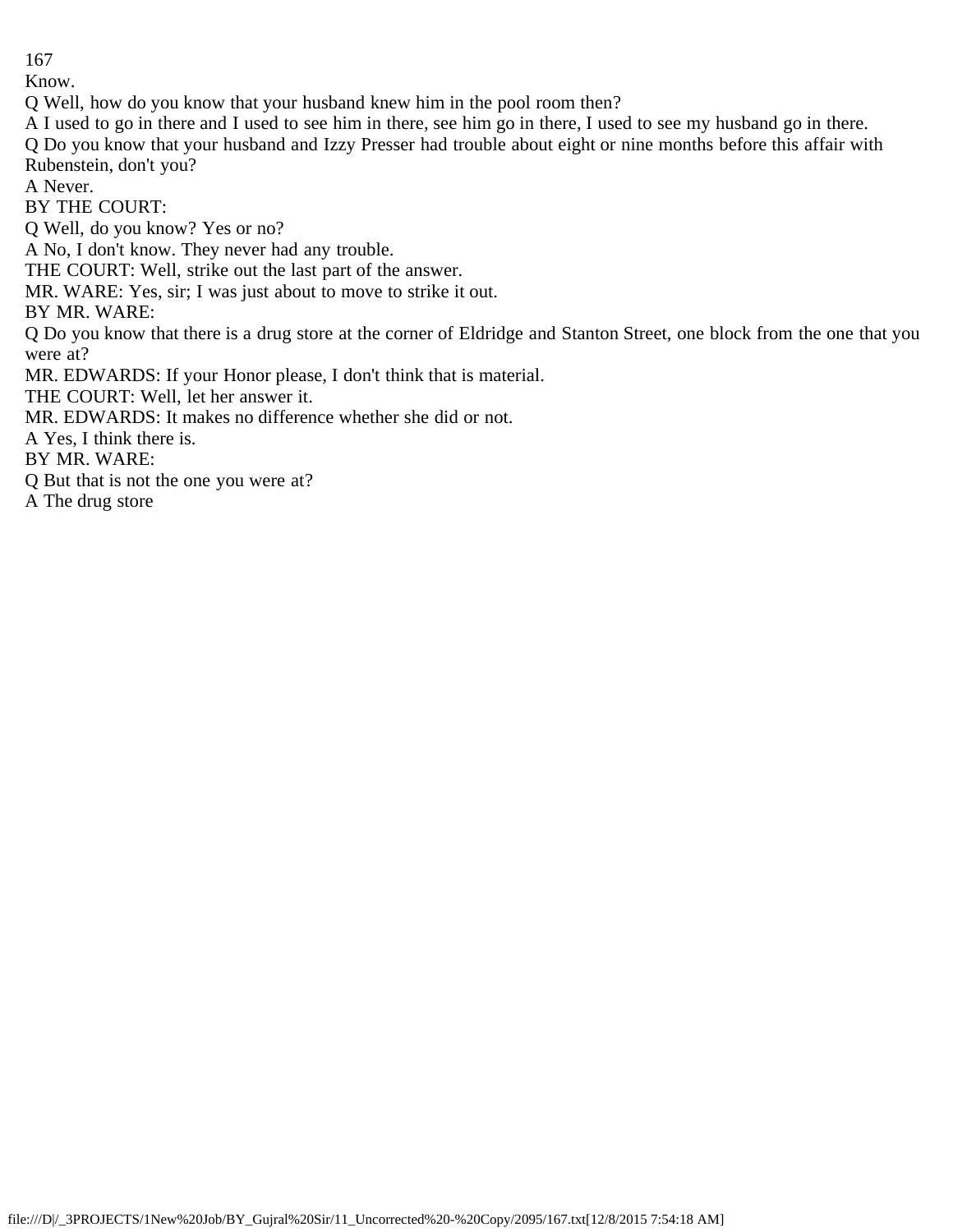where I get my card punched, that is the drug store I go to.

BY THE COTTRT:

Q Well, where is that, for the last time?

A Allen and Stanton.

- Q Who told you to come here as a witness?
- A I came myself, because I was dreaming about this case all the time.
- Q Well, did you give your name to any one that night?

A I told a boy that I was going to a Jewish Rabbi and tell him that, and the boy went and told them, told Myrl

Herschkowitz and two fellows.

MR. WARE: That's all.

RE-DIRECT EXAMINATION BY MR. EDWARDS:

- Q How well did you know Joe Berger?
- A From a distance.
- Q Did you ever talk to him?
- A Well, sometimes.
- Q Did he visit you at your house?

A Never.

Q Did you ever go to his father's, house?

A Never.

Q Just knew him around the neighborhood, is that right?

A Yes, sir.

Q Did you know him any better than you know Izzy Presser?

A No, I know Izzy Presser better.

MR. EDWARDS: That's all.

- RE-CROSS EXAMINATION BY MR. WARE:
- Q And you never heard of Izzy Presser and your husband having a fight?

A No, sir.

Q You were not present and didn't take part in it?

A No, sir.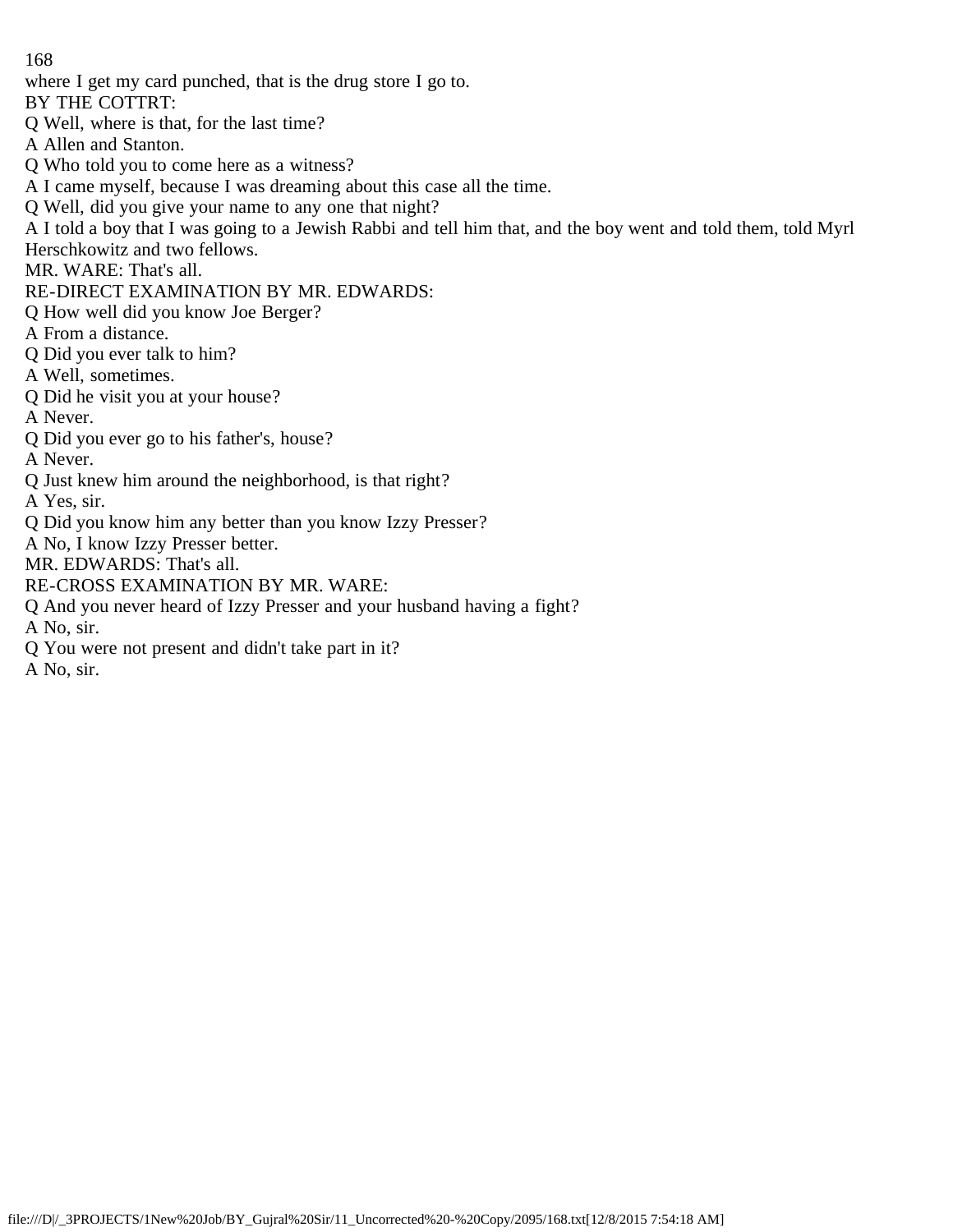THE COURT: Well, she says she never heard of any, and it does not matter whether there was or not, if she had never heard of it.

MR. WARE: Very well. That's all.

BARNETT PATLIN, of 195 East Second Street, being duly sworn:

MR.CEDWARDS: If your Honor please, I would like to recall the last witness for a moment. May this witness step aside for a moment?

THE COURT: Yes.

ROSIE KUTTLER, being recalled by the District Attorney testified as follows:

DIRECT EXAMINATIO BY MR. EDWARDS:

Q Mrs. Kuttler, I forgot to ask you where you moved from New York after this shooting?

A Before I was in Headquarters or after?

Q No. How long did you stay in New York after the shooting?

A Three or four weeks.

Q And then where did you go?

A When my husband came from Jail I moved out of there and moved to Henry Street.

Q No, no. When did you leave New York?

A I left New York when I left Headquarters. Myrl came with two toys, and wanted to strike me, and then I left New York.

Q No. Don't tell us that? When did you leave New York? That's what I want to know?

A I'm away from New Yom about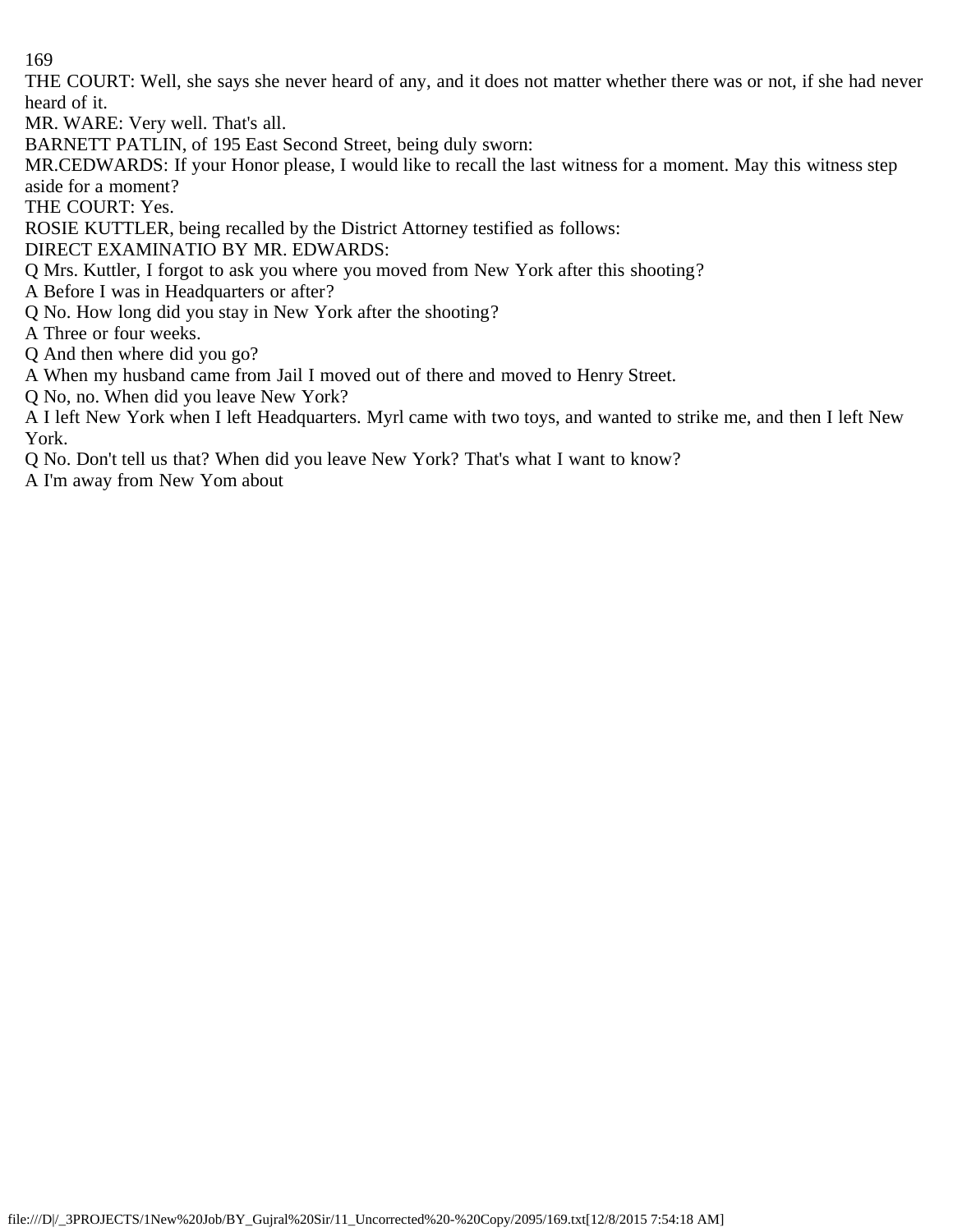three months.

Q And where did you go to?

A To Detroit.

Q And did you leave your address with the District Attorney when you left?

A I couldn't give my address because I was told to get away, because they wanted to do me injury.

THE COURT: Strike out that last port.

BY MR. EDWARDS:

Q Don't tell me why, but just answer my question.

A No.

Q You were brought back by one of the District Attorney's process servers from Detroit, were you not? Arriving here on Saturday evening?

A Yes, with a Detective. A Detective brought me here.

CROSS EXAMINATION BY MR. WARE:

Q Did you come down here from Detroit?

A Yes, sir.

Q And who came with you from Detroit?

A A detective. There he is. (Indicating a man in the Court Room).

THE COURT: Well, stand up please. (Indicating the man in the audience.)

THE WITNESS: There he is. (Indicating Thomas Quarles, a process server in the District Attorney's office). BY MR. WARE:

Q Well, what are you going to be paid for coming here from Detroit?

A I don't know. But he paid for my ticket.

Q Well, you have hopes, haven't you?

MR. EDWARDS: Objected to.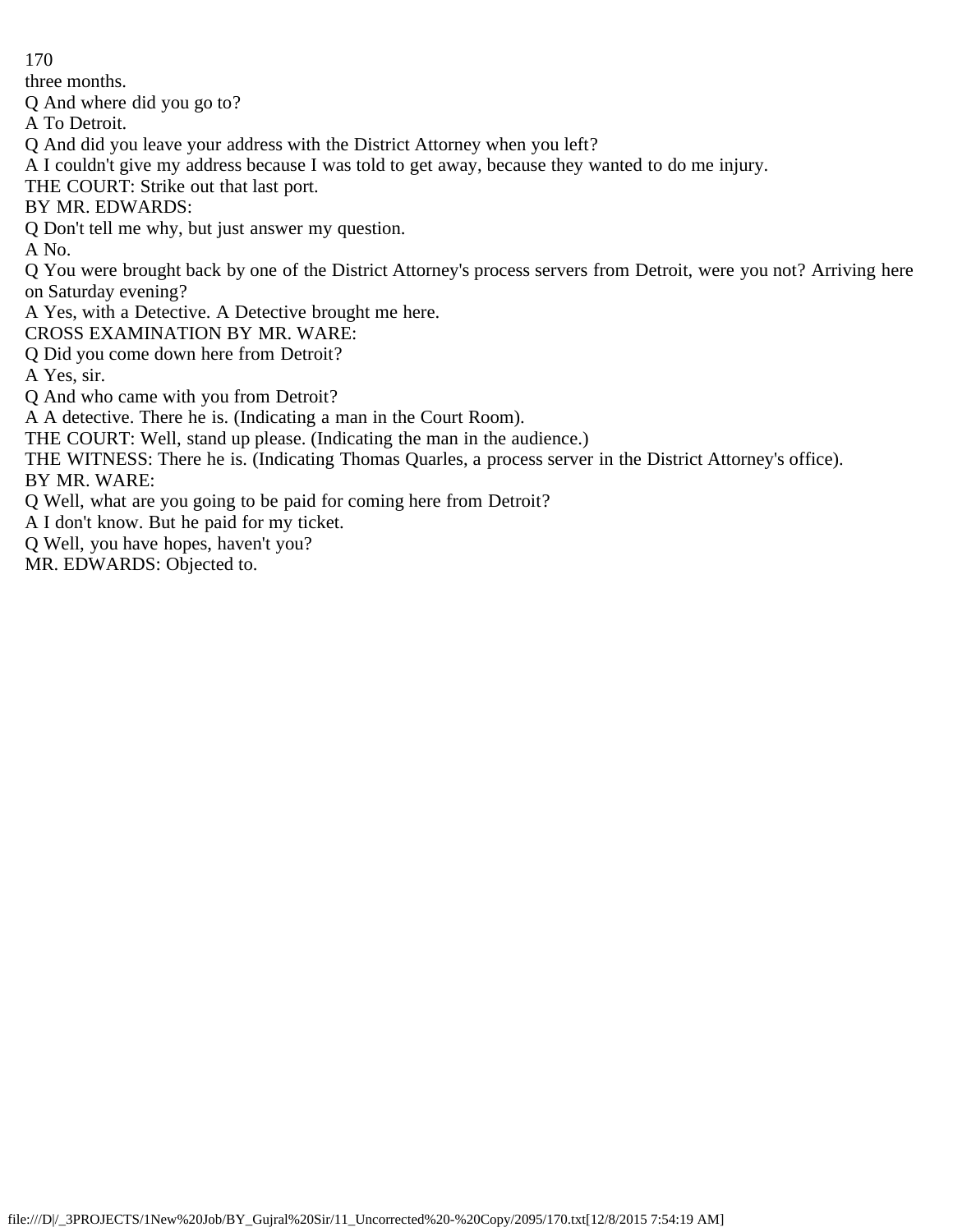MR. WARE: Withdrawn.

BY MR. WARE:

Q Well, you didn't pay your fare, did you?

A No. But I wanted to come here. I wanted to earn enough money to get from Detroit to this city, because my husband had left me.

Q And had you earned enough money to come here?

A. No, sir.

- Q And you made a bargain with the detective, didn't you?
- A Not a word. I didn't want to go, because I didn't know what he wanted to bring me here for.

Q You didn't want to go?

A No. I wanted to come here I knew I was going to be a witness, I wanted to be a witness, but I didn't know why he brought me here.

Q And you don't know how much you are going to get for your trouble and time?

A I don't want nothing. I don't want no money for that purpose.

MR. WARE: That's all.

MR. EDWARDS: That's all.

BARNETT PATLIN, being recalled to the stand, testified as follows:

DIRECT EXAMINATION BY MR. EDWARDS:

- Q Patlin, you are at present confined in the City Prison, are you not?
- A Yes, sir.
- Q Awaiting trial?
- A Yes, sir.
- Q And you have been convicted three or four times, haven't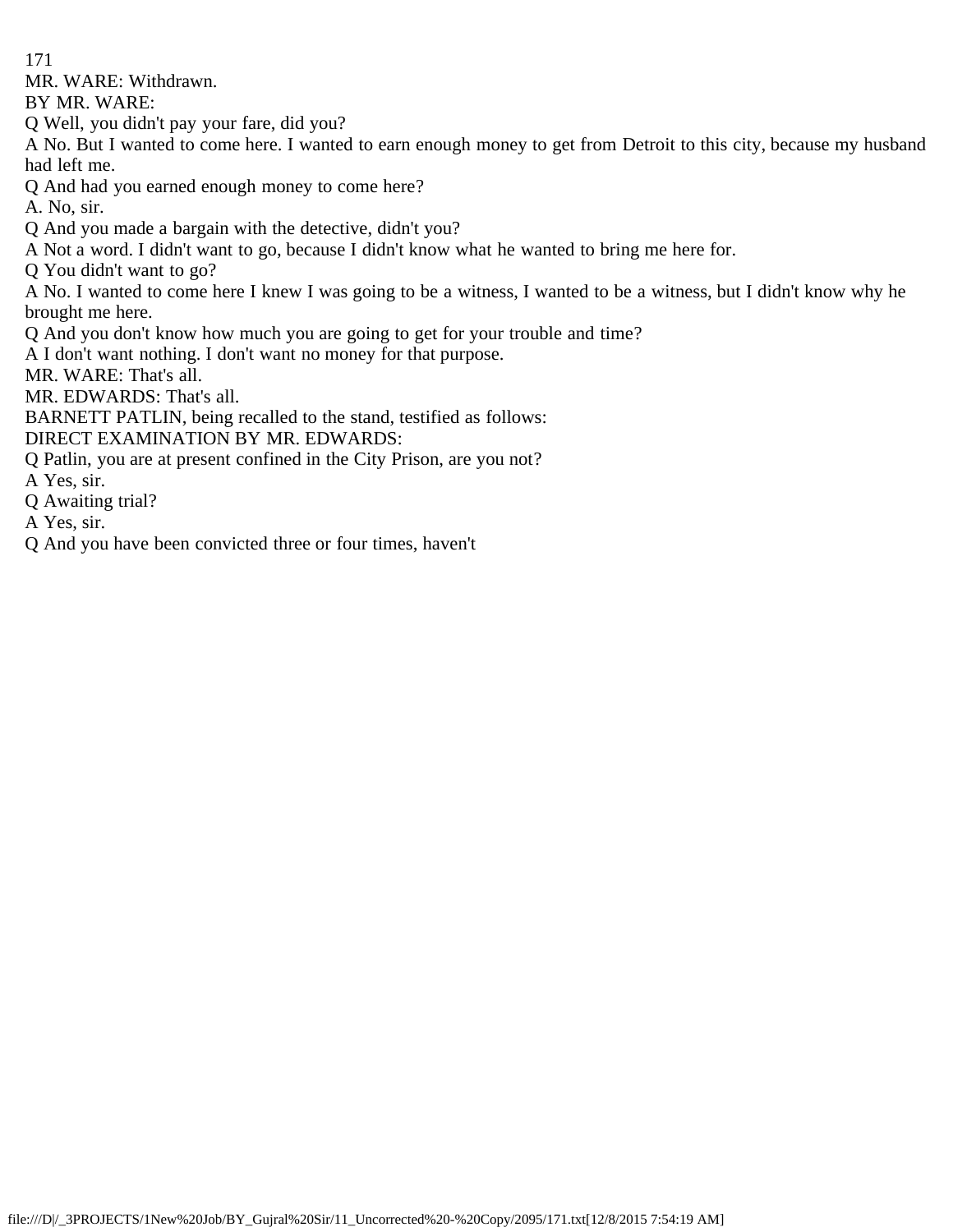you?

- A Yes, sir.
- Q You were convicted of our burglary twice --- of burglary three times, rather?
- A Yes, sir.
- Q And larceny once?
- A Yes, sir.
- Q And you have served time on each conviction, haven't you?
- A Yes, sir.
- Q Now, how long have you known this defendant?
- A About four months --- now, about seven or eight months.
- Q And do you know Izzy Presser?
- A Yes, sir.
- Q Do you know Joe Berger?
- A Yes, sir.
- Q How long have you known Izzy?
- A I have known him about two years. I first met him in the penitentiary.
- Q And how long have you known Joe Berger?
- A About eight months now.
- Q And do you know Barney Ginsberg, or Barney Lewis?
- A About seven or eight months.
- Q Now, Patlin, do you remember the eleventh of March, the day Moiche Rubenstein was shot?
- A Beg pardon?
- Q (Question repeated)
- A Yes.
- Q Now, when was the first time that you saw the defendant after that?
- A I believe it was the next morning.
- Q And where did you see him?
- A On Eldridge and Stanton Streets.
- Q And who was with him?
- A He was alone before, until Izzy Presser came and Barney Ginsberg.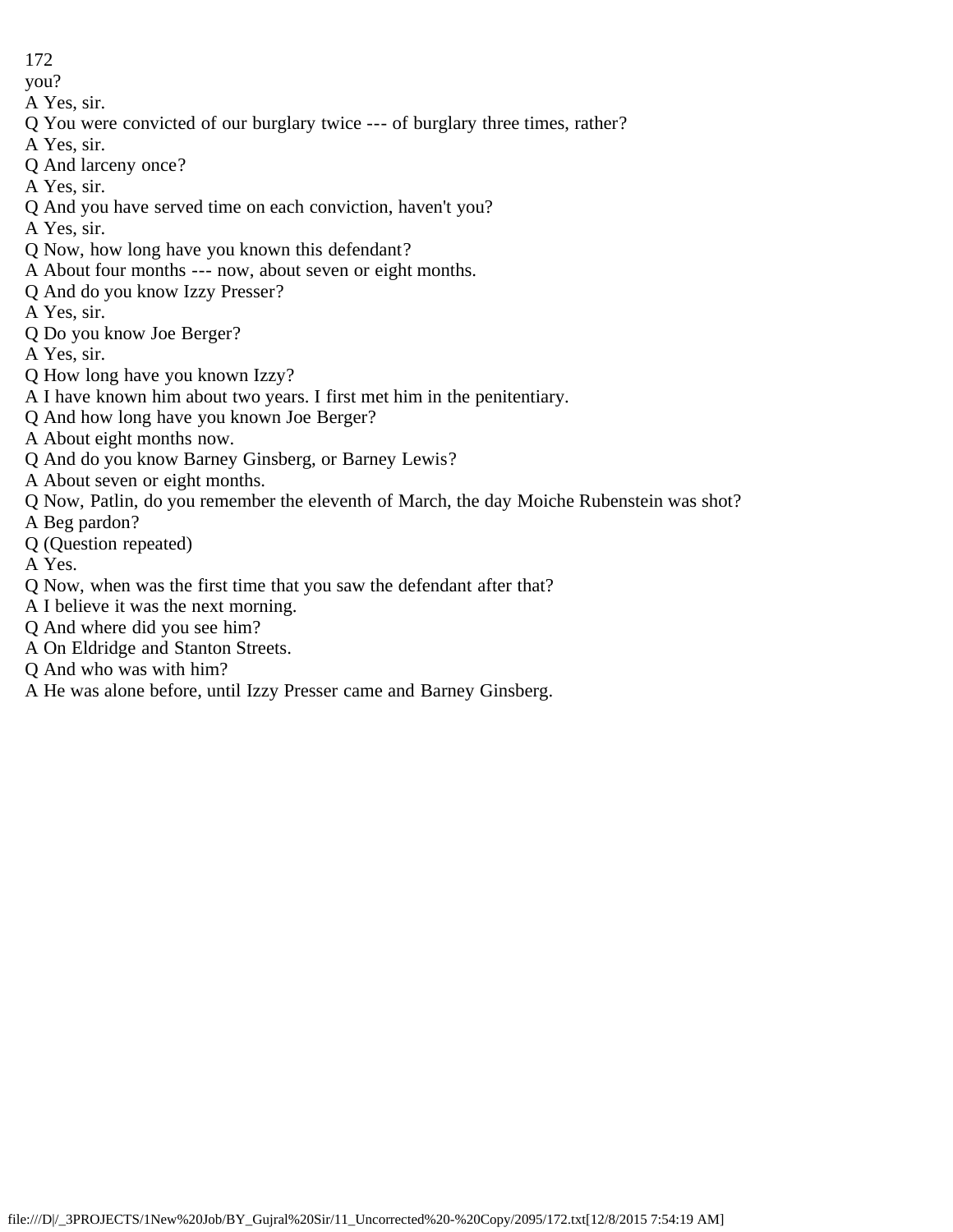- Q Well, did you join him before they came up?
- A I joined him after.
- Q Well, they were all together when you joined them?
- A You are talking of after the murder?
- Q Yes, the next morning.
- A Yes.
- Q What I want to get at is who was with the defendant, "Dutch" when you met him, that morning?
- A Izzy Presser and Barney Ginsberg.
- Q Now, tell us again. Where did you meet them?
- A At Eldridge and Stanton Streets. Izzy Presser I met first, at Allen and Stanton, in the boot black parlor. Q Yes.
- A In the presence of Max Gross and Benjamin Blank.
- Q And where did you and Izzy go from there?
- A From there we walked towards Eldridge and Stanton, and I met Barney Ginsberg.
- Q And from there where did you go?
- A We walked up to Houston Street, and this Henry Goldberg came along.
- Q Now, when you met Goldberg, how many of you were there? Izzy and Ginsberg and yourself and "Dutch"? A Yes.
- Q Anyone else?
- A No, sir.
- Q Just the four of you?
- A Yes, sir.
- Q Now, where did you four men go? Now, try and keep your voice up.
- A We walked up towards Houston Street, and Izzy Presser bought a morning Journal at a stand there?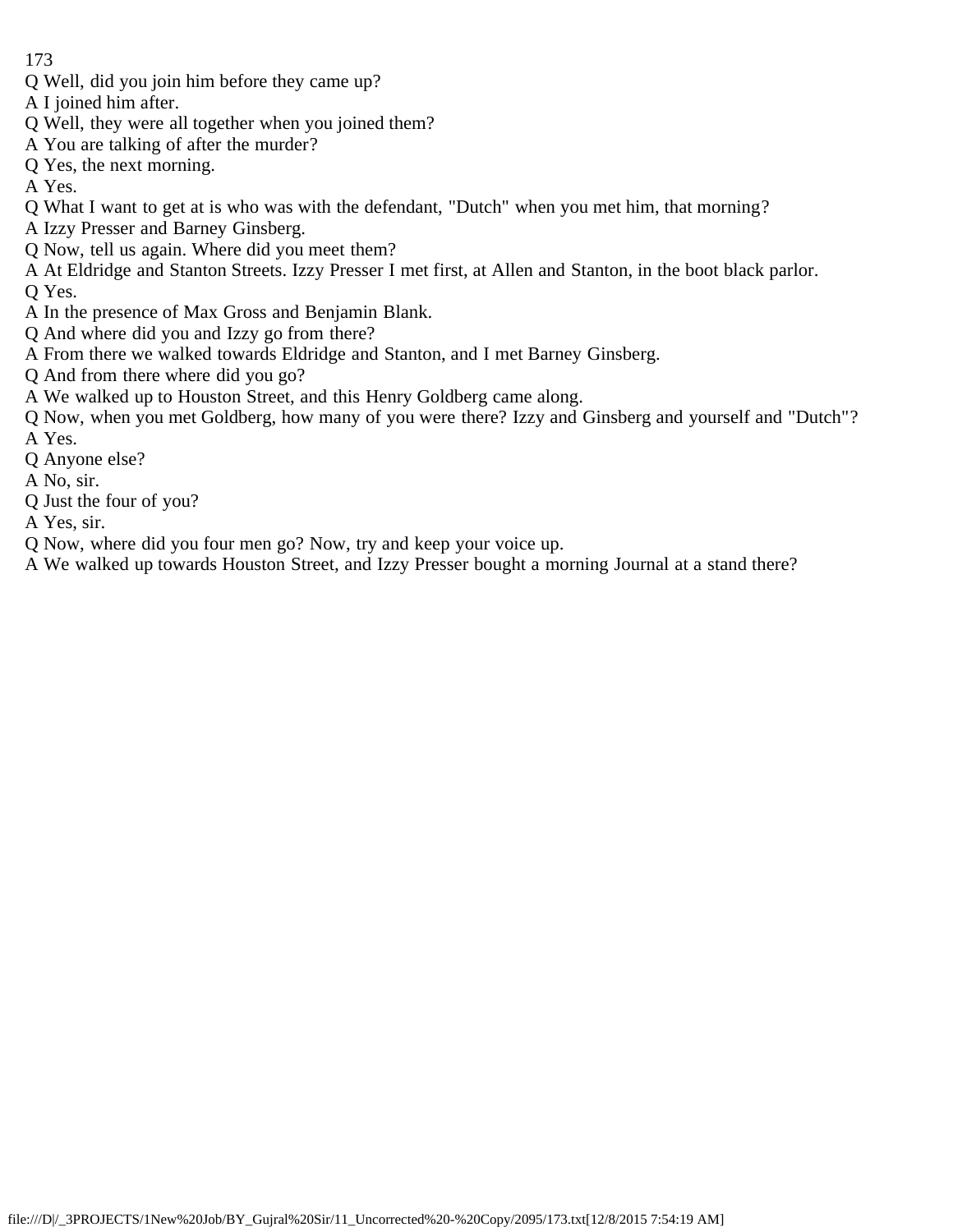Q Was that an English paper?

A No, sir; a Jewish paper. And Izzy Presser asked me if I had any change, and also Barney Ginsberg, and I said, "Yes, I have some change," and they said they didn't eat any breakfast yet, and I said, "Well, come on into the restaurant and we will have something to eat."

And we went in to Rottner's Restaurant, on Houston Street between Eldridge and Forsythe Streets.

Q Who went in?

A Barney Ginsberg and Izzy Presser and myself.

Q What became of "Dutch"?

A He went away.

Q And when did you see "Dutch'' after that?

A I didn't see him until after his arrest.

Q Did you have any further talk with him after that?

A No, sir.

Q And you had no conversation with Ginsberg --- I don't mean Ginsberg --- I mean this defendant, at all, that morning?

A No, sir.

Q Nothing was said about Morris Rubenstein at all?

A No, sir.

Q While he was there?

A No, sir.

MR. EDWARDS: That's all.

CROSS EXAMINATION BY MR. STODDARD:

Q What time was it that you met Presser, as you say, at Eldridge and Stanton Streets?

A That was between, eight and nine in the morning.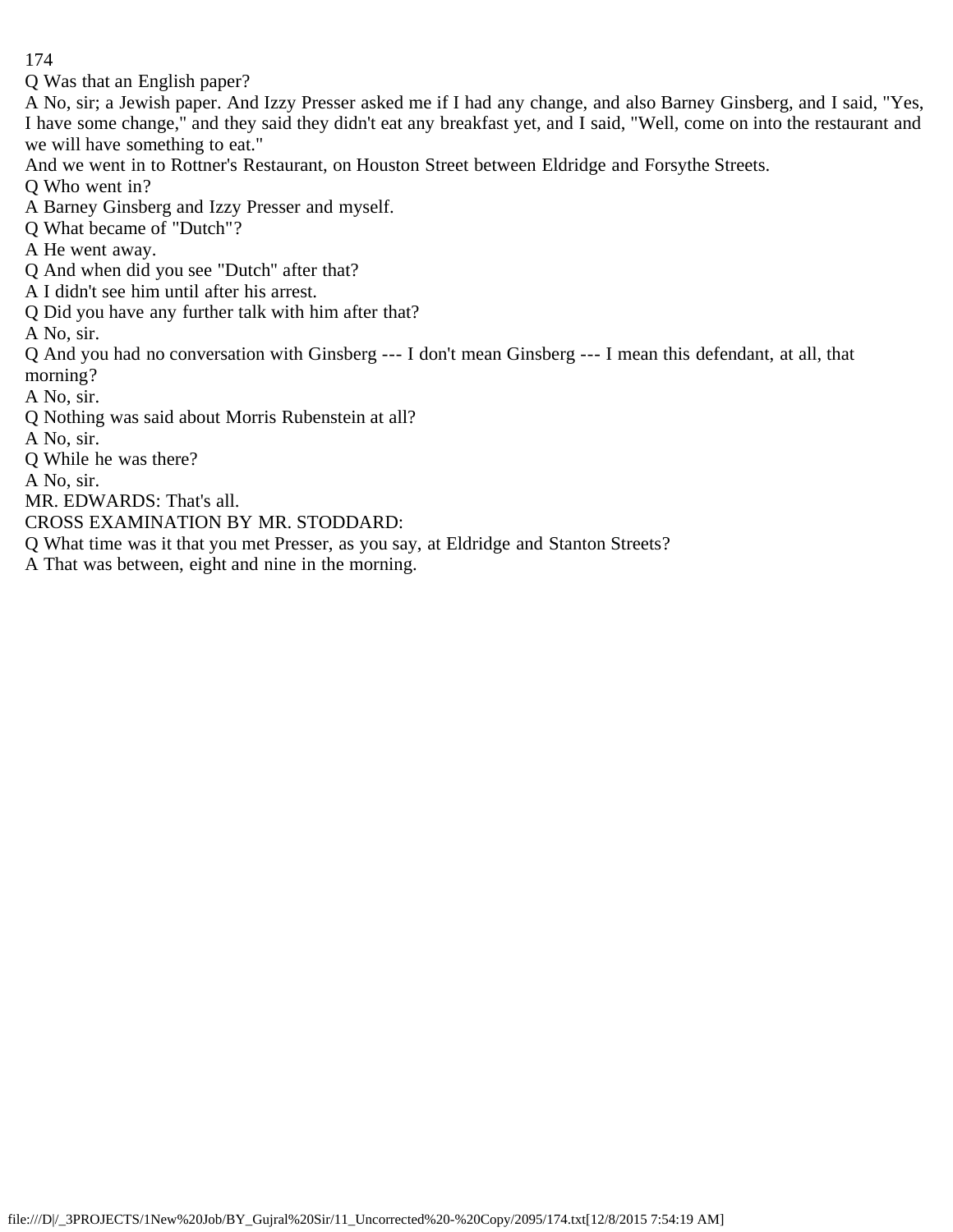Q The morning after this killing is alleged to have taken place?

A Yes, sir.

- Q And then you met Ginsberg and also Goldberg?
- A Yes, sir.
- Q And how far is Eldridge and Stanton Street away from where this man was killed?

A About a block.

Q And, the next morning, at about nine o'clock, you say Presser and Goldberg were still a block away from the scene of the killing?

A Yes, sir.

- Q And Presser felt hungry, and went in and got some break fast at Rottner's restaurant?
- A Yes, sir.
- Q You were in the Tombs with Presser and Goldberg?

A Yes, sir.

Q And you were the one that told them that the District Attorney was sending for Cohen and trying to find out what Cohen knew about this?

A I did not.

Q Do you remember that you made a statement to me in the Tombs, and told me what you saw about this?

THE COURT: Well, if that statement differs from his statement here, point out the differences.

MR. STODDARD: I am asking first whither he made such a statement.

THE COURT: Well, there is but one thing about his testimony. If you can contradict what he has testified to here all right.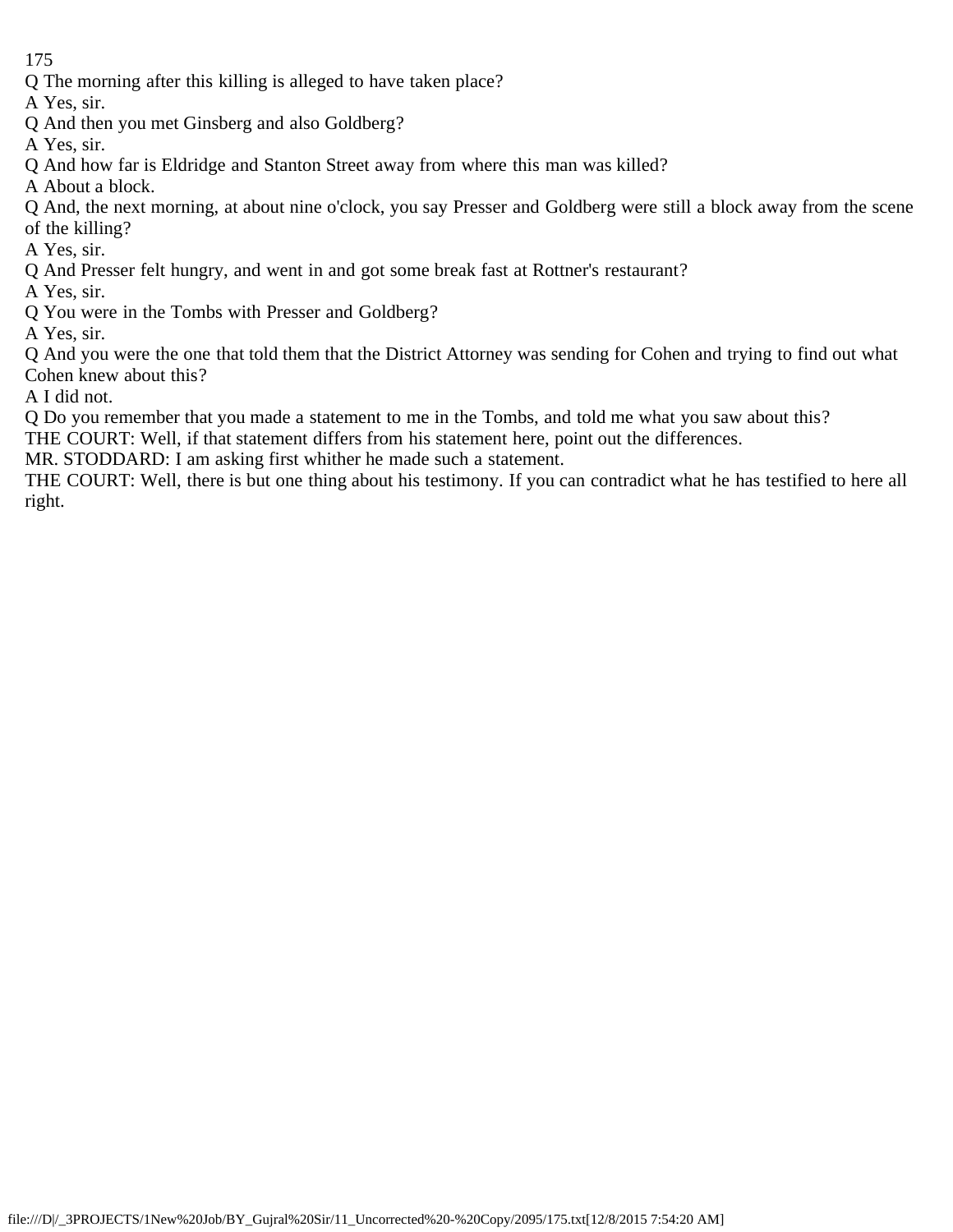BY MR. STODDARD:

Q Now, on July 9th, 1915, in the presence of Mr. Ware, in the attorney's room at the Tombs prison, did you tell me that you were present when Moiche Rubenstein was shot; did you tell me that then?

THE COURT: Well, that does not contradict anything that has been brought out here, to-day.

MR. STODDARD: Well, if your Honor please, I can't state it all in one sentence.

THE COURT: Well, I will limit you to that. This is cross-examination. Now, this man has testified to very little, as I understand it.

MR. STODDARD: But he made a very full statement to me, and I would like to question him about it.

THE COURT: Well, he was not asked a question about the shooting here, not that I recall.

MR. EDWARDS: No, sir; I did not ask him a question. If I may suggest ---

THE COURT: You asked him simply about meeting these men, the next morning and what they did then.

MR. EDWARDS: Yes, sir.

BY MR. STODDARD:

Q Now, were you present when the shooting took place?

THE COURT: Now, you are making him your own witness on that?

A No, sir.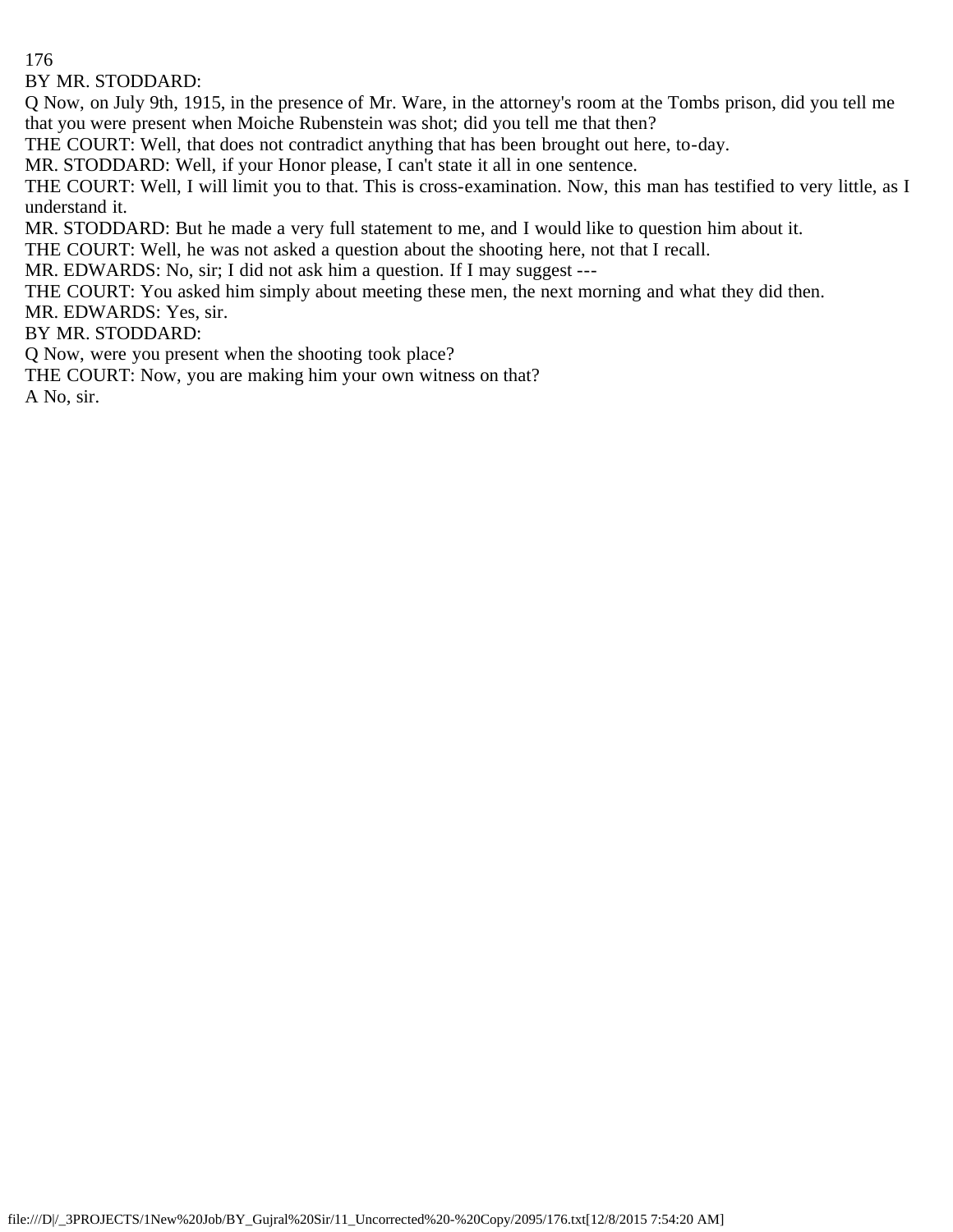BY MR. STODDARD:

Q Did you tell me that you were present at the shooting?

THE COURT: Now, you are contradicting your own witness.

BY MR. STODDARD:

Q Yes or no?

A Just a minute. I would like to explain this.

Q No, I don't want any explanation.

THE COURT: Now, you must let him explain, when you ask him about it. Go on.

A Will you please, counselor, tell the Court how you got to question me? How I came downstairs?

BY THE COURT:

Q Did you have a talk with Mr. Stoddard there?

A I did.

Q Well, now, the question is, did you tell him that you were present at the shooting? Yes or no?

A I was down in the counsel room ---

Q No. (Question repeated)

A Well, your Honor, I must explain.

Q Well, you will have an opportunity to explain.

MR. EDWARDS: I'll give you an opportunity to explain. Go on and answer the question.

A I did.

BY MR. STODDARD:

Q Didn't you tell me that you had been framed up in the highway robbery case in which you had been arrested, because the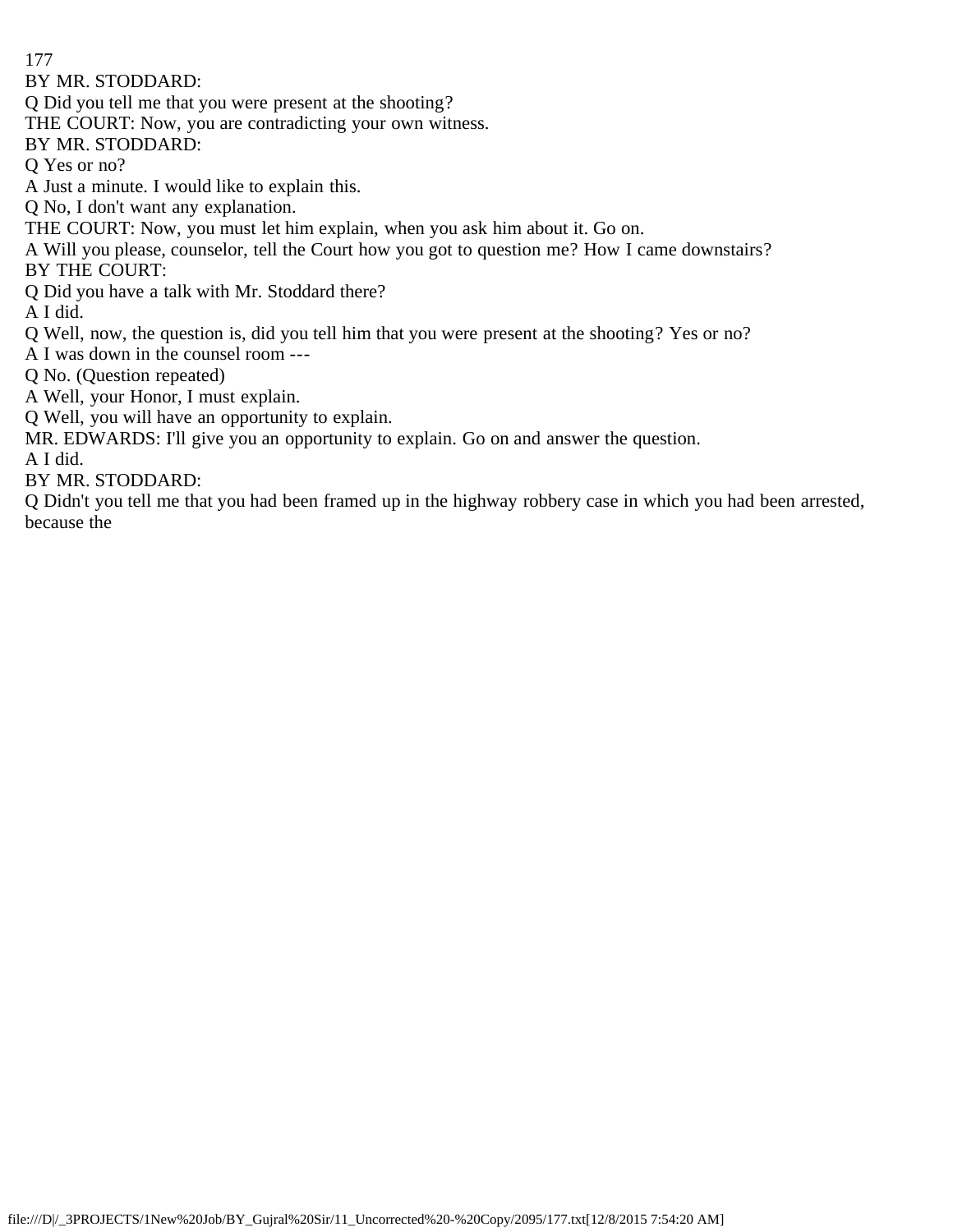knew you were going to be a witness in this case, and that was the reason you were going to be framed up? A I said it on the request of Izzy Presser and Henry Goldberg.

Q But you did say so?

A Yes, I said it on their request.

MR. STODDARD: That's all.

RE-DIRECT EXAMINATION BY MR. EDWARDS:

Q Now, won't you tell us just how you came to say those things, Patlin?

THE COURT: Well, I don't see how this is material, except, on his credibility.

MR. EDWARDS: Well, counsel made him his own witness as to this.

BY MR. EDWARDS:

Q (Question repeated)

A I came up on the 8th tier of the Tombs Prison, and it was the same tier where Izzy Presser and Henry Goldberg was. Q This defendant?

A Yes, sir; this defendant.

THE COURT: Well now, be definite. Anything that Goldberg said to you, you may testify to.

A (Answer continued) Yes, sir. Goldberg merely suggested Izzy Presser that he should write a letter to Judge Rosalsky, and have Judge Rosalsky appoint Mr. Ware as my counselor, and my signature was signed to the letter, without my knowledge. I was very much surprised to see Mr. Ware, counselor Ware, send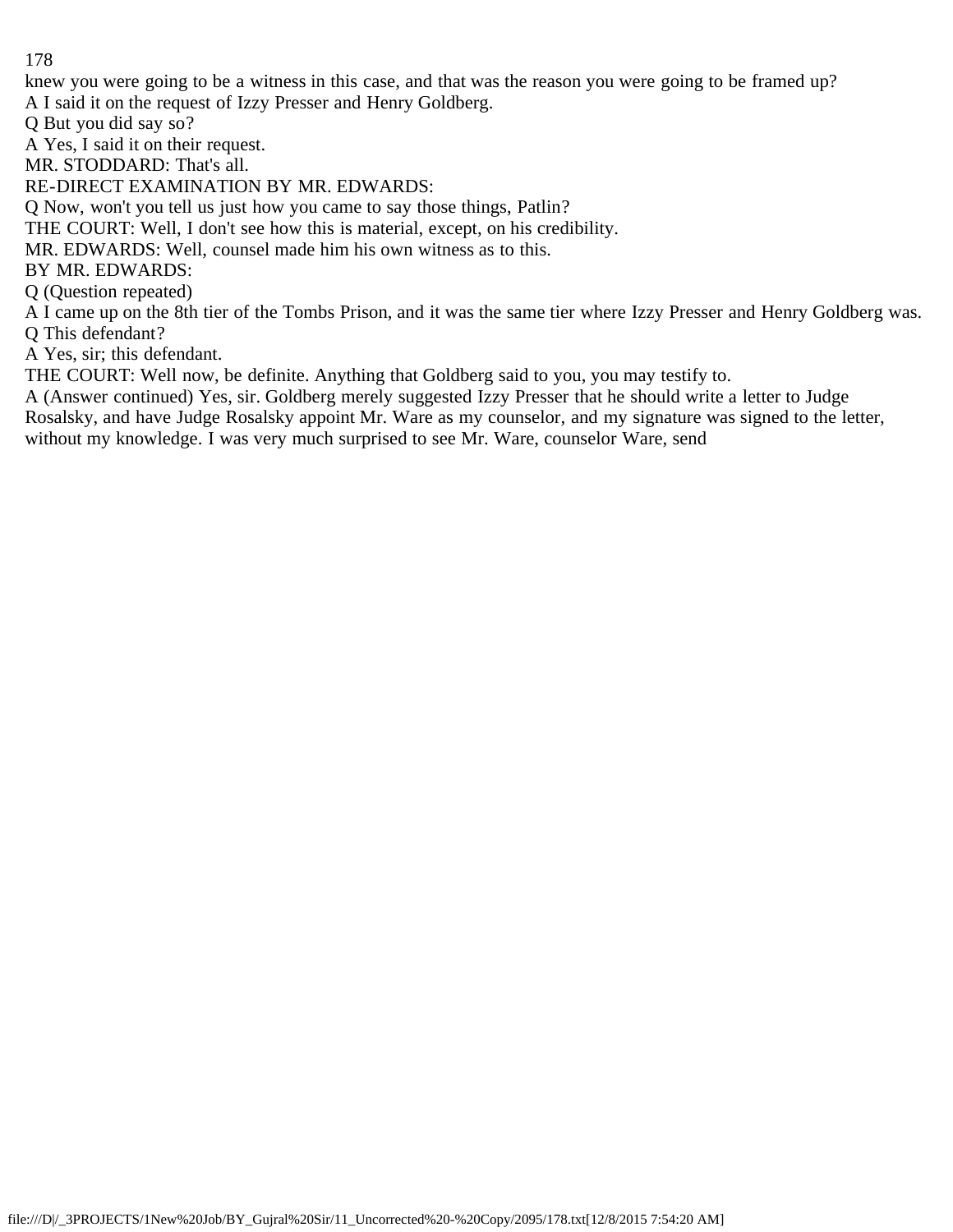for me; and, while being down in the counselors' room, Izzy Presser and Henry Goldberg was there also, and they have already talked to Mr. Ware, as they have tried to get me, in the Tombs, to be a witness for them, and to tell the lawyers, because my people lived at 182 Allen Street, it would surely convince the jury and also the lawyers, if I would say that I saw Joe Berger killing Morris Rubenstein. I was actually worried there and knew not what to do, as I was on the same tier, and I had already, previous to that, given information to the Police in regards to what I have known about the murder, and I was responsible for the arrest of Izzy Presser, and, when I come to the Tombs, I feared that I would get a beating there, and I promised them that I would do anything for them.

Q And was that the reason that you stated, that you said you were there at the shooting?

A Well, that's the positive reason, that I stated to the lawyer that I was there across the street, and knew who killed Morris Rubenstein. But it was they that first spoke to the lawyer, and I simply nodded with my head, yes, in regards to what they said.

Q Well, were you present at the shooting?

A No, sir; I wasn't.

Q Did you see who shot "Moiche" Rubenstein?

A I wasn't there at the shooting.

And had you had a talk at any time with Goldberg since the shooting, about Morris Rubenstein being short? A Yes, sir.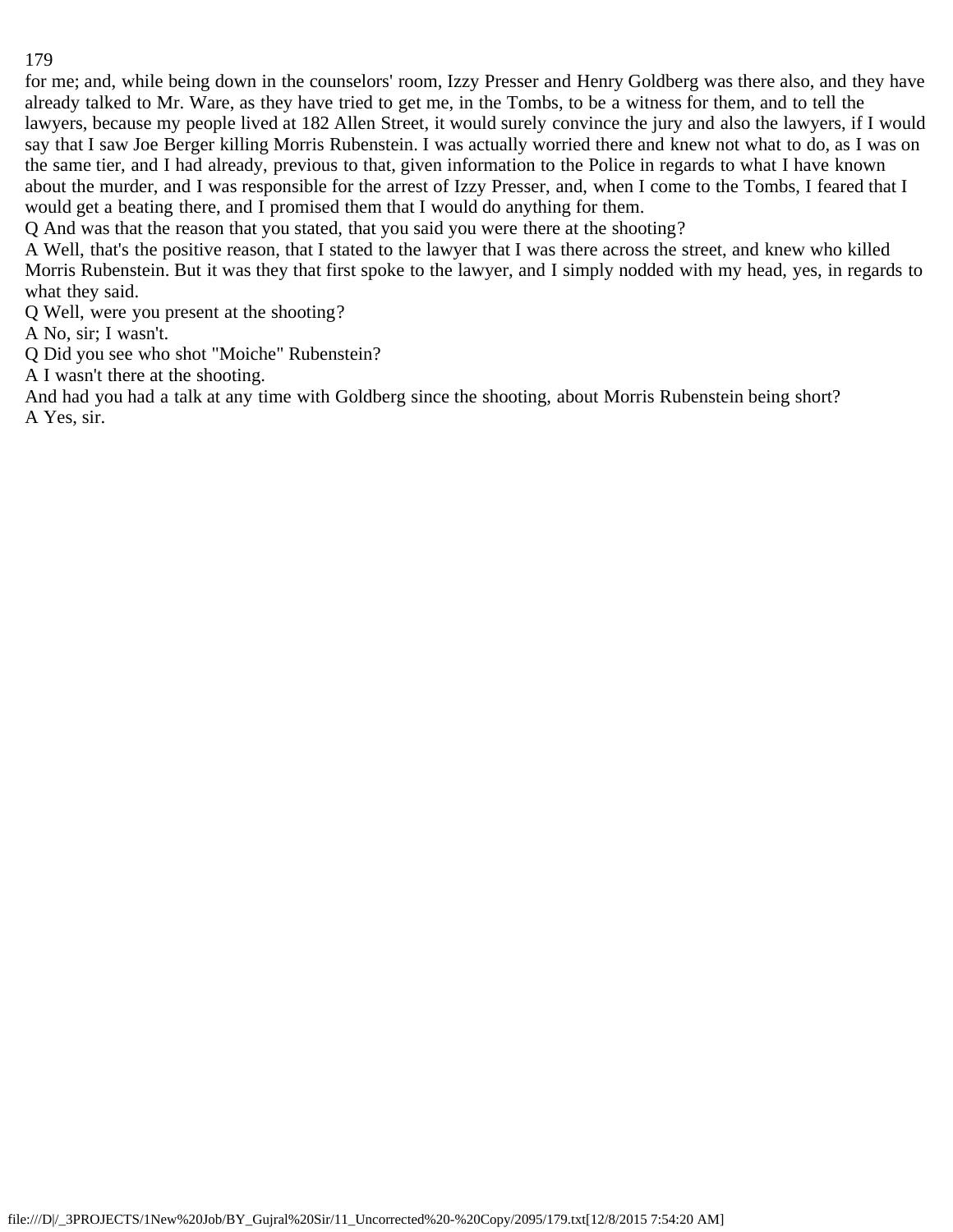Q When was that?

A That was in the Tombs.

Q What did he tell you with respect to the shooting?

A Beg pardon?

Q What did the defendant Goldberg tell you about the shooting?

A What he told me about the shooting was this, that Izzy Presser was laying in the Tombs on a charge of highway robbery, and Berger and Morris Rubenstein was also a friend to him, and, "Dutch" was also a friend of his. They were great pals.

Q Goldberg told you this, you say?

A Yes.

Q Now, come down to the actual shooting. What did he tell you about that?

A The actual shooting was that Izzy Presser come out, and there was some remark that Berger has made to Izzy Presser, in regards that "Moiche" was trying to take his girl away, and he accused him of being a stool pigeon.

Q Who accused whom of being a stool pigeon?

A Izzy Presser.

Q Accused whom?

A Morris Rubenstein.

Q I see.

A And Henry Goldberg was a pal of Izzy Presser and they have made up their minds to get him. Then, that night, after Joe Berger was cut up, they got him, he told me, but, being in the Tombs, they framed up a defense.

THE COURT: Well, never mind that strike that out.

BY MR EDWARDS:

Q Well, did he tell you any more about how they shot him?

A That he fired the first shot.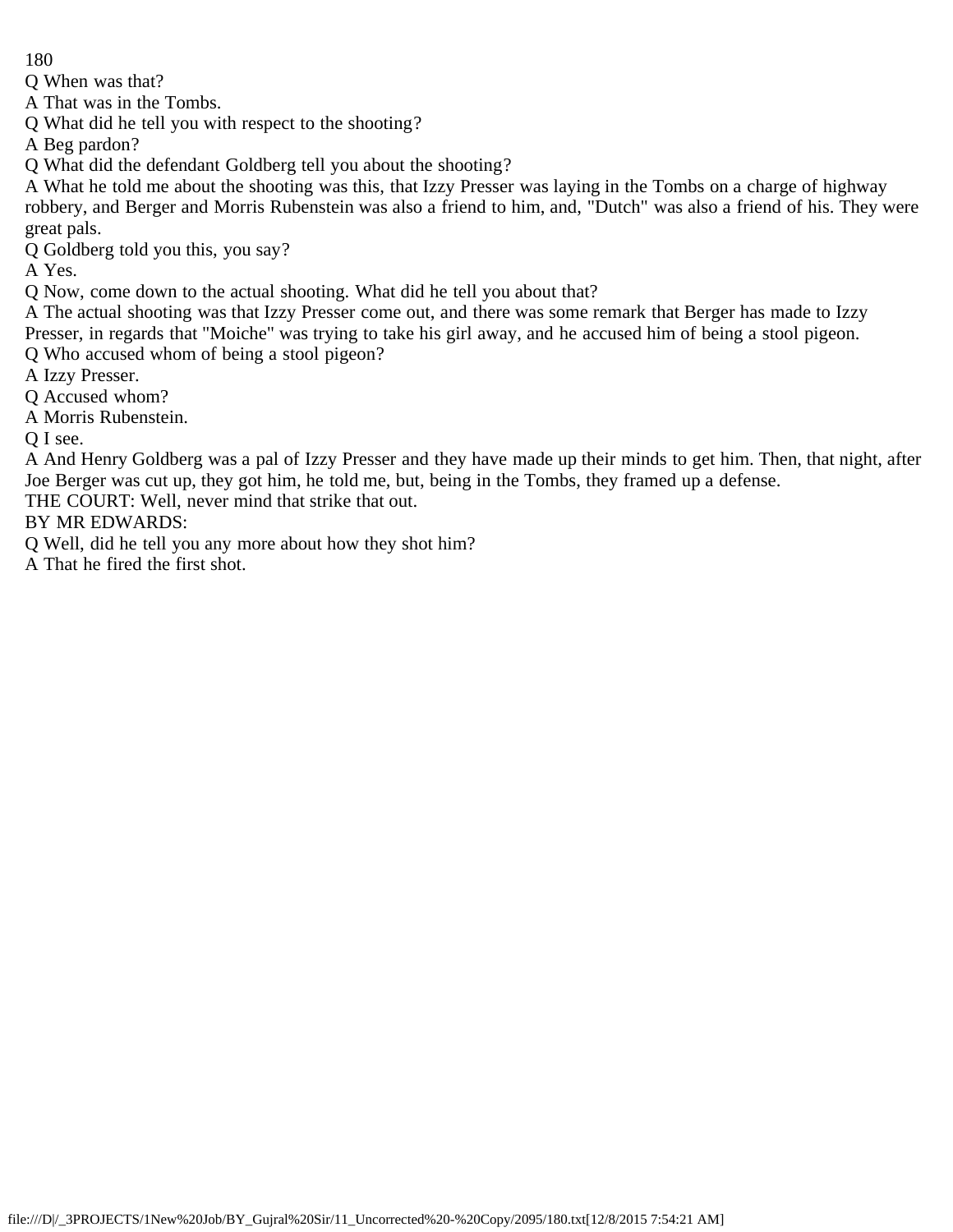- Q Well, who told you that?
- A He, himself.
- Q Goldberg?
- A Yes.
- Q Did he tell you how many shots were fired altogether?
- A Three shots were fired.
- Q And did he tell you who fired the other two shots?
- A Izzy Presser.
- Q Did he tell you what he did, after he fired the first shot?
- A He ran in the hallway of 187 Allen Street.
- Q Now, is that all that Goldberg told you about the killing of Morris Rubenstein?
- A Yes.
- Q Did he tell you why he killed him?
- A Yes.
- Q What did he tell you about that?
- A It was on account of Izzy Presser having some trouble with Morris Rubenstein.
- Q Did he tell you what the trouble was about?
- A Yes, sir. It was on account of his girl. She was at the time in the workhouse, and Morris Rubenstein was going to see her, and Morris Rubenstein was accused of trying to take his girl away, and also that he was a squeeler, a stool pigeon. Q Who did Goldberg tell you accused him of that?
- A Izzy Presser.
- MR. EDWARDS: That is all.
- BY THE COURT:
- Q Didn't you say, on yet direct examination, that you hadn't talked with Goldberg since the shooting?
- A I meant on the outside, your Honor.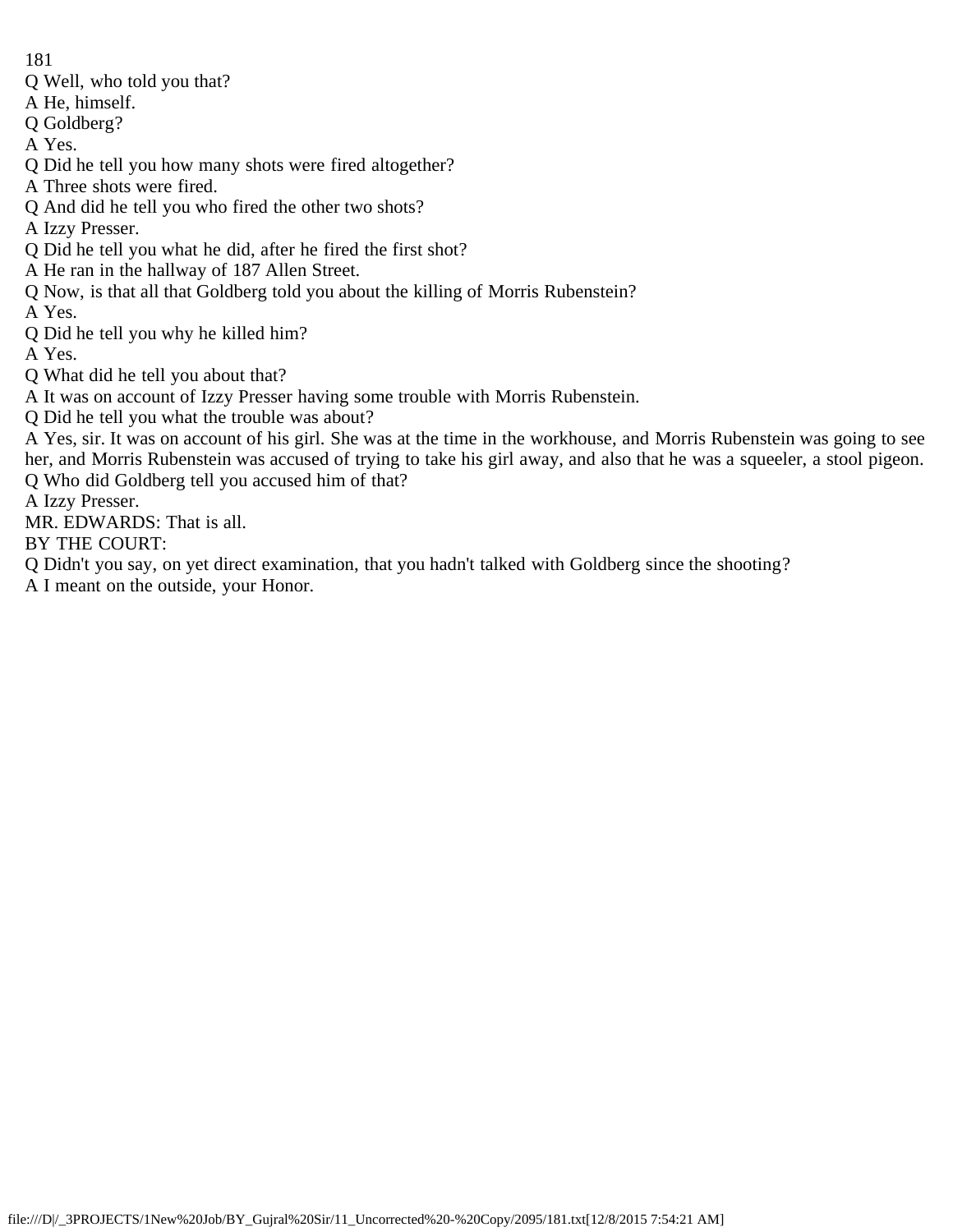Q But you did talk with him in the Tombs?

A Yes, sir.

RE-CROSS EXAMINATION BY MR. STODDARD:

Q Did you tell this story to the District Attorney? Did you tell the District Attorney what you have just testified now, that Goldberg said to you in the Tombs?

A No, sir.

Q You have never told that to the District Attorney?

A I have told some other things that I have spoken with Henry Goldberg, I believe.

Q Did you tell the District Attorney that Goldberg had admitted to you in the Tombs that he had fired the first shot,

and that Presser had fired the next two shots?

A No, sir; I didn't.

Q And yet you were in the Tombs, a man who had given information to the Police, and you were giving information right along to Mr. Deuel at the time, while you were in the Tombs?

A I made one statement in regards to the statement before.

Q Answer my question.

THE COURT: Well, that is an answer.

BY MR. STODDARD:

Q You have been over to Mr. Deuel's office how many times since you have been in the Tombs?

A I couldn't say how many times.

Q You have been over there fifteen or twenty times, haven't you?

A About fifteen times.

Q And during those fifteen times, you made statements to him concerning what you knew about this?

A I made one state-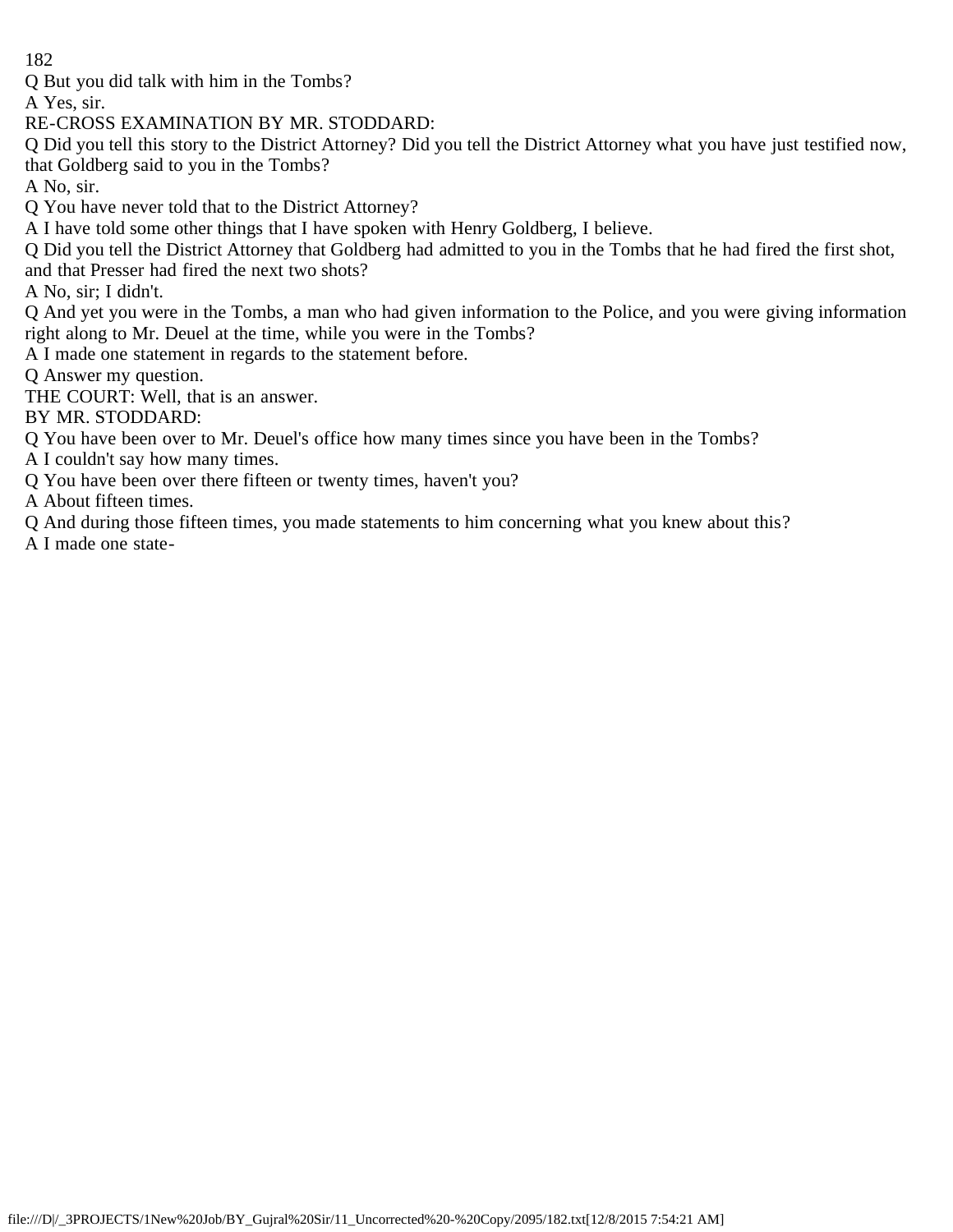ment, which includes everything that I knew about the murder, that I heard from their own lips.

Q And did you or did you not tell Mr. Deuel, or anybody in the District Attorney's Office, that Goldberg had said that he fired the first shot?

A I don't remember.

Q You told them in the District Attorney's Office about meeting Presser at the bootblack parlor, and then meeting Ginsberg and Goldberg after the shooting?

A Yes.

Q And when did you tell that? The first time you went up there?

A Yes.

Q And what did you tell the other fourteen times you were up there; what did you talk about those times?

A That was in regards to how they were manufacturing witnesses.

BY THE COURT:

Q Who were manufacturing witnesses?

A Well, Presser and Henry Goldberg.

BY MR. STODDARD:

Q So that you went up there so that you could work with the District Attorney and help the District Attorney in every way that you could?

A I didn't belt the District Attorney. I helped the truth, that an innocent man was being framed up by Izzy Presser and Henry Goldberg.

Q Why didn't you tell the District Attorney that this man admitted to you that he fired the first shot?

A I told the District Attorney in one statement, of which I got the informa-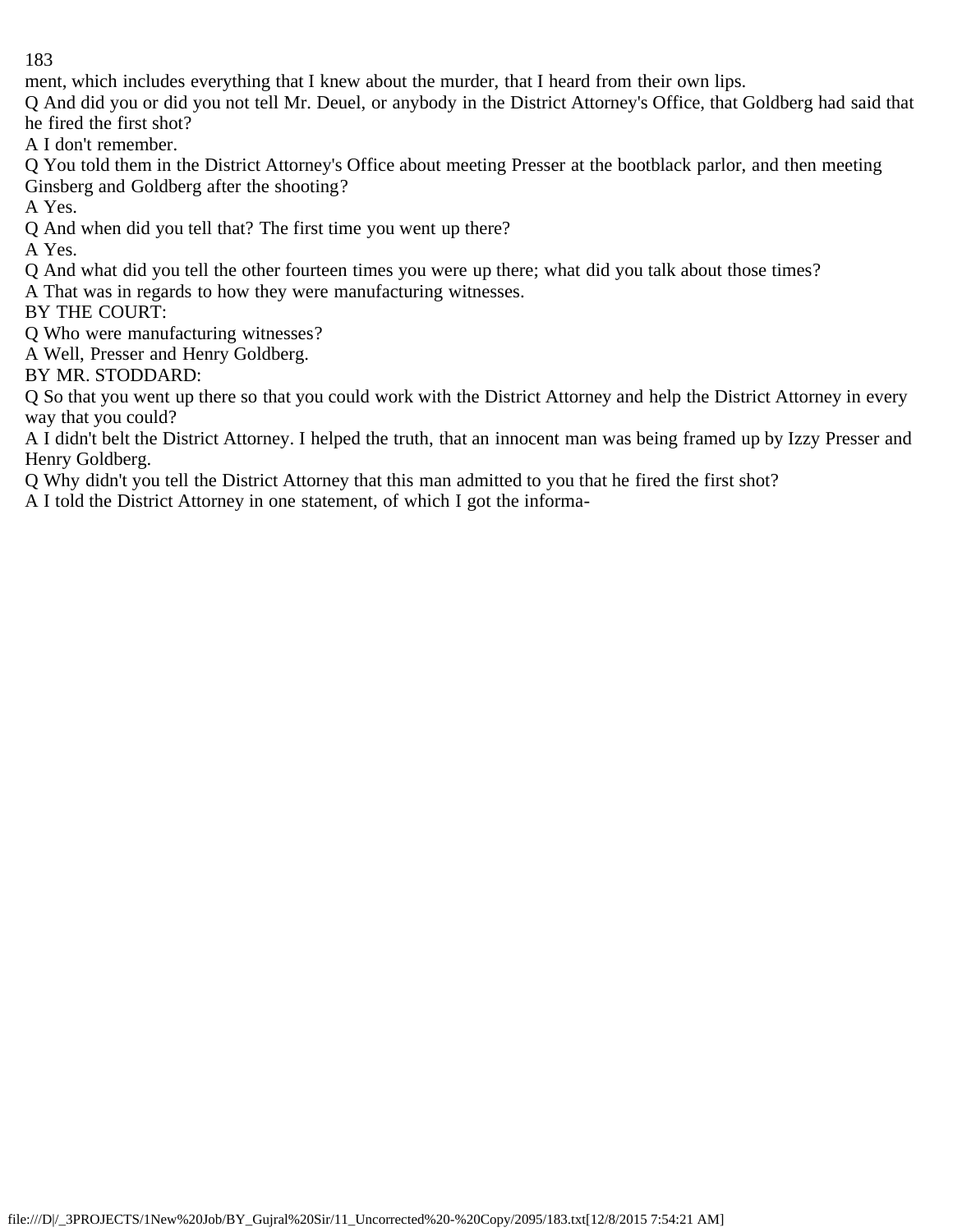tion from Izzy Presser, and I thought it would be sufficient, and, when I come on the stand, whatever other things I knowed, I tell the truth.

Q Didn't you think that it was important to tell the District Attorney that this defendant had admitted that he fired the first shot?

A It was important.

Q Well, why didn't you tell the District Attorney?

A Because it wasn't necessary. The District Attorney has the statement from me which includes everything that I knew about the murder.

BY THE COURT:

Q Including the statement of Goldberg's?

A I don't remember if I told the District Attorney what Goldberg said to me.

- Q Well, that's all you know about the case, what Goldberg told you about it isn't it?
- A Well, I know more, your Honor.
- Q Well, you heard that Rubenstein was killed?

A Yes, sir.

- Q But I mean as to the actual killing, the details of that? You were not present, were you?
- A No, sir; I wasn't present.
- Q And all that you heard was through Goldberg?
- A No, sir; I heard it from Ginsberg and Presser, the morning after the shooting.
- Q And afterwards you heard from Goldberg what you have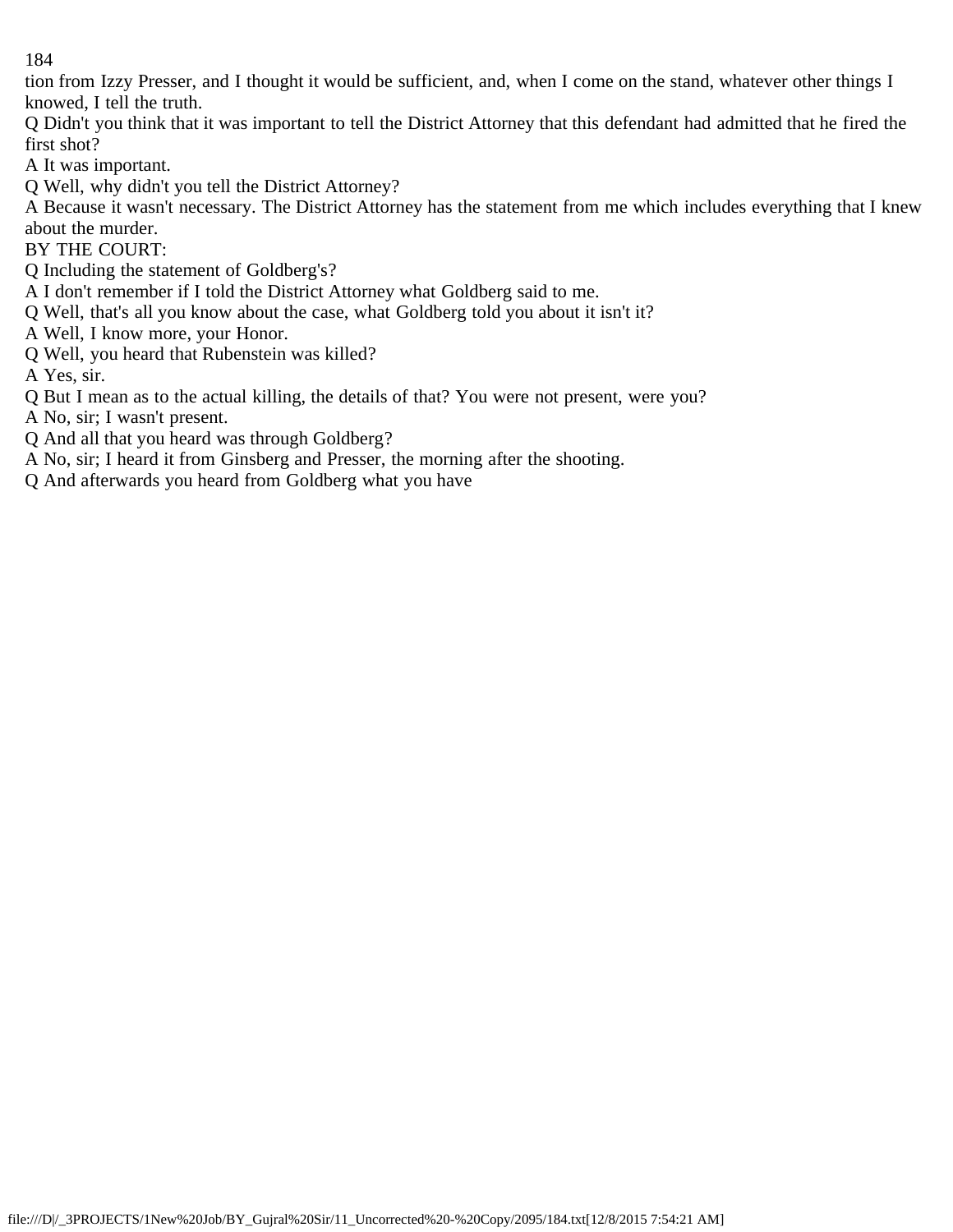told us?

A Yes, sir; afterwards, in the Tombs.

BY MR. STODDARD:

Q You have been indicted for highway robbery in the first degree, as a second offense, haven't you?

MR. EDWARDS: I object to that.

THE COURT: Well, he can show that there is a charge pending against him.

MR. EDWARDS: But a mere charge is not any proof against a man's character.

THE COURT: No, but it may go to the question of motive. The defense may show, if they desire to, that he has a motive to testify to other than the truth.

# BY MR. STODDARD:

Q (Question repeated) I mean robbery in the first degree?

A Yes, sir.

Q As a second offender?

A Yes.

Q And if you are found guilty of that, you would get a minimum sentence of --- the only sentence that you can get is forty years?

THE COURT: No, twenty to forty. I have given both, so I know.

MR. STODDARD: I see.

THE COURT: So that I merely say that you can give less than forty.

BY MR. STODDARD: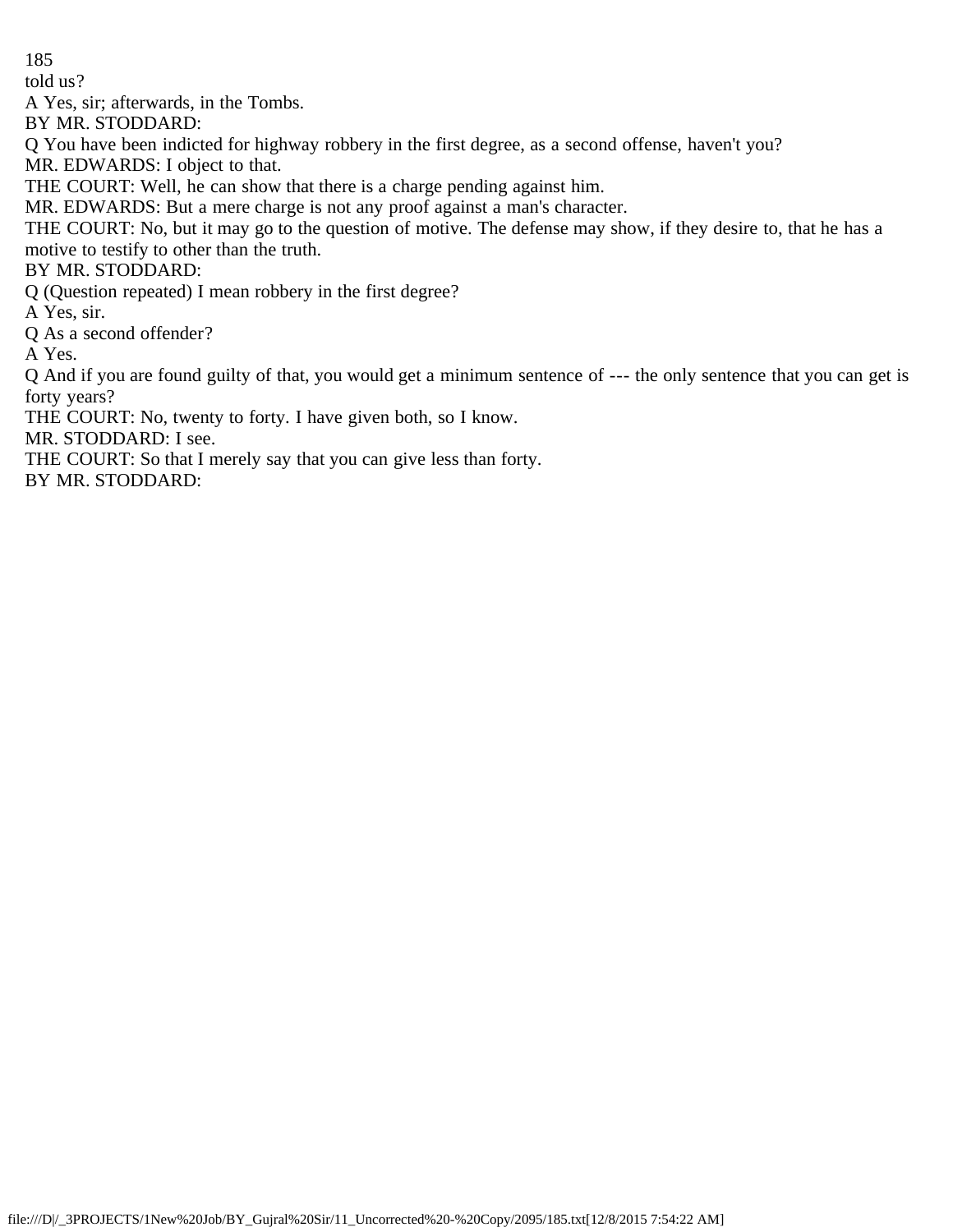Q You know that you can get not less than twenty nor more than forty years, you know that, don't you?

A (No answer)

Q Do you understand the question?

A No, sir.

Q You know that the penalty for robbery in the first degree, as a second offender, is not less than twenty nor more than forty years, don't you?

A I know it now that you tell me.

Q Didn't you know it before?

A No. sir.

Q You have been convicted three times of burglary before, haven't you?

A Yes.

Q And you have been convicted of larceny?

A Yes.

THE COURT: Well, he testified to that on his direct.

BY MR. STODDARD:

Q Has any agreement been made between you and the District Attorney's office?

A No, sir.

Q That, if you pleaded guilty, that you will get a less sentence than twenty years?

THE COURT: Well, I will sustain an objection to that question.

MR. STODDARD: I will withdraw the question.

THE COURT: You may ask him if he has been promised any benefit for his testimony here. But we deem it wise, MR. Stoddard, in the interests of public justice and public policy, very often, to give less than the maximum, when they plead guilty.

MR. STODDARD: Yes, sir; I understand.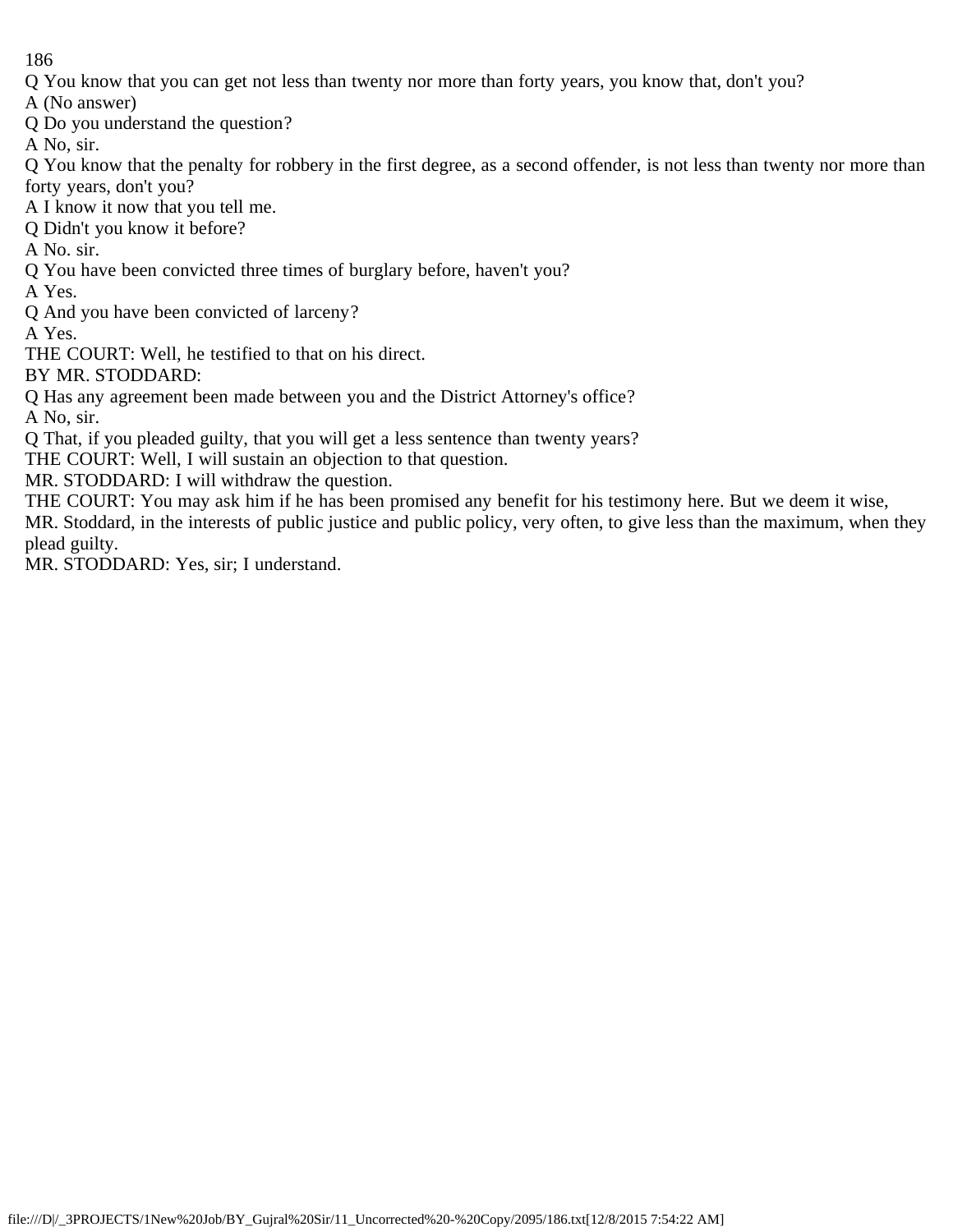Q Have you made an arrangement with the District Attorney's office to be allowed to plead guilty of a lesser degree of crime to get a twenty year sentence, in consideration of your testimony here?

A No. sir; I never received any promises from anybody, as I had already given information about the murder, about two weeks before my arrest.

BY THE COURT:

Q What is the date of the alleged crime that you are charged with now?

A On the 16th of May.

Q That was two months after the murder?

A Yes, sir.

Q And you say that, two weeks after the murder ---

A No, beg your pardon, your Honor, it must have been about some time in April.

Q In April?

A Yes, sir.

Q But Rubenstein was killed in March?

A Yes, sir.

Q And the crime that you are charged with committing was not committed until April?

A Until April.

Q And you say, before even the commission of that crime, you had given information to the District Attorney, is that it?

A No, sir. I gave information to two officers in regards to the arrest of Izzy Presser.

Q And that information is the same as the testimony that you gave here to-day?

A Yes, sir.

Q What has made you change your --- I'll withdraw that. Did-n't you tell me that Goldberg and Presser were innocent; that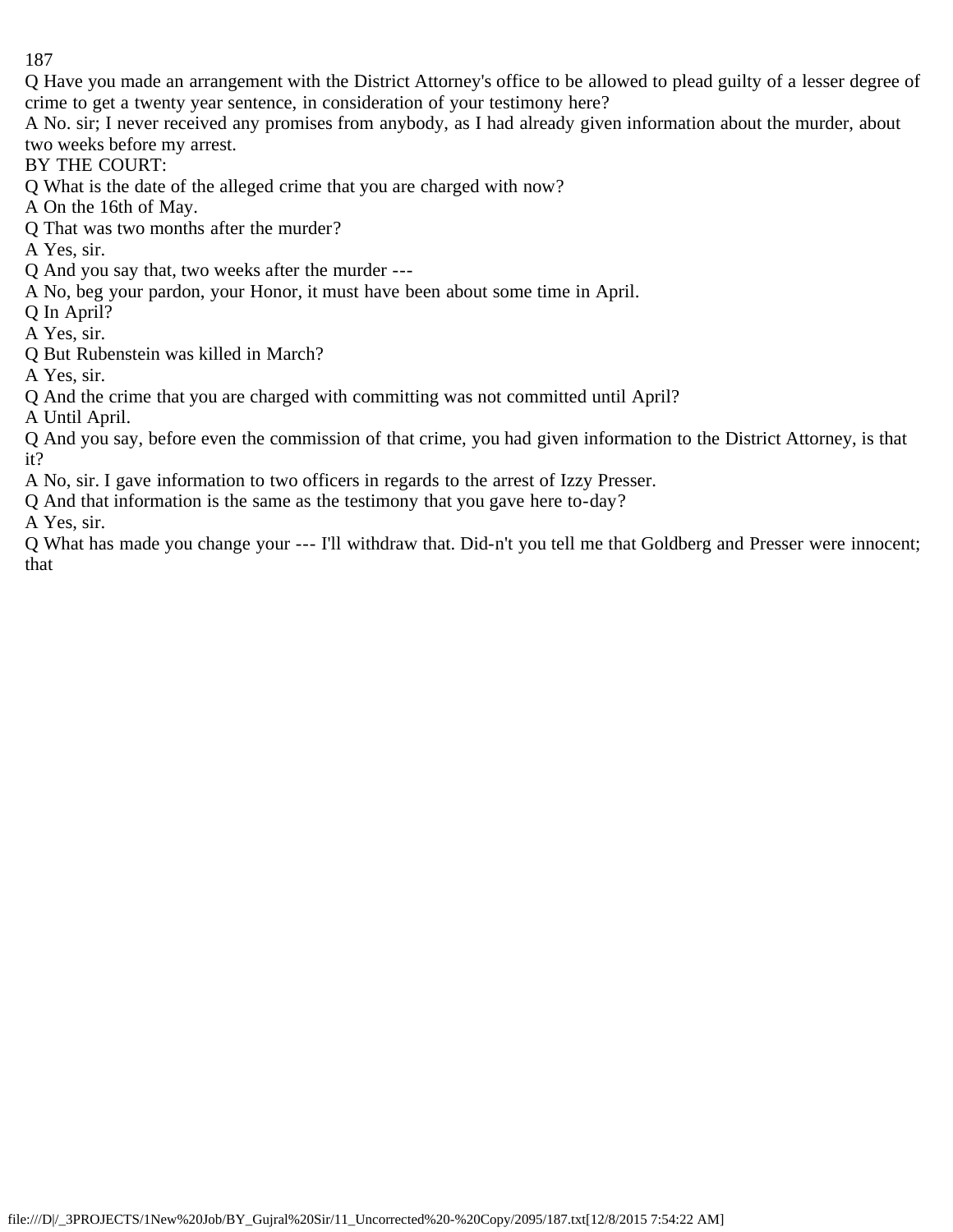they did not do it, that they did not do this killing?

A I never made any such statement to you. Since I ever talked to you I told you that I knew who did the shooting.

Q Yes or no. Didn't you tell me that Henry Goldberg and Isidore Presser had nothing to do with the shooting? A I did not, sir.

Q And didn't you tell me that those two men were being framed up, didn't you use that expression?

A They made that remark, and I nodded my head.

Q Didn't you make that statement to me?

A I did not, sir.

THE COURT: He says that they said it and that he nodded his head.

BY THE COURT:

Q That is, you nodded, you endorsed that statement?

A Yes, sir.

Q In other words, you say that this was a statement that Goldberg made, and that you were willing to testify to it? A Yes, sir; I simply nodded.

Q I know, but that nod meant that you would so testify for them?

A Yes, that they wanted me to testify to that.

Q And you nodded to the lawyer when you heard that statement, to give him the impression that that story was true, and you would testify to that?

A Yes, sir.

Q But it wasn't true, you say?

A Yes, sir.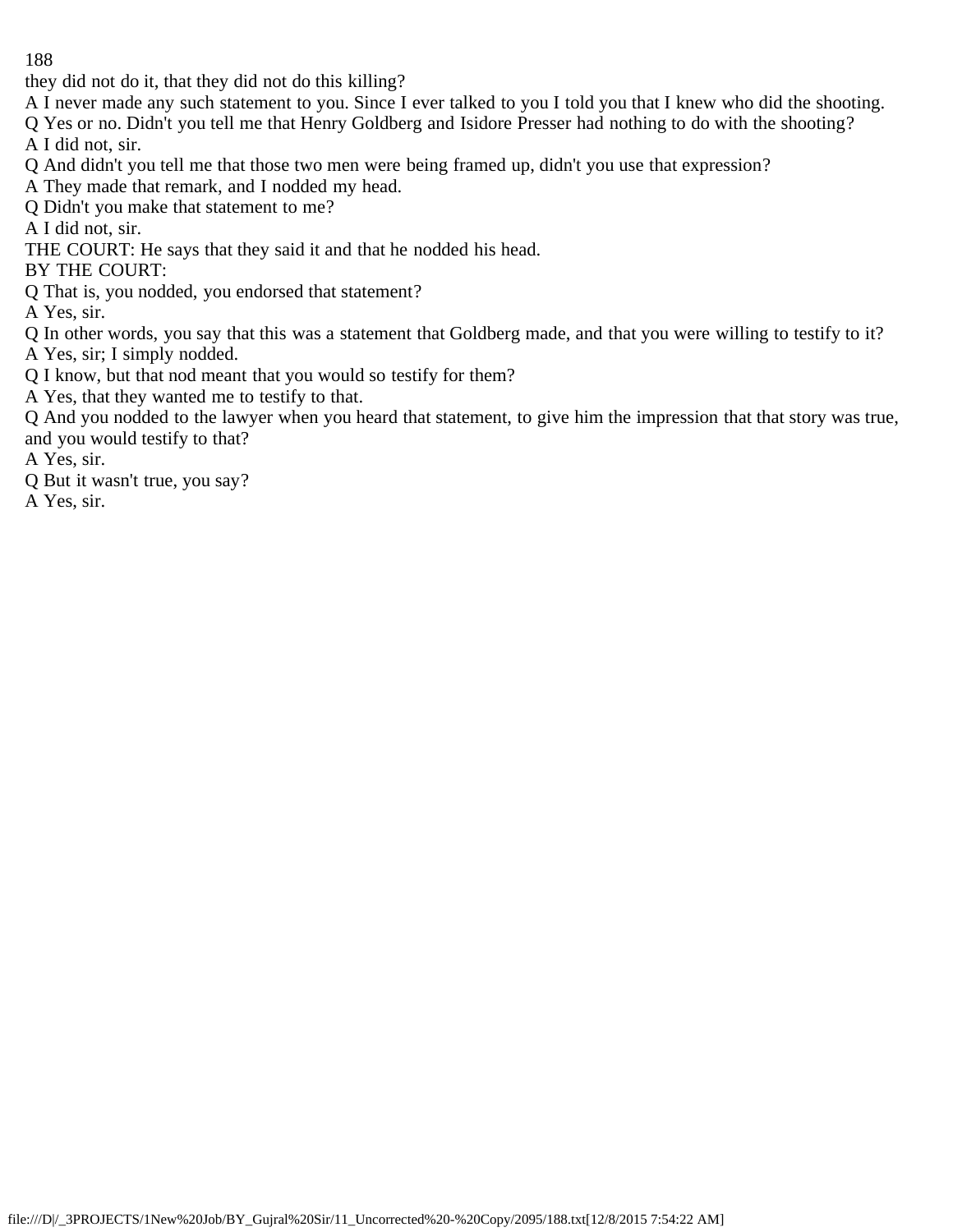#### BY MR. STODDARD:

Q What has made you change your story now?

A Nothing has made me change the story, but it is simply a case where I knew just Joe Berger, where I knew the very facts of the case, and I also heard from the Tombs that they had been doing nothing but manufacture evidence to put the blame on Joe Berger, because Joe Berger happened to get cut by Morris Rubenstein on the same afternoon that the murder took place, and, as I found that this case is being made stronger and stronger against Joe Berger, and if I would keep my mouth shut, they would hand out to an innocent man that he would be indicted for murder. I agreed upon and promised them, I would do all I can, and say all they wanted me to say, in order that I might find out the truth, and how they are manufacturing their witnesses, to go on the stand and perjure themselves; and then, after I found out all that information I came to the District Attorney, and asked him to transfer me from the Tombs, as Mr. Ware, counsel Ware, had told me that he was going to bring me before Mr. Perkins, the District Attorney to get him to promise me that, if I go to testify for those hoys, that the District Attorney will not be hard against me. Now, I didn't ask him for that request. It was a request of Izzy Presser's. But I surely will not perjure myself for them, and I've made up my mind when I come on the stand I will tell the truth.

Q Do you remember and did you tell me that you were afraid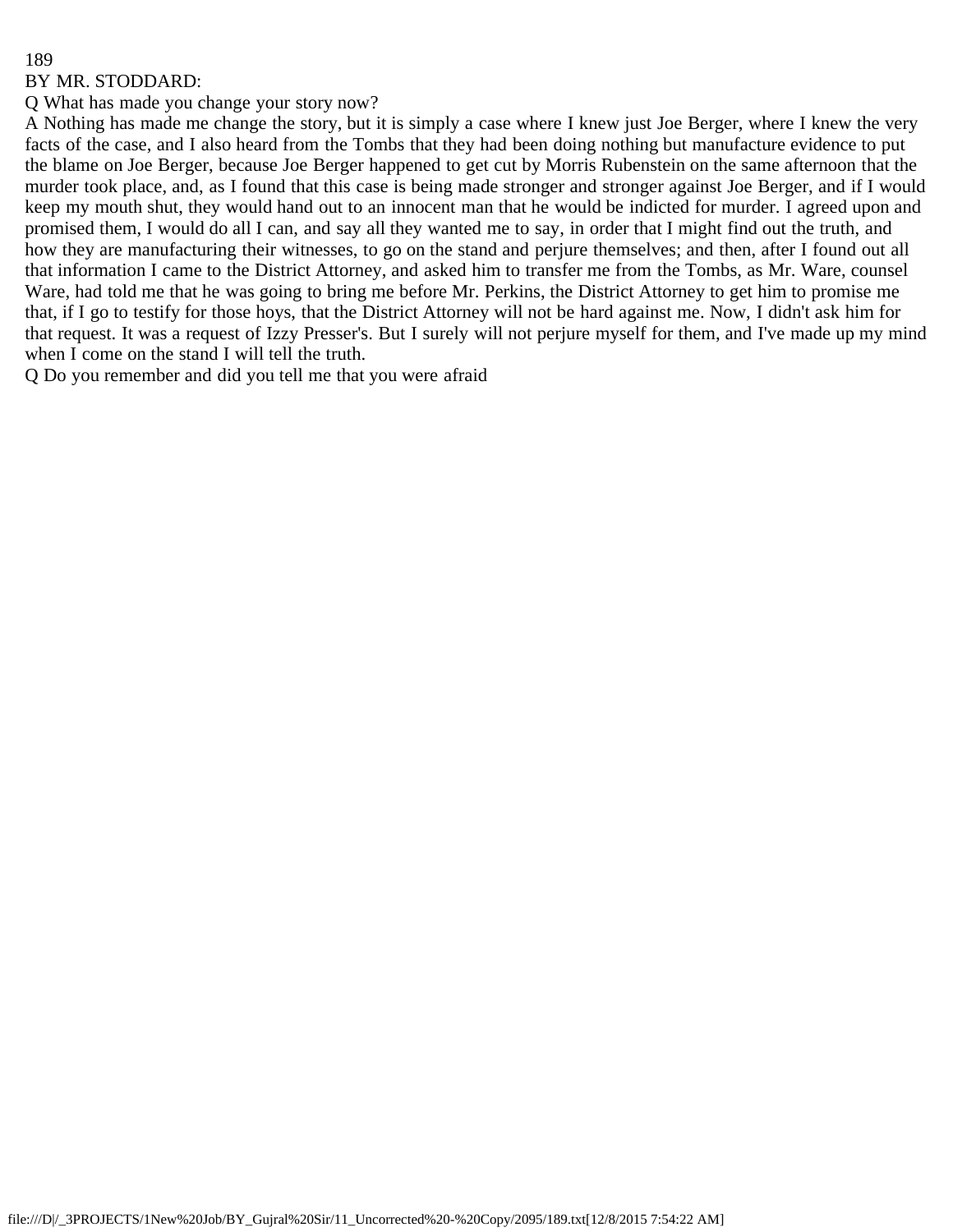of the District Attorney's office, that, if you told the truth about Presser and Goldberg, that the District Attorney's Office could punish you, and you wanted a personal assurance from Mr. Perkins that, if Mr. Perkins told you to tell the truth, you would go on the stand and tell the truth and swear that these boys didn't do it?

A I beg your pardon, counselor. It was Izzy Presser that told MR. Ware.

Q Didn't you go before District Attorney Perkins, this past week?

A I did, sir. But did I say anything to Mr. Perkins?

Q Yes or no. I ask for a categorical answer, if your Honor please.

THE COURT: He says he went there but did not say anything.

# BY MR. STODDARD:

Q And was Mr. Edwards there at the same time?

A I didn't say anything; I went there but I didn't say anything.

BY THE COURT:

Q Was Mr. Edwards there?

A Yes, sir.

BY MR. STODDARD:

Q Whenever you got any information in the Tombs, did you send word to the District Attorney's Office and go down to Mr. Deuel and tell him?

A If it was necessary, I did.

Q And the other fourteen times, after your first interview, were when you went down to MR. Deuel, thinking that it was necessary to give him some information that you had learned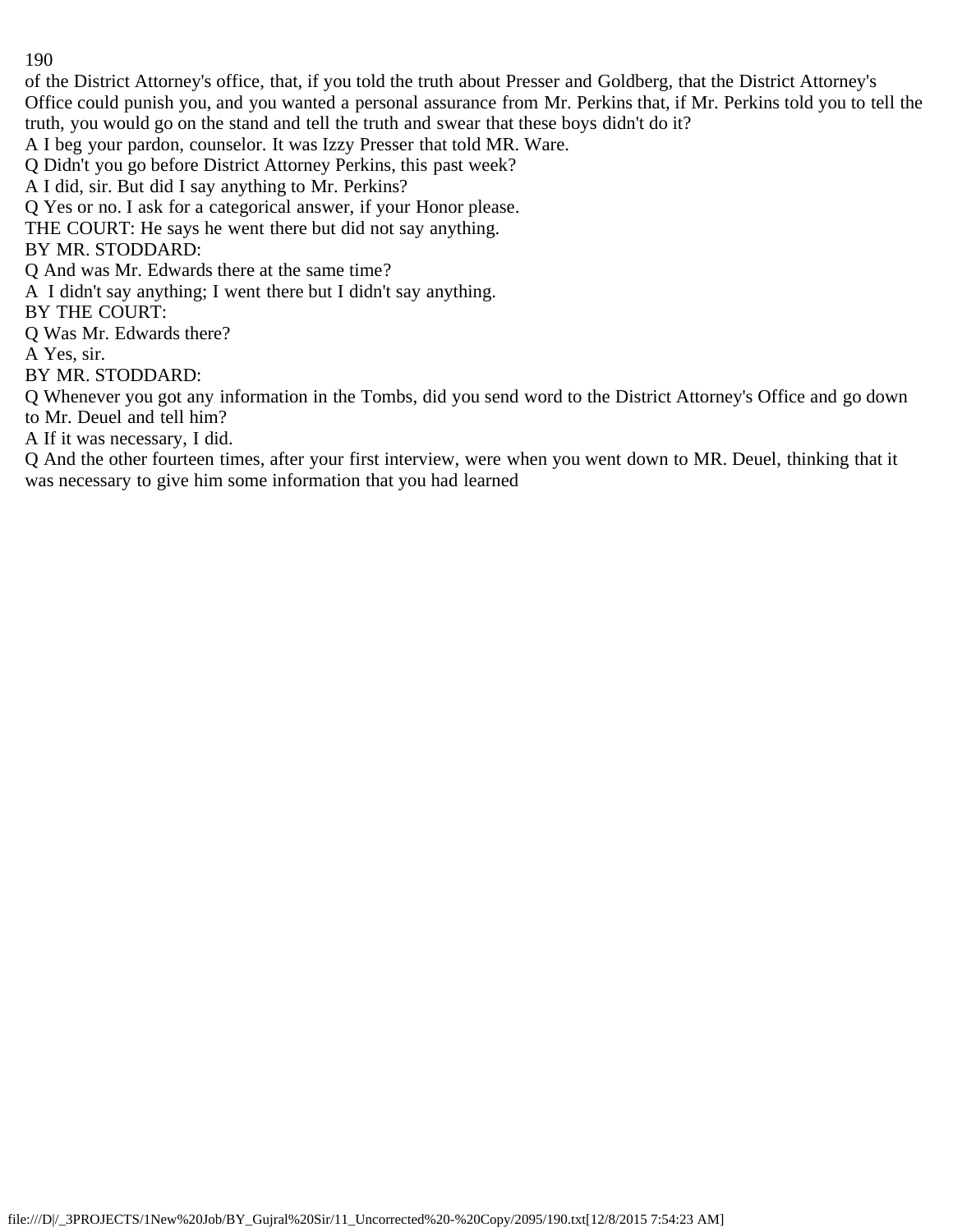in the Tombs?

A Beg pardon, sir?

Q (Question repeated) Were times when you thought it was necessary to go to the District Attorney's Office to give information that you had learned in the Tombs?

A It was a few times I went over in regard to my own case. I demanded an investigation from the District Attorney, Mr. Perkins.

Q When you talked about your own case, did you mention any possibility of a sentence --- a lighter sentence, in case you helped the District Attorney's office?

A I did not, sir.

Q You never mentioned that?

A No, sir; never.

MR. STODDARD: That's all.

BY MR. EDWARDS:

Q When you went down before Mr. Perkins, MR. Perkins told you then, didn't he, that the District Attorney was only interested in your telling the truth?

A Yes, sir.

Q And that, if you told the truth, it didn't make any difference if you testified for the People or the defense, you would not come to any harm?

A Yes, sir.

Q And he told you that, if you did not tell the truth he would prosecute you for perjury, just as soon, if you testified for the People, as if you testified for the defense?

A Yes, sir.

Q And that he wanted you to tell the truth and nothing else?

A Yes, sir.

RE-CROSS EXAMINATION BY MR. STODDARD: